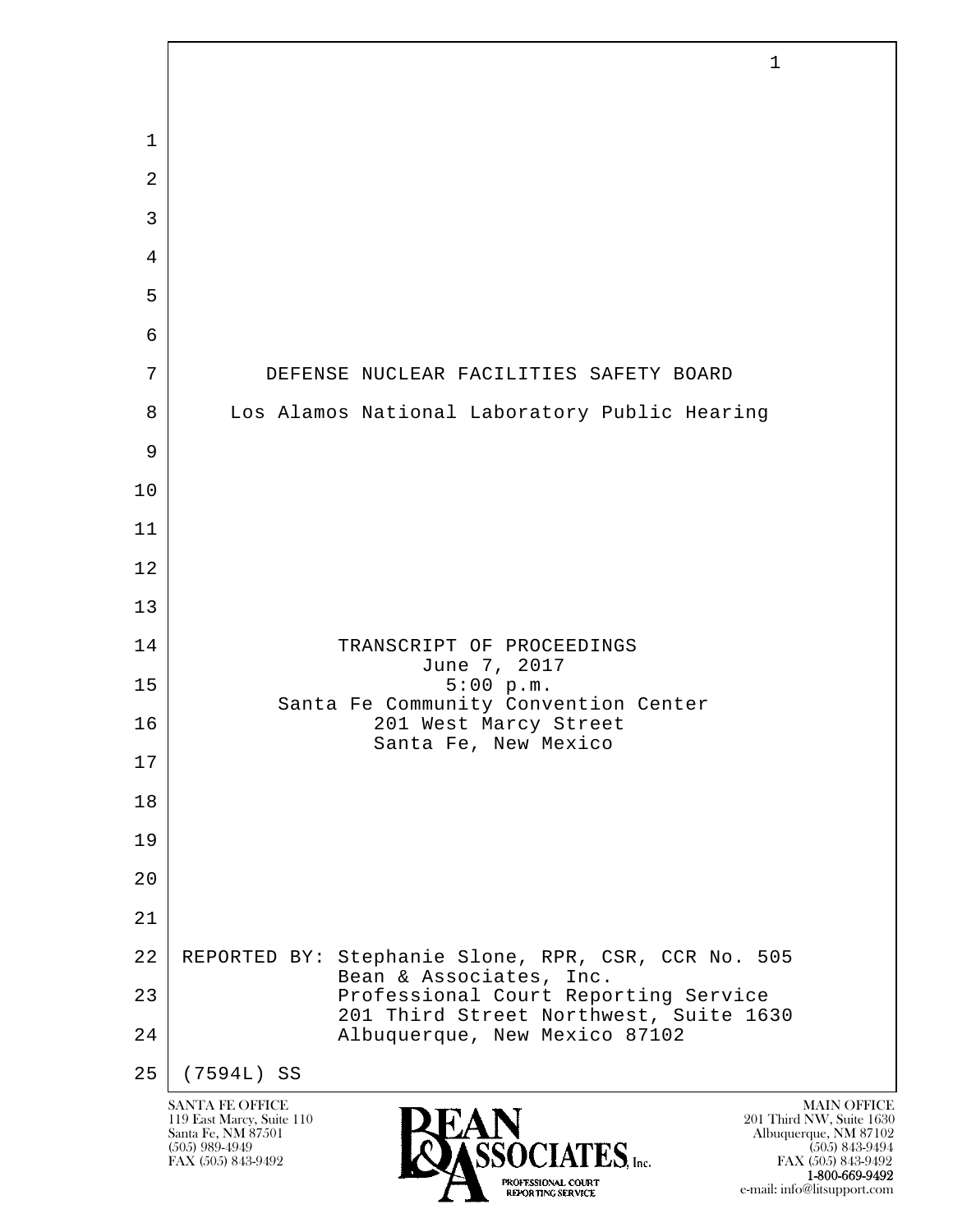| $\mathbf 1$    | APPEARANCES                                                                                                                                                                                        |
|----------------|----------------------------------------------------------------------------------------------------------------------------------------------------------------------------------------------------|
| $\overline{2}$ | BOARD MEMBERS:                                                                                                                                                                                     |
| 3              | SEAN SULLIVAN, CHAIRMAN<br>BRUCE HAMILTON, VICE CHAIRMAN                                                                                                                                           |
| $\overline{4}$ | JESSIE ROBERSON<br>DANIEL J. SANTOS                                                                                                                                                                |
| 5              | JOYCE L. CONNERY                                                                                                                                                                                   |
| 6              |                                                                                                                                                                                                    |
| 7              | BOARD TECHNICAL STAFF:                                                                                                                                                                             |
| 8<br>9         | TIMOTHY J. DWYER<br>MICHAEL W. DUNLEVY<br>JONATHAN PLAUE, Ph.D.                                                                                                                                    |
| 10             | RICHARD VERHAAGEN                                                                                                                                                                                  |
| 11             | DNFSB COUNSEL:                                                                                                                                                                                     |
| 12             | JAMES P. BIGGINS, GENERAL COUNSEL                                                                                                                                                                  |
| 13             |                                                                                                                                                                                                    |
| 14             | ALSO PRESENT:                                                                                                                                                                                      |
| 15             | JAMES MCCONNELL                                                                                                                                                                                    |
| 16             | CRAIG LEASURE, Ph.D.<br>KIMBERLY DAVIS LEBAK                                                                                                                                                       |
| 17             | TED WYKA<br>RICHARD KACICH                                                                                                                                                                         |
| 18             | MICHAEL THOMPSON                                                                                                                                                                                   |
| 19             |                                                                                                                                                                                                    |
| 20             |                                                                                                                                                                                                    |
| 21             |                                                                                                                                                                                                    |
| 22             |                                                                                                                                                                                                    |
| 23             |                                                                                                                                                                                                    |
| 24             |                                                                                                                                                                                                    |
| 25             |                                                                                                                                                                                                    |
|                | SANTA FE OFFICE<br><b>MAIN OFFICE</b><br>201 Third NW, Suite 1630<br>119 East Marcy, Suite 110<br>Santa Fe, NM 87501<br>Albuquerque, NM 87102<br>$(505)$ 989-4949<br>REACLATER<br>$(505)$ 843-9494 |

FAX (505) 843-9492 FAX (505) 843-9492

 $\mathbf{I}$ 

**1-800-669-9492** e-mail: info@litsupport.com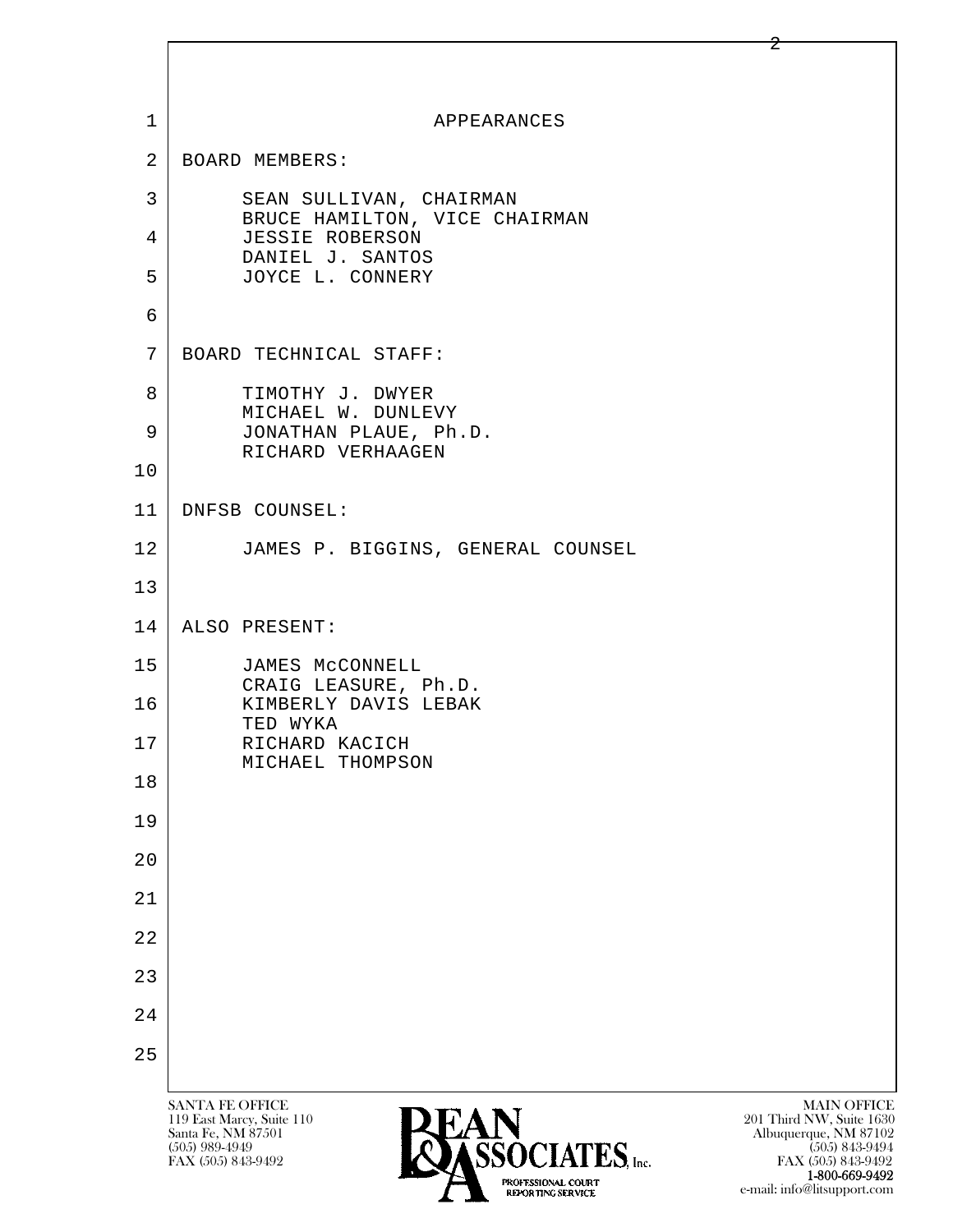| $\mathbf{1}$ | SANTA FE, NEW MEXICO; WEDNESDAY, JUNE 7, 2017        |
|--------------|------------------------------------------------------|
| 2            | 5:00 P.M.                                            |
| 3            | CHAIRMAN SULLIVAN: All right. Good                   |
| 4            | evening. My name is Sean Sullivan. I'm the           |
| 5            | chairman of the Defense Nuclear Facilities Safety    |
| 6            | Board. I will preside over tonight's public          |
| 7            | hearing. I'd like to introduce my colleagues on the  |
| 8            | Board. To my immediate right is Board Vice Chairman  |
| 9            | Bruce Hamilton, and to his right is Board Member Dan |
| 10           | Santos. To my left is Board Member Joyce Connery.    |
| 11           | Board Member Jessie Roberson was unable to be with   |
| 12           | us today. We five constitute the Board.              |
| 13           | The Board's General Counsel, Mr. James               |
| 14           | Biggins, is seated to my far left, and to my far     |
| 15           | right is Mr. Timothy Dwyer of the Board's technical  |
| 16           | staff. The purpose of this hearing is to gather      |
| 17           | information regarding the National Nuclear Security  |
| 18           | Administration's strategy to ensure the hazard to    |
| 19           | the public and workers posed by the storage and      |
| 20           | processing of special nuclear materials within the   |
| 21           | Los Alamos Plutonium Facility is safely managed now  |
| 22           | and into the future.                                 |
| 23           | The Plutonium Facility at LANL houses                |
| 24           | unique and critical plutonium processing             |
| 25           | capabilities that are essential to the continued     |
|              |                                                      |

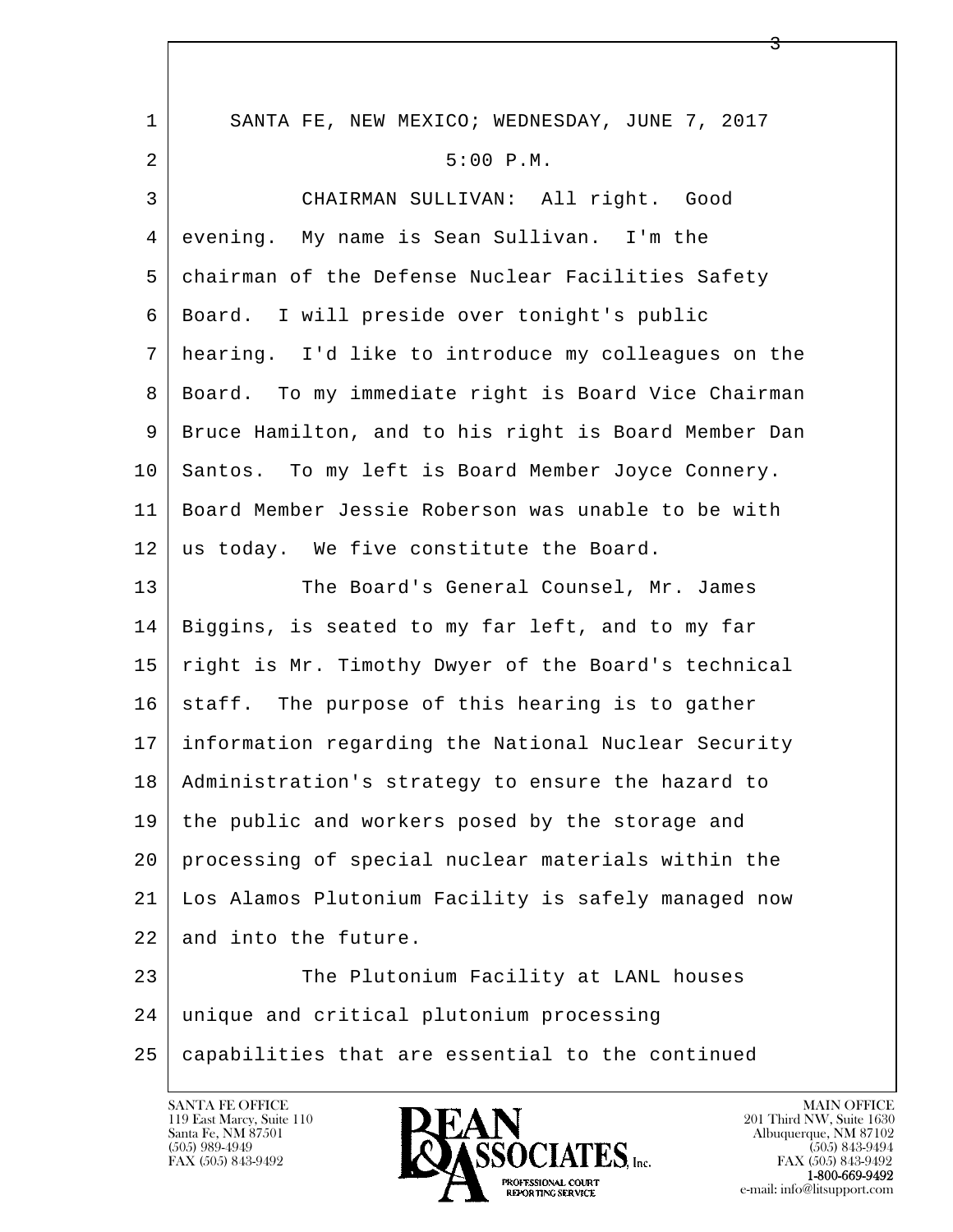| 1  | assurance of the nation's nuclear stockpile as well  |
|----|------------------------------------------------------|
| 2  | as supporting programmatic work for the Department   |
| 3  | of Energy Office of Science and the National         |
| 4  | Aeronautics and Space Administration, among others.  |
| 5  | The Plutonium Facility has been in operation since   |
| 6  | 1978, and many of its original safety systems are    |
| 7  | still relied upon to ensure operations can be safely |
| 8  | accomplished. Additionally, over the years the       |
| 9  | plutonium inventory within the facility has not been |
| 10 | aggressively managed to minimize its accumulation.   |
| 11 | NNSA depends on these two things -- limiting the     |
| 12 | inventory of special nuclear material and ensuring   |
| 13 | the safety systems perform reliably -- to ensure     |
| 14 | adequate protection of the public and the workers.   |
| 15 | During this hearing the Board will receive           |
| 16 | testimony on the current and future mission needs    |
| 17 | and vision for the Plutonium Facility. Now, let me   |
| 18 | be clear. The Board does not manage the missions.    |
| 19 | The Board advises the Secretary of Energy on safety  |
| 20 | risks and measures that affect the adequate          |
| 21 | protection of the public. To the extent that we ask  |
| 22 | about future missions, we do so with the             |
| 23 | understanding that mission needs drive the minimum   |
| 24 | necessary facility plutonium inventory; and          |
| 25 | inventory, in turn, defines the risks and measures   |

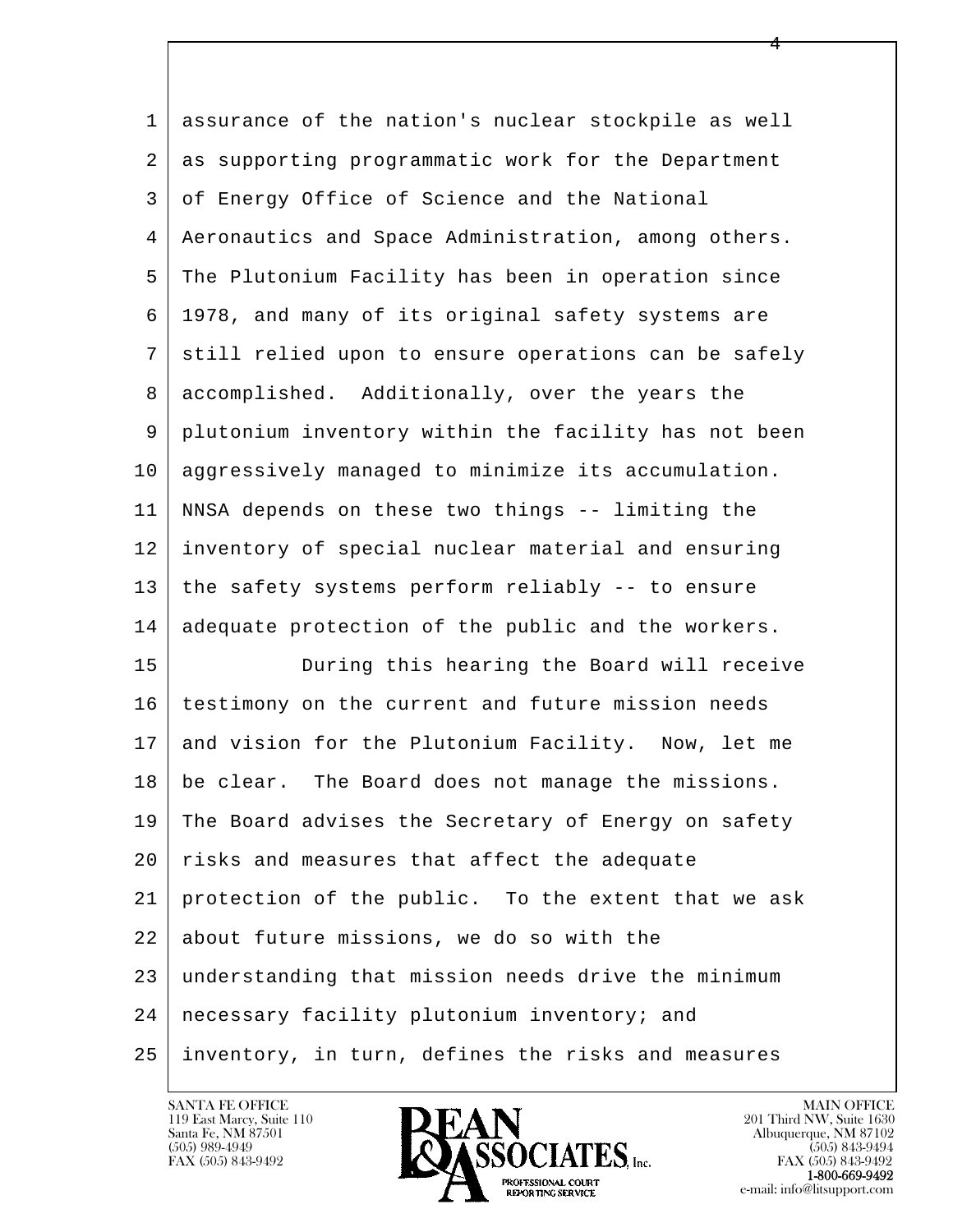| $\mathbf 1$ | needed to control those risks. Future mission needs  |
|-------------|------------------------------------------------------|
| 2           | will also help dictate how long the Plutonium        |
| 3           | Facility will need to remain in operation as the     |
| 4           | facility and its systems continue to age.            |
| 5           | Regarding nuclear material inventory                 |
| 6           | within the facility, in September of 2015 the Board  |
| 7           | issued our Technical Report 39 entitled              |
| 8           | "Opportunities for Risk Reduction at the Los Alamos  |
| 9           | National Laboratory Plutonium Facility Through the   |
| 10          | Minimization of Material-at-Risk."                   |
| 11          | "Material-at-risk" is a DOE term for a subset of the |
| 12          | nuclear material inventory. The Board is interested  |
| 13          | in hearing any actions NNSA has taken in response to |
| 14          | this report, as well as any other efforts to reduce  |
| 15          | the amount of nuclear material within the facility.  |
| 16          | We seek to understand impediments to removing        |
| 17          | unneeded materials from the facility as well as      |
| 18          | NNSA's plans for managing future inventory needs as  |
| 19          | missions evolve. Many of the facility safety         |
| 20          | systems relied upon to protect the public are of the |
| 21          | original vintage. They do not employ modern          |
| 22          | technology and have been prone to failure. As with   |
| 23          | any aging facility, it is likely that replacement of |
| 24          | or significant upgrades to systems will be necessary |
| 25          | to ensure that they can reliably perform the         |

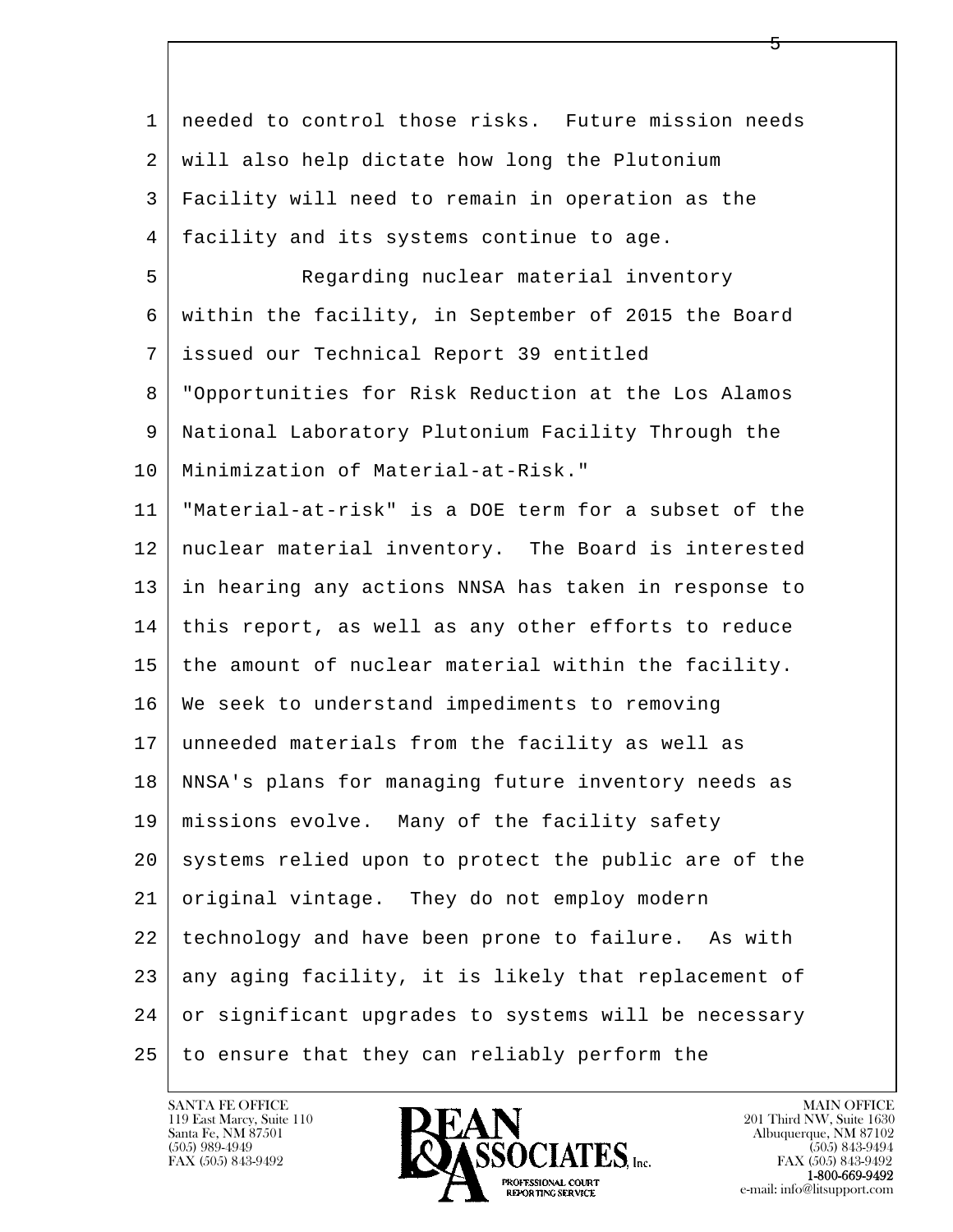l  $\overline{\phantom{a}}$  1 required functions well into the future. So the 2 personnel have identified known deficiencies with 3 these safety systems that they are working to 4 | resolve, but many are deferred to future years; and 5 funding, as it always is, remains subject to annual 6 congressional appropriations. We desire to hear the 7 NNSA's strategy for ensuring the plutonium 8 facilities can continue to provide adequate 9 protection for the public and workers as the 10 missions continue into the future. We would also 11 like to understand the plan for making necessary 12 upgrades and resolving identified deficiencies as 13 well as assessment of the adequacy of measures put 14 in place to compensate for these deficiencies while 15 improvements are being made. Therefore, the public 16 hearing will focus on four main areas: No. 1, risks 17 associated with current and future Plutonium 18 Facility inventory levels; No. 2, actions taken by 19 NNSA and LANL to address opportunities identified by 20 the board to minimize material-at-risk; No. 3, 21 actions to reduce facility risk for long-term 22 operations; and 4, the adequacy and status of safety  $23$  systems to support current and long-term operations. 24 Tonight's order of business will include a 25 statement from our technical staff and testimony

119 East Marcy, Suite 110<br>Santa Fe, NM 87501

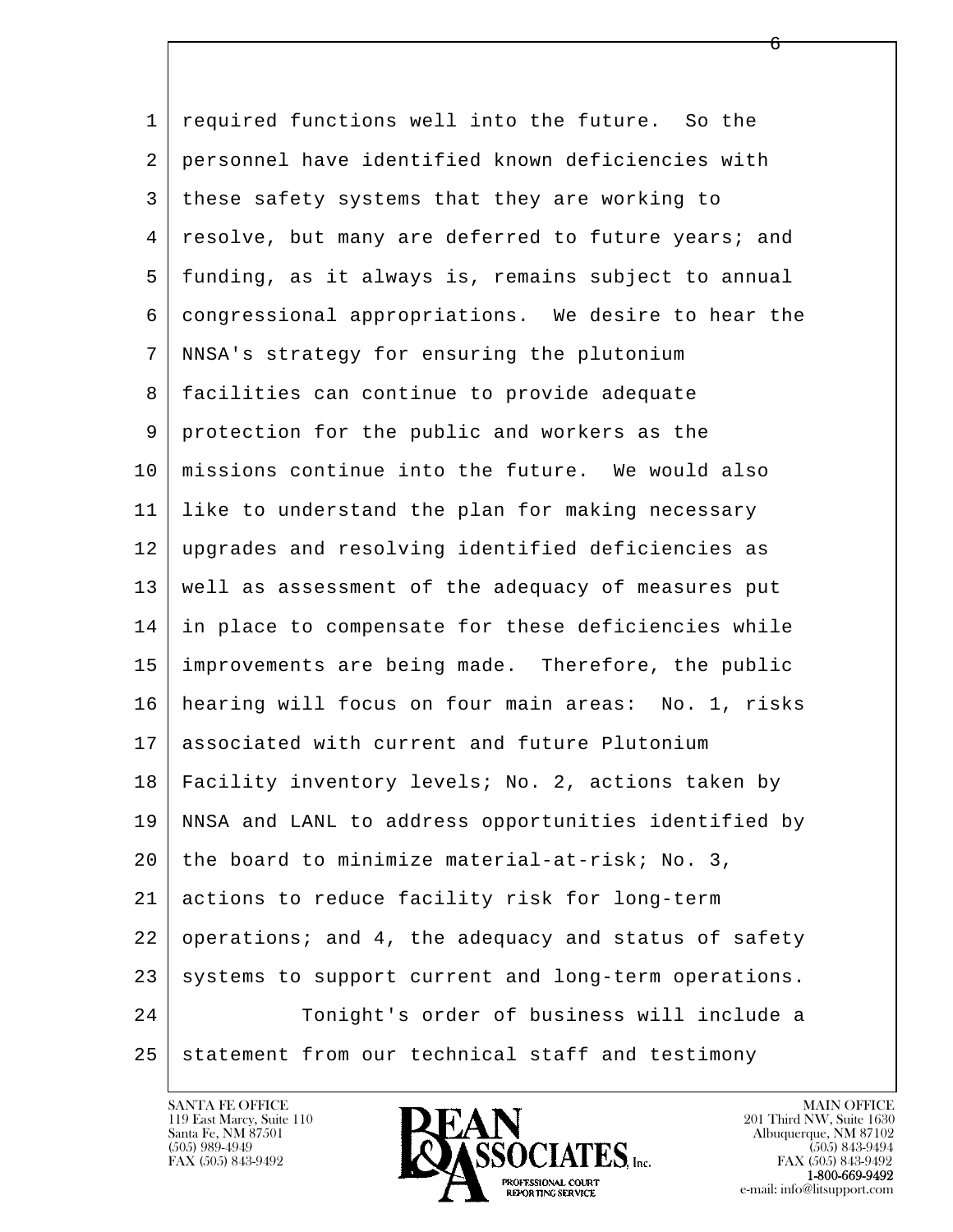| 1  | from two panels. The first panel includes Mr. James   |
|----|-------------------------------------------------------|
| 2  | McConnell, the NNSA Associate Administrator for       |
| 3  | Safety Infrastructure and Operations; Dr. Craig       |
| 4  | Leasure, LANL's principal associate director for      |
| 5  | operations and business; Ms. Kimberly Davis Lebak,    |
| 6  | the NNSA field office manager at Los Alamos; and      |
| 7  | Mr. Ted Wyka, the Los Alamos NNSA field office        |
| 8  | acting assistant manager for operations. The second   |
| 9  | panel will include, again, Mr. McConnell; Mr. Rick    |
| 10 | Kacich, LANL's deputy director; again, Ms. Kimberly   |
| 11 | Davis Lebak; and Mr. Michael Thompson, the NNSA       |
| 12 | Assistant Deputy Administrator for major              |
| 13 | modernization programs.                               |
| 14 | In order to ensure accurate and timely                |
| 15 | information, this hearing is being recorded through   |
| 16 | a verbatim transcript, video recording, and live      |
| 17 | video streaming. The transcript, associated           |
| 18 | documents, public notice, and video recording will    |
| 19 | be available for viewing in our public reading room   |
| 20 | in Washington, D.C.; and, in addition, an archived    |
| 21 | copy of the video recording will be available         |
| 22 | through our website for at least 60 days.             |
| 23 | We will welcome comments from interested              |
| 24 | members of the public at approximately 8:30 p.m.<br>A |
| 25 | list of those speakers who have contacted us in       |

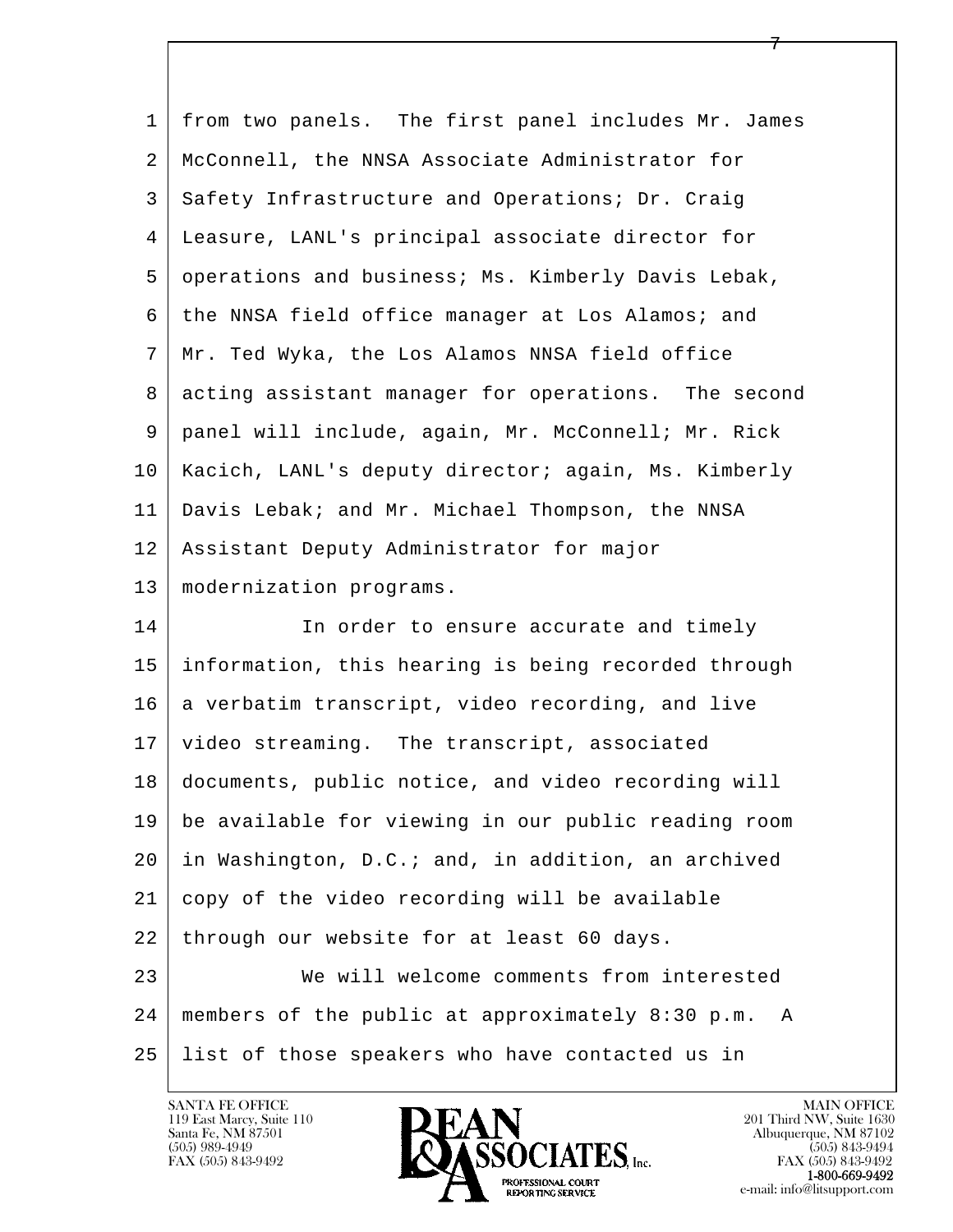l  $\overline{\phantom{a}}$  1 advance is posted at the entrance to this room, and 2 | we have generally listed speakers in the order in 3 which they have contacted us or, if possible, when 4 they wished to speak. I will call the speakers in 5 this order and ask the speakers to state their name 6 and organization, if any, at the beginning of the 7 present -- their presentation. There's also a table 8 at the entrance to this room with a signup sheet for 9 members of the public who wish to provide comment 10 but did not have an opportunity to notify us ahead 11 of time. They will follow those who have already 12 registered with us in the order in which they have 13 signed up. We reserve the right to further schedule 14 and regulate the course of any hearing, to recess, 15 reconvene, postpone, or adjourn any proceeding, and 16 to otherwise exercise its authority under the Atomic 17 Energy Act of 1954 as amended. 18 This concludes my opening remarks, and I 19 will now turn to my fellow board members for their 20 opening remarks. 21 | Mr. Hamilton. 22 MR. HAMILTON: Thank you, Mr. Chairman. I 23 have no opening remarks. 24 CHAIRMAN SULLIVAN: Okay. 25 Mr. Santos.

119 East Marcy, Suite 110<br>Santa Fe, NM 87501

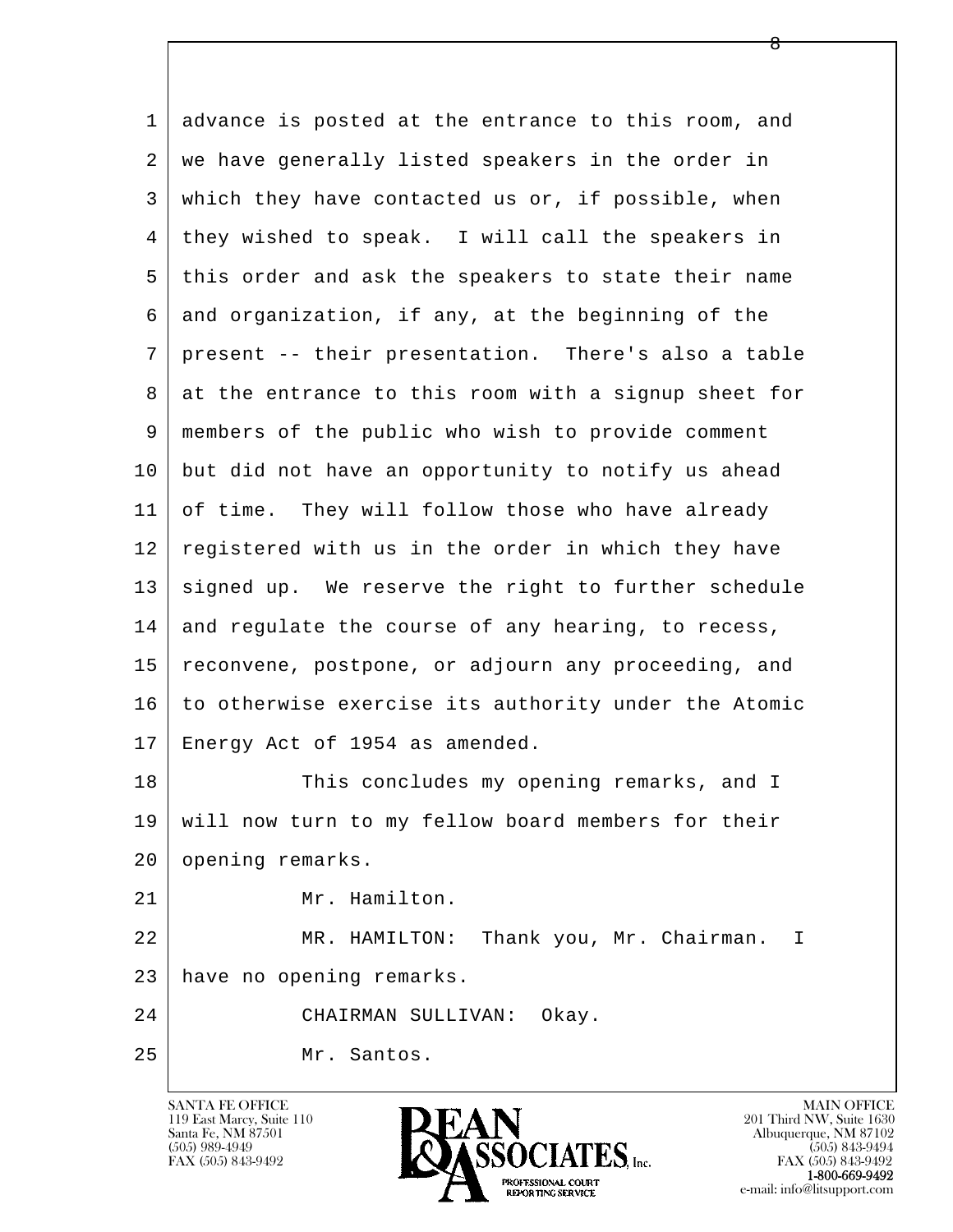l  $\overline{\phantom{a}}$  1 MR. SANTOS: Thank you, Mr. Chairman. No 2 | opening remarks. 3 CHAIRMAN SULLIVAN: Ms. Connery. 4 MS. CONNERY: Thank you, Mr. Chairman. 5 | Also no opening remarks. 6 CHAIRMAN SULLIVAN: Okay. That was fast. 7 This concludes the Board's opening remarks. We now 8 have the opening statement from the DNFSB staff. 9 Speaking for the staff is Mr. Timothy Dwyer, the 10 | DNFSB lead for nuclear weapons programs. 11 | Mr. Dwyer. 12 MR. DWYER: Thank you, Mr. Chairman and 13 | Board members. 14 I appreciate this opportunity to outline 15 our understanding of the safety posture of the 16 Plutonium Facility at LANL. The purpose of my 17 statement tonight is to provide background 18 information in order to assist the public in 19 understanding tonight's proceedings. A handout 20 listing acronyms and definitions, and another 21 describing the effects of radiation, as used in my 22 remarks, are labeled Exhibits 1 and 2 and are 23 | available at the entrance to this conference room. 24 The Plutonium Facility is a Hazard 25 Category 2 nuclear facility that began operation in

119 East Marcy, Suite 110<br>Santa Fe, NM 87501



FAX (505) 843-9492<br>**1-800-669-9492**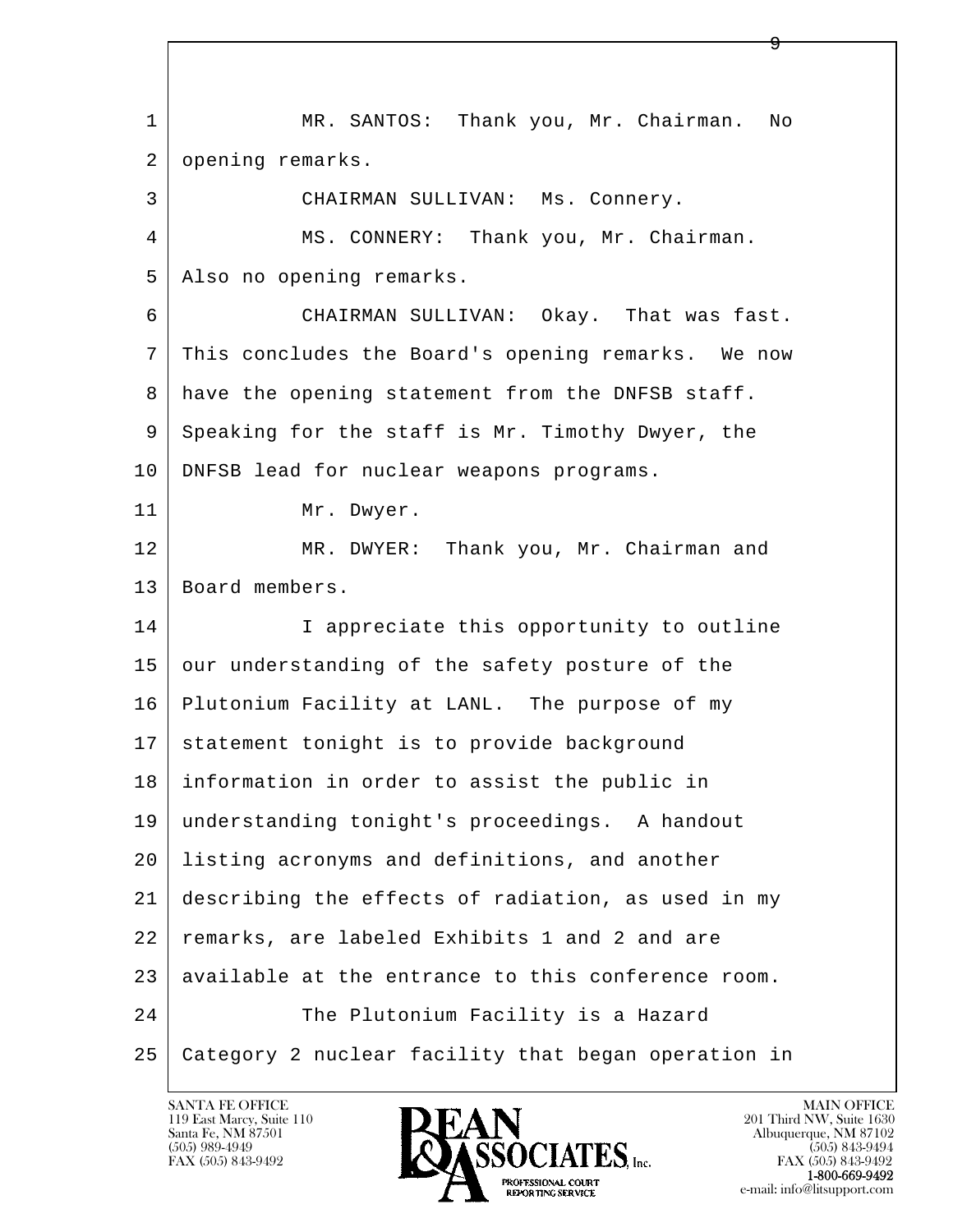| 1  | The facility plays a crucial role in the<br>1978.    |
|----|------------------------------------------------------|
| 2  | processing of plutonium for the Department of        |
| 3  | Energy, or DOE. The National Nuclear Security        |
| 4  | Administration, or NNSA, relies on the Plutonium     |
| 5  | Facility to support its missions focused on nuclear  |
| 6  | stockpile stewardship, nuclear material management,  |
| 7  | and plutonium sustainment. In the case of the        |
| 8  | Plutonium Facility, the approved safety basis limits |
| 9  | the amount of material-at-risk on the first floor of |
| 10 | the facility to 1.8 metric tons of plutonium 239     |
| 11 | equivalent curies.                                   |
| 12 | According to the accident analysis                   |
| 13 | described in the safety basis, the bounding accident |
| 14 | scenario involving this material is a severe         |
| 15 | earthquake that causes multiple fires inside the     |
| 16 | facility and results in significant radiological     |
| 17 | dose consequences to the public. The estimated       |
| 18 | number exceeds the DOE evaluation - guideline 25 rem |
| 19 | total effective dose. Due to these postulated        |
| 20 | consequences, DOE directives require the use of      |
| 21 | safety class controls to ensure that the public is   |
| 22 | adequately protected.                                |
| 23 | As a general rule, NNSA has two courses of           |
| 24 | action they can pursue, either alone or in           |
| 25 | combination, to improve the safety posture and       |
|    |                                                      |

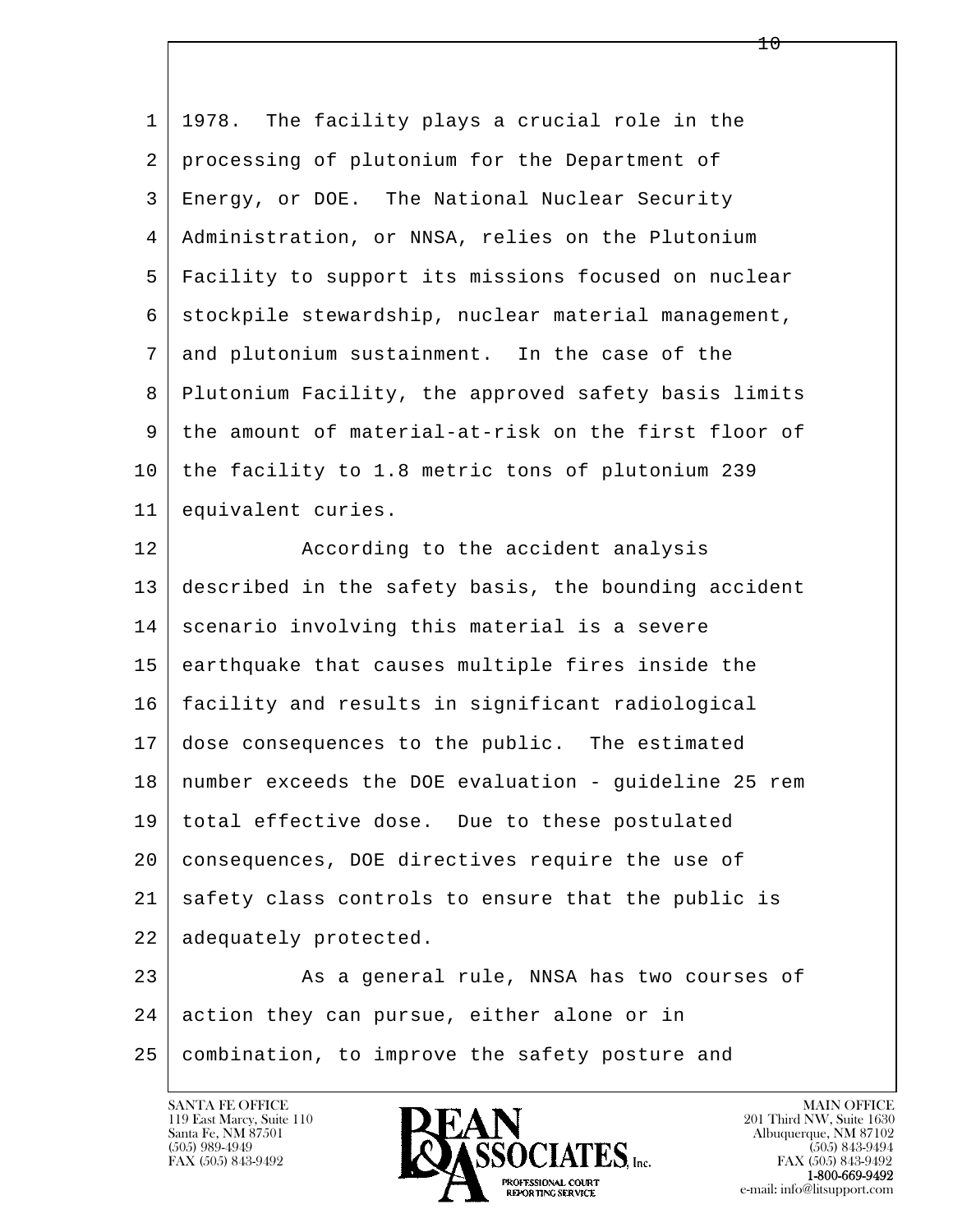1 reduce the risk at the Plutonium Facility. One 2 involves reducing the quantity of material-at-risk 3 in the facility. The other involves the 4 implementation of different or additional safety 5 systems.

l  $\overline{\phantom{a}}$  6 First I would like to discuss reducing 7 risk by reducing the amount of material-at-risk. 8 This course of action is based upon the principle 9 that radiological dose consequences are a function 10 of the amount and form of radiological material 11 available to be released. The more radiological 12 material housed in a facility that can be impacted 13 by an accident, the greater the potential 14 consequences to the public from the accident. In 15 fact, DOE directives state that minimizing the 16 hazardous material inventory should be the first 17 priority when establishing the facility's control 18 strategy. Ideally, the nuclear material inventory 19 should be maintained at the minimum level necessary 20 to support mission requirements. At the Plutonium 21 Facility this might be construed as requiring, for 22 example, the minimization of excess material or No 23 Defined Use material. I should note that DOE uses 24 | the term "defined use" for material identified as 25 supporting mission requirements or being held for

119 East Marcy, Suite 110<br>Santa Fe, NM 87501



FAX (505) 843-9492<br>**1-800-669-9492**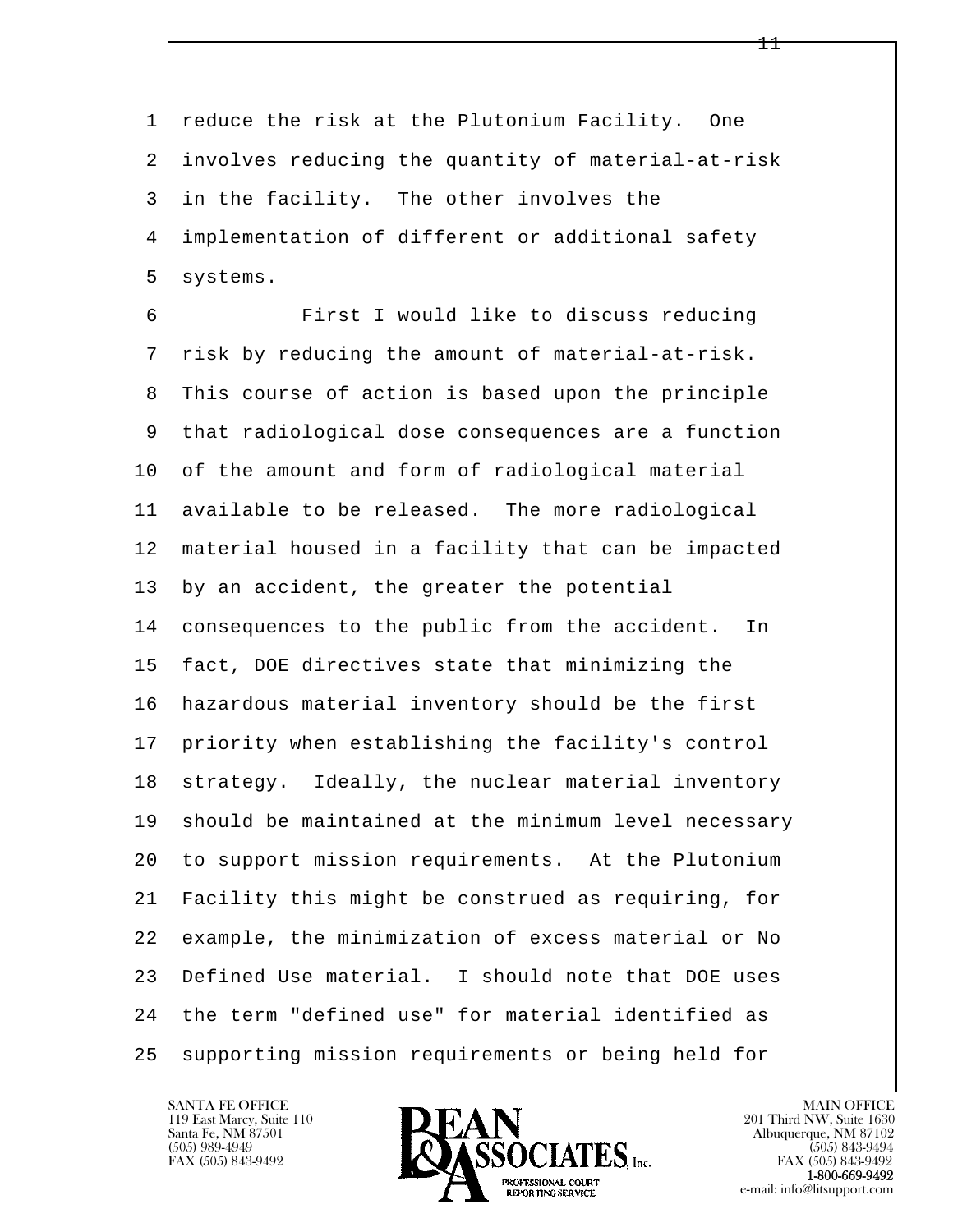l 1 future programmatic use. Any material not actively 2 being used or not being held for future programmatic 3 use is categorized as no-defined-use material. 4 The Board addressed this principle in 5 Technical Report 39, as mentioned by the chairman. 6 In this technical report, which is available on the 7 Board's website, the Board identified several 8 opportunities to reduce risk at the Plutonium 9 Facility, including accelerating the execution of 10 the Material Recycle and Recovery program, reducing 11 residence time of materials on the first floor that 12 haven't been used in recent programmatic activities, 13 and increasing the utilization of certified storage 14 containers. To date, NNSA has made improvements in 15 response to Technical Report 39. NNSA reduced 16 material-at-risk by moving some material to more 17 | robust locations, improved records, increased the 18 | use of approved certified containers, which limit 19 the amount of material that can be released during 20 an accident. Further, NNSA took action to 21 understand which containers currently in use could 22 be credited to mitigate the release of material 23 during an accident. 24 Despite these accomplishments, NNSA still

 $\overline{\phantom{a}}$ 25 faces a number of impediments to the reduction of

119 East Marcy, Suite 110<br>Santa Fe, NM 87501

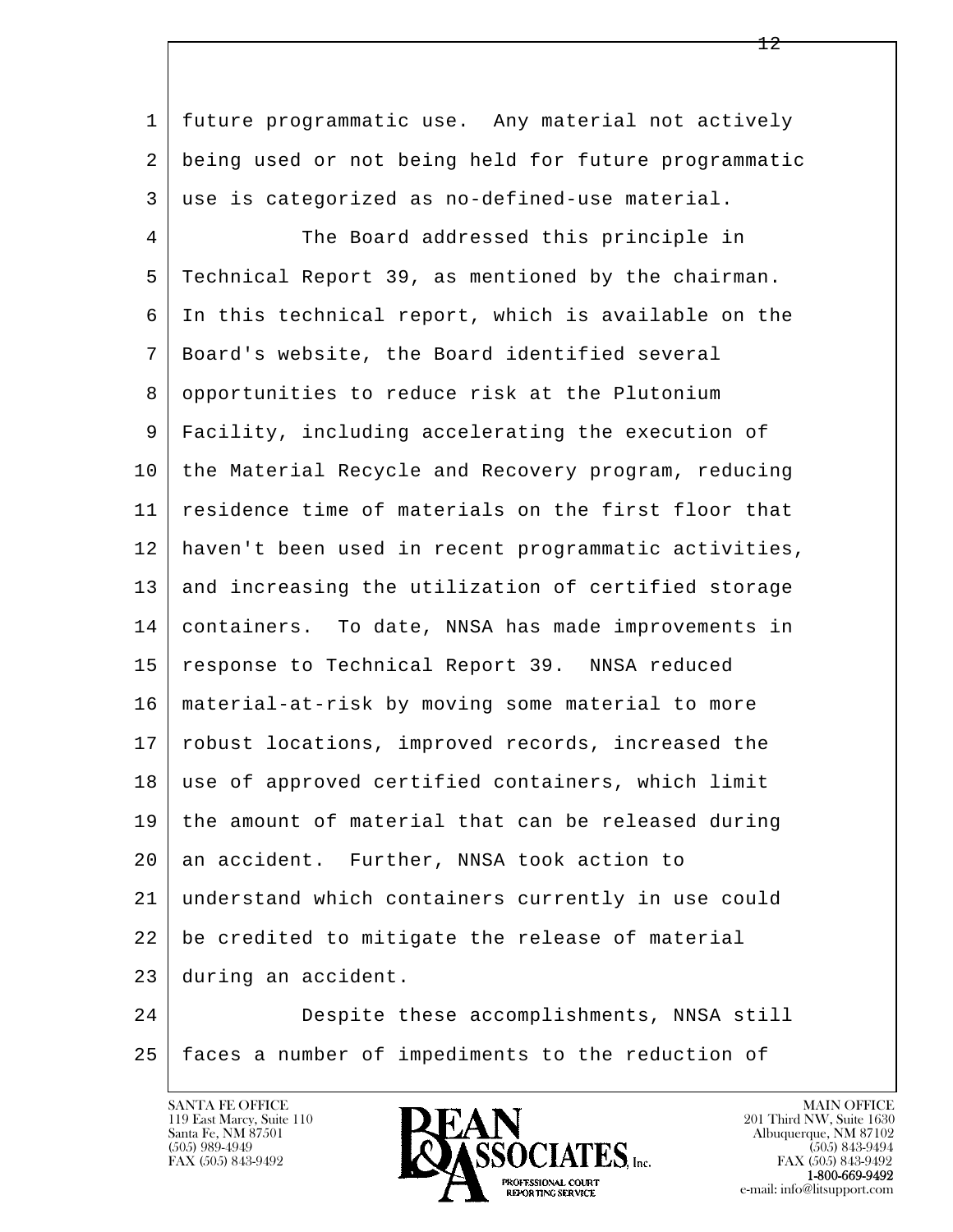| $\mathbf 1$ | material-at-risk. Specifically, some of the nuclear  |
|-------------|------------------------------------------------------|
| 2           | material in the Plutonium Facility that is           |
| 3           | categorized as no-defined-use is destined to be      |
| 4           | dispositioned as transuranic waste. However, much    |
| 5           | uncertainty still exists regarding the near-term     |
| 6           | rates of waste disposal at the Waste Isolation Pilot |
| 7           | Plant as it resumes operation. The new Transuranic   |
| 8           | Waste Facility at LANL is in the process of starting |
| 9           | operations but won't be able to accept the majority  |
| 10          | of the transuranic waste currently stored in the     |
| 11          | Plutonium Facility. Operations in the Plutonium      |
| 12          | Facility are also still recovering from the 2013     |
| 13          | conduct of operations and nuclear criticality safety |
| 14          | issues.                                              |
| 15          | I now turn to the second method for                  |
| 16          | improving the safety posture of the Plutonium        |
| 17          | Facility, the implementation of the different or     |
| 18          | additional pedigreed safety systems. DOE nuclear     |
| 19          | facilities rely on engineered features to prevent    |
| 20          | accidents and mitigate radioactive or hazardous      |
| 21          | material exposure to the public. DOE directives      |
| 22          | detail a process for developing an appropriate       |
| 23          | control strategy, including identifying all hazards, |
| 24          | understanding the risks to the public due to these   |
| 25          | hazards, and selecting engineered and administrative |

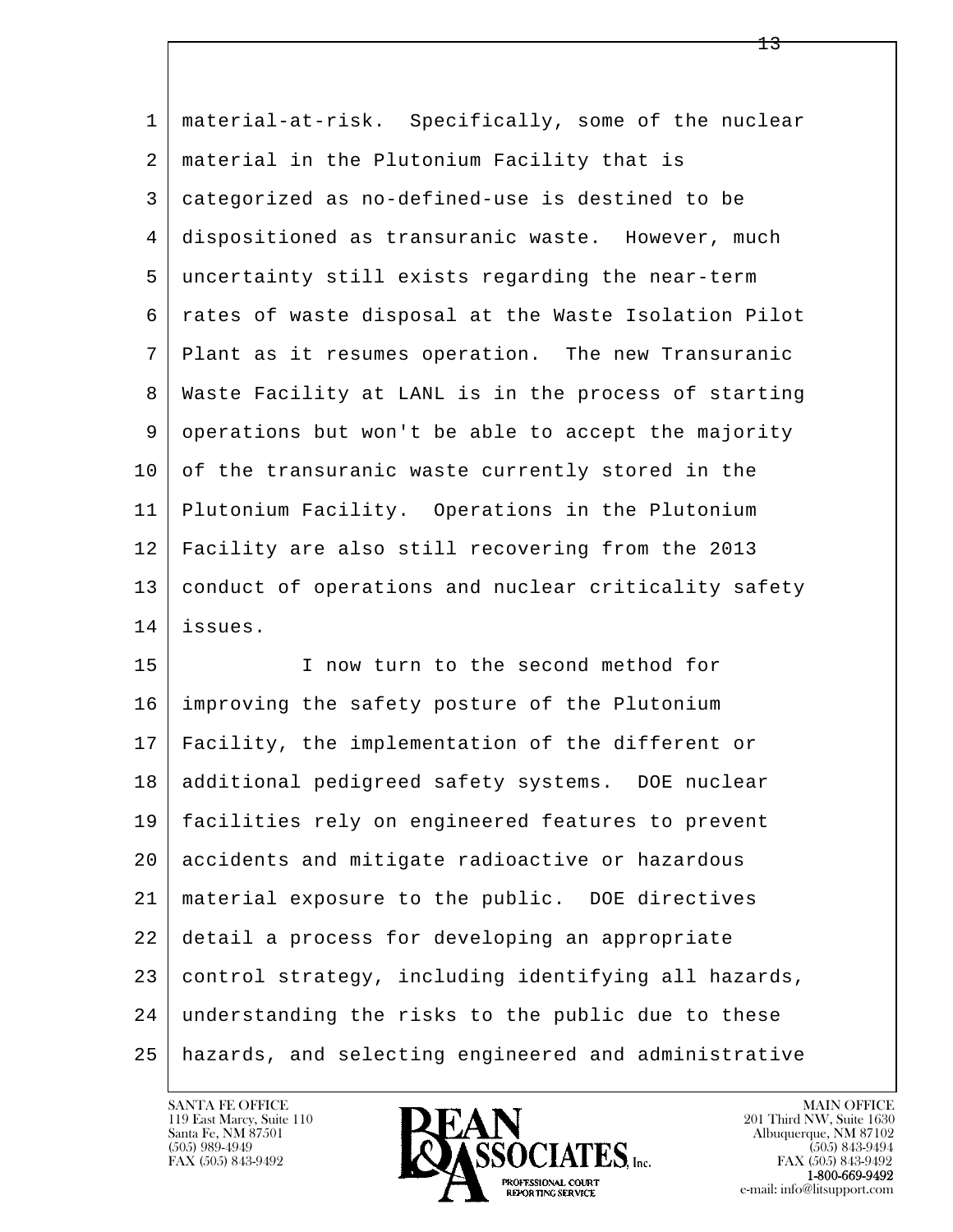l  $\overline{\phantom{a}}$ 1 controls to minimize the risk. For the myriad of 2 potential accidents that could occur at the 3 Plutonium Facility, NNSA relies on several safety 4 class controls including: The structure of the 5 facility to limit the release of radiological  $6 \mid$  material - called passive confinement; the fire 7 | suppression system to limit the size, temperature, 8 and duration of fires; and components of glove boxes 9 to mitigate radiological releases from glove boxes. 10 The safety basis for the Plutonium Facility also 11 identifies deficiencies in these safety systems that 12 may prevent them from performing their intended 13 function during an accident. To address these 14 deficiencies, the safety basis identifies 15 compensatory measures for the short-term and planned 16 improvements to restore the systems full 17 functionality for the long term. In addition to the 18 identified deficiencies as noted by the chairman, 19 many of the safety systems in the Plutonium Facility 20 date from the 1970s and contain original components. 21 These safety systems are nearing the end of life, 22 are suffering from decreased reliability and require 23 replacement parts that may no longer be 24 manufactured. For example, over the past year one 25 of the two diesel fire water pumps has failed



FAX (505) 843-9492<br>**1-800-669-9492**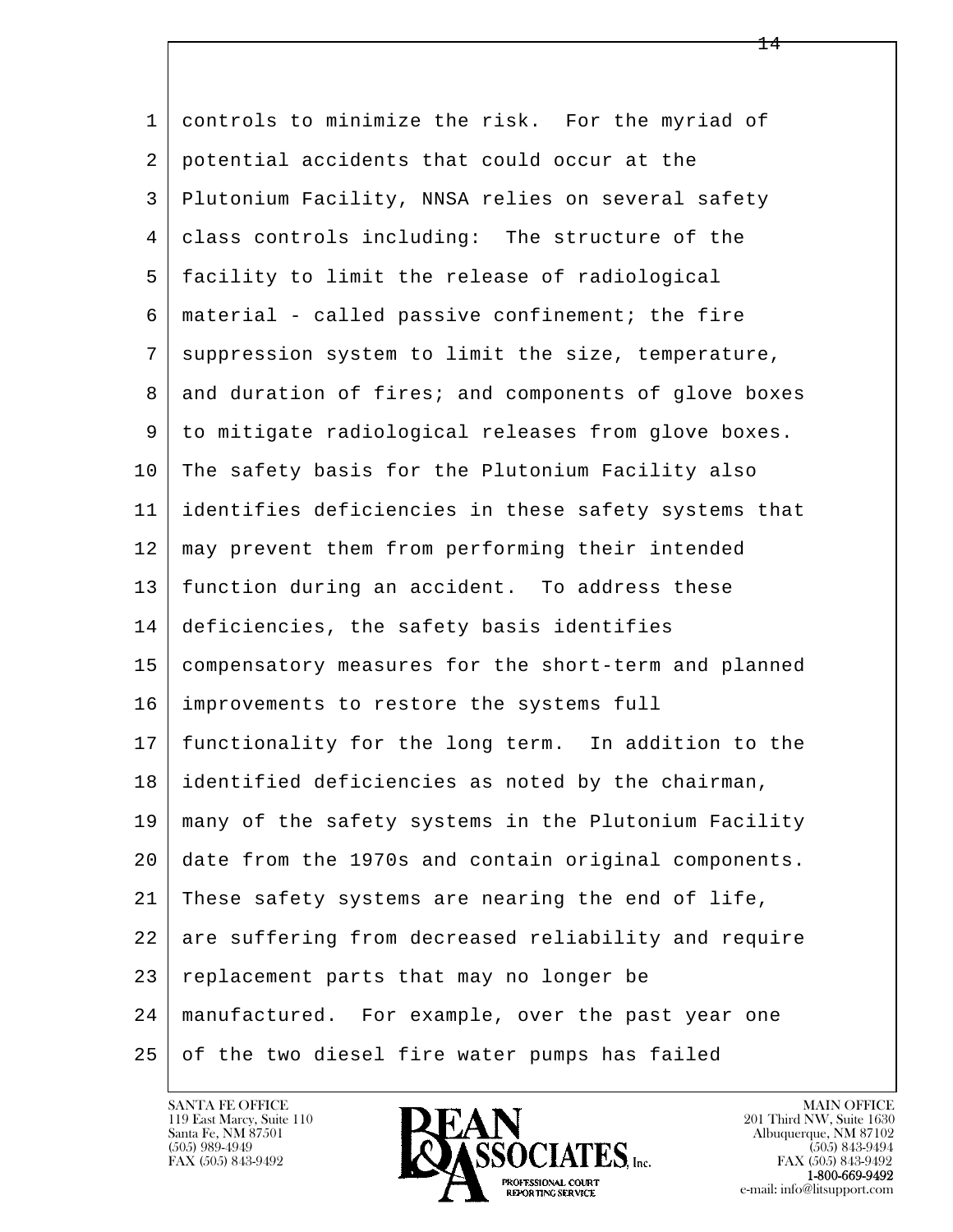l  $\overline{\phantom{a}}$  1 multiple times resulting in the inability of the 2 Plutonium Facility to support full operations. This 3 has impacted several programs and initiatives 4 including the ability to perform risk reduction 5 activities. At present the Board's staff is 6 reviewing the current plutonium safety basis and 7 control set. The Board's staff has also been 8 following closely many of the concerns highlighted 9 in my remarks as well as the actions NNSA has taken 10 to address them. 11 Subject to any questions from the Board, 12 | this concludes my statement. 13 | CHAIRMAN SULLIVAN: Thank you, Mr. Dwyer. 14 I actually do have one question for clarification. 15 You state -- when you said that the 16 bounding accidents in Area O, which is the 17 earthquake, shows that postulated exposures to the 18 public are above the DOE evaluation guideline which 19 requires safety class controls. I just want to -- 20 for clarity, the laboratory's safety analysis of the 21 effective of those controls that NNSA has approved 22 does, in fact, show that the public exposures have 23 been brought down to below the evaluation guideline; 24 is that correct? 25 MR. DWYER: That is correct. The above

119 East Marcy, Suite 110<br>Santa Fe, NM 87501

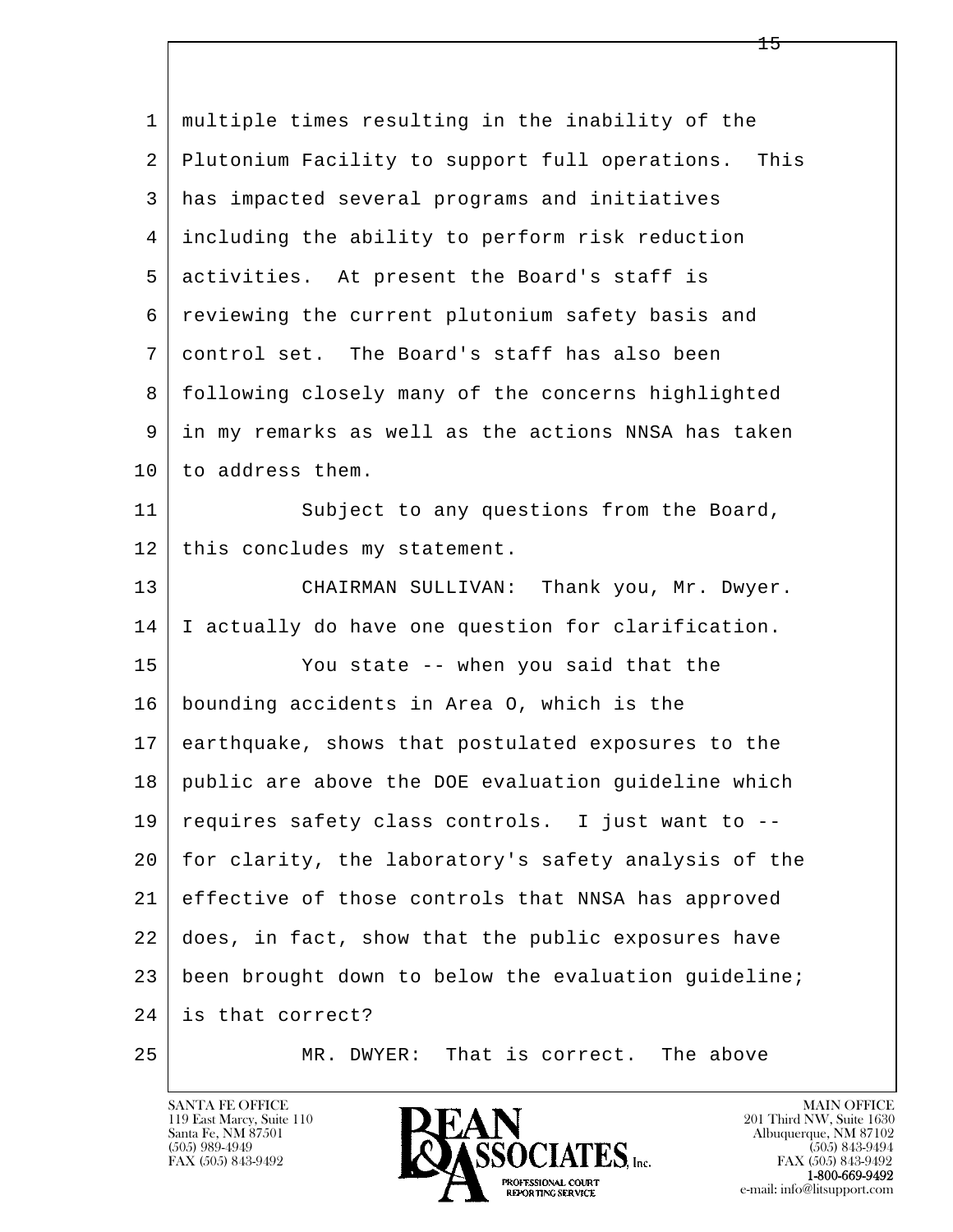l  $\overline{\phantom{a}}$  1 the evaluation guideline value is the unmitigated 2 accident. With the controls in place, the approved 3 safety basis currently states that the value is 4 below the evaluation guideline. 5 CHAIRMAN SULLIVAN: Okay. Thank you for 6 that clarification. 7 Any other Board members have any questions 8 | for Mr. Dwyer? 9 At this time I would like to continue the 10 hearing by inviting the first panel of witnesses to 11 the witness stand. If you would come up, again, for 12 the public we are having here before us Mr. James 13 McConnell, the associate administrator for safety 14 infrastructure and operations for the National 15 Nuclear Security Administration; Dr. Craig Leasure, 16 principal associate director for operations in 17 | business for the Los Alamos National Laboratory; 18 Ms. Kimberly Davis Lebak, the Los Alamos field 19 office manager for the National Nuclear Security 20 Administration; and Mr. Ted Wyka, the Los Alamos 21 field office acting assistant manager for operations 22 for the National Nuclear Security Administration. 23 Welcome. Good evening. And thank you 24 very much for taking the time to appear before us 25 today. We've set aside time for opening statements

119 East Marcy, Suite 110<br>Santa Fe, NM 87501

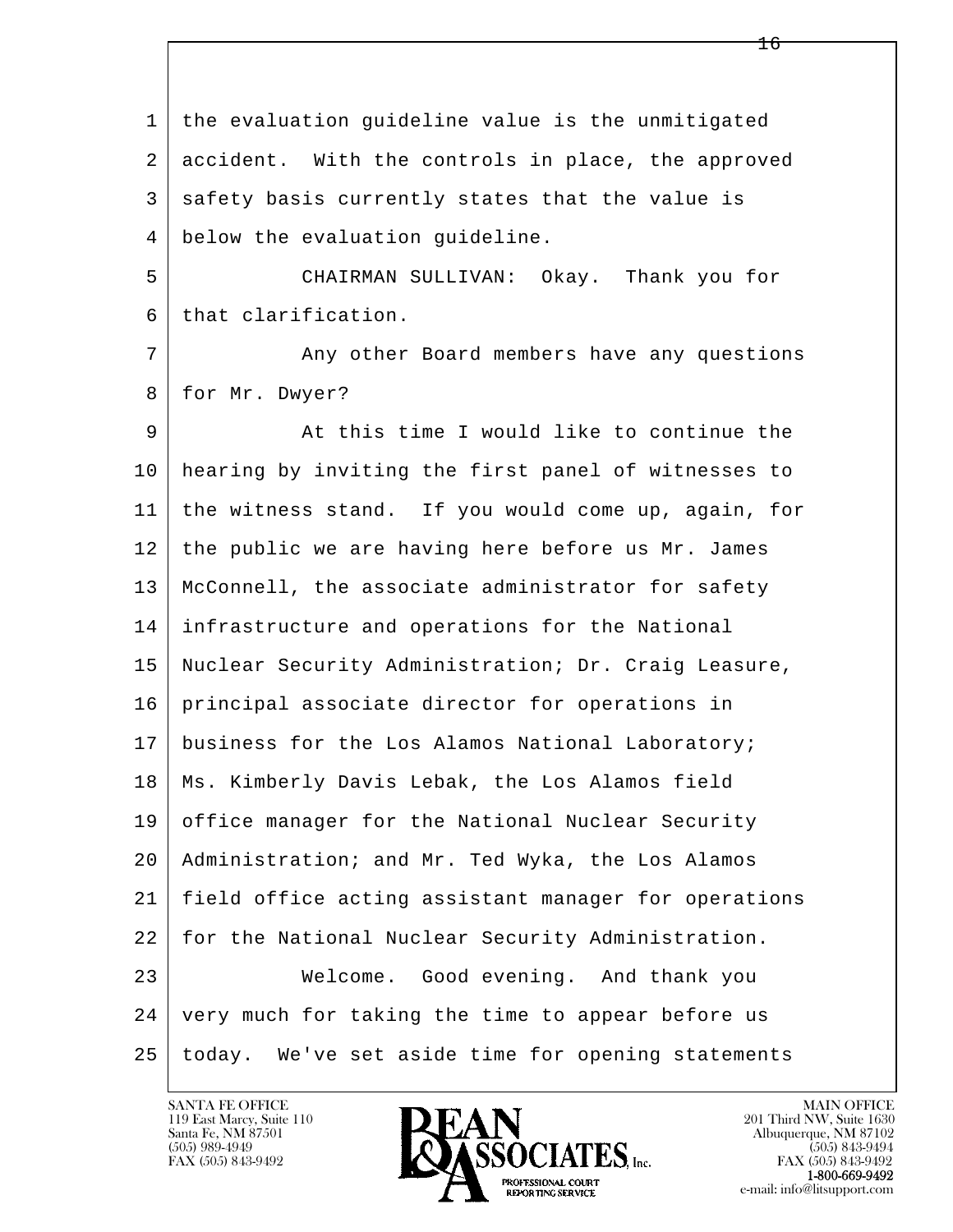l  $\overline{\phantom{a}}$  1 by the panelists and understand we will have a 2 statement from Ms. Lebak, and then she will be 3 followed by a statement by Mr. O'Connell. 4 Ms. Lebak. 5 MS. LEBAK: Thank you. Thank you, 6 Mr. Chairman, members of the Board. I appreciate 7 the opportunity to be here this evening to discuss 8 | the safety improvement and risk reduction in the 9 Plutonium Facility at the Los Alamos National 10 Laboratory. I will address actions that the NNSA 11 has already taken or is planning to take to address 12 reduction in the plutonium inventories associated 13 with nuclear material-at-risk, or MAR, as well as 14 initiatives to improve safety and worker protection. 15 PF-4 provides multidisciplinary activities 16 essential for defense programs, nuclear stockpile 17 | stewardship, plutonium-238 heat source fabrication 18 for space power supplies, nonproliferation, special 19 nuclear material storage, and nuclear material 20 disposition. 21 The facility has operated for over 22 38 years. NNSA and LANL management have made 23 substantial safety upgrades to the facility and 24 implemented strategies to reduce public consequences 25 and enhance protection in the event of a natural

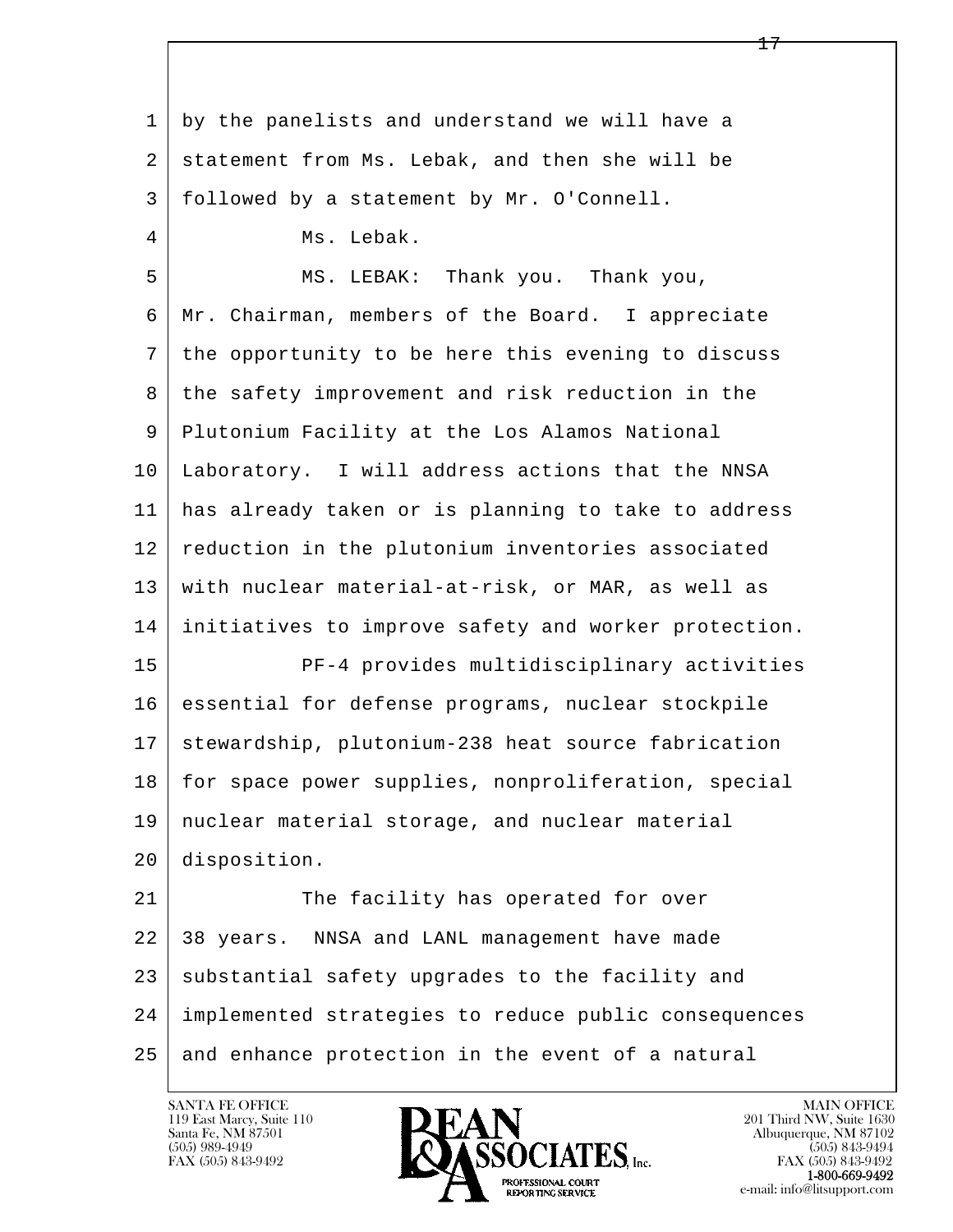l  $\overline{\phantom{a}}$  1 disaster, the most significant of which is an 2 earthquake that has a probability of occurrence once 3 in 10,000 years. The postulated accident that has 4 affected the most substantive improvements is a 5 large-scale seismically induced fire on the main 6 processing floor in PF-4, which could be caused by a 7 significant seismic event. 8 It is important to note that facility and 9 operational improvements have resulted in a 10 reduction of more than 60 percent of the MAR in 11 LANL's PF-4 since 2009. MAR reduction within PF-4 12 has been achieved using multiple concurrent 13 strategies including the shipment of radiological 14 nuclear material offsite, disposing of legacy 15 plutonium residues, storage of plutonium materials 16 in robust certified containers and storage of 17 nuclear material in multiple means such as 18 containers, a vault, and fire-rated containers. 19 In 2015 the Defense Nuclear Facility 20 Safety Board issued a tech report, TECH-39, that 21 summarizes further opportunities to reduce the MAR 22 in PF-4. Recent progress has focused on inventories 23 located on the PF-4 main operating area, 24 prioritizing nuclear material located outside of 25 gloveboxes in containers in storage and high MAR

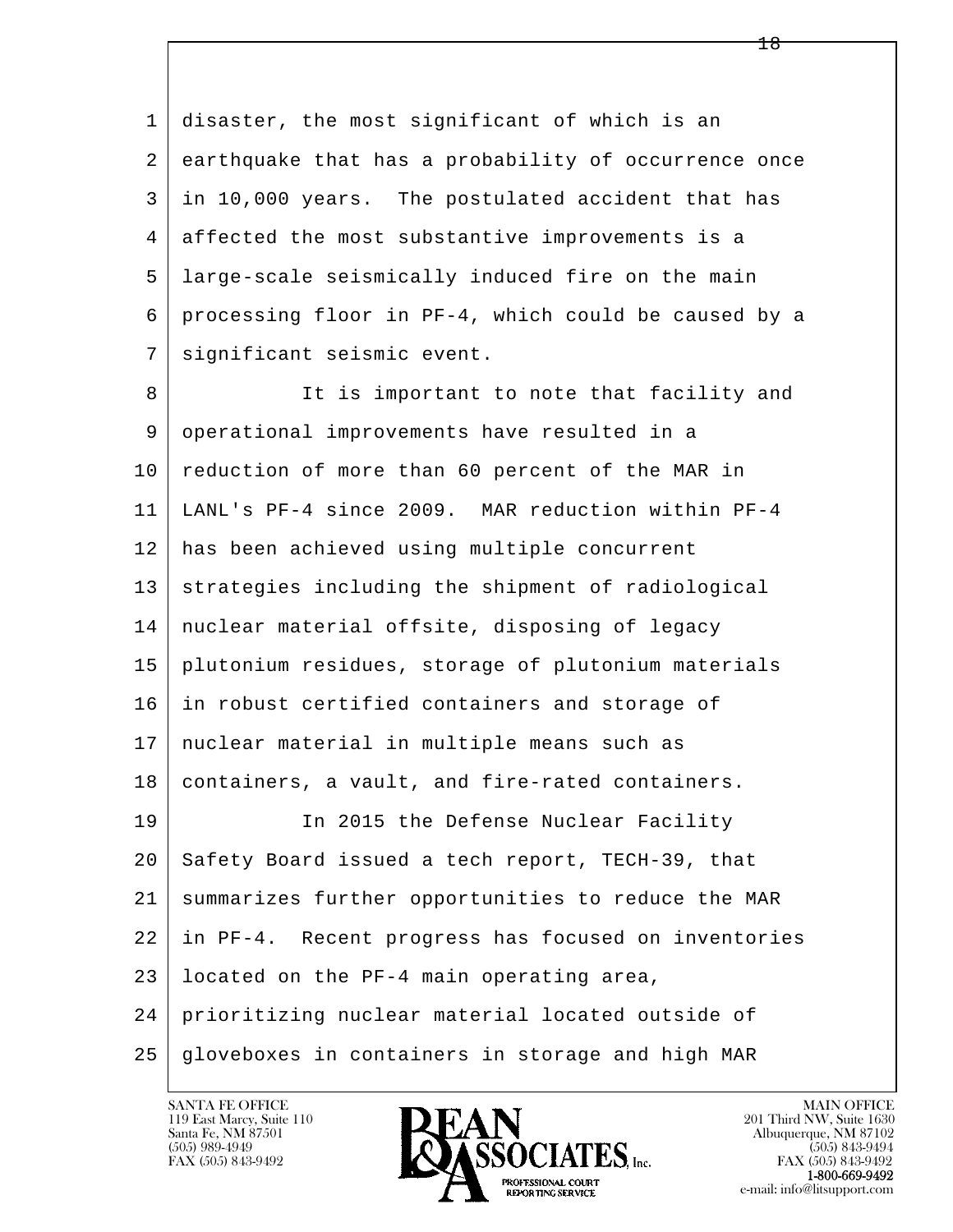1 locations inside of gloveboxes.

| $\overline{a}$ | MAR reduction activities at LANL require              |
|----------------|-------------------------------------------------------|
| 3              | careful consideration and planning. Since packaging   |
| 4              | legacy plutonium inventories in more robust           |
| 5              | containers can generate a radiation dose to a         |
| 6              | plutonium worker, the pace of MAR reduction is        |
| 7              | influenced by our implementation of the ALARA         |
| 8              | principle, to keep radiation exposure as low as       |
| 9              | reasonably achievable. Further progress in MAR        |
| 10             | reduction has been impacted by both the limited       |
| 11             | ability to generate and dispose of transuranic waste  |
| 12             | due to the current unavailability of Area G onsite    |
| 13             | and the Waste Isolation Pilot Plan over the last      |
| 14             | three years, and the fact that our new Transuranic    |
| 15             | Waste Facility is no longer in service, and ongoing   |
| 16             | efforts to resume all operations in PF-4 following    |
| 17             | an operational pause that was declared in 2013.       |
| 18             | Although MAR varies with the programmatic             |
| 19             | workload, TA-55 is required to remain below the MAR   |
| 20             | limits described in the documented safety analysis.   |
| 21             | These limits ensure safety, but minimizing MAR is a   |
| 22             | prudent objective to minimizing risk exposure.<br>The |
| 23             | considerations for reducing MAR are both related to   |
| 24             | the existing inventory and to potential future        |
| 25             | missions. For example, Los Alamos has been directed   |

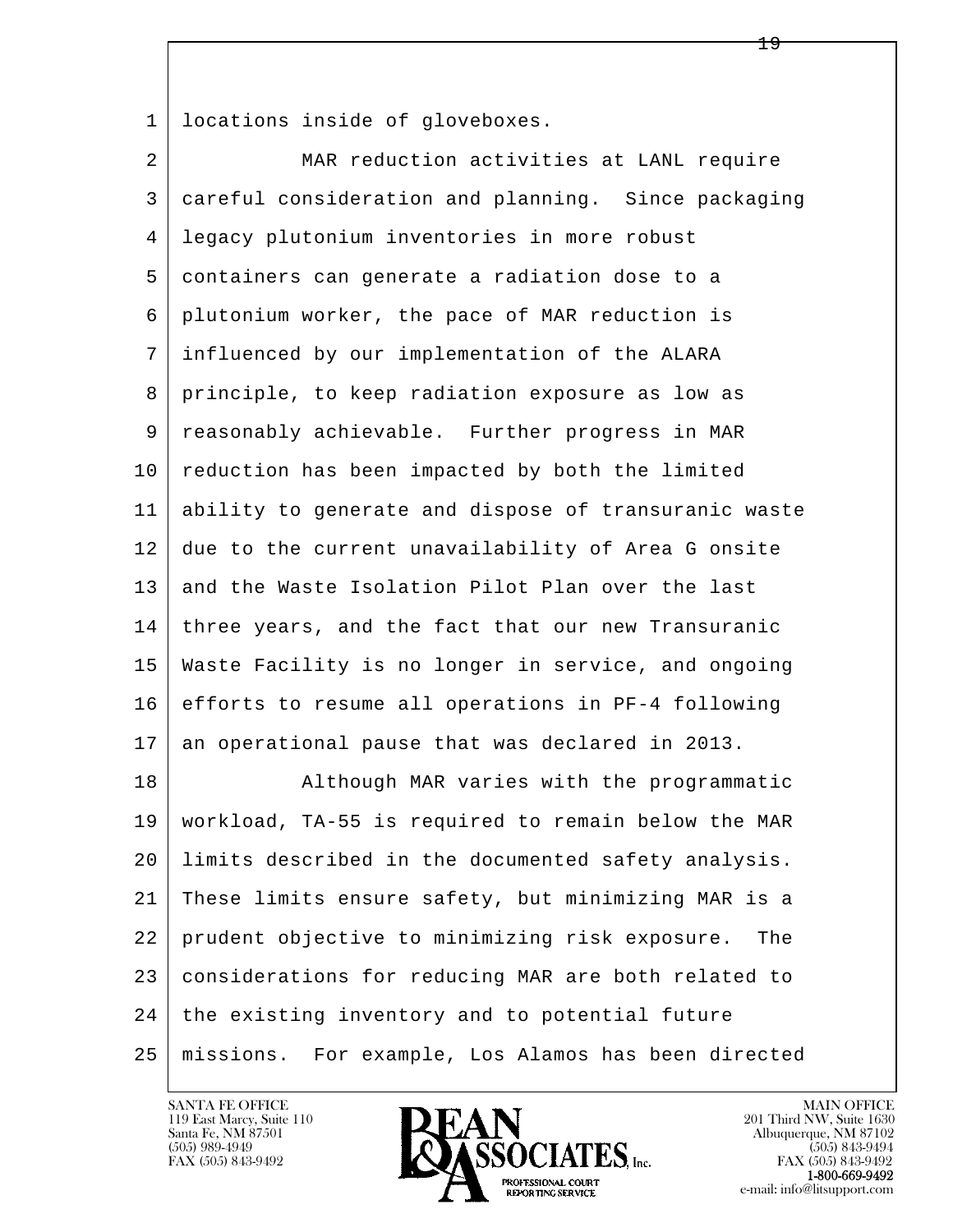l  $\overline{\phantom{a}}$  1 by Congress to establish the capability to make up 2 to 30 War Reserve pits per year by the year 2026, 3 and be able to demonstrate a capability of up to 80 4 pits per year around the year 2030. 5 While such a large increase in pit 6 production will necessarily result in a net increase 7 in MAR at PF-4, NNSA and LANL are working to 8 | minimize the impact of such an increase. In the 9 longer term, modular additions to PF-4 have been 10 proposed by Los Alamos as a means to reduce the 11 operational risk profile and expand programmatic 12 operations with several different configurations and 13 are being evaluated as part of an analysis of 14 alternatives. 15 I would like to talk for a moment now 16 about NNSA's strategy to ensure the efficacy of the 17 PF-4's safety structures, systems, and components 18 for current and future mission needs at LANL. We 19 are making headway in addressing operational and 20 infrastructure challenges in the Plutonium Facility. 21 Earlier this year the Defense Nuclear Facility 22 Safety Board closed Recommendation 2009-2, LANL 23 Plutonium Facility Seismic Safety, as the DOE has 24 made, and continues to make, upgrades to improve 25 PF-4's ability to withstand the evaluation-basis

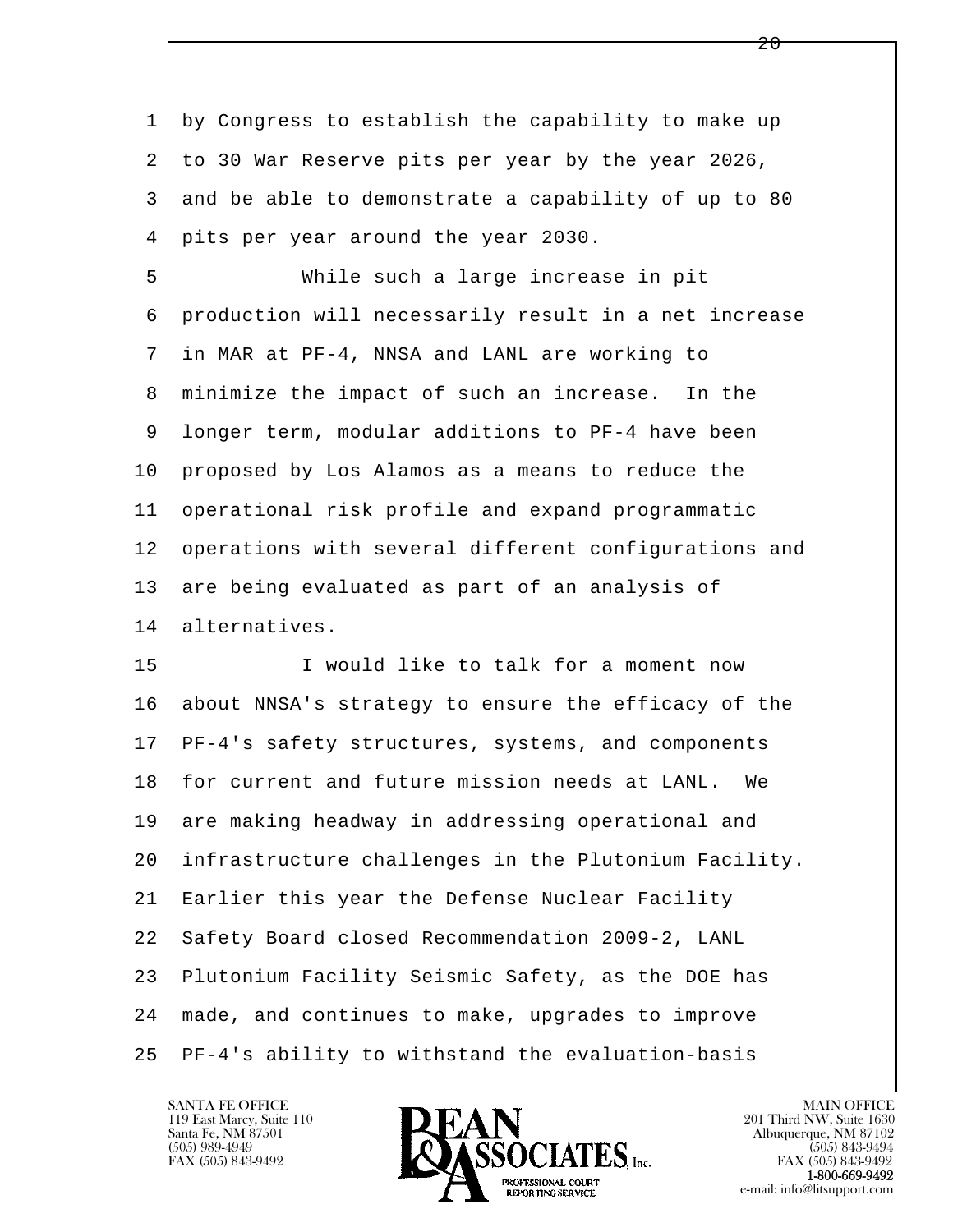1 seismic hazard.

| $\overline{a}$ | Analysis from NNSA and LANL shows that the           |
|----------------|------------------------------------------------------|
| 3              | facility was safe prior to the DNFSB Recommendation  |
| 4              | and upgrades. For example, the seismic hazards       |
| 5              | analysis in the approved documented safety analysis  |
| 6              | showed that the deflection of the roof of the PF-4   |
| 7              | during a design basis earthquake and the building    |
| 8              | remained in a safe condition. There were components  |
| 9              | within the building that needed strengthening and    |
| 10             | that work was completed -- as a priority -- in 13    |
| 11             | months, and each year additional components have     |
| 12             | been strengthened. NNSA and LANL maintain the        |
| 13             | safety basis for PF-4 with appropriate controls, to  |
| 14             | assure adequate protection of the public, workers,   |
| 15             | and the environment.                                 |
| 16             | As a result of the Board's Recommendation            |
| 17             | 2009-2, we made a number of additional seismic       |
| 18             | improvements to the facility. The facility's         |
| 19             | ability to withstand a postulated seismic event now  |
| 20             | exceeds DOE's requirements for existing buildings.   |
| 21             | The Board indicated in its January 3,                |
| 22             | 2017, letter closing Recommendation 2009-2 that      |
| 23             | question remained regarding the suitability of PF-4  |
| 24             | for long-term operations. NNSA recognizes the need   |
| 25             | to look ahead and maintain safe operations to ensure |

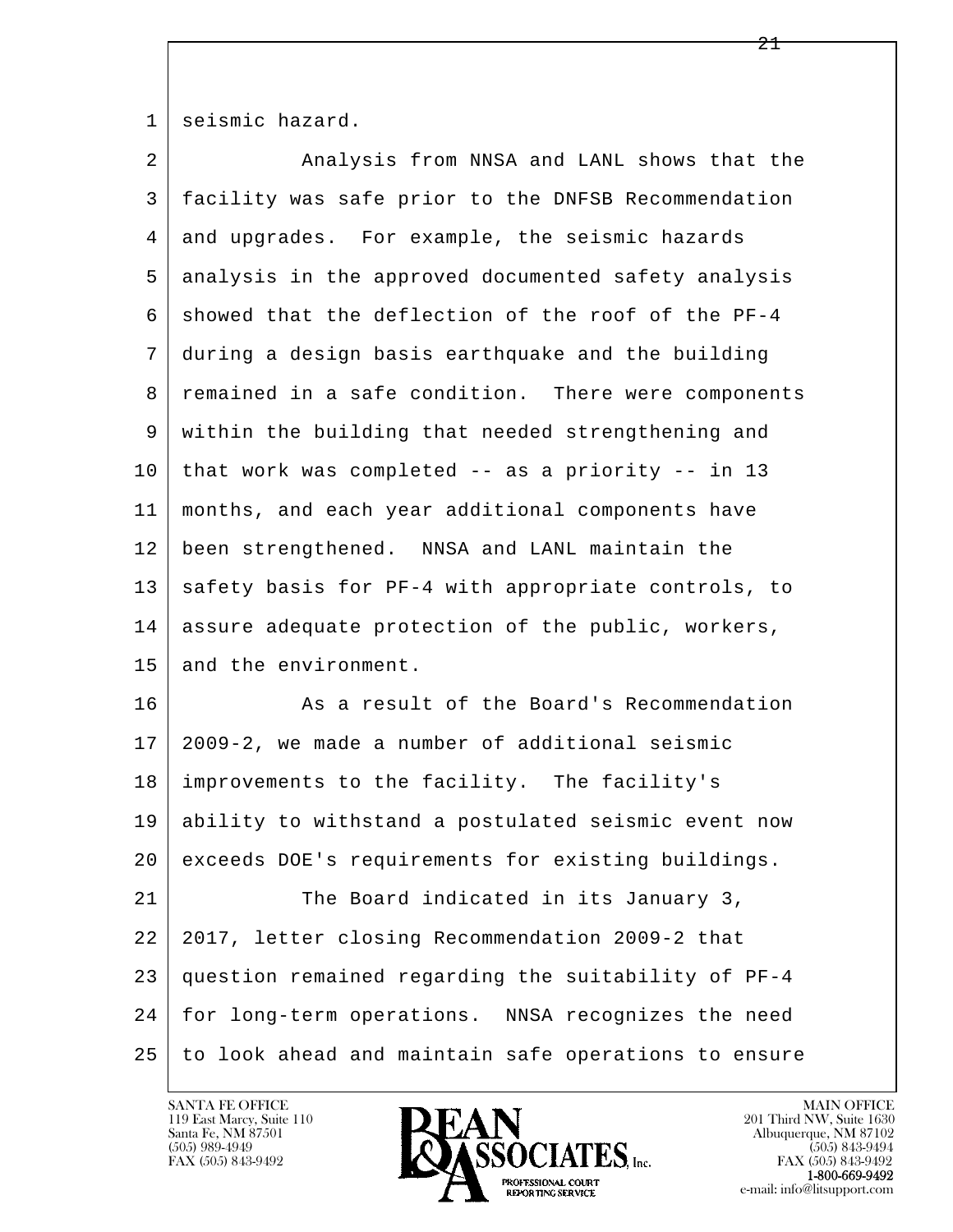1 reasonable assurance of adequate protection for the 2 worker, public, and environment. NNSA has overseen 3 more than 90 seismic upgrades to structural 4 components and safety systems. Each of these 5 upgrades enhances the overall safety posture of the 6 facility. The current safety basis reflects a 7 complete analysis of all operations that could be 8 affected by the seismic event.

l 9 I would also observe that the PF-4 10 ventilation system is robust, reliable, and has 11 | redundancy; however, it is aging. As part of the 12 overall strategy to make safety improvements at PF-4 13 we have completed several projects that enhance the 14 operability of the ventilation system. These 15 projects are documented in the TA-55 project 16 execution strategy from December 2016. They include 17 structural upgrades, anchorage of electrical 18 equipment to meet higher seismic loads, and 19 anchorage of ductwork to meet these seismic loads. 20 All of the fiscal year 17 scope identified in the 21 project execution strategy is funded and being 22 executed. NNSA continues to work improvements as 23 recapitalization modifications.

 $\overline{\phantom{a}}$ 24 So in summary, we continue to make design, 25 operating, and facility improvements to maintain the

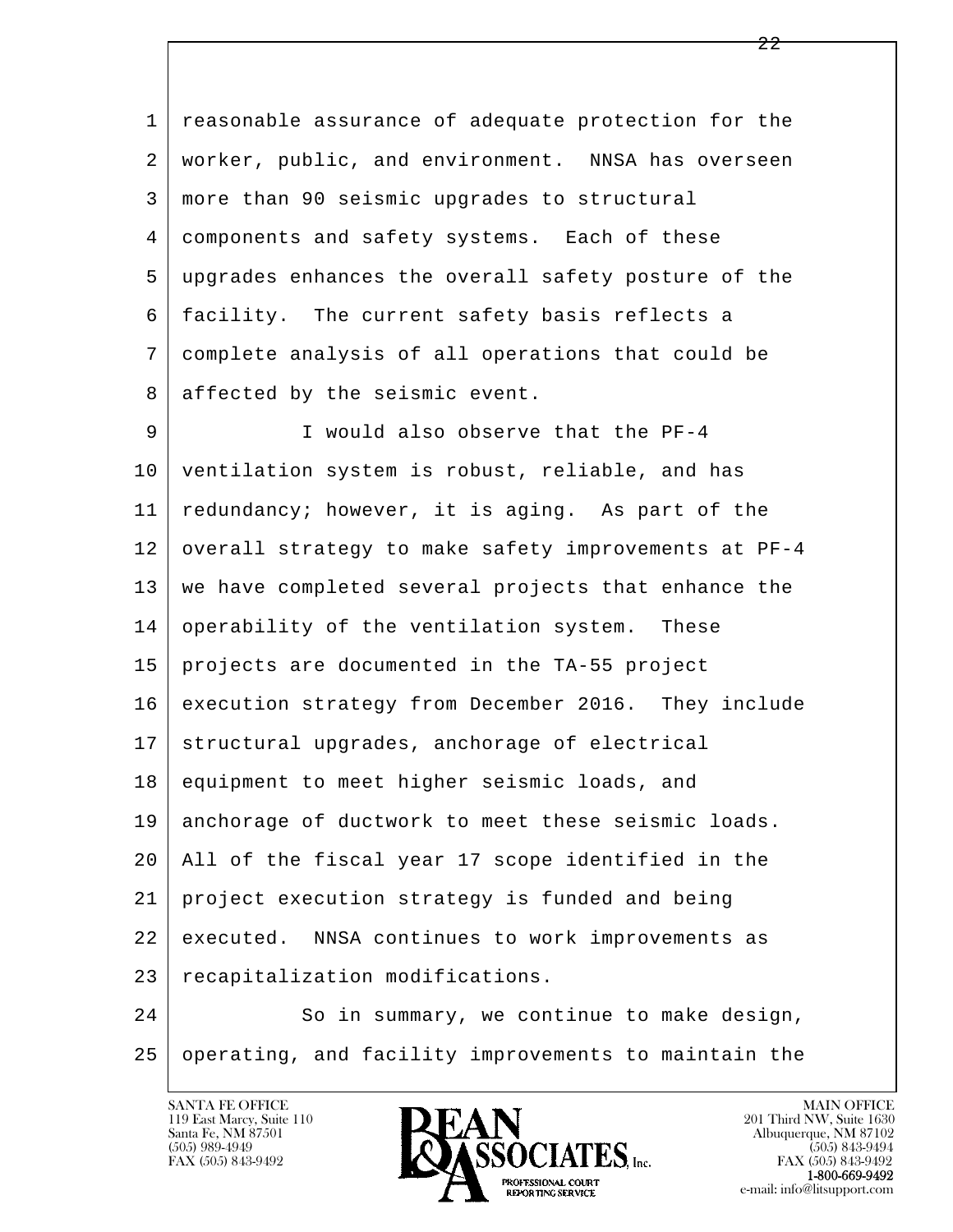l  $\overline{\phantom{a}}$  1 nation's only operational Plutonium Facility of this 2 kind. Since 2009 there has been a 60 percent MAR 3 reduction in the facility. Current operational 4 restrictions exist which limit the amount of 5 material in various operations performed in the 6 facility. An approximate \$95 million 7 recapitalization project will conclude in 2018, and 8 | we have invested approximately \$5 to \$15 million a 9 year since 2011 in building and structural seismic 10 upgrades. So this is just a subset of some of the 11 other initiatives my colleagues from Washington will 12 describe. So thank you for the opportunity to be 13 here tonight, and I look forward to answering any 14 questions you may have at the appropriate time. 15 CHAIRMAN SULLIVAN: Thank you, Ms. Lebak. 16 Mr. McConnell. 17 | MR. McCONNELL: Thank you, Mr. Chairman, 18 members of the Board. The safety and security of 19 the workforce, our facilities and the public remain 20 our top priority. I appreciate the opportunity to 21 come here tonight and talk with you about the 22 actions we're taking to improve safety. I'll speak 23 briefly about the headquarters element actions the 24 National Nuclear Security Administration is taking 25 to address risk reduction at the Plutonium Facility

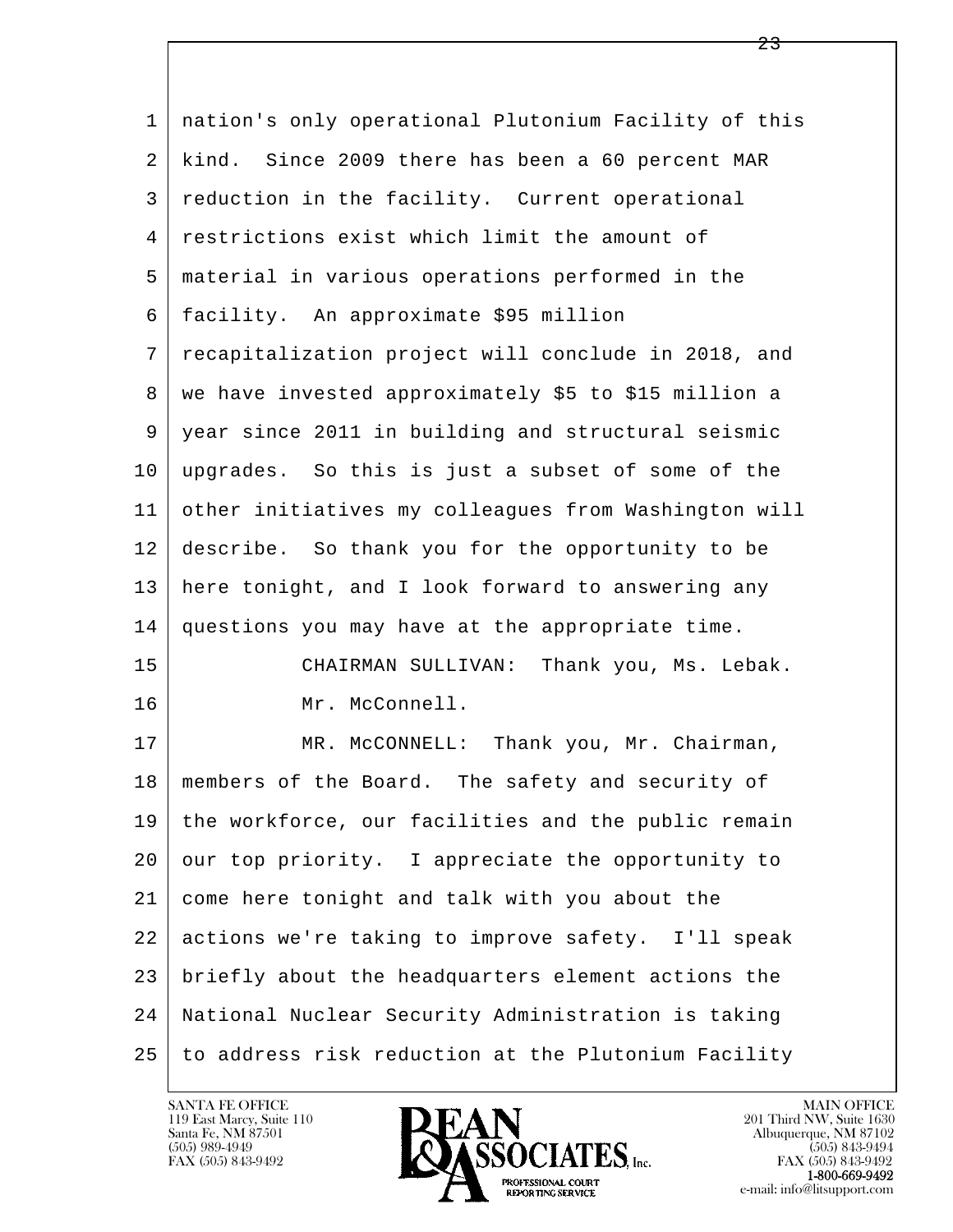l  $\overline{\phantom{a}}$  1 at Los Alamos, and with your permission I'll submit 2 | my full testimony for the record. 3 CHAIRMAN SULLIVAN: Certainly. We'll 4 accept your testimony. 5 MR. McCONNELL: During the last several 6 years we've taken numerous actions to improve the 7 facility's structural performance and we continue to 8 focus on this important area. We've analyzed the 9 facility for the very significant earthquake Ms. 10 Lebak talked about with a return frequency of once 11 in 10,000 years. We've concluded that the facility 12 will survive that earthquake and will protect the 13 hazardous material. However, the design of the 14 facility, driven by the building codes that were in 15 place at the time of construction, result in a 16 relatively small margin to failure in that kind of 17 an event. We've been making structural improvements 18 to increase this margin. For example, we've added a 19 drag strut to the roof of the facility and we are 20 currently actively wrapping columns and roof girders 21 with carbon-reinforced plastic. At the same time 22 we're continuing with ever more sophisticated 23 analysis of key elements of the facility where the 24 margin of safety may be smallest. We're currently 25 working towards a nonlinear dynamic analysis of the

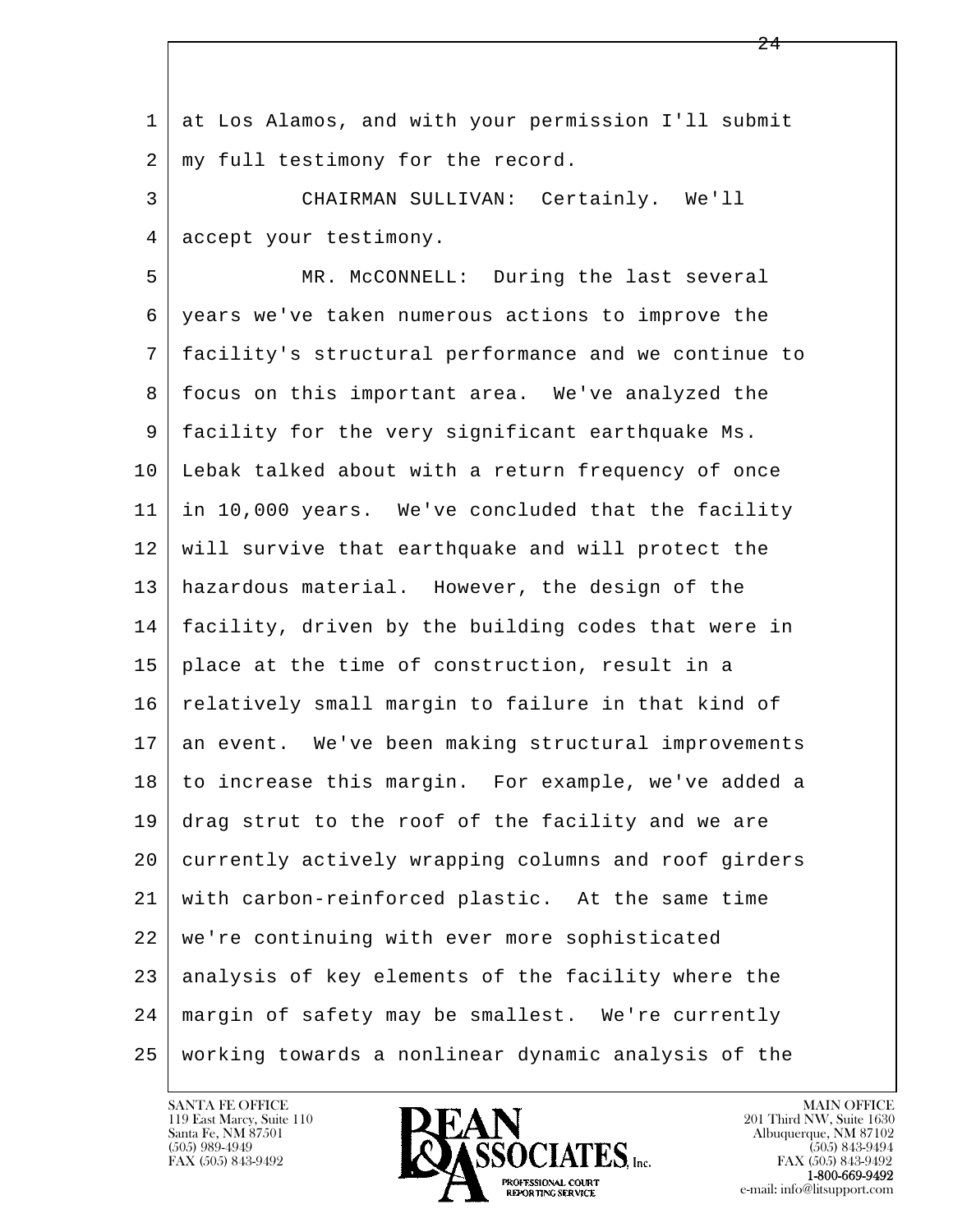l  $\overline{\phantom{a}}$  1 building's behavior in response to a seismic event. 2 This analysis is in addition to a linear dynamic 3 analysis and a static nonlinear analysis, which have 4 already been completed. The purpose of the 5 additional analysis is to use the most advanced 6 methods to ensure key elements of the facility, such 7 as the behavior of the column capitals, are well 8 understood. While we anticipate that the additional 9 analysis will confirm the appropriateness of recent  $10$  seismic upgrades, it may also highlight the needs 11 for additional upgrades to the facility. 12 In addition to the work focused on 13 structural analysis and improvements, NNSA has 14 several major construction projects underway or 15 planned to improve the safety and capabilities of 16 PF-4, the Plutonium Facility, as well as the safety 17 of overall plutonium operations at Los Alamos. 18 These major projects include the TA-3 substation 19 replacement project, the TA-55 reinvestment 20 projects, parts 2 and 3, the radioactive liquid 21 waste treatment facility, the transuranic liquid 22 waste treatment facility, the Transuranic Waste 23 Facility, which is a solid waste facility, and the 24 chemistry and metallurgy research replacement 25 project. Combined, these projects represent an

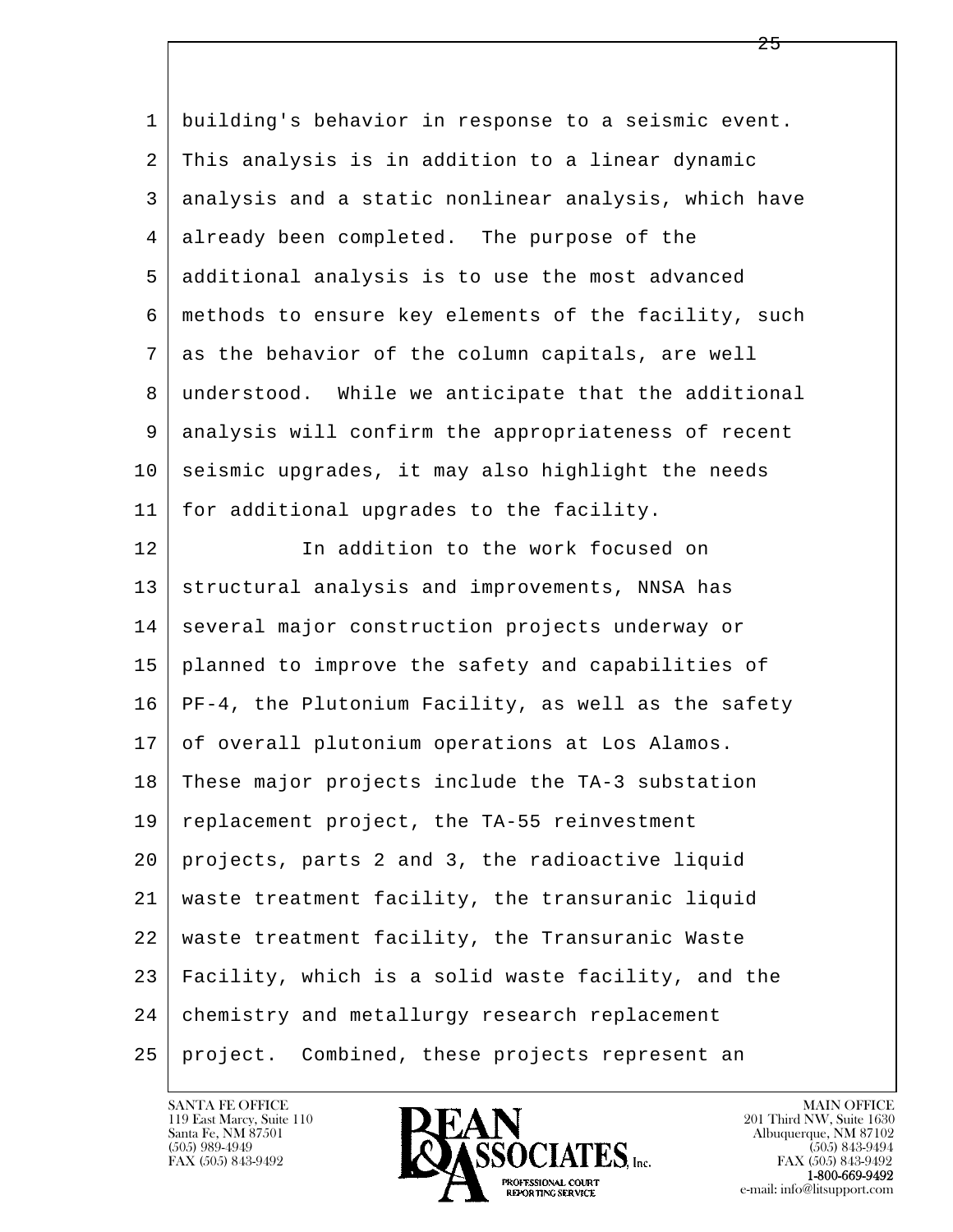| $\mathbf 1$ | investment of approximately \$3 billion to improve   |
|-------------|------------------------------------------------------|
| 2           | the reliability and safety of plutonium operations   |
| 3           | at Los Alamos. In addition, over the last four       |
| 4           | years NNSA has invested approximately \$350 million  |
| 5           | in maintenance and smaller projects at Los Alamos to |
| 6           | improve safety and infrastructure. NNSA is planning  |
| 7           | to spend an additional \$95 million in the coming    |
| 8           | year. Examples of these smaller projects include     |
| 9           | such things as criticality safety infrastructure     |
| 10          | upgrades, ventilation and confinement system         |
| 11          | upgrades, fire water loop component replacement, and |
| 12          | firewall upgrades.                                   |
| 13          | In addition to the direct infrastructure             |
| 14          | improvements, we at headquarters are also helping    |
| 15          | with the safety basis improvement progress. We have  |
| 16          | provided subject matter experts and personnel with   |
| 17          | significant experience in the review of accident     |
| 18          | analysis to support the field office in this area.   |
| 19          | There have been a number of upgrades and changes to  |
| 20          | the facility safety basis that are being pursued in  |
| 21          | direct regard to the infrastructure work that is     |
|             |                                                      |
| 22          | underway. The headquarters support has enabled the   |
| 23          | field office to improve its focus on local oversight |
| 24          | priorities.                                          |

25 | Overall, thank you very much for the

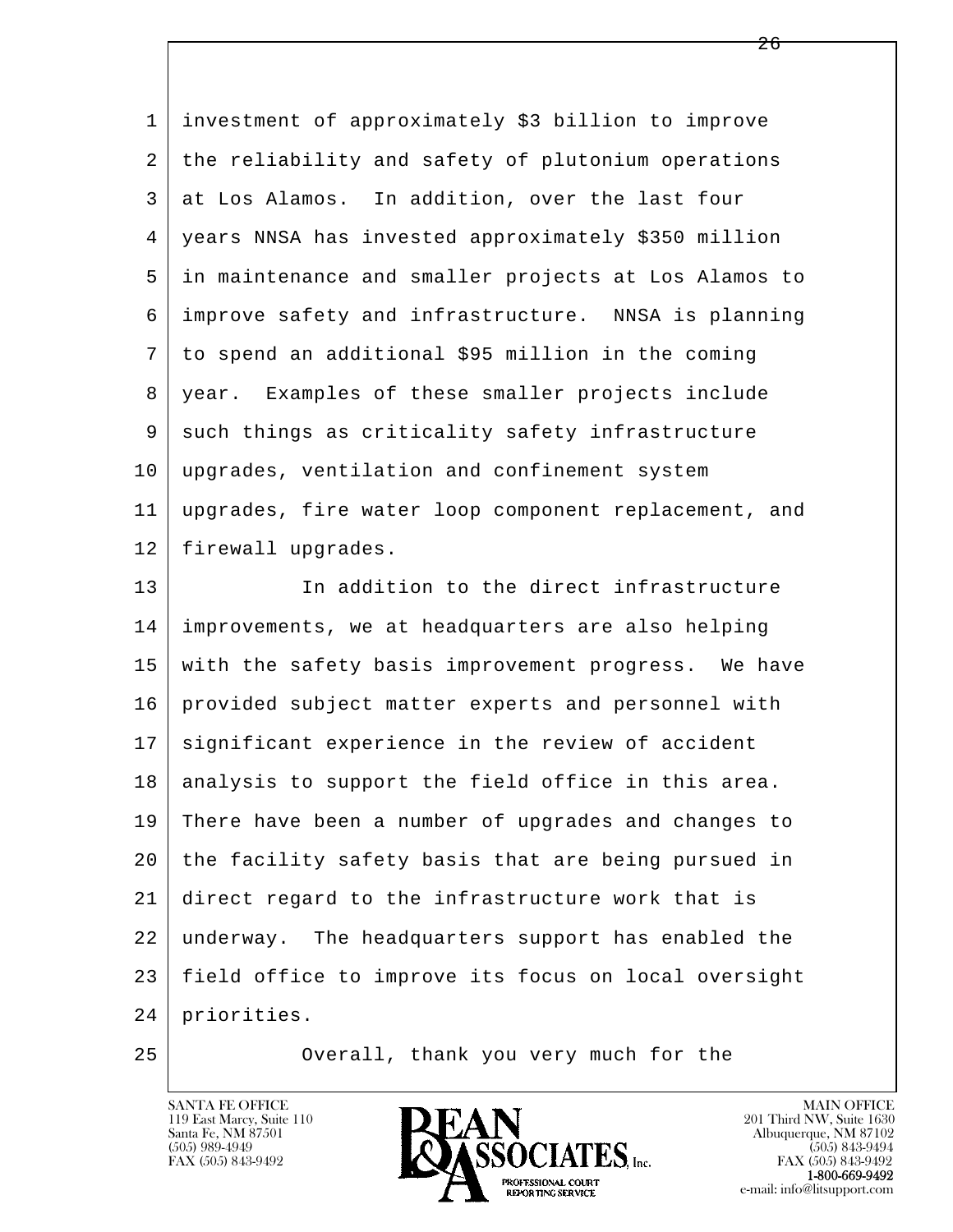1 opportunity to address these matters. We share the 2 commitment to executing vital national security 3 missions safely. We understand the significance of 4 the Plutonium Facility and the current planning for 5 stockpile stewardship and we're committed to 6 ensuring the robust capability remains safe and 7 viable as long as the Plutonium Facility is required 8 to complete that mission. Thank you very much. 9 CHAIRMAN SULLIVAN: Thank you, 10 | Mr. McConnell, and if any other analysts have 11 written testimony, we'll certainly be willing to 12 accept that. 13 At this time the Board members will ask 14 questions of the panel members. The questions will 15 generally be directed at one of the panelists, but 16 any other panelist may seek their permission to 17 either respond in place of the panel member that was 18 called upon or to supplement the answer given by the

19 panel member that was called upon.

l  $\overline{\phantom{a}}$ 20 And so at this time I'd like to start by 21 asking a question of Mr. McConnell. I'd simply like 22 to ask for purposes of the public that's here if you 23 could expound a little bit on some of the missions 24 | that Ms. Lebak mentioned, several of the missions 25 that are performed in the building. If you could

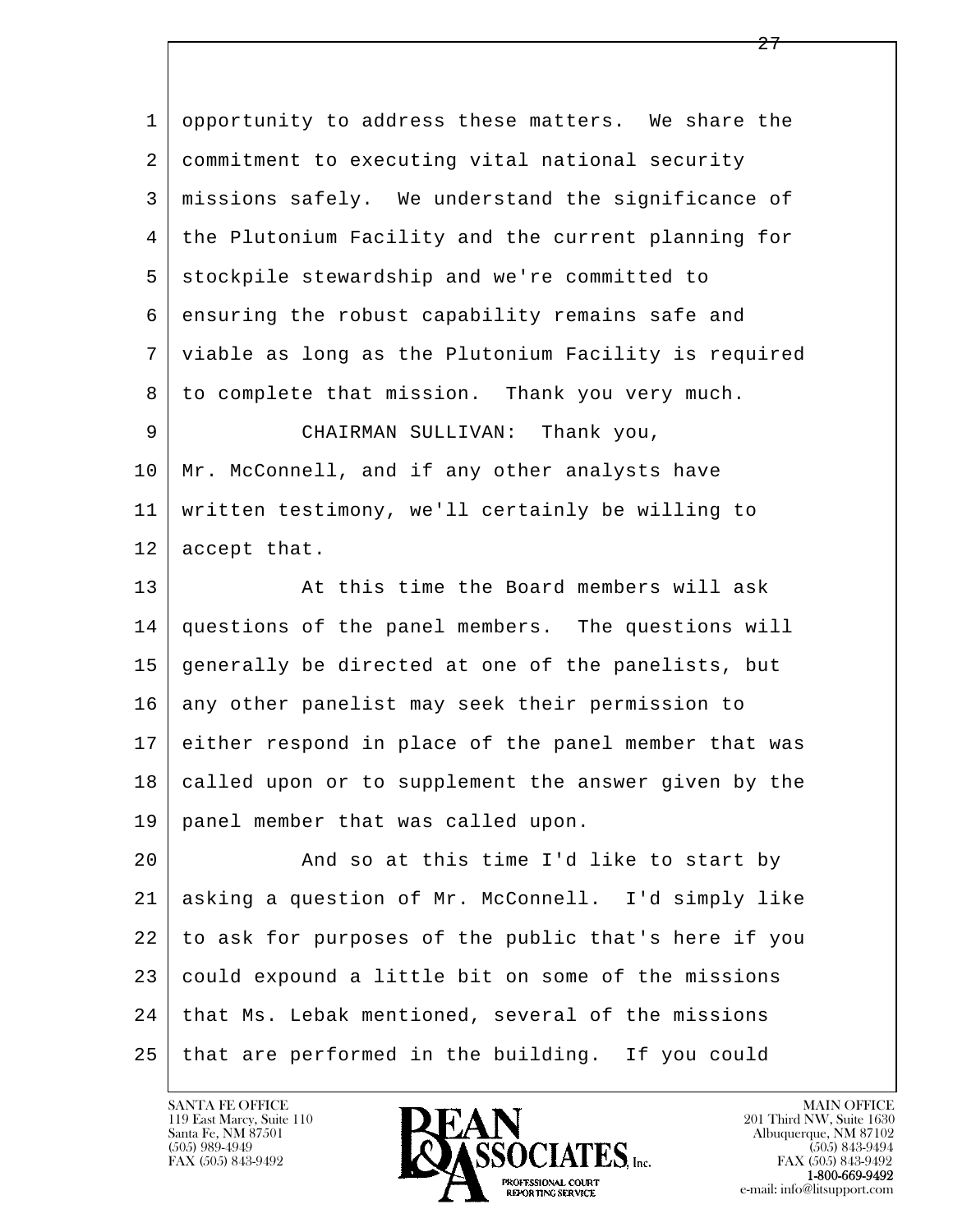l  $\overline{\phantom{a}}$  1 expound on some of the programs that are conducted 2 inside the Plutonium Facility and how any of these 3 might change, as with the plutonium strategies, as 4 | you've discussed. 5 MR. McCONNELL: Thank you. An excellent 6 question. 7 | First off, as you heard, the Plutonium 8 Facility supports a wide number of missions but not 9 all those missions have the same amount of impact or 10 same amount of space or material-at-risk. So I 11 would say there are four main missions, main 12 programs, that are supported by the Plutonium 13 Facility, the first of which is the pit production 14 mission. It's just starting to ramp up. That is 15 the activity required to make plutonium pits in 16 accordance with direction from the Nuclear Weapons 17 Council or the national strategy. The second 18 program is to do surveillance of existing pits. The 19 surveillance is an activity in which we do quality 20 checks of the pits that have previously been made 21 either at Los Alamos or at Rocky Flats, to ensure 22 that those pits still remain adequate and 23 | appropriate for our use in the stockpile. 24 The third major program is the ARIES 25 program, which is part of the nonproliferation

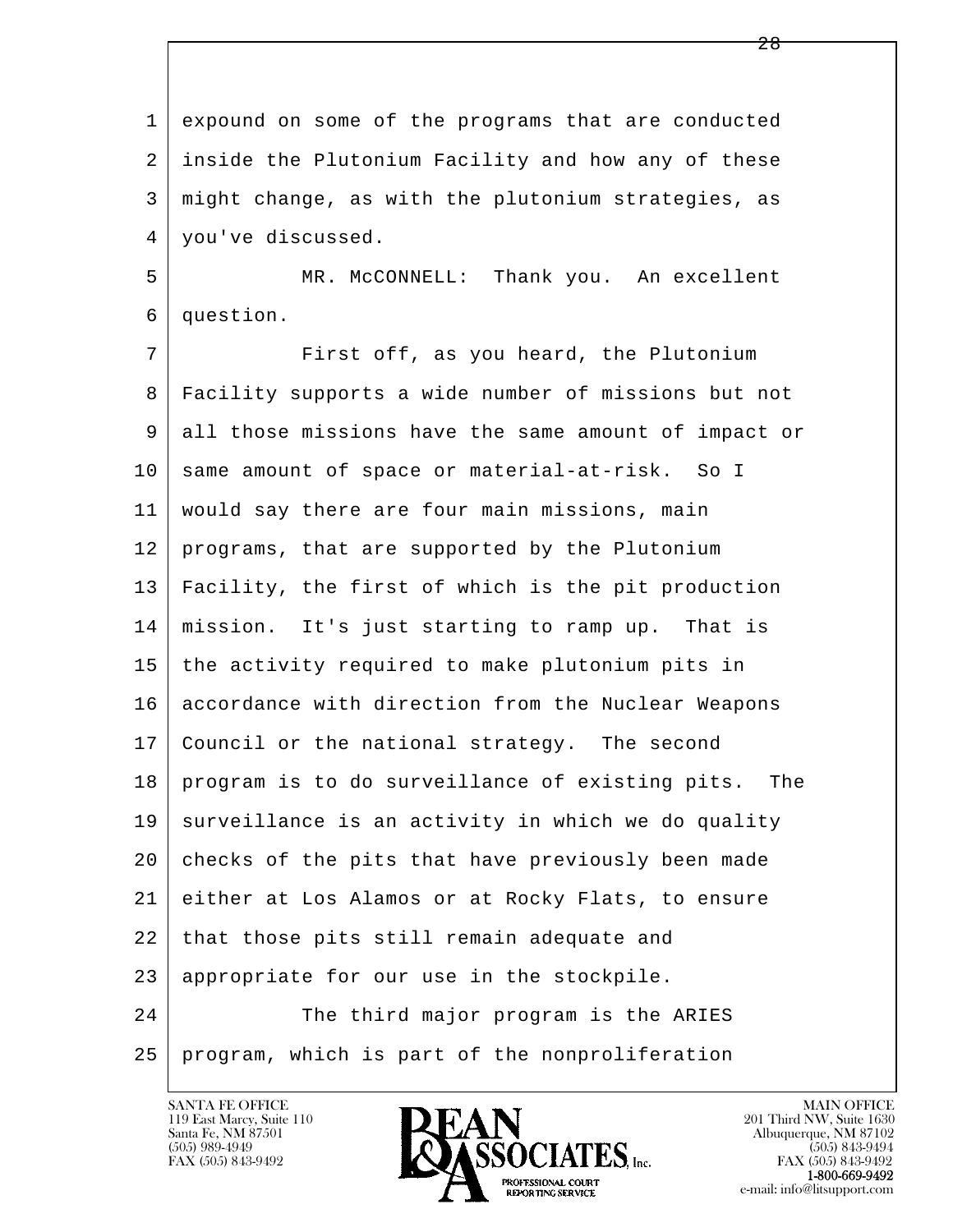l  $\overline{\phantom{a}}$  1 effort overall to process surplus pits to a material 2 form that can be used for subsequent activities. 3 The fourth major program that I would 4 highlight is what we call MR&R, material recycling 5 and recovery. It's the program that takes the 6 material that is produced during the other 7 production work at Los Alamos at PF-4 and processes 8 it into a state where we can either recover the 9 material to be put back into the system then for the 10 other programs, or to render the material into a 11 safe and stable form, as it were, for example, to be 12 just part of the waste. Again, there's a lot of 13 mission space for NASA and for other customers and 14 the facility is, you must remember, a research and 15 development facility. But those are the four that 16 primarily drive the work. 17 | CHAIRMAN SULLIVAN: Thank you. So you 18 mentioned pit production. Can you expound on what 19 national direction NNSA actually does have with 20 respect to pit production in the future? 21 | MR. McCONNELL: Sure. So our pit 22 production is actually defined for us both by 23 Congress and then also through the Nuclear Weapons 24 Council, which is a council comprised of senior 25 officials from the Department of Defense and our

119 East Marcy, Suite 110<br>Santa Fe, NM 87501

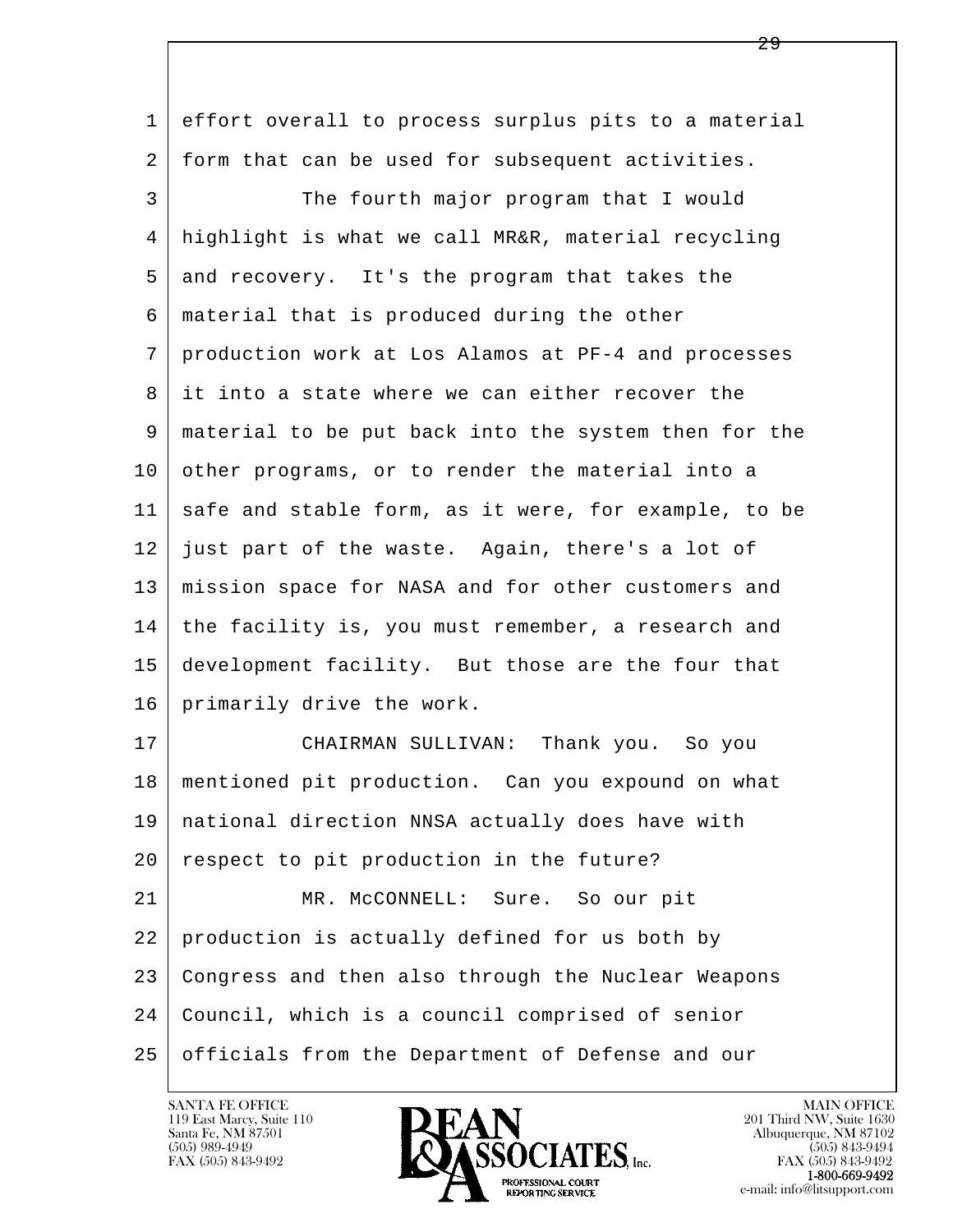l  $\overline{\phantom{a}}$  1 under secretary of the National Nuclear Security 2 Administration. So between the congressional 3 requirements and the military requirements, we have 4 expectations to be able to make a certain number of 5 pits by a certain date, and that number increases 6 over time from 10 to 20 to 30 potentially to as  $7 \mid$  many -- can you still hear -- as many as 80 pits 8 potentially a year. 9 CHAIRMAN SULLIVAN: And the time frame 10 you're talking about is sometime over the next 11 decade; is that correct? 12 MR. McCONNELL: Or more. Between -- so 13 over the next decade to get to those lower numbers, 14 potentially to get to the very high numbers, end of 15 15 year. 16 CHAIRMAN SULLIVAN: And you mentioned the 17 ARIES mission. Is that tied at all to the MOX 18 facility which I understand -- I just -- is -- may 19 or may not actually be completed? 20 MR. McCONNELL: Correct. So the ARIES is 21 a -- it's a process. It takes surplus pits, renders 22 them more chemically inert, in a more stable form 23 that then we could use that material presumptively 24 for mixed oxide fuel if that's what the 25 international program demands, and if not, whatever

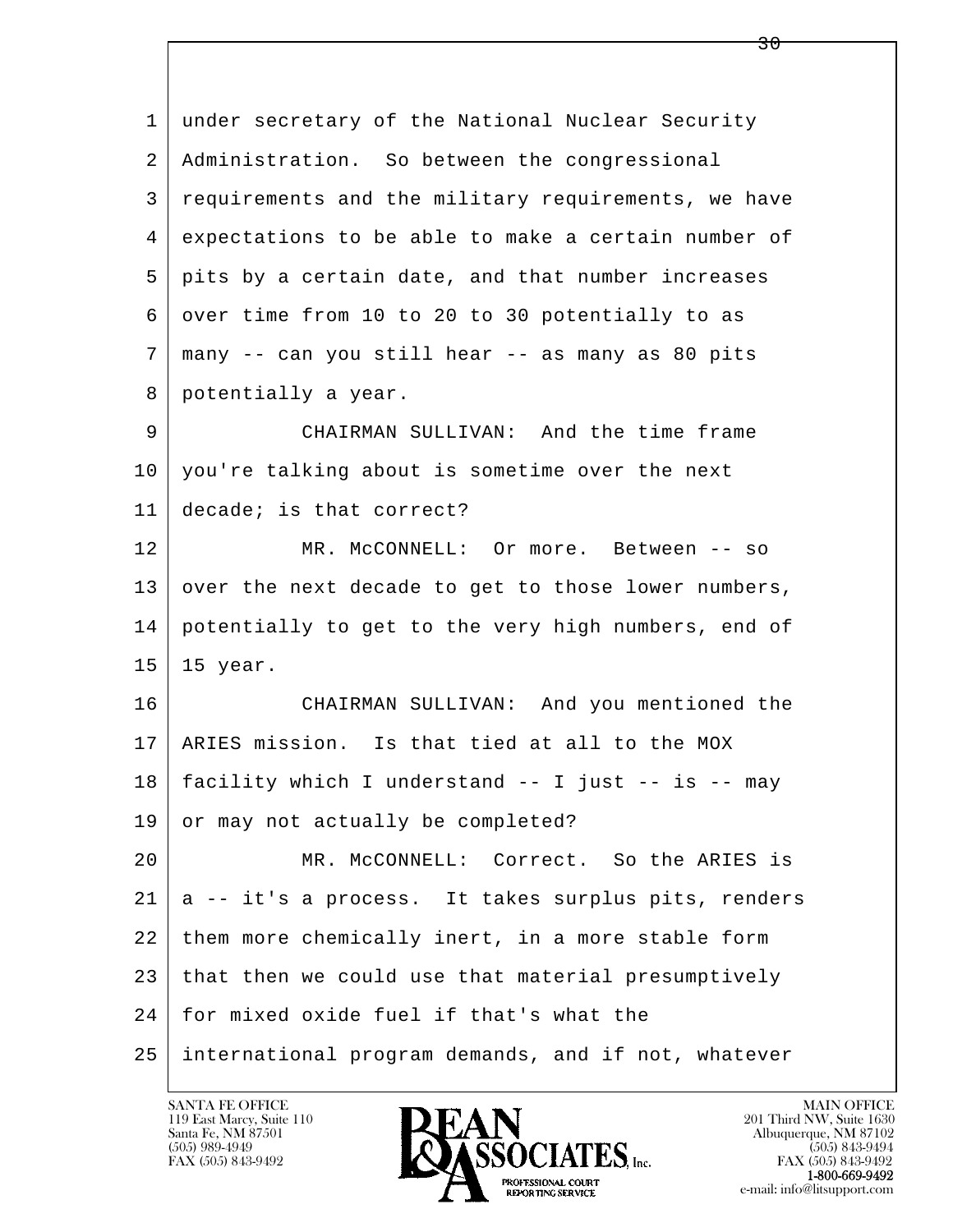1 other position or storage expectations are provided 2 to us to safely dispose of surplus pits, pits that 3 are no longer required.

l  $\overline{\phantom{a}}$  4 CHAIRMAN SULLIVAN: And does NNSA have a 5 time frame for how long they could say that the 6 Plutonium Facility will need to remain in operation? 7 MR. McCONNELL: Not right now. This is 8 our single hazard category 2 security category 1 9 Plutonium Facility in the NNSA enterprise. There is  $10$  no other facility in the enterprise with this 11 capability, with this level of security and safety, 12 and while we are currently in the middle of doing an 13 analysis that -- we call it an analysis of 14 alternatives -- to look at our plutonium system as a 15 whole, the current Plutonium Facility, PF-4, has no 16 defined end of life. Our -- until we come up with 17 some explicit plan differently, we intend to  $18$  continue to operate the PF-4. 19 CHAIRMAN SULLIVAN: Can you speak to any 20 of the alternatives that you're analyzing? 21 MR. McCONNELL: The process for analysis 22 of alternatives is to very openly, very 23 comprehensively identify all of the potential 24 solutions to a mission need. Our mission need is to  $25$  sustain the nation's ability to manage and to  $-$ -

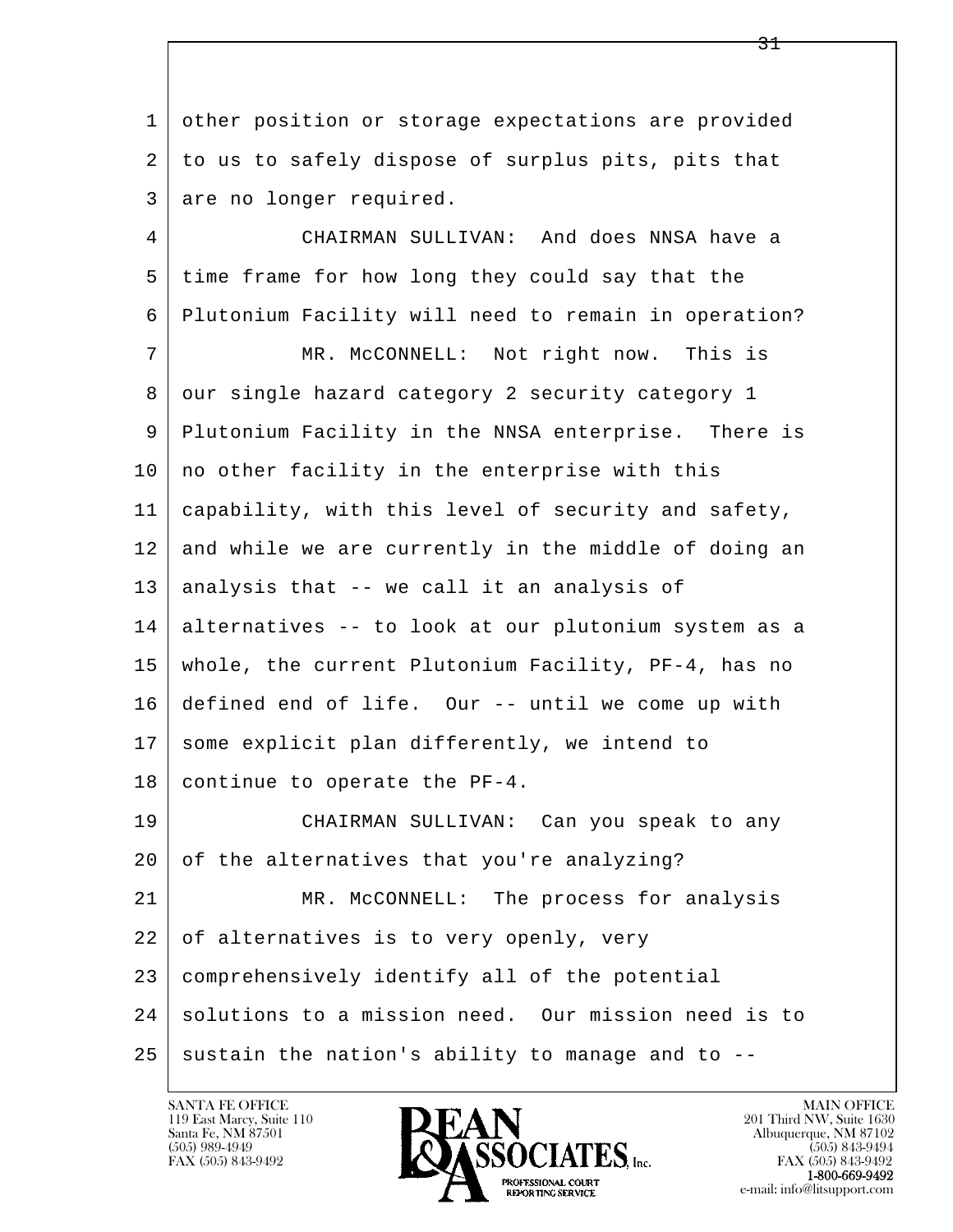l  $\overline{\phantom{a}}$  1 manage plutonium and produce products, materials, 2 out of plutonium potentially, specifically pits. So 3 that's the mission need. And then we look at all 4 the different ways that that mission need could be 5 satisfied. It could be satisfied through the 6 existing facilities here at Los Alamos. It could be 7 satisfied by adding new facilities at Los Alamos, by 8 having the mix of existing and new facilities at 9 Los Alamos, or it could be satisfied by adding 10 capabilities or leveraging existing capabilities 11 elsewhere in the country at other sites where 12 plutonium is already present or has been used. 13 And so all those options are explicitly 14 part of our analysis of alternatives. It's 15 premature right now to describe in more detail those 16 individual options because that's the work of this 17 team that's ongoing right now. We hope to have 18 | those results this summer, late this summer, to 19 inform a more specific answer to what we intend to 20 do in the near future. 21 CHAIRMAN SULLIVAN: All right. So it's 22 safe to say an analysis is ongoing, but national 23 leadership hasn't made any decisions yet. Would 24 | that be a true statement? 25 | MR. McCONNELL: Right. This is the work

119 East Marcy, Suite 110<br>Santa Fe, NM 87501

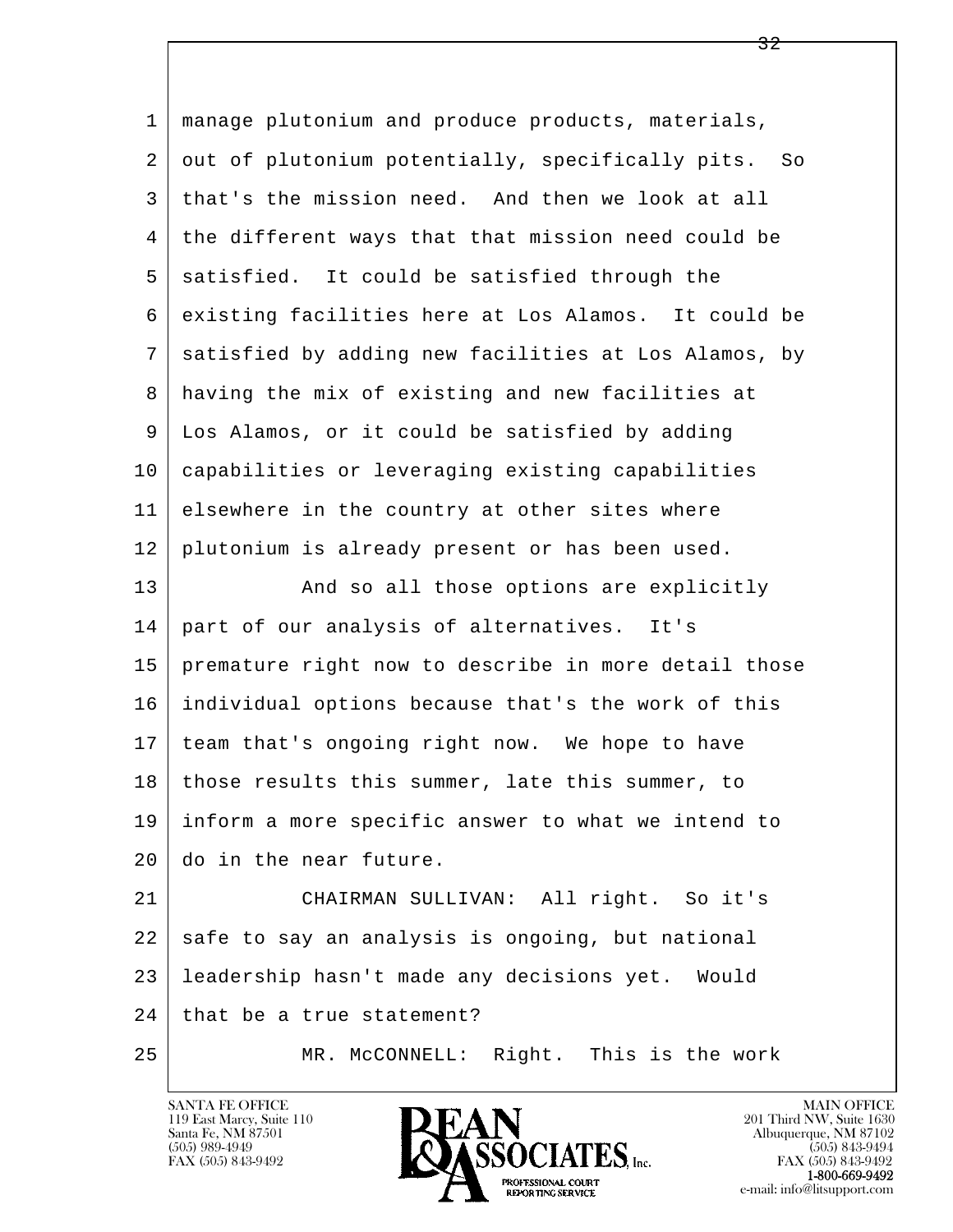| 1  | that informs the leadership to make those decisions. |
|----|------------------------------------------------------|
| 2  | CHAIRMAN SULLIVAN: All right. Thank you.             |
| 3  | And are there any -- so you said -- you              |
| 4  | talked about the programs. You've talked about this  |
| 5  | being the only -- the nation's only hazard category  |
| 6  | 2 facility for doing plutonium programs. Do all of   |
| 7  | these programs require a hazard category 2 facility? |
| 8  | Could any of them be moved to any of the other       |
| 9  | nonhazard --                                         |
| 10 | MR. McCONNELL: The unique thing about the            |
| 11 | Plutonium Facility at Los Alamos is it's both        |
| 12 | category 2 and security category 1. The hazard       |
| 13 | categorization -- what does it mean? In our          |
| 14 | regulations we have essentially a four-tiered system |
| 15 | for deciding how significant a facility is in terms  |
| 16 | of its material and its hazards. Hazard category 1   |
| 17 | is generally reactors, large reactors. Hazard        |
| 18 | category 2 is the next level of risk or hazard.      |
| 19 | Hazard category 3 is below that. And then we have    |
| 20 | something that's called below hazard category 3,     |
| 21 | which is the fourth category.                        |
| 22 | Because the amount of plutonium that                 |
| 23 | analytically drives a facility to be designated      |
| 24 | hazard category 2 is relatively low, many plutonium  |
| 25 | facilities are hazard category 2, but there's a wide |

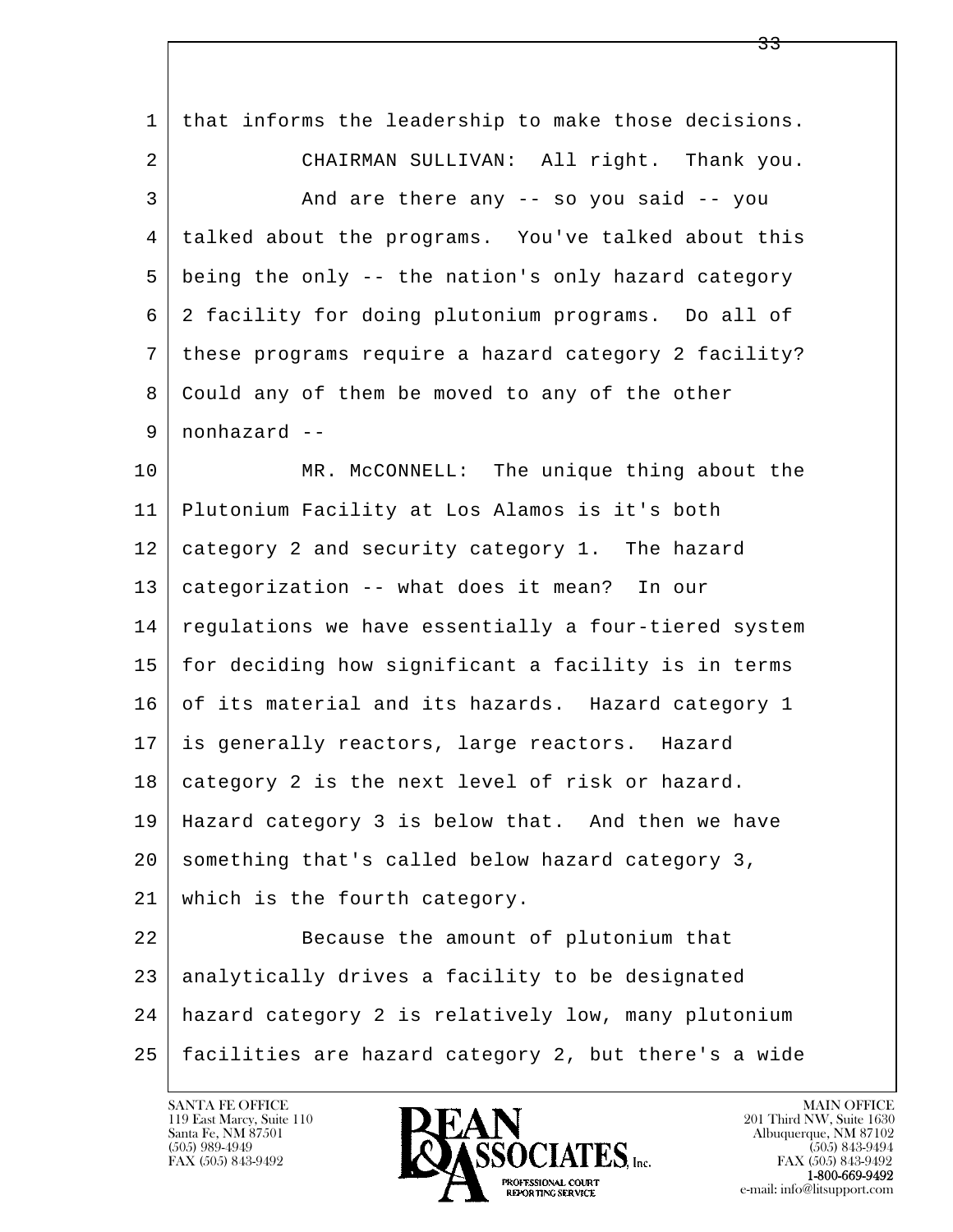1 variety of work that can or can't be done. For 2 example, the Plutonium Facility at Lawrence 3 Livermore National Laboratory is hazard category 2 4 but it is not allowed to have the kinds of materials 5 that -- because they do a higher security posture  $6 \mid$  that is here at PF-4. So there are -- we even have 7 some disposition sites that have hazard category 2 8 plutonium facilities.

l  $\overline{\phantom{a}}$ 9 The most useful opportunities are to find 10 forms or types of work that we can do with plutonium 11 parts such that the form and the containment of 12 those parts preclude their being at risk in the 13 accidents that we talked about, the 14 material-at-risk. So if we can confine the 15 plutonium into a very robust container, then we can 16 put it into a lower hazard category facility, or 17 even a facility that's below hazard category 3. We 18 do that to the best of our ability, but the kinds of 19 work that we need to do at the Plutonium Facility 20 which involves things like casting of plutonium, 21 melting and casting of plutonium or machining of 22 plutonium doesn't avail itself to those kinds of 23 controls and so that work would always need to be 24 done in a hazard category 2 facility.

25 CHAIRMAN SULLIVAN: All right. Thank you.

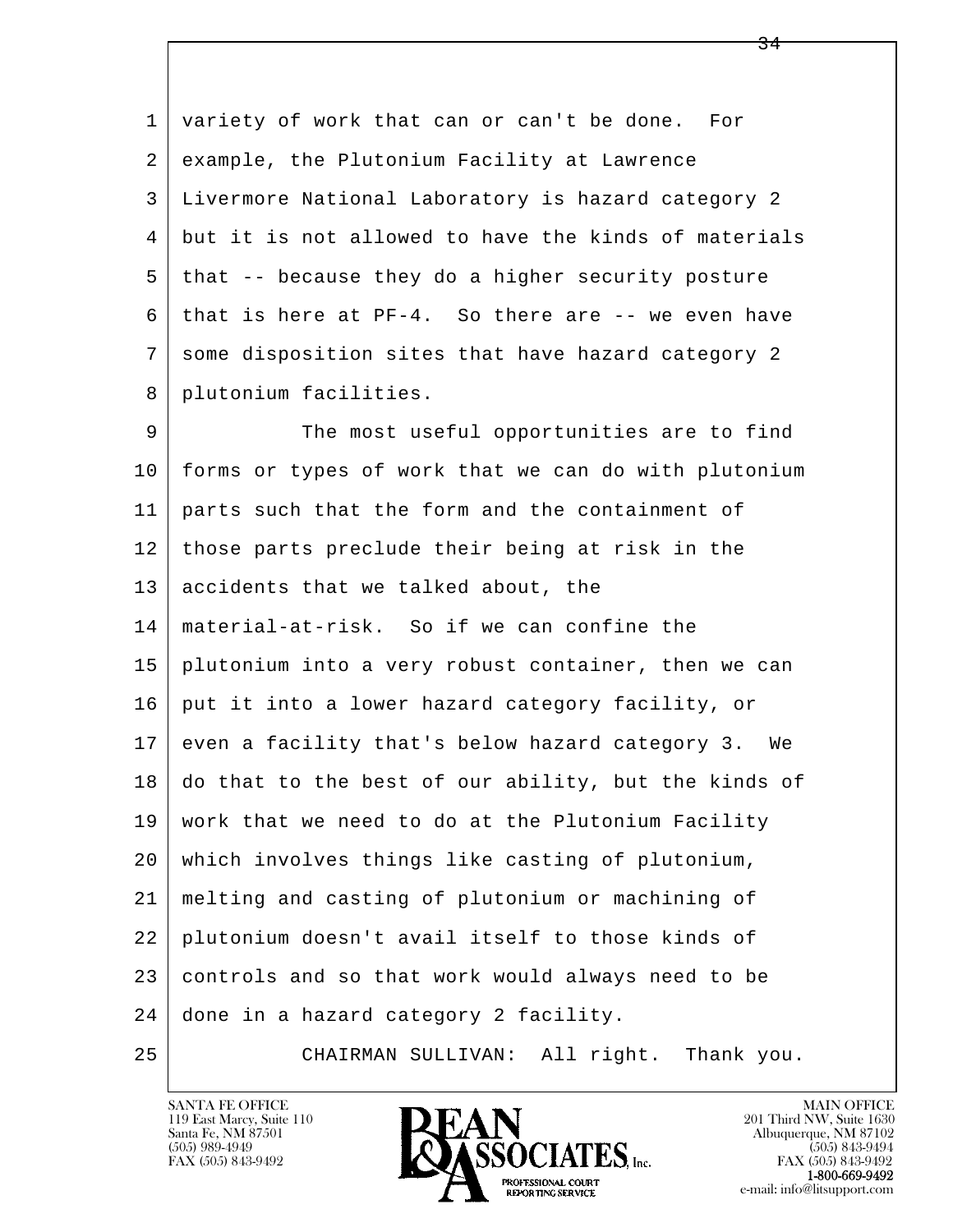1 Okay. I am done with my initial set of 2 questions, and now I'm going to turn it over to 3 Mr. Santos.

 4 MR. SANTOS: Thank you, Mr. Chairman. 5 According to the published hearing agenda, one of  $6$  the objectives for this first session is to 7 understand the current safety systems crediting the 8 | safety basis for the Plutonium Facility and their 9 functions related to protection of the public and 10 workers from hazards. In earlier statements we 11 heard about kind of the bounding accident, but if I 12 may ask, Mr. Wyka, could you please discuss the main 13 hazards and accidents of concern at the Plutonium 14 Facility?

15 | MR. WYKA: Thank you, Mr. Santos. As 16 Mr. McConnell mentioned just sort of as a little 17 background, the Plutonium Facility, or PF-4, is a 18 HazCat 2 nuclear facility. And again, this is based 19 on the quantities of plutonium-23 and -239 that are 20 stored and used in mission-related activities.

l  $\overline{\phantom{a}}$ 21 Also, before getting into some of the  $22$  accidents, adding on to sort of the key PF-4 23 operations, that does include the nuclear material 24 processing-related activities such as the 25 pyrochemical, dissolutions, the separations, as well

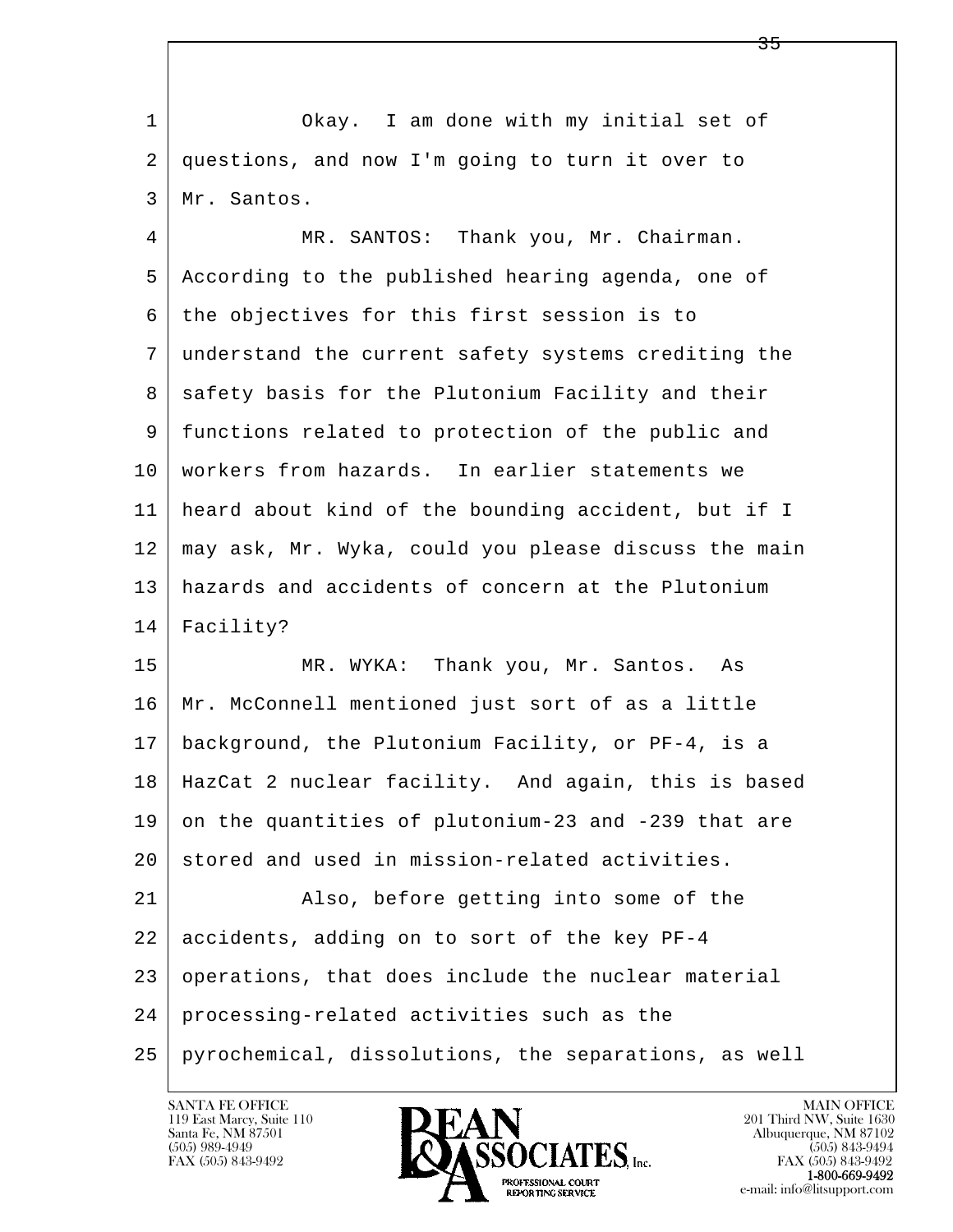| 1  | as purification processes. It also includes          |
|----|------------------------------------------------------|
| 2  | material, nuclear material handling, movement,       |
| 3  | storage and transportation activities as well as     |
| 4  | nuclear forensics activities and waste management    |
| 5  | operations for both chemical and radiological        |
| 6  | materials, as well as it includes facility utilities |
| 7  | and activities to support all the missions and       |
| 8  | operations or accident analysis bounds, all of those |
| 9  | types of operations.                                 |
| 10 | Now, PF-4 is a two-story facility,                   |
| 11 | reinforced concrete structure, designed and          |
| 12 | constructed to remain functioning following a design |
| 13 | basis that's a PC-3 type earthquake as well as a     |
| 14 | design basis PC-3 wind and tornado loads.            |
| 15 | In this analysis, approximately 70                   |
| 16 | separate process hazard analyses and other hazard    |
| 17 | analyses were prepared to specifically identify and  |
| 18 | evaluate the range of operations and activities that |
| 19 | are conducted at PF-4. The hazard analysis resulted  |
| 20 | in identification of really three broad hazard       |
| 21 | One is nuclear hazards associated with the<br>areas. |
| 22 | direct and indirect exposure to radioactive          |
| 23 | materials as a result of operations in PF-4. Also    |
| 24 | chemical and toxicological hazards associated with   |
| 25 | materials used in support of operations in PF-4.     |

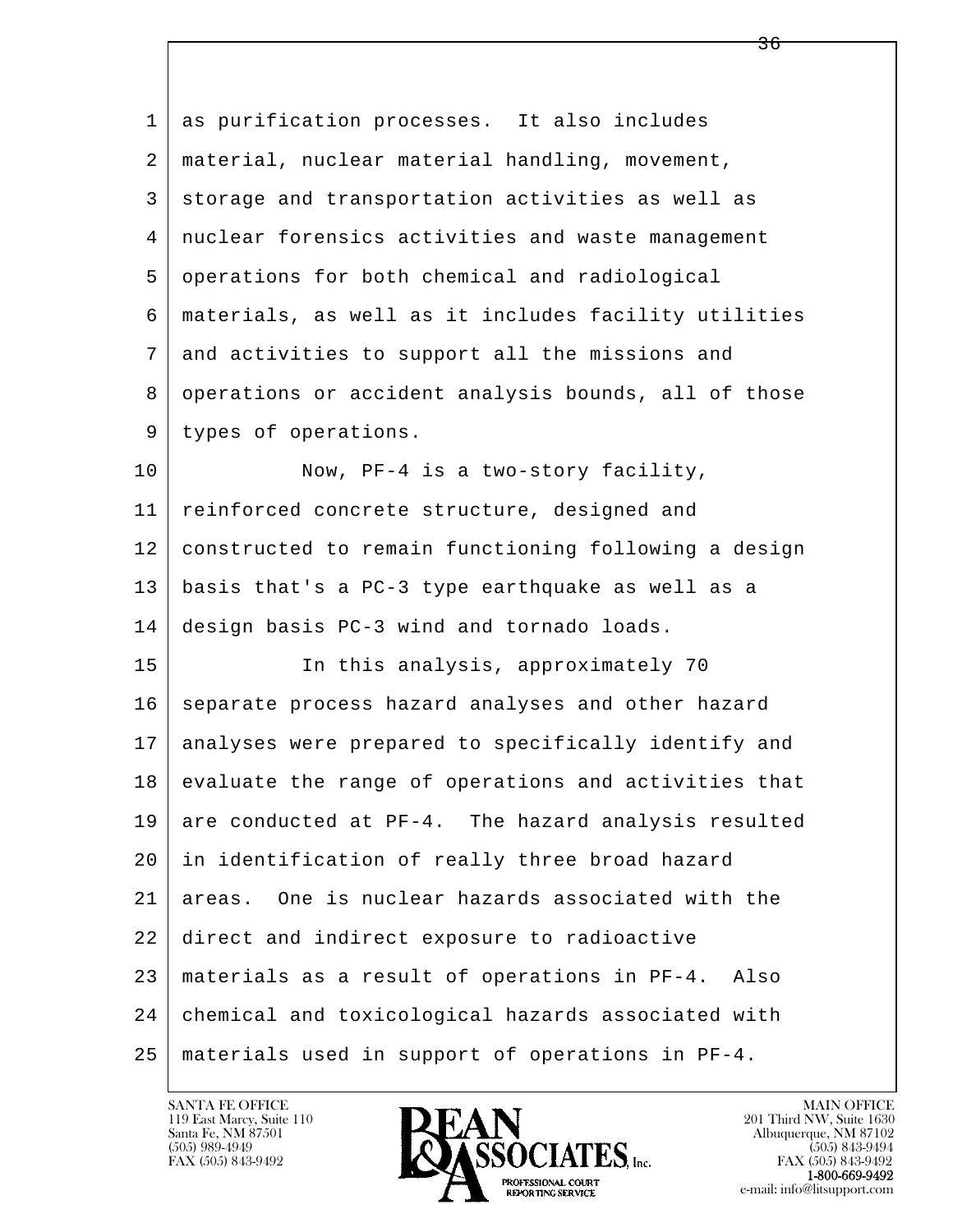| 1  | And the third general area, or broad area, is really |
|----|------------------------------------------------------|
| 2  | a nonindustrial and other hazards from energy        |
| 3  | sources associated with activities, processes, and   |
| 4  | operations at PF-4.                                  |
| 5  | The general controls fall into three                 |
| 6  | areas, and they provide defense in depth. One are    |
| 7  | the barriers. This is to uncontrolled hazardous      |
| 8  | material releases. The second controls preventive    |
| 9  | systems, to protect those barriers as well as        |
| 10 | systems to mitigate uncontrolled hazardous material  |
| 11 | release when the barriers fall, fail.                |
| 12 | Now, the more serious accident scenarios             |
| 13 | probably fall into about five different areas.       |
| 14 | That's loss confinement events occurring from normal |
| 15 | operations such as spills, container drops, and      |
| 16 | external and internal events, natural events. The    |
| 17 | second main category are probably the fires in a     |
| 18 | facility process operations and areas. This is from  |
| 19 | mechanical and electrical failures, emission of      |
| 20 | combustible materials, and external and natural      |
| 21 | events such as the seismic events resulting in a     |
| 22 | fire.                                                |
| 23 | The next key category is                             |
| 24 | over-pressurization in these conflagration events,   |
| 25 | such as exothermic reactions, steam explosions, or   |
|    |                                                      |

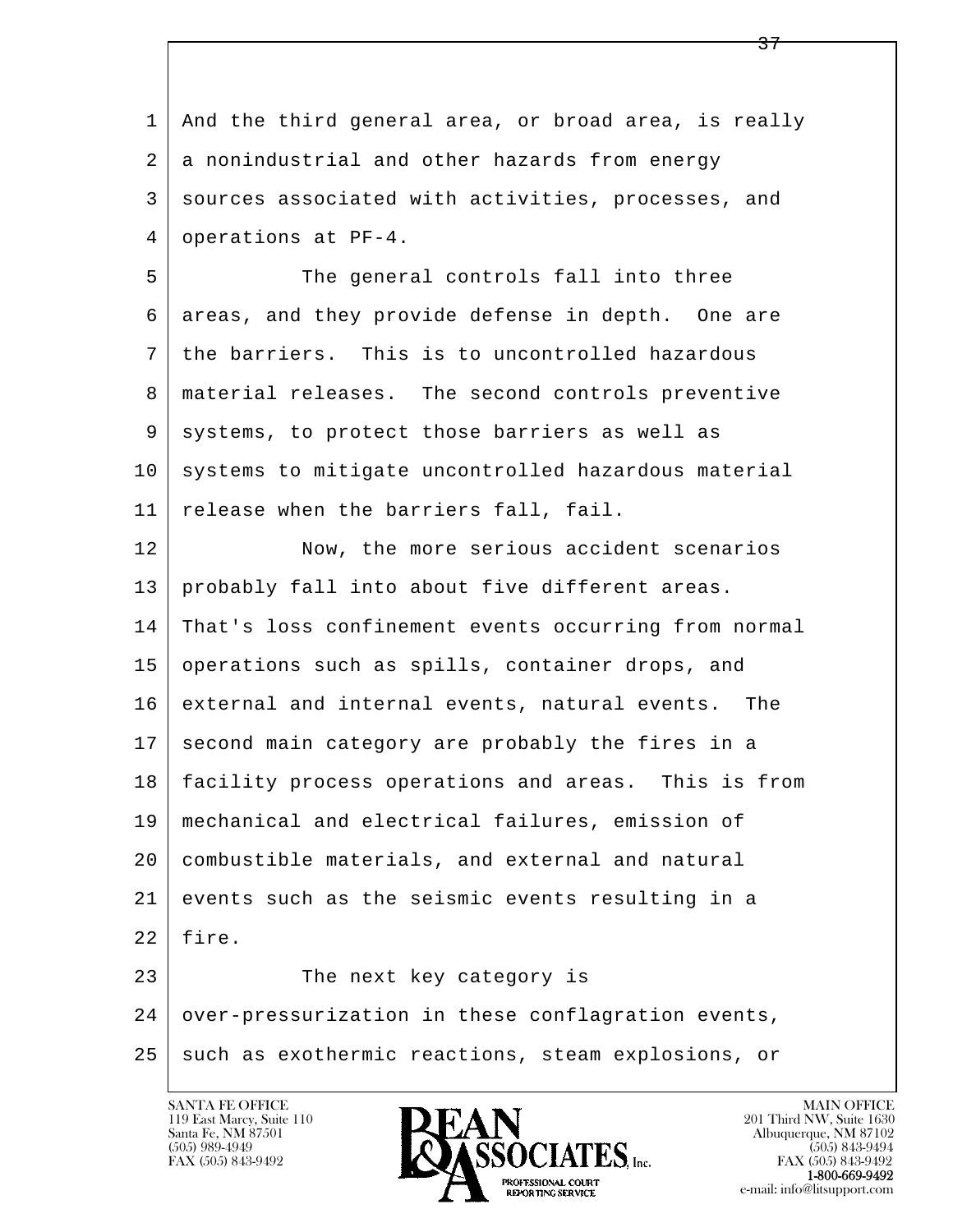1 heat-induced overpressure conditions. And then it's 2 classification of criticality-related events in the 3 facility process operations, as well as chemical 4 releases including spills or releases resulting from 5 process equipment failures.

 6 Key bounding accidents -- major hazards 7 and accidents at PF-4 primarily involve potential 8 fires whether occurring due to initiators within the 9 building or whether it's a consequence of seismic or 10 other natural phenomenon hazards.

l  $\overline{\phantom{a}}$  11 Seismic accident scenario in the 2015 DSA 12 have been completely revised to deal with the first 13 floor seismically induced fire scenario as well as 14 to include some analysis or refinement of Soderstrom 15 values. The latest update includes more effective 16 consideration of the seismically upgraded fire 17 | suppression system, the seismic power shutoff 18 | switches, seismically upgraded glovebox support 19 stands as well as a fire suppression system in the 20 glovebox, and also effectively considered 21 combustible loading controls, as well as the use of 22 fire-related safes, MAR limit control as a 23 mitigative SAC. For PF-4, the primary contributions 24 to the safety control strategy for the seismically 25 induced fire or some of the other key events is the

119 East Marcy, Suite 110<br>Santa Fe, NM 87501

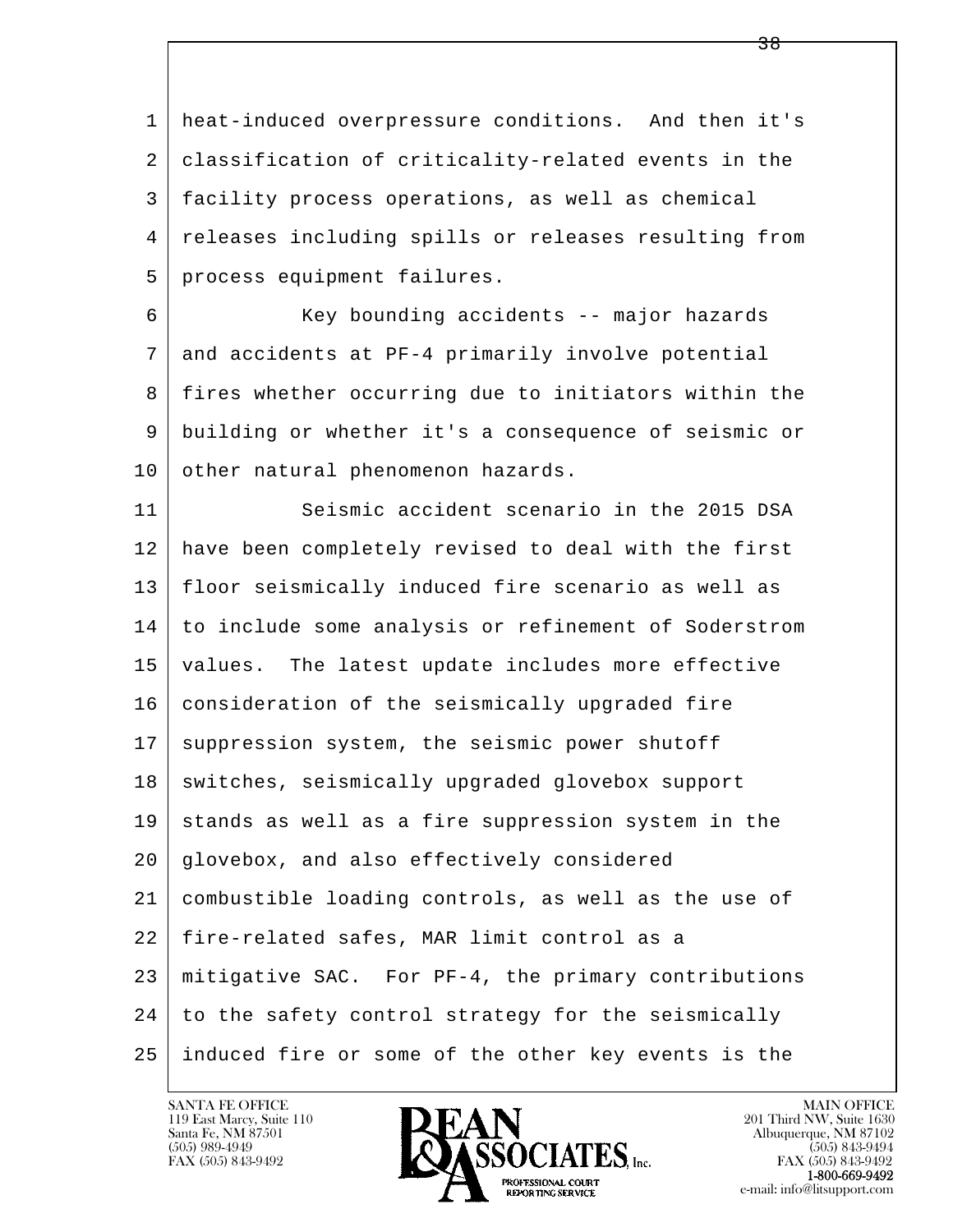| $\mathbf 1$ | mitigative structure confinement which minimizes     |
|-------------|------------------------------------------------------|
| 2           | offsite dose in worst case accident to just below    |
| 3           | the evaluation guideline. With the addition the      |
| 4           | fire suppression system as a mitigative SSC, safety  |
| 5           | subsumed system and component, which further reduces |
| 6           | this dose to about a third, and then upgrades to the |
| 7           | ventilation system including fans and duct work,     |
| 8           | anchorage upgrades to the electrical distribution    |
| 9           | system and plain upgrades to the facility control    |
| 10          | system all contribute to further reduce the          |
| 11          | below-the-evaluation guideline. And for some more    |
| 12          | additional details, I'll turn it over to my          |
| 13          | colleague Dr. Leasure.                               |
| 14          | DR. LEASURE: Thank you, Ted. If you look             |
| 15          | at the numbers, what you would see for credited      |
| 16          | systems in the facility, we have 17 safety class     |
| 17          | systems. A simple example of that would be building  |
| 18          | confinement or the building structure itself.<br>We  |
| 19          | have 38 safety-significant structure systems and     |
| 20          | components. Those are things not designated as       |
| 21          | safety class, but they provide preventive or         |
| 22          | mitigative function and they're a big contributor to |
| 23          | our strategy, which is defense and depth, and those  |
| 24          | are determined from our safety analysis.             |
| 25          | We also have five administrative controls.           |

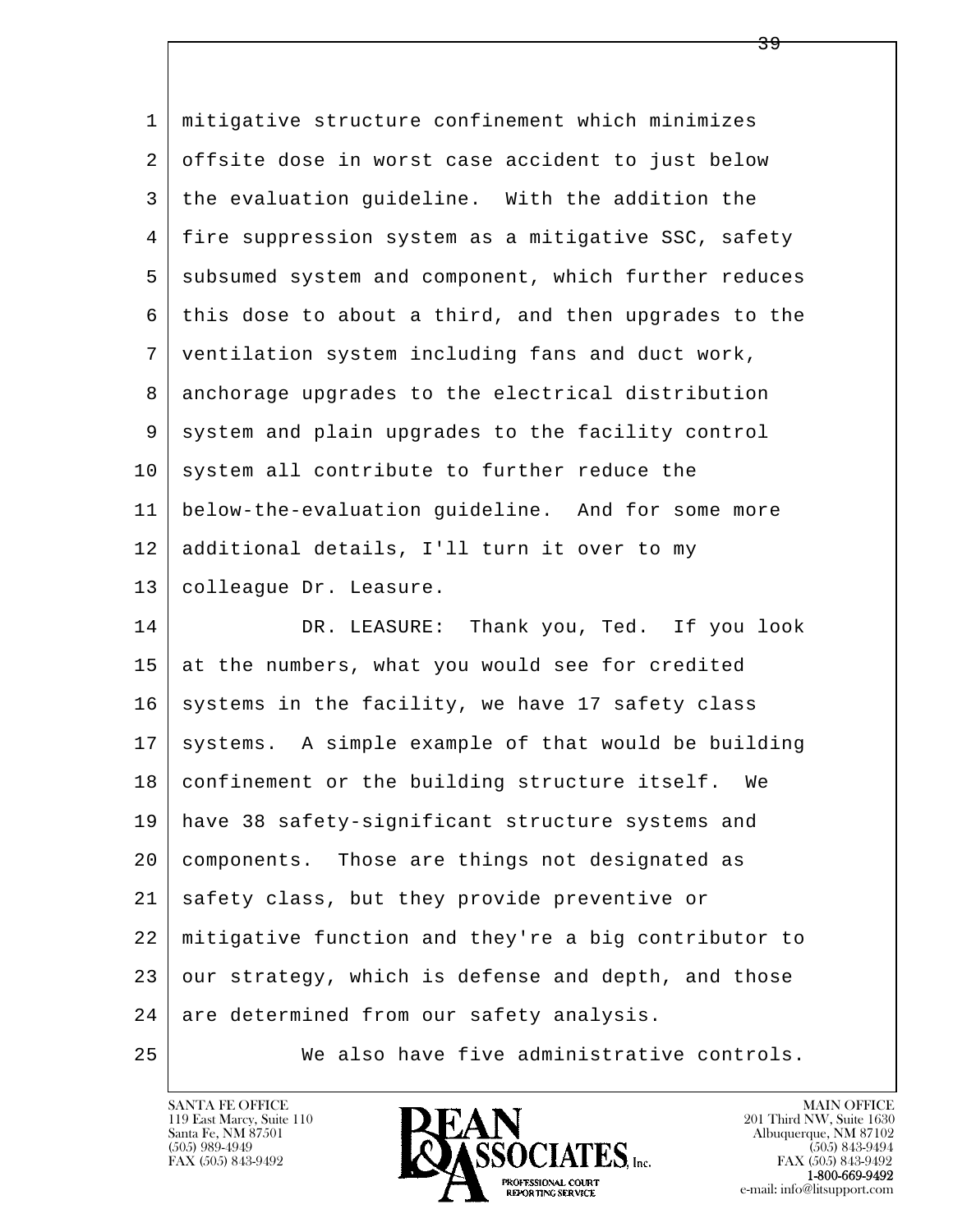l  $\overline{\phantom{a}}$  1 Those are things where -- an administrative control 2 is actually more effective than an engineered 3 control. An example of that is limiting explosives 4 in the facility. 5 And then finally, we have 16 safety 6 management programs that support all of these other 7 controls. Those are things like procedure training 8 and qualification. 9 MR. SANTOS: As a follow-up question, so 10 you mentioned that the structure, the confinement 11 system, is one of the safety class system to 12 mitigate some of the accidents in the Plutonium 13 Facility by reducing the amount of radiological 14 material released during an accident. 15 Can you explain a little bit of how the 16 modeling of their radiological material release from 17 PF-4 is done and what are some of the uncertainties 18 associated with that modeling. 19 MR. WYKA: I'll start by at least 20 discussing the structural confinement, because when 21 you look at that, it's a cursory level that you're 22 dealing with in terms of confinement. Look at the 23 MAR and then around that you have the glovebox, 24 glovebox ventilation, you know, the CAMs and fire 25 detection all providing the first level with the

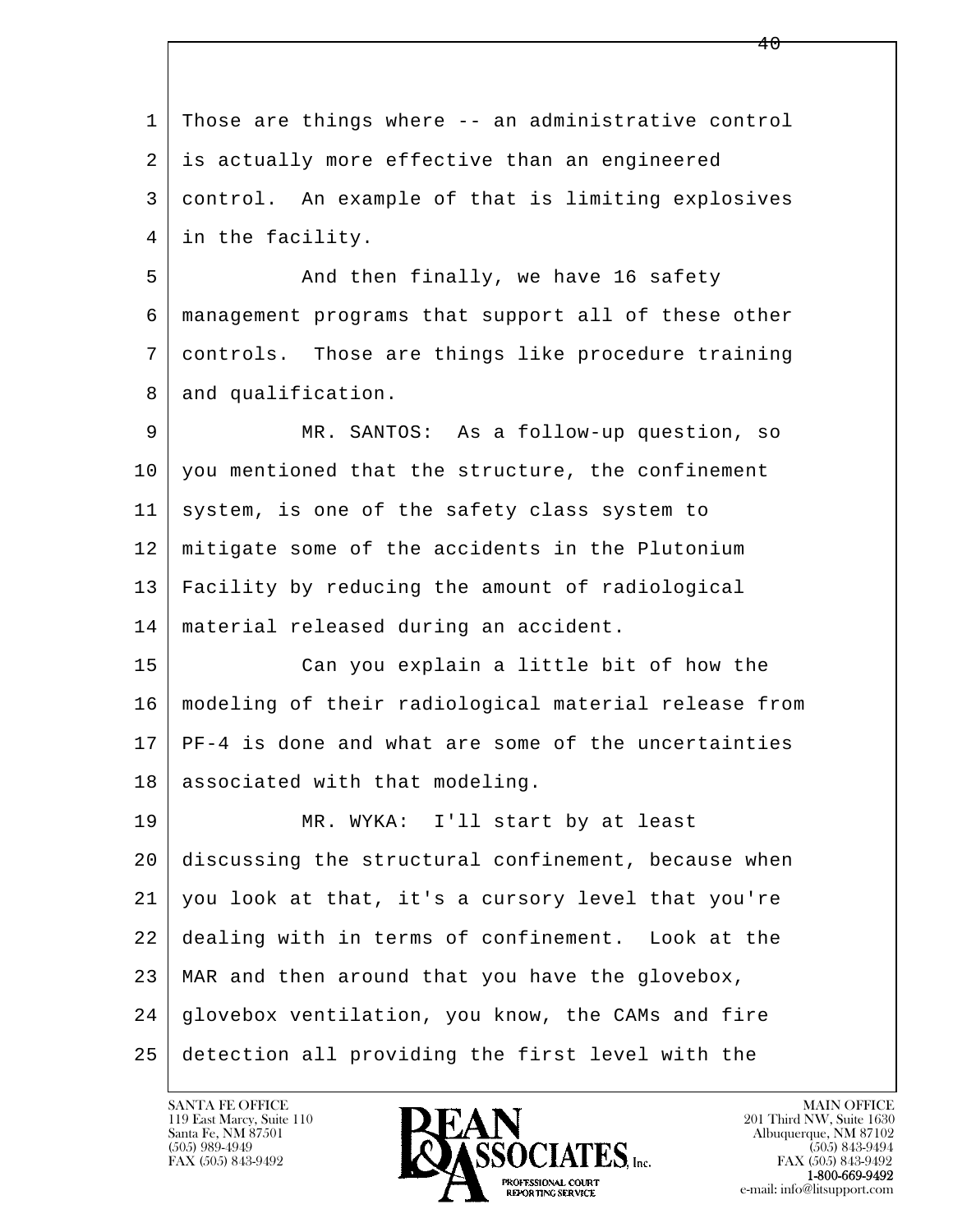1 | fire suppression system.

| $\overline{2}$ | And then within the room you have the                |
|----------------|------------------------------------------------------|
| 3              | laboratory walls, the laboratory circulation system, |
| 4              | as your sort of second level, that tertiary system.  |
| 5              | It's a quarter supply of basement exhaust, but       |
| 6              | out-of-confinement system, which is the structure    |
| 7              | itself, which includes as a safety class control the |
| 8              | inlet and exhaust PIPPA plenums as well as ductwork. |
| 9              | All contribute to that system. Probably not          |
| 10             | familiar with the modeling. I'm probably going to    |
| 11             | turn to Dr. Leasure for the modeling.                |
| 12             | DR. LEASURE: So when you look at modeling            |
| 13             | for the confinement system, what we're generally     |
| 14             | talking about, I think you're looking for the design |
| 15             | basis accident, large earthquake followed by fire in |
| 16             | the facility.                                        |
| 17             | So if you think about how we have to work            |
| 18             | our way through it, you start with going back to our |
| 19             | probablistic seismic analysis, the latest version of |
| 20             | that is 2009. What comes out of that analysis is a   |
| 21             | postulated set of ground motions from a large        |
| 22             | seismic event or large earthquake. Those ground      |
| 23             | motions in Los Alamos for PF-4 that we look at, we   |
| 24             | have both the horizontal and vertical component to   |
| 25             | those ground motions.                                |

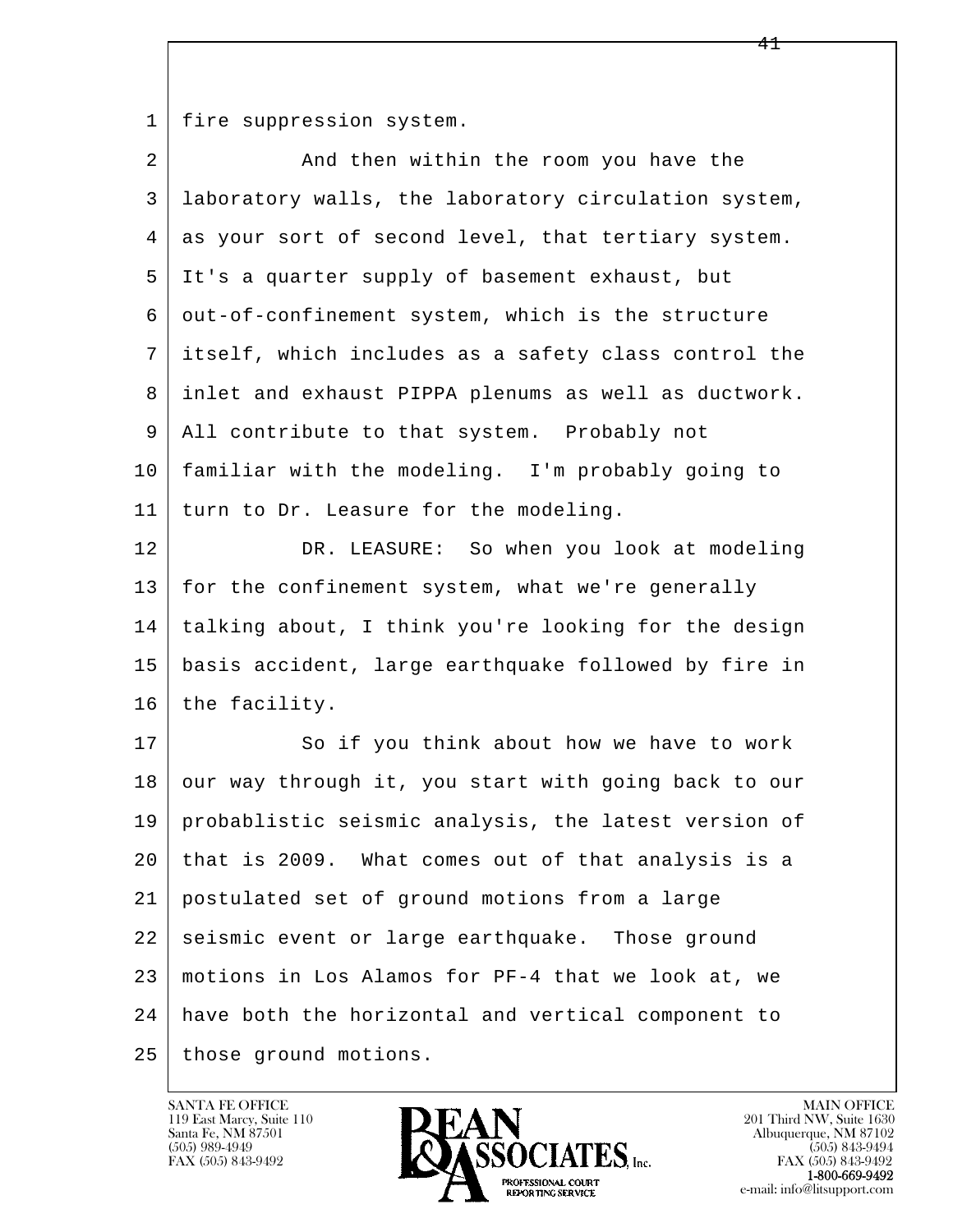1 The very next thing one has to do is take  $2 | a$  look at how those ground motions couple into the 3 structure of the facility itself. PF-4 is a short, 4 squatty structure. It is not very tall. It's two 5 stories. A large part of it is underground. And so 6 what we have to do is, using finite element 7 analysis, essentially model how the ground motion 8 affects the structure itself.

 9 Finally, what we have to do is, we have to 10 assume fires in the facility, in different locations 11 in the facility. So for our documented safety 12 analysis, what we've done is, we've looked at the 13 activities in the facility and selected a bounding 14 fire scenarios in the facility based upon the 15 location of where those fires would be relative to 16 outside doors and also based upon the amount of 17 material that we would have in any one location.

l  $\overline{\phantom{a}}$ 18 From there, there is uncertainty 19 associated with those fire scenarios because you'd 20 have to make assumptions about the amount of heat 21 that is generated, how long it takes for -- what one 22 would consider to be a flashover event where you 23 actually get a fire and it flashes over, because the 24 main thing that we're trying to model is a force or 25 a driver that would drive the nuclear material out

119 East Marcy, Suite 110<br>Santa Fe, NM 87501

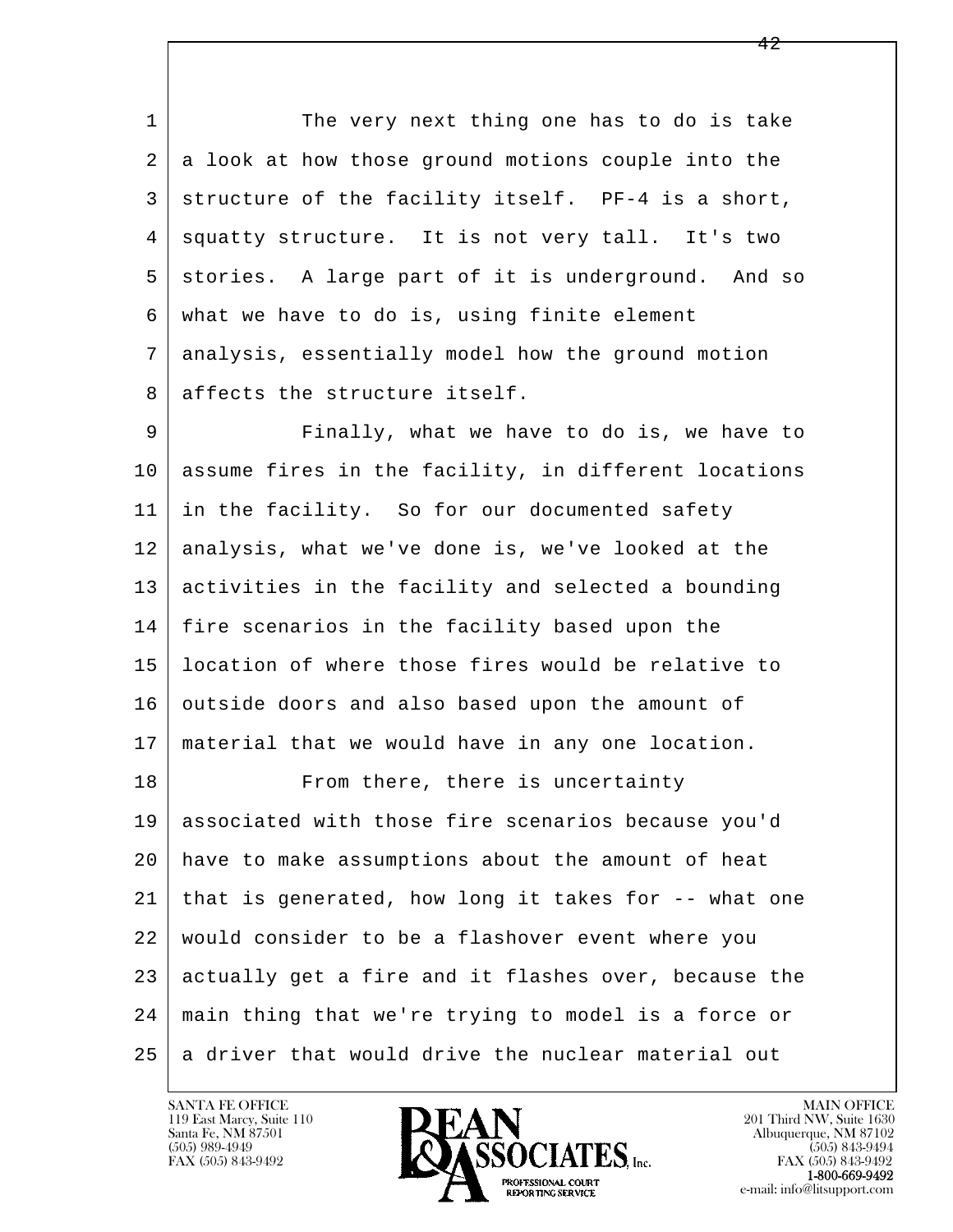1 of the building which would then make it to where it 2 | may impact the public from wind direction.

 3 One of the other uncertainties that we 4 look at are door openings. So for example, we 5 assume workers are in the building when that event 6 happens. And what we train our workers to do is in 7 a seismic event evacuate the building even if we 8 believe the building is going to be safe, but we ask 9 our workers to evacuate the building. They will go 10 out outside doors and go to a muster area where we 11 can account for people, but those doors may be open 12 for a short period of time before they end up being 13 closed. That's another part of the uncertainty in 14 the calculation.

l  $\overline{\phantom{a}}$  15 Given all of those conservative 16 assumptions, we then draw the calculation that comes 17 out and says, "Here is the potential amount of 18 material that could be driven out, and based upon 19 that, that then leads us to apply additional 20 controls in the facility to do things such as 21 containerizing materials in our plutonium-238 area," 22 which we've done as part of that analysis. 23 MR. SANTOS: And for the material released 24 itself, what sort of uncertainty is associated with

25 that calculation?

119 East Marcy, Suite 110<br>Santa Fe, NM 87501

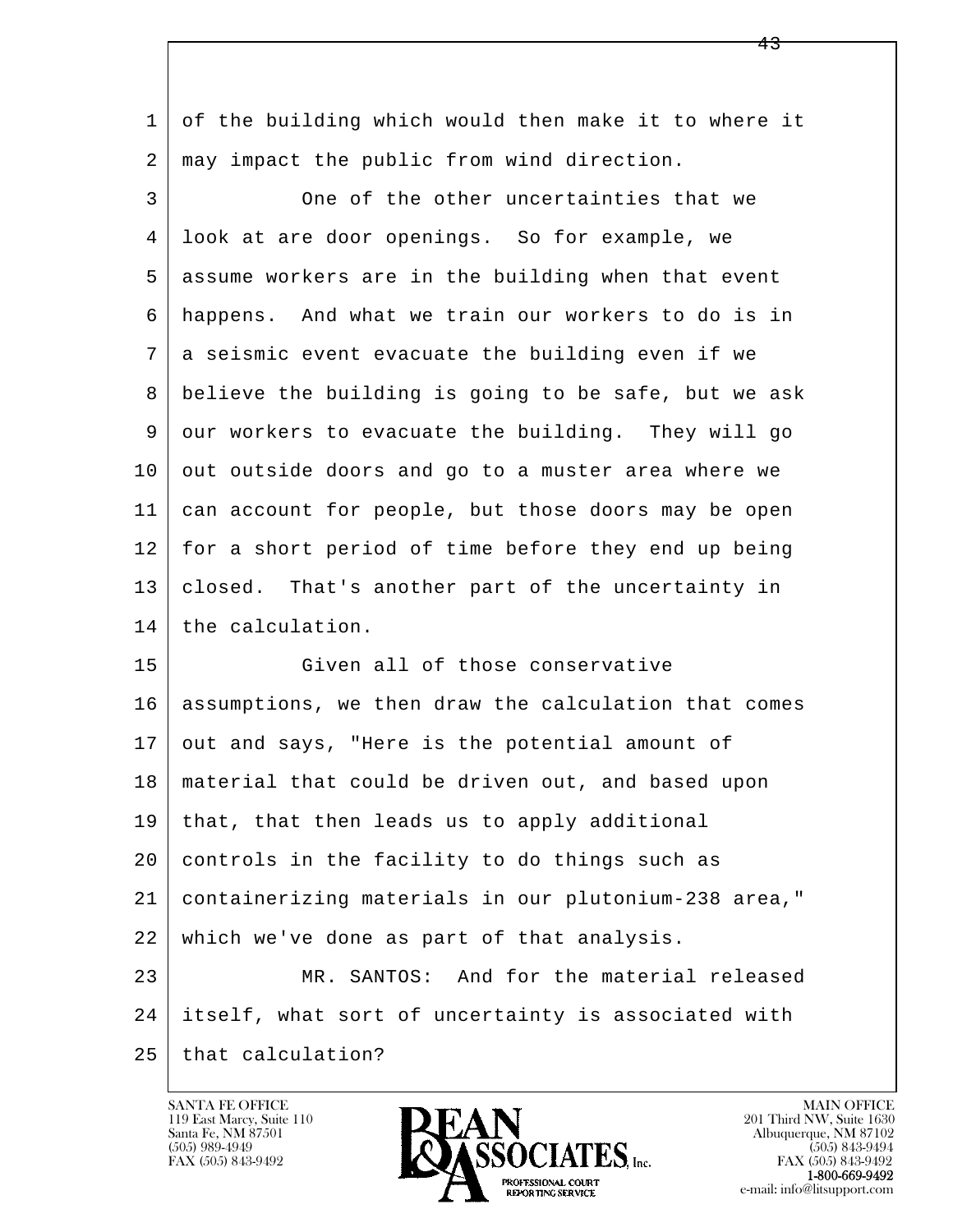| $\mathbf{1}$ | DR. LEASURE: So for the material release,            |
|--------------|------------------------------------------------------|
| 2            | we follow a fairly standard process that's used in   |
| 3            | the business. It's a five-factor calculation.<br>We  |
| 4            | look at what we call damage ratios or the amount of  |
| 5            | material that could get out of the container because |
| 6            | the container is damaged. Leak path factor --        |
| 7            | that's the open doors or cracks in the facility. So  |
| 8            | a leak path factor would be how much material could  |
| 9            | leak out of the facility as opposed to a perfectly   |
| 10           | structured facility would be zero.                   |
| 11           | We look at the source term. So the source            |
| 12           | term is really associated with the type of material, |
| 13           | the material form, the material quantities, and then |
| 14           | the drivers out.                                     |
| 15           | And then finally we look at things we call           |
| 16           | Chi over $Q$ , or different types of $-$ once the    |
| 17           | material is out, how it might propagate through the  |
| 18           | air, how much is dispersed, how much might deposit   |
| 19           | out nearby the facility and not be in a plume that   |
| 20           | would go offsite.                                    |
| 21           | So we go through all of those processes.             |
| 22           | There's uncertainties associated with those. We use  |
| 23           | conservative assumptions in each of those steps      |
| 24           | which then leads to a conservative assessment of     |
| 25           | what the offsite dose consequence might be, and then |
|              |                                                      |

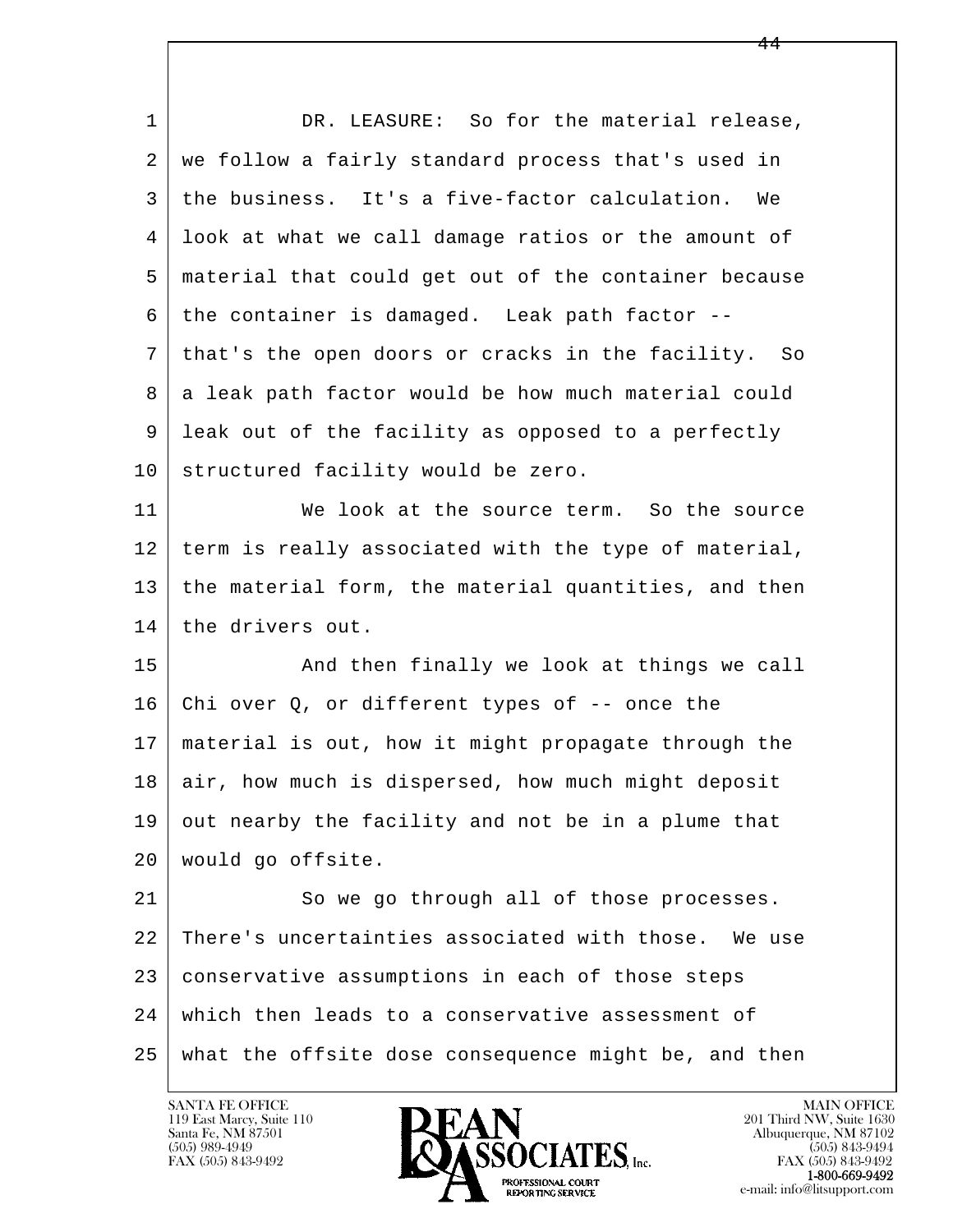1 that is what we use to drive as we think about what 2 controls we have in place, how we manage those 3 controls, how we make sure they're operable, and 4 then as we work with NNSA on those things that we 5 might propose going forward as far as improvements 6 or as far as maintenance and recapitalization for 7 those systems that we need to make sure that those 8 | assumptions are valid. 9 MR. SANTOS: So the numbers that were 10 mentioned earlier that are just below the evaluation

 11 guidelines already account all the uncertainties and 12 | they're conservative in nature.

l  $\overline{\phantom{a}}$ 13 DR. LEASURE: Very conservative. 14 MS. LEBAK: So if I might add, we referred 15 to in our opening statement the documented safety 16 | analysis. So this is an analysis that the lab and 17 NNSA are required to do. As Dr. Leasure said, 18 there's several conservatisms in the analysis, and 19 then the one incident that we -- that exceeded the 20 DOE guidelines was the post seismic fire. And so 21 we've been able to select a control set that we feel  $22$  gets us into a regime that's below the DOE 23 evaluation guidelines. Some of these other hazards 24 and accident analysis activities that we've done are 25 below the DOE guidelines. And so when DOE or NNSA

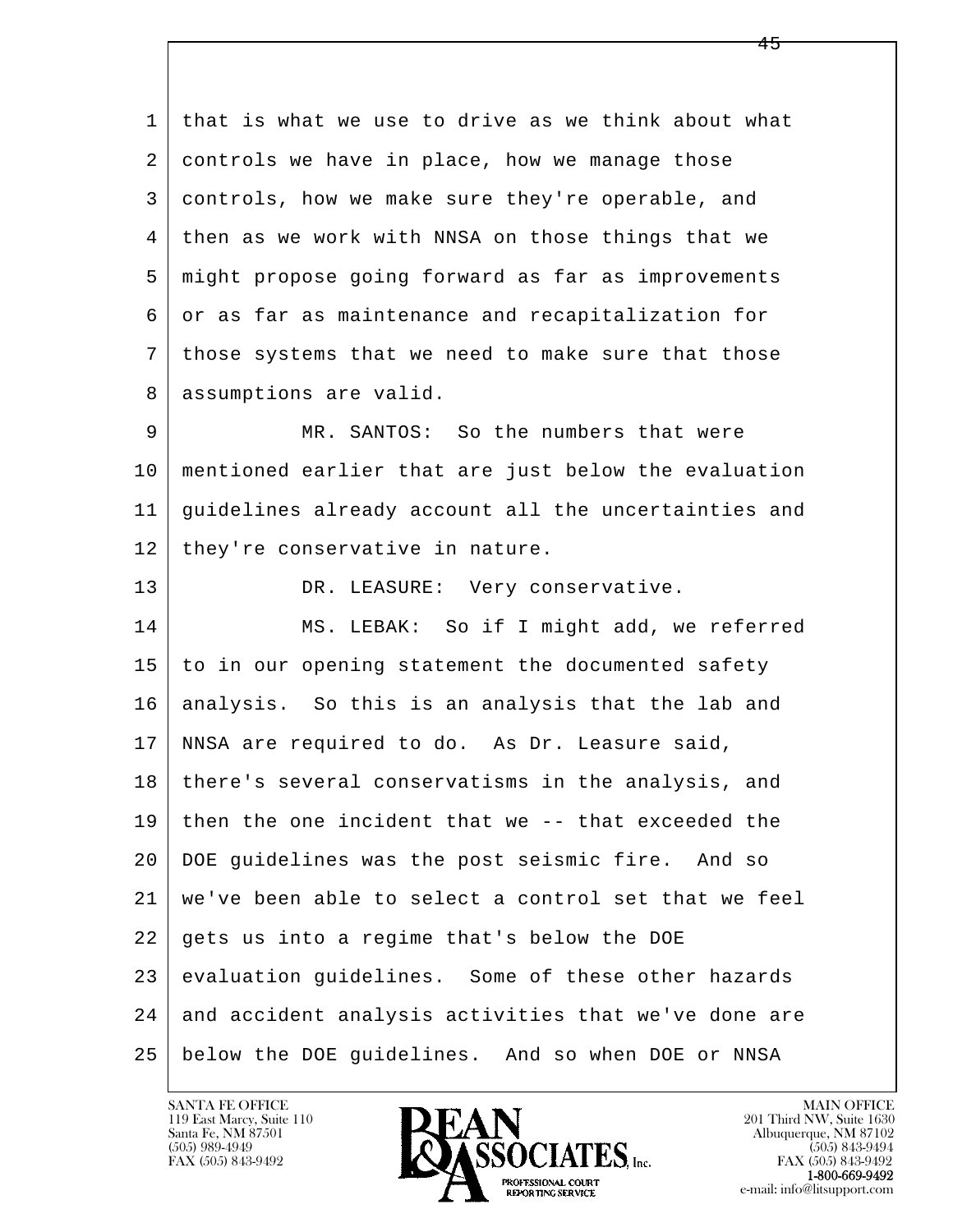1 goes to approve the analysis, we're looking for that 2 | safe operating envelope to approve. The Laboratory 3 proposes the analysis to us. We do have review 4 teams that go through the calculations and a lot of 5 the scenarios, and then ultimately we decide whether  $6$  to approve the safe operating envelope.

7 And then as the Laboratory proceeds in 8 their day-to-day operations, any changes that they 9 are looking to make in the facility, whether it's a 10 test or procedure or some change in an existing 11 process, they go back and review that activity 12 against this documented safety analysis to make sure 13 they are still operating within the approved realm. 14 And in the event there is an activity that would not 15 be within that approved realm, then we would go back 16 and do additional analyses and see what effect that 17 | would have on our current operating envelope.

18 And then once a year the Lab is required 19 to go back and look at all the things that happened 20 during the year and submit an annual update to the 21 document and safety analysis.

l  $\overline{\phantom{a}}$ 22 So we are able to look at this not only  $23$  each year, but the Lab looks at it each time they 24 propose to make a change in the facility.

25 MR. SANTOS: One last question to

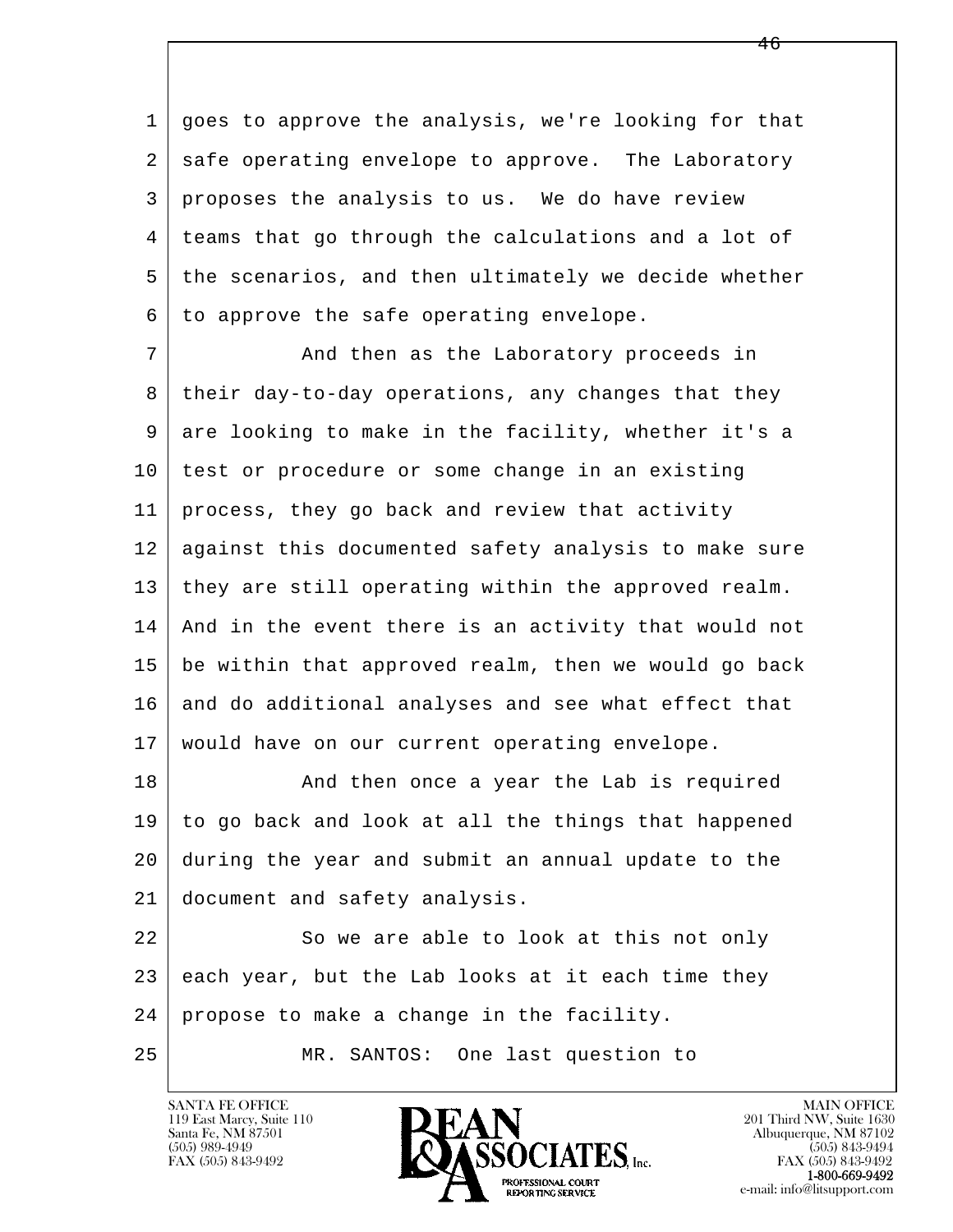1 | Mr. McConnell.

 2 Is PF-4 the only major HazCap 2 facility 3 within NNSA that relies on passive confinement or 4 the structure as part of a mitigating strategy for 5 accidents?

l  $\overline{\phantom{a}}$  6 MR. McCONNELL: No. Most of our 7 facilities use the structure itself as a primary 8 confinement boundary, virtually all that I can think 9 of, particularly the ones that these very stout 10 reinforced concrete facilities. Some of them, if 11 | they're more modern and were built under a different 12 set of design criteria, might have some of these 13 active systems that are also preditator (sic), that 14 we've studied well enough to believe that they would 15 survive the most rigorous possible accident. But 16 pretty much all the facility structures are intended 17 to withstand the design basis seismic event. 18 MR. SANTOS: But they also have active, 19 you said? 20 MR. McCONNELL: Some of them. 21 MR. SANTOS: Is there another one that 22 only has passive similar to PF-4? 23 MR. McCONNELL: I want to make sure we 24 talk about PF-4 correctly. PF-4 has a series of 25 design basis accidents that Dr. Leasure talked

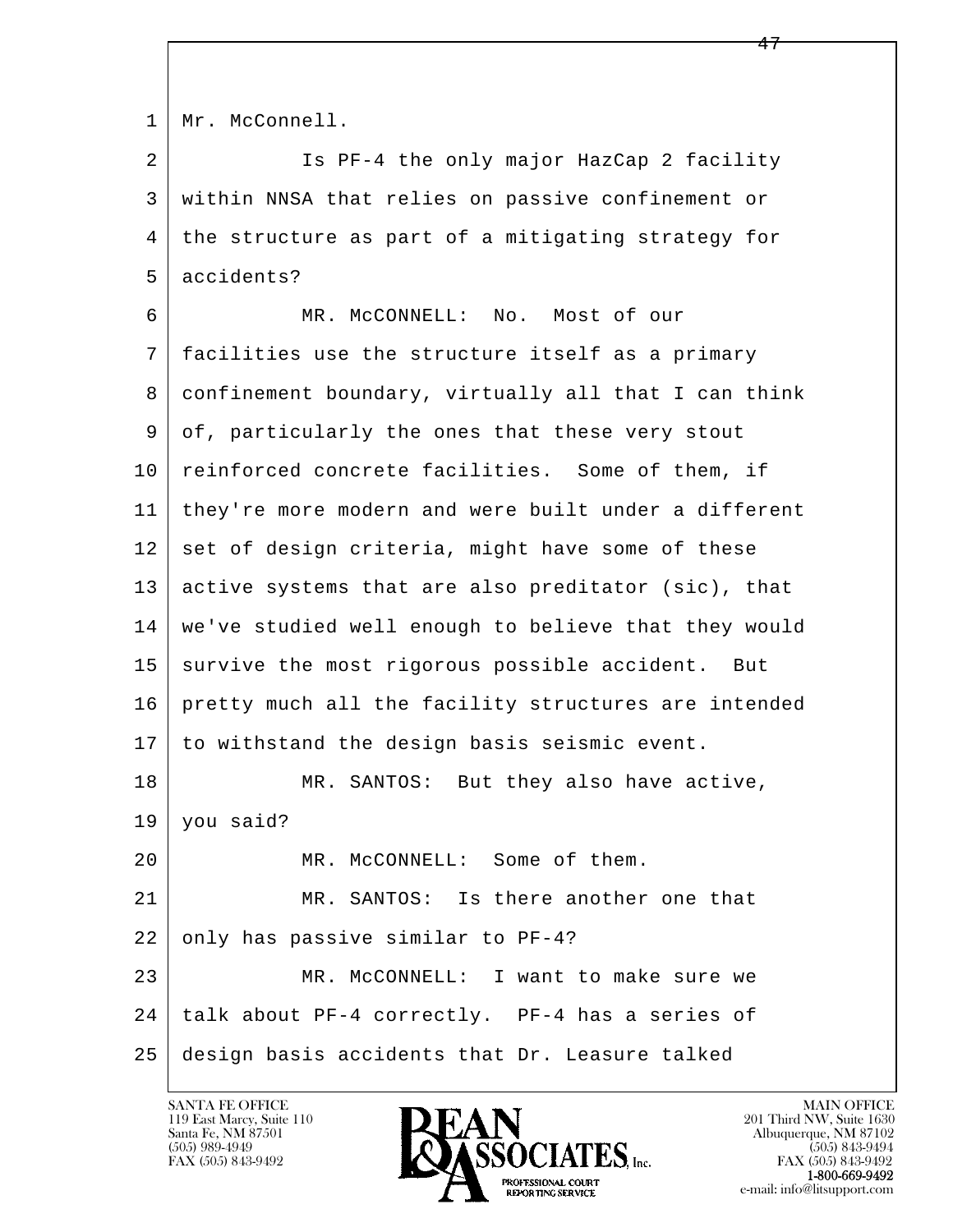1 about. So they're everything from this post seismic 2 fire where you have to have -- you have to have what 3 we call the mode of force, something that forces the 4 material out of the facility. So the seismic event 5 in itself doesn't force the material out of the 6 facility. It has the potential to damage the 7 facility. The fire then creates the thermal driver 8 that might force material out. So you have to have 9 | both of those, and you can interrupt it in more than  $10$  one way.

l  $\overline{\phantom{a}}$ 11 There are other design basis accidents  $12$  that we analyze at PF-4 for which the active 13 confinement ventilation system is our credited 14 control. The intention we have to have is that we 15 have all of the bounding accidents, classes of 16 accidents, understood and that our analysis is 17 | reasonably conservative for each of those bounding 18 | analysis -- accidents, rather. What that means is 19 that the sum of all of our conservatisms has to be 20 greater than the sum of all of our uncertainties, so 21 that we are sure that we've driven ourselves to a 22 point where even if we are wrong in all the errors  $23$  that we could be wrong in, we've done enough 24 conservative analysis that we still have a 25 reasonable expectation of an adequate control set.

119 East Marcy, Suite 110<br>Santa Fe, NM 87501

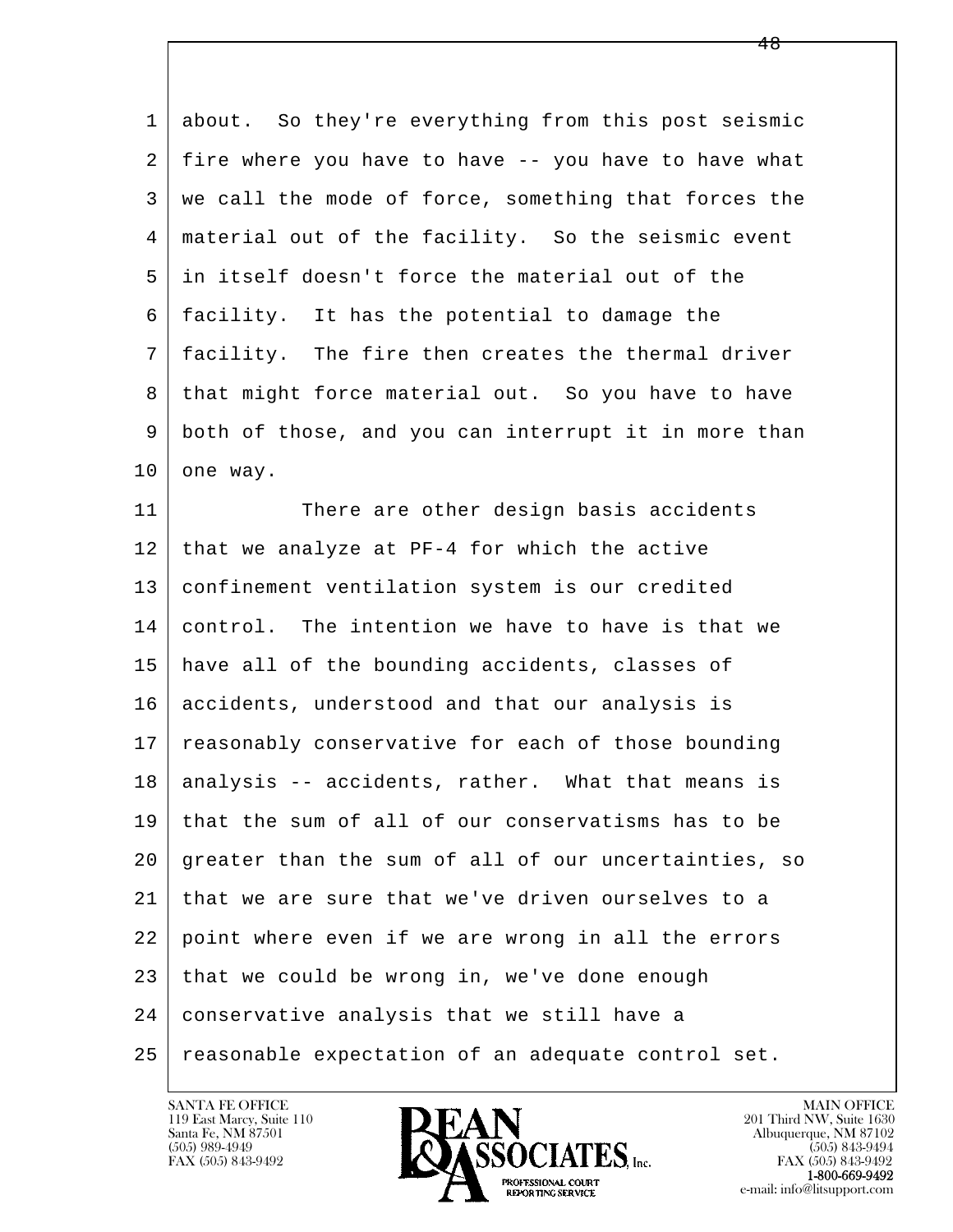| 1  | That's what's Ms. Lebak approves when she signs it.  |
|----|------------------------------------------------------|
| 2  | So there are a whole class of design basis           |
| 3  | accidents at PF-4 that don't involve this most       |
| 4  | significant earthquake. It's only in the case of     |
| 5  | the 10,000-year earthquake that we have to assume    |
| 6  | that it damages the active confinement ventilation   |
| 7  | system and so we can't credibly rely on it. But in   |
| 8  | other scenarios, if a fire were to break out without |
| 9  | an earthquake, that wouldn't cause the active        |
| 10 | confinement ventilation system to fail. And since    |
| 11 | we design it to be highly reliable in every          |
| 12 | scenario, unfortunately, except for the most         |
| 13 | demanding earthquake, it's still available in those  |
| 14 | cases.                                               |
| 15 | So we do have a passive confinement                  |
| 16 | strategy that's the basis for this one design basis  |
| 17 | accident, because that's the place where we come up  |
| 18 | with a set of controls that we believe are robust    |
| 19 | enough, even given all of the uncertainties we have, |
| 20 | to still show that mitigated, once you take all of   |
| 21 | those, we are below this number of, this dose        |
| 22 | consequence that we call the evaluation guideline.   |
| 23 | Thank you.                                           |
| 24 | CHAIRMAN SULLIVAN: Mr. Hamilton.                     |
| 25 | Thank you, Dr. Leasure. I<br>MR. HAMILTON:           |

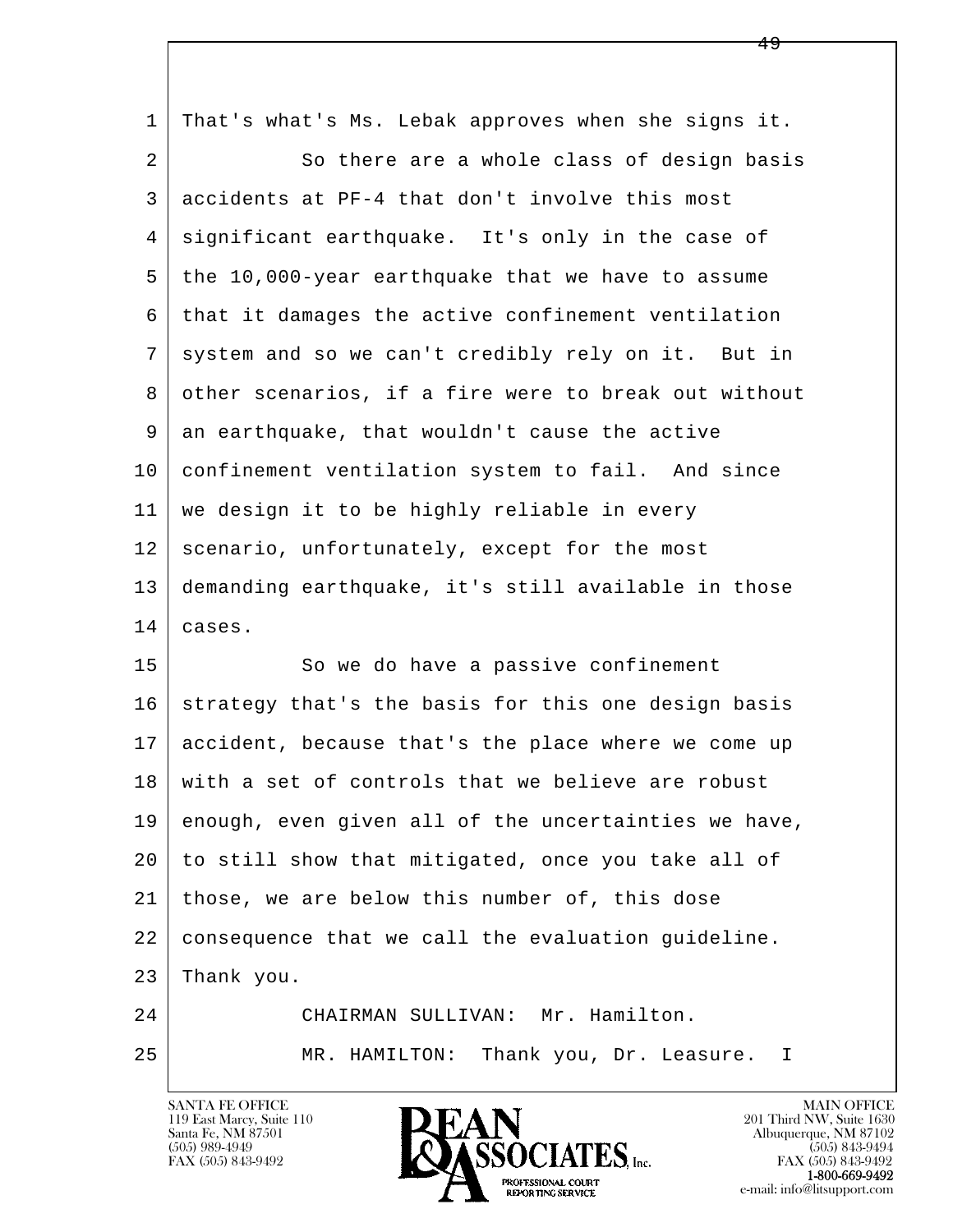l  $\overline{\phantom{a}}$  1 particularly appreciated your discussion of the 2 accident analysis and how that works. And I'd like 3 to work with you on peeling off another layer of the 4 onion and let's look at -- examine how the process 5 is for addressing deficiencies in safety systems. 6 Specifically, the Plutonium Facility 7 | safety basis identifies some deficiencies in safety 8 systems that are relied on to protect the public 9 from potential hazards and accidents. Could you 10 discuss, please, the process for determining the 11 impact on safety when these deficiencies remain 12 unaddressed, as well as the need for some 13 | compensatory measures. 14 DR. LEASURE: Thank you for the question.  $15$  So yes, for deficiencies we follow a very standard 16 process. Let me talk about how we find 17 deficiencies. So in our documented safety analysis, 18 which is around 1,900 pages of document, we have 19 determined what systems need to be credited, whether 20 those are design features or engineered controls or 21 process controls. 22 We do system health reports. So we go 23 evaluate those systems either quarterly, monthly, or 24 yearly, depending upon what the system is. We have 25 operability criteria. In other words, we evaluate

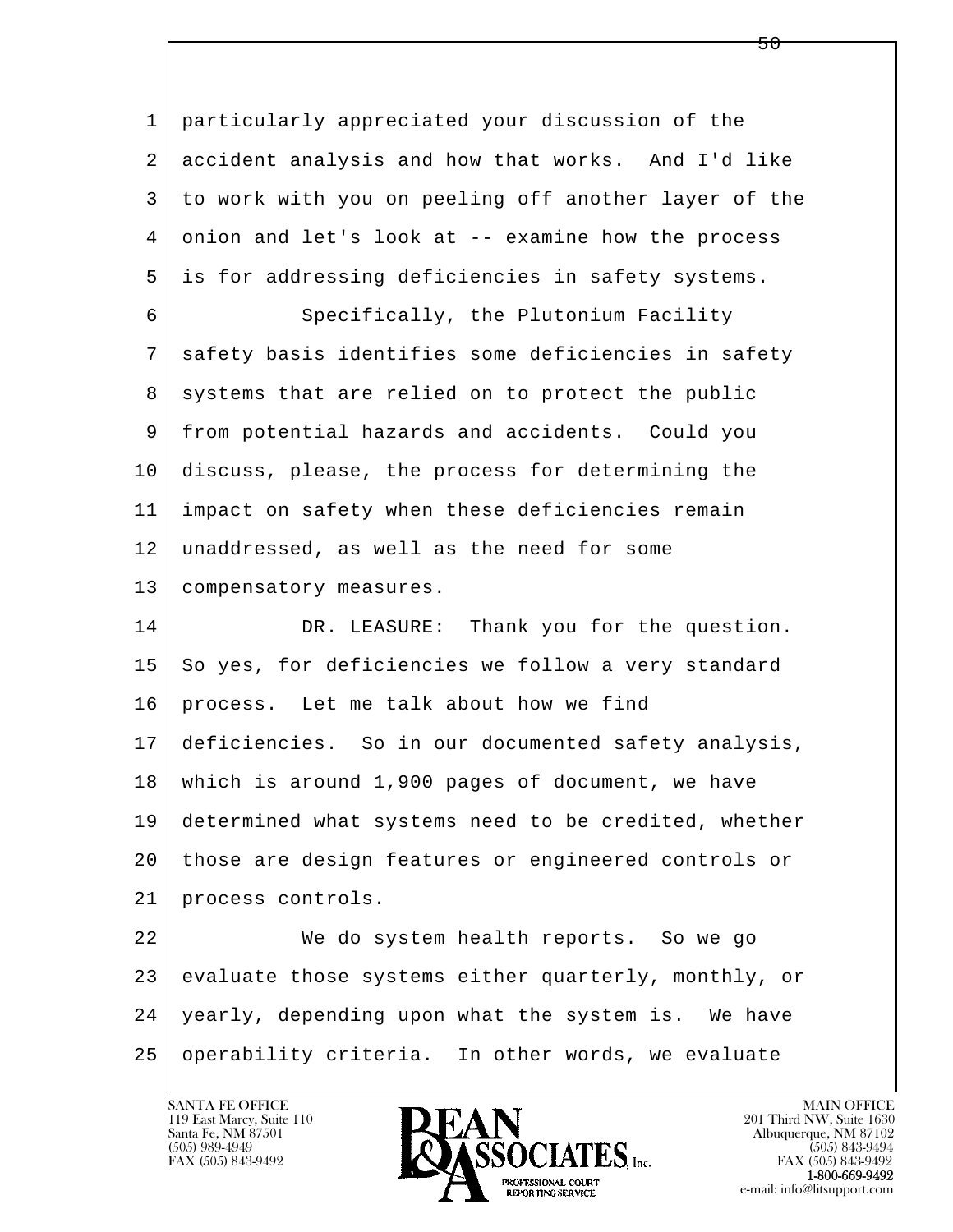l  $\overline{\phantom{a}}$  1 each of those systems against the operability to 2 make sure that they're performing the function that 3 was intended. Where we find deficiencies, sometimes 4 those deficiencies are things like a diesel 5 generator that may not start up the way it is 6 supposed to, at which point we then go into 7 following our technical safety requirements, our 8 | TSRs. We would follow, then, what's called limiting 9 conditions of operation. That is very much an 10 if-then kind of a process. If this, then you do 11 that step. 12 So those are very detailed instructions, 13 because what we don't want are folks trying to 14 decide what to do when we find these. It's a very 15 | structured process. 16 So the limiting condition of operations 17 process then leads to, in some cases we can accept a 18 deficiency for a period of time, if there -- if it 19 is part of a redundant system or if other things are 20 in place, which we would go check. For example, 21 fire is always something we pay close attention to. 22 Combustible loading in the facility is a control  $23$  that we maintain all the time. If we go into a 24 limiting condition of operation, in some cases, the 25 very first thing we ask our operators to do is go

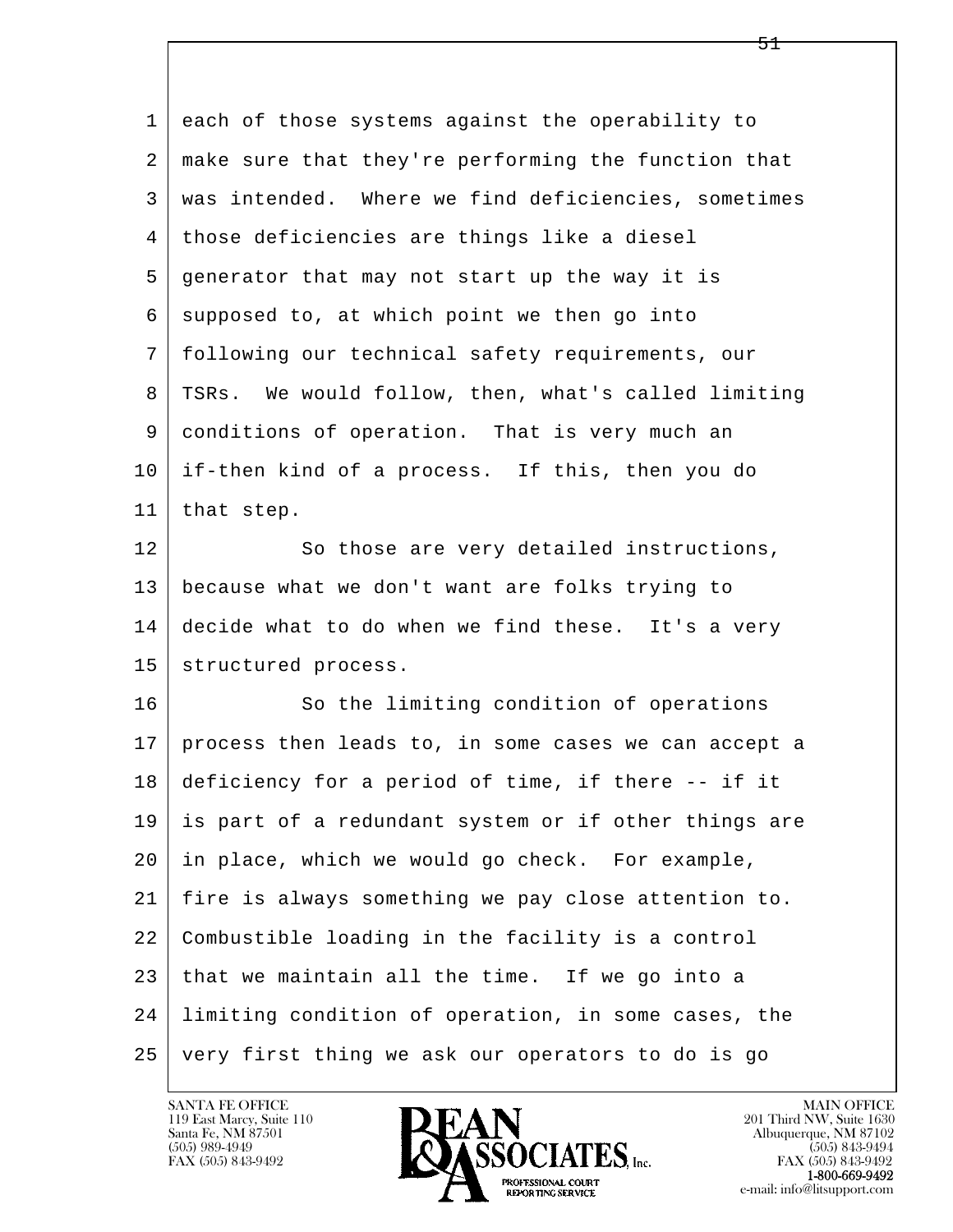l  $\overline{\phantom{a}}$  1 check and revalidate that we're still within our 2 combustible loading controls, the amount of things 3 that could burn in the facility. It is very low on  $4 \mid a$  daily basis. And so we would check that. 5 From there, then we would go to action 6 statements. The action statement then would say 7 within some period of time we would need to take 8 some action, and inside that time, if the action was 9 repair the diesel generator, we repair the diesel 10 generator within that action period. Then we bring 11 that diesel generator back to operation. We would 12 verify that it's doing its job as performed, and we 13 would then bring the facility back out of that 14 limiting condition of operation. 15 MR. HAMILTON: Let me give you a specific 16 example that we're aware of and see how this fits 17 into that. The Plutonium Facility safety basis 18 gloveboxes are required to remain standing during a 19 moderate earthquake. That would be a performance 20 category 2, is the technical term; right? But not 21 all of the glovebox stands meet this criteria. So 22 how do you ensure that you have an adequate 23 compensatory -- set of compensatory measures while 24 these deficiencies are unresolved?

25 DR. LEASURE: Thank you. So let's talk

119 East Marcy, Suite 110<br>Santa Fe, NM 87501



FAX (505) 843-9492<br>**1-800-669-9492**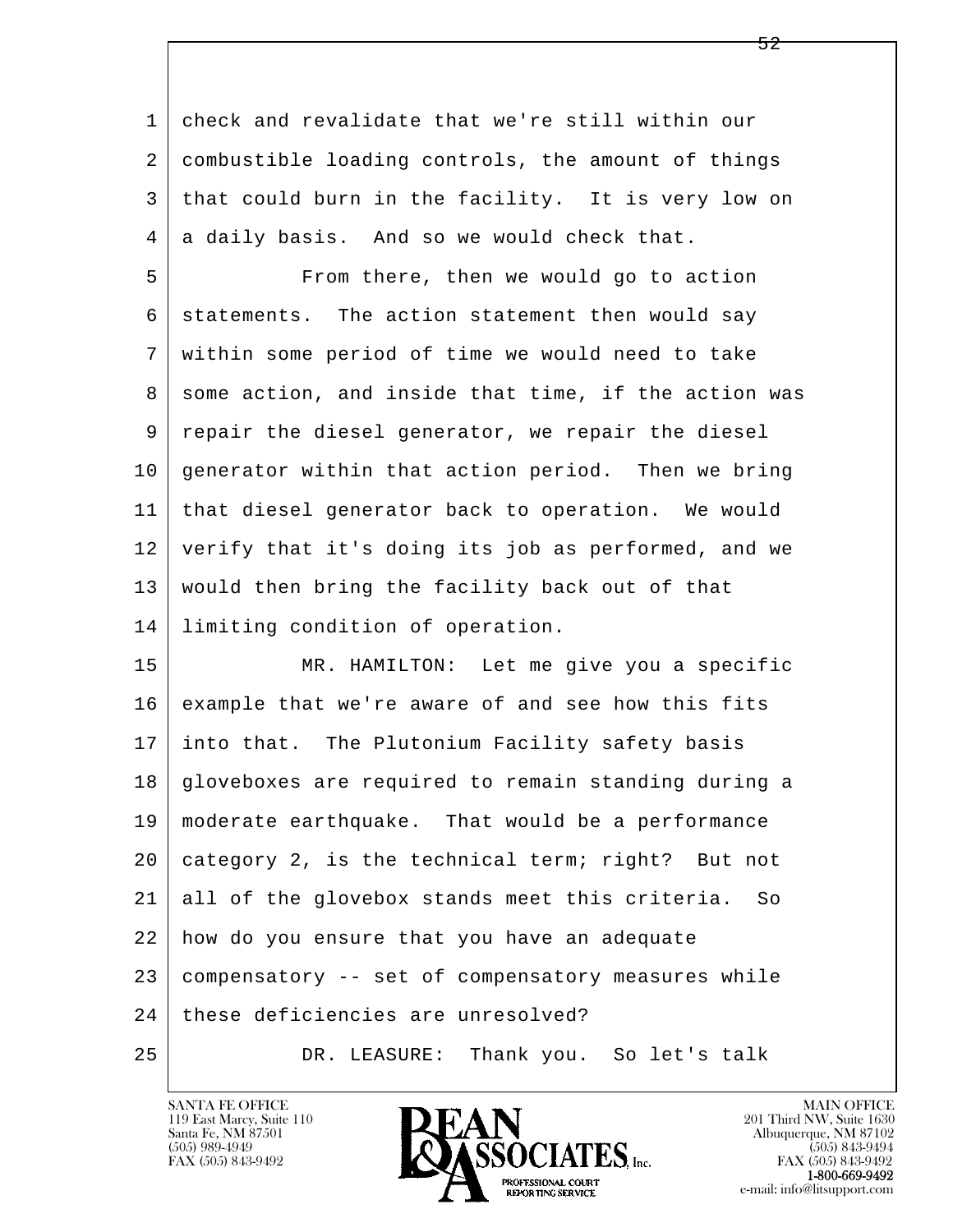1 about what we use gloveboxes for. We use gloveboxes 2 to contain nuclear material. The example you're 3 talking about is a -- what I would call a moderate 4 earthquake. One of the things that we've done as we 5 look at the gloveboxes and the glovebox support  $6$  stands -- because that's really what we're talking 7 about -- when you have ground motion, the concern is 8 | the glovebox might topple over if the glovebox 9 support stand is not credited to meet that.

10 Again, what we're trying to stay away from 11 is a fire base scenario spills. If we have a spill 12 of a glovebox, we have defense in depth so we have, 13 as Jim talked about, Mr. McConnell talked about, we 14 have active confinement ventilation that functions 15 during that period that protects the material and 16 the confinement of the facility that keeps the 17 material from getting out of the building. So the 18 concern there would be more worker kind of a hazard. 19 For gloveboxes where we actually melt 20 plutonium -- because one of the activities that we 21 do in the Plutonium Facility is we melt plutonium 22 much like one would do in a foundry, in any kind of

 $23$  industrial casting area, and we will  $-$ - we cast

l  $\overline{\phantom{a}}$ 24 parts and things with molten plutonium.

25 We have gone into the facility. We've

119 East Marcy, Suite 110<br>Santa Fe, NM 87501

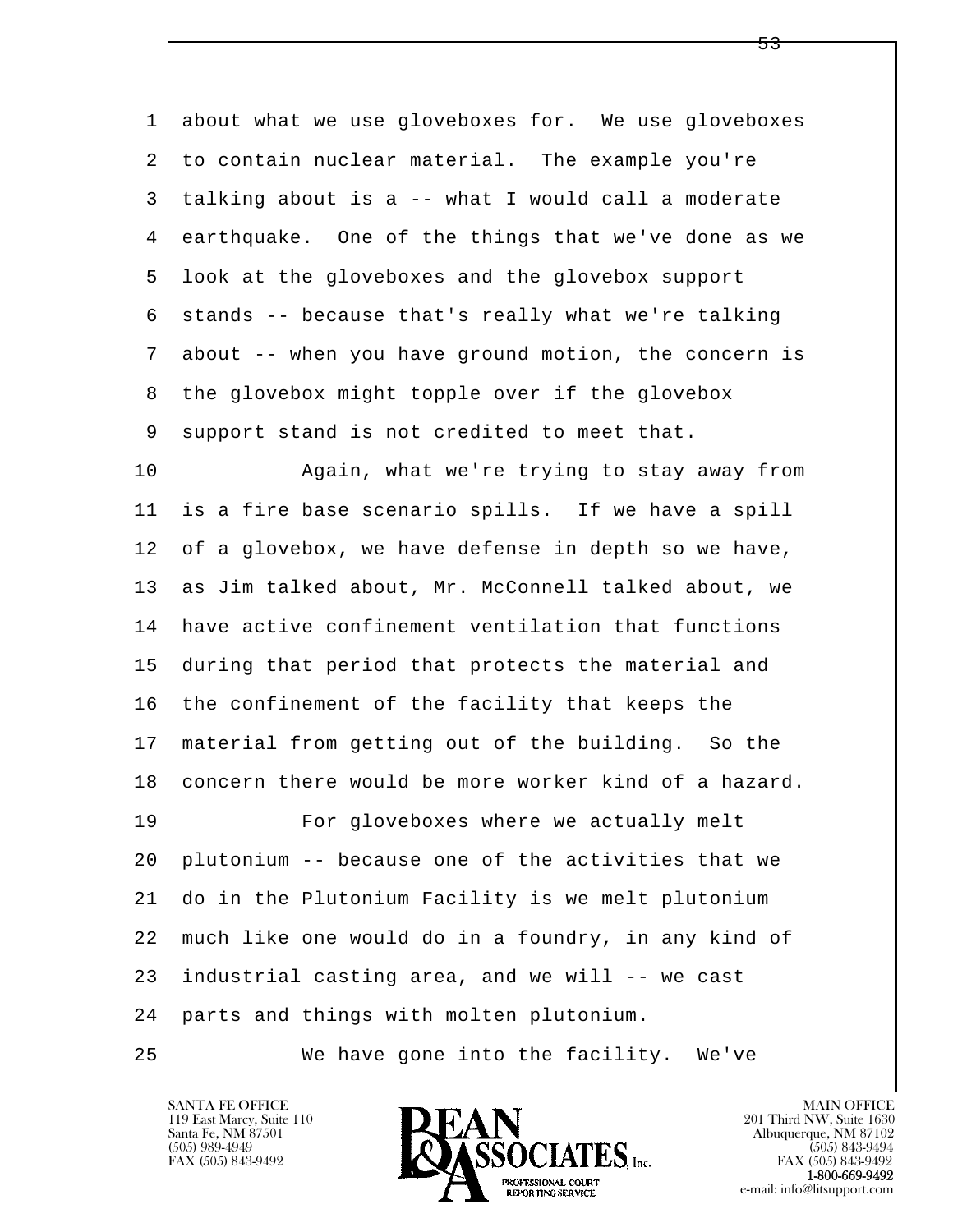l  $\overline{\phantom{a}}$  1 evaluated which of those gloveboxes would have 2 molten plutonium potentially during that moderate 3 earthquake, and we have upgraded all of those 4 gloveboxes to actually meet the higher-level 5 earthquake or the very rare performance category 3  $6 \mid$  or  $1$ -in-10,000-year earthquake. 7 So those gloveboxes have been upgraded. 8 We've done that as part of our TA-55 reinvestment 9 project phase 2. We just finished doing that in the 10 last year. So those gloveboxes will not topple 11 | over, will not spill molten plutonium. 12 For the ones that we would be concerned 13 that would not meet performance category 2, then we 14 have, again, defense in depth. We limit 15 combustibles because, again, we don't want a fire, 16 we don't want something to feed a fire. We have 17 containers in those gloveboxes, in some of those 18 gloveboxes, to limit the amount of material. And so 19 in that kind of event our documented safety analysis 20 analyzes that accident scenario, and the worst case 21 potential consequence is actually far below the 22 evaluation guideline. But at the same time, we put  $23$  systems in place, whether they're administrative 24 controls, engineered controls, or design features, 25 to provide that defense in depth to minimize that

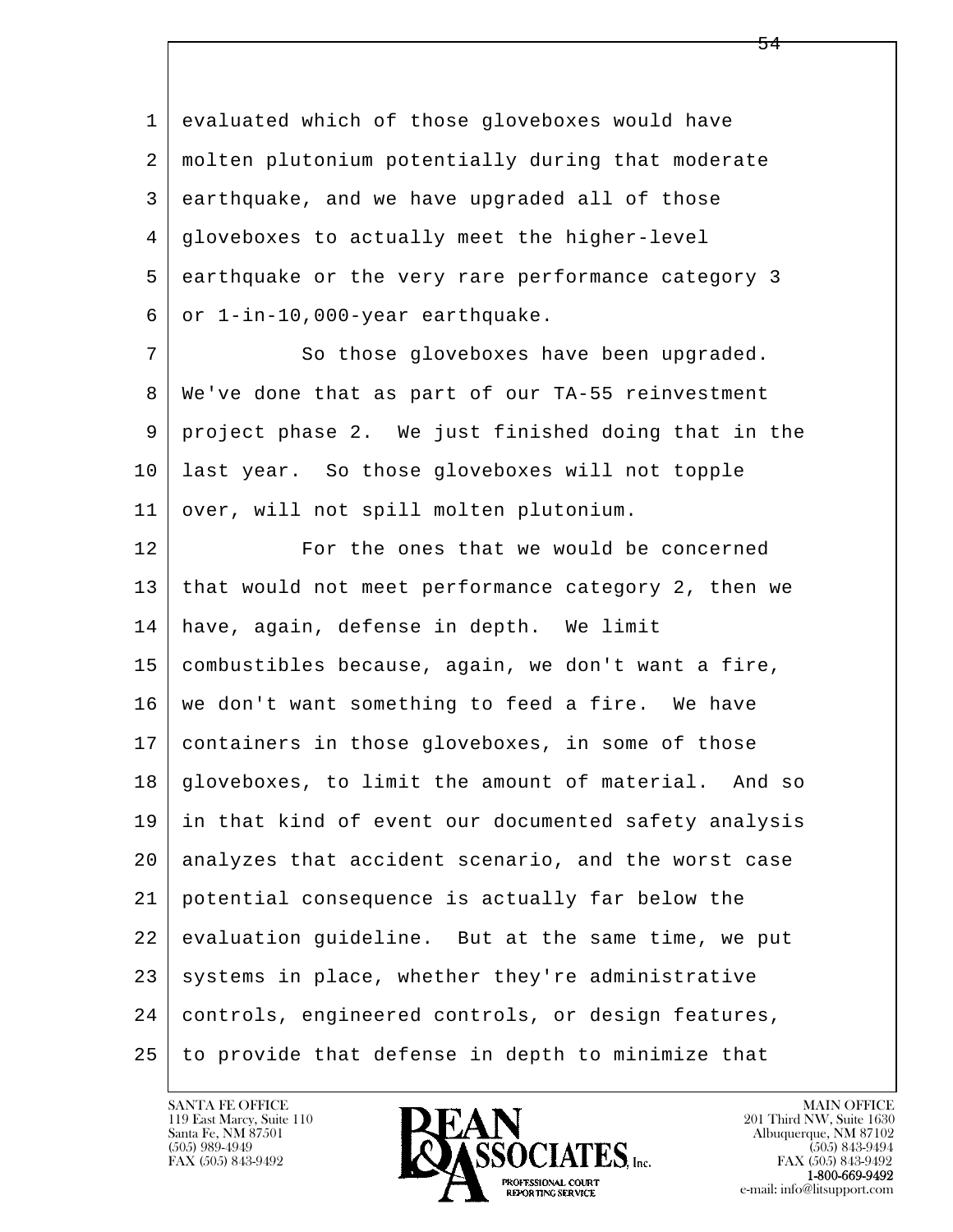1 | kind of consequence.

| 2  | MR. HAMILTON: No further questions.                  |
|----|------------------------------------------------------|
| 3  | MR. MCCONNELL: If I can add to that,                 |
| 4  | though, every time we have an opportunity to         |
| 5  | strengthen one of those glovebox foundations, if we  |
| 6  | are putting in any new glovebox that we were to      |
| 7  | install from this point forward, regardless of the   |
| 8  | hazard of the activity in the glovebox, we install   |
| 9  | to the highest current standard, that performance    |
| 10 | category 3. So it's -- we constantly have an         |
| 11 | expectation that every time it is reasonably         |
| 12 | available to make the upgrade, for example, if we    |
| 13 | had to take out all the interference, all the things |
| 14 | that are in the way for some other reason, then      |
| 15 | before we reinstall everything, we would upgrade the |
| 16 | glovebox stance.                                     |
| 17 | Thank you. I have no<br>MR. HAMILTON:                |
| 18 | further questions, Mr. Chairman.                     |
| 19 | CHAIRMAN SULLIVAN: Mr. Santos, did you               |
| 20 | have a follow-up on this topic?                      |
| 21 | MR. SANTOS: A quick follow-up. How often             |
| 22 | is the safety basis document upgraded?               |
| 23 | DR. LEASURE: I'm happy to --                         |
| 24 | MR. MCCONNELL:<br>Okay.                              |
| 25 | DR. LEASURE: So the Laboratory -- we do              |

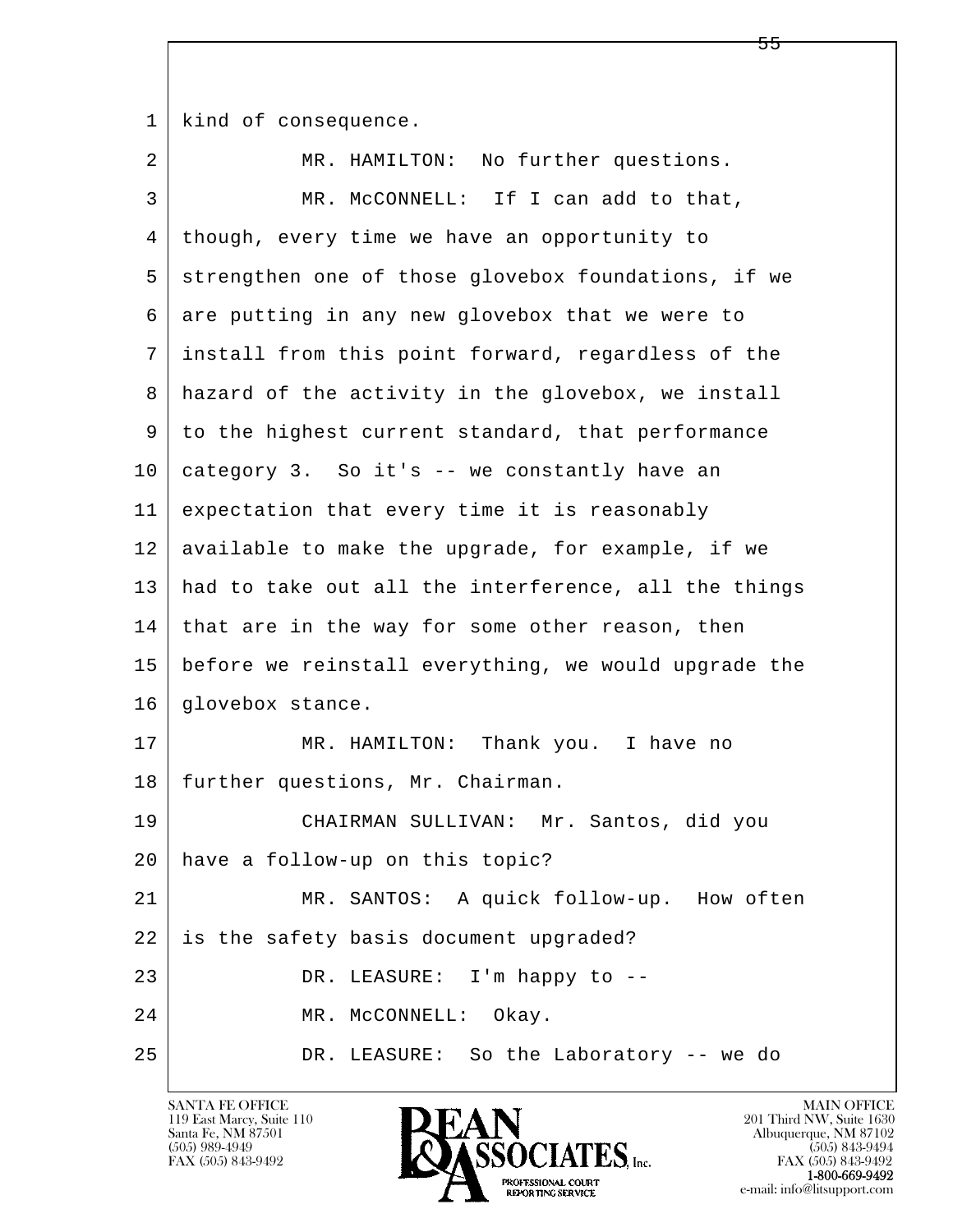l  $\overline{\phantom{a}}$  1 what we call annual updates. So during the 12 2 months preceding the annual update, we daily 3 evaluate -- whether it's a new operation, a new 4 activity, or something that's changed, we go through 5 something called an unreviewed safety question 6 process, which is a very rigorous process to 7 evaluate any change in the facility to see if there 8 is any potential to impact any of the credited 9 safety systems in the facility, and then we document 10 that process. At the annual update or every year we 11 will update that information into the documented 12 safety analysis, which then may trigger some 13 additional analysis, some hazard evaluation, 14 accident analysis, and evaluate whether we need to 15 update, change, or modify some controls. And we 16 then provide that as a document to the NNSA field 17 office. Kim's folks would then evaluate what we 18 propose. Ultimately Kim is the risk acceptor, so  $19$  she would have to agree with what we propose as 20 changes. 21 MR. SANTOS: So when you're taking 22 compensatory measures on, you know, deficiencies 23 that may not have been resolved, how is that 24 | reconciled with the next update of a safety basis? 25 DR. LEASURE: So I think what you're

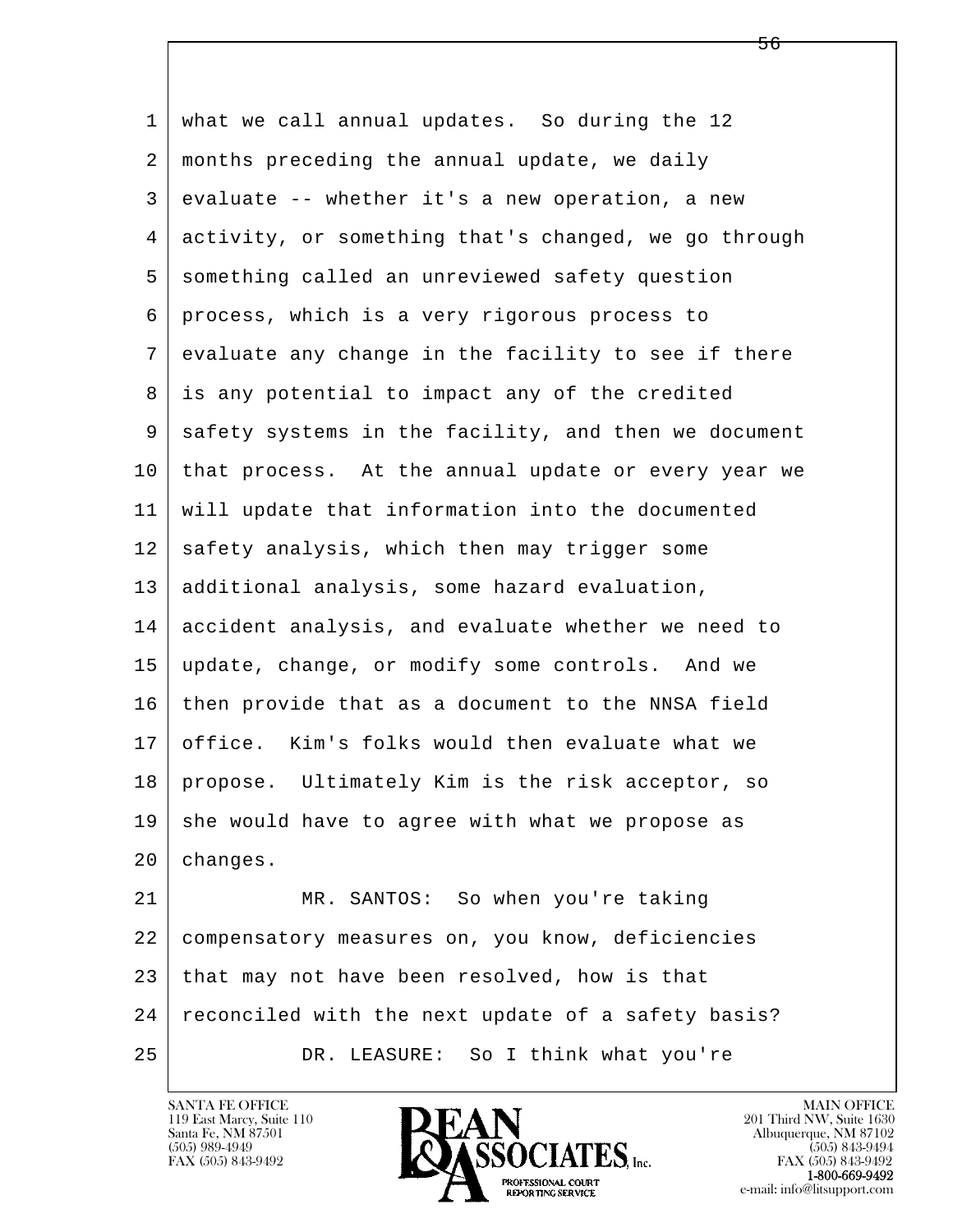l  $\overline{\phantom{a}}$  1 talking about is something called an evaluation of 2 the safety of the situation. It's what we call a 3 new information process. We go through and do an 4 evaluation of new information or something we learn 5 that there may be a deficiency or some factor that 6 may affect a credited safety system. In that case, 7 we evaluate what the potential impact is. We may 8 | recommend to the NNSA to put some compensatory 9 measures in place. Those compensatory measures, we 10 analyze how well they would work, how sustainable 11 they would be, and then what we believe may be the 12 long-term solutions to resolve the issue so that we 13 don't need compensatory measures anymore. We then 14 provide that information to the field office. They 15 evaluate, and they direct back to us what we 16 implement to meet that new information. 17 MR. SANTOS: Ms. --18 MS. LEBAK: Yes. I agree with Dr. 19 Leasure. And when we have compensatory measures in 20 place, often it's not a simple fix that we can do 21 immediately, because we place a significance on our 22 safety and equipment and our -- keeping our 23 | operating envelope intact. We may need to go out 24 and, you know, procure something. And these items, 25 whether it's a piece of safety equipment or what

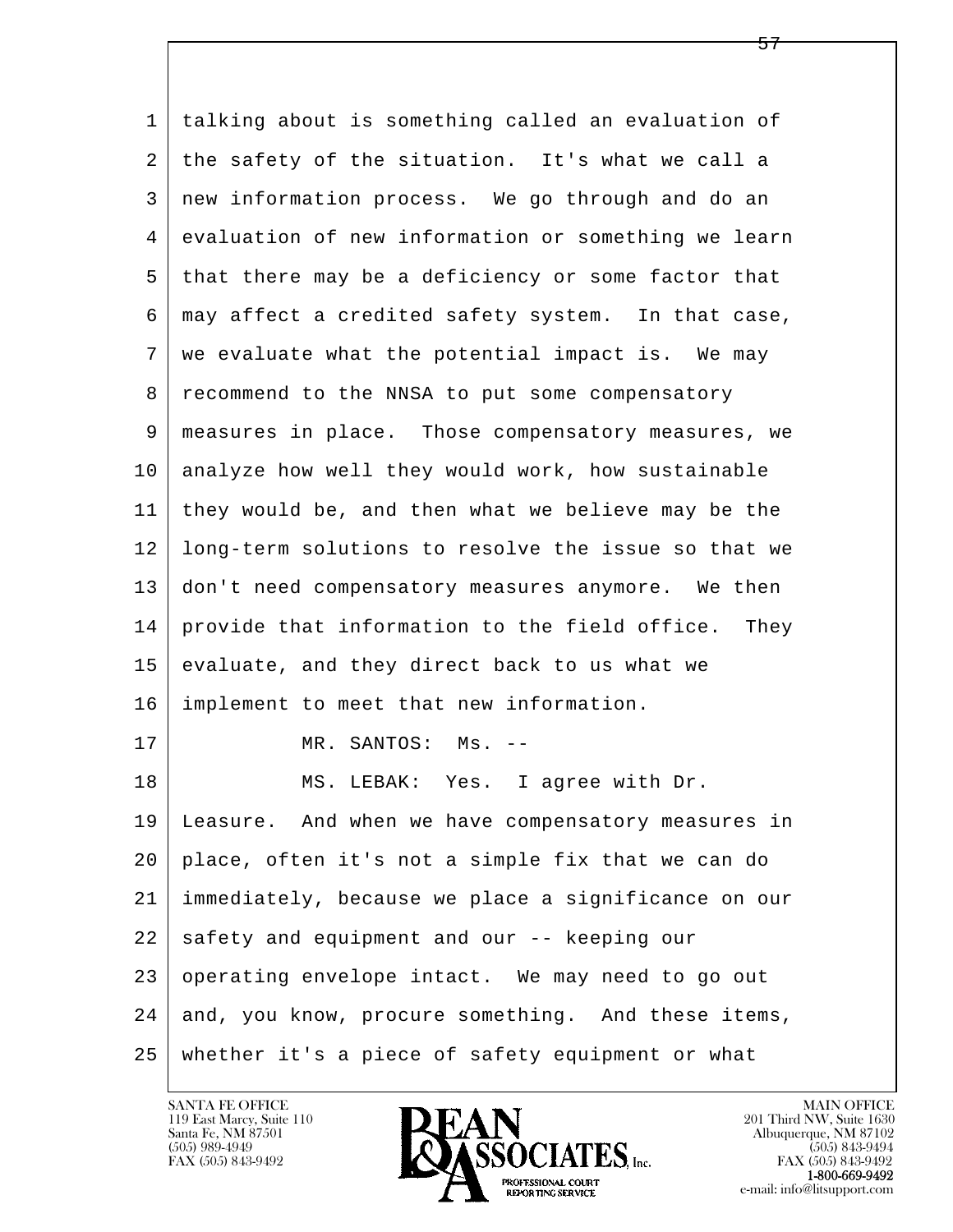| 1  | have you, they need to be pedigreed. They need to    |
|----|------------------------------------------------------|
| 2  | go through a particular procurement process, and     |
| 3  | it's typically not something that's going to be      |
| 4  | readily available. So oftentimes we will need to     |
| 5  | carry the comp measure. It could be resolved with    |
| 6  | operating dollars. It could be resolved within a     |
| 7  | period that's palatable to us in the Lab, or it      |
| 8  | could require a substantial investment and maybe go  |
| 9  | through what we call a line item project process,    |
| 10 | and that would be something over \$5 million when we |
| 11 | need to, you know, plan a line item project and get  |
| 12 | that through Congressional approval.                 |
| 13 | So in some of the cases we've talked about           |
| 14 | here today, we have this TA-55 reinvestment project  |
| 15 | phase 2 which has -- some of it's already complete.  |
| 16 | As Dr. Leasure mentioned, we've completed the        |
| 17 | glovebox stands. There was a criticality alarm       |
| 18 | panel that was part of that project that's been      |
| 19 | completed. And then we're working on                 |
| 20 | uninterruptible power supply and stack monitoring    |
| 21 | and some of the other things before we close out     |
| 22 | that \$97 million project in 2018. So it depends on  |
| 23 | the issue at hand on the compensatory measure, and   |
| 24 | it could be something we could fix readily. If not,  |
| 25 | then we need to go through a discipline process to   |

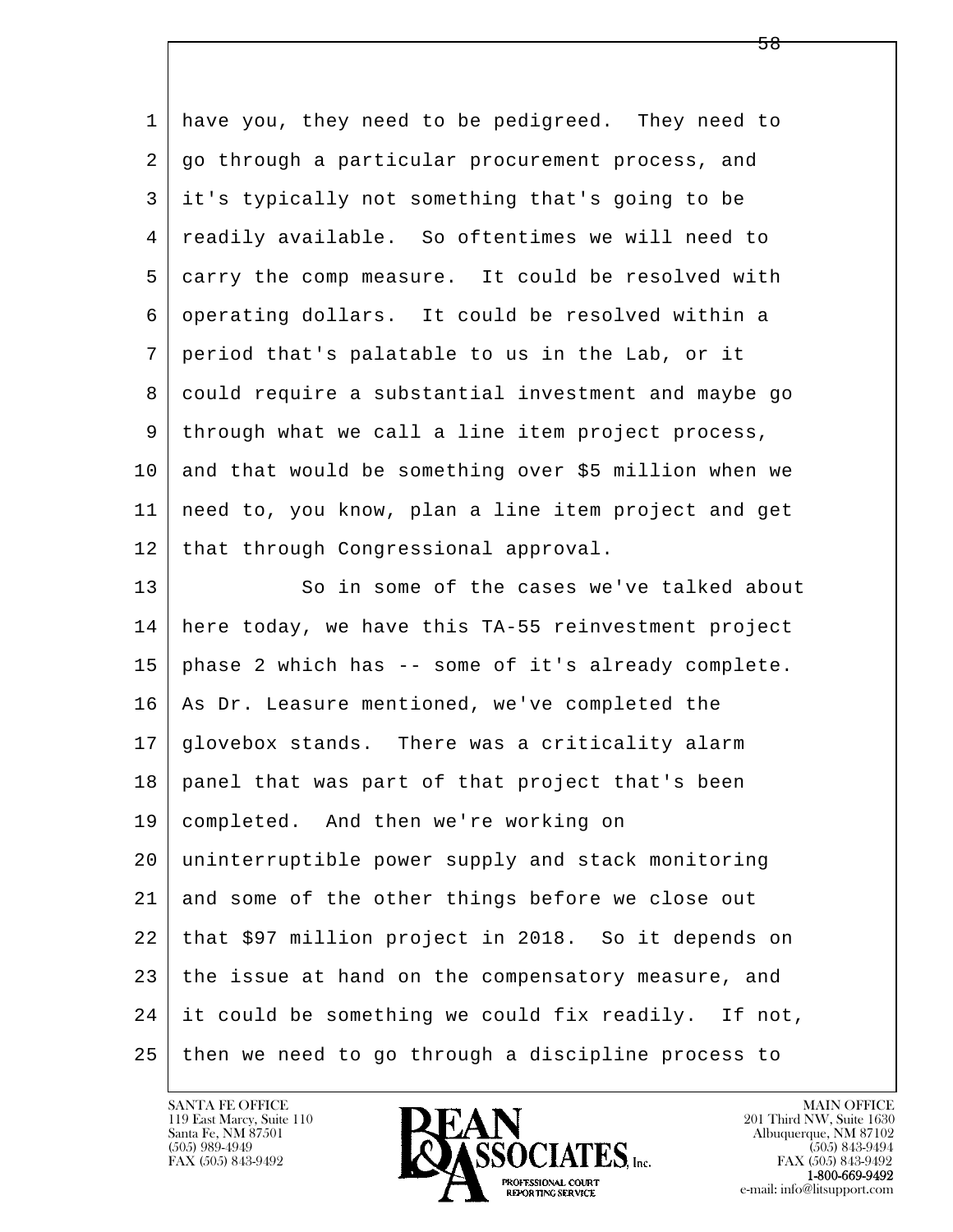l  $\overline{\phantom{a}}$  1 either work it out of operating dollars, or if it's 2 more expensive, then try and get it into line item 3 space. 4 MR. SANTOS: Thank you. No further 5 questions. 6 CHAIRMAN SULLIVAN: Thank you. 7 Ms. Connery has been waiting patiently to ask her 8 question. Ms. Connery. 9 MS. CONNERY: Thank you. First of all, I 10 appreciate the fact that you're all here today, and 11 I appreciate the complicated nature of being able to 12 deal with all of the functions that you have to do  $13$  at TA-55 as well as being able to deal with all of 14 these issues as they come up. So my question is a 15 follow-on to what Mr. Hamilton and Mr. Santos were 16 talking about, and it's directed at you, Ms. Lebak. 17 NNSA has to accept at certain points of 18 time or is willing to accept safety system 19 deficiencies for all of the reasons that you just 20 enumerated, and I'm kind of interested in what is 21 the process for doing that and is there is a formal 22 process in which all of that is documented so that 23 if you know you have to go and procure additional 24 equipment, for instance, that this is all in a very 25 comprehensive and well-documented form.

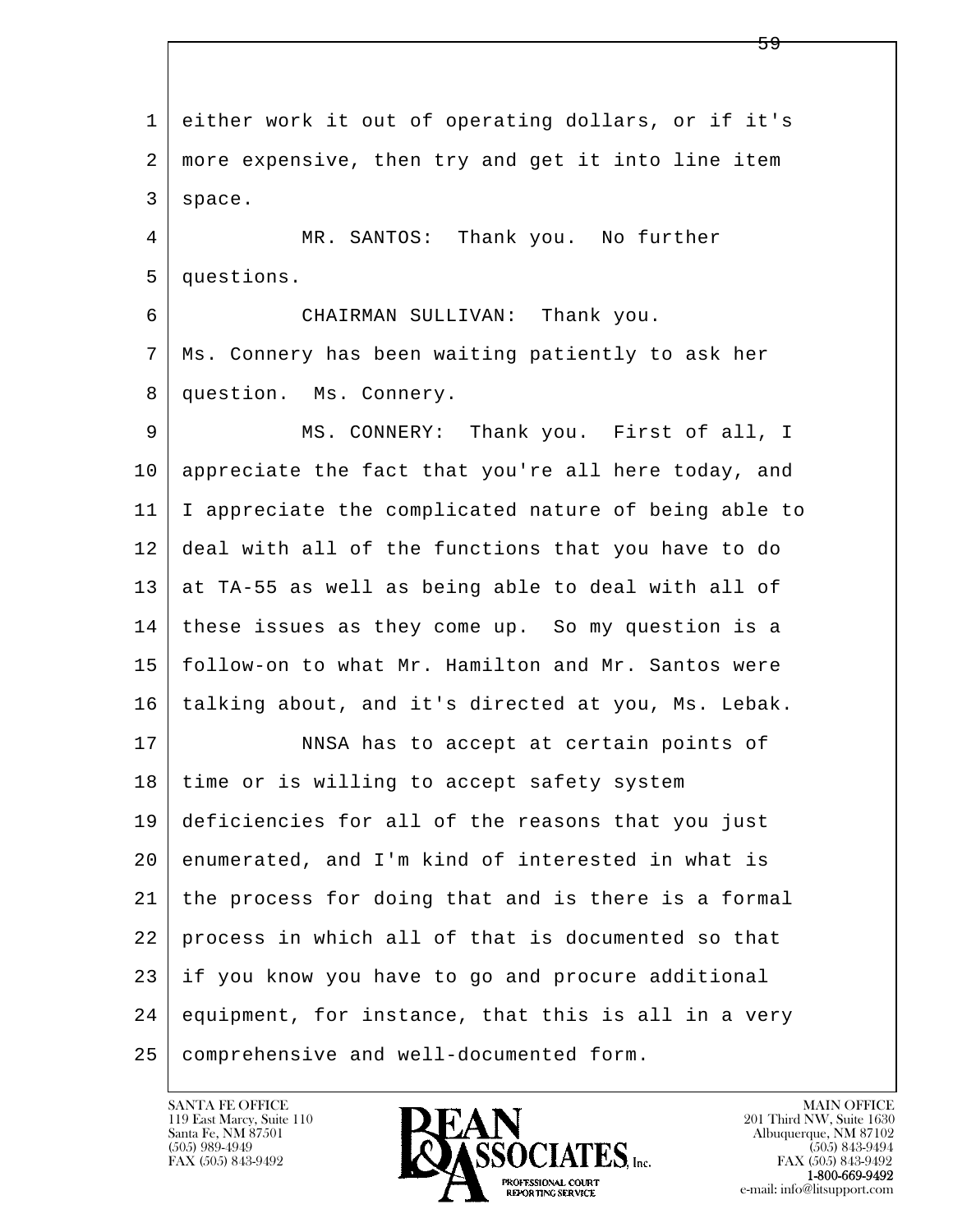| $\mathbf{1}$ | MS. LEBAK: Yes. We certainly document it               |
|--------------|--------------------------------------------------------|
| 2            | in the DSA, in the documented safety analysis. So      |
| 3            | that's approved by the government, and it's the        |
| 4            | operating envelope document for the Laboratory.<br>And |
| 5            | so when they would go to propose their annual update   |
| 6            | for the following year, they would reconcile whether   |
| 7            | it's open or closed. And if it's open, it needs to     |
| 8            | be carried forward. And we have planned operational    |
| 9            | activities that we often reference in the documented   |
| 10           | safety analysis that can be a list of activities       |
| 11           | that we actually planned to do in the near future      |
| 12           | that could enhance some part of our operation.         |
| 13           | So I would say it's definitely documented              |
| 14           | in the DSA and carried forward to the next rev.<br>And |
| 15           | it may -- you know, there could be a revision and      |
| 16           | then an annual update, but it's carried forward        |
| 17           | until such time it's closed or -- we may get           |
| 18           | additional information, some type of technical         |
| 19           | information that might preclude having the comp        |
| 20           | measure be a necessity.                                |
| 21           | So that's the -- that's kind of the beauty             |
| 22           | of the whole analysis process. It's not just one       |
| 23           | document that's done one time and we put it on a       |
| 24           | shelf. It's really a living process, and it can --     |
| 25           | it's been going on for at least 2001 when the Code     |

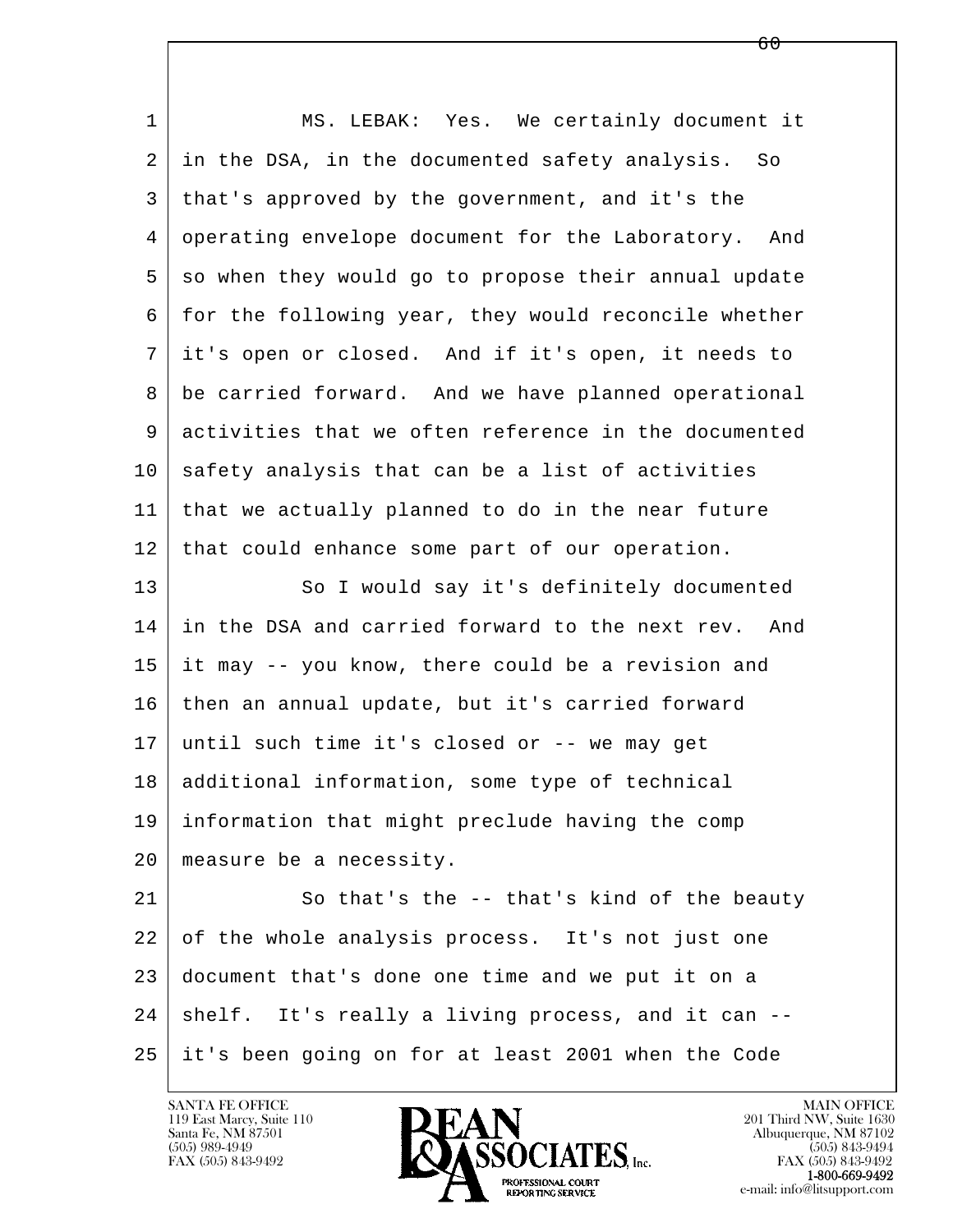1 of Federal Regulations came out with the nuclear 2 safety rule. And prior to that, it was in DOE order 3 | space. So it does allow us to operate safely, and 4 it allows us to document areas where we need to 5 provide additional attention and we carry it 6 forward.

 7 MR. McCONNELL: If I might, could I add to 8 that just a little bit? Our compensatory measures 9 really -- there are lots of different ways to come 10 | up with compensatory measures, but there are two 11 primary types. The first is an additional 12 constraint on the hazard or the work. Since -- in  $13$  a -- the classic one is if we have some analytical 14 deficiency with our criticality safety analysis, the 15 compensatory measure is that we don't allow work in  $16$  the affected area that might result in a problem 17 because we don't have the analysis at the level of 18 pedigree we want. So that what we do is constrain 19 the mission of the facility to be within whatever 20 our currently accepted level of understanding is. 21 And so that compensatory measure can just 22 continue. Now, we would like to eventually get to

l  $\overline{\phantom{a}}$  24 better analysis so that we then have the utility of  $25$  the facility back.

 $23$  the  $-$ - and this follow-up on that  $-$ - to get to the

119 East Marcy, Suite 110<br>Santa Fe, NM 87501

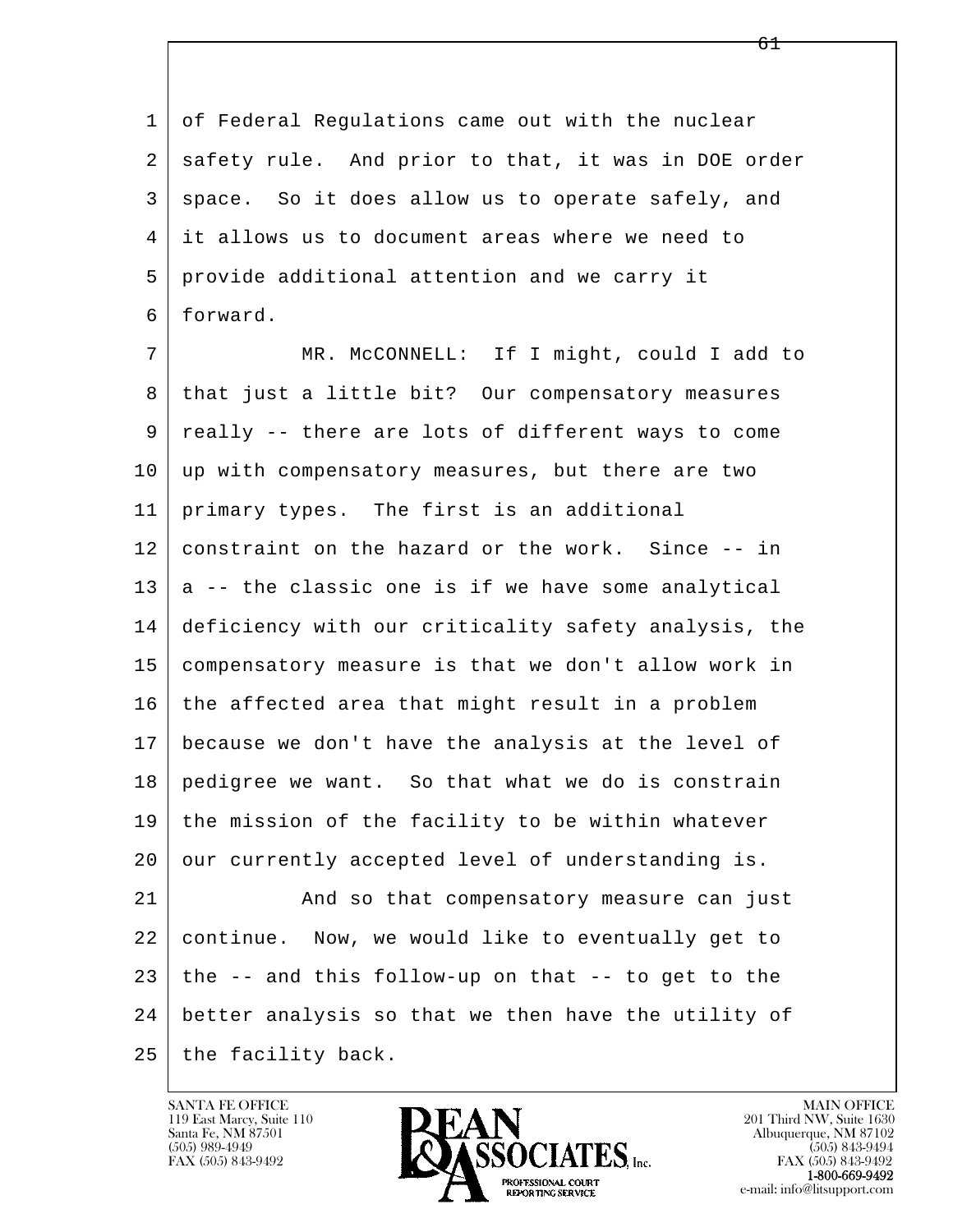l  $\overline{\phantom{a}}$ 1 The other major kind of compensatory 2 measure is the one that we seem to be talking about 3 mostly here, which is when there is some deficiency. 4 And the deficiencies are either the analytics or 5 something isn't the way we would like it. And so 6 the safety basis approval authority, the field 7 office manager could write something called a 8 condition of approval that says, "You're okay for a 9 while, but between now and this next annual update 10 you must complete these following intellectual 11 tasks, analytical tasks." Or, "We don't like the 12 actual physical facility. We want something 13 physically upgraded." And so if it's a relatively 14 simple upgrade, it could be done quickly. But some 15 of these things can cost hundreds of millions of 16 dollars. 17 | And so we identify the fact that we have a 18 | need and a strategy going forward to physically 19 improve the real property and the equipment, and 20 then we keep track of that, and that helps. That's 21 one of the things that helps drive our integrated 22 priority list. If we only get so much money, what 23 are the projects we're going to do and what are the 24 projects we're not going to get to? If it's a

 $25$  safety-related project, it gets a very significant

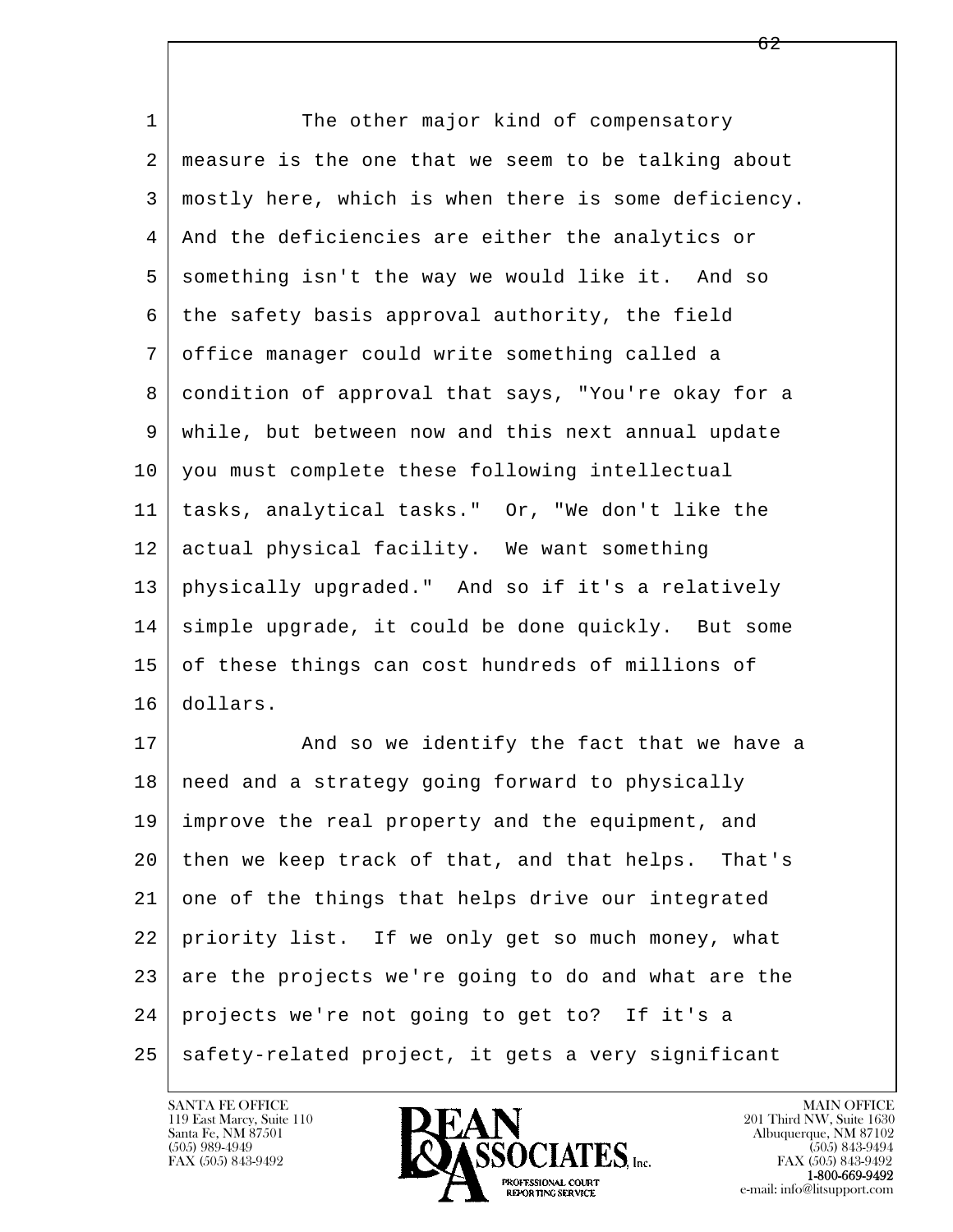1 boost in our prioritization scheme. But we still 2 come, every now and then, to something we wanted to 3 physically do this year didn't get done and so the 4 annual update has to reassess the validity of the 5 | compensatory measure.

 6 MS. CONNERY: I understand that. And I 7 know there have been some deficiencies that have 8 been around since 2007, so a significant amount of 9 time, and they might get pushed down on the priority 10 list. I guess the concern is, if everything then 11 becomes a compensatory measure, those aren't 12 designed to last into perpetuity, so what is the 13 federal government's view, what is NNSA's view about 14 when it becomes a point where you have to move away 15 | from that compensatory measure and address the 16 deficiency and move it up the priority list? 17 MR. McCONNELL: I'll answer that 18 because -- as someone who does that part of our 19 work. 20 So all of our capital improvements, be 21 they things that could be done at an operating 22 expense level, or things that require minor 23 construction or even major construction, go through

l  $\overline{\phantom{a}}$ 24 an integrated priority list process. So we have the 25 issues that need to be addressed at Los Alamos.

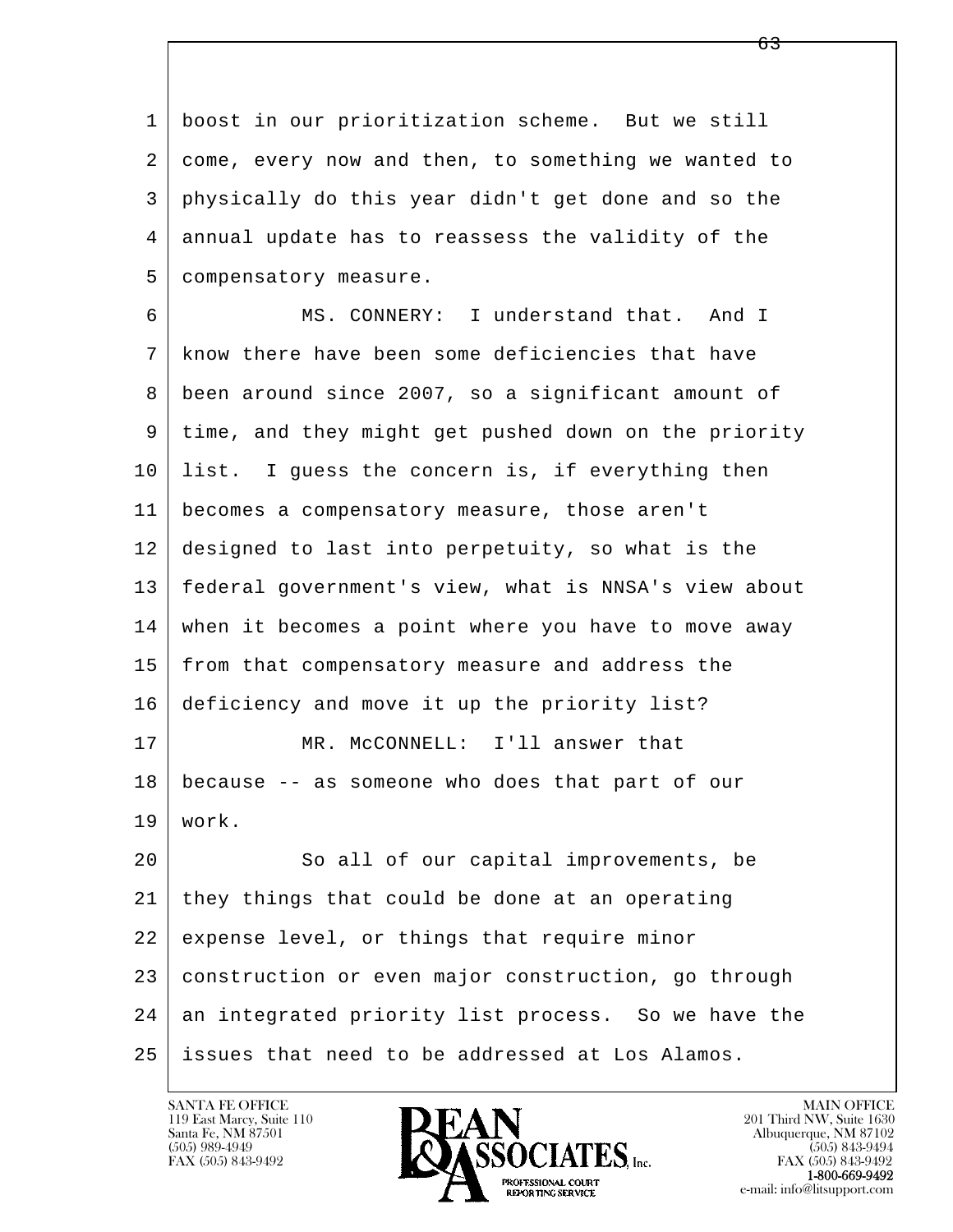l  $\overline{\phantom{a}}$  1 There are issues at all of the sites that need to be 2 addressed also. So we take all of the projects that 3 we would like to do. Some of them are because we 4 have a safety issue we would like to resolve, and 5 the most satisfying, the most appropriate way to 6 resolve it is not to have compensatory measures, 7 obviously, let alone rely on them for an extended 8 amount of time, but actually fix things. It's 9 better for safety, it's better for reliability, it's 10 better for the mission, it's better for all regards. 11 There's also things that involve security. 12 There's lots of other reasons that the mission 13 demands us to do something in a couple years that we 14 currently don't have the capability to do. All of 15 those things have to get put into a list I can -- 16 because I control the factors that go into that 17 prioritization for real property and there is no  $18$  criterion that outweighs safety. Safety is the  $-$ - $19$  so there's many different attributes. Are we going 20 to save operating money? Are we -- sustainability. 21 Are we going to reduce our green house gas emissions 22 or our use of electricity or something? But there's  $23$  no factor in that analysis that outweighs 24 individually safety. It is the single largest  $25$  factor.

119 East Marcy, Suite 110<br>Santa Fe, NM 87501

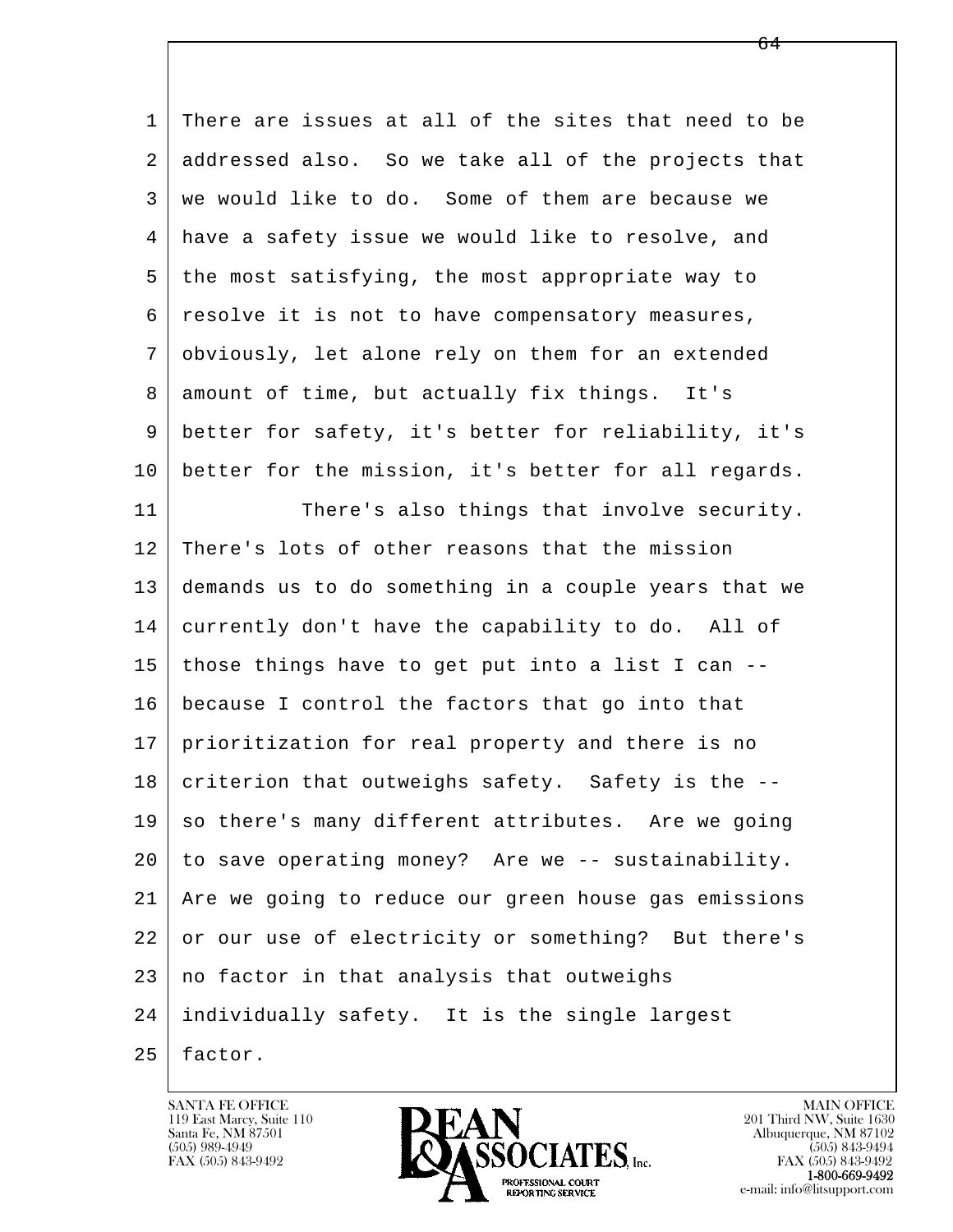l  $\overline{\phantom{a}}$ 1 | MS. CONNERY: One final question for Dr. 2 Leasure. During the session we focused on the 3 Plutonium Facility safety basis and my understanding 4 is that's actually not just one document but there's 5 numerous pieces and parts to that. Multiple 6 versions of the documented safety analysis and 7 technical safety requirements, they're approved and 8 implemented and perhaps create challenges for 9 reviewing accident and hazards and implementation of 10 safety controls. 11 Can you talk about briefly the 12 configuration management of the safety basis and any 13 efforts you're making to consolidate these versions 14 into one combined safety basis? 15 DR. LEASURE: Thank you for the question. 16 Let me make sure I understand what you mean by that. 17 There is one documented safety analysis. 18 | We may during a year propose page changes to the 19 NNSA to address a specific element in the documented 20 safety analysis. Those page changes -- I think that 21 may be what you're asking about. What we generally 22 do with page changes is in the following annual 23 update, we incorporate those changes into the annual 24 update so that we're not handling six different 25 configurations of paper that say different controls

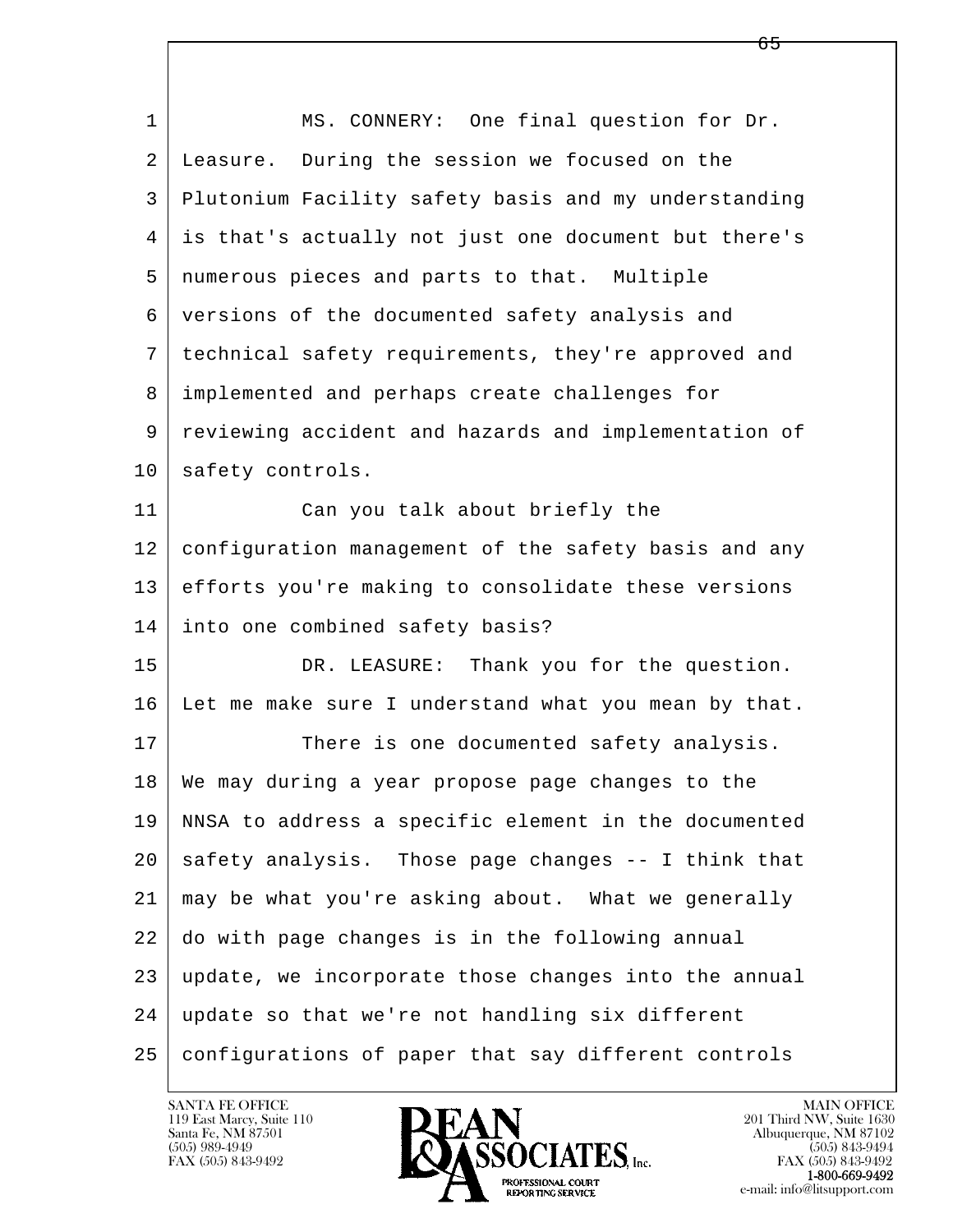1 or different conditions.

| $\overline{a}$ | And then for technical safety                        |
|----------------|------------------------------------------------------|
| 3              | requirements, there is one set of technical safety   |
| 4              | requirements that is very well-documented. Again,    |
| 5              | what I talked about is surveillances that we do,     |
| 6              | operability that we do, and then the limiting        |
| 7              | conditions of operations, the if-then statements.    |
| 8              | So that gets updated every year so that we're not    |
| 9              | managing lots of different pieces of paper that we   |
| 10             | have to keep control of.                             |
| 11             | I will tell you during that year we have a           |
| 12             | very structured process on how we handle those kinds |
| 13             | of changes during the year. We capture those.<br>We  |
| 14             | keep a log. Our safety basis division within the     |
| 15             | Laboratory keeps track of that. We make sure that    |
| 16             | our operators that are cognizant system engineers    |
| 17             | also understand what has changed and what they are   |
| 18             | now operating to, to make sure that we are very      |
| 19             | well-aware of the operating envelope we're working   |
| 20             | to.                                                  |
| 21             | CHAIRMAN SULLIVAN: Mr. McConnell, we've              |
| 22             | talked a lot about deficiencies in safety systems    |
| 23             | and the projects that NNSA is funding in order to    |
| 24             | improve and address those deficiencies.              |
| 25             | Specifically at one point NNSA was                   |

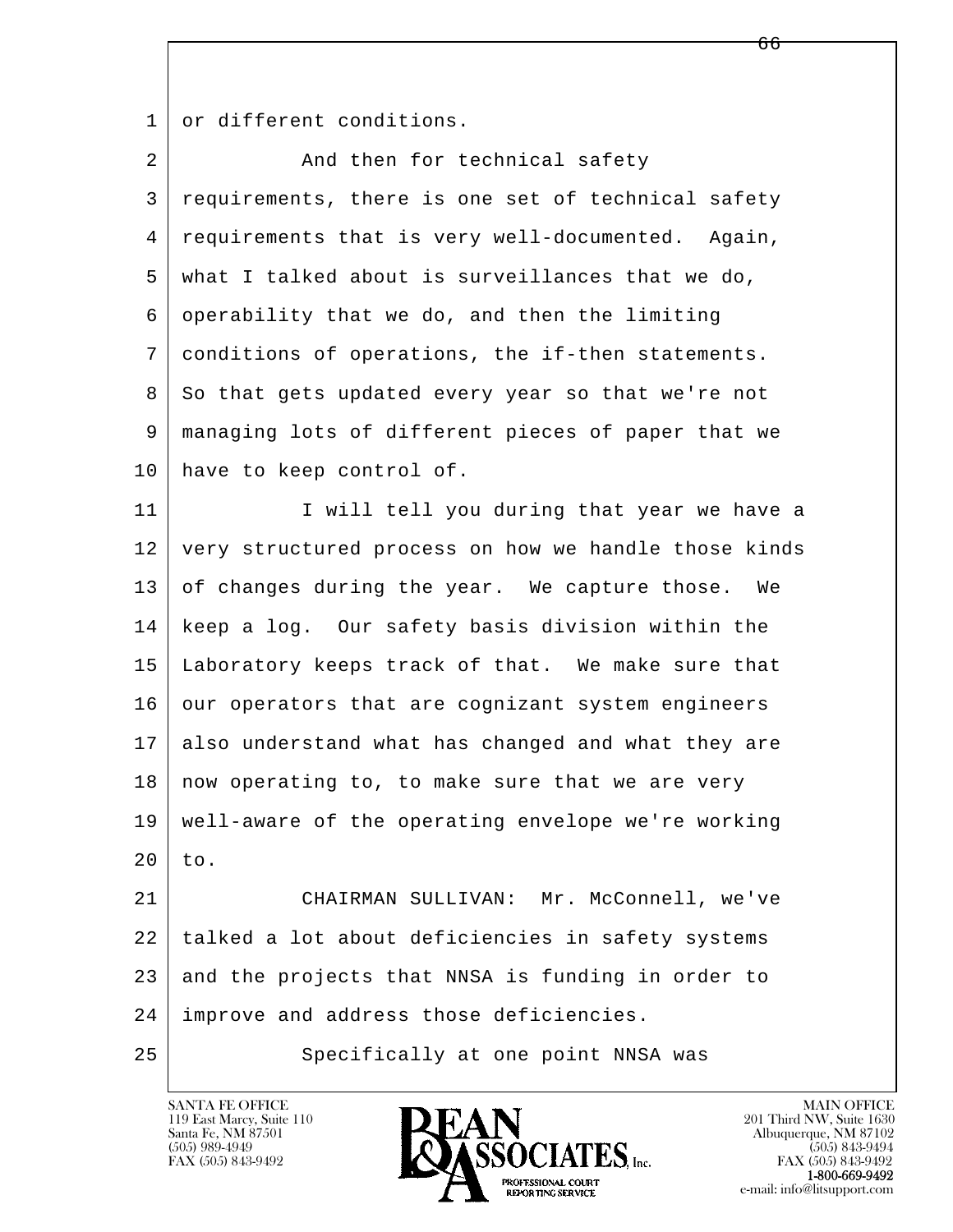l  $\overline{\phantom{a}}$  1 planning, if I understand correctly, to upgrade the 2 ventilation system to an active confinement 3 ventilation system that would survive the design 4 basis earthquake and currently NNSA is no longer 5 planning to do that, if I understand correctly. Do 6 I have that right? 7 MR. McCONNELL: Yes, sort of. We had a 8 | specific project, the TA-55 reinvestment project, 9 phase 3, that we had preliminarily assigned a series 10 of system improvements. And at the time we were -- 11 conceptual design or conceptual part of this project 12 had included a number of different safety 13 improvements, one of which was the seismic 14 enhancement of the active confinement ventilation  $15$  system. As the project moved on to the more 16 specific analysis of alternatives in choosing 17 exactly what would be the final scope to go forward, 18 there are several of these projects that were taken 19 out of the TRP 3 scope, one of which is the seismic 20 upgrade to the active confinement ventilation. 21 So the project that TRP 3 is going to go 22 forward and do a set of safety improvements that 23 will no longer include that. One of the things we 24 do then is take that project. That one individual 25 element, in and of itself, is potentially \$200 to

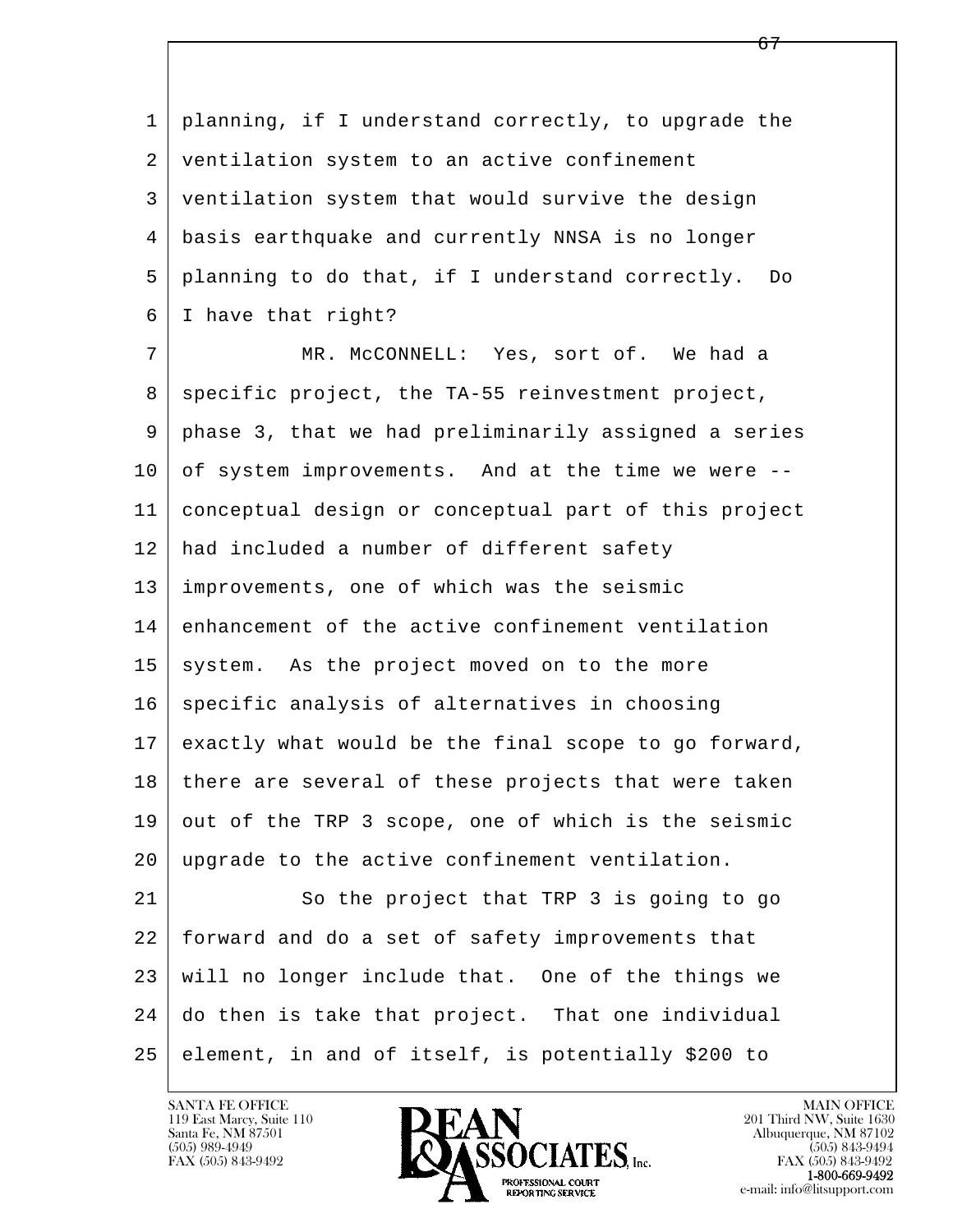l 1 \$400 million. So it still exists as a mission need 2 for PF-4 and -- the Plutonium Facility. But as we 3 go through this analysis of alternatives of what 4 | we're going to do with the entire plutonium strategy 5 and all the facilities that will have a role in 6 plutonium work, we will reestablish what are the 7 facilities and what are the physical projects that 8 | we're going to execute in order to ensure we have a 9 safe, secure, and reliable plutonium capability. 10 It's -- again, as I said during the 11 question of a little while ago, that process is 12 being actively worked by professionals and experts 13 over the course of the next several months to get to 14 the point where they say, "Here is what we believe 15 are the pros and cons of all the different options 16 we could pursue and the actual final decision-makers 17 will choose." And at that point we'll know whether  $18$  or not PF-4, for example, is part of that strategy 19 in such a way that we need to then schedule an 20 upgrade to PF-4. 21 But it is not part of TRP 3 that doesn't 22 mean we have decided that we will forego seismic 23 upgrades to the Plutonium Facility. We just didn't 24 include it in the scope of that specific project any

25 longer.

 $\overline{\phantom{a}}$ 

119 East Marcy, Suite 110<br>Santa Fe, NM 87501

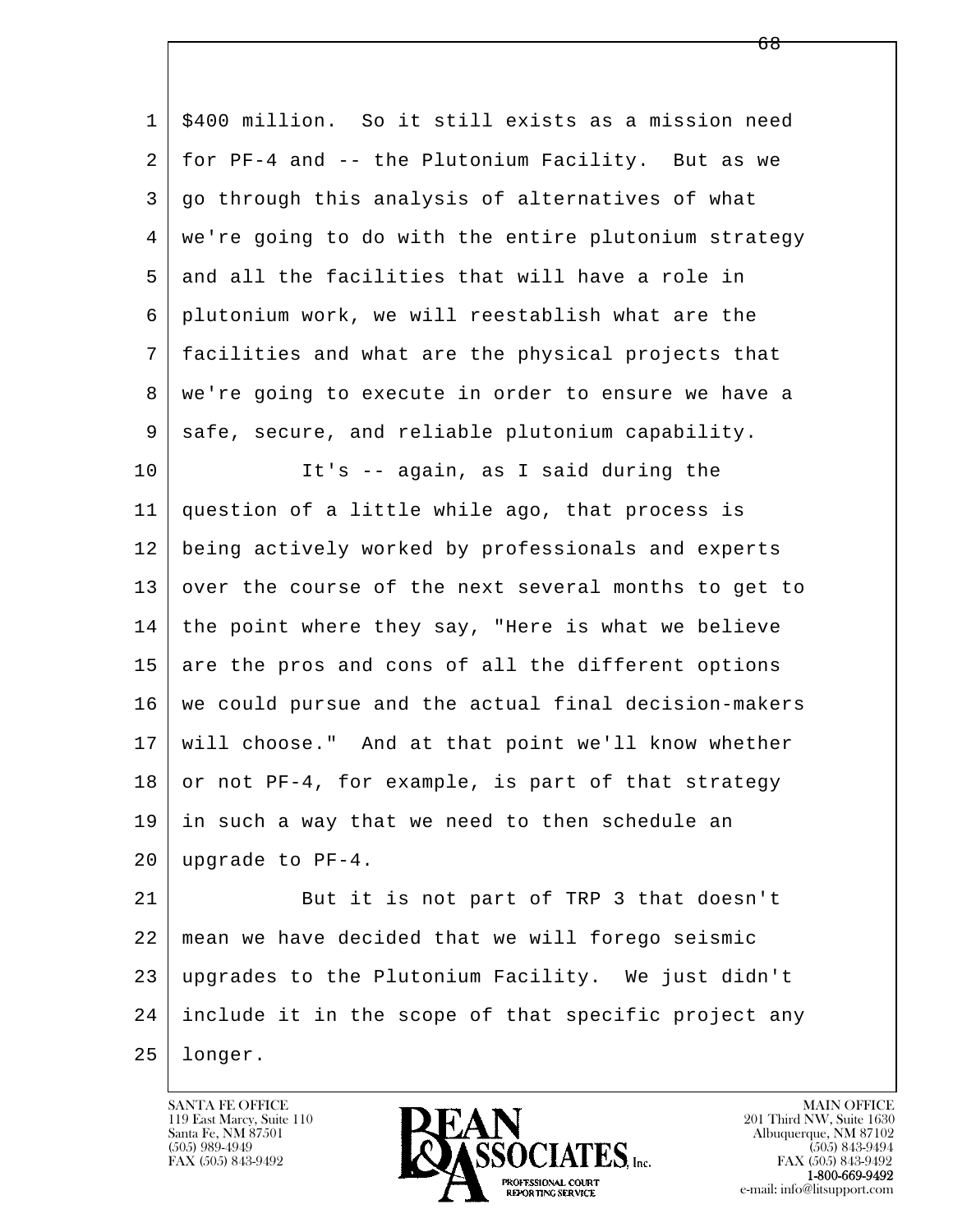| $\mathbf 1$     | CHAIRMAN SULLIVAN: Let me see if I can               |
|-----------------|------------------------------------------------------|
| 2               | interpret what I think I heard you say.              |
| 3               | So an active confinement ventilation                 |
| 4               | system that would survive the design basis           |
| 5               | earthquake is still a mission need for the facility  |
| 6               | as the facility exists today. But based on the cost  |
| 7               | and perhaps other factors, you're choosing not to do |
| 8               | it right now and will reevaluate based on other      |
| 9               | pieces and other alternatives that you referred to   |
| 10 <sub>o</sub> | earlier for going forward with the mission. Did I    |
| 11              | get that right?                                      |
| 12              | MR. McCONNELL: Yeah, I think you did.                |
| 13              | So, you know, for example, if -- and this            |
| 14              | is completely -- there are a lot of different        |
| 15              | alternatives. There are a broad, very open-ended     |
| 16              | selection of what are all the different              |
| 17              | possibilities. So when you have that many            |
| 18              | possibilities, it really covers quite a diversity.   |
| 19              | One of them might -- one of the options              |
| 20              | might involve not having very many hazardous         |
| 21              | plutonium operations continuing in the Plutonium     |
| 22              | Facility, in which case if we move the hazard to     |
| 23              | some other potentially even newly built robust       |
| 24              | facility that would be built to meet those criteria, |
| 25              | it might lessen the need or the utility of doing an  |

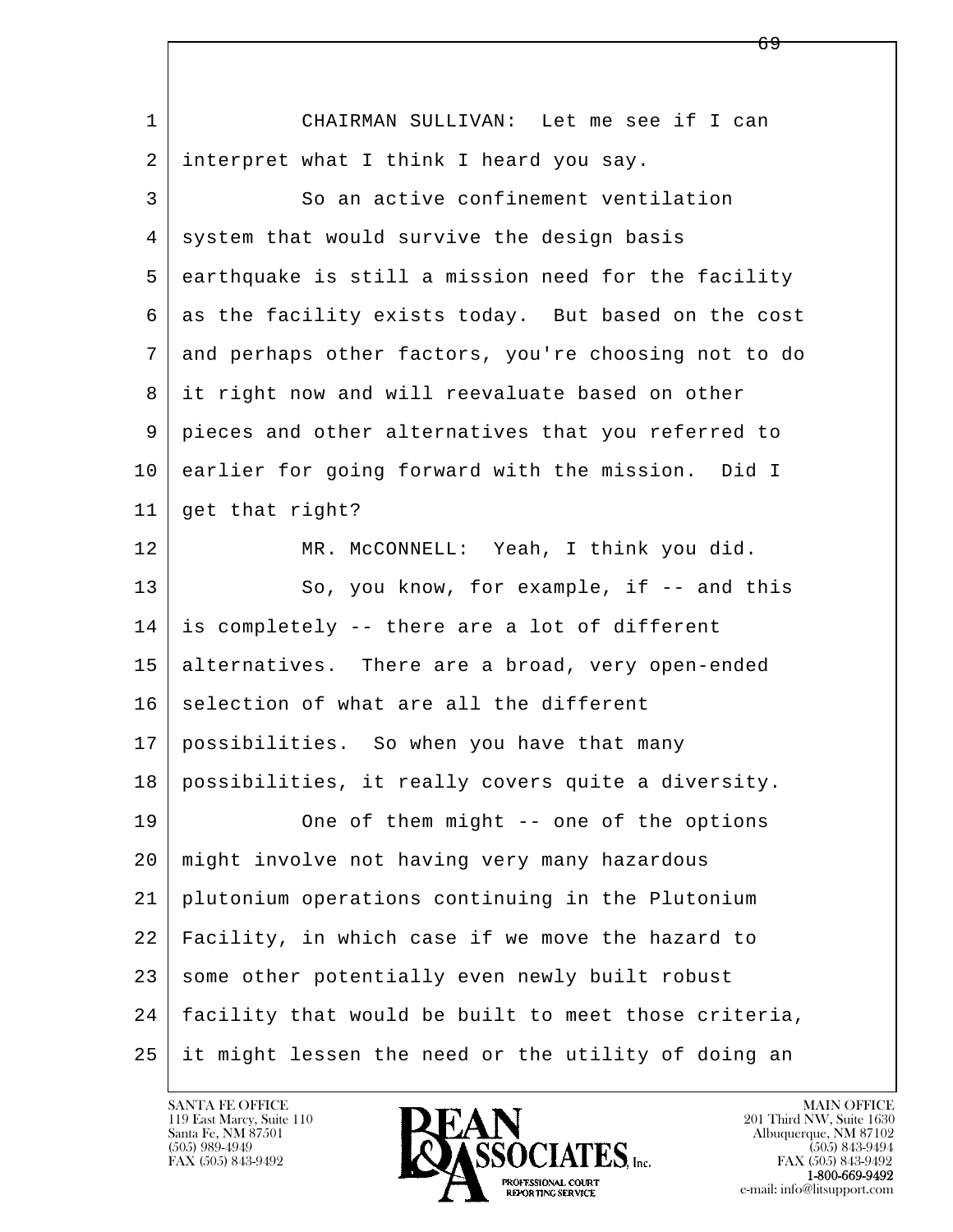1 expensive upgrade to the facility that now has a 2 much lower hazard profile. It's far too early to 3 know what that will be, but that is something that 4 could conceivably come out of this analysis of 5 alternatives, and then we would say that the 6 resources are better spent building a new capability 7 rather than back -- improving an older facility. 8 It's just too soon to say.

9 CHAIRMAN SULLIVAN: Okay. Thank you.

l  $\overline{\phantom{a}}$  10 Ms. Lebak, so another deficiency has to do 11 with the fire water loop. So you spoke to upgrading 12 the fire suppression system within TA-55. No matter 13 how robust that fire suppression system is, it needs 14 water to get to TA-55, and the water supply loop 15 also supplies some other facilities at the lab which 16 are not built to PC-3 seismic requirements. So if I 17 understand correctly, there's a possibility in a 18 design basis earthquake where a line might rupture 19 somewhere else on the laboratory site which could 20 jeopardize the ability to get enough water to TA-55. 21 So there -- again, there was -- my 22 understanding -- a plan to perform some physical 23 upgrades based on that scenario, and currently that  $24$  that is not funded; is that correct? 25 MS. LEBAK: We have that scope that's been

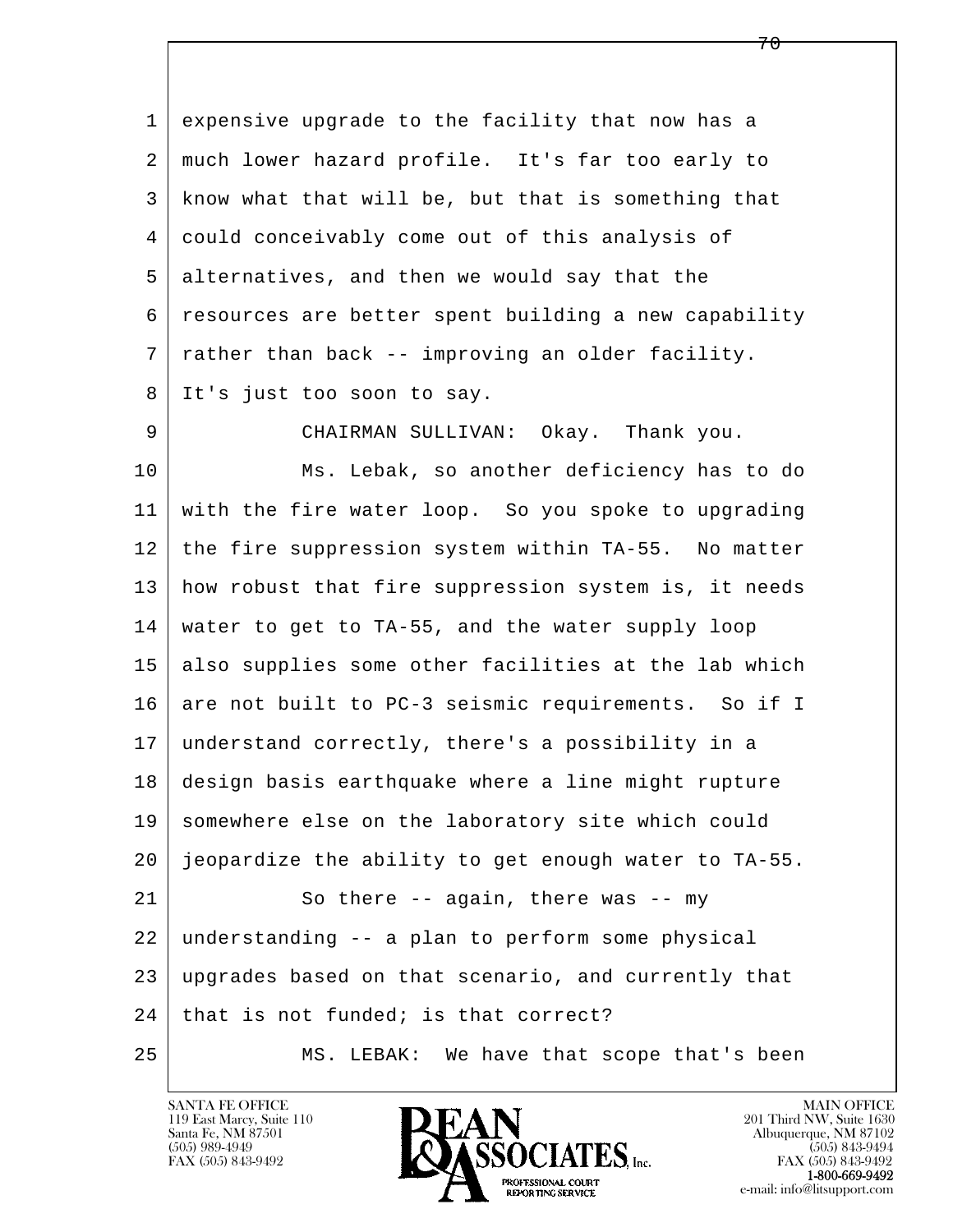l  $\overline{\phantom{a}}$  1 considered for the TA-55 reinvestment project phase  $2 \mid 3$ . 3 CHAIRMAN SULLIVAN: Okay. Which means 4 that's not the phase we're talking about. That's at 5 some point in the future? 6 MS. LEBAK: Right. So we're wrapping up 7 phase 2 by 2018, and we're getting ready to embark 8 upon phase 3 of -- the third phase of the 9 | reinvestment project. 10 DR. LEASURE: So if I could clarify a 11 little bit to your question, the fire water loop 12 that provides water to the Plutonium Facility, to 13 PF-4, that loop inside TA-55 also supplies fire 14 water to some buildings, mostly office buildings, 15 inside TA-55. It's not the rest of the laboratory. 16 We have two fire water tanks that are redundant that 17 feed water into the facility. We have electric fire 18 pumps, again redundant. We have diesel backup fire 19 pumps, each to those two tanks. What we're talking 20 about is if a building in a fairly large seismic 21 event falls over and a water line breaks that would 22 feed the fire suppression system to that building, 23 which is perfectly good in other scenarios, our 24 administrative control that we do today is, we have 25 isolation valves to each of those facilities, and

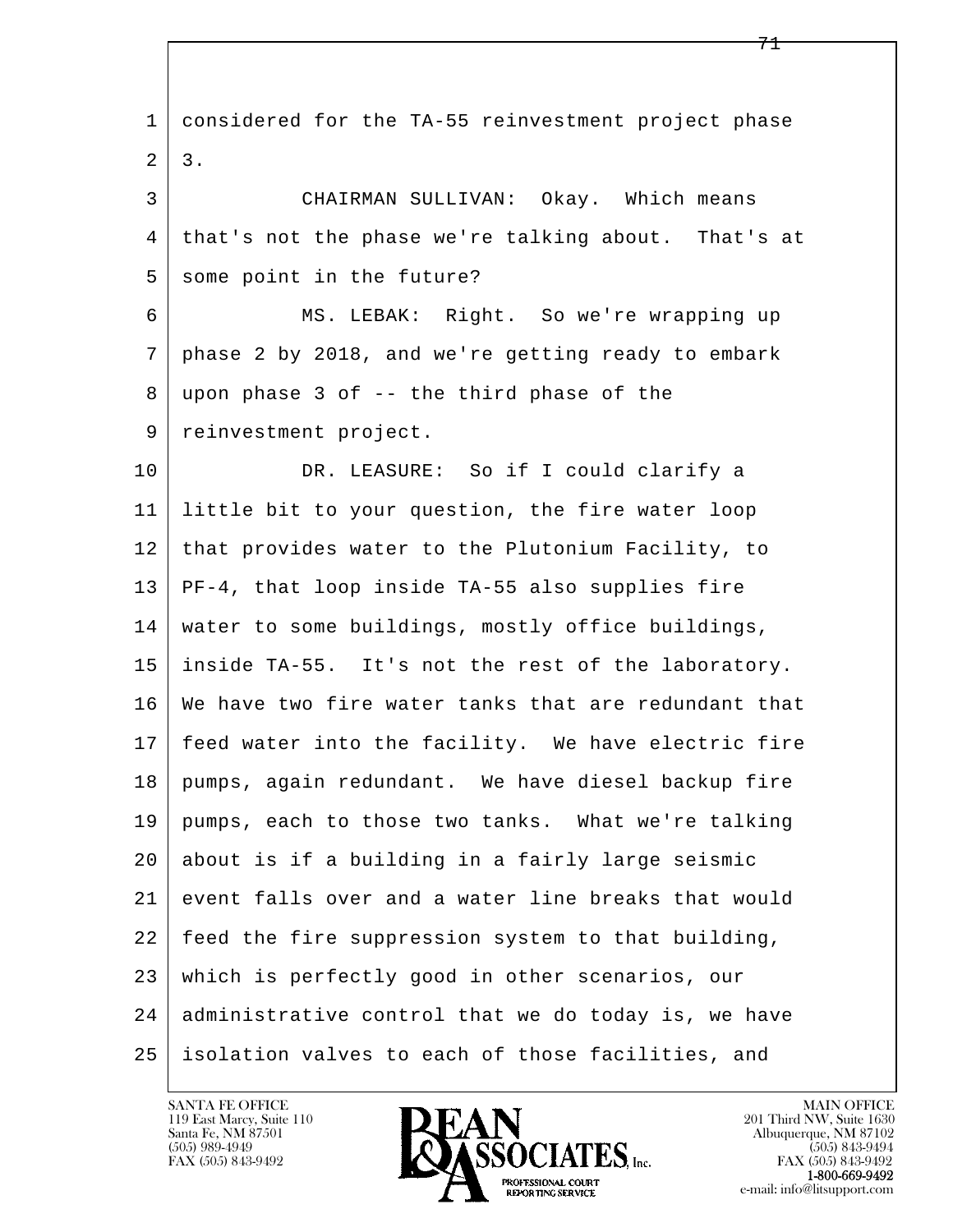l  $\overline{\phantom{a}}$  1 after the earthquake that might cause those 2 facilities to fail, we would go out and close those 3 isolation valves, which would then allow the water 4 to be directed into the Plutonium Facility at the 5 levels and the speeds and the gallons per minute we 6 need if there were a fire in the Plutonium Facility 7 post seismic event. 8 What the fire water loop project would 9 do -- and I had these a few years ago -- would be to 10 bring in a different water supply -- that's one of 11 the designs -- that would then be a separate water 12 supply that would feed these nonnuclear facility 13 buildings that might fall over in a large seismic 14 event, so that we would better protect the redundant 15 fire water system we have that would -- that again 16 protects PF-4 and would control any fire inside PF-4 17 and mitigate any effect. 18 CHAIRMAN SULLIVAN: Is this -- Dr. 19 Leasure, is this administrative control tested on a 20 regular basis? 21 DR. LEASURE: Correct. Our operators are 22 qualified to do that job, and we check to make sure 23 that they know where the valves are, they know how 24 to close the valves, and we make sure that we can do  $25$  that in case that event happens.

119 East Marcy, Suite 110<br>Santa Fe, NM 87501

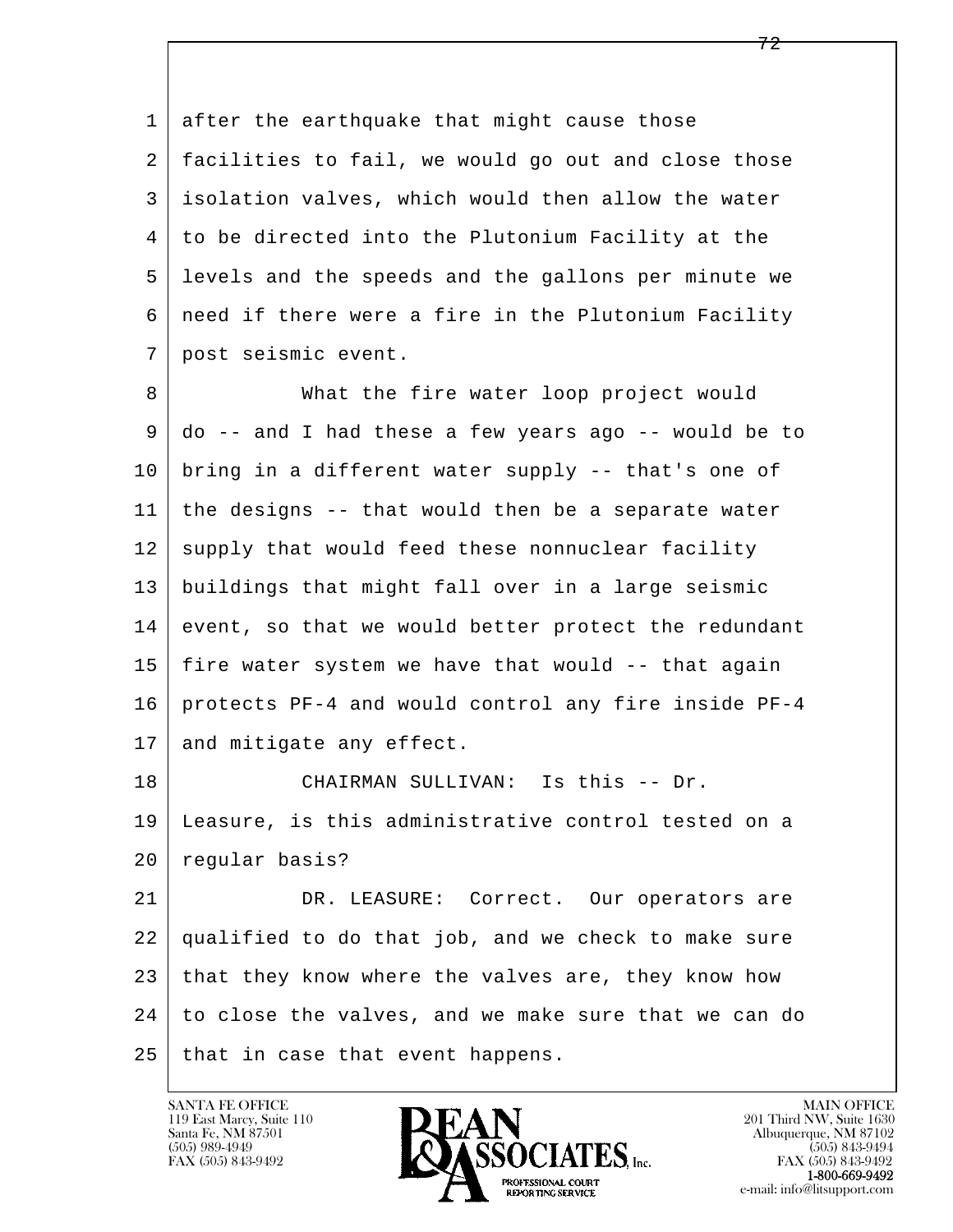l  $\overline{\phantom{a}}$  1 CHAIRMAN SULLIVAN: You actually cycle the 2 | valves? The valves that aren't cycled for a long 3 period of time tend not to work when you actually 4 want to move them. 5 DR. LEASURE: I can go check, but I 6 believe that's part of the operability 7 determination. We make sure that those work. Yes, 8 it would not be a very good thing to go up to a 9 valve and find that it won't close when you need it 10 to. 11 MS. LEBAK: But it's preferable to execute 12 the third phase of the project. 13 DR. LEASURE: Correct. Correct. 14 CHAIRMAN SULLIVAN: If I could ask you, 15 then, just to take, for the record, a question for 16 the record to get back to us on the last time those 17 were actually operated and how frequently they are 18 | supposed to be operated. 19 DR. LEASURE: Happy to. 20 CHAIRMAN SULLIVAN: Thank you. 21 Getting back to Mr. McConnell. We're 22 talking about the design basis earthquake, and I 23 understand this is a once-every-10,000-year event. 24 Nevertheless, it is -- that's the Secretary's  $25$  standard, is to design to that, and I believe that's

119 East Marcy, Suite 110<br>Santa Fe, NM 87501

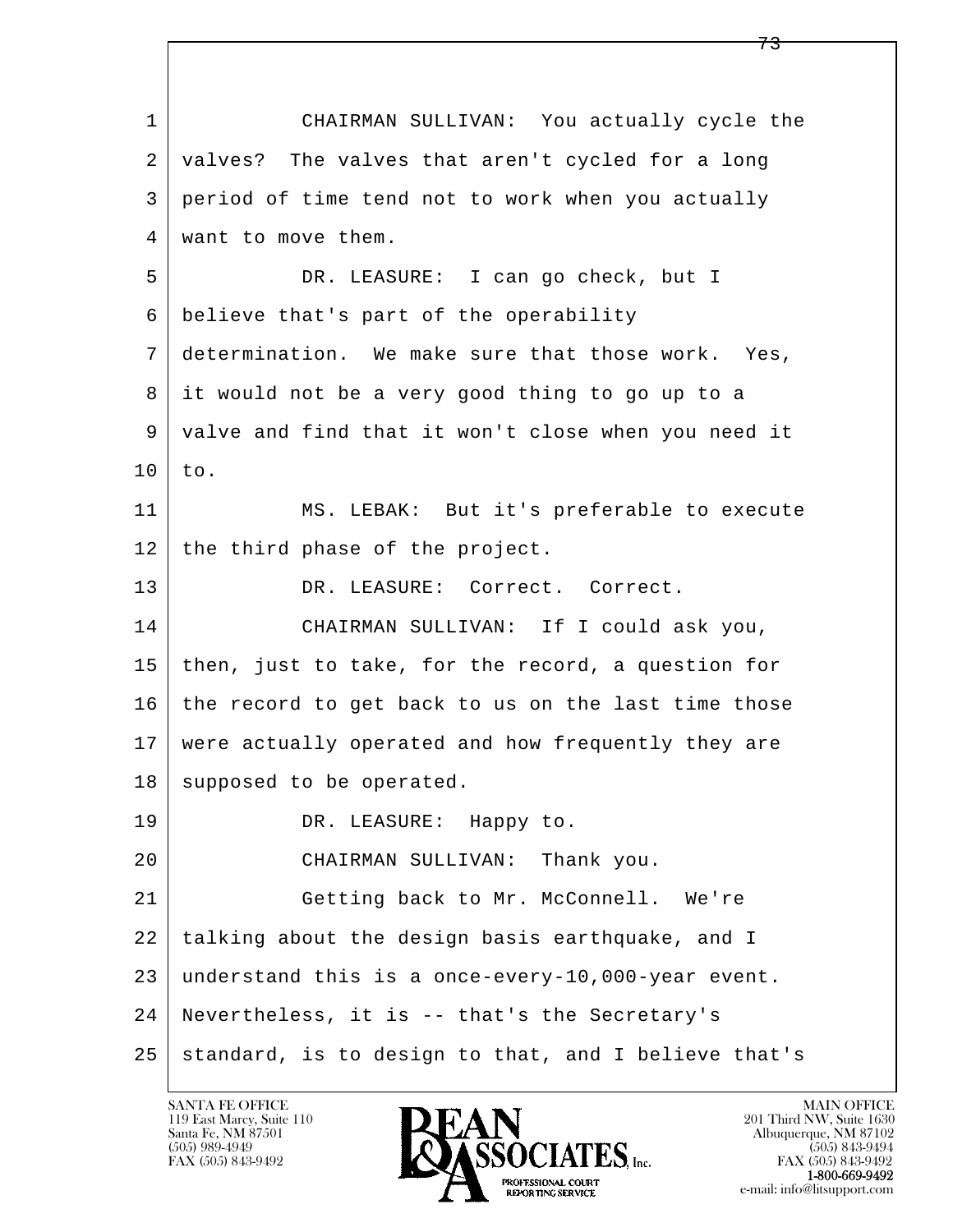l  $\overline{\phantom{a}}$  1 analogous to what the Nuclear Regulatory Commission 2 requires of commercial nuclear facilities. 3 And I'll further point out that a lot of 4 smart people still get fooled on occasion by Mother 5 Nature, such as in Fukushima, where the event that 6 occurred was more than what the design had -- design 7 basis had anticipated. 8 So here we have a design basis accident 9 scenario. We have an active confinement ventilation  $10$  system that isn't assured of surviving that 11 scenario. And as a submariner, if there's a fire, 12 you know, rule 1 is put the fire out, but we're 13 relying on an administrative control to make sure we 14 have adequate water to PF-4 to actually do that. 15 | So I guess what I'm talking about here is 16 the regulatory requirement that the Secretary places 17 here on the Laboratory in order to ensure the public 18 is protected. Is it adequately met today? Does it  $19$  rely on a promise that we will fix these things when 20 | we can? Do you understand my question? 21 | MR. McCONNELL: I think I do. And I would  $22$  say that it's our thought, opinion, that it is 23 adequately protected today. That doesn't change the 24 fact that we are constantly looking to improve both 25 | the reliability and the inherent safety of our

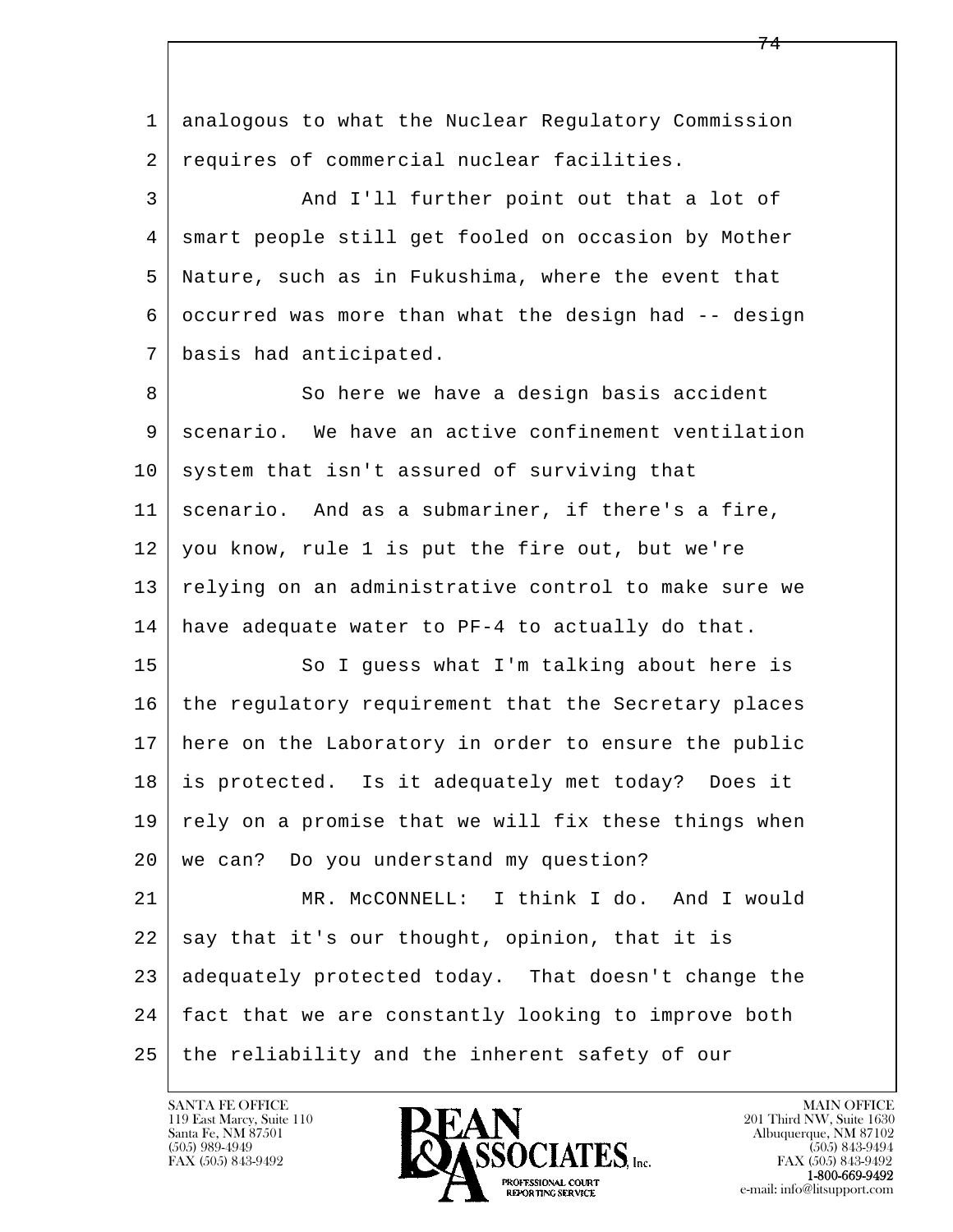1 operations and that we value the increased 2 reliability that would come from a dedicated fire 3 water supply to this higher hazard facility. So 4 it's still something we value and still something 5 that we want to consider. Again, the potential for 6 there being changes to the physical clutch in the 7 facilities in and around PF-4 and in TA-55 is 8 something that's being studied right now.

9 We believe that between the potential for 10 the passive confinement ventilation system, which is 11 the damper shutting once the door is closed, that 12 the facility itself will not have paths out of it 13 for material to be disbursed into the environment is  $14$  a credible control. We believe that the fire 15 | suppression system is relatively robust, although it 16 has weaknesses, and we've been discussing one of 17 them. And we believe that the compensatory measure 18 in the short term provides us with an adequate basis 19 for assuring we have a control set that's reliable. 20 We very much want to continue to look

l  $\overline{\phantom{a}}$  21 forward to a better posture. There are -- there's 22 more than one way to get to a better posture. A 23 dedicated water supply is one of them, but we could 24 come up with other solutions. And so right now part 25 of our engineering and analytical work is to make

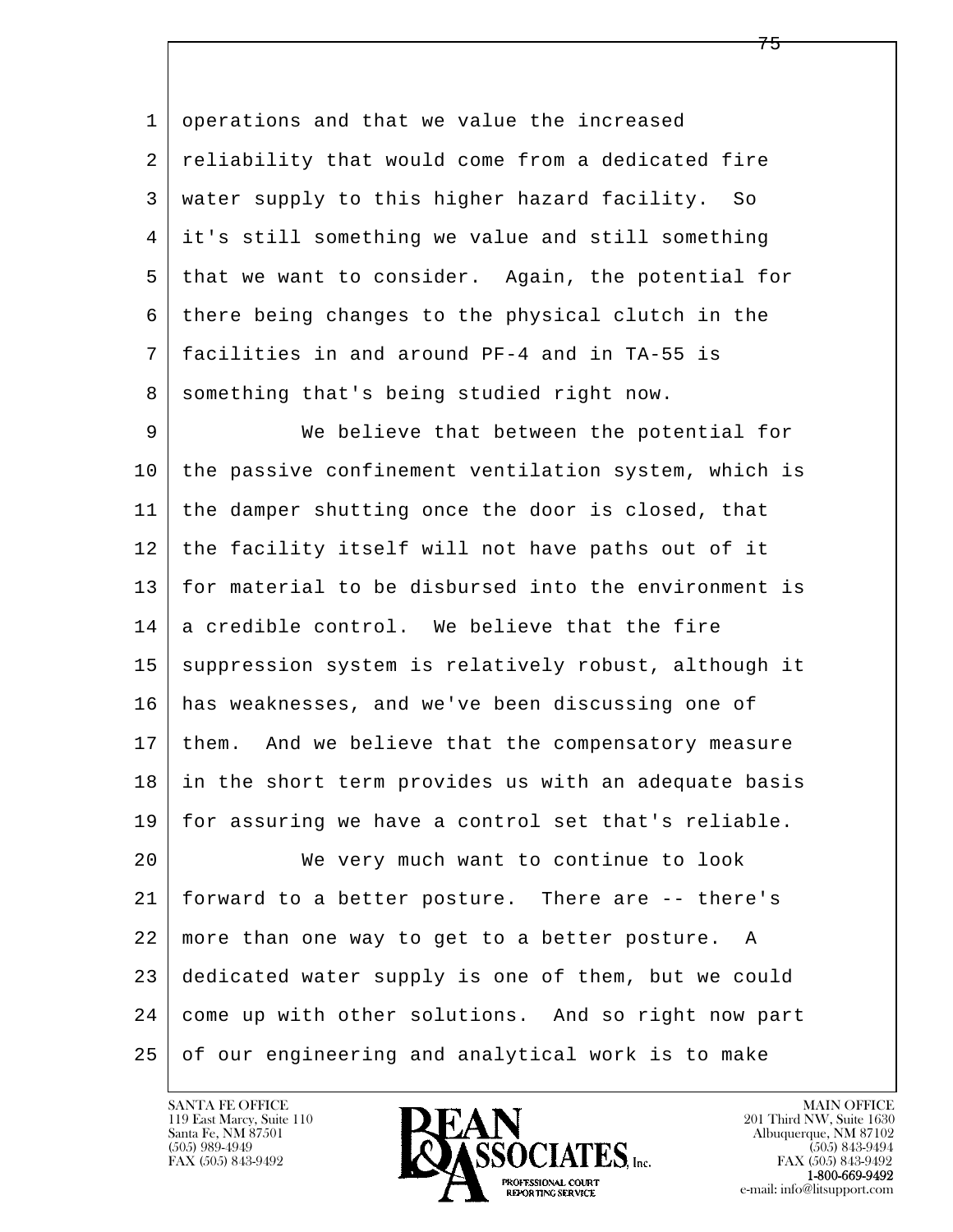l  $\overline{\phantom{a}}$ 1 sure that we identify all the other solutions and 2 then do a pros-and-cons analysis to say that the 3 best thing for us to do to meet all of our 4 expectations is either to go ahead with that through 5 some other project that wouldn't be TRP 3 or to use 6 some other capital improvement or some other way to 7 get to the same level of improved assurance. 8 CHAIRMAN SULLIVAN: Okay. Thank you. 9 I'll turn the questioning over to Mr. Hamilton. 10 MR. HAMILTON: Thank you, Mr. Chairman. 11 | I'd like to change the tack here a little 12 bit and talk about managing obsolescence, and I'll 13 start with Dr. Leasure, if you would please. 14 The Plutonium Facility was approved for 15 operation in 1978. Many of the systems still in use 16 today are original components from that era. Which 17 of the key facility systems are approaching the end 18 of life expectancy and what processes do you have in 19 | place for combating obsolescence of these systems? 20 DR. LEASURE: Thank you for the question. 21 End of life is a very hard thing to 22 define. What we do is -- again, remember that what 23 we're talking about for facility systems, we rely on 24 defense in depth. So we do the best we can with 25 design features, engineered controls, and process

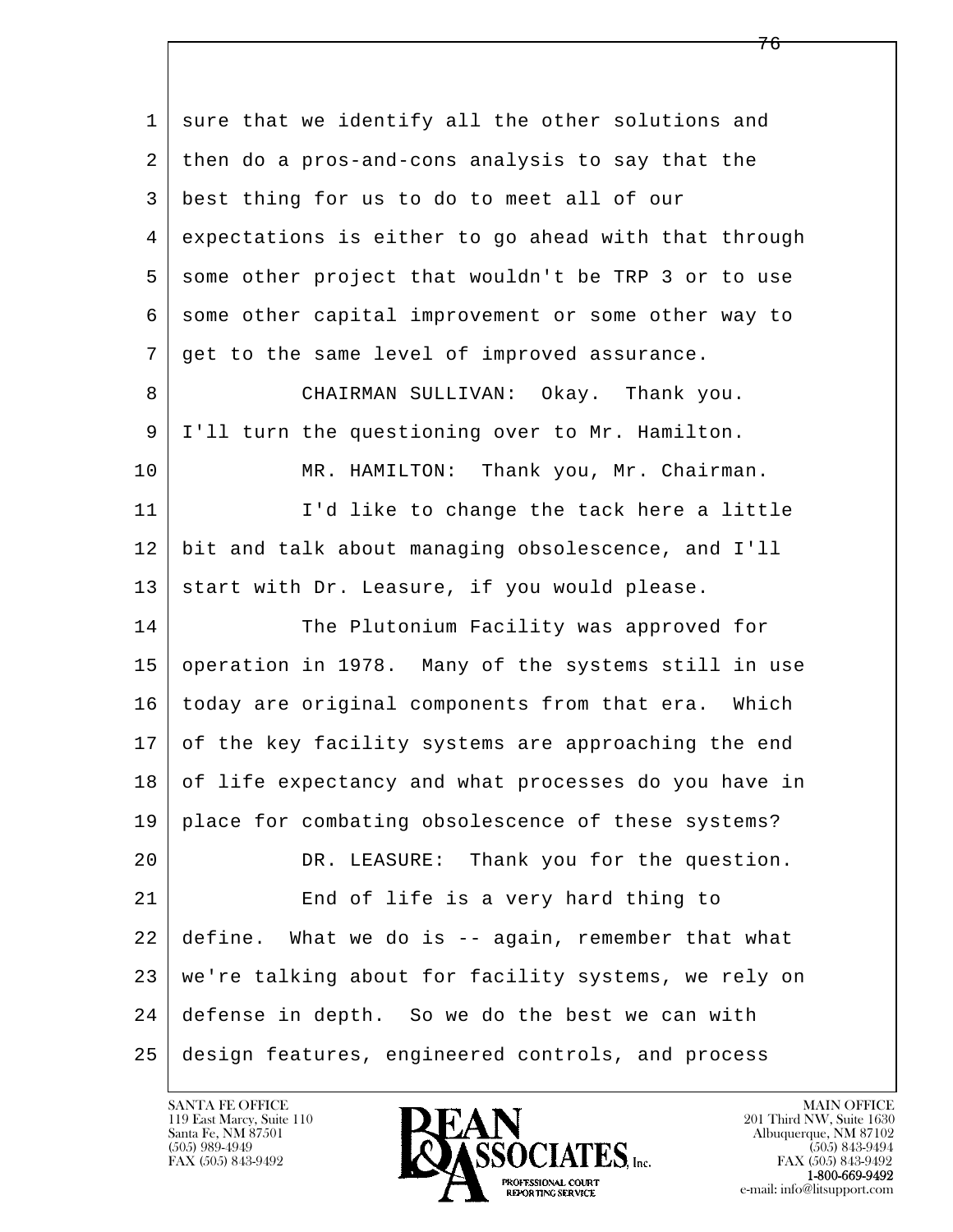l  $\overline{\phantom{a}}$  1 controls to have multiple sets of controls that 2 interlock to provide that defense in depth. 3 What I will tell you is that in our 4 documented safety analysis in the list of 5 opportunities for improvements to the facility, we 6 are looking at parts of the ventilation system that 7 we could improve, including controls as well as 8 physical parts of the facility. 9 A number of things are in the TA-55 10 | reinvestment project, phase 2 and phase 3 process. 11 So fire protection upgrades. One is to replace the 12 fire detection system, which is old. It is -- I 13 believe it's an '80s, 1980s vintage. That is the 14 activity that, from the analysis of alternatives, 15 likely will be the path forward for TRP 3, that 16 project. That is a couple hundred million dollar 17 activity. But we recommended that to NNSA because 18 | replacing that NFPA compliance, or National Fire 19 Protection Association compliance, system is a 20 pretty important thing to do. So I think we're 21 | tackling obsolescence there. 22 We are looking at replacing -- potentially 23 | replacing our diesel backup power sources at our 24 fire water tanks with potential diesel electric 25 generators that would then make the electrical pumps

119 East Marcy, Suite 110<br>Santa Fe, NM 87501

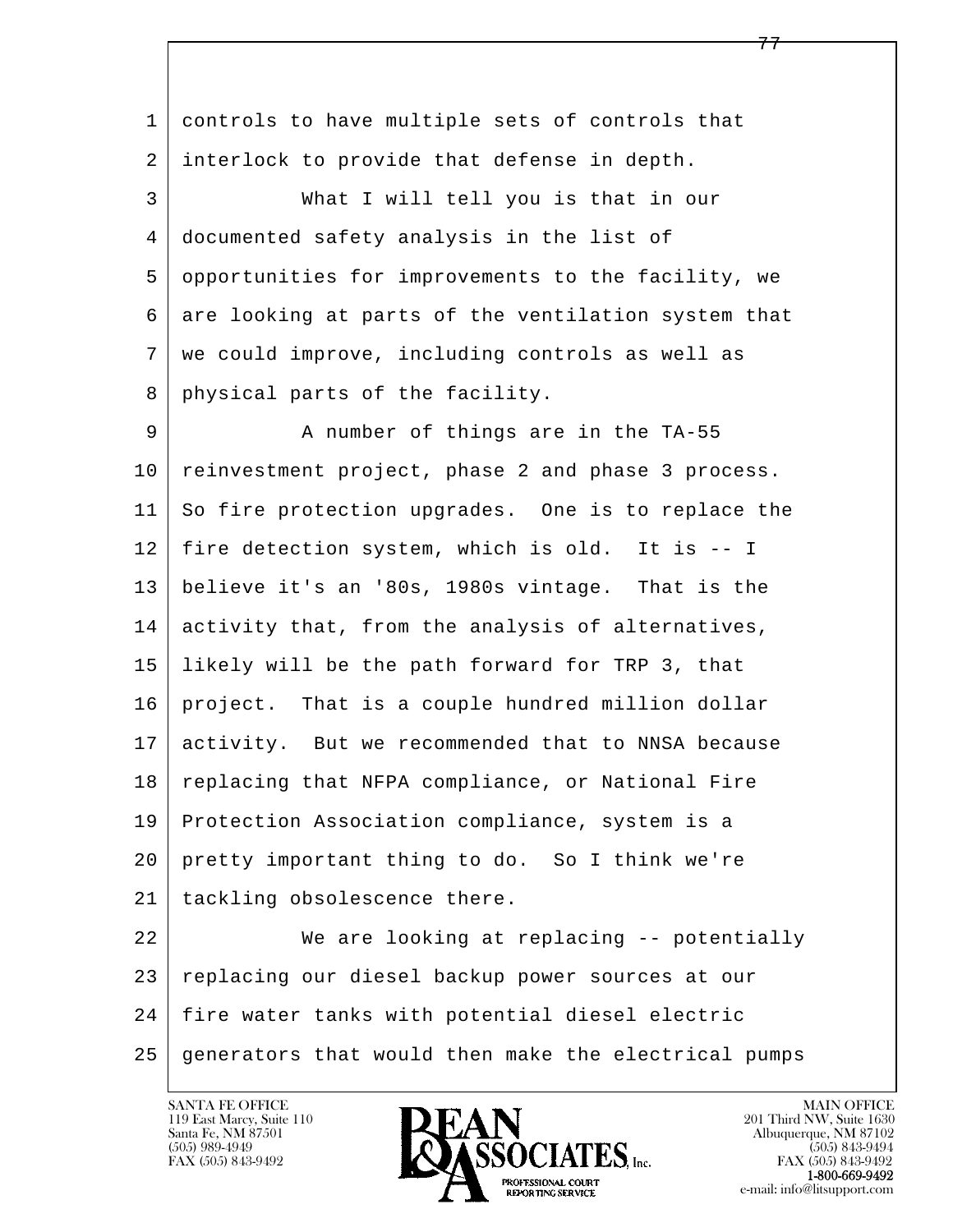l  $\overline{\phantom{a}}$  1 work even without power to the facility. 2 | We are looking at glovebox support stands, 3 as Mr. McConnell talked about. Whenever we're 4 replacing a glovebox and we have to pull the support 5 stand back to do that, we will replace those support  $6$  stands, some of which may be original to the 7 facility, with upgraded, more highly reliable kinds 8 of systems. 9 Our interruptible power supply system was  $10$  original to the building. It is in the basement,  $11$  it's hard to maintain, and so part of  $-$ - the last 12 part of TRP 2, or TA-55 reinvestment project phase 13 2, is to upgrade the uninterruptible power supply 14 which provides power to our operations center and 15 some of our safety systems in the event of a loss of 16 power so that we have -- that those work before the 17 diesel generators kick on. 18 We're looking at upgrades to our paging 19 | system. We're looking at fire hazard analysis. We 20 talked a lot about containers this morning. I 21 suspect you will talk a lot about containers with 22 panel 2. So we're upgrading containers as a way 23 | again to prevent or mitigate. 24 Our criticality alarm system was original 25 to the facility from 1978. We've gone out and

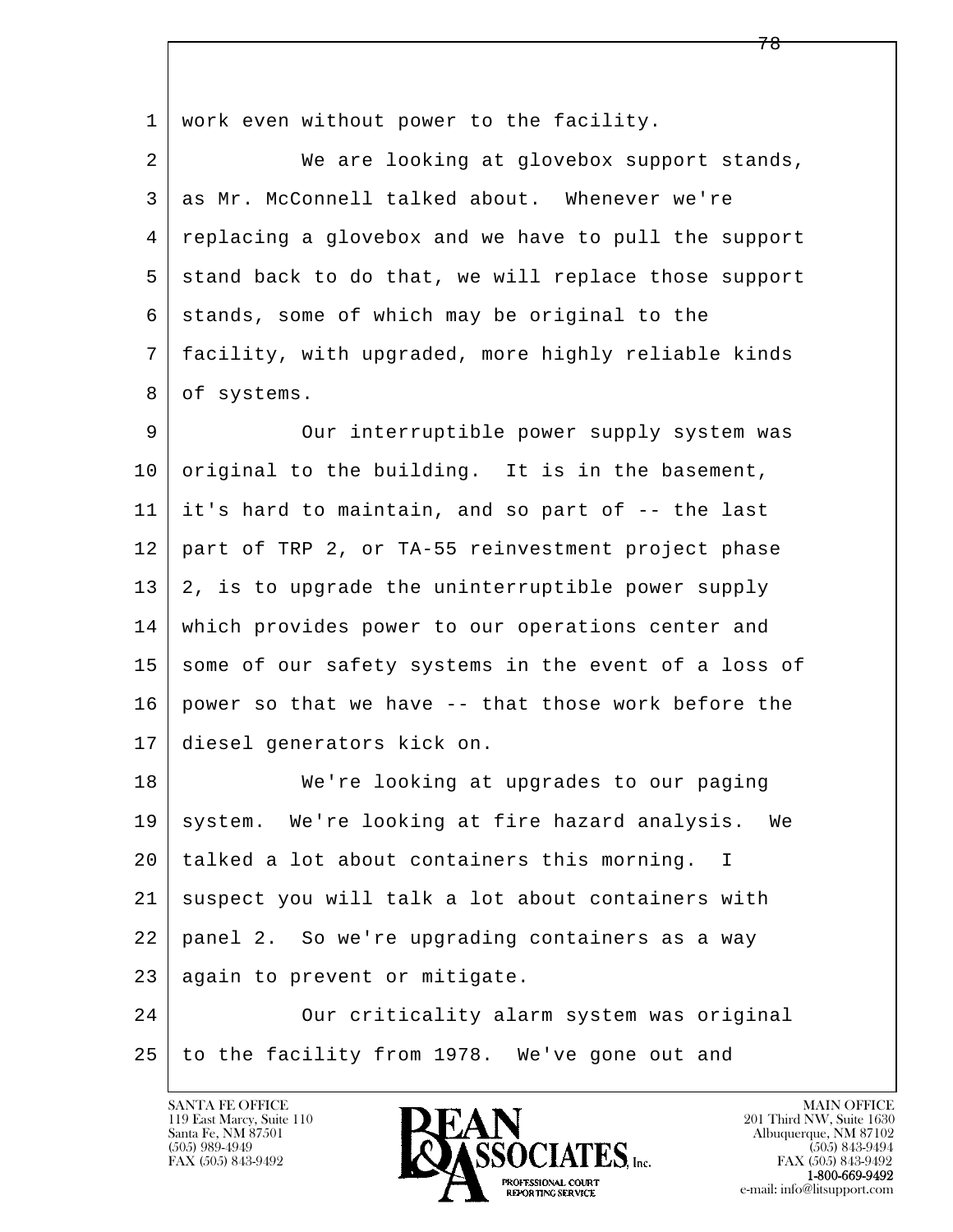l  $\overline{\phantom{a}}$  1 procured a commercial system. We have just finished 2 installing that, turning it on, and it is now in 3 operation and we're talking out the criticality 4 alarm system. 5 MR. HAMILTON: Let me interrupt you for 6 just a second because one of the things that we've 7 been looking at that I'd like you to address is the 8 question of market availability for spare parts. 9 DR. LEASURE: Sure. So again, a lot of 10 these systems, if they were built in the late 1970s, 11 some of those companies could be out of business. 12 We evaluate that. We procure alternatives. We are 13 very good at designing alternatives to old systems. 14 We go through a whole commercial grade dedication 15 process. As you know, the nuclear supply or 16 industry in this country is pretty limited, and so 17 the ability to procure something that is already 18 nuclear qualified is fairly difficult today, in 19 | today's environment. 20 So we have a process in place that we call 21 commercial grade dedication. We will buy a piece of 22 commercial equipment. We will develop a plan on 23 either testing that equipment to make sure that it 24 meets the environment that it has to perform in and 25 does that robustly. We do engineering analyses to

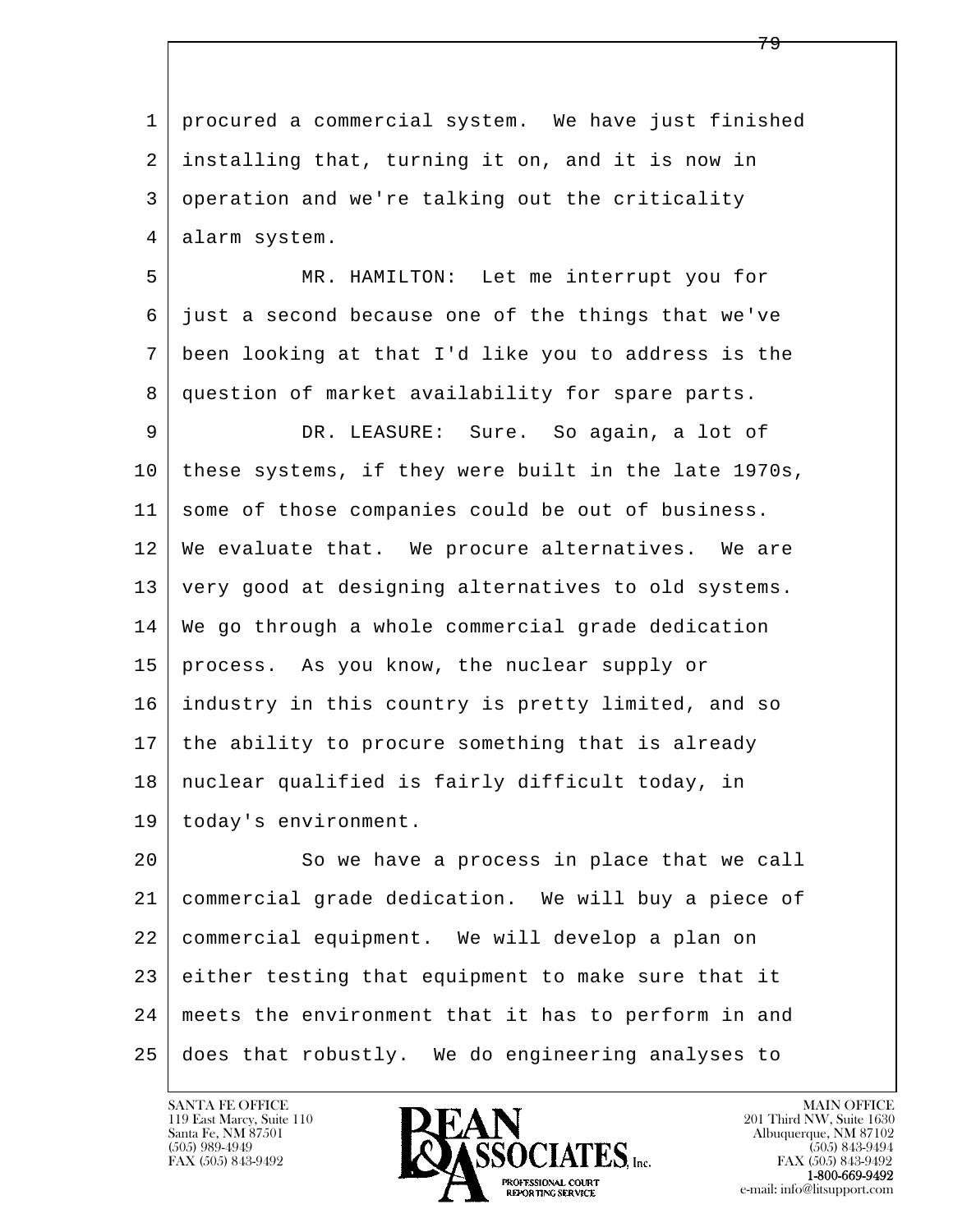l  $\overline{\phantom{a}}$ 1 make sure that structurally or whatever feature 2 we're looking for, it will do the job. And then we 3 go through a very rigorous process to qualify that 4 equipment to go in to replace. So we are looking at 5 a number of those factors as we're looking forward, 6 and we've put most of that into our documented 7 safety analysis to provide that information to NNSA 8 to allow both Ms. Lebak and also Mr. McConnell to 9 consider that in future upgrades for funding 10 determinations going forward. It is a fairly 11 complex system, and we look at all of those credited  $12$  systems and a lot of the systems that we have to 13 have that actually allow us to do the mission in the 14 facility that may not be an accredited safety system  $15$  or something we rely on, but if we can't do the 16 mission in the facility because we have an original 17 process air system or vacuum system that no longer 18 works, that limits our ability to do the mission 19 safely as well. 20 MR. HAMILTON: Okay. Thank you, Dr. 21 Leasure. I have no further questions on this topic. 22 CHAIRMAN SULLIVAN: We have ten minutes 23 left here in the first session. Then we're going to 24 | go to Mr. Santos and then Ms. Connery. So 25 Mr. Santos, please make sure you leave her some

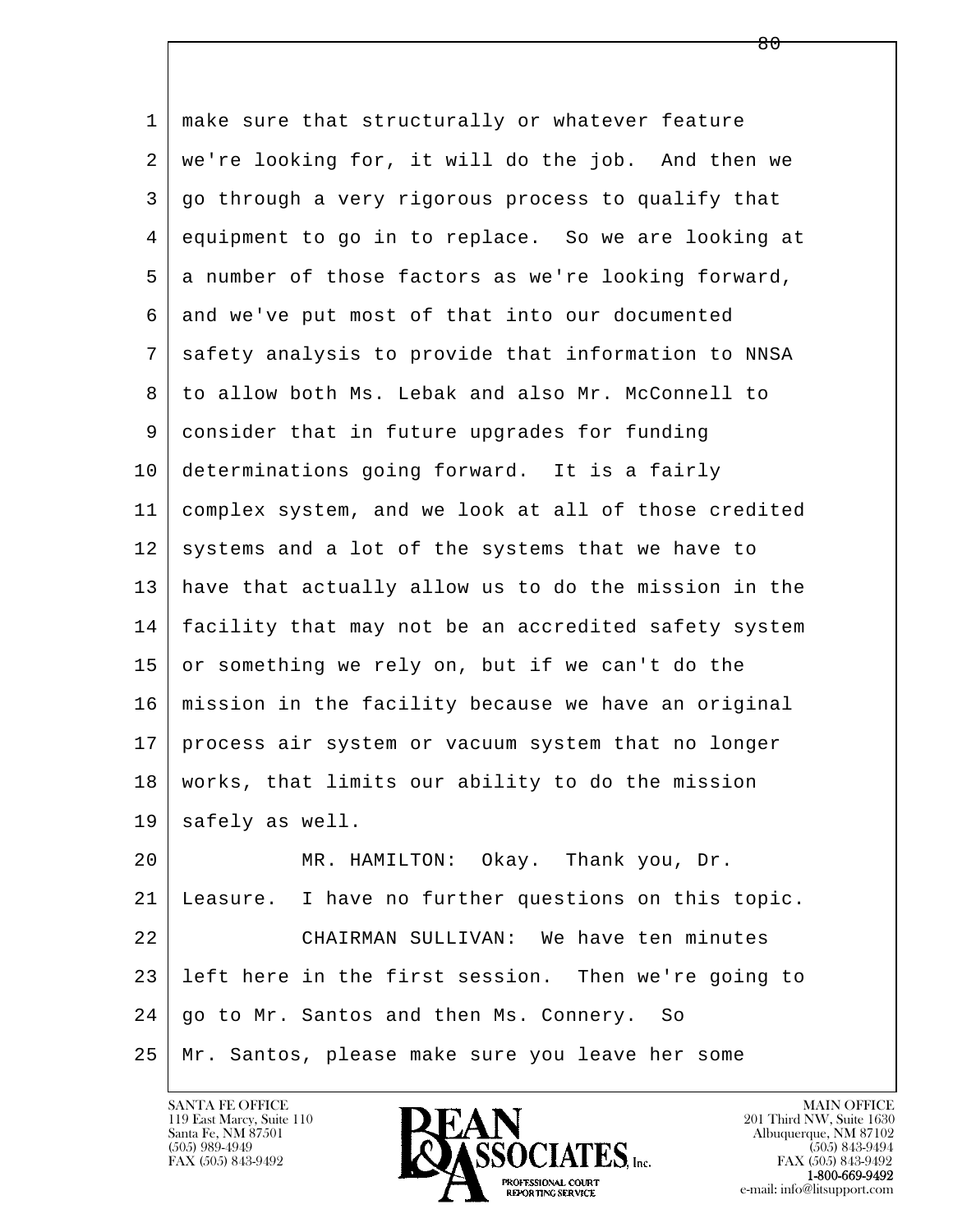1 | time. Thank you.

 2 MR. SANTOS: Thank you, Mr. Chairman. I 3 would like to follow up on Dr. Leasure and try to 4 kind of -- both questions by Mr. Sullivan and 5 Mr. Hamilton.

6 As was noted earlier over the past year, 7 one of the two diesel fire water pumps has failed 8 multiple times, resulting in the inability of the 9 | Plutonium Facility to support full operations. 10 According to the Plutonium Facility technical safety 11 requirements, as we put in our definitions, that the 12 document that defines the envelope to safely 13 operate, including the parameters for safety systems 14 and structures and components, if one or both diesel 15 fire water pumps are inoperable for a certain period 16 of time, material-at-risk in the affected areas must 17 be containerized within 50 days.

18 Could you explain a little bit about this 19 technical specification requirement, and has the 20 Laboratory demonstrated the ability to containerize 21 all the material-at-risk within 50 days if the fire 22 suppression system was inoperable? 23 DR. LEASURE: Thank you. Let me start

l  $\overline{\phantom{a}}$  24 with, again, talking about the configuration of the 25 fire suppression system. We have two redundant fire

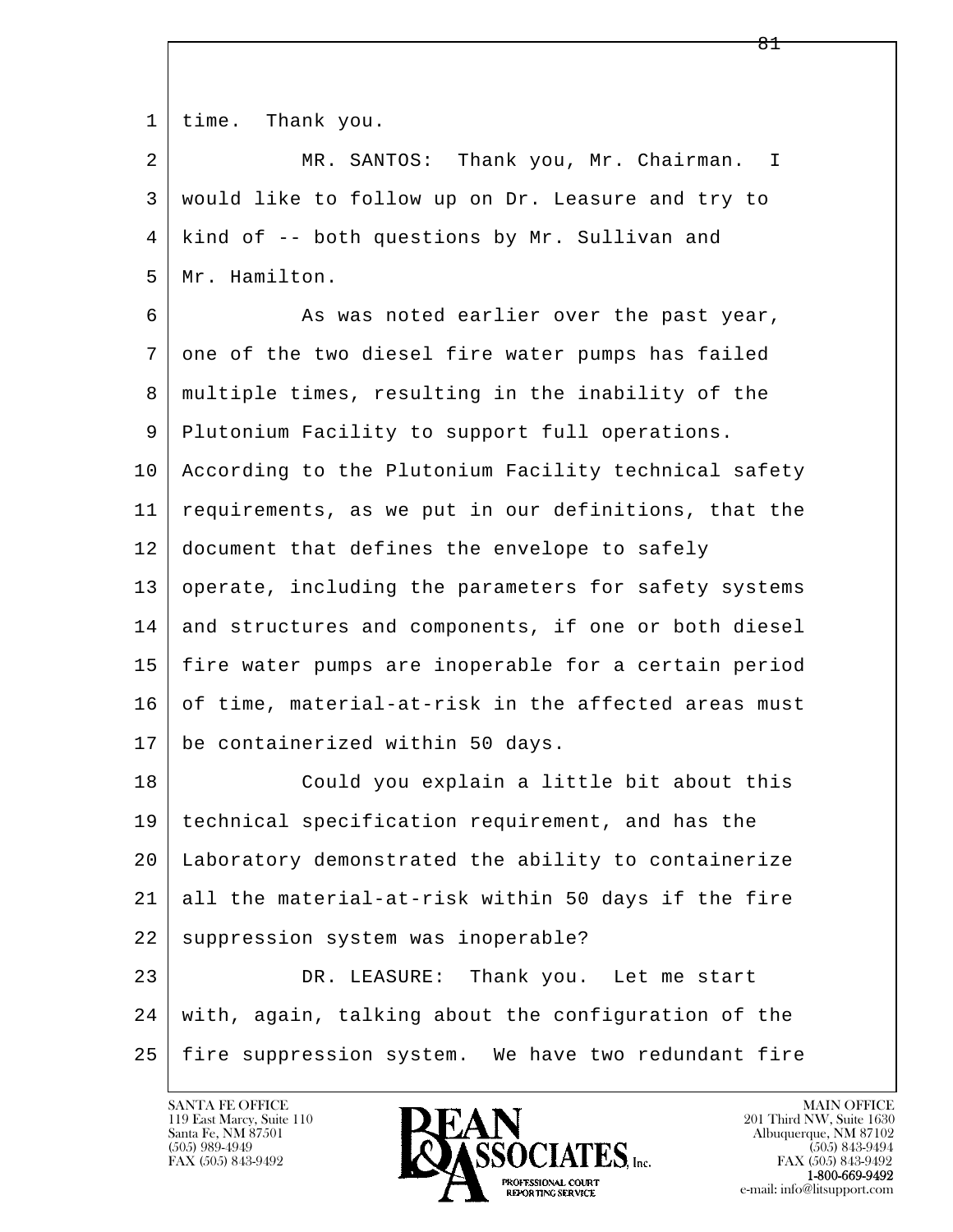| $\mathbf{1}$ | water tanks. Those two tanks are filled with enough  |
|--------------|------------------------------------------------------|
| 2            | water to run the fire suppression system in the      |
| 3            | facility for two hours. They are redundant. They     |
| 4            | each have -- each of those two tanks have electric   |
| 5            | fire pumps that are fed by redundant power that runs |
| 6            | into the facility. So we have two lines of power     |
| 7            | that come in. We would need to lose both of those    |
| 8            | lines of power.                                      |
| 9            | If we do lose those, each of those fire              |
| 10           | water tanks have diesel fire pumps that are operated |
| 11           | by diesel if power goes off. Those are the ones      |
| 12           | that you're talking about.                           |
| 13           | We also have to make sure we have                    |
| 14           | unimpeded water flow into the facility so that if a  |
| 15           | sprinkler head -- I suspect we have them in this     |
| 16           | building also -- if a sprinkler head goes off, that  |
| 17           | there's water to feed it.                            |
| 18           | We have as part of our technical safety              |
| 19           | requirements a set of limiting conditions of         |
| 20           | operation. I've talked about that before -- if-then  |
| 21           | statements. We have redundant fire suppression       |
| 22           | systems to ensure that if one is inoperable, the     |
| 23           | other one is. In a rare case where we might have     |
| 24           | two inoperable at the same time -- and I would say   |
| 25           | that's a very rare case, and I believe we haven't    |

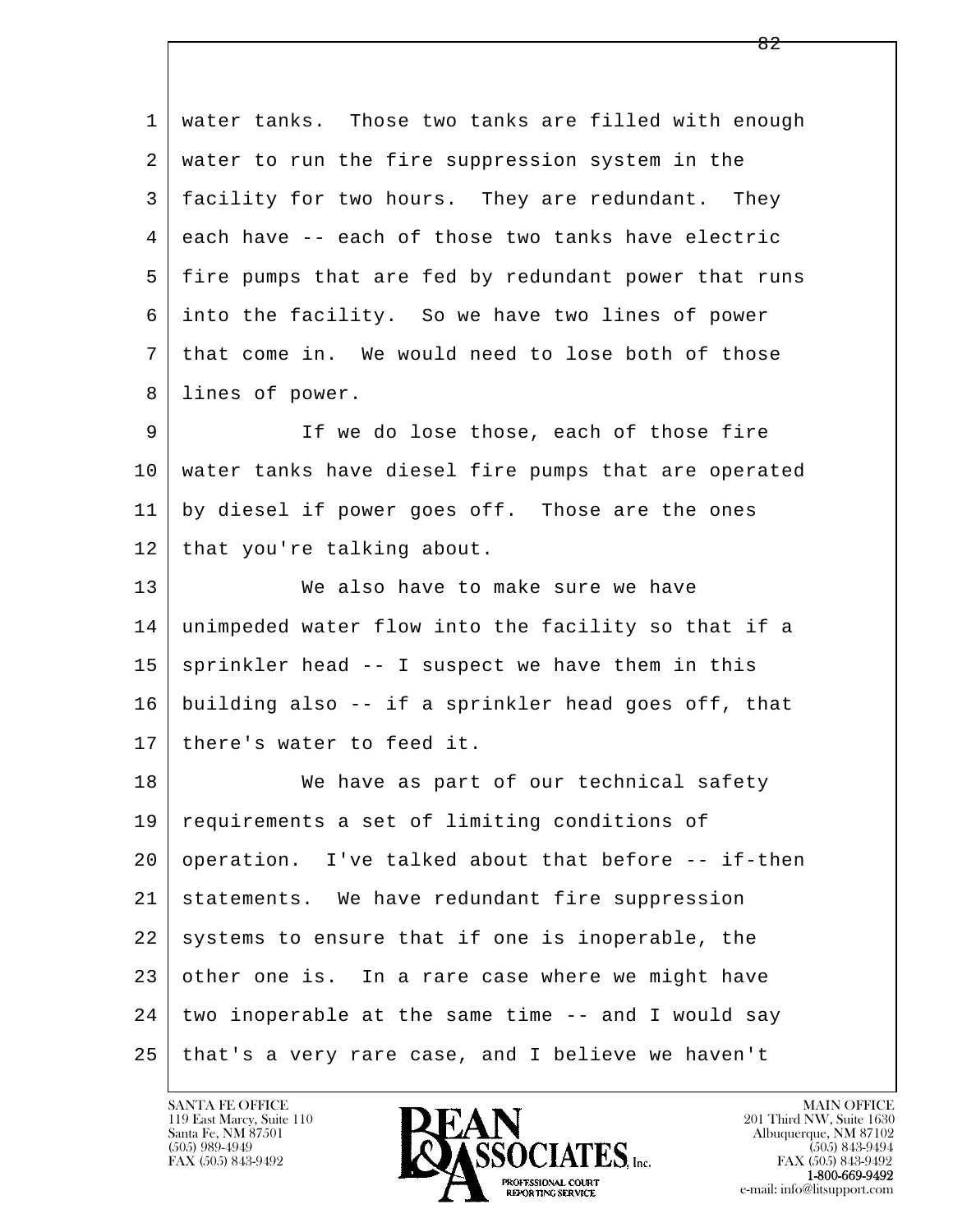1 seen that before where both have been out at the 2 | same time -- sort of the very last action we have of 3 all the steps we take, I talked about looking at 4 combustible loading in the facility and rechecking. 5 We have folks that are trained and qualified to 6 repair these systems. We have critical spare parts 7 that we have in place. But if we go for a period of 8 time where we have both of these systems out, we 9 have planned for that.

10 The issue would be if the affected part of 11 the facility is a portion of the facility -- for 12 example, a room or a wing -- then we have in the 13 limiting condition of operation 50 days, 50 calendar 14 days -- that's a fairly long time -- to containerize 15 MAR in that area. We might even move that material 16 out of that affected area into another part of the 17 facility or to another facility if we have to. We 18 believe that is kind of a last-resort thing one 19 would do. But what we want to do, because safety is 20 very important to us, we don't want to have a system 21 | that we credit for safety inoperable.

l  $\overline{\phantom{a}}$ 22 We look at all the things that we can do 23 to improve the safety posture of the facility even 24 in this very low probability scenario where we might 25 have two independent redundant safety systems that

119 East Marcy, Suite 110<br>Santa Fe, NM 87501

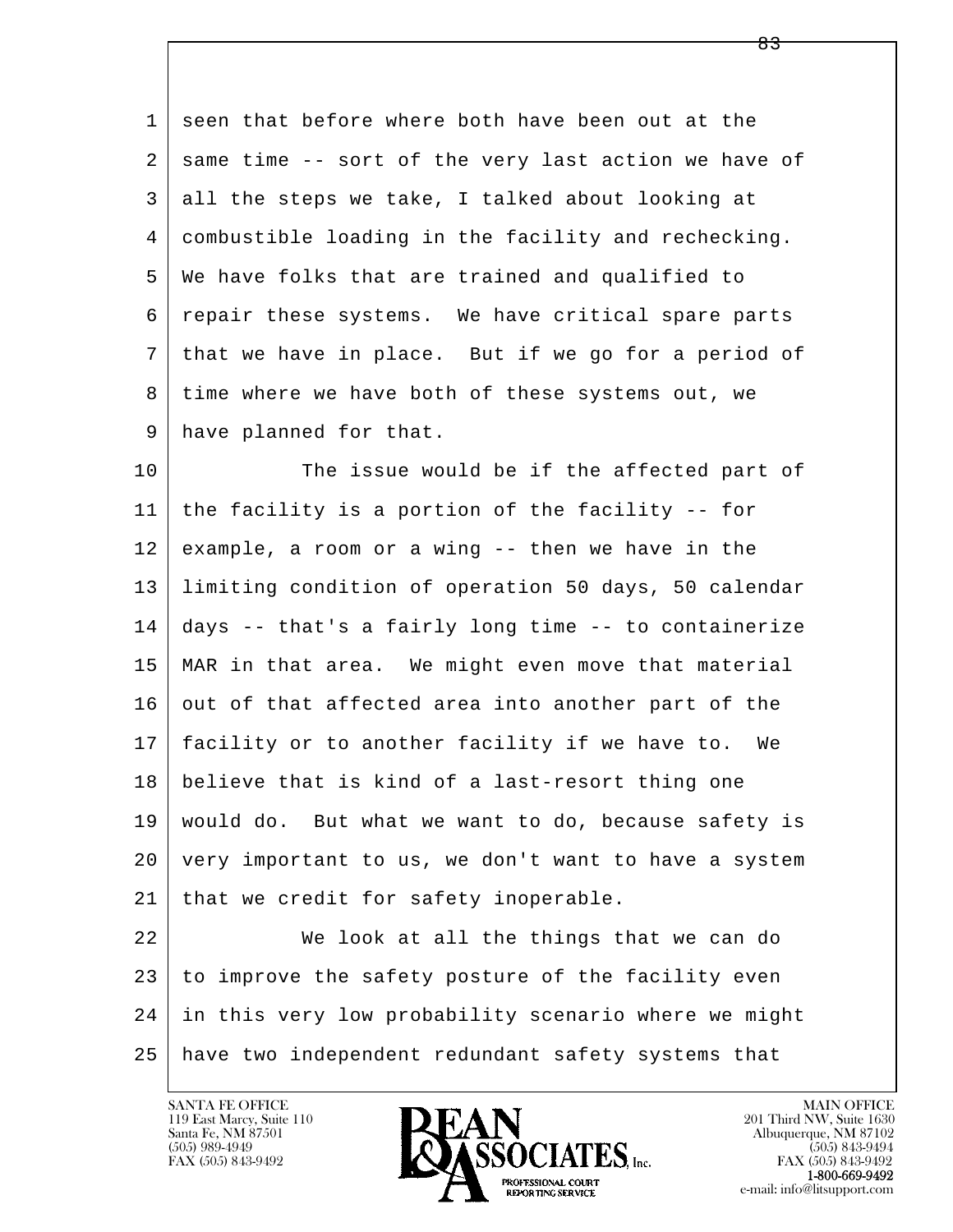1 | may be inoperable at the same time.

l  $\overline{\phantom{a}}$ 2 Redundancy is a very important concept 3 that we use for safety class systems in the 4 facility, and so we work our way through that. I 5 believe that in the last 30 years we have probably 6 had things like a sprinkler head that has been 7 inoperable for a period of time that led us to 8 containerize material in that room or in that part 9 of a room and potentially move it out of that area.  $10$  So it is a possibility. It is essentially the 14th 11 action step that we would take in that technical 12 safety requirement out of 14 actions that we would 13 go through leading up to that that would resolve the 14 issue long before we have to take that action. 15 MR. McCONNELL: Could I add that we are 16 actively working to replace that fire pump you just 17 described? It's a project underway right now. 18 CHAIRMAN SULLIVAN: Thank you. 19 Ms. Connery, for our last planned 20 question. 21 MS. CONNERY: The redundancy is important 22 in safety, but perhaps not in questioning during the 23 hearings, so I'll try not to be redundant. We 24 talked about the material-at-risk reductions in the 25 beginning. We talked about deficiencies in safety

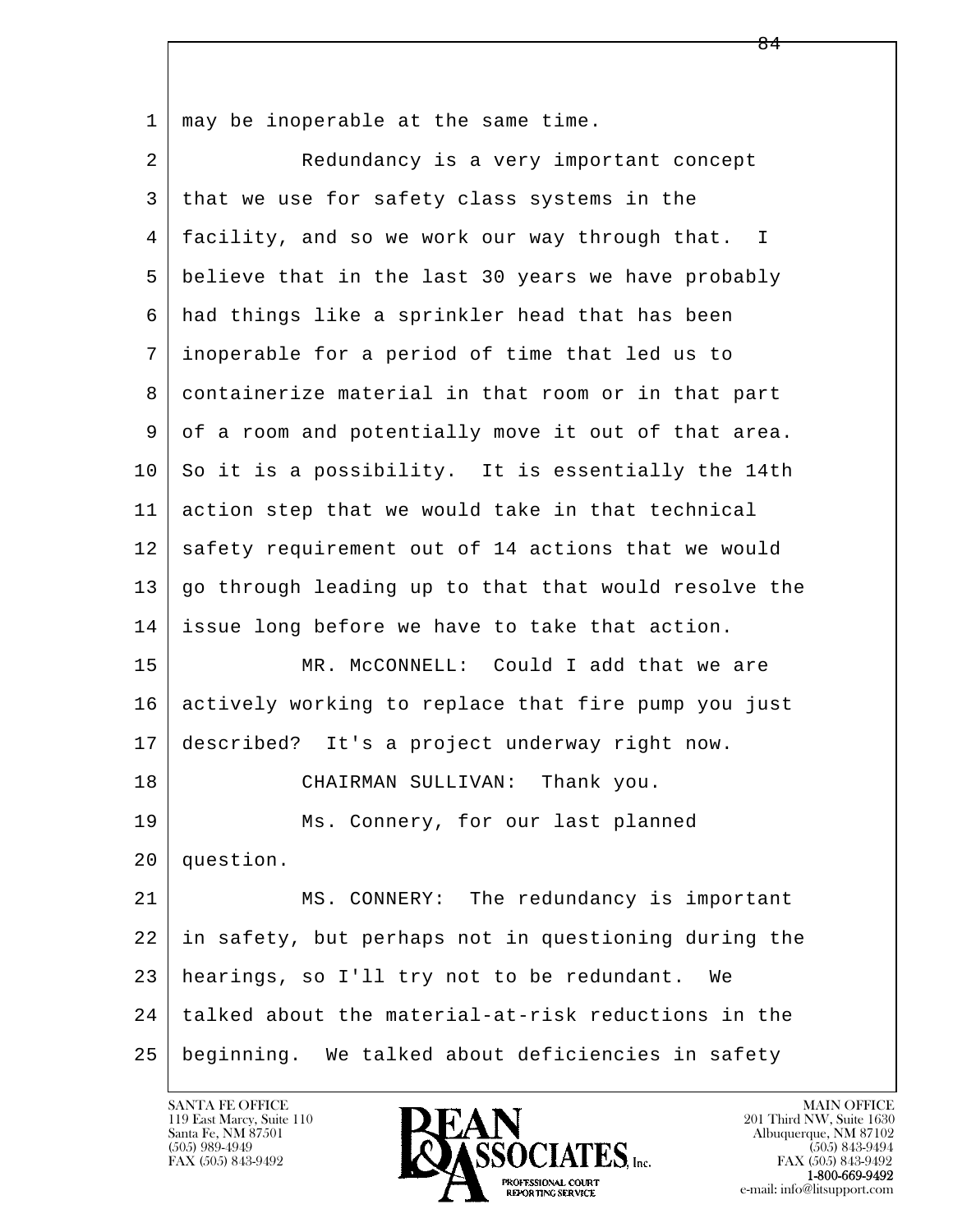l  $\overline{\phantom{a}}$  1 system. I understand, as you mentioned, that you're 2 undergoing appropriately this analysis of 3 alternatives now, so we're in kind of a holding 4 pattern until you make decisions based on that 5 analysis. 6 Part of that analysis has to do with the 7 reinvestment project and what steps you will take, 8 you don't want to invest in things where money would 9 be better spent on new facilities. So kind of as a 10 wrap-up question to this session, I would like to 11 know -- and perhaps this is to you, Mr. McConnell -- 12 what is the thought process with regard to the 13 plutonium modules and whether -- and what activities 14 would move out of PF-4, if you can talk about that a 15 little bit, and how that would help the safety 16 systems. And then if the decision is taken not to 17 move forward with those, what do you expect will 18 have to be done to improve the safety system at PF-4 19 to be able to continue operations safely? 20 MR. McCONNELL: So for folks that -- when 21 we use this phrase "modules," one of the things 22 that's being considered amongst all of the diverse 23 and somewhat creative opportunities to potentially  $24$  solve our need is a thought that maybe the best  $25$  thing to do is to build small, relatively

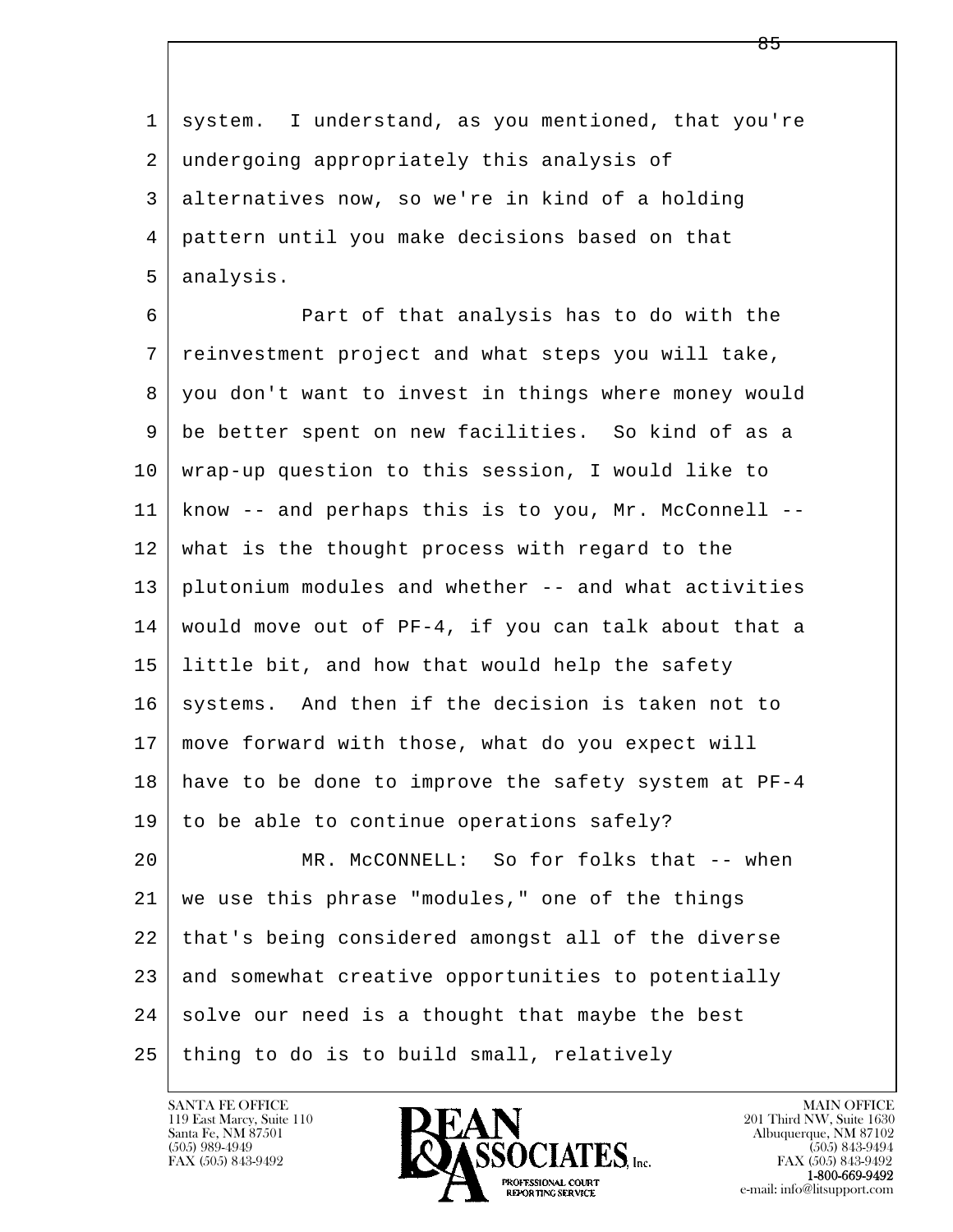1 self-contained modules -- that isn't exactly how we 2 use the term -- in which we could take key elements 3 of the overall large PF-4 and move the equipment and 4 the mission for that part of the overall process 5 into a new facility of one kind or another nearby. 6 And so I can describe some of the things that would 7 make that attractive.

8 Now, there are a lot of things that go 9 into it that will ultimately be our analysis. But 10 the facility that we build today we build with the 11 standards that we have today and with all the 12 experience that we've gained about how to design and 13 build facilities, particularly in the area of a 14 seismically resilient facility that we didn't know 15 in the '70s when we built PF-4. So we would build 16 it from the ground up to be designed to the best of 17 | our knowledge right now.

l  $\overline{\phantom{a}}$ 18 There are certain operations in the 19 Plutonium Facility that Dr. Leasure talked about 20 with gloveboxes that one of the things we want to be 21 really careful of is making sure that the form of 22 the material or the type of material is -- adds more 23 risk than some other activity or some other form of 24 material. We could move the higher-risk things out  $25$  and therefore make the overall risk of the facility,

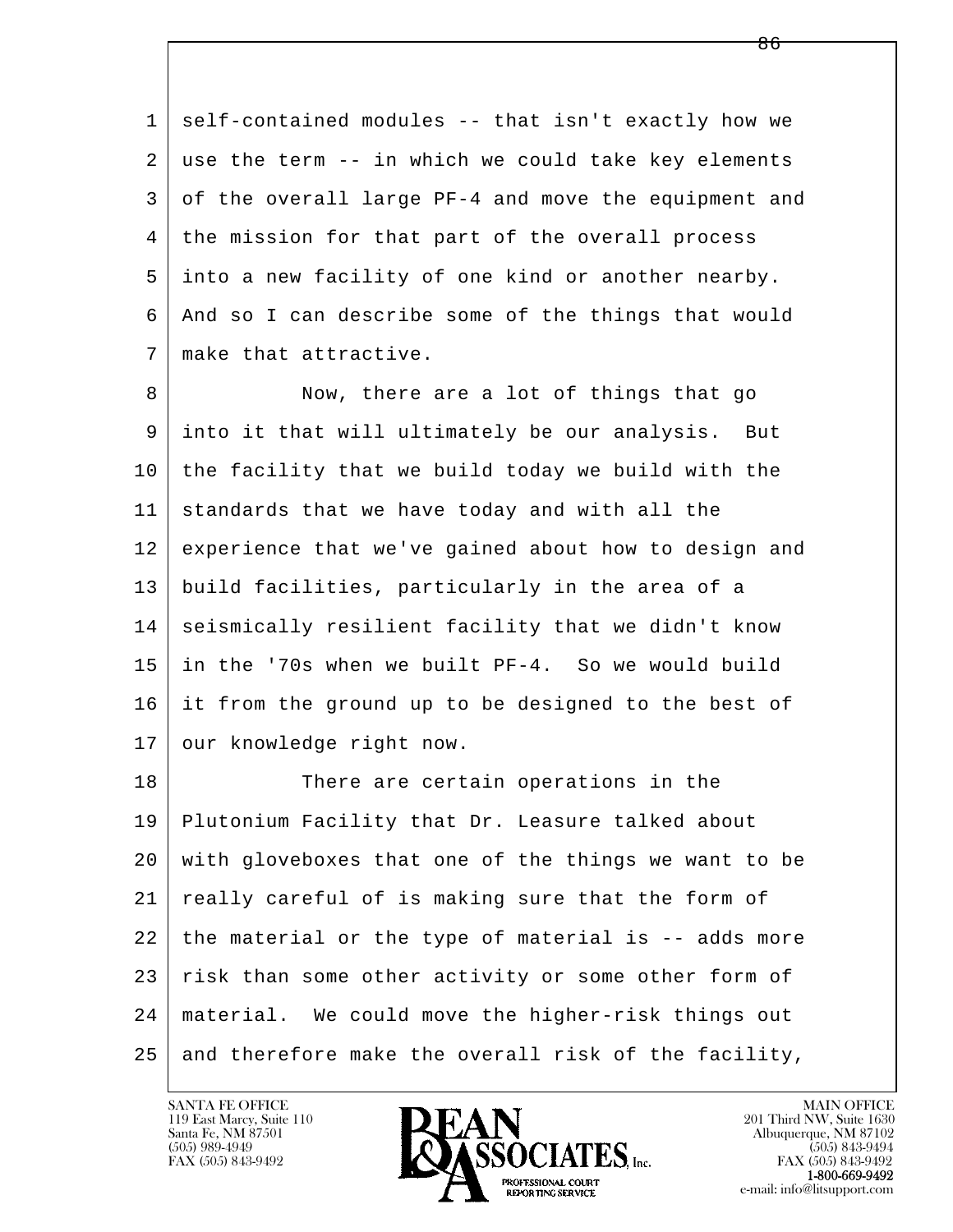1 whether or not we upgraded other systems, much 2 lower; so that the attractiveness of that is that we 3 have the potential to perhaps efficiently and 4 effectively come up with a strategy to move 5 higher-risk activities into more modern facilities 6 and therefore change the overall risk profile of 7 PF-4, which would then drive what upgrades to PF-4 8 | we might ultimately choose to do. 9 So that in a nutshell is what makes this 10 module option something that's certainly attractive

 11 and certainly worthy of a very serious consideration 12 in this analysis of alternatives. I won't get into 13 gory detail about any of the other alternatives or 14 what might be some of the pros and cons, but that's 15 certainly some of the pros to that.

l  $\overline{\phantom{a}}$ 16 And I want to -- one more thing before I 17 get off the subject of TRP 3. Some of the projects 18 that were originally going to be bundled into TRP 3 19 are relatively small, don't cost the tens or 20 hundreds of millions of dollars. And so while it 21 may not be part of the new TRP 3 line item 22 construction project, they will go forward as either 23 operationally implemented projects over the next 24 year or two or minor construction projects that are 25 already in our prioritization list for execution

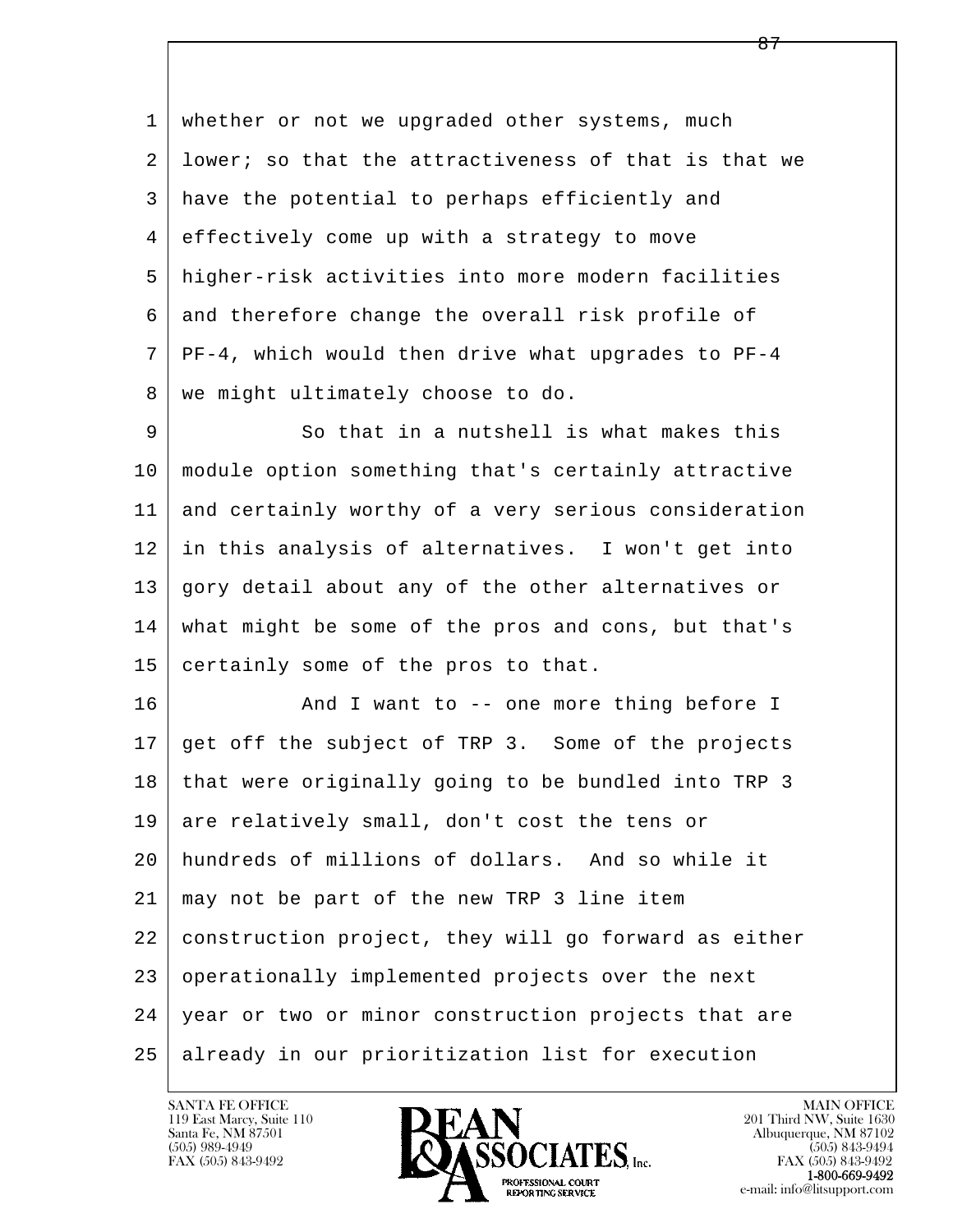1 | this year or next year.

l  $\overline{\phantom{a}}$ 2 So while what scope is assigned to that 3 one individual line item construction has changed, 4 it doesn't necessarily mean that the projects that 5 were at one point considered to be part of TRP 3 6 have been, quote, forgotten. They've been picked up 7 in other techniques. 8 | MS. CONNERY: Could you provide us perhaps 9 a crosswalk of those things that were taken out of 10 | TRP 3 that will be invested in other ways? 11 MR. McCONNELL: I absolutely would be 12 happy to do that. 13 CHAIRMAN SULLIVAN: Okay. Thank you. All 14 | right. 15 | So at this time I'm going to thank all the 16 panelists for appearing and giving us your time and 17 all of your thoughtful answers. We're going to take  $18$  a short recess and then we're going to come back 19 with our second panel. 20 So this hearing is now in recess, and we 21 will reconvene promptly at 7:15 p.m. 22 (Recess from 7:02 p.m. to 7:15 p.m.) 23 CHAIRMAN SULLIVAN: Okay. At this time 24 I'd like to reconvene the hearing and continue by 25 inviting our second panel of witnesses to please

119 East Marcy, Suite 110<br>Santa Fe, NM 87501

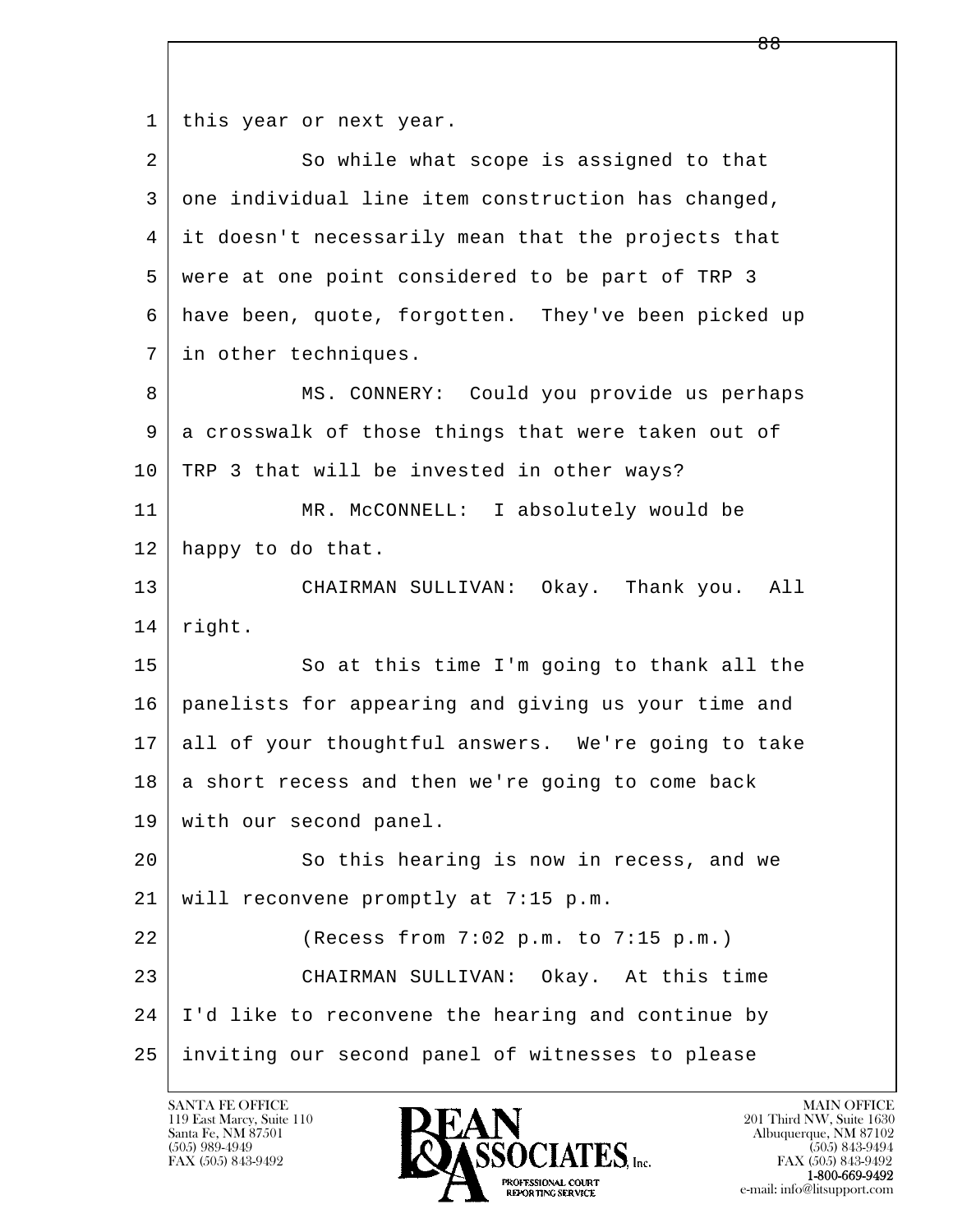| 1  | come up to the witness table. This panel includes    |
|----|------------------------------------------------------|
| 2  | Mr. O'Connell, who was up on the first panel.<br>It  |
| 3  | also includes Mr. Richard Kacich, the deputy         |
| 4  | director of the Los Alamos National Laboratory.      |
| 5  | Ms. Lebak will come back again. She is the manager   |
| 6  | the field office here in Los Alamos for NNSA.<br>And |
| 7  | Mr. Michael Thompson, who is the assistant deputy    |
| 8  | administrator for major modernization programs for   |
| 9  | the National Nuclear Security Administration.        |
| 10 | And to Mr. Kacich and Mr. Thompson, who              |
| 11 | are both up here for the first time, I thank you     |
| 12 | very much for making yourselves available to us      |
| 13 | tonight.                                             |
| 14 | If any of the panelists wish to submit a             |
| 15 | written statement for the record, we would certainly |
| 16 | be happy to take that.                               |
| 17 | As was previously done in the first                  |
| 18 | session, the Board will ask questions of the panel   |
| 19 | members, but any other panel member who would like   |
| 20 | to be recognized to either supplement an answer or   |
| 21 | to answer in place, you may certainly do that.       |
| 22 | So at this time we will begin with a                 |
| 23 | question from Mr. Hamilton.                          |
| 24 | MR. HAMILTON: Thank you, Mr. Chairman.               |
| 25 | I'd like to address the topic of inventory           |

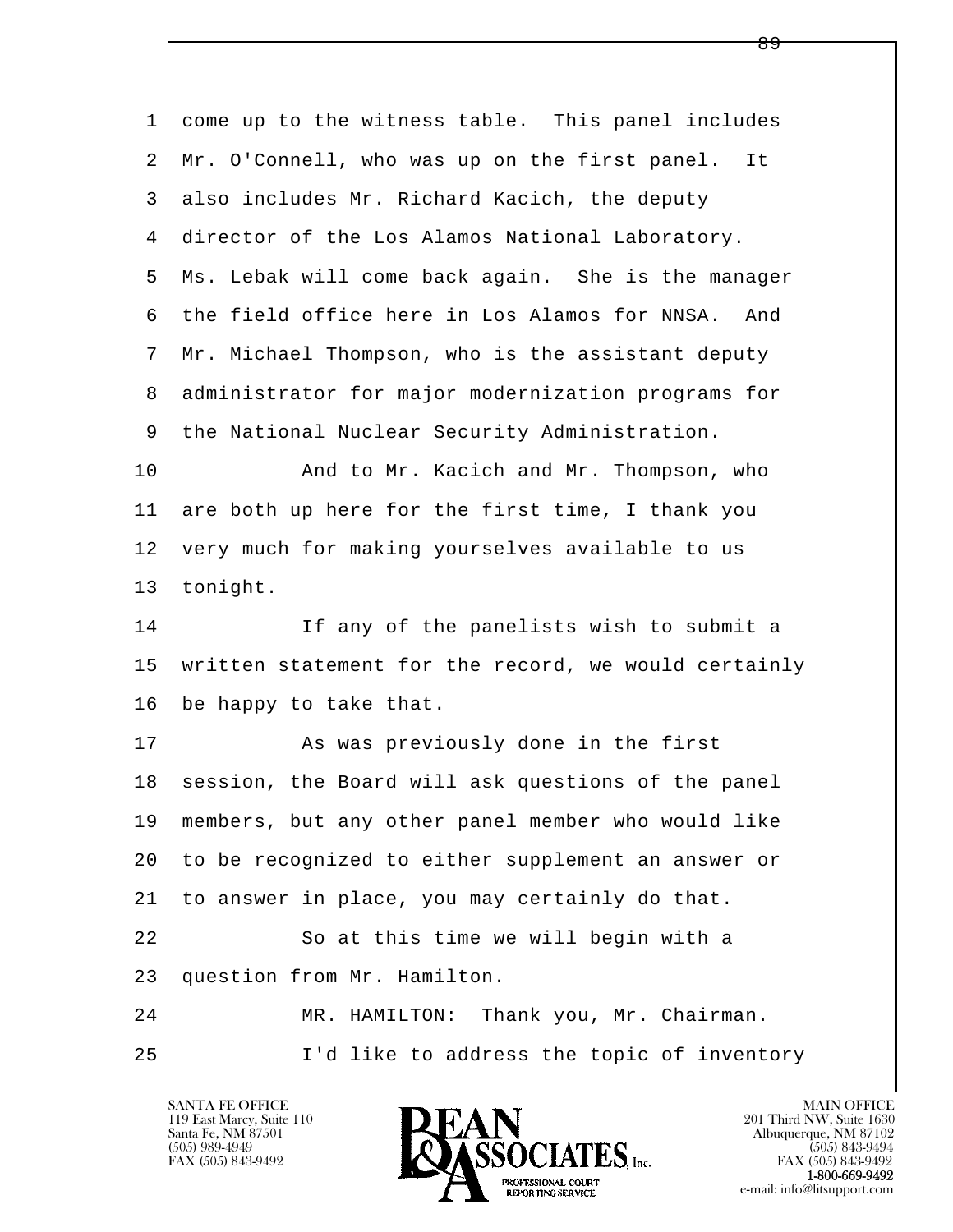| $\mathbf{1}$ | limits in Plutonium Facility, and we'll start with   |
|--------------|------------------------------------------------------|
| 2            | Mr. Kacich.                                          |
| 3            | The Department of Energy's hierarchy at              |
| 4            | safety control states that the minimization of       |
| 5            | hazardous material is the first priority. The        |
| 6            | approved safety basis limit limits the quantity of   |
| 7            | nuclear material-at-risk on the first floor of PF-4  |
| 8            | to 1.8 metric tons. That's 1,800 kilograms of        |
| 9            | plutonium-239 equivalent curies. But we know that    |
| 10           | many hundreds of kilograms have not been used or     |
| 11           | moved in the first floor for several years.          |
| 12           | Based on the current programmatic needs,             |
| 13           | can you give me a sense of the lowest value that the |
| 14           | inventory limit could be while continuing to meet    |
| 15           | the mission requirements?                            |
| 16           | MR. KACICH: I appreciate that question,              |
| 17           | Commissioner Hamilton. I don't think there's any     |
| 18           | particular opportunity for significant lowering of   |
| 19           | the limit as it exists today, and that is, in part,  |
| 20           | reflective of the uncertainties in the mission       |
| 21           | requirements and some of the other factors that      |
| 22           | govern it.                                           |
| 23           | What I think is more relevant is the fact            |
| 24           | that notwithstanding whatever limit exists, the      |
| 25           | Laboratory is constantly looking for opportunities   |

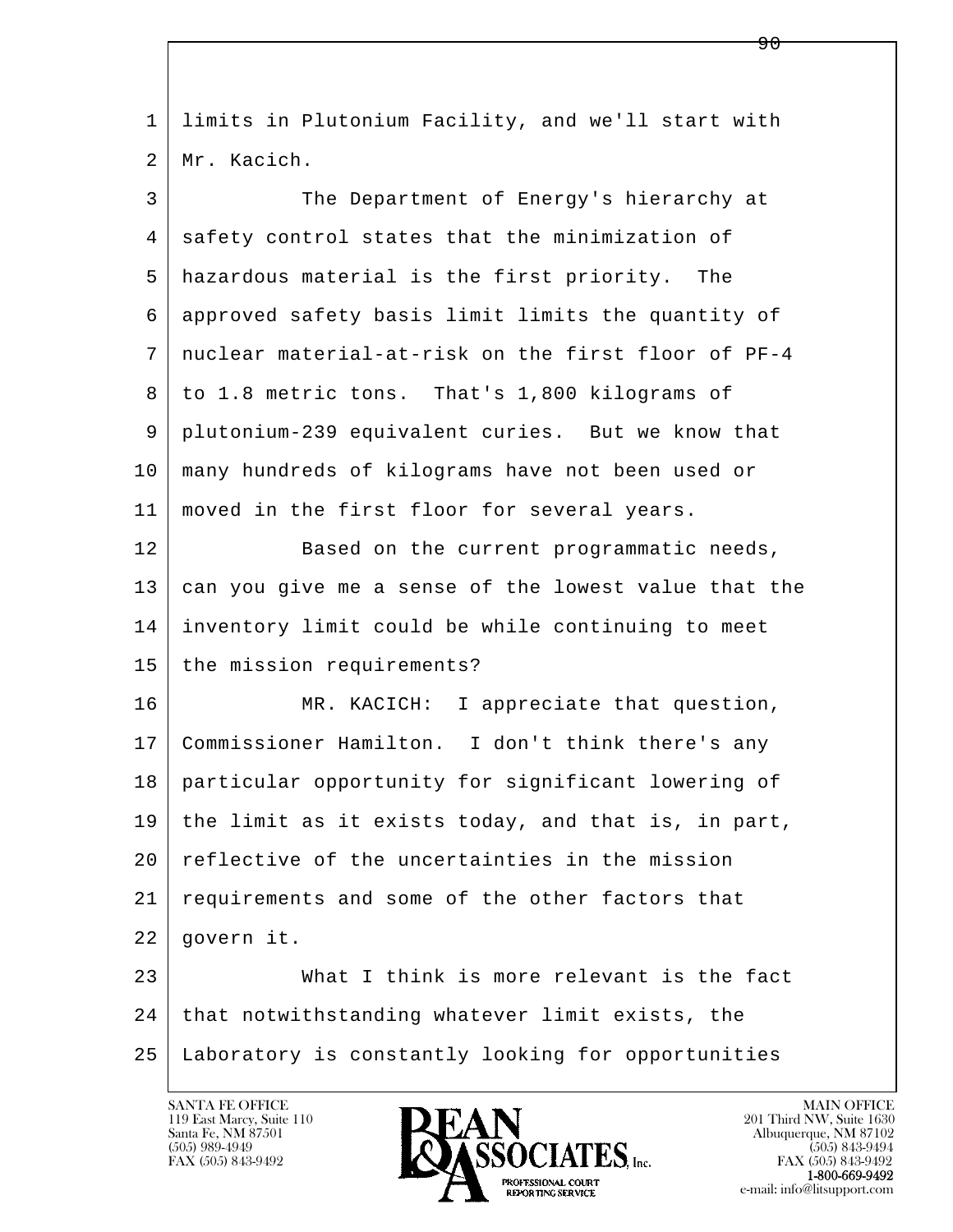1 to minimize the material that is actually at risk, 2 not withstanding the fact that we might be 5 percent 3 below the limit or 20 percent below the limit or any 4 figure you want to throw out.

l  $\overline{\phantom{a}}$ 5 So the various activities that we have 6 underway for some time and are continuing in terms  $7$  of improved utilization of the vault in PF-4, 8 improved use of containers that are both -- have a 9 very low damage ratio or a minimum amount of 10 material that could leave as well as ergonomically 11 friendly to our operators and other methods that 12 we've had undertaken for some time is what we will 13 continue to do, and the lower we can make it and 14 continue the execution, to execute the mission, 15 that's what we'll do. 16 MR. HAMILTON: Okay. Thank you. 17 | And just for the general public, I want to 18 point out that when I say "on the first floor," I 19 don't mean literally on the floor. I mean in 20 containers or in components or units that are 21 located on the first floor of the building. 22 So Ms. Lebak, given that there's got to be 23 some difference between safety basis limit and 24 actual inventory levels, can you tell us how NNSA 25 validates the safety basis inventory limits and what

119 East Marcy, Suite 110<br>Santa Fe, NM 87501

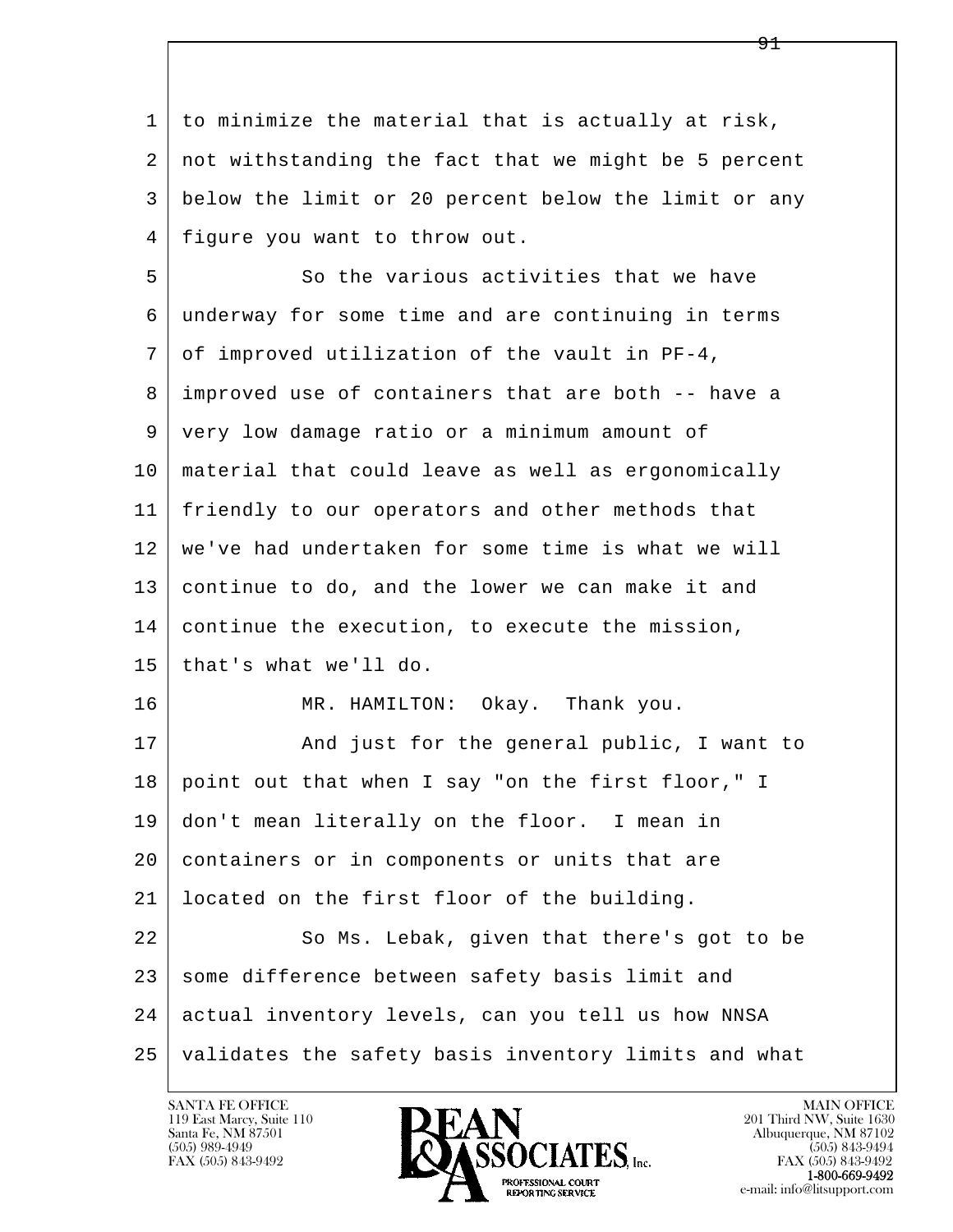l  $\overline{\phantom{a}}$  1 further reductions of the safety basis limit might 2 be pursued? 3 MS. LEBAK: Okay. Thank you. 4 We've actually reduced the limits over 5 time, and they've come down substantially over time. 6 And we also look at operations on a case-by-case 7 basis, and we can impose lower limits, if we so 8 desire, for a certain type operation, and we do  $9$  that. 10 The laboratory uses tracking systems in 11 the facility to track material-at-risk or containers 12 and other type of material flow throughout the 13 facility. And we have the ability to conduct 14 oversight at any time on any of the processes in the 15 building, and we often do. 16 And so we have looked at some other 17 tracking systems recently, and we've looked at it 18 | from a quality assurance standpoint. And although 19 we found that overall, the systems are being used as  $20$  they're intended to be used, I think in panel  $-$ - in 21 session 1 we talked about some areas that we could 22 possibly improve -- or in our previous discussions. 23 For example, our database that the Lab uses, you 24 know, could be expanded a little bit to put some 25 more factors into the database, but we have had a

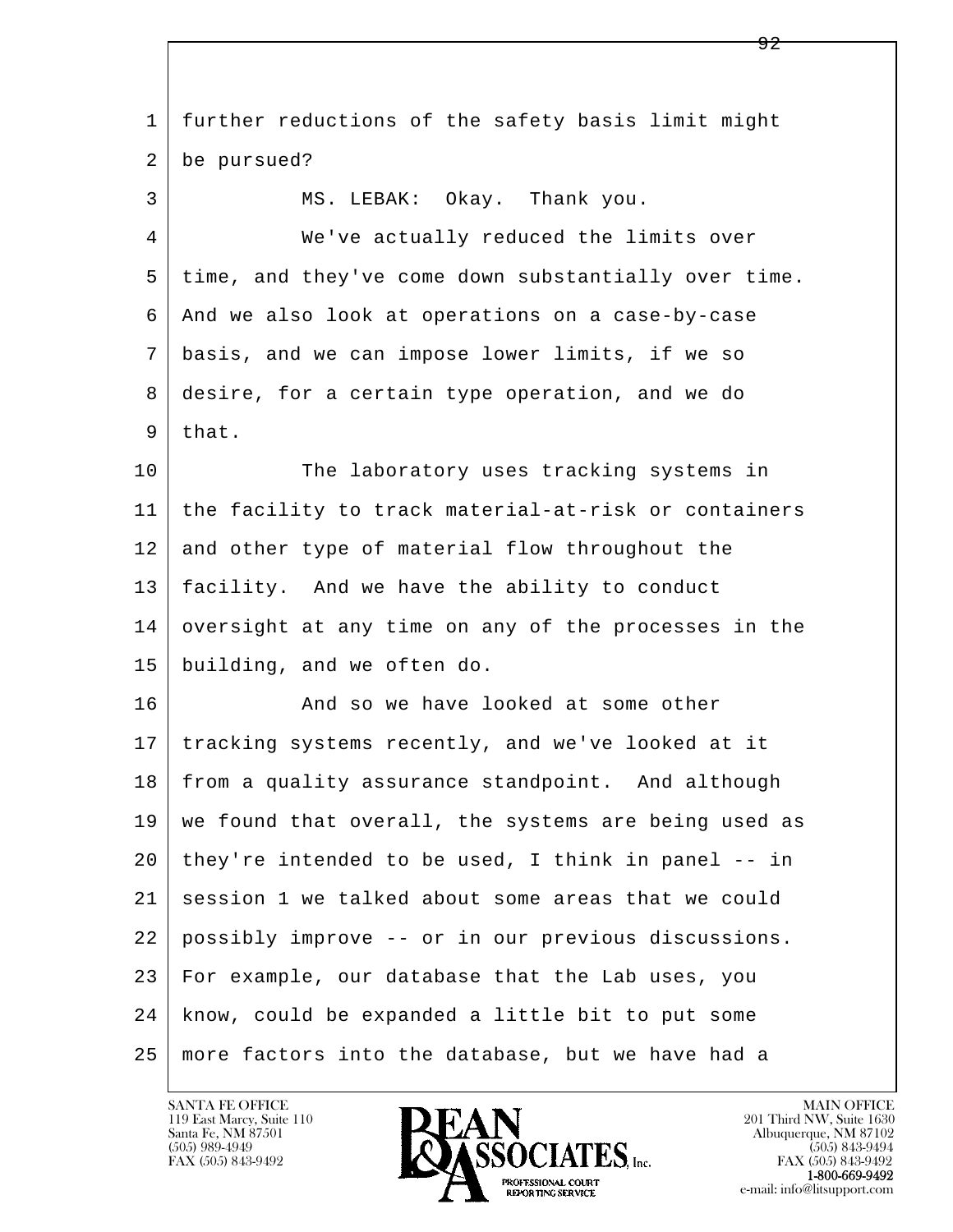l  $\overline{\phantom{a}}$  1 couple of issues that we brought to the Laboratory's 2 attention, and they are working to correct some of 3 the issues. But those came through some of the 4 quality assurance oversight that we've conducted in 5 the facility as a course of our normal -- the way we 6 normally operate from a field office perspective. 7 So we actually have facility 8 representatives in the facility. In the PF-4 9 facility we have three trained individuals right now 10 that go through about 18 months of training. And 11 then we also have subject matter experts who can do 12 assessments or conduct oversight of the nuclear 13 operations, and we have an assessment schedule. We 14 schedule the work, and then we conduct the 15 assessments, and we provide feedback to the 16 laboratory. And so we have done that in the 17 instance of the inventory tracking system, but it 18 | was not a deficiency that required an immediate 19 action. It was a lower-level deficiency. 20 MR. HAMILTON: Okay. Thank you, 21 Ms. Lebak, and thank you, Mr. Kacich. 22 | No further questions, Mr. Chairman. 23 CHAIRMAN SULLIVAN: Okay. Mr. Thompson, 24 welcome. As the assistant deputy administrator for 25 major modernization programs, you have

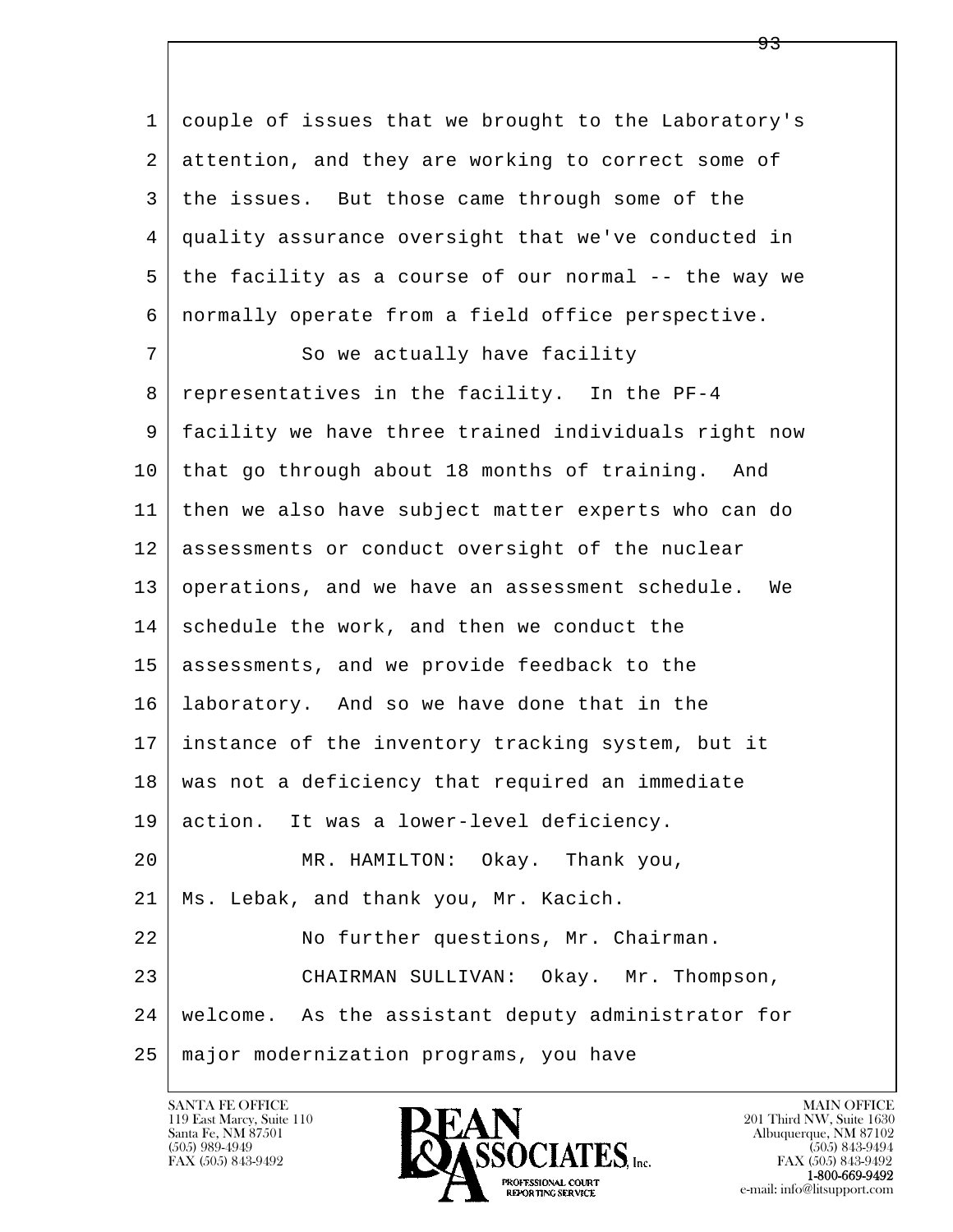l  $\overline{\phantom{a}}$  1 responsibilities around the complex for NNSA. And 2 at Y-12 there's been a concept that developed that  $3$  refers to  $-$  uses the phrase just-in-time 4 material-at-risk -- 5 MR. THOMPSON: That's right. 6 CHAIRMAN SULLIVAN: -- in order to try to 7 minimize the material-at-risk that is in some aging 8 facilities at Y-12. So if you could, if you could 9 just briefly elaborate first on what that program 10 is. And again, we're talking about the Y-12 site in 11 Oak Ridge, Tennessee. But that's a lead-in, because 12 then I'd like you to address whether that concept 13 can translate to here at Los Alamos. And if 14 elements of it can't, just explain why it might not. 15 MR. THOMPSON: Yes, sir. Thank you for 16 the question. 17 To your point, Y-12 has been on the 18 forefront of just-in-time inventory concepts and 19 practices for their nuclear material inventory, 20 which is primarily uranium, a different form than 21 plutonium here at Los Alamos. They have over time 22 had to deal with a number of aging facility issues 23 much like we're talking about with PF-4, actually 24 with facilities that are even more dated. And as a 25 result of that, they have looked at creative ways

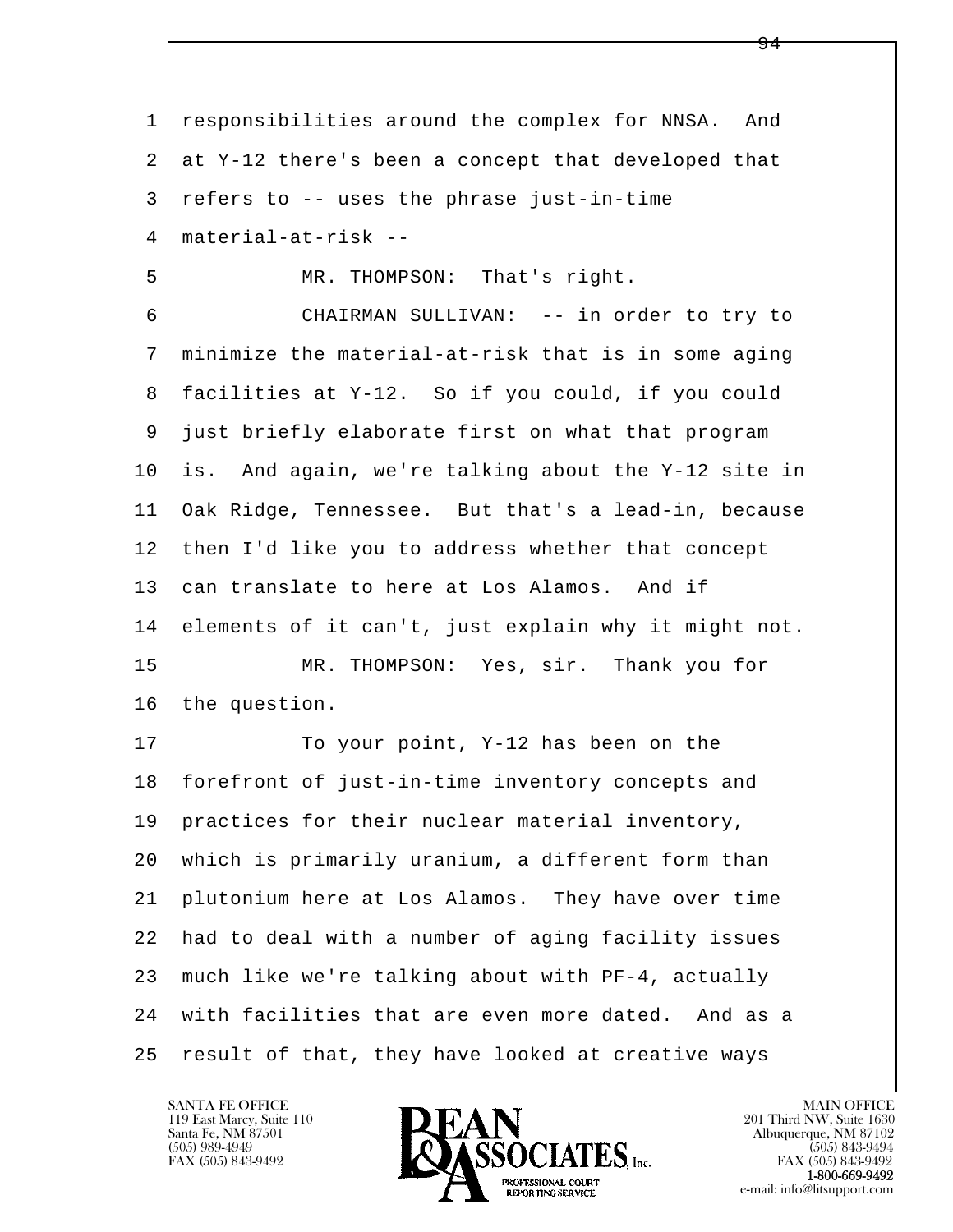1 within the rules and regulations that we have to 2 minimize how much inventory working needs to be 3 dealt with on a daily basis and containerizing as 4 much as possible, as was said in the first panel.

l  $\overline{\phantom{a}}$ 5 The first principle I think that some of 6 those concepts that they have implemented for 7 uranium can work for the plutonium arena here at 8 Los Alamos. I think that one of the challenges is 9 for us, as was stated in the first panel, we do 10 expect in the future that our mission requirements 11 will increase to levels of production for pits, in 12 particular, that we have not seen before at PF-4. 13 And because of that, I think there will be some -- 14 there will be a gradual ramp-in in our production 15 capability over the next decade or so. We have 16 time -- but the good news is we have time to learn 17 some of those lessons and apply them where they make  $18$  sense to plutonium, so much so that only a few 19 months ago we asked Los Alamos and Y-12 experts to 20 form a joint body where they're actively exchanging 21 ideas. We have a plutonium manager in headquarters 22 and a uranium manager both working in my 23 organization, and they have field office experts and 24 subject matter experts from the laboratory and plant 25 that are regularly meeting now to exchange some of

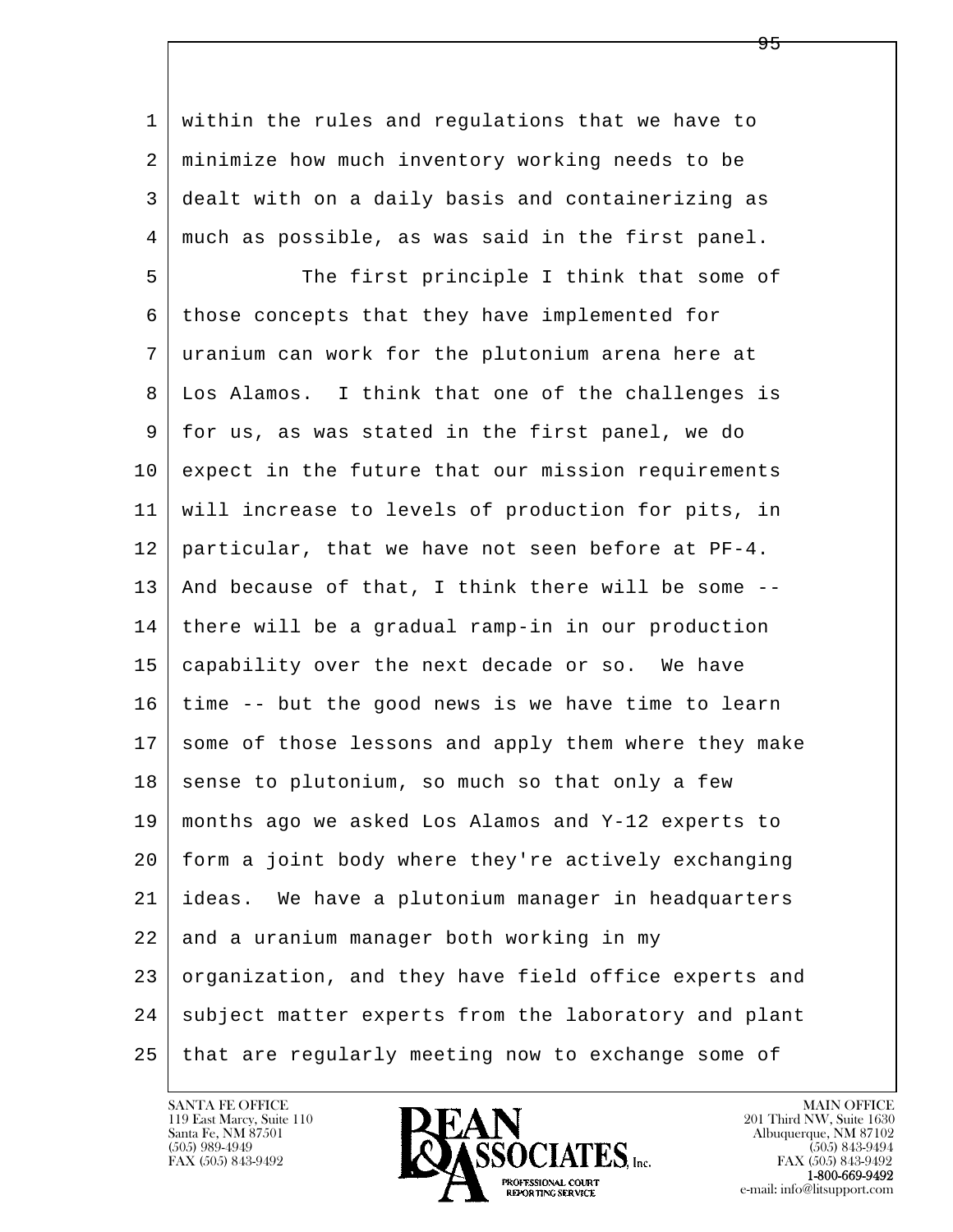l  $\overline{\phantom{a}}$  1 those early concepts and ideas so we can learn from 2 each other essentially across the enterprise as to 3 how to improve. 4 CHAIRMAN SULLIVAN: Thank you. So now at 5 Y-12 they have a very new facility that's referred  $6$  to by its acronym ATUMF --7 | MR. THOMPSON: That's right. 8 CHAIRMAN SULLIVAN: -- that allows for 9 storage outside of the aging facilities. 10 MR. THOMPSON: Uh-huh. 11 CHAIRMAN SULLIVAN: And currently there is 12 no such facility here at Los Alamos. Does any of 13 that enter into any of the discussion, say, with the 14 potential we heard earlier in the first panel about 15 modules -- 16 MR. THOMPSON: Sure. 17 | CHAIRMAN SULLIVAN: -- and potentially 18 moving things out of the PF-4 in the future? 19 MR. THOMPSON: Certainly. 20 CHAIRMAN SULLIVAN: Is this some type of 21 function that a module might be used for in the 22 future? 23 MR. THOMPSON: Yes, sir. It is part of 24 | that broad analysis of alternatives being 25 considered. And just as background for the public,

119 East Marcy, Suite 110<br>Santa Fe, NM 87501

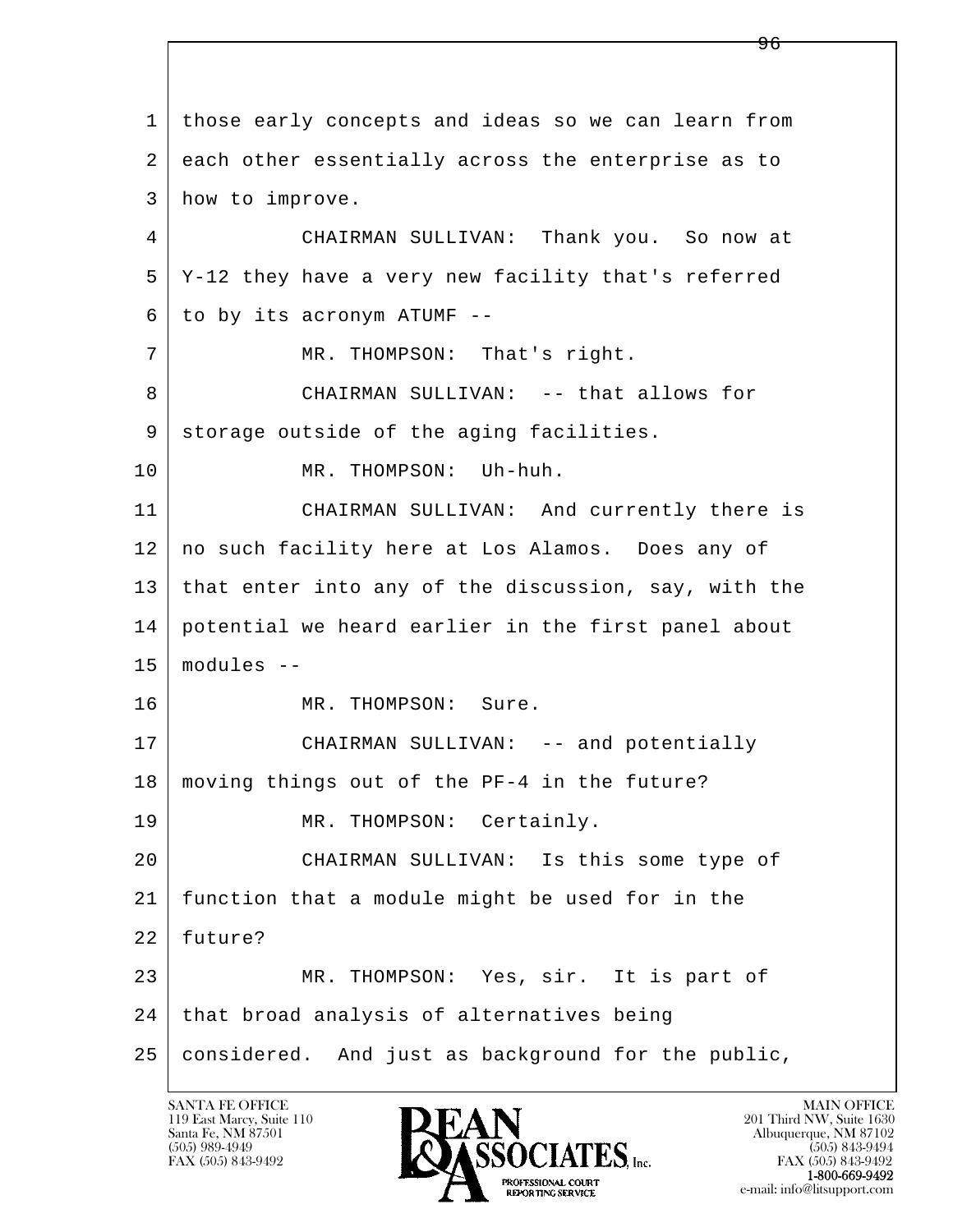l  $\overline{\phantom{a}}$  1 previous concepts in the CMR nuclear facility that 2 was intended to be one large footprint included a 3 large storage vault. We have done a lot of work, as 4 was stated in the first panel, to reduce the 5 material-at-risk in PF-4. However, looking forward, 6 I think a module could be dedicated to storage as a 7 way to reduce some of the higher risk in PF-4. 8 CHAIRMAN SULLIVAN: Thank you. 9 Does the fact that there are actually 10 these different programs that do involve, say, NASA, 11 and there's some work in there that's done for 12 Department of Homeland Security -- does that 13 complicate the ability of NNSA to try to manage 14 plutonium as opposed to, say, Y-12, which is pretty 15 much an NNSA-only managed operation? 16 MR. THOMPSON: No, sir. I defer to maybe 17 Mr. Kacich as well for his view. But I would say  $18$  that actually is not a constraint but a benefit, 19 because what we find is that capability that -- the  $20$  set of capabilities that the Laboratory has at PF-4 21 that represent not only the technical experts but 22 the specialized equipment and the facility itself  $23$  are a unique capability, and in our world, for 24 defense-related reasons, it's not necessarily just a 25 part of the nuclear deterrent; it's actually an



<del>97</del>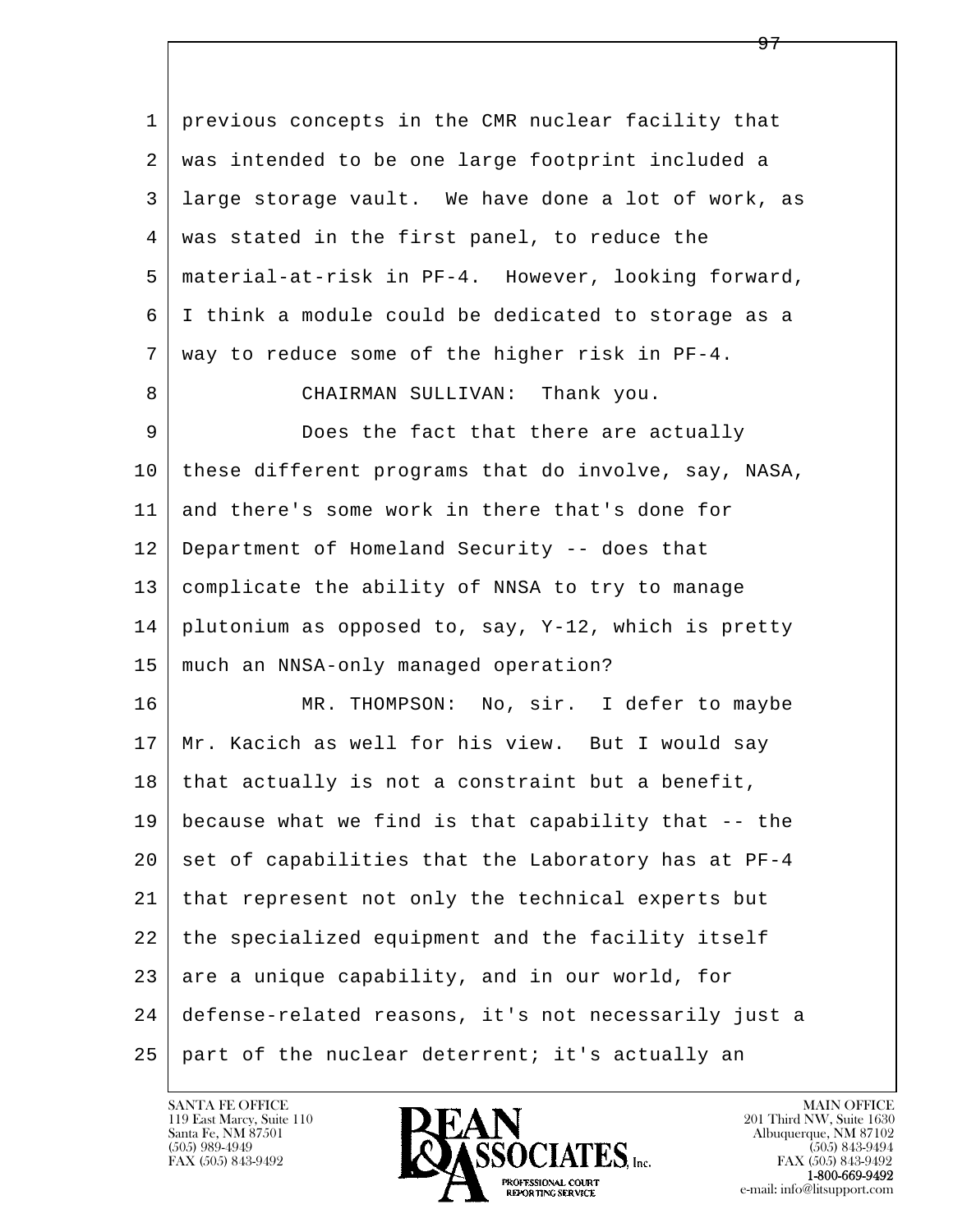| $\mathbf{1}$ | active part of the deterrent. And so everything      |
|--------------|------------------------------------------------------|
| 2            | that we do in those other mission areas that you     |
| 3            | mentioned for NASA and for other agencies, what we   |
| 4            | find is, we have that capability that is primarily   |
| 5            | geared and focused on weapons work. However, that    |
| 6            | expertise and those specialized equipment sets can   |
| 7            | be used for other uses, and many times there is an   |
| 8            | active learning curve for the subject matter experts |
| 9            | in the facility that we can leverage for other       |
| 10           | things that the nation needs.                        |
| 11           | CHAIRMAN SULLIVAN: All right.                        |
| 12           | Mr. Kacich, did you care to add?                     |
| 13           | Mr. Thompson invoked your name.                      |
| 14           | MR. KACICH: I heard that, yes.                       |
| 15           | I don't -- I have little to add to that.             |
| 16           | I certainly agree with what he said. I think to      |
| 17           | your point, I would just observe that the more       |
| 18           | parties that you have involved in any given          |
| 19           | enterprise, interfaces, you know, tend to be an area |
| 20           | of some complexity that take some additional work to |
| 21           | manage, and I think that was implicit in your        |
| 22           | question. But other than that, I think Mr. Thompson  |
| 23           | addressed it well.                                   |
| 24           | CHAIRMAN SULLIVAN: All right. Thank you.             |
| 25           | All right, Ms. Connery.                              |

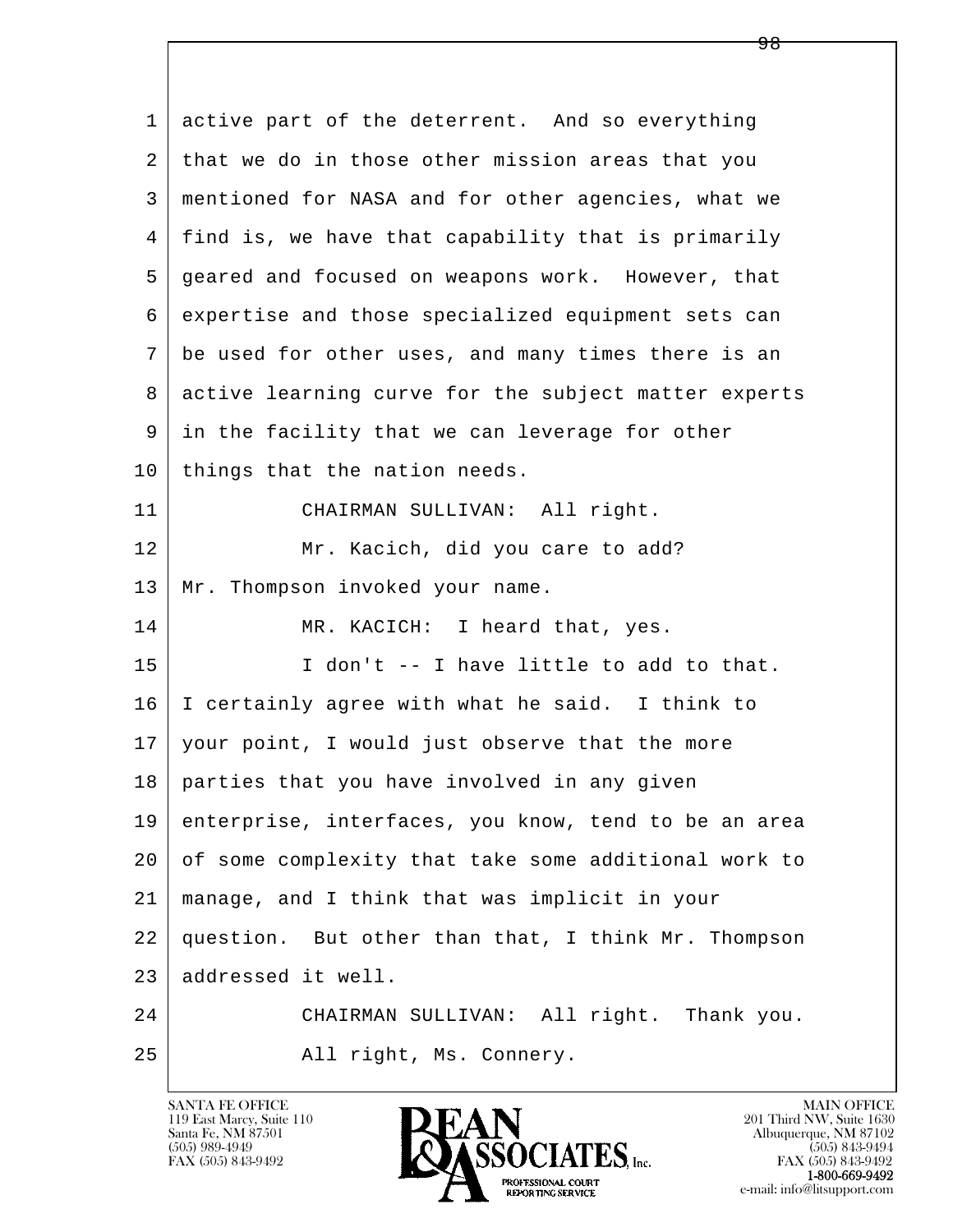l  $\overline{\phantom{a}}$  1 MS. CONNERY: So Mr. McConnell, the 2017 2 stockpile stewardship and management plan described 3 as Plutonium Facility is playing an important role 4 in the stockpile stewardship strategy. Specifically 5 it requires LANL to start producing qualified 6 plutonium pits in the year 2021 and increasing pit 7 manufacturing capacity to 50 plus pits by 2030. 8 This comes from the National Defense Authorization 9 Act of 2015 that requires you to demonstrate the 10 capability to producing 50 to 80 pits per year in 11 2027. However, in 2015 the Congressional Research 12 Service found that LANL had not rigorously 13 determined the amount of material needed to support 14 the pit manufacturing mission, nor has any such 15 determination been communicated to us. 16 How does NNSA determine how much special 17 nuclear material is needed to meet the planned pit 18 | production capacity and how does this affect the 19 ultimate inventory goal for the Plutonium Facility? 20 MR. McCONNELL: Thank you very much. I 21 have some thoughts. I think Mr. Thompson probably 22 has some insights that you would benefit from, also. 23 First off, as you indicated, we have been 24 directed by Congress and by other national authority 25 to ramp up production. This, as Mr. Thompson said,

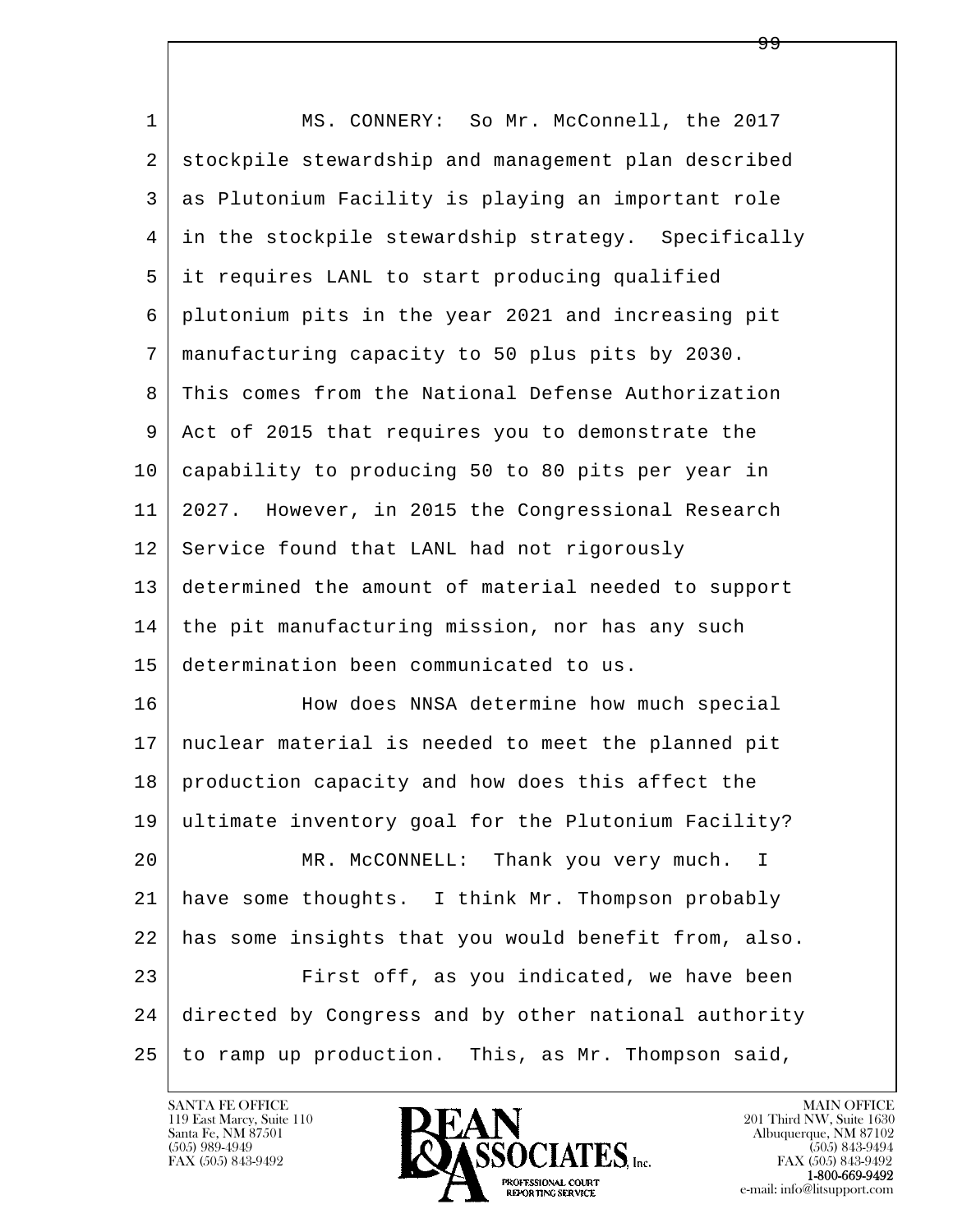l  $\overline{\phantom{a}}$  1 would require Los Alamos and the Plutonium Facility 2 to engage in pit production at a level that they've 3 not done before, a level that the country hasn't 4 done in quite some time. So there is a learning 5 curve that we're all going to have to go through, 6 and so part of the reason to have these intermediate 7 milestones of 10 pits, 20 pits, 30 pits on the way 8 to 50 to 80 pits is for us all collectively to 9 understand better what it actually requires to make 10 high-quality pits at that level of output, what it 11 means, everything from materiel demands to sort of 12 classic industrial engineering, what is the process 13 | throughput through the manufacturing factory that 14 could get to those levels of production, to how to 15 we ensure we can do that safely and securely, how do 16 | we make sure we have the talented, skilled workforce 17 | that's necessary to do all of that. 18 | I think we'd all be fooling ourselves if 19 we said we had a really good crystal ball right now 20 that said we knew exactly how those things were 21 going to come out as we progressed from 20 to 30 -- 22 10 to 20 to 30 pits. But what we will surely do and 23 what we are pretty confident right now is that our 24 regulatory threshold for how much material we can

## 25 have, this limit in the documented safety analysis

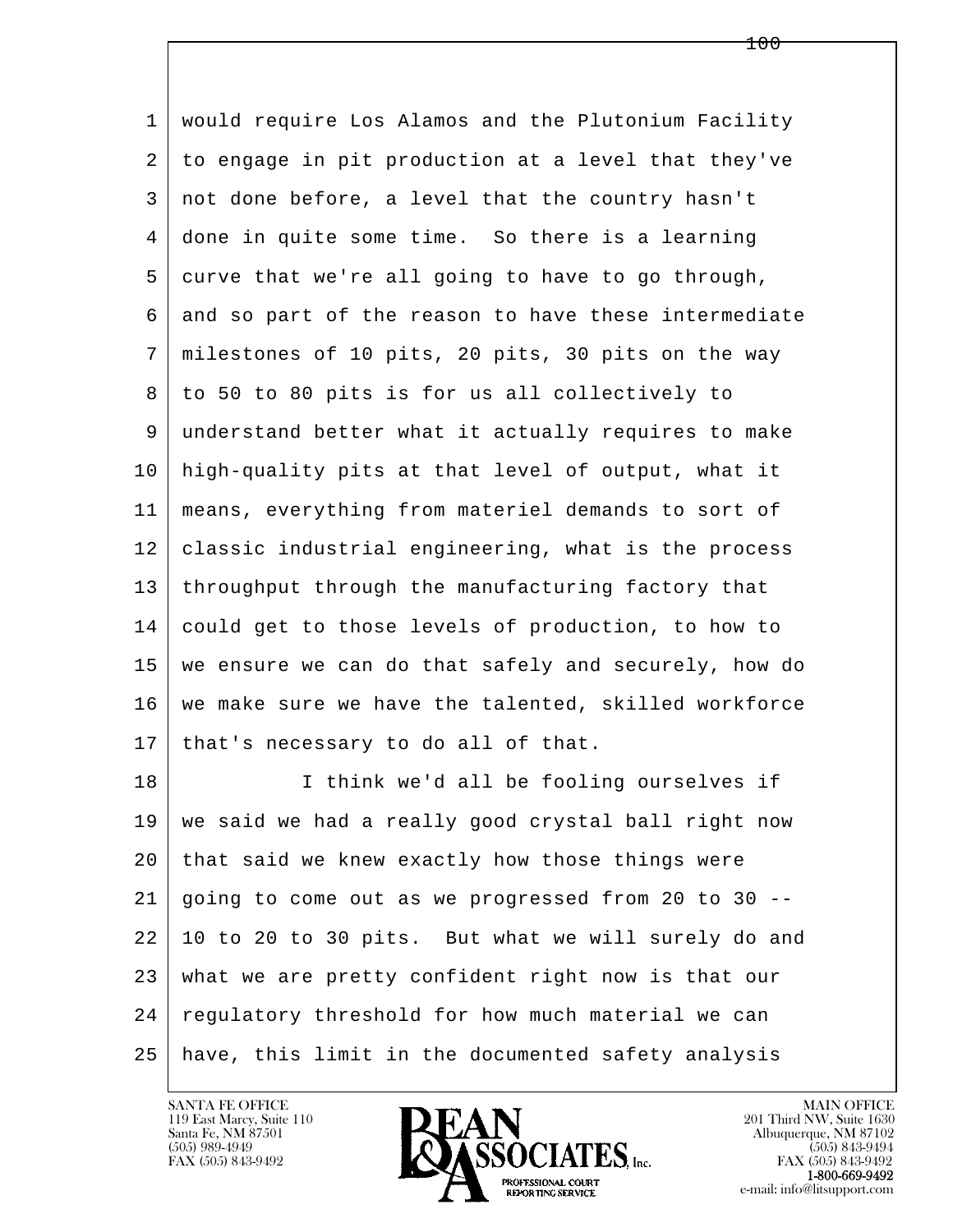| 1  | that Ms. Lebak has approved, sets on the main floor. |
|----|------------------------------------------------------|
| 2  | So when we talk about the main floor, we talk about  |
| 3  | gloveboxes and the day-to-day work of the facility,  |
| 4  | it happens on this first or main floor.              |
| 5  | We have a limit for that. We don't                   |
| 6  | operate close to that limit. We operate with a       |
| 7  | margin. On any day-to-day basis, the amount of       |
| 8  | actual material that is on the first floor in the    |
| 9  | facility that we're working with is less than our    |
| 10 | regulatory analyzed level, and we believe that even  |
| 11 | in the future with these larger throughputs that the |
| 12 | actual inventory will still remain less than the     |
| 13 | current regulatory threshold. So the safety systems  |
| 14 | and the analysis which are based on that number will |
| 15 | still remain valid.                                  |
| 16 | But I think Mr. Thompson could probably              |
| 17 | add some additional detail for you.                  |
| 18 | MR. THOMPSON: Thank you. Yes.                        |
| 19 | The only thing I would add is $-$ - in               |
| 20 | addition to what Mr. McConnell said is, all of the   |
| 21 | current analysis that was done in 2008, which is the |
| 22 | last time the site-wide environmental impact         |
| 23 | statement was done, analyzed for that 50-to-80-pits- |
| 24 | per-year production that you mentioned, Ms. Connery. |
| 25 | So we feel confident that we are appropriately       |

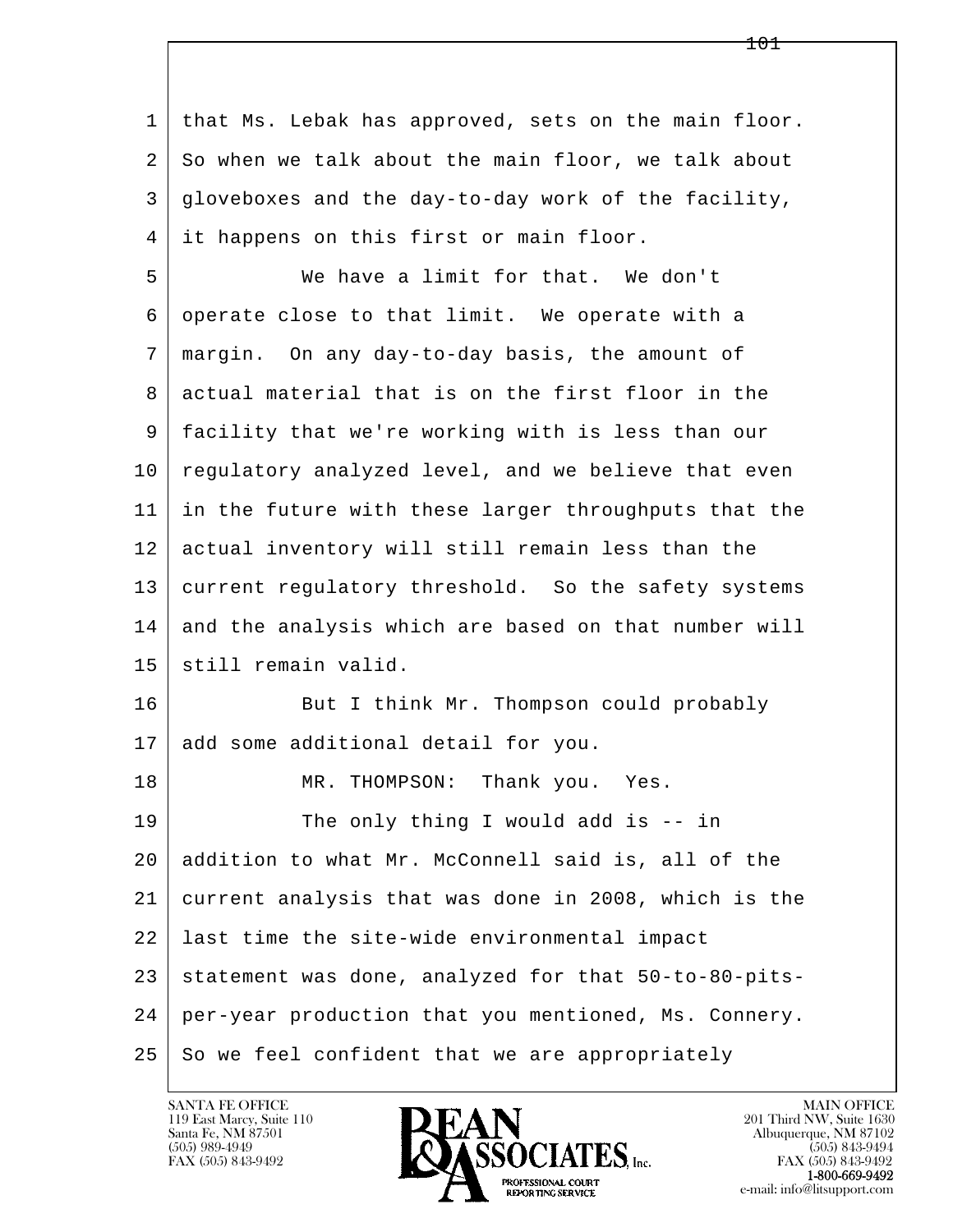l  $\overline{\phantom{a}}$  1 bounded in terms of our current operations and our 2 path forward to get to those higher levels of pit 3 production. 4 Having said all that, we are going -- 5 undergoing now -- and I can defer to Ms. Lebak for 6 more detail -- a supplemental analysis process to 7 make sure that those analyses that were done in 2008 8 are still valid for the missions that we have going 9 forward. 10 MS. CONNERY: So if I understand you 11 correctly, you're saying you don't anticipate to 12 challenge the limits that are already set for PF-4 13 in terms of the material-at-risk. In the event that 14 you did challenge that limit and had to raise it, 15 what would the process be and how would the public 16 be informed that that limit was raised? 17 MR. McCONNELL: So in the last session we 18 talked about a way that we maintain our documented 19 | safety analysis current, called an unreviewed safety 20 question. If something that is a fundamental 21 assumption or analytical technique of our current 22 safety basis is either found to have been in error 23 or challenged by our expectations going forward, 24 | then we invoke a process where we go back through 25 the entire process of making sure we know what the

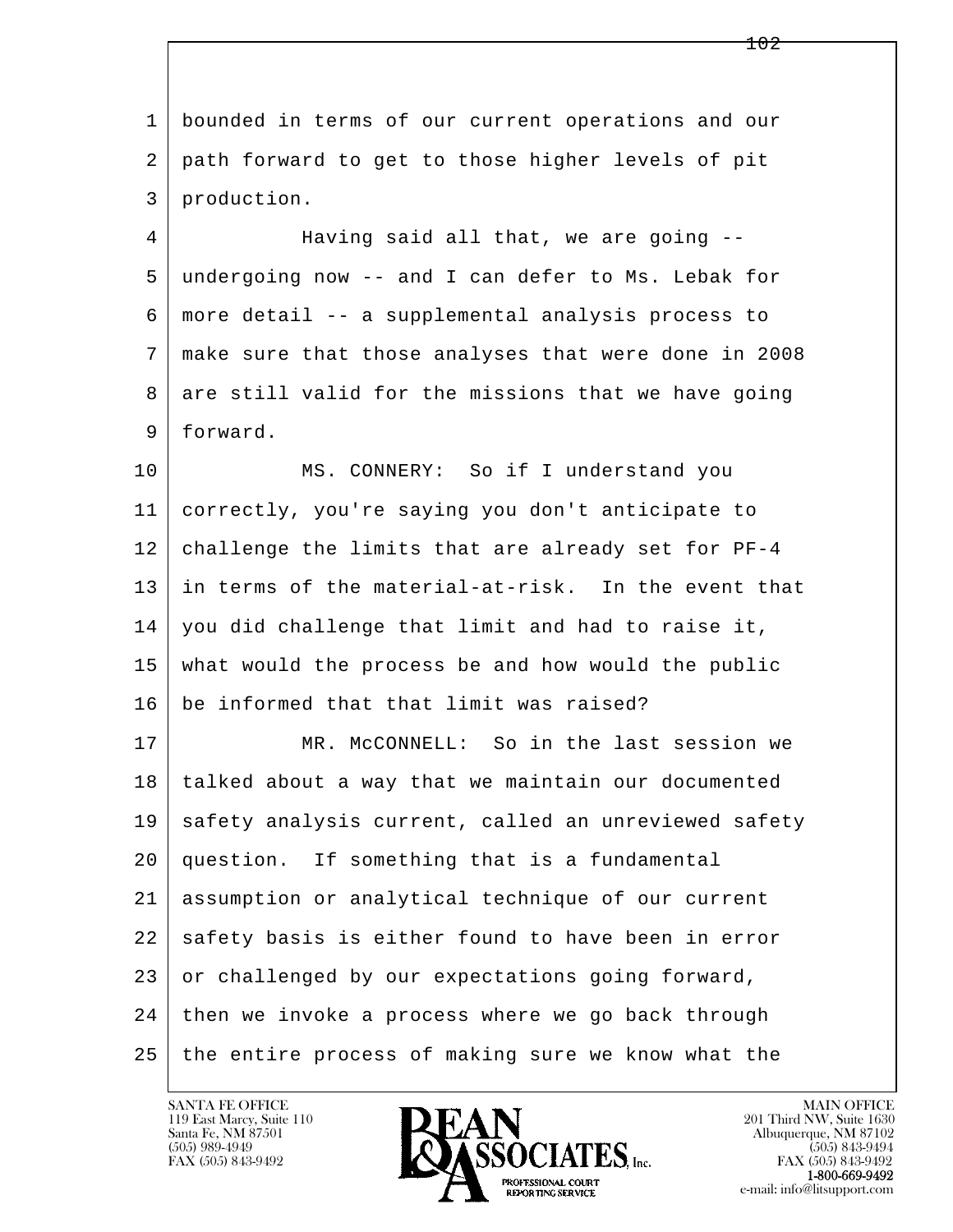1 hazard is, because if we had to raise that number, 2 | the hazard would be greater.

 3 Understanding, then, what the accidents 4 are that could result from that with the 5 consequences of those accidents would be, and 6 therefore what controls are available that we would 7 want to rely on that would interrupt that accident 8 to show we had adequate protection. It could be 9 that we would end up needing to put additional 10 controls in place. It could be that we would have 11 to offset the risk of increased pit production by 12 figuring out how to reduce the integrated risk of 13 some other part of PF-4 to, for example, lower 14 limits or more containerization, or even through the 15 AOA perhaps moving other process lines out of PF-4 16 into some other construct.

l  $\overline{\phantom{a}}$ 17 But at the end of the day, that would put  $18$  us into what we would consider  $-$ - we would call a 19 positive unreviewed safety question. So the 20 Laboratory would have the obligation to go back and 21 do a whole new holistic analysis that would come to 22 the government for review and validation and it 23 would ultimately end in a new approval by the field 24 office manager of a new safety basis and a new set 25 of controls.

119 East Marcy, Suite 110<br>Santa Fe, NM 87501

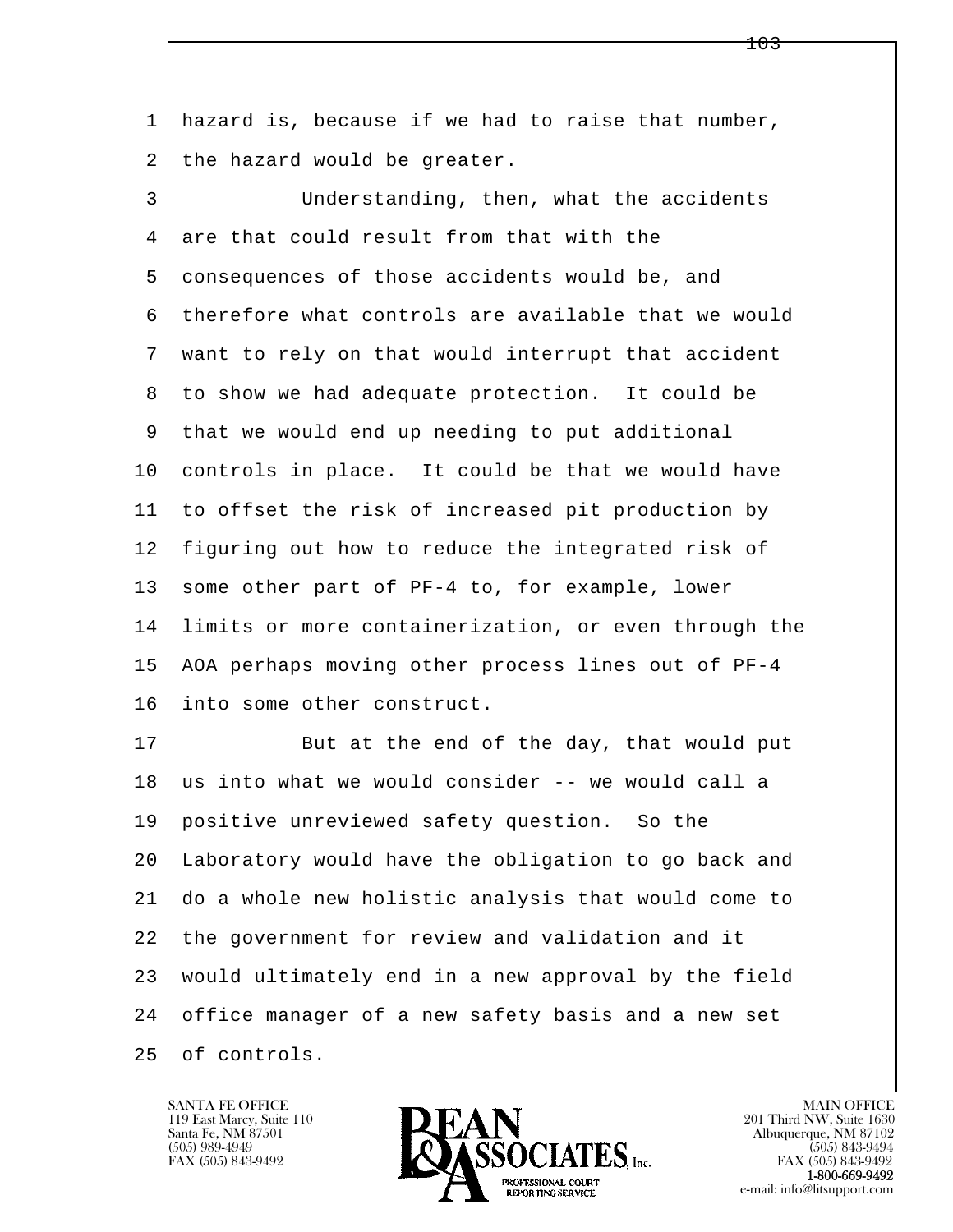| $\mathbf{1}$ | MS. CONNERY: Thank you.                              |
|--------------|------------------------------------------------------|
| 2            | MS. LEBAK: If I might add, Mr. Thompson              |
| 3            | mentioned the site-wide environmental impact         |
| 4            | statement. The record of decision stated that the    |
| 5            | site could produce up to 20 pits per year. So we do  |
| 6            | have a follow-on NEPA activity that he mentioned we  |
| 7            | are going to look at a supplement analysis, and we   |
| 8            | have processes through the NEPA Act where we can     |
| 9            | notify the public of those analyses, analyses.       |
| 10           | MR. KACICH: And if you will permit me to             |
| 11           | also add to that, I'm in agreement with              |
| 12           | Mr. McConnell's judgment about the likelihood of the |
| 13           | existing limit being sufficient. As you have heard,  |
| 14           | we do have a number of capital construction          |
| 15           | projects, some well on their way and others          |
| 16           | contemplated, and coupling that with the improved    |
| 17           | use of the vault and safes and containers and so     |
| 18           | forth, I think there's ample reason to have that     |
| 19           | confidence.                                          |
| 20           | MS. CONNERY: Thank you.                              |
| 21           | CHAIRMAN SULLIVAN: Mr. Santos.                       |
| 22           | MR. SANTOS: Thank you, Mr. Chairman.                 |
| 23           | I want to talk about the specific                    |
| 24           | opportunities to reduce risk by reducing the         |
| 25           | quantity of material-at-risk. So if I may ask        |

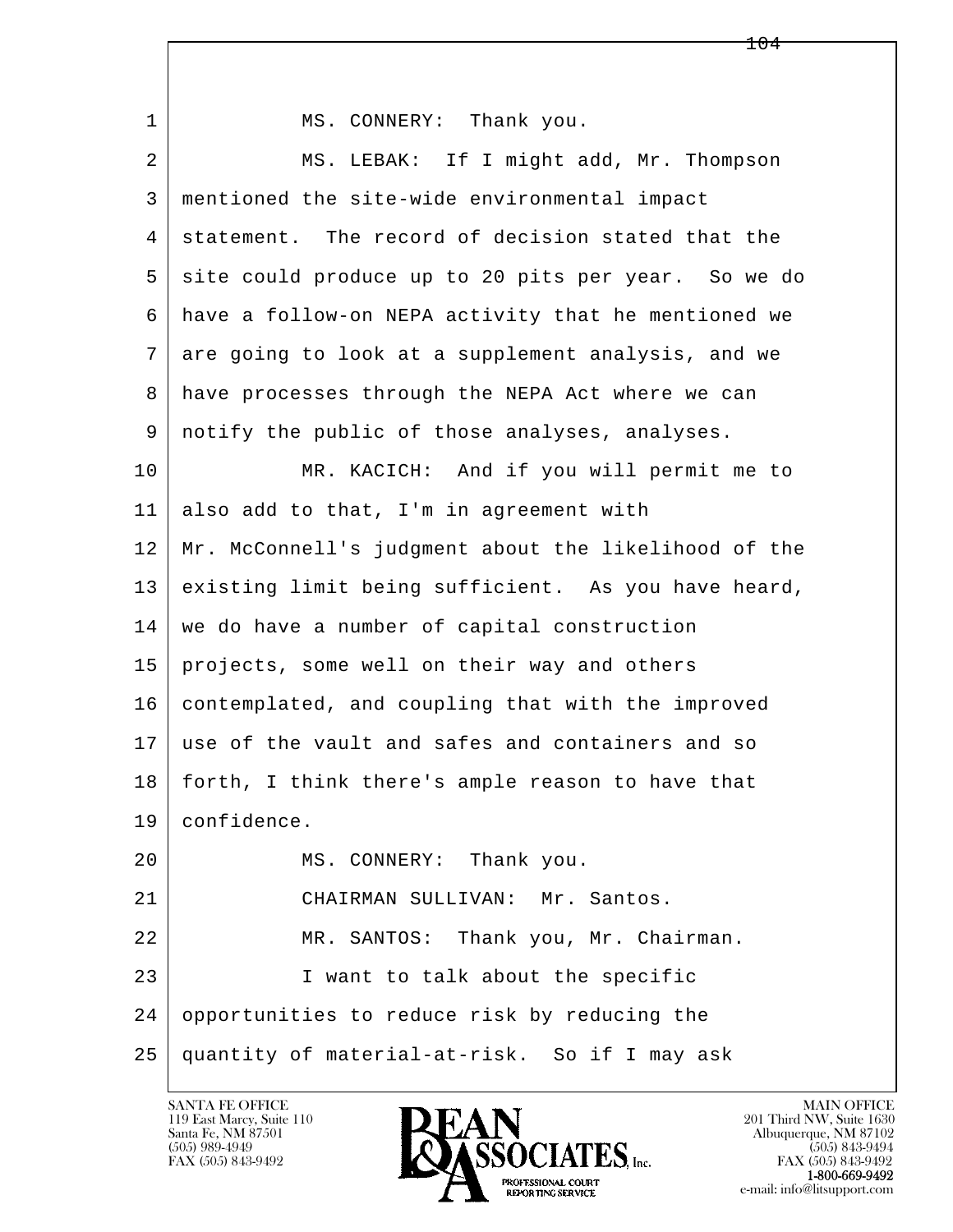l  $\overline{\phantom{a}}$  1 Mr. Kacich, could you provide us with an estimate of 2 the percentage of special nuclear material that sits 3 in certified containers today with no damage or 4 issues? 5 MR. KACICH: I think I might need to get 6 some help on that one. I don't recall a good answer 7 to that offhand. I'm sorry. Any of my colleagues? 8 | MR. McCONNELL: I don't think we would 9 want to venture a guess and get it wrong. Can we 10 take that question and get to the particulars? 11 MR. SANTOS: Okay. Following on that, do 12 you have a kind of master schedule or goal for a 13 percentage of items you're looking forward to have 14 containerized? 15 MR. KACICH: Well, I think I would point 16 to what's been accomplished over the last several 17 years where the degree of reduction in MAR since 18 2009 is on the order of 60 percent. So I think that 19 provides one objective data point in connection with 20 the progress that's been realized. 21 And beyond that, what I would say is that 22 we're all about continuous improvement. And in 23 addition to making improved utilization of the 24 resources that I previously mentioned, we want to do 25 it in a way that is respectful of our operators in

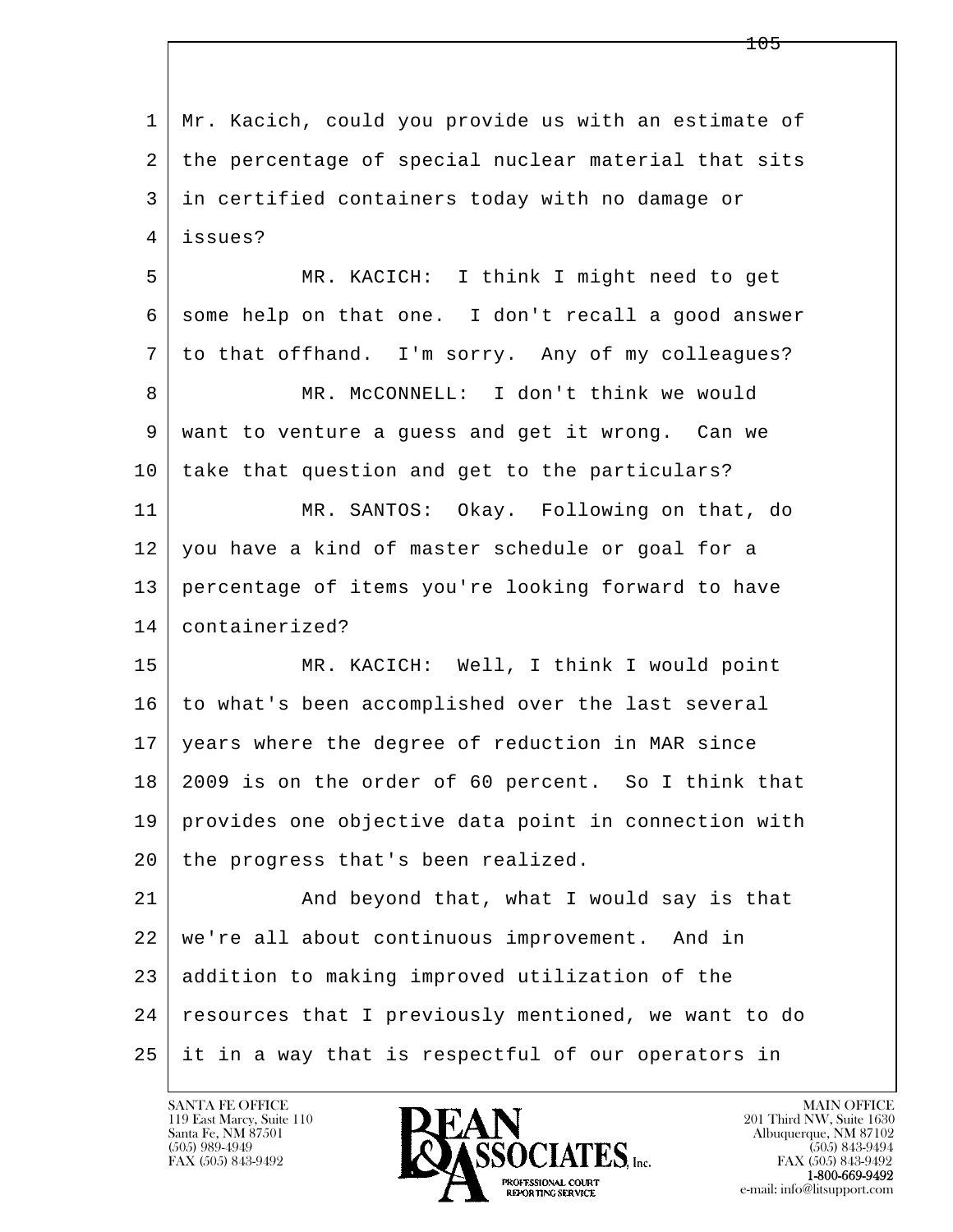1 terms of the dose that they receive, the ergonomic 2 challenges that they might experience, the ease of 3 administration of the record-keeping that's vitally 4 important here as well. So all of those pieces work 5 together. The precise timing of when capital 6 construction project improvements come into play and 7 how they interrelate to variations in mission need 8 and so forth makes it difficult to give predictions. 9 What I'm confident in conveying to you is 10 that whatever the circumstances that we face, we're 11 committed to make the most of it in terms of 12 minimizing the MAR in the facility at any point in  $13$  time. 14 MR. SANTOS: Thank you for that. I would 15 like to follow up on the 60 percent MAR reduction 16 that was code in 2009. Could you provide some

l  $\overline{\phantom{a}}$  17 insights on how much of that reduction was 18 attributed to what I call a physical change, you 19 know, such as repackaging the material into a 20 certified container or relocating the material into 21 a more robust configuration versus, let's say, an 22 administrative change where, by analysis, you 23 determine that the material can be -- you know, the 24 consequences of the accidents can be reduced by 25 looking at the existing container, whether it's

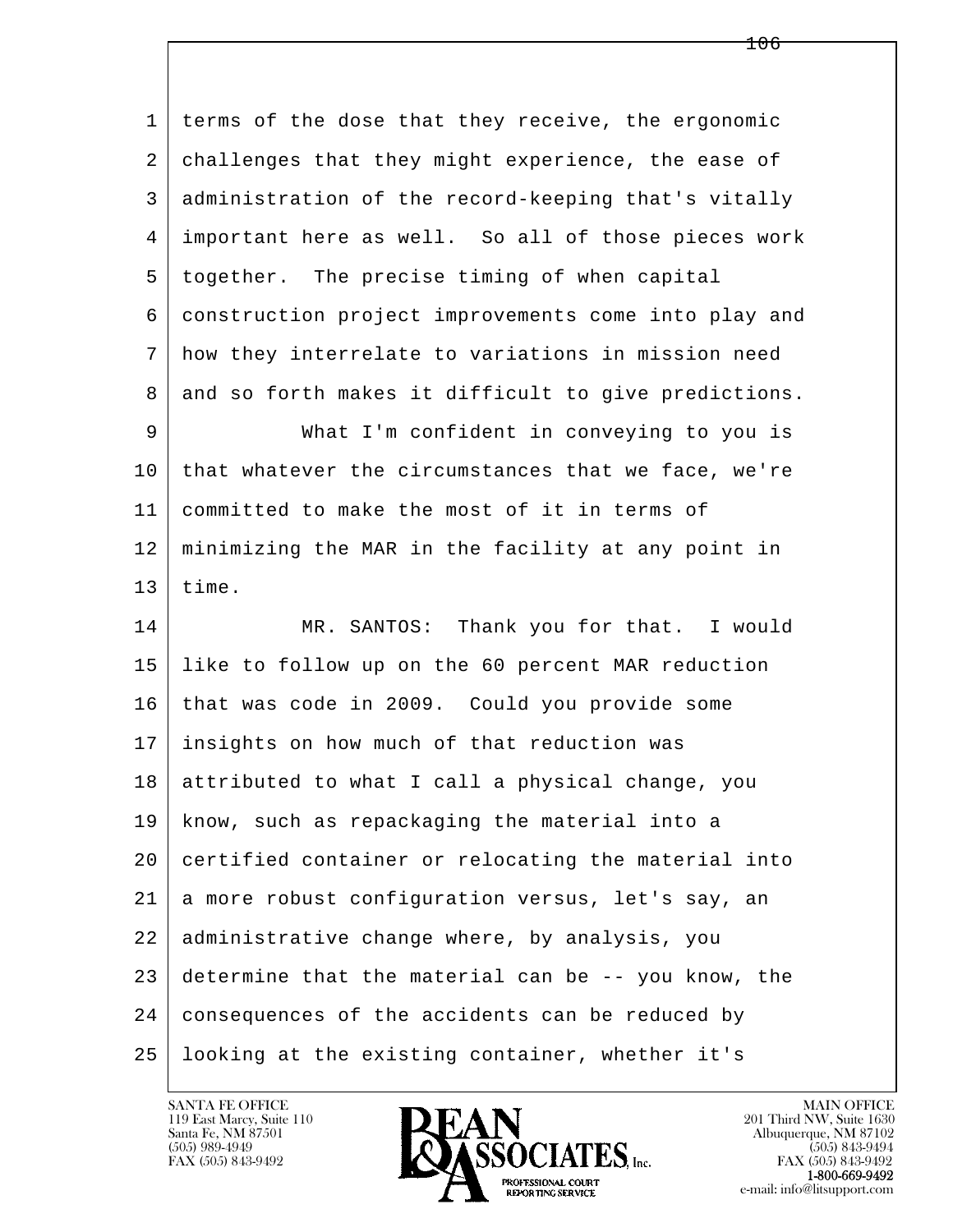l  $\overline{\phantom{a}}$ 1 | greater or  $-$ - can you talk about  $-$ -2 MR. McCONNELL: Sure. 3 MR. SANTOS: -- a break-out. 4 MR. McCONNELL: It strikes me -- and 5 forgive me if I take just a minute to describe the 6 concept of material-at-risk a little, because we're 7 now getting into to subtleties here. 8 Material-at-risk is a descriptor of how 9 likely material is to contribute to a consequence to 10 human beings in an accident scenario. And so the 11 form of the material and the method in which the 12 material is stored or contained is relevant to that 13 determination. For an example, just for folks, if 14 there was material in a ball mill as a process that 15 was in very fine powder, that would be the kind of 16 material that would contribute significantly to 17 material-at-risk. It's in a form and it's outside 18 of a well-established confinement system because 19 it's in a ball mill. It would be -- contribute to 20 an accident. 21 Take that same material and put it in an 22 engineered container, it's still finally ground 23 powder, but it's in a container that would be 24 robust. It contributes less to an accident. So 25 it's less material-at-risk.

119 East Marcy, Suite 110<br>Santa Fe, NM 87501



FAX (505) 843-9492<br>**1-800-669-9492**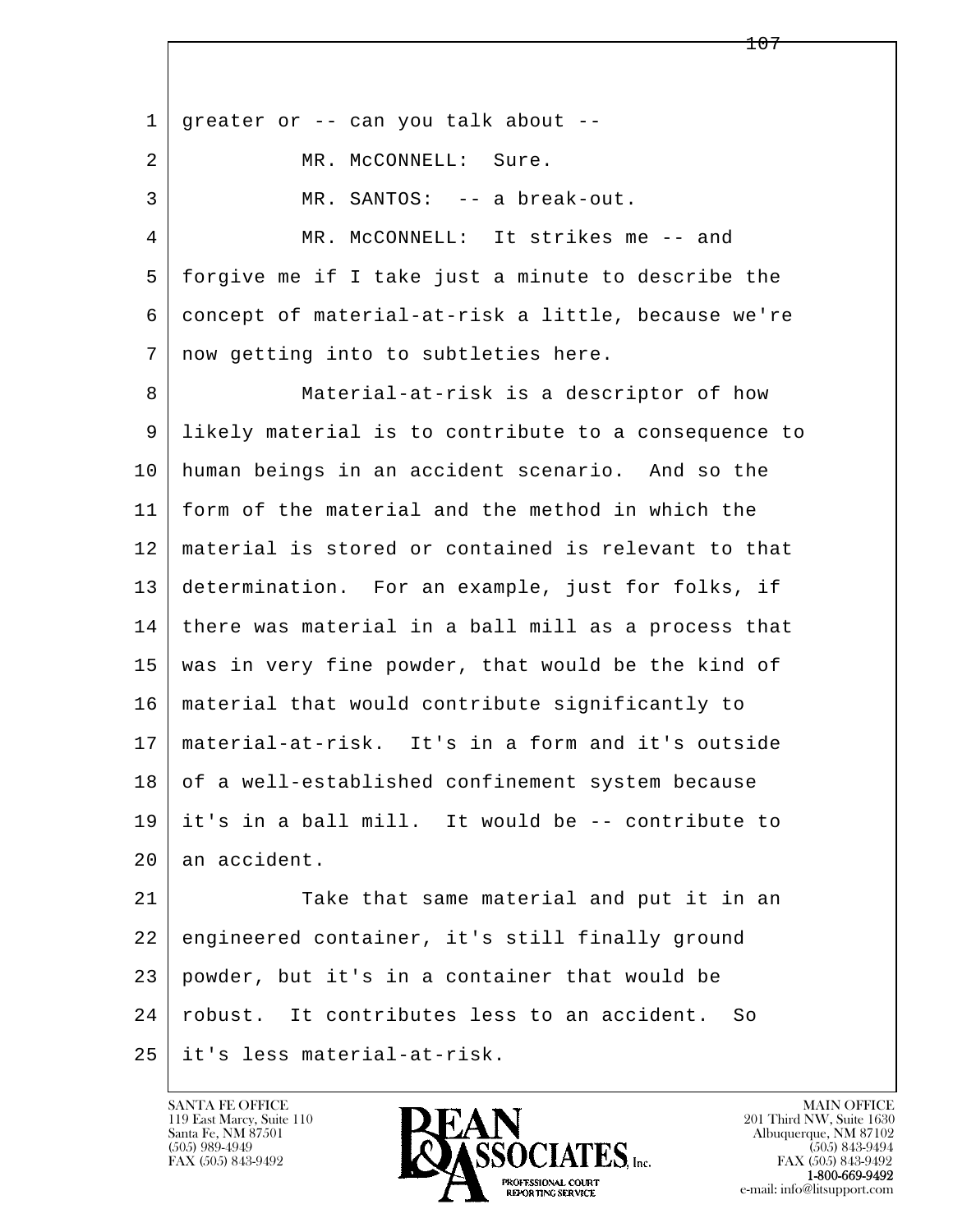l  $\overline{\phantom{a}}$  1 You could also take that material and 2 change its form so that it could be larger solid 3 pieces of metal rather than finely ground powders, 4 and the larger pieces of metal are inherently less 5 likely to contribute to a public consequence. 6 And the best thing you could do is just 7 have it be gone entirely. Right? If you didn't 8 | need it and it was gone, it wouldn't be there at 9 all. So all of those factors affect 10 material-at-risk, which is what we're talking about 11 here. 12 Our approach to safety at PF-4 and 13 everywhere else is that if we aren't assured of the 14 reliability of a control, then we conservatively 15 presume that the control doesn't exist at all. 16 Right? Right now we conservatively assume that our 17 active ventilation system fails in a significant 18 earthquake. If we have an uncertified container, if 19 we have -- it looks like a good container but we 20 haven't studied it -- we assume that it doesn't have 21 any particular value to us at all, so we give it a 22 damage ratio of 1. We assume it releases all of the 23 material. 24 Now, if we take that same container and we 25 invest in an R&D process and we actually have it

119 East Marcy, Suite 110<br>Santa Fe, NM 87501



FAX (505) 843-9492<br>**1-800-669-9492**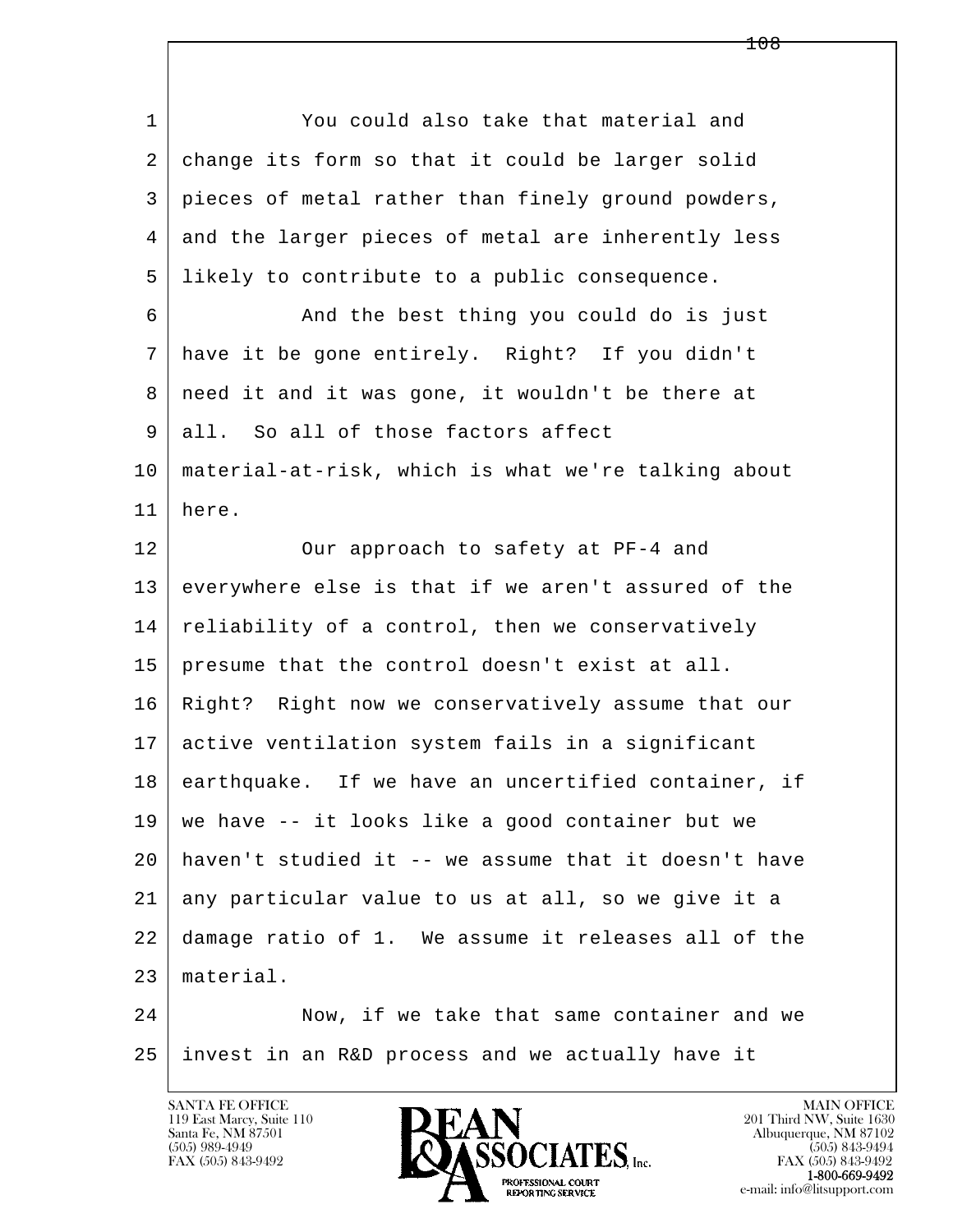1 tested and we drop it from heights with surrogate 2 materials in it and we put it in a fire, or we crush 3 it, or we hit it with an object and we get real data 4 on how the container performs, so that we now have 5 surety rather than being unsure, we can credibly say  $6$  that that container has value to us from a safety 7 perspective and we reduce that number called damage 8 ratio.

l 9 So in the last few years we've had a very 10 concerted effort to do two things: To put material 11 in containers that are certified. We have a very 12 robust program to implement new containers. And 13 we've taken the time and effort and the energy and 14 the resources to go and test the containers that we 15 already have. Sometimes we find out that the 16 container isn't very good and then we use the 17 research and development capabilities of the 18 Laboratory to design a new container. We've done 19 that, for example, for heat source plutonium. 20 Sometimes we're lucky enough to find out that the 21 container we designed at the beginning is actually 22 fairly robust, and then we take appropriate credit  $23$  for it.

 $\overline{\phantom{a}}$  24 I'm happy to say that we did a good job 25 designing many of the original containers, and so

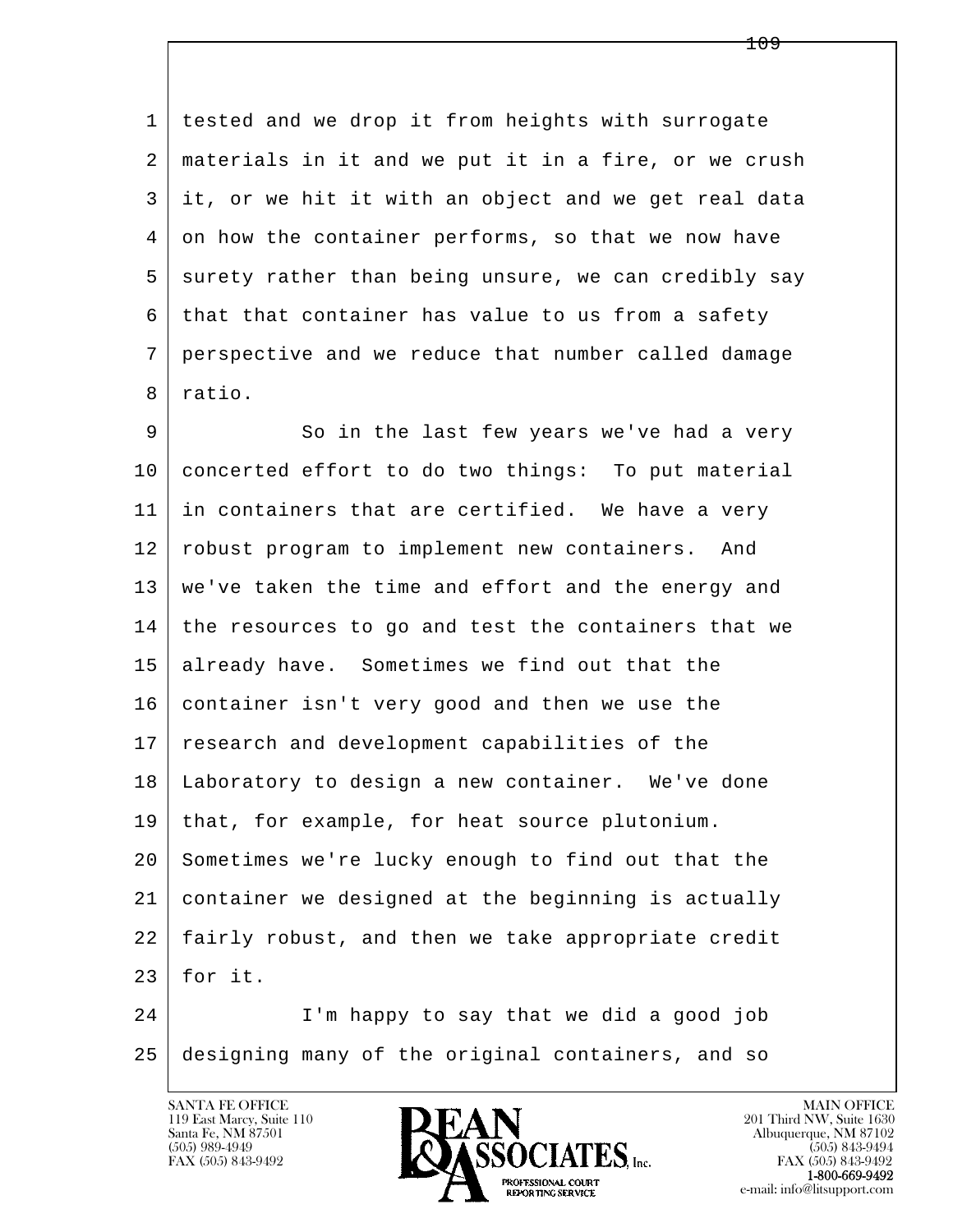1 that after that more rigorous analysis, we've 2 concluded that we can take credit for them. So a 3 sizable amount of our reduction in material-at-risk 4 over the last few years has been because we have 5 gained confidence in the containers that we use, 6 rather than moving the material out. As you well 7 know, our efforts at Los Alamos to actually move 8 material out of Los Alamos have been significantly 9 focused on what's called Area G, the waste storage 10 areas. 11 MS. LEBAK: I'd like to add that 12 Los Alamos has been utilizing some very robust 13 containers. We call them the Savvy 4000 containers,

14 and that's just been in the last six years. So 15 they're very, very robust. It doesn't mean the 16 other containers are bad, but these are newer 17 design, very robust. They go through a series of 18 tests to make sure they can withstand different 19 types of insults. And so I think it's, you know, a 20 great addition to the nuclear material management 21 program that we have at the site to incorporate some 22 of these new containers.

l  $\overline{\phantom{a}}$ 23 MR. McCONNELL: I quess as almost a little 24 bit of bragging here that Los Alamos has designed 25 these containers and they're now at use across the

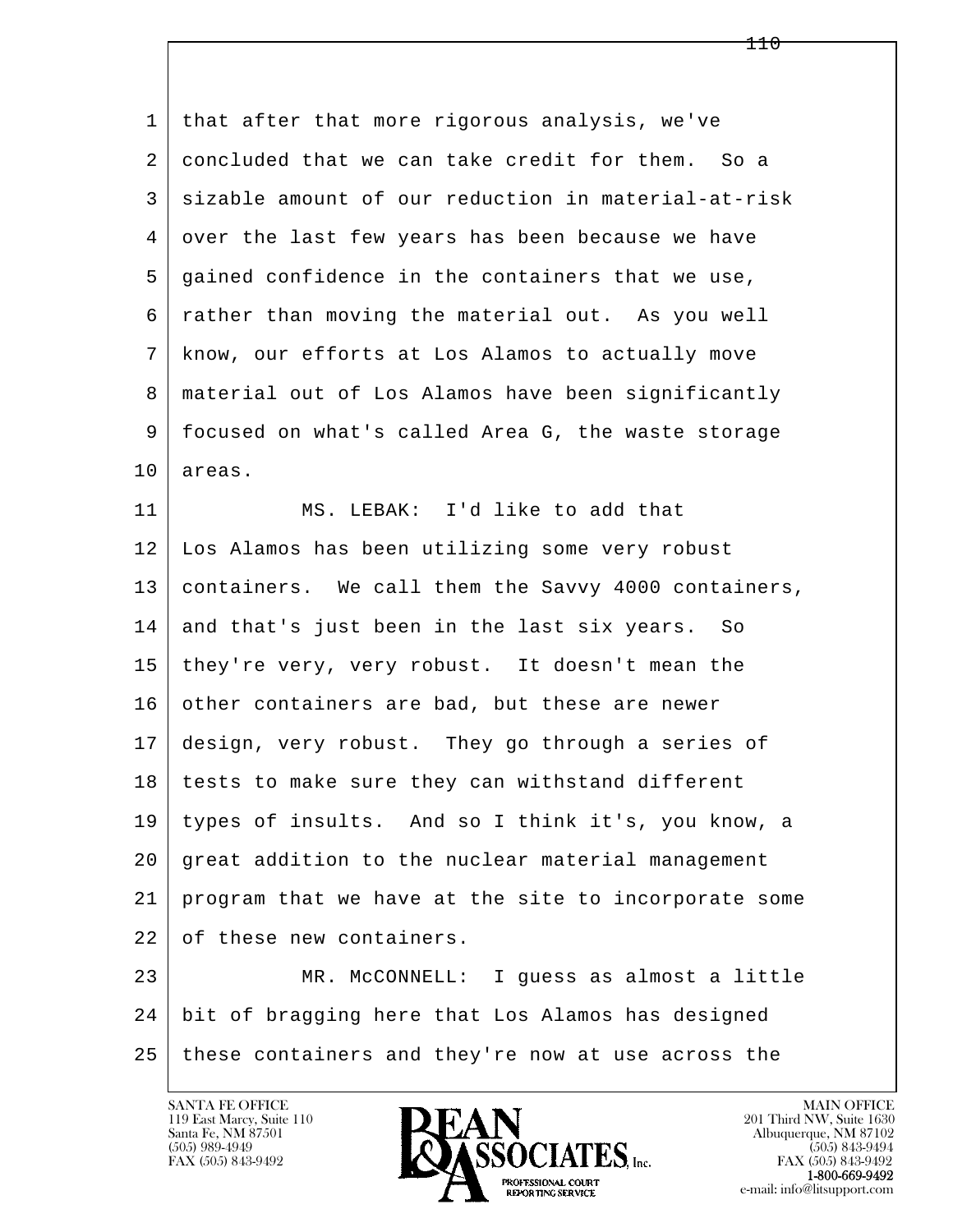l  $\overline{\phantom{a}}$  1 entire enterprise. So all the Department of Energy 2 is benefiting from enhanced safety due to the Savvy 3 4000 containers designed at Los Alamos. 4 | MR. SANTOS: Thank you. 5 A follow-up question for Mr. Kacich. 6 Another opportunity is the use of the vault. Can 7 you talk about some of the initiatives to improve 8 utilization of the vault and talk about what the 9 vault can do to further reduce risk? 10 | MR. KACICH: Sure. So certainly it starts 11 with the fact that material stored there is in a 12 very safe location relative to other places within 13 the facility, given the various accident scenarios 14 that we need to postulate and analyze. And it's a 15 complicated decision-making process starting with -- 16 again, out of recognition of importance to the 17 workers scenario where the dose that one worker 18 | would take on with spending time there is notably 19 greater than other places in the facility. So we 20 want to be judicious with sending people in there 21 for that purpose. 22 Then, with respect to what materials have 23 what purpose, immediate term or longer term, is a 24 consideration. The completeness and availability of 25 | the criticality safety evaluations that need to be

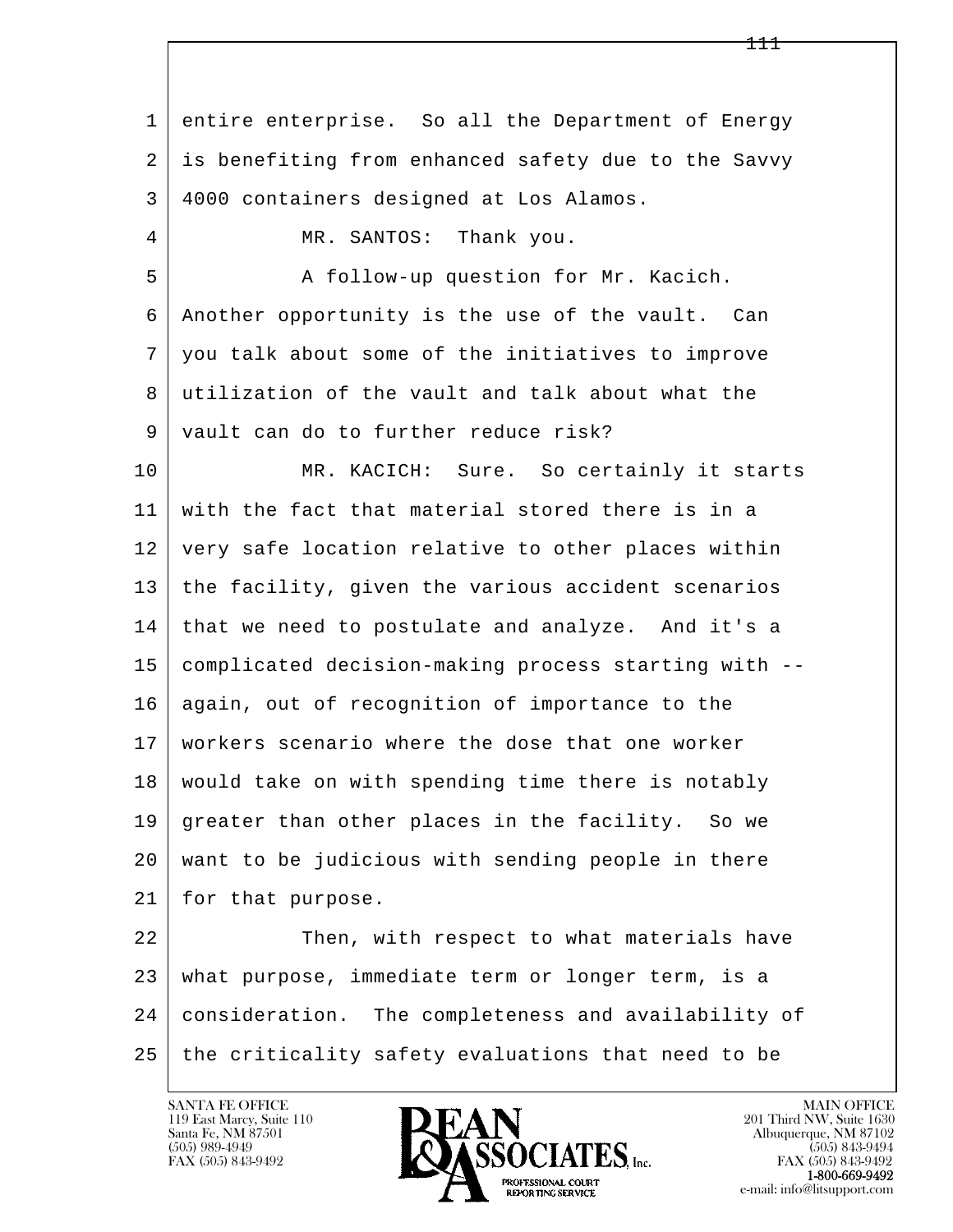l  $\overline{\phantom{a}}$  1 in place, whether or not workers are trained to 2 those, so there's a lot of parameters that need to 3 be assessed in aggregate in order to take full 4 advantage of that. It's also not a facility that we 5 want to fill up and seal because the nature of the 6 work there requires movement and manipulation to 7 varying periodicities. 8 | And so perhaps that's not as precise an 9 answer as you might have been seeking, but those are  $10$  some of the considerations that govern what we do 11 and don't put in the vault. 12 MR. SANTOS: And my last question is: 13 What other measures are you considering to implement 14 some of the risk reduction in addition to the 15 containerization in the vault? Any additional 16 measures you're considering? 17 | MR. KACICH: Well, I think we've touched 18 | on most of the improvement opportunities that we 19 avail ourselves in from the standpoint of what 20 material we have and how can we put it in as safe a 21 condition as possible, and certainly in the 22 discussions during the first panel, there was 23 considerable discussion about the improvements from 24 safety systems. So I think it's the two of those 25 jointly that bear on the fact that over time we have

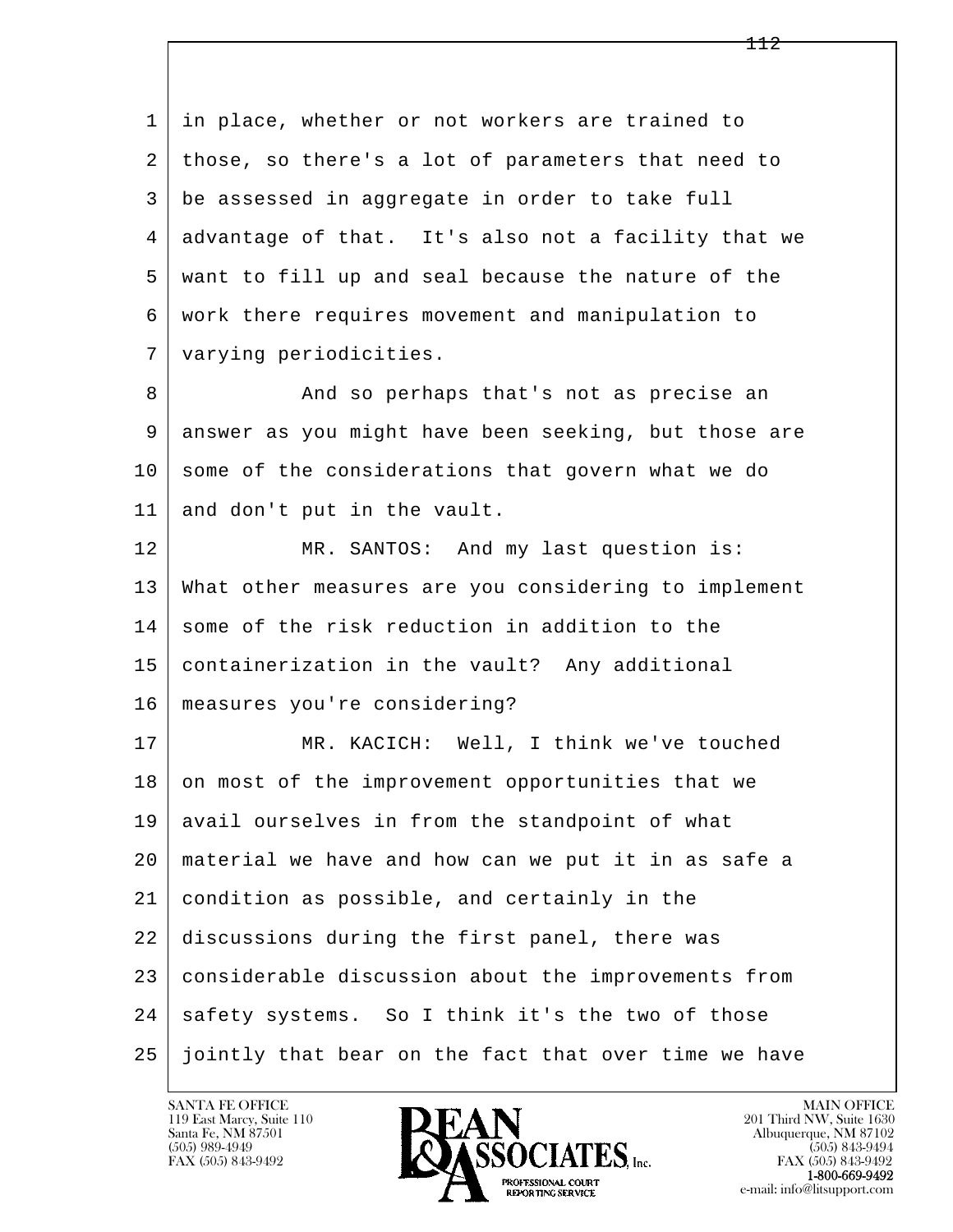l  $\overline{\phantom{a}}$  1 improved materially and intend to do so in the 2 future. 3 MR. SANTOS: Okay. 4 CHAIRMAN SULLIVAN: So I'd like to ask a 5 question now. And I'm going to ask it of either 6 Ms. Lebak or Mr. Thompson, whoever wants to field 7 it. But it has to do with material that's 8 categorized as having No Defined Use. 9 So for the benefit of the public, we've 10 been talking a lot tonight about material-at-risk, 11 as opposed to material in the building that's not 12 considered at risk, and I think Mr. McConnell just a 13 few moments ago took a few minutes to explain what 14 that meant. 15 | But you take all that same material, and  $16$  then there's another -- descriptive categories that 17 all of that material is broken into, regardless of 18 whether it's at risk, which is that which has 19 defined use and that which has No Defined Use. And 20 | the most recent material management plan that was 21 produced here shows that about 40 percent of the 22 material that's in the facility is categorized as No 23 Defined Use. 24 So I'd like to first ask you if you could 25 just explain a little bit about what that means, and

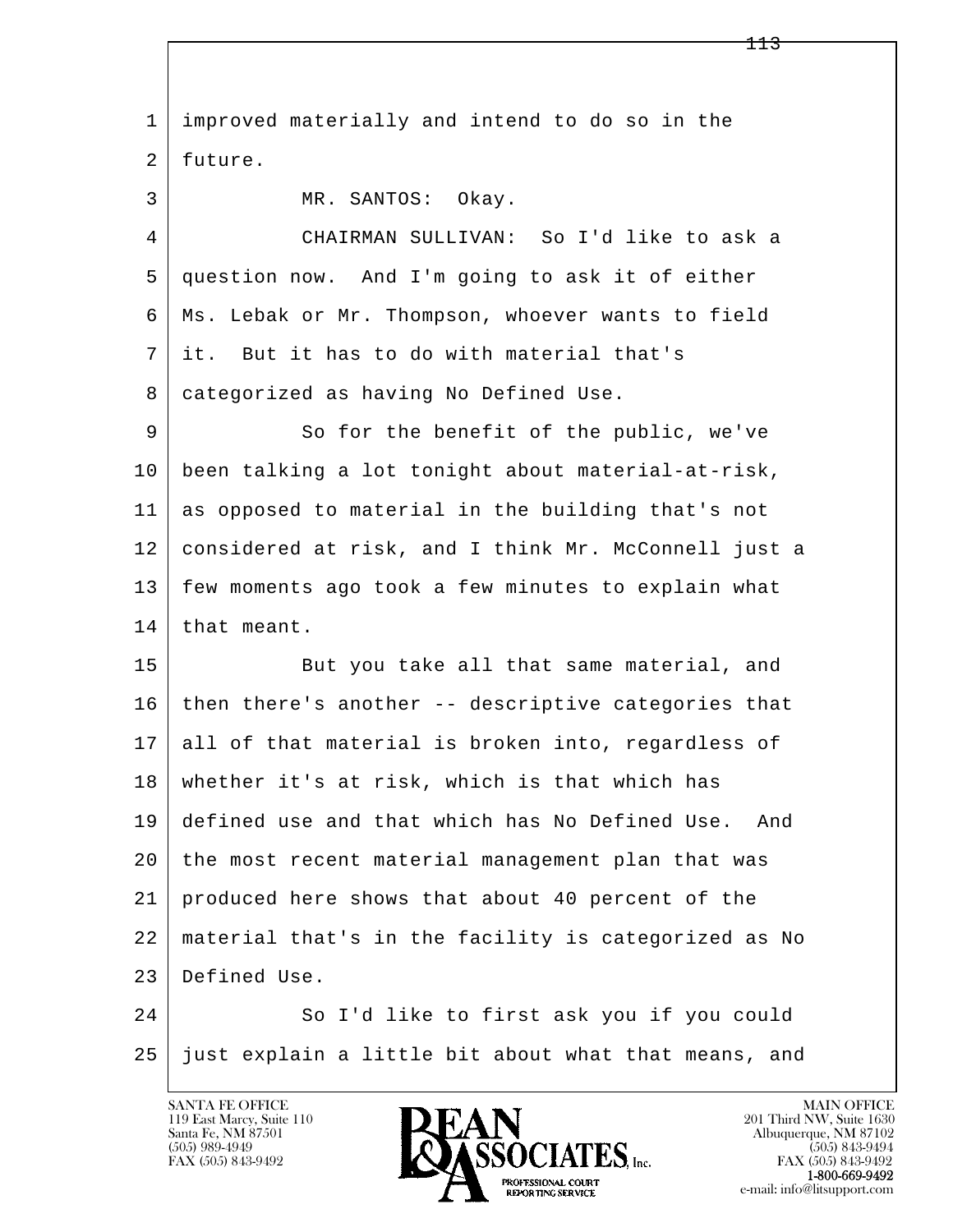l  $\overline{\phantom{a}}$ 1 then perhaps how you validate whether or not 2 material has a defined use or not. 3 MR. THOMPSON: So thank you for the 4 question, sir. I'll start, and I'm sure Ms. Lebak 5 will correct me or add to it. 6 So first of all, the program needs that we 7 have are very exacting in terms of material that we 8 | require for our stockpile. And to first order, 9 defined use in large measure deals with material 10 that is of the right purity and specification for 11 our use in the stockpile. If something is deemed 12 not -- has No Defined Use -- and let me back up and 13 say defined use material essentially has no time 14 limit. Once we determine that we have material that 15 is good for future applications, we tend to hold 16 onto it because we have very little capacity in this 17 country to make more. So that's on the defined use 18 side. 19 As you mentioned earlier, there's a large 20 percentage -- I think it's 40 percent, that's what  $21$  you said  $-$  in PF-4 that doesn't have a defined use. 22 A lot of that material is either contaminated in  $23$  some way  $-$  it may be plutonium with uranium 24 components, other contaminant materials that make it 25 less desirable for our mission work, in which case

119 East Marcy, Suite 110<br>Santa Fe, NM 87501

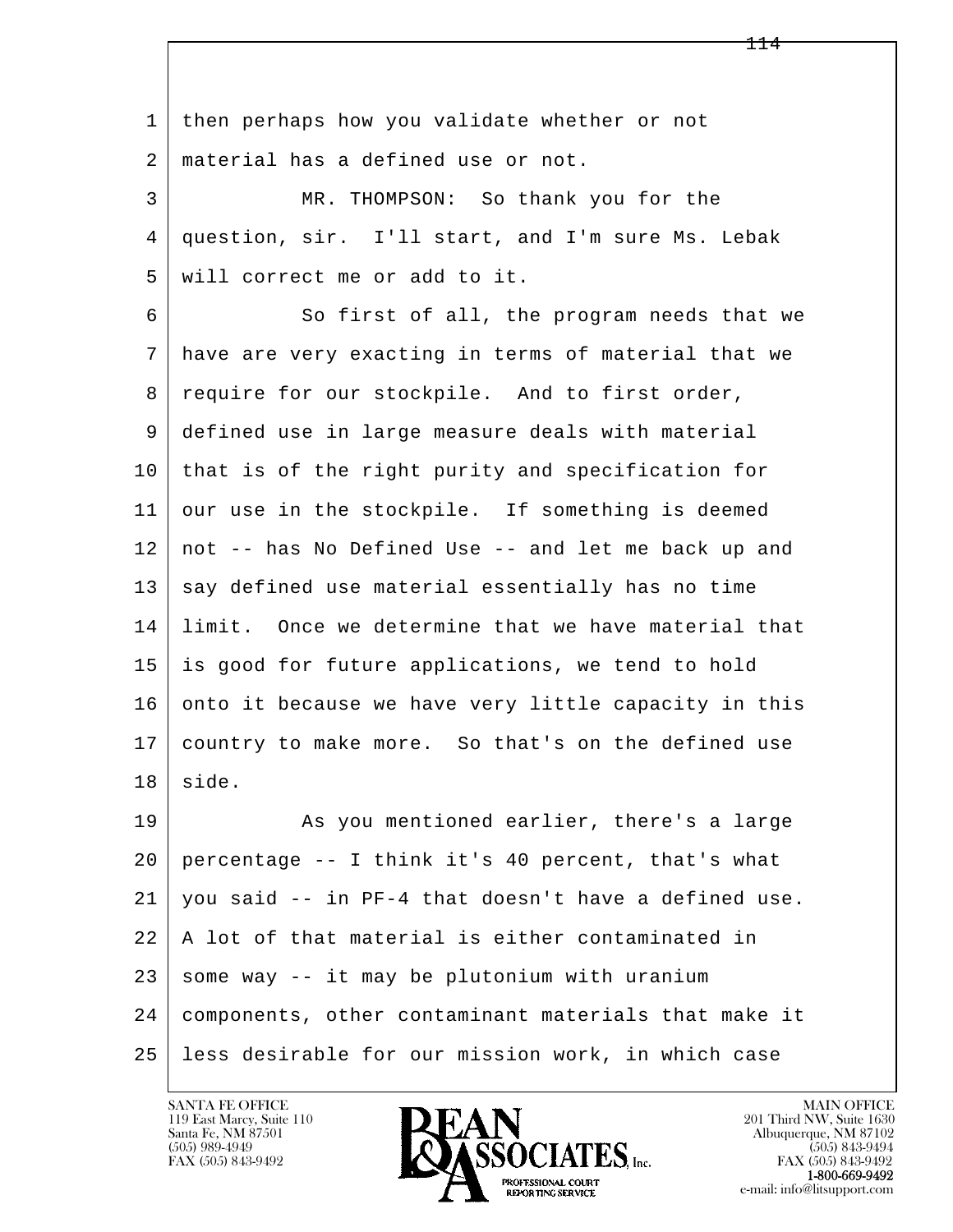1 it requires some level of either containerization or 2 a processing to dispose of or to take to a final 3 disposition.

 4 We have -- as was said in a couple 5 different ways in the first panel and in this one, 6 | we have an issue with waste processing overall in 7 the system, particularly with the WIPP situation and 8 how that evolves. So we are somewhat limited in our 9 ability to move no-defined-use waste to that final 10 disposition status. In some cases we would return 11 some of the material that sits in the PF-4 vault 12 today back to places like Savannah River or Y-12, 13 where they could be further processed to its final  $14$  end state. But all of those things are really 15 predicated on whether or not the program can use the 16 material in some future application before we make 17 that determination.

l  $\overline{\phantom{a}}$ 18 | MS. LEBAK: Sure. The material recycle 19 and recovery program is about a \$60 million a year 20 investment for Los Alamos Lab. So we are able to 21 fund from the NNSA level, you know, a sizable sum 22 for the lab to work with materials. So they 23 containerize it or -- right now we're going through 24 a readiness process where the Laboratory is desiring 25 to start up the aqueous chloride line. And so

119 East Marcy, Suite 110<br>Santa Fe, NM 87501

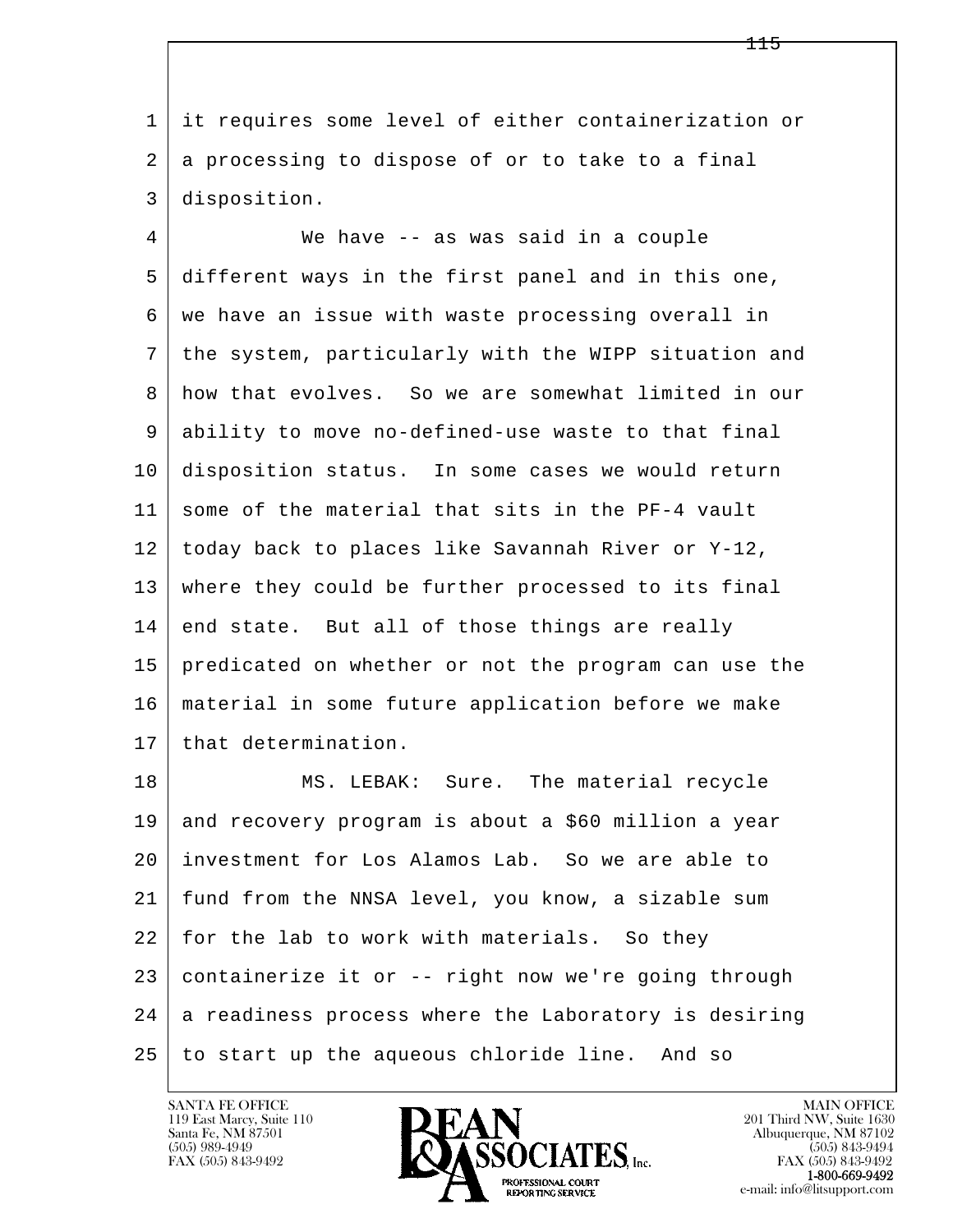| $\mathbf{1}$ | they've -- they want to resume that operation. It         |
|--------------|-----------------------------------------------------------|
| 2            | was one of the operations that was paused back            |
| 3            | around the 2013 time frame. So we are attempting to       |
| 4            | get through that process right now. It's a                |
| 5            | readiness process where we make sure that the             |
| 6            | people, processes, and procedures are in place so         |
| 7            | they can resume that line. So that's one avenue           |
| 8            | where they can take material and put it into              |
| 9            | different forms, possibly extract americium out of        |
| 10           | that as a viable by-product of that line. And then        |
| 11           | we can also generate waste.                               |
| 12           | And so as we've said in the earlier                       |
| 13           | panels, with WIPP just reopening in December of           |
| 14           | 2016, we hope to be shipping waste here by the end        |
| 15           | of the fiscal year. That's an aggressive schedule.        |
| 16           | It's our plan to open a new transuranic waste             |
| 17           | storage facility on site. So right now we have            |
|              | 18   waste that we're storing at the PF-4 facility in the |
| 19           | TA-55 area. And so when we open the new facility,         |
| 20           | we can take waste out of the Plutonium Facility in        |
| 21           | the vicinity, put it in the new storage facility,         |
| 22           | and at the same time we are preparing to ship to          |
| 23           | WIPP, hopefully by the end of the fiscal year. You        |
| 24           | know, that's an approximate date. So that's another       |
| 25           | avenue that is available to us and we're going            |

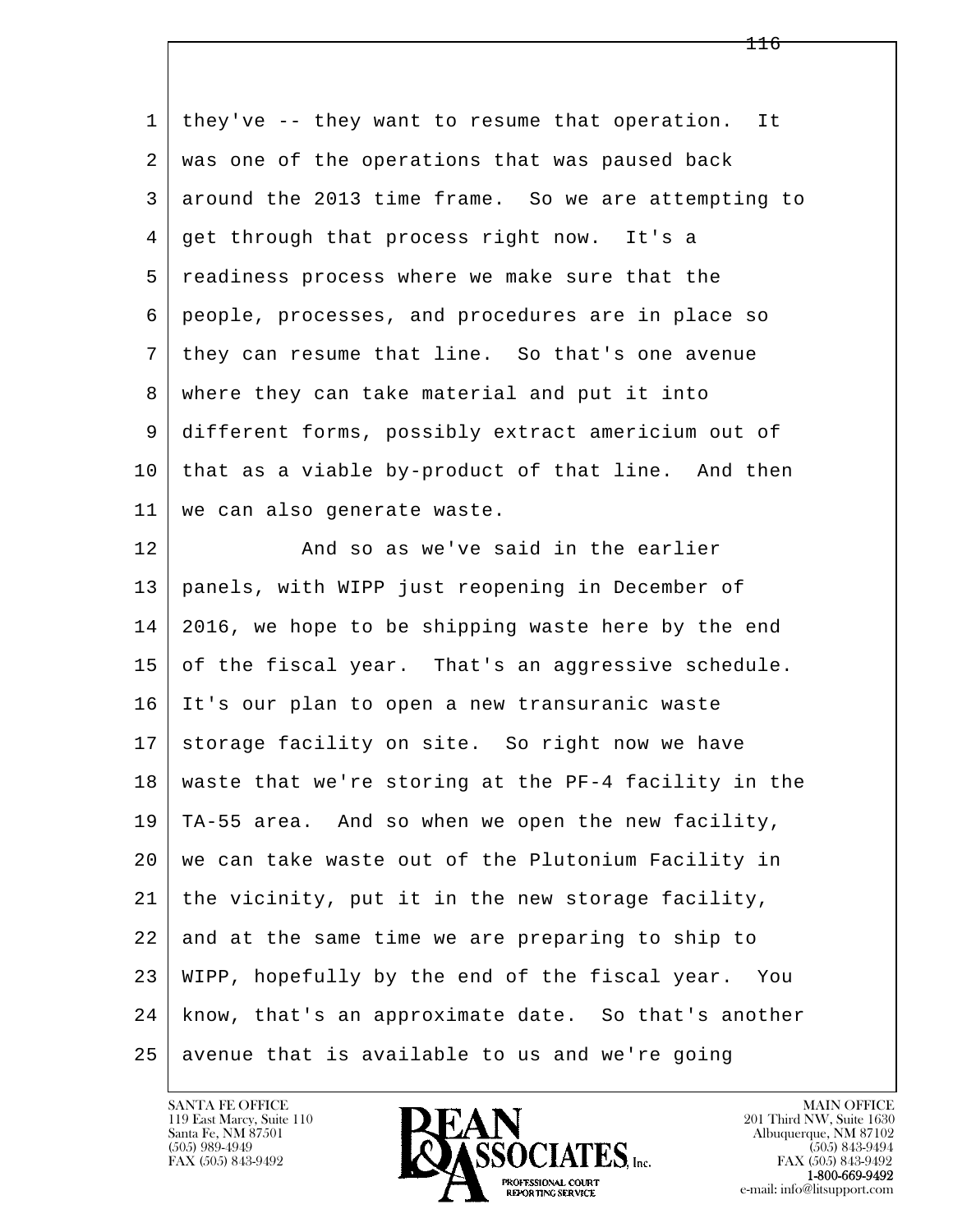| $\mathbf{1}$ | through all those technical processes right now.     |
|--------------|------------------------------------------------------|
| 2            | So another activity going on at the                  |
| 3            | national level is the ARIES program, and so our      |
| 4            | national leaders need to determine if there's going  |
| 5            | to be a mixed oxide fuel project at one of our other |
| 6            | sites and if we're going to pursue other options for |
| 7            | disposal of material. So we do have things -- we do  |
| 8            | have the ability right now to put material in newer  |
| 9            | containers. We can resume processing of the aqueous  |
| 10           | chloride, and then we have the true waste option of  |
| 11           | disposal at WIPP right within reach.                 |
| 12           | CHAIRMAN SULLIVAN: Mr. Thompson, I'd like            |
| 13           | to follow up. You talked about if there's material   |
| 14           | that is known that it could be used in a program,    |
| 15           | then it's a defined use. And if I understood you     |
| 16           | correctly, you sort of do that conservatively        |
| 17           | because we're not making any more --                 |
| 18           | MR. THOMPSON: Yes, sir.                              |
| 19           | CHAIRMAN SULLIVAN: -- plutonium. So to               |
| 20           | use an analogy, if I had a certain type of special   |
| 21           | motor oil that I use in my automobile, then that     |
| 22           | would be defined use for my automobile. But if I     |
| 23           | had a hundred cases of it, then I couldn't           |
| 24           | reasonably use it all because the vehicle won't last |
| 25           | that long.                                           |

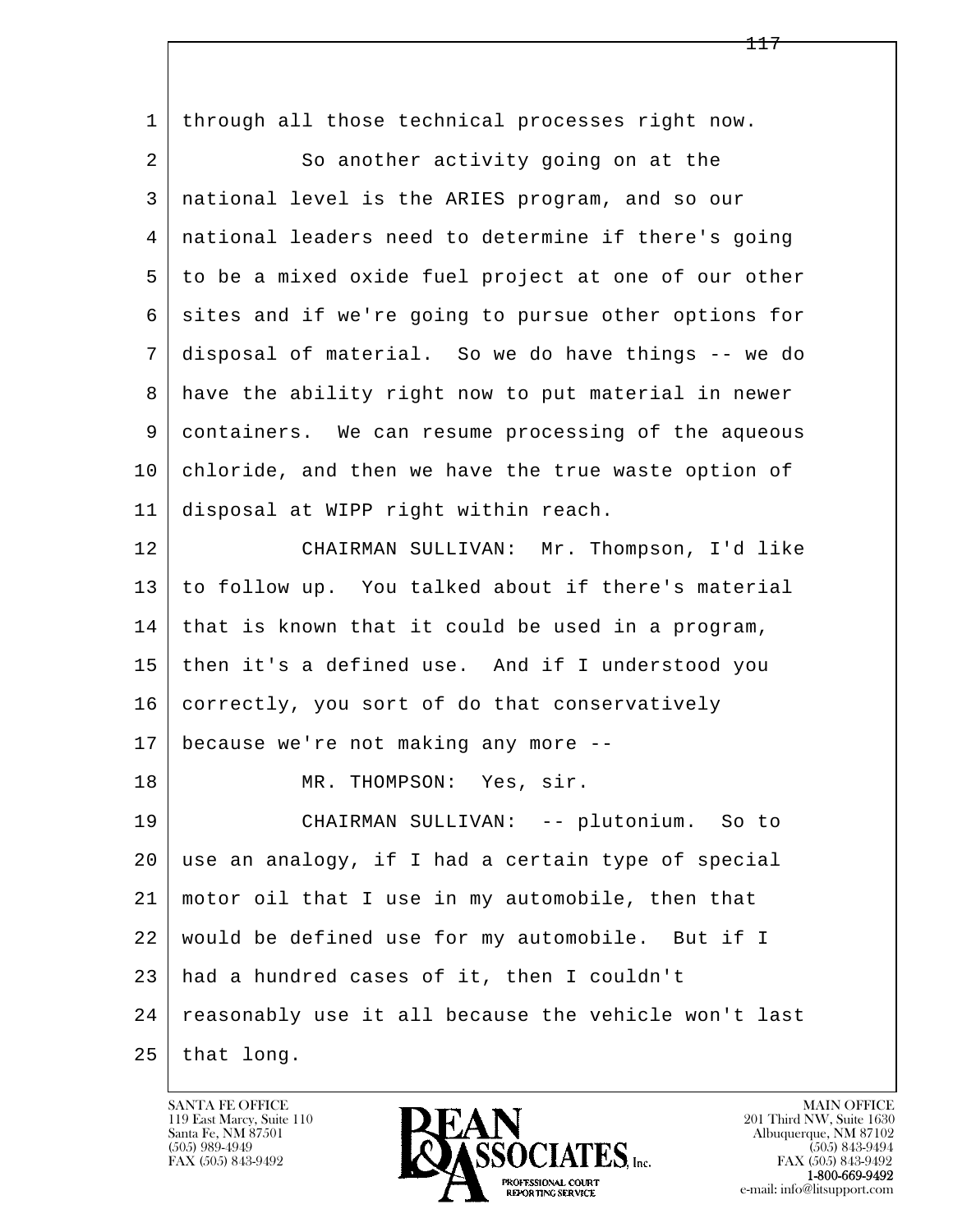| 1  | MR. THOMPSON: Right.                                 |
|----|------------------------------------------------------|
| 2  | CHAIRMAN SULLIVAN: So do you analyze for             |
| 3  | that sort of scenario in terms of trying to make a   |
| 4  | good-faith estimate of what realistically might be   |
| 5  | used as opposed to what might be excess?             |
| 6  | MR. THOMPSON: Yes, sir. Thank you for                |
| 7  | the question and the follow-up.                      |
| 8  | One of the aspects of this we haven't                |
| 9  | talked about yet is the idea and actually the        |
| 10 | premise behind an economic discard limit, which      |
| 11 | primarily we use both at Los Alamos and Y-12 for     |
| 12 | uranium and plutonium. So in those cases where we    |
| 13 | have material that might be useful to future mission |
| 14 | need, we go through an economic analysis to say,     |
| 15 | what would it take to purify the material and what   |
| 16 | benefit would that yield versus how much would it    |
| 17 | cost, how much time it would take to do that, and    |
| 18 | whether or not we have the facilities even to do     |
| 19 | that.                                                |
| 20 | So that factors into essentially what may            |
| 21 | stay in a defined use category or drop into the      |
| 22 | no-defined-use. I don't know if that helps.          |
| 23 | CHAIRMAN SULLIVAN: Yeah, it does. Thank              |
| 24 | you. So I guess I'll just ask if you're confident    |
| 25 | that we don't have a scenario, say, here at PF-4     |

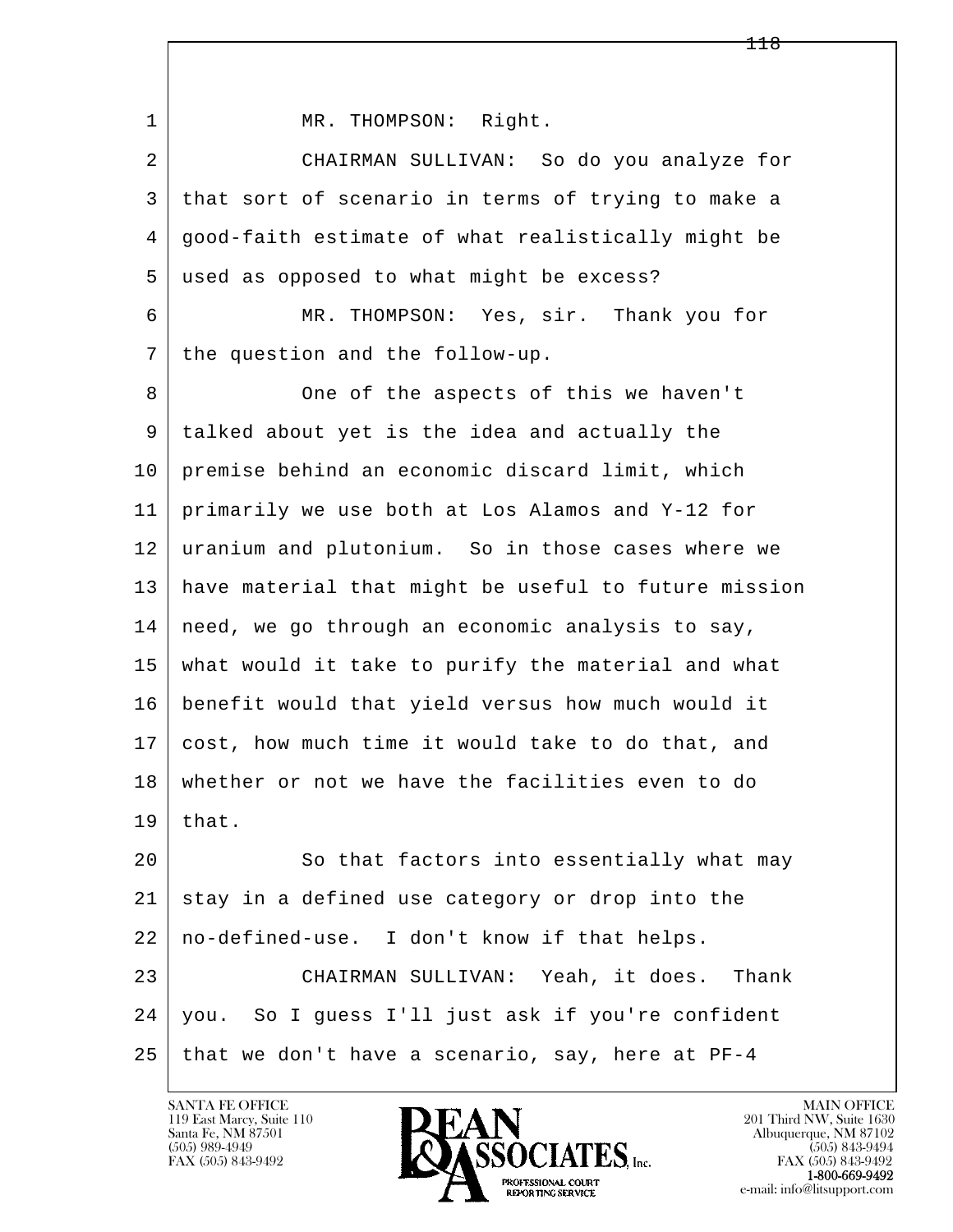l  $\overline{\phantom{a}}$  1 that would be analogous to my hundred cases of motor 2 oil scenario. Is that -- 3 MR. THOMPSON: No, sir. We have -- 4 although there is a lot of material that is 5 | available for future mission use, I would not say 6 that we have a hundred-case-motor-oil situation. 7 CHAIRMAN SULLIVAN: Okay. Thank you. 8 MR. THOMPSON: Yes, sir. 9 CHAIRMAN SULLIVAN: I wanted to follow up 10 with Ms. Lebak, because you talked about the 11 problems at WIPP and how that is holding up being 12 able to dispose of some of this material that is 13 no-defined-use. But is there material in the 14 building which can't go to WIPP which doesn't have 15 any disposition path identified at all? Do you have 16 some of that? 17 MS. LEBAK: Yes, we do have some material 18 | that does not have a currently identified 19 disposition path at this point. 20 | CHAIRMAN SULLIVAN: Okay. So -- and what 21 would you say is the overall NNSA strategy if PF-4 22 is not a permanent repository itself so someday it 23 has to go somewhere? 24 MS. LEBAK: I agree. I mean, we do have 25 some items that have uranium content and other items

119 East Marcy, Suite 110<br>Santa Fe, NM 87501



FAX (505) 843-9492<br>**1-800-669-9492**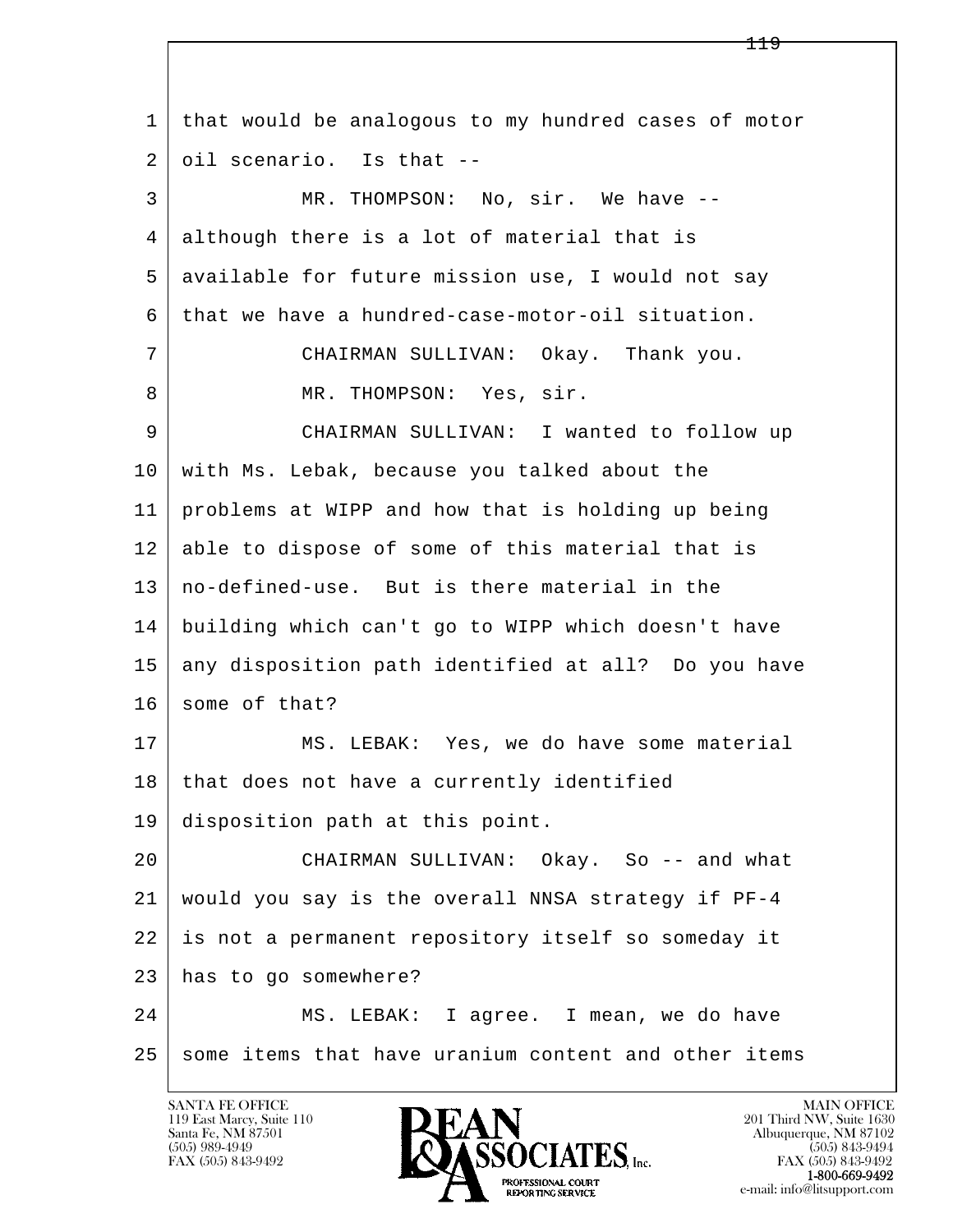1 that we know -- we know what we have and they don't 2 contribute greatly to our material-at-risk because 3 of their current composition. So we just need to 4 work with the laboratory and our counterparts with 5 headquarters and keep working on this issue. I 6 mean, it's been an issue in the complex for several 7 years, and I think we've made substantial progress 8 on it, but there are still what we refer to as cats 9 and dogs that we, you know, don't have the defined 10 pathway for at this point. 11 MR. THOMPSON: The other thing I would  $12$  add, too, just to that is not only is it the 13 composition material that is stable, but we also 14 prioritize those things because we know we're going 15 to be hanging onto them for a period of time before 16 the final disposition is determined, that they're in 17 the highest secure locations in the facility and in  $18$  the appropriate containers as well. 19 CHAIRMAN SULLIVAN: Is there any specific 20 review that's done on any periodic basis to say, 21 we're this at high level, this material is looked at 22 in order to try to determine a path forward as

l  $\overline{\phantom{a}}$ 24 sight, out of mind, and we've just got other things 25 to do, and decades from now we might come back and

23 | opposed to a scenario where, okay, it's out of

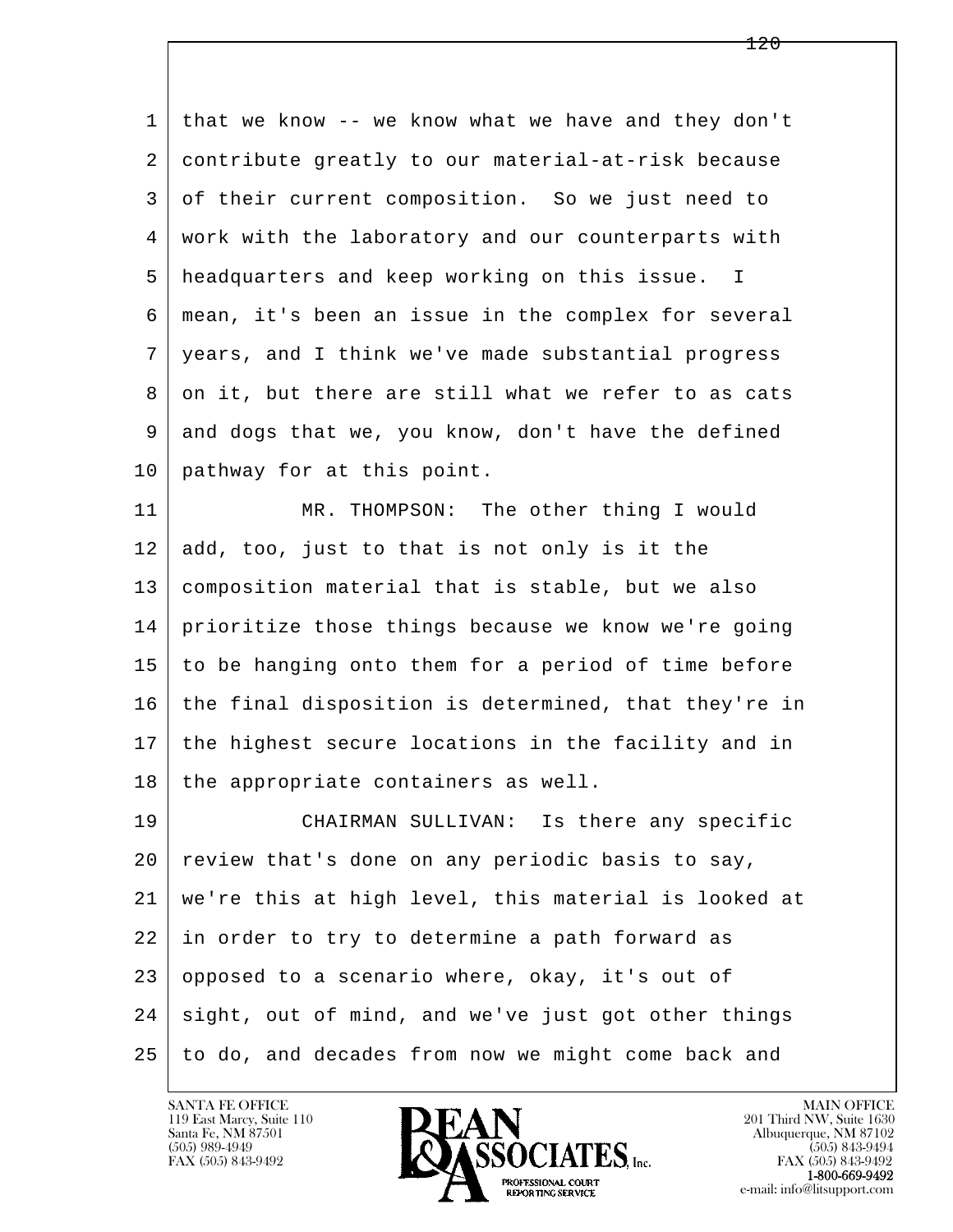l  $\overline{\phantom{a}}$  1 have the very same discussion? Do we have a review 2 that's done rigorously at some periodicity to try to 3 determine a disposition path for these materials? 4 MS. LEBAK: We have data calls 5 periodically for this type of material, and we 6 work -- it's a different part of our headquarters 7 organization. But we do catalog the information, we 8 provide it in a periodic report, and I know there 9 are meetings. I can't say the periodicity of the 10 meetings, but there are teams that work on this over 11 time. 12 MR. THOMPSON: I would just add, too, that 13 not only are there periodic reviews, as Ms. Lebak 14 mentioned, but I think a lot of times we have very 15 situational dependent at every site that has large 16 capital investments to make. Part of that is -- 17 part of that process that we mentioned earlier in 18 | terms of modules in the future and potentially 19 weighing alternatives that might come out of that -- 20 that kind of discussion and breadth of comprehensive 21 analysis drives a lot of that because we don't want 22 to necessarily pay for a high-rent space inside PF-4 23 for an indefinite period of time, when we know that 24 | space is precious to us for program reasons as we  $25$  ramp to a product in the mid '20s, for example.

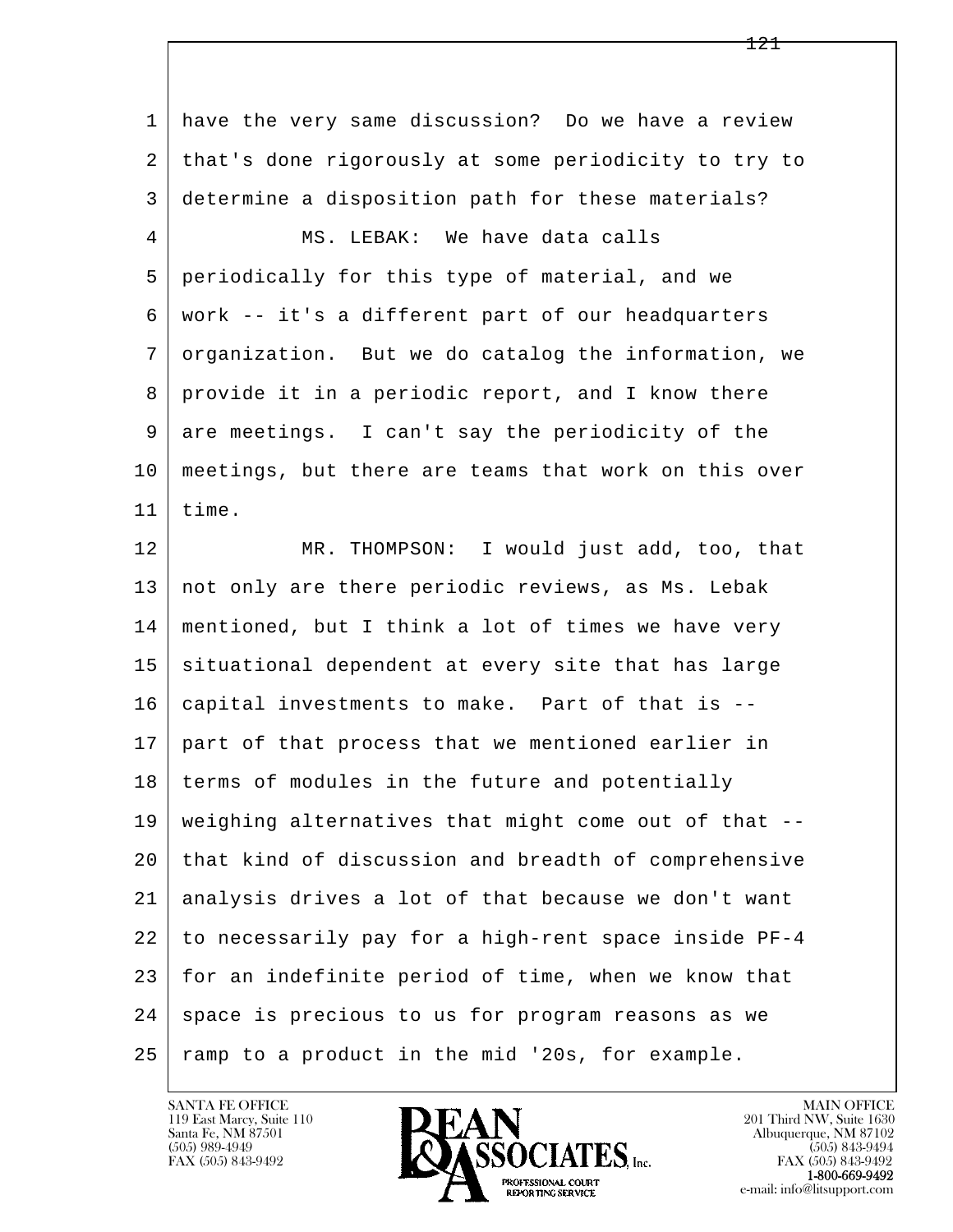| $\mathbf{1}$ | That's going to take -- that amount of material and |
|--------------|-----------------------------------------------------|
| 2            | pit production is going to take more space, and so  |
| 3            | we're looking much harder because of that at the    |
| 4            | materials that are in the status.                   |
| 5            | CHAIRMAN SULLIVAN: And if I was                     |
| 6            | interested in more information, just trying to      |
| 7            | figure out the decision-making process, who is      |
| 8            | responsible for this? Who would I ask that question |
| 9            | of?                                                 |
| 10           | MR. THOMPSON: The person responsible is             |
| 11           | the material recycling recovery manager that works  |
| 12           | for me, so it would be through me.                  |
| 13           | CHAIRMAN SULLIVAN: Mr. Santos, I believe            |
| 14           | you have the next question.                         |
| 15           | MR. SANTOS: Thank you, Mr. Chairman.                |
| 16           | I want to focus more on the option of the           |
| 17           | transuranic waste and all the waste management      |
| 18           | aspects and the challenges there as they relate to  |
| 19           | risk reduction initiatives.                         |
| 20           | So some of the no-defined-use material              |
| 21           | within the plutonium facilities is destined to be   |
| 22           | dispositioned as transuranic waste. You all have    |
| 23           | listed some of the challenges. I just want to       |
| 24           | repeat it for the benefit of the question.<br>You   |
| 25           | know, area G is not accepting new waste.            |

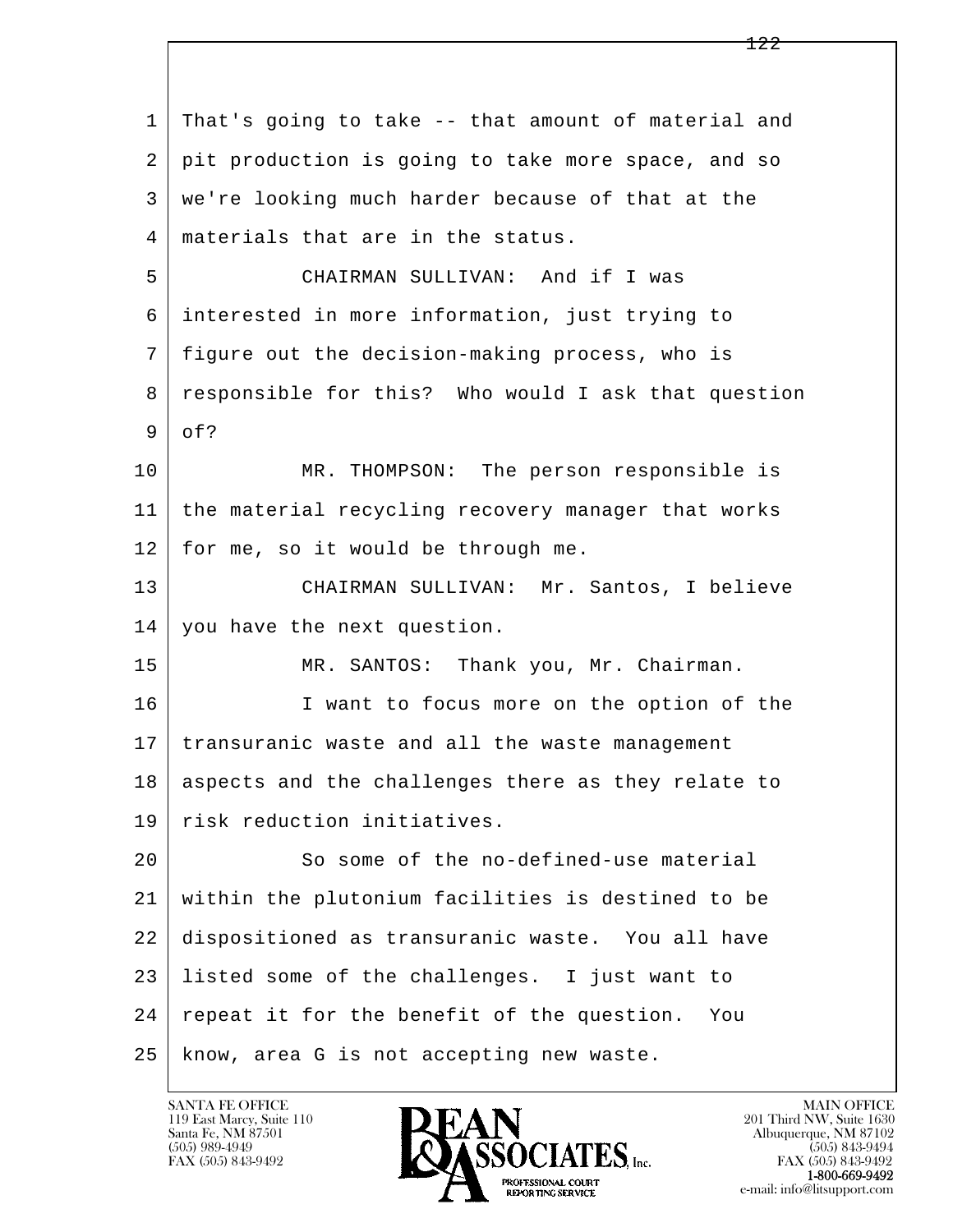| $\mathbf{1}$ | Transuranic Waste Facility is in the process of      |
|--------------|------------------------------------------------------|
| 2            | starting operations, but it is my understanding that |
| 3            | at -- currently it won't be able to accept the       |
| 4            | majority of the transuranic waste from the Plutonium |
| 5            | Facility. As you know, the majority of the           |
| 6            | operations at the Plutonium Facility were paused for |
| 7            | multiple years due to conduct of operations and      |
| 8            | criticality safety issues, and when those facilities |
| 9            | resume, new generated waste is going to probably be  |
| 10           | staged at the Plutonium Facility and much            |
| 11           | uncertainty exists regarding the near-term rates of  |
| 12           | waste disposal and the timing to go to the waste     |
| 13           | isolation pilot point.                               |
| 14           | Can you please discuss the impact of this            |
| 15           | impaired waste system on the risk reduction activity |
| 16           | which tends to, you know, disposition as transuranic |
| 17           | waste?                                               |
| 18           | LEBAK: I'll take the first shot at<br>MS.            |
| 19           | that, if you don't mind.                             |
| 20           | So first of all, I think it's a good news            |
| 21           | story that the WIPP has reopened and they're         |
| 22           | beginning to receive shipments from around the       |
| 23           | complex. I think that's great news. We also have a   |
| 24           | brand new \$107 million transuranic waste storage    |
| 25           | facility ready to come on line. Our goal is          |

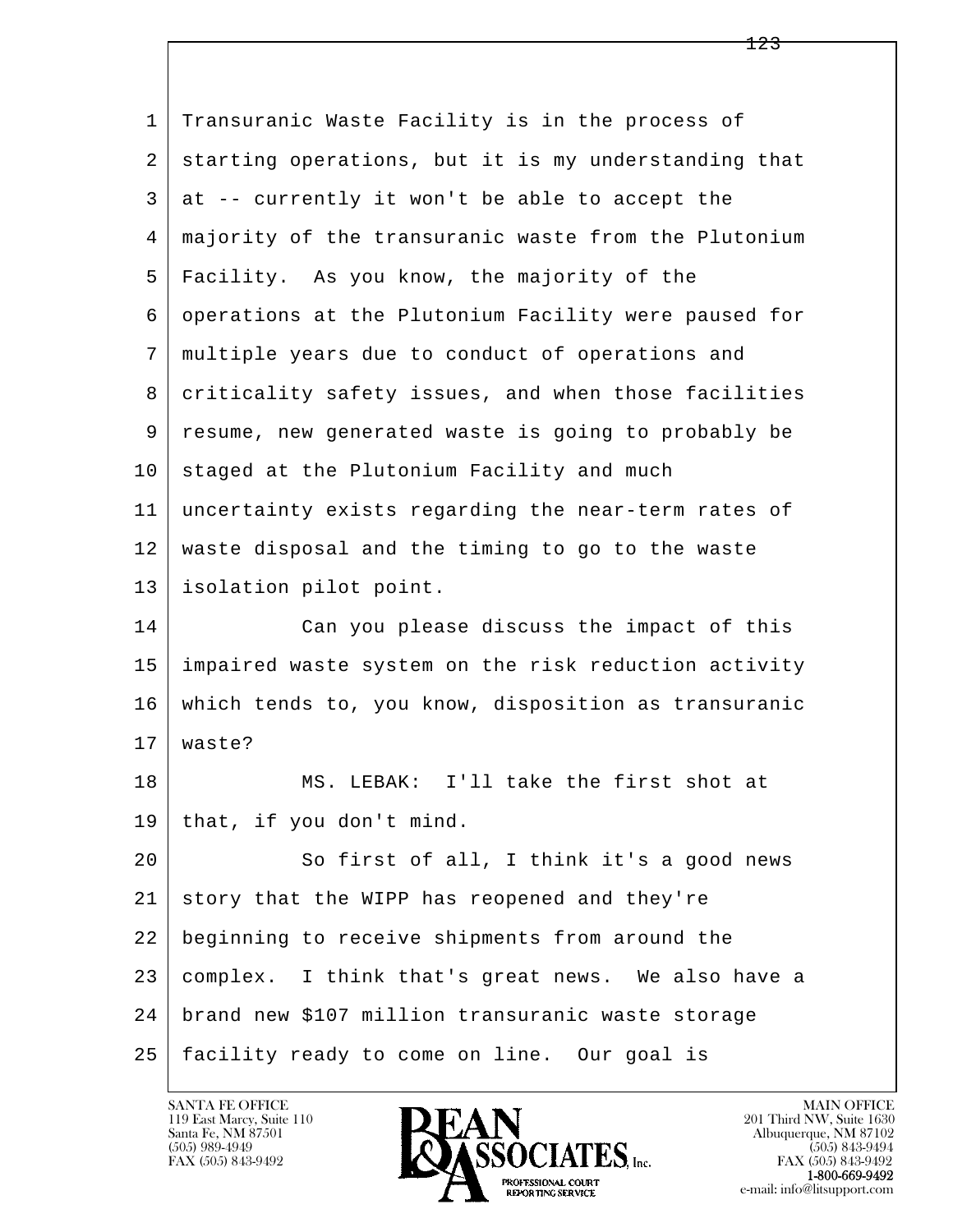1 September-ish to receive waste in that facility, and 2 it can handle up to 1,250 drum equivalents. So it's  $3$  several buildings at that facility, and I'm  $-$  this 4 project has been in the capital line item space for 5 several years. And so I'm happy that we're going to  $6$  be able to use that facility in the very near 7 future.

8 We still have our processes we need to go 9 through to make sure things are ready, and we will 10 do that. We're in the process of doing that right 11 now. The lab is conducting their readiness review, 12 and that will be followed by a federal review, and 13 the headquarters will give approval to actually 14 start that facility up.

l  $\overline{\phantom{a}}$ 15 So in the meanwhile, we have worked with 16 the New Mexico Environment Department, and we do 17 have some waste stored out on some of the pads at 18 Tech Area 55. We want to minimize that storage on 19 the pads, and when we can get into this new facility 20 and get into resuming waste shipments to WIPP, we 21 think that some of the pressures in the facility 22 will be alleviated because we will have the ability 23 to go stage in the new facility and then ultimately 24 | ship to WIPP. So I think all that's very good. 25 I also think that since the pause in 2013,

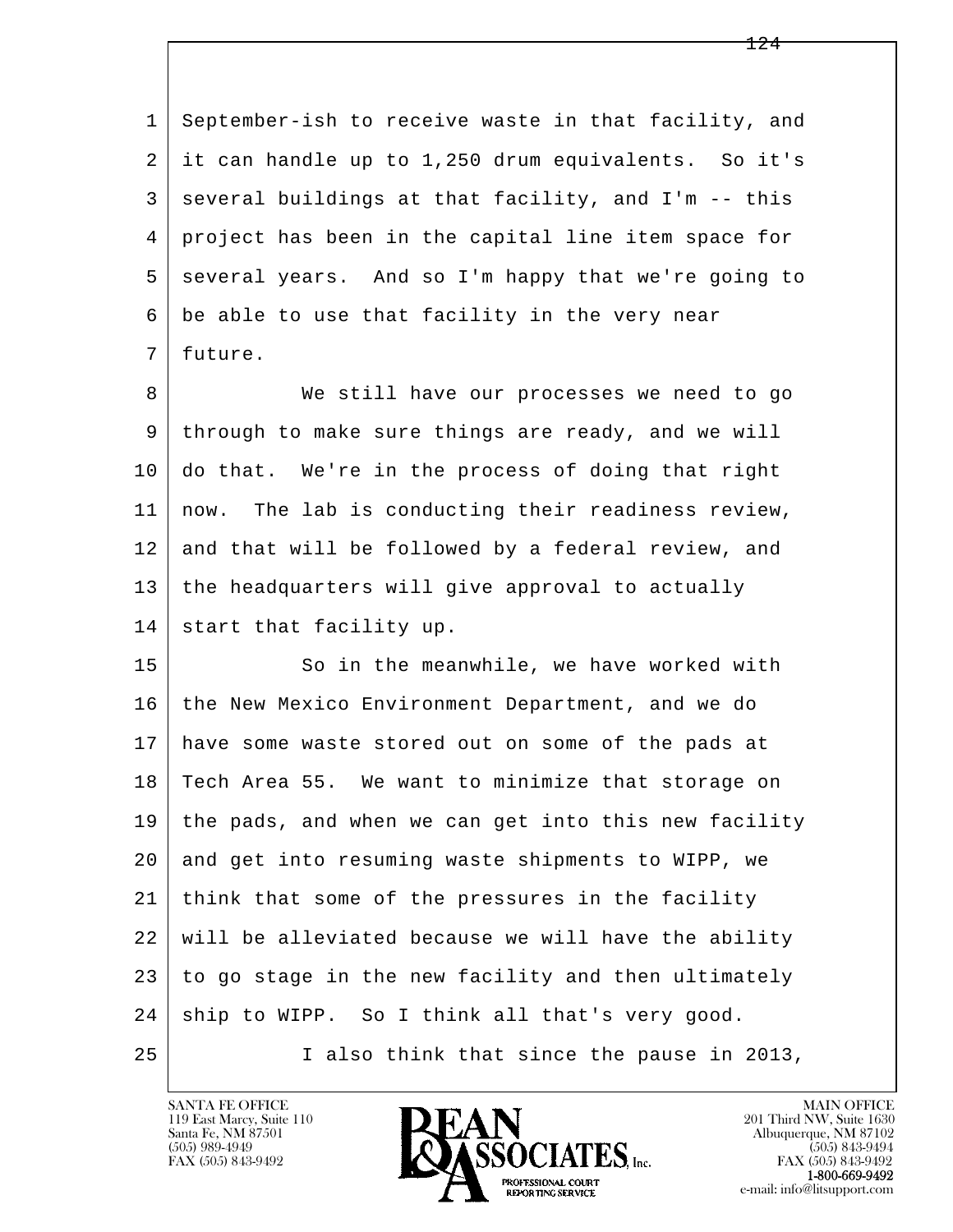l  $\overline{\phantom{a}}$  1 we brought up several of the activities that were 2 paused. These activities require about three levels  $3 \mid$  of review to  $-$  I mean, this is once the laboratory 4 decides they want to bring a process back up. They 5 do a management -- what we call a management  $6$  self-assessment, and then they do a readiness 7 activity, and that's followed by a federal readiness 8 activity, and we probably brought seven processes 9 back up. So that's over 20 reviews that's been 10 conducted on some of the processes in the facility 11 in the last year and a half. 12 | The Mand when we do these reviews, the 13 Laboratory uses people at the Lab and they draw on 14 their parent company resources to bring in those 15 outside eyes. And for the federal reviews, I use my  $16$  staff, and we also bring in some of the Feds from 17 | the other sites, and oftentimes from our 18 headquarters locations as well. 19 So this is a good opportunity to work with 20 the Laboratory, work with different entities, bring 21 outside eyes in to look at the operation. So I 22 think bringing these operations back up, presumably 23 they will generate more waste, but we're right at 24 the cusp of being able to open that pipeline again 25 for getting waste outside of the Tech Area 55.

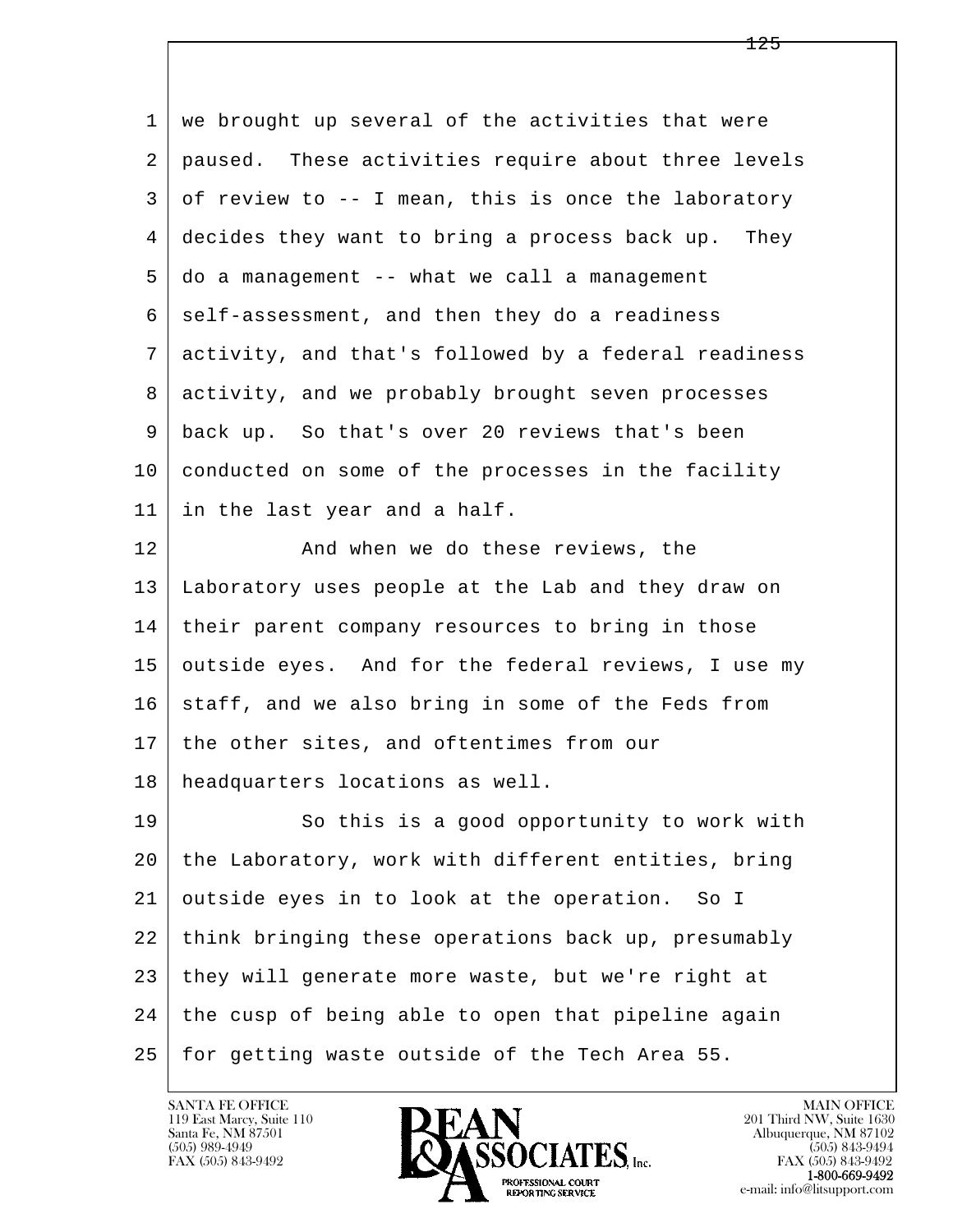l  $\overline{\phantom{a}}$ 1 and our DOE environmental management 2 colleagues are now in charge of Area G, and, I mean, 3 there's always an opportunity there where we could 4 dialogue with them in the future and see if there 5 might be any additional capability there. But 6 that's -- we actually are bringing on line this new 7 facility, which will be very helpful in this 8 process. 9 MR. SANTOS: Thank you. A follow-up  $10$  question to -- I'm sorry, Mr. --11 MR. KACICH: I was just going to add a 12 little bit to Ms. Lebak's answer, and it speaks a 13 little bit more to the process in the area of 14 attention that we have at the laboratory that's been 15 on the rise of late, and to your question of risk 16 reduction and risk management. And in this 17 particular instance, it's quite germane that we have 18 a separate site office for environmental management 19 and I'll say the premium that it places on kind of a 20 site-wide or enterprise-wide look at the issue as 21 opposed to a more territorial one. And in fact, 22 just last month we convened the first meeting of a 23 new group that we constituted with the goal of 24 making sure that we had all the parties who have a 25 | role to play to optimize this solution going forward

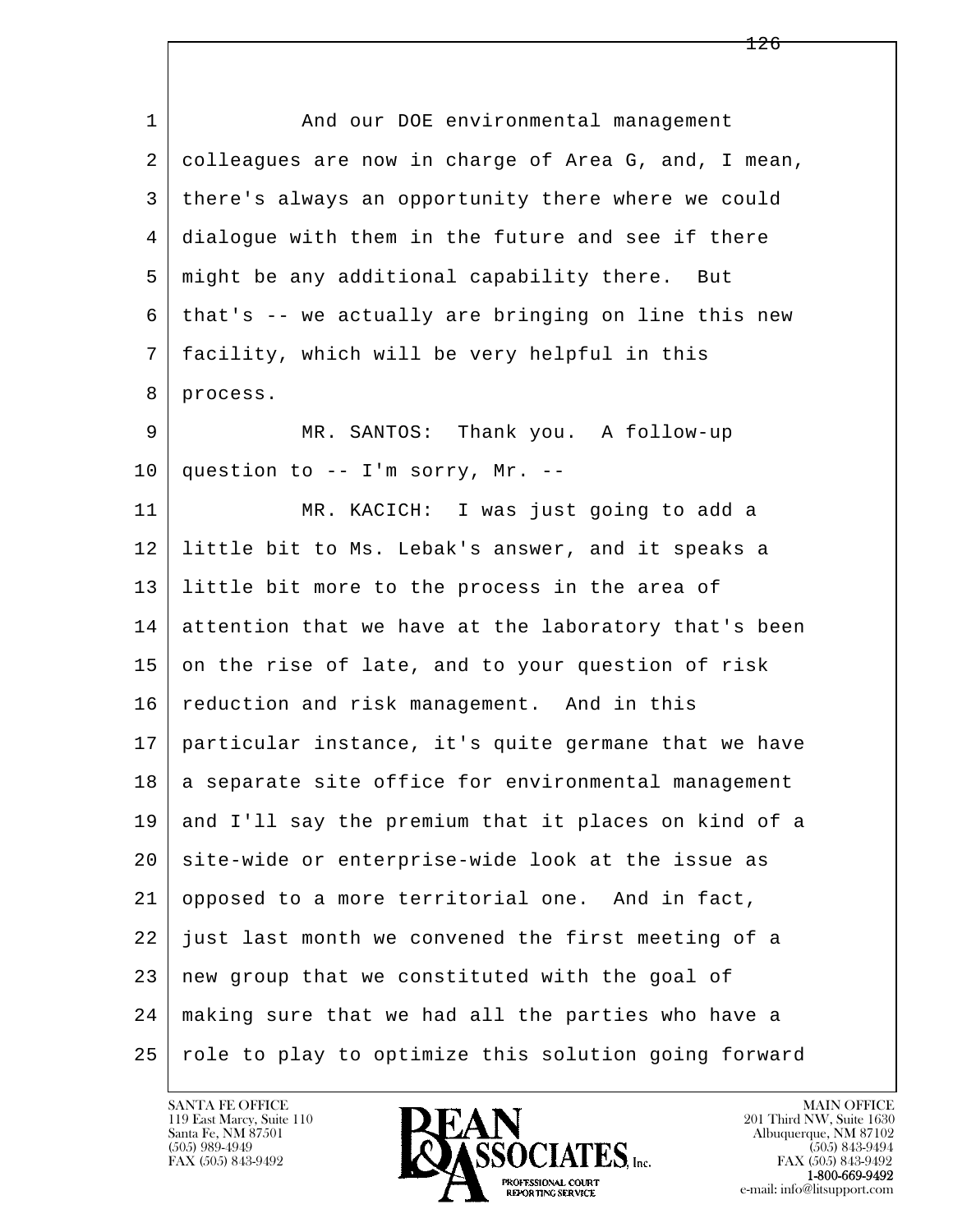l  $\overline{\phantom{a}}$  1 in attendance, and work is continuing on from there. 2 So I'm just adding to her answer in the 3 sense that process-wise with the additional 4 complexity of a separate site office and soon a 5 separate contractor, the best decisions require an 6 integrated look at that, and we have some improved 7 institutional processes in place to try to leverage 8 that. 9 MR. SANTOS: Thank you. That's actually a  $10$  good lead-in to the question I would like to ask 11 | Mr. Thompson. 12 | Can you explain what arrangements have 13 been made to ship newly generated waste from PF-4 to 14 WIPP and what priority is given to this waste from 15 PF-4 compared to the other waste across the entire 16 complex? 17 | MR. THOMPSON: So thank you for the 18 question. I don't know if I'm the best one to 19 answer it, but I'll take a shot. I think I'll ask 20 Jim to jump in. Thanks. 21 MR. McCONNELL: So we're very pleased that 22 Los Alamos ended up being one of the four initial 23 priority sites that the Office of Environmental 24 Management and the National True Waste Program 25 identified as at the front of the list to resume

119 East Marcy, Suite 110<br>Santa Fe, NM 87501

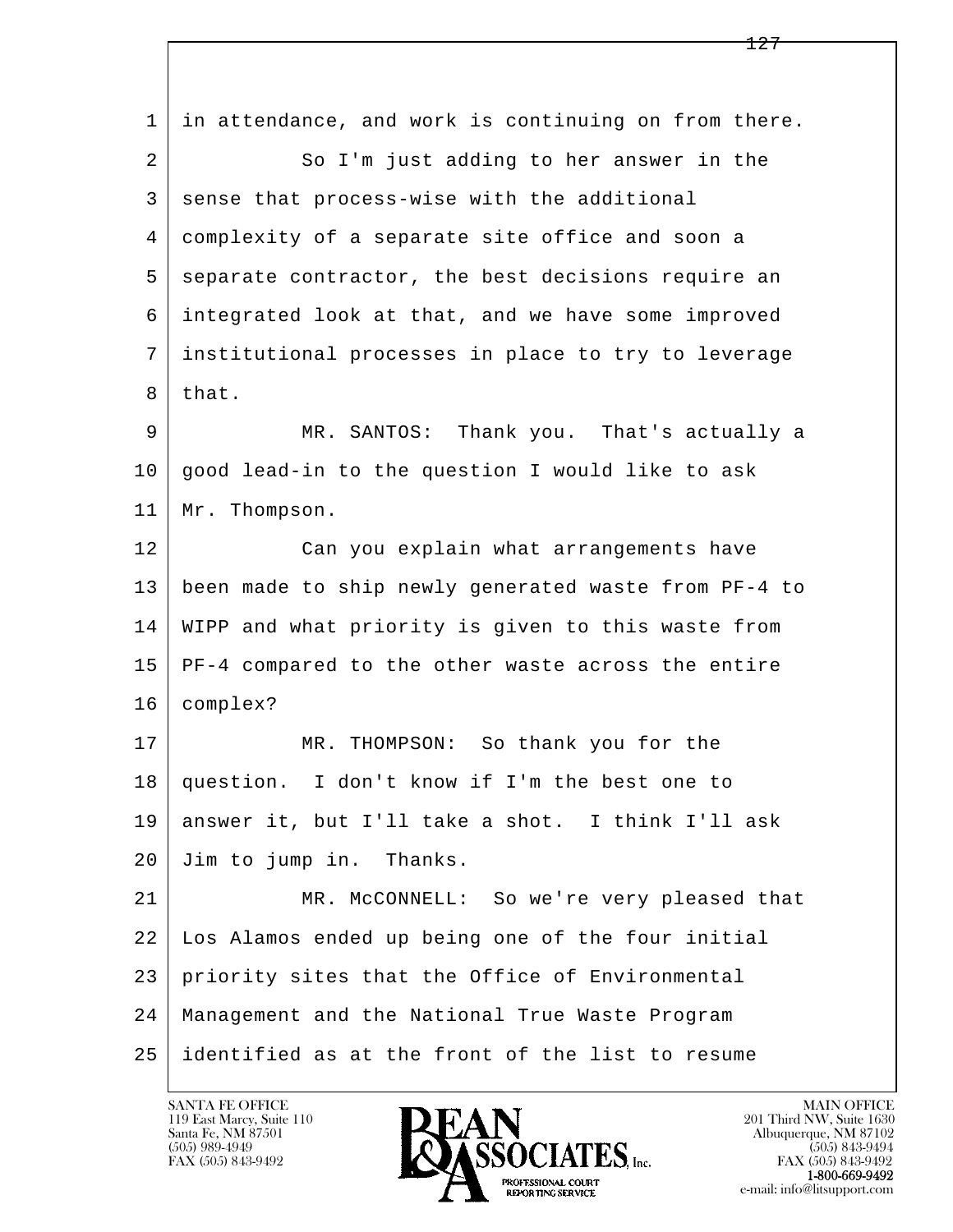1 shipments to WIPP, along with sites such as Idaho 2 and Oak Ridge and Savannah River. So it is a very 3 encouraging thing that Los Alamos is on that list. 4 There are other sites that are still waiting to 5 resume shipment.

 6 Now, we have work to do between now and 7 the end of the fiscal year to get to the point where 8 | we can demonstrate to ourselves and to the folks in 9 Carlsbad that the processes we use and the waste 10 that we're going to ship to them will meet all of 11 their expectations and all the waste acceptance 12 criteria.

l  $\overline{\phantom{a}}$  13 We are not -- Los Alamos is not planning  $14$  to be one of the larger of the -- actually, it's the 15 smallest of the four sites that are currently 16 identified to begin shipping. And so sooner or 17 later, the obvious answer is that we're going to 18 | need to increase the capacity of the entire 19 enterprise to dispose of waste at WIPP in order to 20 bring in those other sites that aren't currently on 21 the priority list and also to increase the amount of 22 shipment that we do from here at Los Alamos, so that 23 we can more rapidly draw down the true waste that we 24 have generated and stored, and eventually get to the 25 point where we ship waste to WIPP at a rate that is

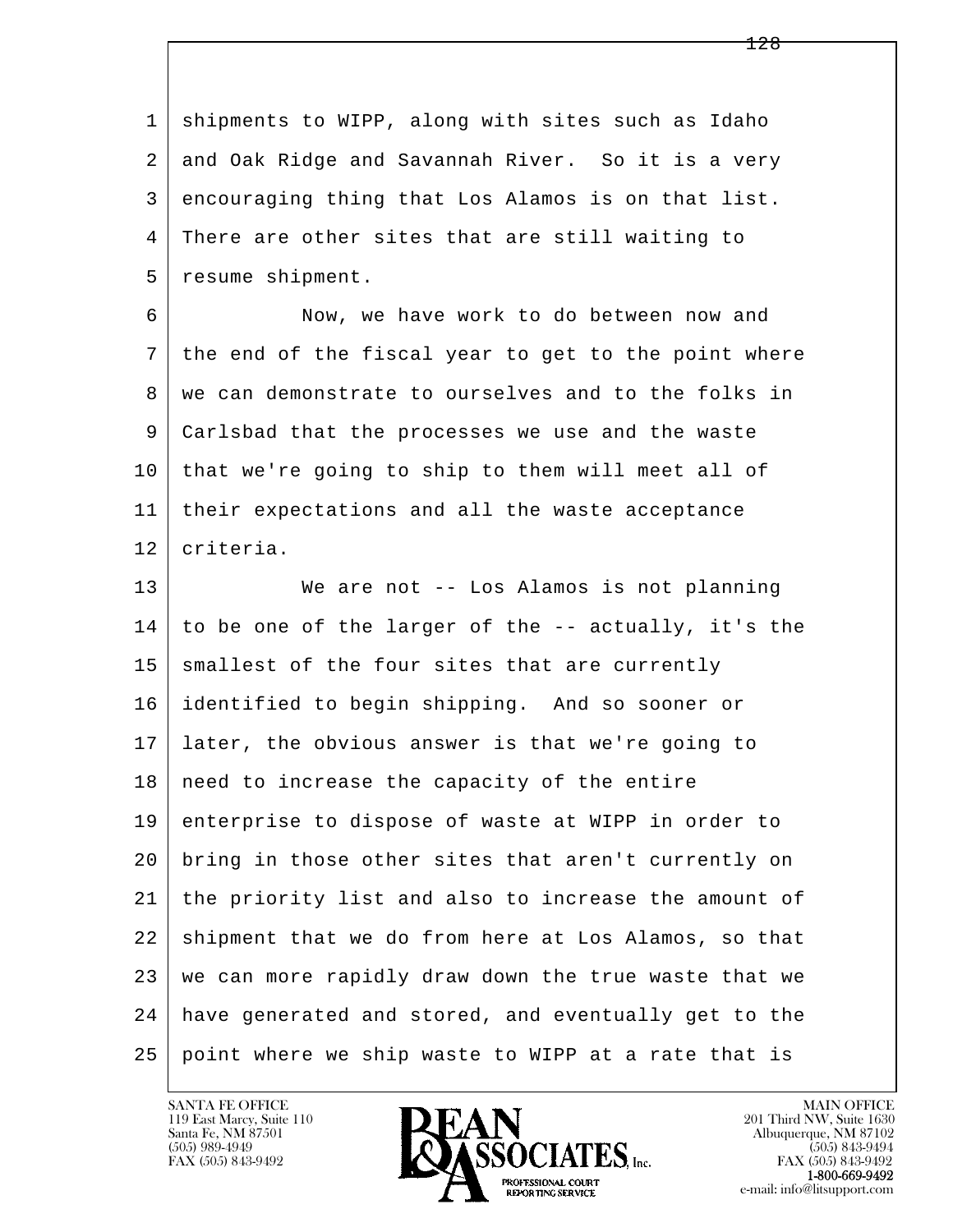l  $\overline{\phantom{a}}$  1 greater than or equal to the rate at which we 2 generate it. 3 And as you heard, our mission scope is 4 going to be increasing over the next few years, and 5 that will inherently mean that if we -- we generate 6 more transuranic waste when you make 30 pits a year 7 than you do when you make 10 pits a year, so we're 8 going to need to continue to work collaboratively 9 with our friends in environmental management in 10 order to make sure we can get that done. 11 There are a lot of people in the 12 enterprise who wish they were in Los Alamos's spot 13 and at least has a path open right now to begin 14 | shipping. 15 | MR. SANTOS: My last follow-up question -- 16 thank you for that -- is to Ms. Davis-Lebak is: Can 17 you describe some of the activities that you need to 18 do to get ready to ship? And when will we expect 19 that to happen? 20 | MS. LEBAK: Okay. We have a DOE order, 21 which is one of our basic requirements. It's called 22 425, DOE order 425. It's a nuclear facility 23 | readiness. And we need the laboratory to make sure 24 | that they have gone through their processes, make  $25$  sure we have looked at any safety documentation,

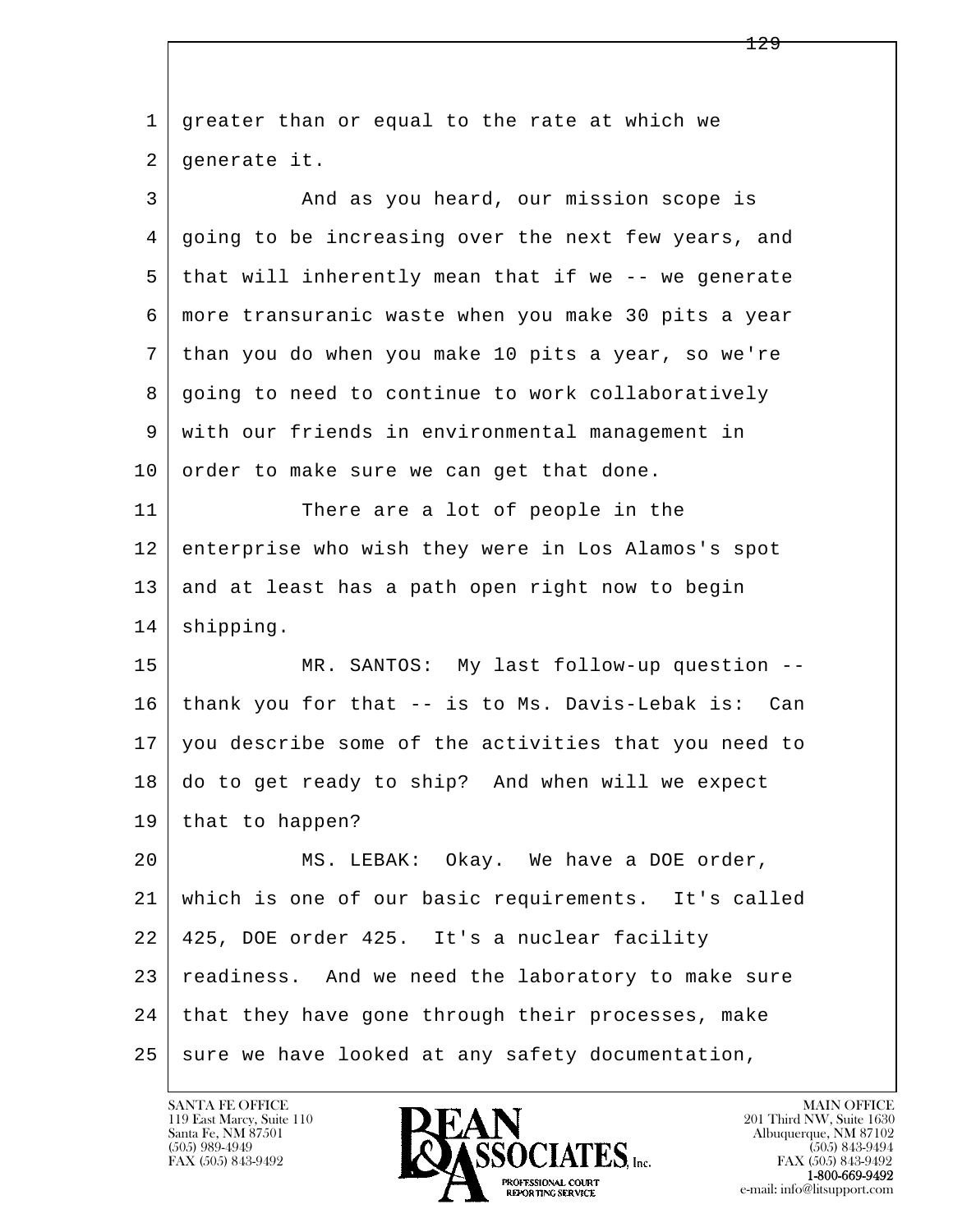l  $\overline{\phantom{a}}$  1 that we've looked at training, we've looked at can 2 the people execute the procedures that they've 3 | written and do the work absolutely safely. 4 And so first the laboratory goes through a 5 process and they determine, you know, what level of 6 readiness that they believe is required per our DOE 7 directives. Then we collaborate at that point and 8 | make sure we agree that, yes, it's this type of 9 review or maybe a more stringent review. And we 10 have to have the place to actually make the 11 | shipments from. 12 And so as the Board has been very apprised 13 of our facility called RANT, which has historically 14 loaded the TRUPACT containers, we've had a seismic 15 issue that was identified. You know, we've worked 16 with you on that. We've had periodic briefings on 17 the RANT facility, and so we plan to do the loading  $18$  operation at TA-55. So we have to develop a  $-$ - you 19 know, make sure our safety documents are proper and  $20$  we have all the  $-$ - the components of the readiness 21 process done at the Laboratory level. Then the 22 federal personnel come in and do the appropriate 23 reviews. And so a lot of times that involves an 24 active demonstration of what the Lab intends to do. 25 So in the case of shipping to WIPP from

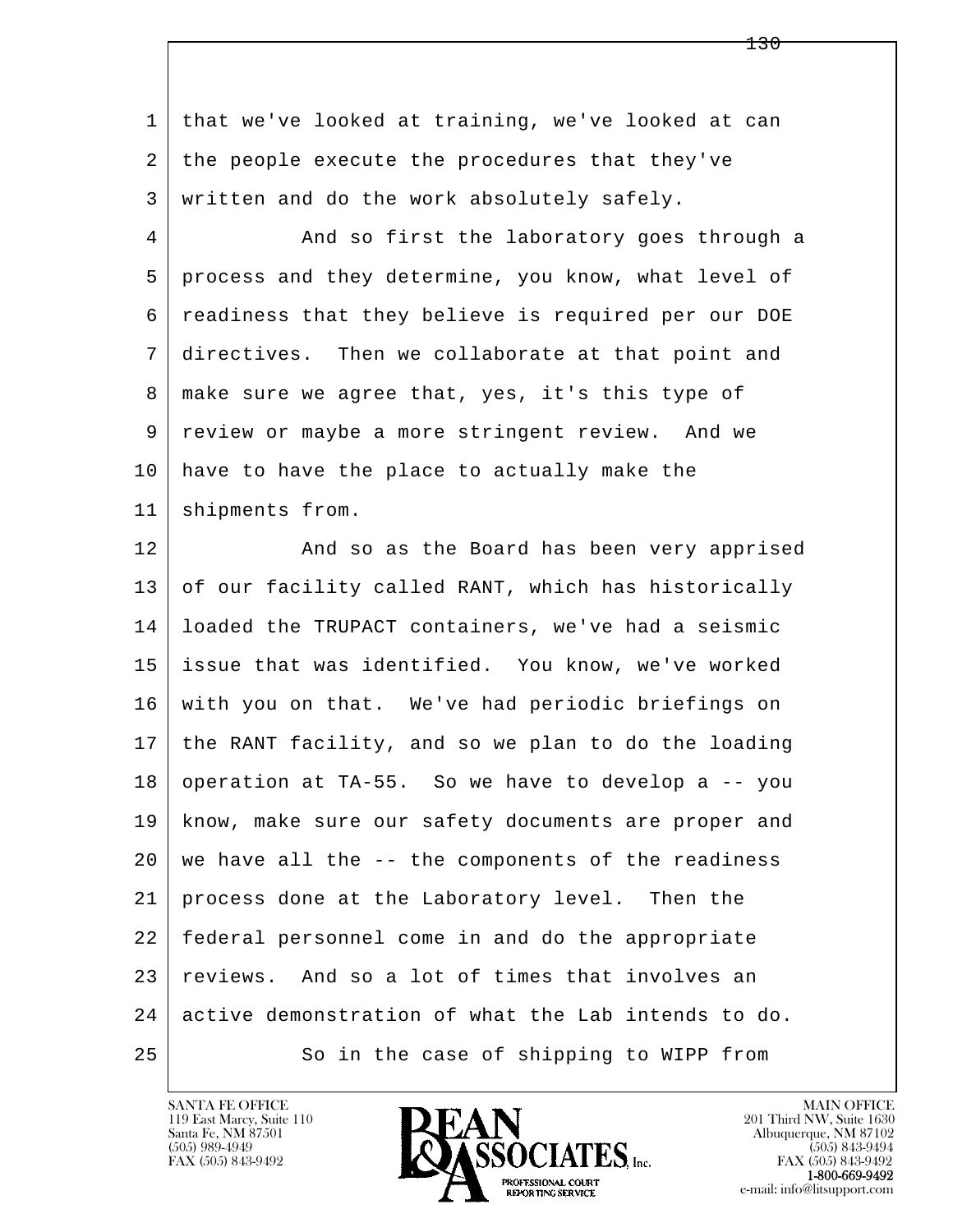l  $\overline{\phantom{a}}$  1 TA-55, they brought in -- they demonstrated the 2 capability with the trucks and what have you in 3 2016. Our readiness requirements talk about recent 4 and relevant demonstration of the activity. So we 5 worked with the Laboratory. We said, "We probably 6 need to do this again. It's 2017." So we're going 7 to start that process here soon. 8 So we also have to work very closely with 9 the Office of Environmental Management. They have a 10 schedule, a rolling schedule. We need to make sure 11 we're on the rolling schedule, and all that has to 12 converge nicely, you know, in the next several 13 months. But at the same time, we're going to be 14 | going through the readiness on the new TRU waste 15 facility so we can move waste from TA-55 to the new 16 facility and stage it there until such time it can 17 go to WIPP. 18 MR. SANTOS: That's a lot. So when is 19 your expected date to ship to WIPP? 20 | MS. LEBAK: I mean, this is -- early fall 21 is our plan. 22 MR. SANTOS: 2017. 23 MS. LEBAK: Yes. Early fall is what we're 24 planning to locally. 25 MR. SANTOS: Thank you.

119 East Marcy, Suite 110<br>Santa Fe, NM 87501



FAX (505) 843-9492<br>**1-800-669-9492**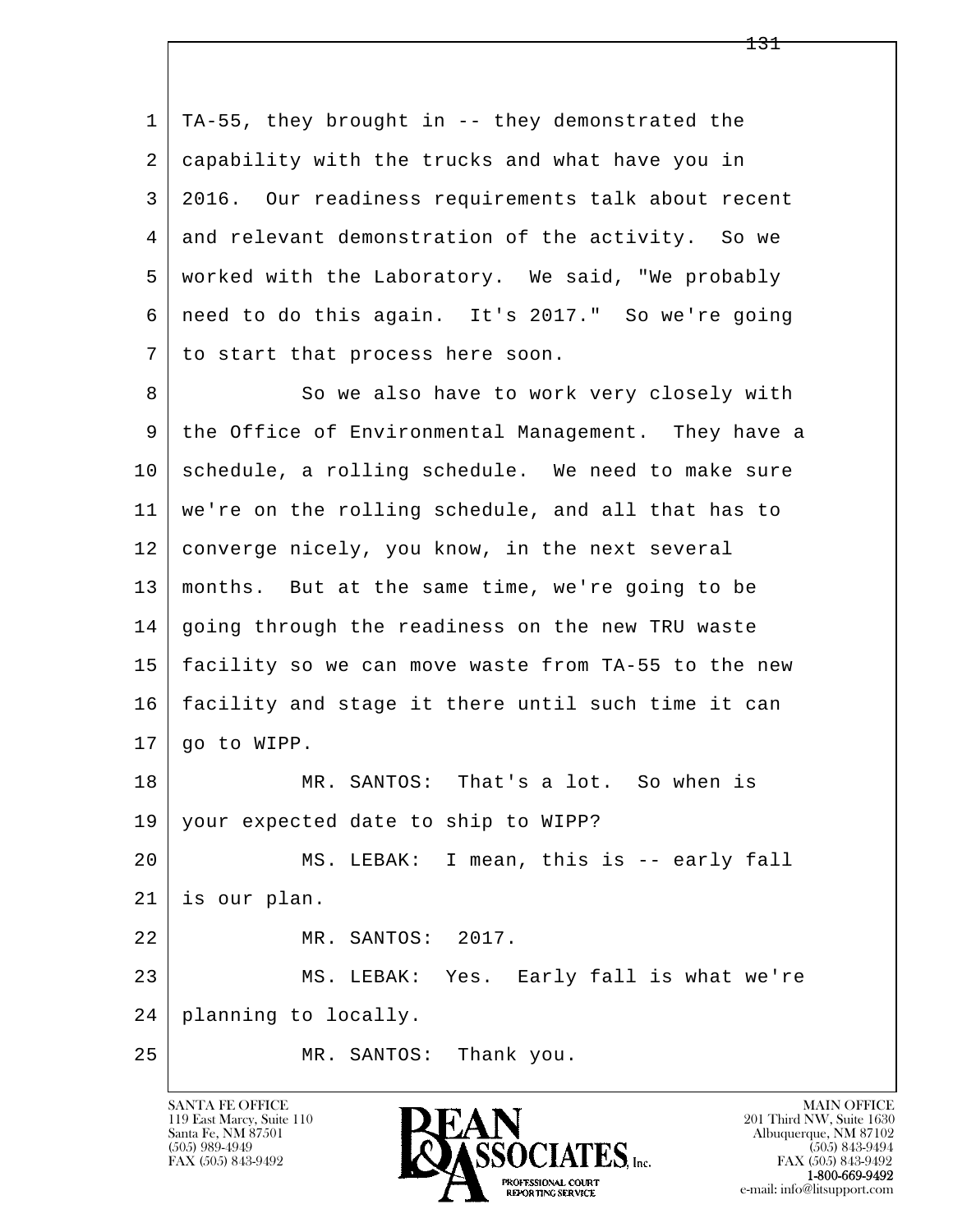l  $\overline{\phantom{a}}$ 1 No more questions. 2 CHAIRMAN SULLIVAN: Mr. Hamilton. 3 MR. HAMILTON: Thank you, Mr. Chairman. 4 I'd like to discuss life cycle planning, 5 and I'd like to address the questions to 6 Mr. Thompson, please. 7 Some NNSA programs have not always planned 8 for the complete cradle-to-grave life cycle of the 9 nuclear materials and waste generated as part of 10 their mission, and that's required by DOE order on 11 nuclear materials. Can you tell us what actions 12 have been taken to assure that the program complies 13 with this requirement moving forward? 14 MR. THOMPSON: Yes, sir. Thank you for 15 the question. 16 | I don't know if there's any specific 17 action I can point to that would state that we're 18 now following the order that we potentially haven't 19 been in the past. I would say it this way. In 20 facilities particularly at Los Alamos, since we're 21 talking about plutonium facilities, that has been 22 the case where facility programs occupied certain 23 parts of the facility and their funding was 24 truncated virtually in one cycle unexpectedly and 25 the rest of the programs in the facility were

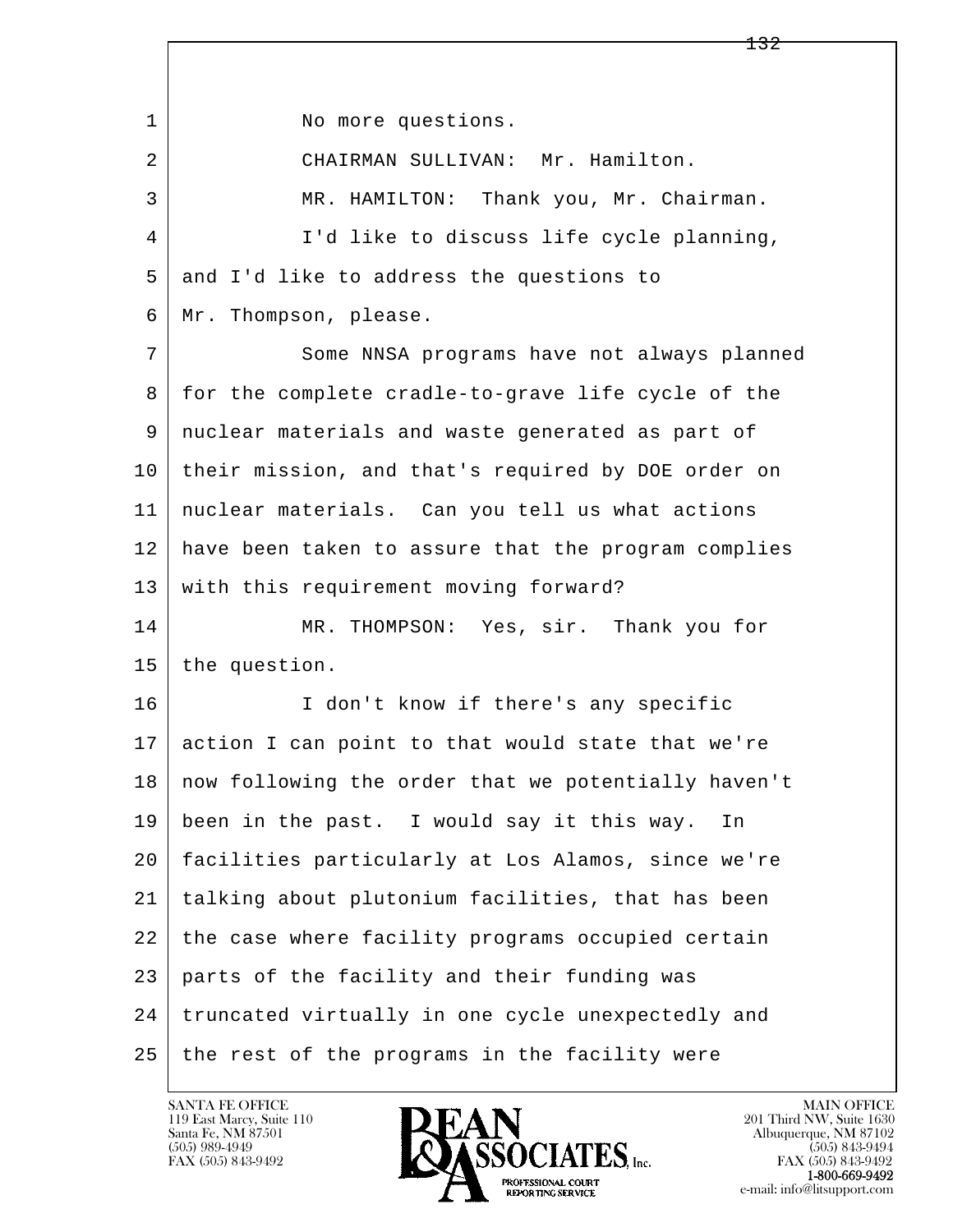l  $\overline{\phantom{a}}$  1 required to essentially pick up the slack in terms 2 of the care and feeding of the facility going 3 forward. 4 As a matter of practice, that has only 5 happened a couple of times in my memory in the last 6 20 years or so in PF-4. For the most part, I think  $7 \mid$  we do, in fact -- that is an anomaly to what is 8 | standard practice in following the DOE expectations 9 for life cycle planning. So that's not to say we 10 haven't had it in the past, but it's typically 11 anomalous in regards to funding continuity from 12 Congress. 13 MR. McCONNELL: If I could add one thing 14 to that, certainly it's consistent with RCRA in that 15 the generator is responsible for the disposal and 16 for the management. 17 One of the things we've been very explicit 18 about, both the Laboratory and the Feds, is that 19 undeniably we have had some times in the past 20 generated waste that was not compliant with our 21 disposal paths, which is why we have some 22 problematic waste now. We have made a commitment 23 that that will not occur any more in the future. We 24 will not put waste in the new Transuranic Waste 25 Facility that is not compliant with the disposal



e-mail: info@litsupport.com<br>REPORTING SERVICE e-mail: info@litsupport.com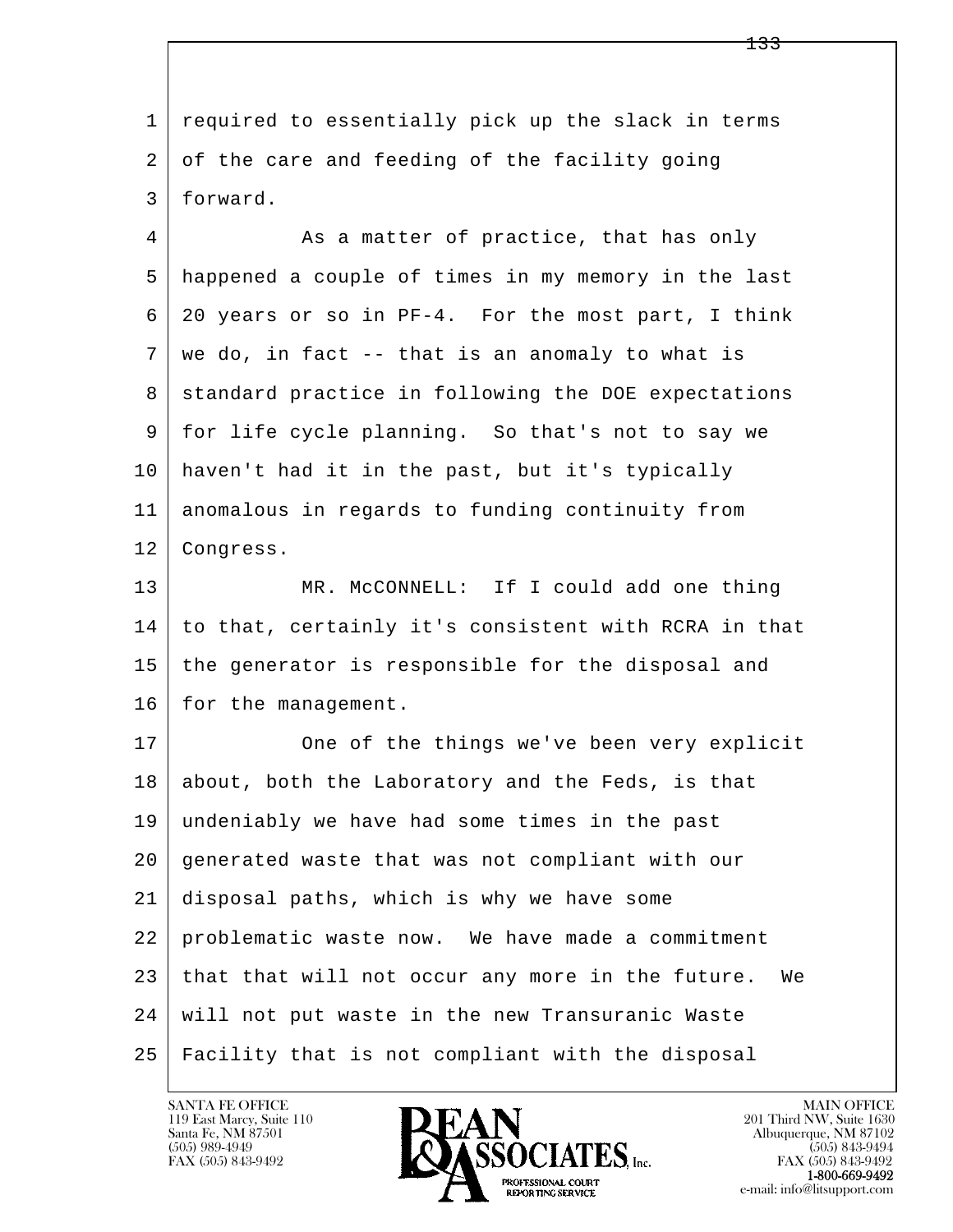l  $\overline{\phantom{a}}$  1 requirements. We are not going to -- and if 2 perchance we were to find out that something 3 changed, that that is the obligation to go back to  $4 \mid$  the generator, which in this case would be at PF-4. 5 And so it is knowing that the generator 6 would have to upset their program and their process 7 in order to accept a drum back into the facility to 8 | repackage it or whatever the case may be is a pretty 9 significant deterrent against creating that 10 noncompliant drum in the first place. And so now 11 that we've been very adamant that our new TRU 12 facility is not a place to put problems, it's a 13 place to temporarily stage compliant waste on its 14 | way to WIPP, is a very important thing we've 15 communicated to all of the generators. 16 MR. HAMILTON: And I think you addressed 17 this, but just to make sure I understand. I'm 18 | trying to understand how you're going to account for 19 increased waste generation rates as your mission and 20 production rates increase. Is there something 21 specific or a specific example you can give me of 22 how you're going to address that problem as the 23 rates increase? 24 MR. McCONNELL: That is a -- as I just 25 alluded to, that is a national-level issue to get

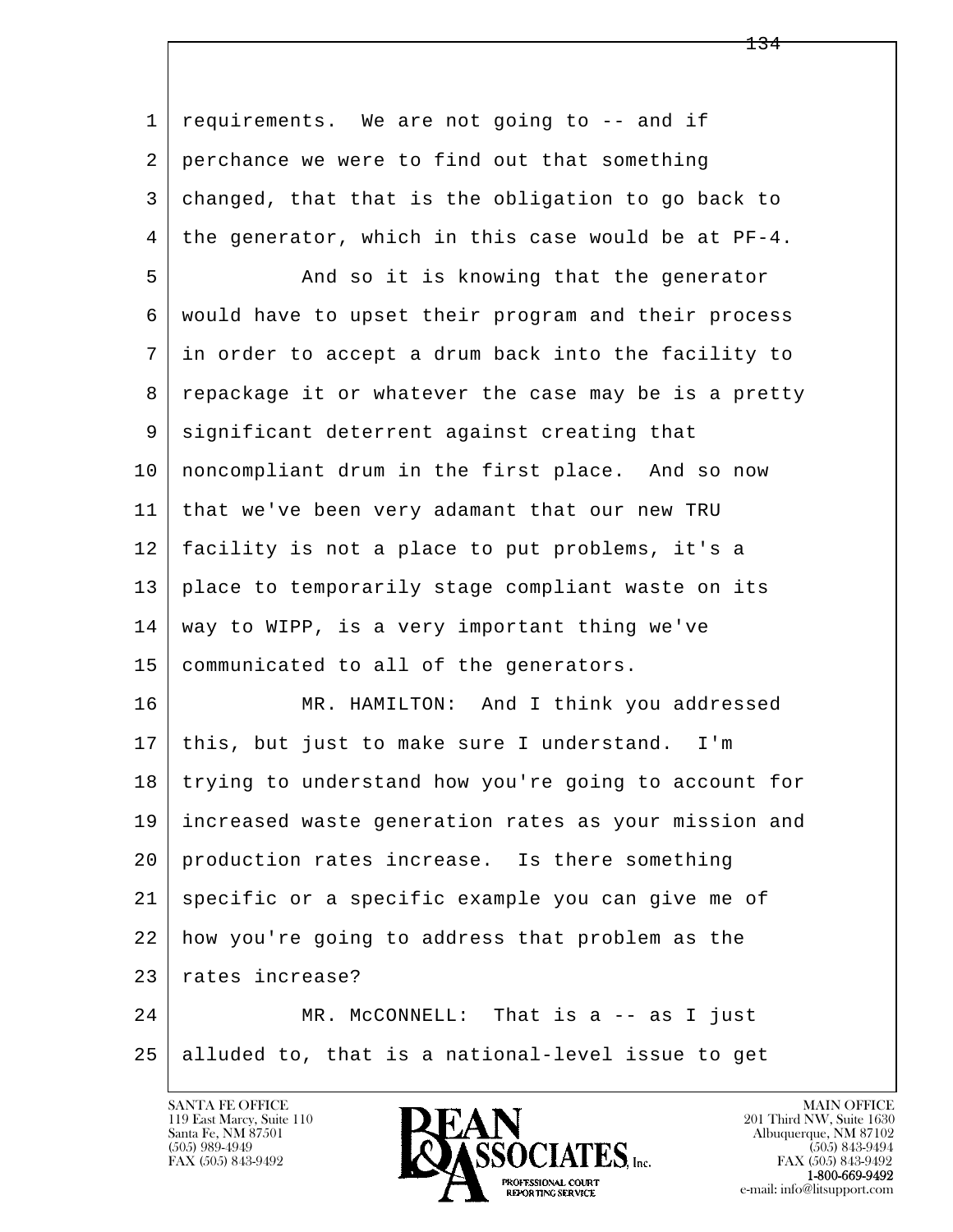l  $\overline{\phantom{a}}$  1 the disposal capacity of WIPP up to the point where 2 it is suitable for the demands not only at 3 Los Alamos but of all the places across the 4 enterprise, both in NNSA and the rest of the 5 Department, that generate transuranic waste. So 6 clearly we have to come together as a largest 7 community, our laboratories, other laboratories like 8 the Savannah River National Laboratory and the Oak 9 Ridge National Laboratory and others that have an 10 interest in this to help us figure out how to best 11 attack this national level, national laboratory 12 level problem. 13 On our part, what we have to do is figure 14 out how to optimize the storage and the packing of 15 waste so that we can ship as much of our waste as 16 possible in all -- in whatever shipments we are 17 allocated. 18 | One of the challenges we have right now 19 with this overall system is that sometimes we can 20 find ourselves limited by -- I'm not going to get 21 into the details of it, but there are many, many 22 different attributes that have to be satisfied in  $23$  order to have a compliant waste that can go to WIPP, 24 and sometimes the attributes that are limiting for  $25$  as are not how much material-at-risk is in the

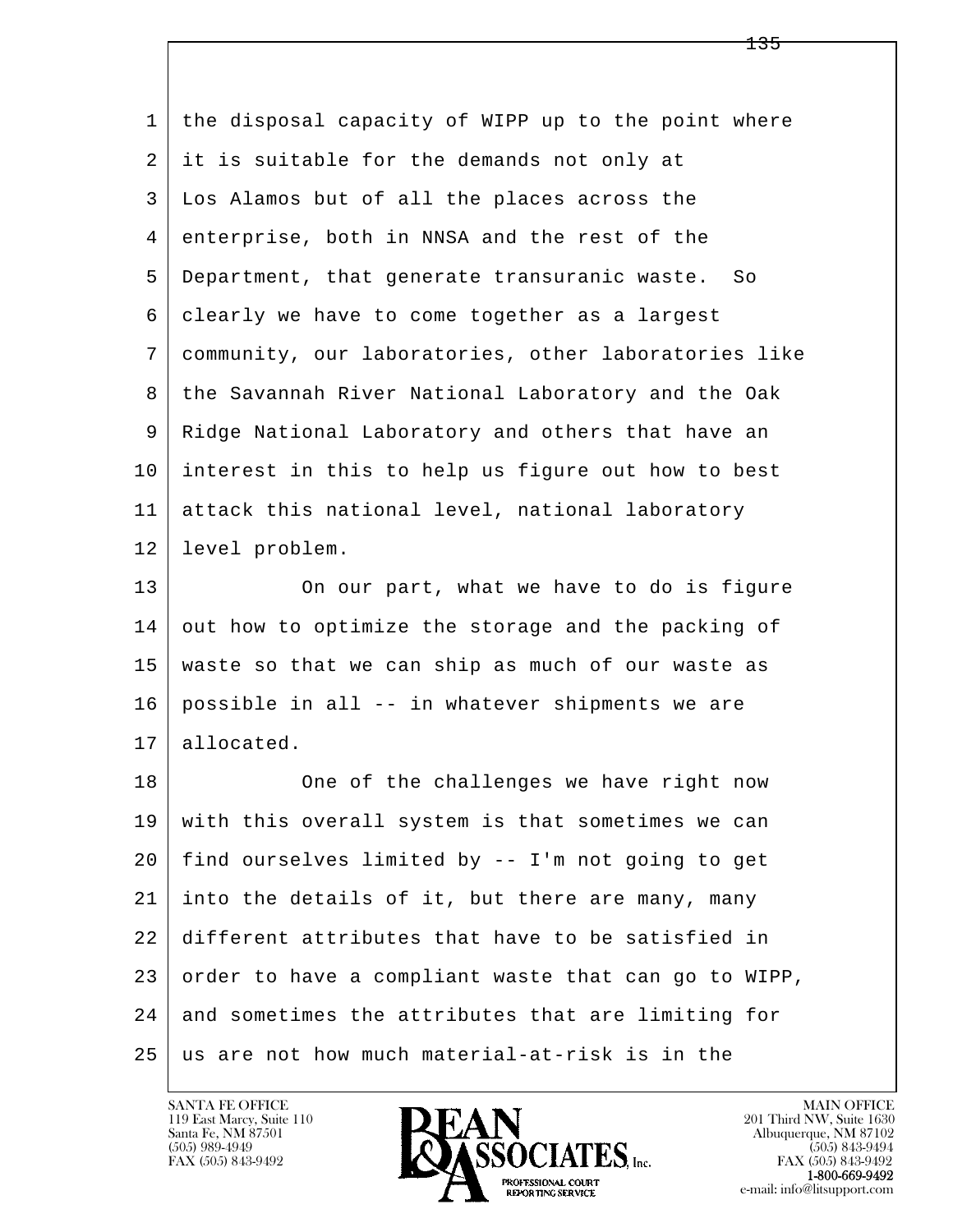l  $\overline{\phantom{a}}$  1 package. And so we end up shipping things that have 2 less material than we would like, but they are 3 bouncing up against some other limit. So we have to 4 figure out how to optimize our waste so that we get 5 more effect per TRUPACT. 6 MR. HAMILTON: Okay. Thank you. 7 No more questions, Mr. Chairman. 8 CHAIRMAN SULLIVAN: Ms. Connery. 9 MS. CONNERY: And thank you for your time  $10$  on this panel, and I'm going to introduce a 11 different line of questioning, a critical one. 12 In 2013 the laboratory director paused all 13 Plutonium Facility programmatic operations due to 14 identified deficiencies with the nuclear criticality 15 safety program. And just in 2016 the annual report 16 from the DOE's nuclear criticality safety program 17 was submitted to us and indicated that LANL's 18 criticality safety program remains noncompliant in 19 several areas and does not meet expectations. 20 So my question will start with you, 21 Mr. McConnell, and if you could tell us what the 22 rationale and the basis for reaching that conclusion 23 on the safety program here at LANL. 24 MR. McCONNELL: Thank you very much. As 25 | you know, I was one of the people that signed that

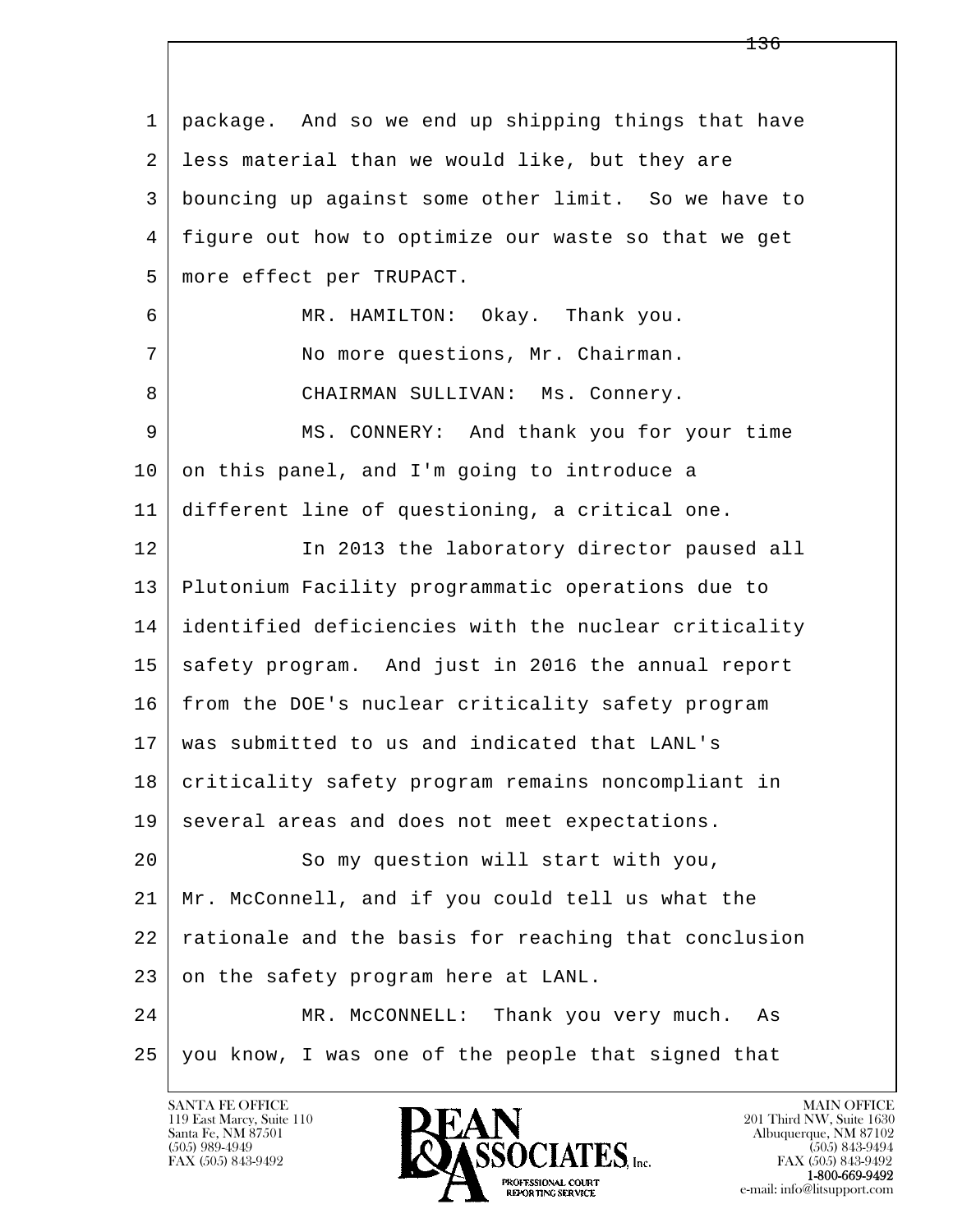1 report.

2 What we did in this report was to make 3 sure we communicated -- and it isn't just Los Alamos 4 and it isn't even just NNSA. It's all of the 5 defense nuclear facilities that have potential for 6 criticality in whatever program office they might 7 reside reports to the safety board. And the most 8 | recent report describes each location in terms of 9 its absolute position relative to our expectations 10 and requirements. So while Los Alamos is making 11 very good progress in improving, they aren't done 12 improving yet, which means that they are still below 13 our requirements. And so the adjective we -- the 14 color we applied to that was that they are red. We 15 have a requirement, and while they are improving, 16 they haven't achieved that requirement yet. So we 17 gave them the one and only red rating of all the 18 sites that reported in that issue. 19 There are sort of three main reasons we 20 had to do that. First off is we have concerns about 21 the number of people at the laboratory who have this 22 very unique skill set to do criticality safety. And

l  $\overline{\phantom{a}}$  23 while they're making very significant improvements 24 here at Los Alamos, the number was still -- is still 25 less than they wanted. They added five people in

119 East Marcy, Suite 110<br>Santa Fe, NM 87501



FAX (505) 843-9492<br>**1-800-669-9492**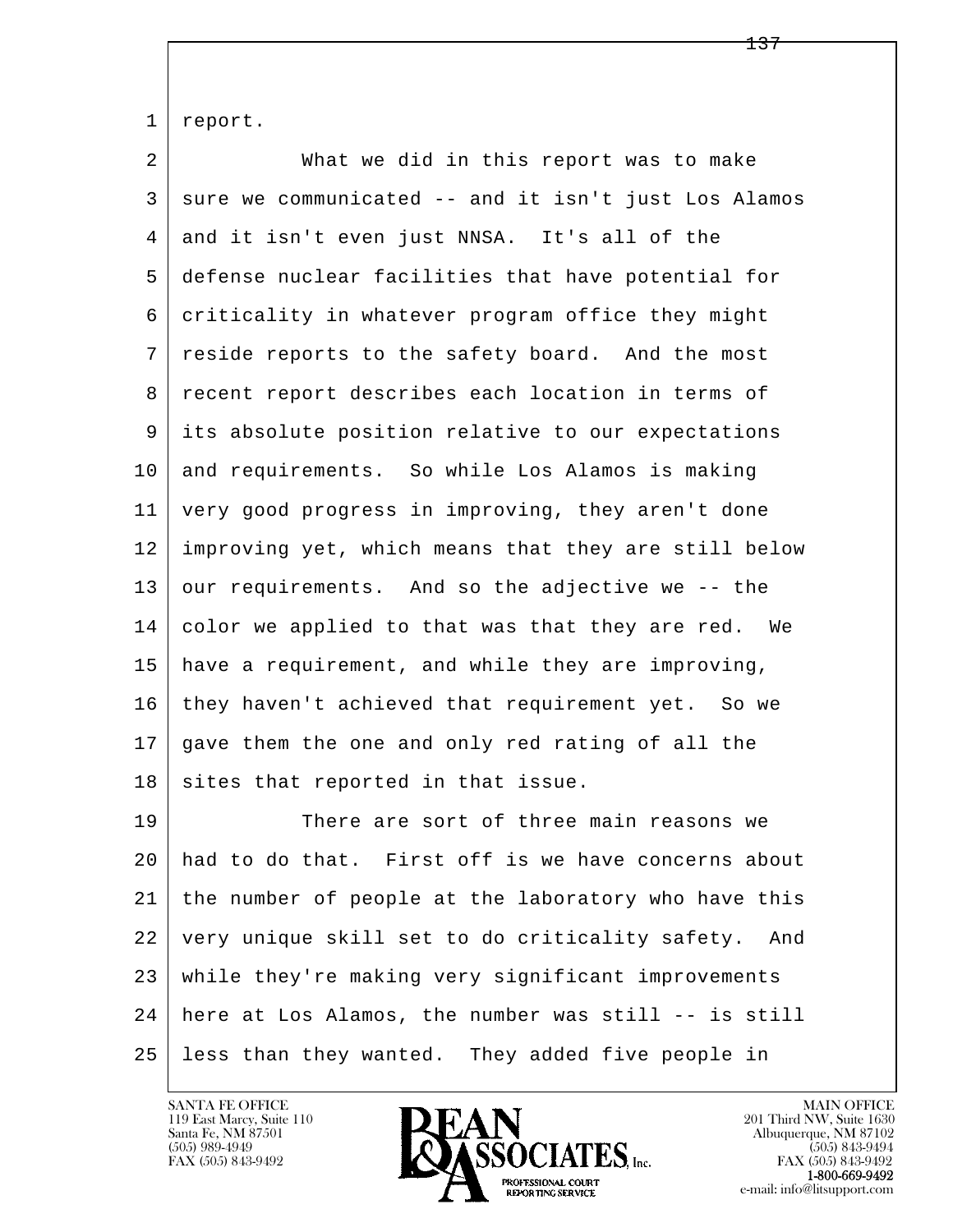1 that -- and in this area, five is a lot, last year; 2 hoping to add six this year. So they're making 3 pretty substantial improvements in staffing this 4 function.

5 The second problem was that there are 6 areas of the facility -- or there are operations or 7 things where the criticality safety evaluation, this 8 very unique and rigorous analysis that has to go in 9 to demonstrate that under certain circumstances and 10 controls the likelihood of an inadvertent nuclear 11 criticality is sufficiently and extremely low. Some 12 of our operations have analyses that are not as 13 complete or robust or as well-constructed as our 14 current expectations. I can't give you the number, 15 but there are hundreds of these evaluations for the 16 activities at TA-55.

l  $\overline{\phantom{a}}$ 17 | And so the Laboratory has a commitment to  $18$  | go -- to both maintain the analyses necessary for  $19$  all the work that's -- the new work that's coming 20 down the road, but they also have to go back and 21 work off this backlog of legacy analyses to improve 22 their content and their quality. And they're making 23 progress on that, but they still have many -- 24 numerous places and numerous activities that have 25 old analyses. And in some cases we go to the

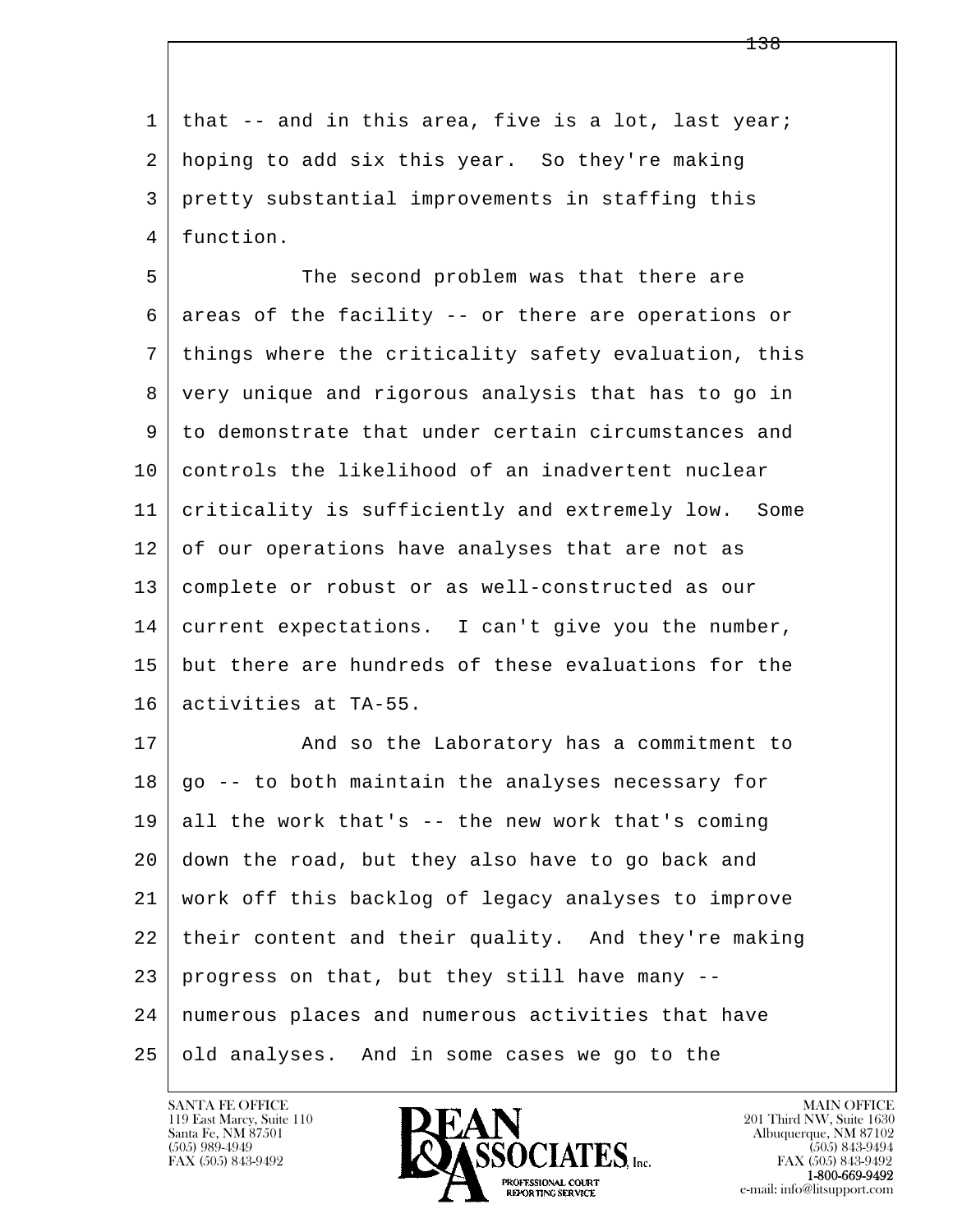l  $\overline{\phantom{a}}$  1 extreme point of saying that you are not allowed to 2 use that operation until you get a new analysis. 3 And so we just disallow operations until we get a 4 | new one. 5 The third thing is, we have areas of the 6 facility that we -- the term we use is "infracted." 7 There's something about the actual activity that is 8 | sufficiently different from what we assumed or 9 analyzed or require that we say, "Okay, you are not 10 in compliance with the criticality safety." 11 | And some of it can be -- for example, one 12 of the things we've come across is that we have had 13 in the past from a design perspective, given the 14 designers of the containers and things, nominal 15 dimensions. Make this container about this size. 16 But for criticality safety, we have to assume some 17 | specific dimensions. And so now we have to go back 18 and say, "Not good enough to do specified nominal 19 dimensions. We have to specify either minimum or 20 maximum, something that allows us to do bounding 21 | analysis." 22 We're working through those. Los Alamos 23 is working through this. The last plan that I had 24 seen anticipates that as much as 90 percent of those 25 infracted conditions might be addressed this fiscal

119 East Marcy, Suite 110<br>Santa Fe, NM 87501

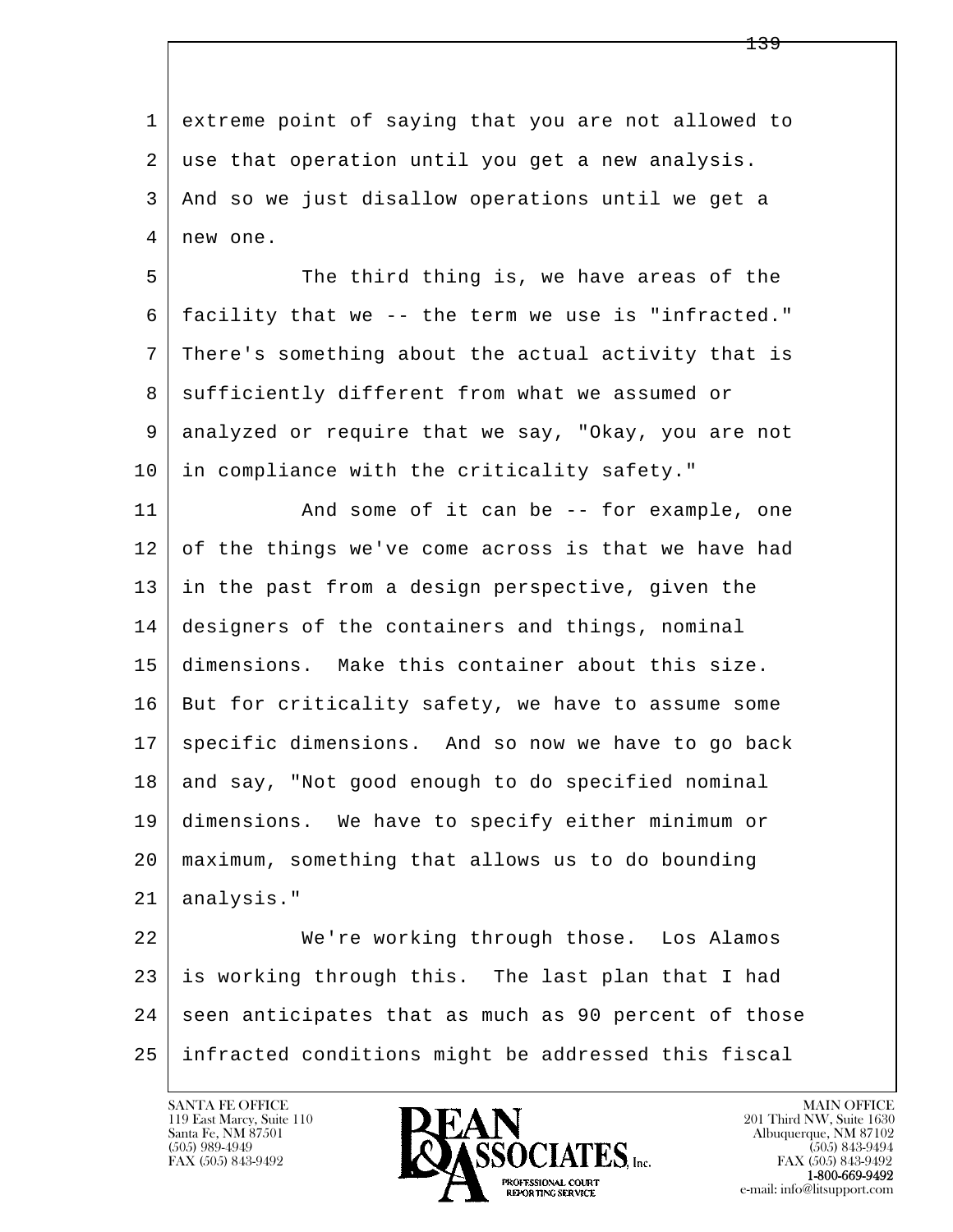l  $\overline{\phantom{a}}$ 1 | year. I'd be happy if that were the case. 2 | But in the meantime, we will 3 conservatively address those operations and limit 4 what we do or don't allow so that we know we're safe 5 | from a criticality safety perspective. 6 I guess, in summary, I would say that 7 progress is good. If I were to rate them at 8 progress, it would have been a better color. But 9 the truth is that absolute value is they aren't 10 where we need them yet, and they don't believe 11 they're where they want to be yet, and we expect 12 | that to happen soon. 13 MR. KACICH: So if I might contribute to 14 the answer. 15 In varying ways, virtually all of the 16 panelists have talked about the imperative of safety 17 in everything that we do. I don't think there's a 18 more profound demonstration of that other than how 19 you started your question by saying that the 20 director paused operations in the one and only 21 facility of its kind because of the lack of  $22$  confidence that  $-$ - and the ability to operate it 23 safely. So notwithstanding what Mr. McConnell 24 articulated -- and I don't disagree with a word of 25 it -- this is an area of high attention to the

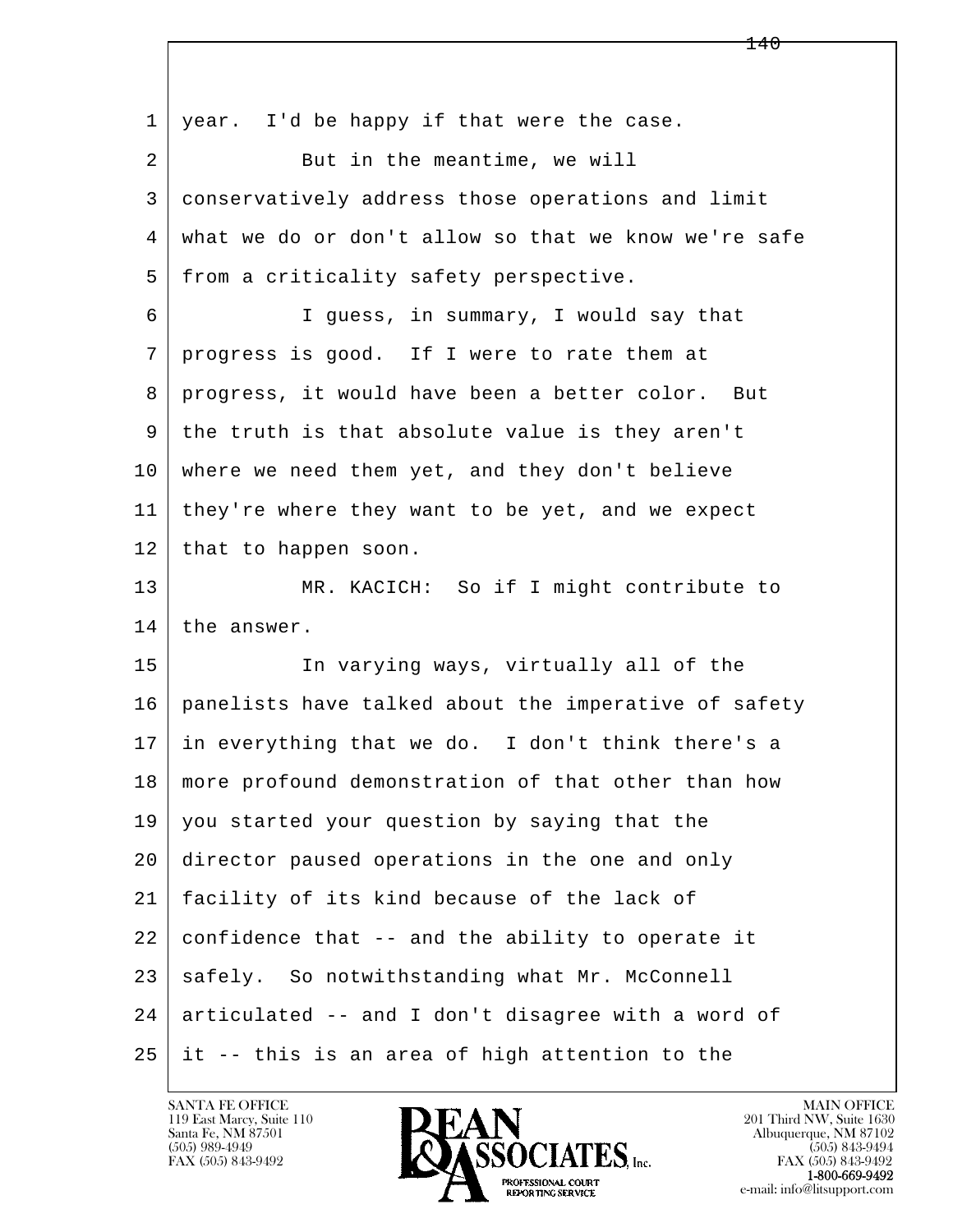l  $\overline{\phantom{a}}$  1 Laboratories, and it has been for some time. And 2 notwithstanding the red color, the current 3 configuration with respect to the Laboratory's 4 viewpoint is that it is safe and it is getting 5 better and it's only a matter of time before we 6 achieve the standards that both we and the 7 department expect. 8 | MS. CONNERY: Well, I appreciate your 9 optimism. 10 | MR. McCONNELL: If I wasn't clear about 11 that, I want to make sure I'm absolutely clear. The  $12$  | things that we -- the operations that we actually -- 13 Ms. Lebak actually allows and the Laboratory allow 14 to go on an operation activity-by-activity basis 15 have to meet our standards. We would not allow the 16 work to go on if they didn't meet our standards. 17 There are some things where we don't allow work 18 right now because they don't meet our standards and  $19$  that set  $-$ - because that set exists, we put out the 20 metric that you alluded to. 21 MS. CONNERY: I appreciate the fact that 22 you are willing to come out and call it red. You 23 talked about the hiring that has been done, and 24 you've also lost six criticality specialists in the 25 past 12 years, and if you're replacing them with

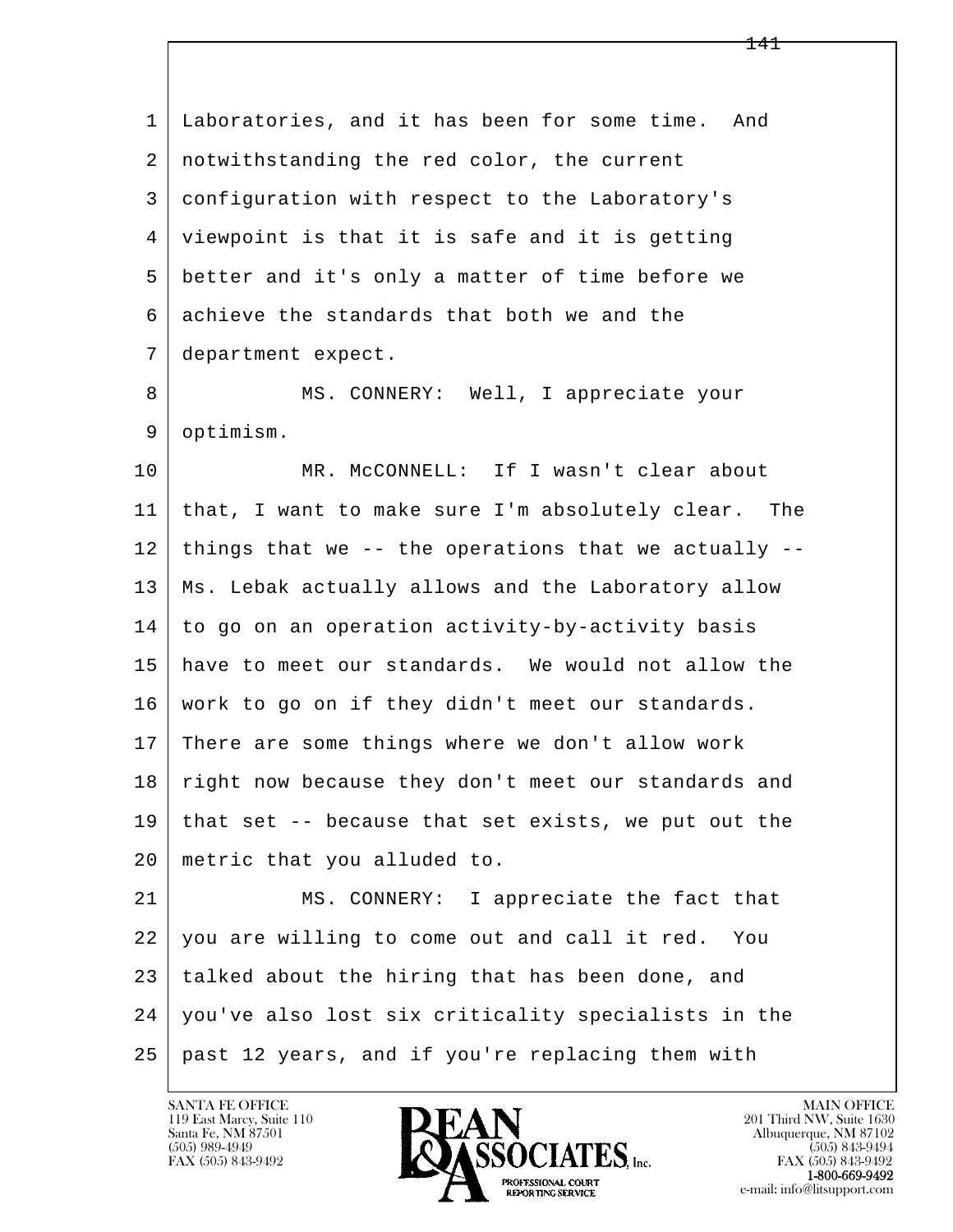l  $\overline{\phantom{a}}$  1 people with less years of experience, that's 2 certainly not an equivalency if you replace six for  $3$  six, and I know that you appreciate that. 4 It is a crucial area for you to be able to 5 move forward. You talk about the vaults and being 6 able to put material in the vaults you had need to 7 have that crit calculation done to do that, and so 8 it is hampering you in addition being a safety 9 challenge. 10 So I quess having gone through this in 11 2013, are there any lessons that you have taken from 12 2013 that you're applying now in order to be able to 13 ameliorate this problem? 14 MS. LEBAK: One thing to note here, the  $15$  skill set is kind of at a premium across the 16 complex. And so when we receive -- or the 17 Laboratory hires five new people, we're basically 18 cannibalizing from other sites. And if our folks 19 leave, then they're probably going to another one of 20 our sites. 21 So the Laboratory petitioned us to work 22 with them on some retention programs for the crit 23 safety analysts, and we did that. We said this is 24 extremely important. It's a finite number of people 25 with a specialized experience, and we work with the

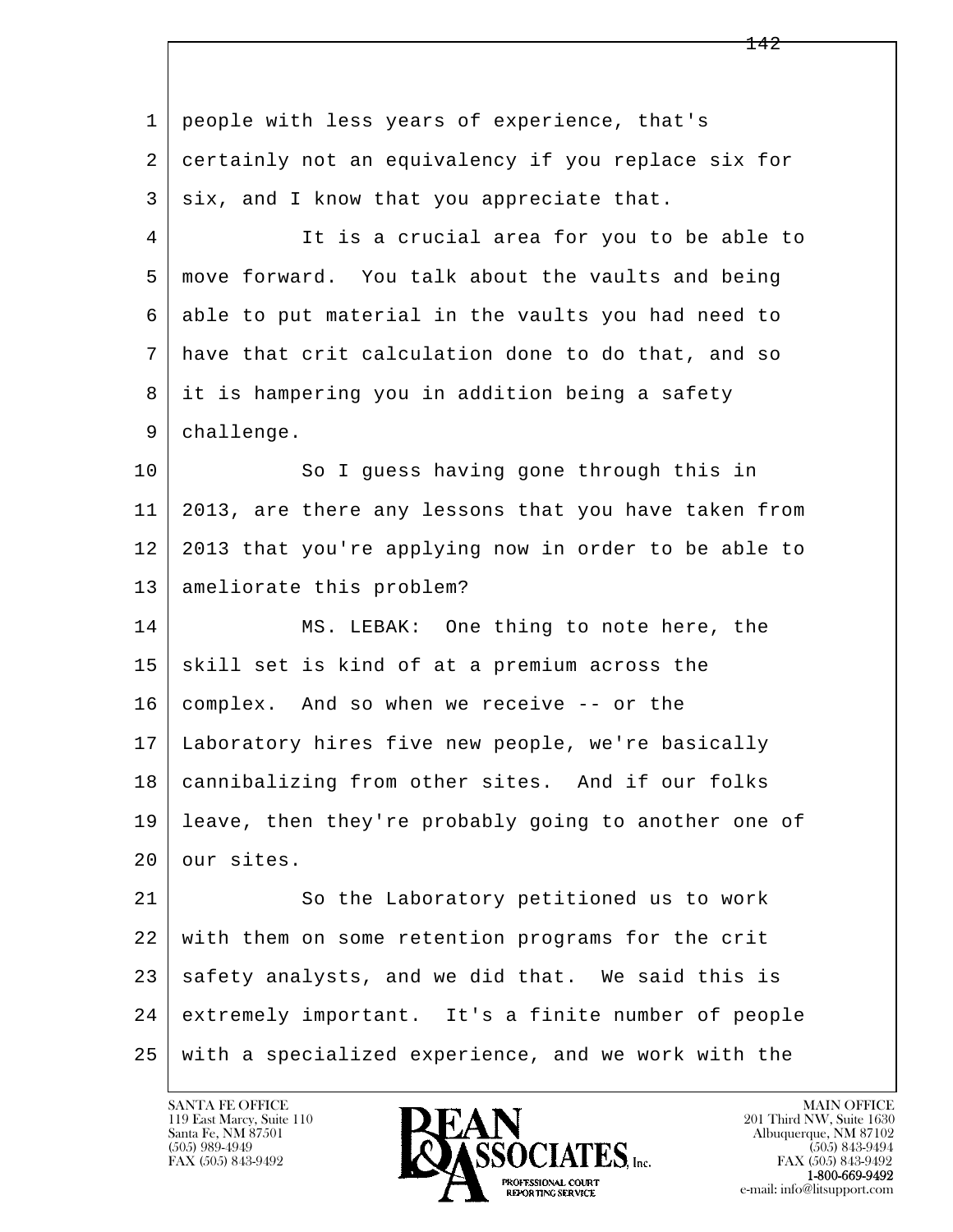1 lab, and they -- we approved the program that they 2 asked for our approval on through the contract. And 3 then they gave it some run time and it still wasn't 4 yielding the desired result. So they came back to 5 us a second time and said, "We want to revamp the 6 program. It's not having the desired effects." 7 | And so at that time they also included

8 some of the safety basis positions, which is another 9 kind of unique set in the Department of Energy, and  $10$  so safety basis analysts are often, you know, moving 11 around, and it's a long training program; and to get 12 the people with some experience and the requisite 13 training, it can take a while.

14 So anyway, we worked with the Laboratory 15 and approved that recently for some of the crit 16 analysts and the safety basis analysts. The 17 laboratory is also looking beyond just, you know, 18 cannibalizing from other sites and this retention 19 program. And they're starting to work with a 20 handful of the universities and to try and, you 21 know, grow the skill set indigenously from the 22 universities.

l  $\overline{\phantom{a}}$ 23 So, Rick, I don't know if you want to jump 24 in, but definitely we've tried to work this issue, 25 you know, hand in hand because it is a -- it's a

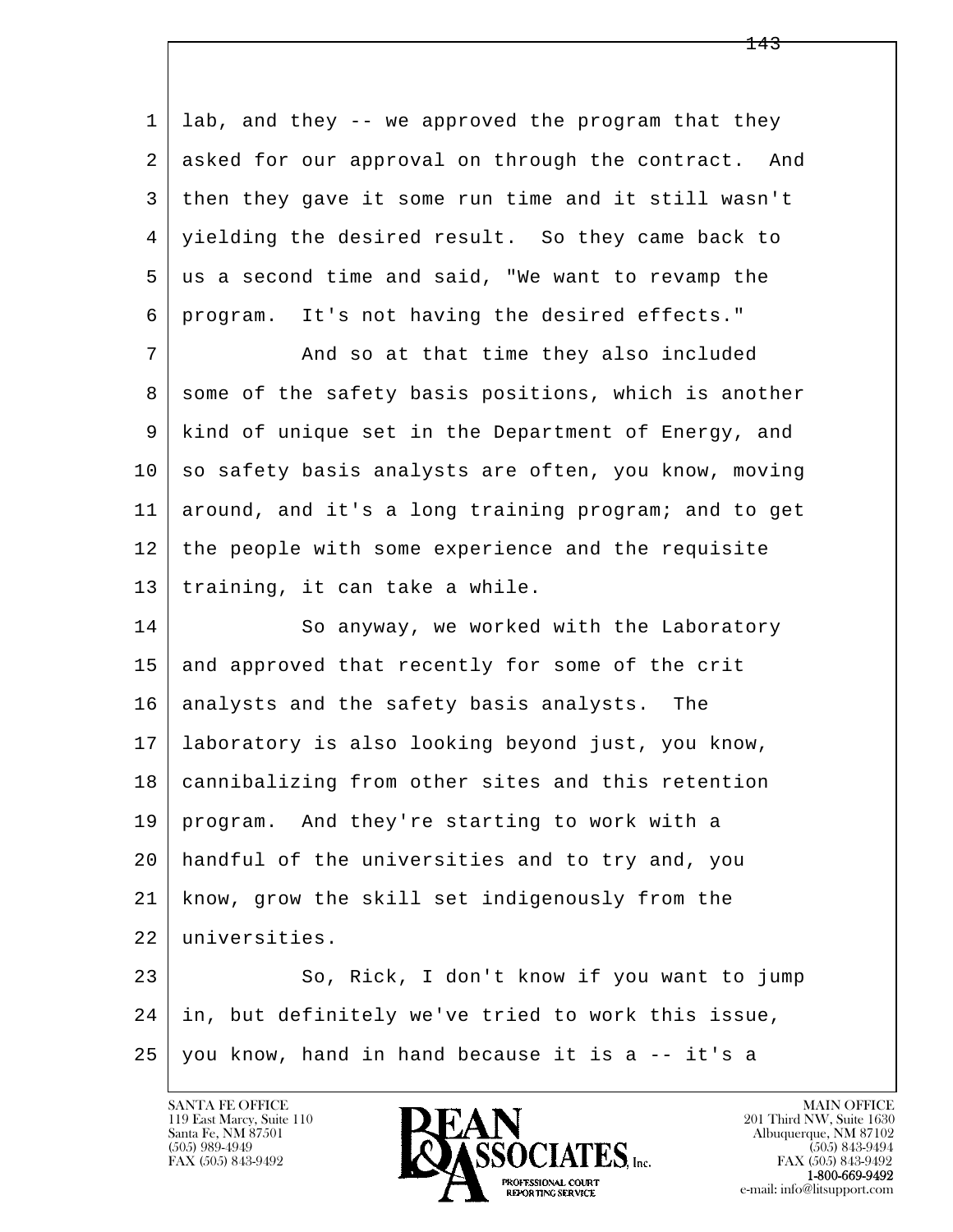l  $\overline{\phantom{a}}$  1 valuable skill set for these analysts, and we 2 require them for our work. 3 MR. KACICH: So I'll just add -- and I'll 4 start with acknowledging the high validity of your 5 initial comment about the fact that it's not just 6 people but they need to be capable of doing the work 7 that we need them to do. 8 So in addition to what Ms. Lebak covered, 9 beyond the raw numbers of people that we have, the 10 other opportunity we're in the midst of exploiting 11 is improving the efficiency of the work they can do. 12 So some of these infracted cases that Mr. McConnell 13 just talked about, we're going to have a much more 14 efficient way where a small number of analyses will 15 encompass a large number of infracted cases. So 16 that's the other lever that we're using to improve 17 the ability of our existing workforce, of whatever  $18$  size it has, to contribute to improving the score 19 card that Mr. McConnell summarized. 20 MR. McCONNELL: If I might just add one 21 more thing. This is a broad problem. I've told my 22 rising college senior that if he wants job security  $23$  and a high-paying job, he might want to think of 24 becoming a criticality safety analyst. We need 25 people for Los Alamos. We need people for Oak

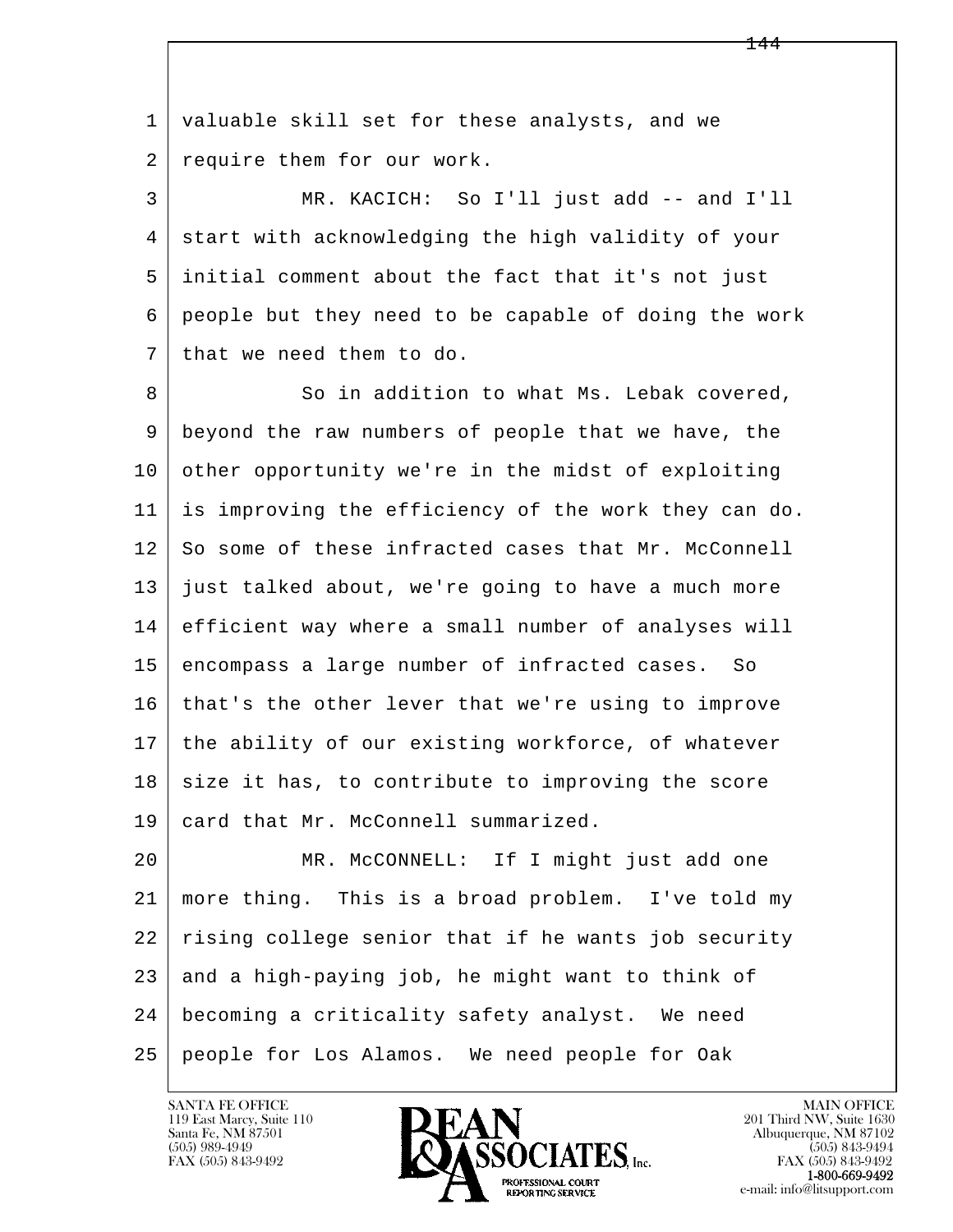l  $\overline{\phantom{a}}$  1 Ridge. We need federal people to do this work, and 2 it's all the same pool. And so what we really need 3 to do is increase the overall size of the pool. 4 Thankfully, due to some previous recommendations of 5 the Board from the last decade, we have a nuclear 6 criticality safety program which is run out of my 7 office where we annually spend, you know, a few tens 8 of millions of dollars to make sure we sustain a 9 criticality safety hands-on training program to both 10 train the new analysts at a very deep level but also 11 to get appreciation of first-line supervisors, 12 managers. Certainly our staff goes and I think some 13 your staff, perhaps even some of you, have attended  $14$  some of our training at the more awareness level;  $15$  that that is necessary in order to increase the 16 overall pool of this very critical resource so that 17 the entire department spends less time just trying 18 to hire away each other's experts. 19 MS. CONNERY: The Chairman's giving me the 20 hook, but I just want to say that I do appreciate 21 the fact that we're cannibalizing across the sites, 22 and I think I might have stolen one of your crit 23 specialists recently. 24 MS. LEBAK: That does come to mind. 25 MR. McCONNELL: The former head of the

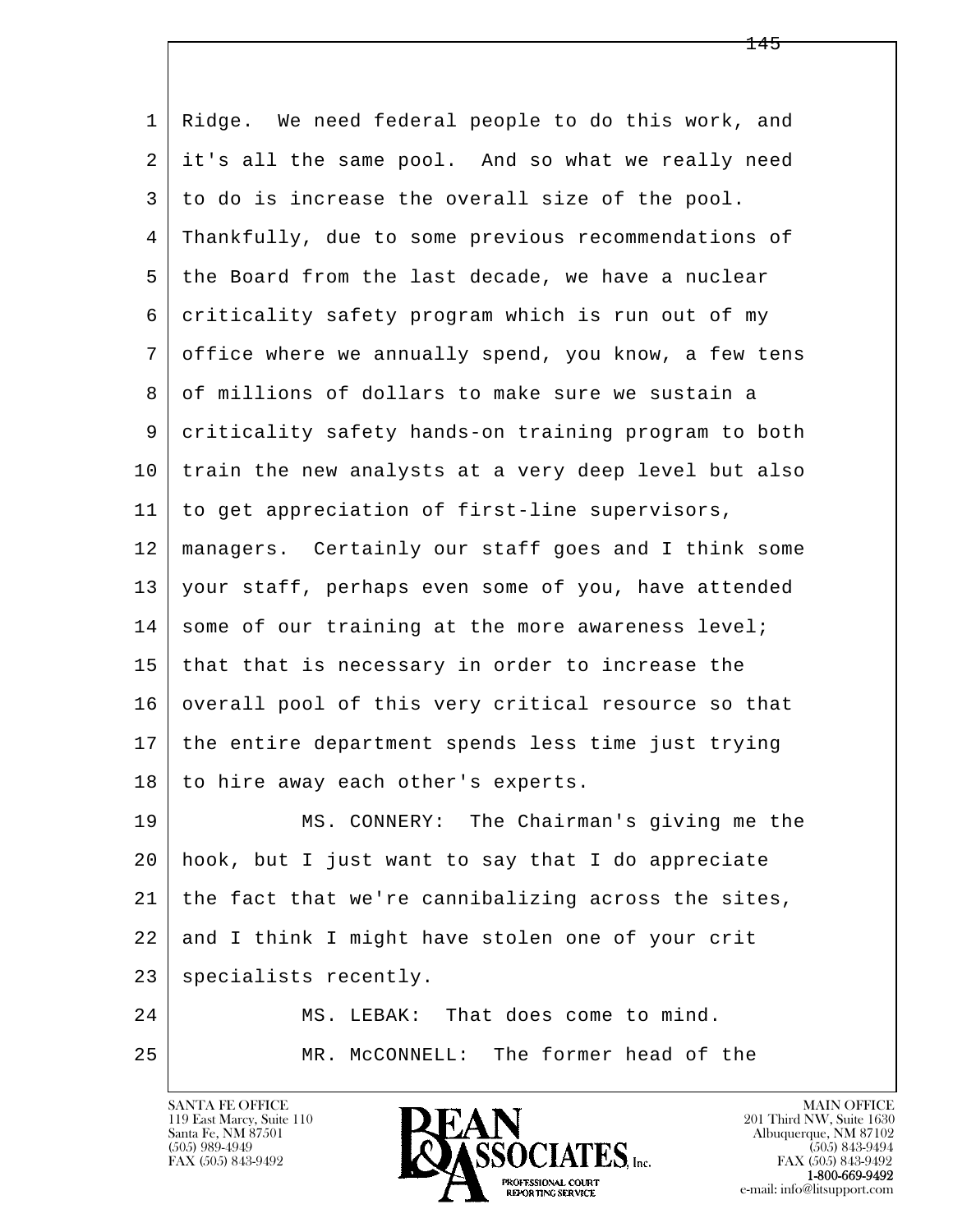l  $\overline{\phantom{a}}$  1 program I just talked about. 2 MS. CONNERY: But I would say it would be 3 helpful to maybe consider whether or not you should 4 come up with a pool of specialists that could be 5 deployed across the sites in case of a critical need 6 at a future time. 7 CHAIRMAN SULLIVAN: We promised the public 8 they'd get their chance at 8:30, and it's now 8:36. 9 Mr. Santos, did you -- you're good? 10 MR. SANTOS: Thank you. 11 CHAIRMAN SULLIVAN: Okay. All right. 12 Well, then, I'd like to thank the panelists for 13 patiently enduring our questions and at this time 14 I'll give you a minute if you want to step off the  $15$  stage before we begin the public comment section of 16 this hearing. 17 At this time the Board would like to 18 | provide an opportunity for comments from interested 19 members of the public. A list of those speakers who 20 have contacted the Board was posted at the entrance 21 to the room, and I have a list here where people 22 have signed up. I'm going to read from that list  $23$  just so that everybody has an understanding of who's  $24$  on it and where they fall  $-$  if they're on it, where 25 they fall in the sequence. And I apologize in

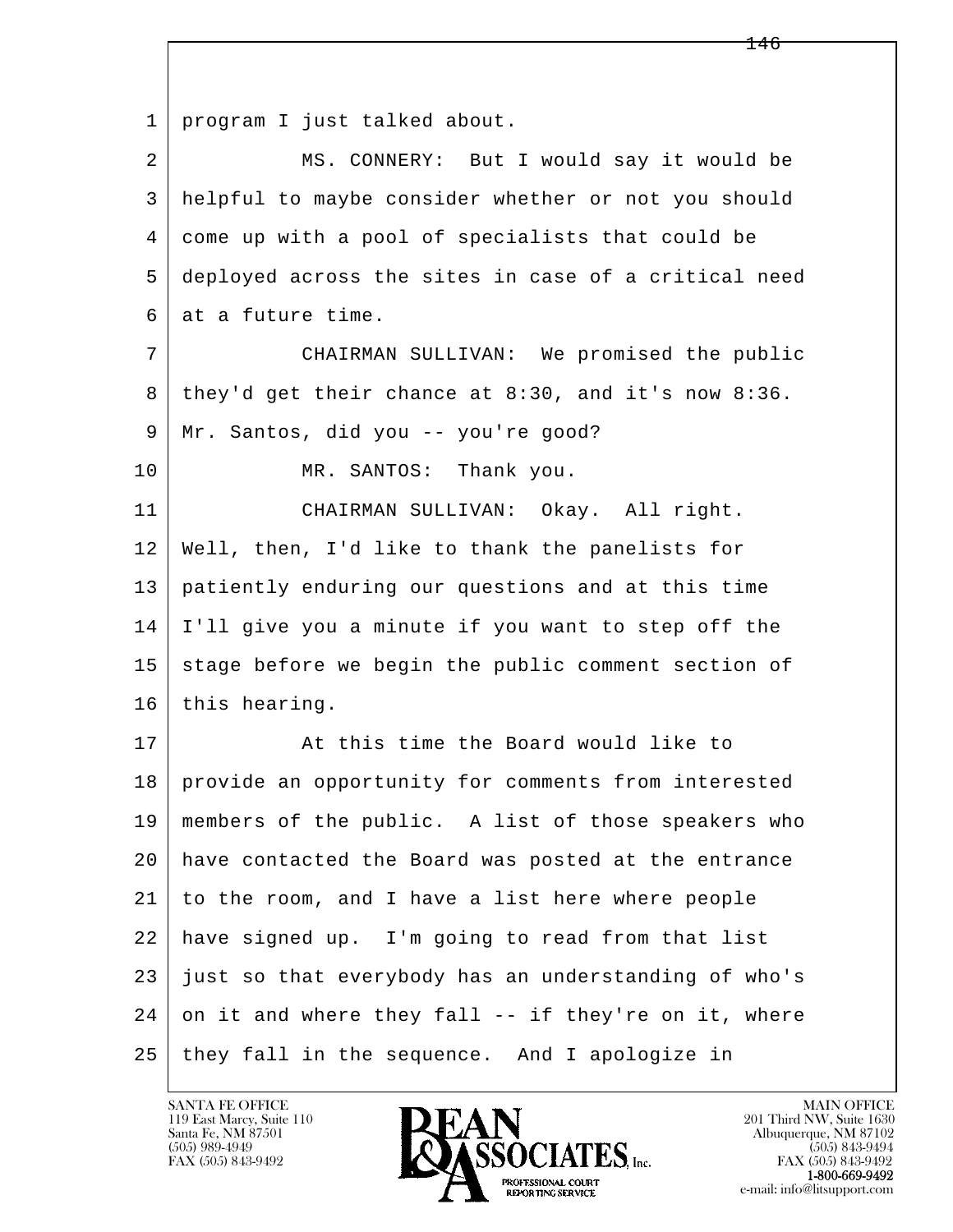l  $\overline{\phantom{a}}$  1 advance if I mispronounce anyone's name. 2 So first is Jay Coghlan. Second, Tris 3 Deroma. Number three, Greg Mello. Number four, 4 Chris Fischahs, F-I-S-C-H-A-S. Number five, Scott 5 Kovac. Number six, George Anastas. Number seven, 6 Marissa Naranjo. Number eight, Anna Hansen. And 7 number nine, Janet Greenwald. 8 So to give everyone an opportunity, I ask 9 that speakers limit their comments to five minutes. 10 If there's additional time at the end, we will 11 circle back and provide anyone else an opportunity  $12$  to take up the extra time from what we have 13 allotted. 14 Remarks should be limited to comments, 15 technical information, or data concerning the 16 subject of this public hearing. Board members may 17 question anyone providing comments to the extent 18 deemed appropriate, and if there are any written 19 statements, we'd be happy to accept those for the 20 record. 21 So with that, I'd like to ask the first 22 speaker to come forward. And as each speaker comes 23 forward, if you are representing a particular group 24 or if you're simply representing yourself as a 25 citizen of Los Alamos or a citizen of New Mexico,

119 East Marcy, Suite 110<br>Santa Fe, NM 87501

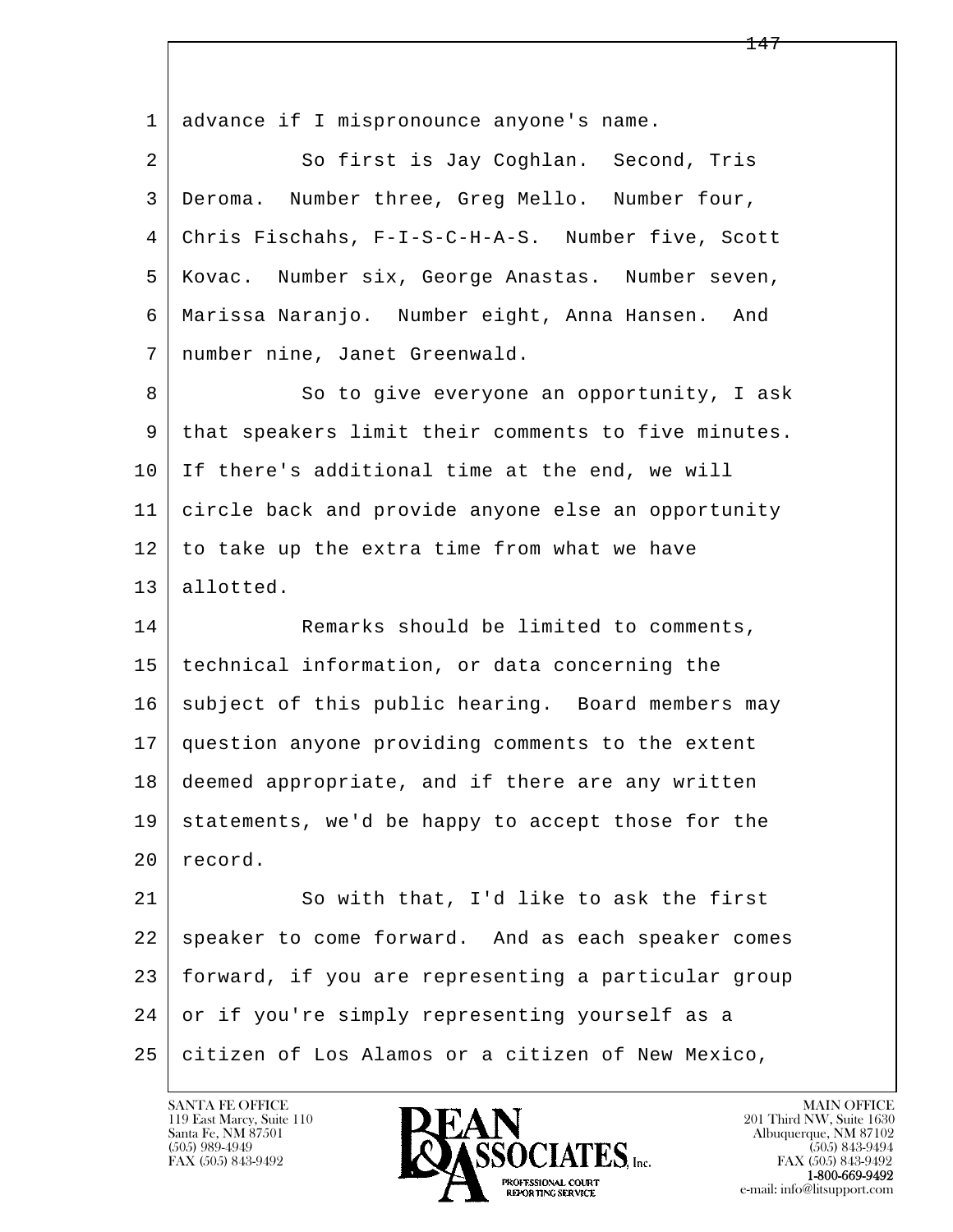1 | then just please so state.

2 So the first person is Jay Coghlan. 3 MR. COGHLAN: I'm Jay Coghlan with Nuclear 4 Watch New Mexico. First of all, I want to state my 5 appreciation for the Board. Thank you for this 6 opportunity. And to illustrate how I'm aging, I've 7 been following the Board since the late 1980s. Your 8 efforts are very much appreciated. 9 Now, I'm going to start by observing that  $10$  in the late  $19$ - -- or excuse me -- the first half of 11 the 1990s, the Department of Energy conducted what I 12 considered to be a public relations campaign 13 claiming that pit production at Los Alamos would 14 always be safe and that PR program was caused or 15 needed because of the notorious Rocky Flats plant. 16 And it's only by good luck that Denver was not 17 irradiated in the 1969 Mother's Day fire and that 18 the roof to Building 771 did not collapse. 19 But I'm cynical and have grown more 20 cynical over time about these proclamations that 21 plutonium pit production would always be safe at 22 Los Alamos. And I think that some of the past and

l  $\overline{\phantom{a}}$ 24 The first thing I'm going to do is credit  $25$  a former NNSA nuclear safety officer at the

23 recent events illustrate my point.

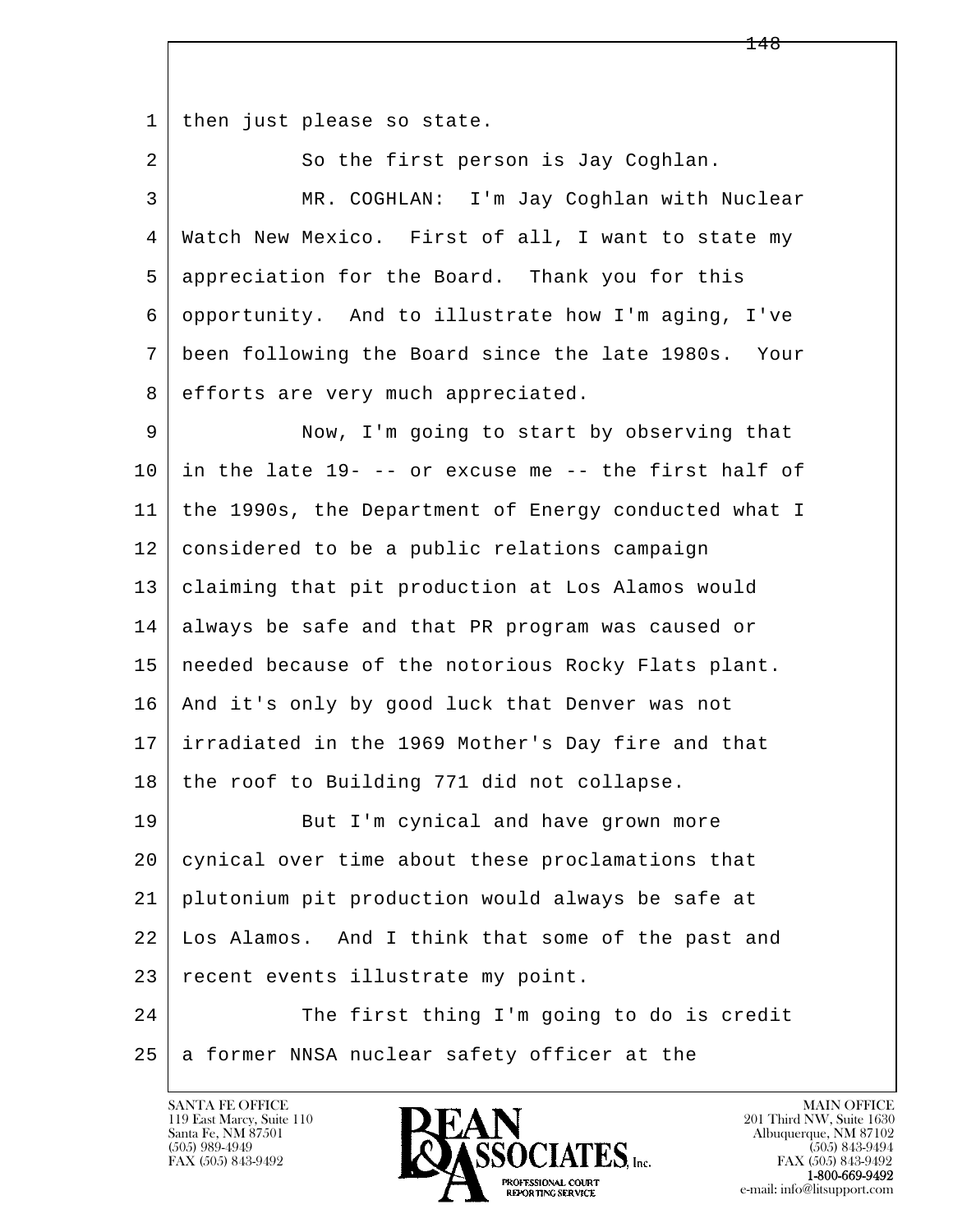1 Los Alamos site office that was driven to become a 2 federally protected whistle-blower. It's the late 3 Chris Steele. But for example, he pointed out how 4 Los Alamos was still taking credit for the fire 5 suppression system after the complete collapse of 6 PF-4 in the event of a severe seismic event.

7 And then building from that, we have the 8 | recent fire just a couple of months ago, which, of 9 course, initially was played down in the public. 10 Later an ambitious or good reporter here came out 11 with some of the details that pointed out that that 12 fire was more serious than initially portrayed. We 13 have the simple fact that PF-4 was shut down for 14 | more than three years because of nuclear criticality 15 | safety concerns.

16 And then I could offer more evidence, but 17 I'll just close with the fiasco with WIPP that, as 18 you all know, was generated -- or was caused by a 19 radioactive waste barrel generated by Los Alamos. 20 And all of this gives ample cause for concern about 21 how safe future plutonium pit production will be at 22 Los Alamos.

l  $\overline{\phantom{a}}$  23 Now, I want to be practical. I want to 24 make some specific recommendations to the Board, and 25 I'll start with the easy ones and build up to the

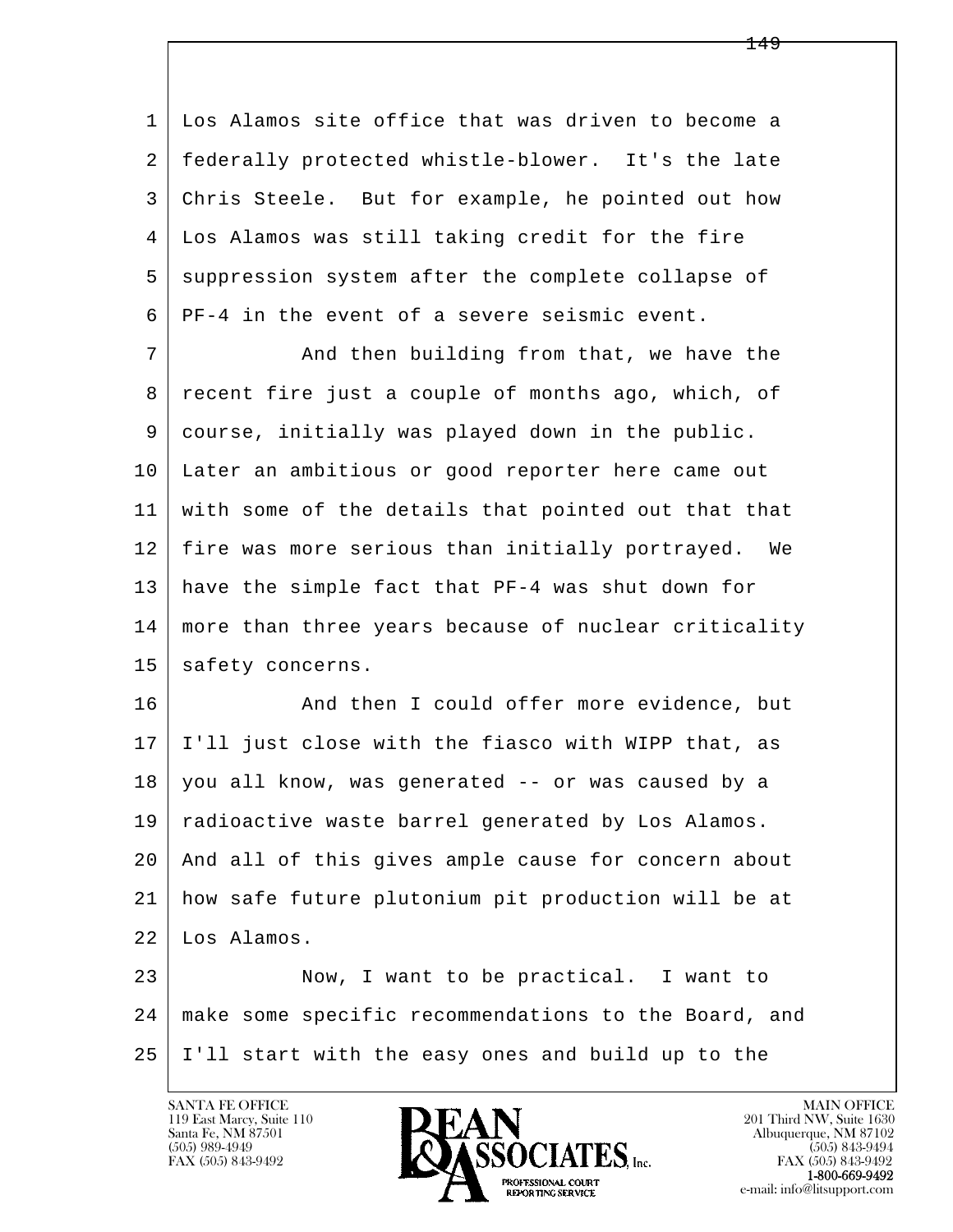1 more difficult ones. But to begin with, I think the 2 Board should very much insist upon robust, active 3 confinement systems that will withstand the design 4 basis earthquake. And Los Alamos and other NNSA 5 sites have long had a history of resistance to that. 6 But I admire the Board's constantly sticking up for 7 that very point and hope that you'll do so on into 8 the future.

 9 Another recommendation -- and this is 10 something that has dismayed me over the years, but I 11 will state that Los Alamos has gotten better. Like  $12$  a decade ago the Lab was woefully behind on having 13 updated safety basis. As I said, they've gotten 14 better, but I believe one of the most crucial things 15 that you could do to protect both the occupational 16 worker and the public is to verify that indeed the 17 laboratory is absolutely up to date in its annual 18 | formulations of the safety basis.

l  $\overline{\phantom{a}}$ 19 Let's see. My third recommendation -- $20$  and, again, I'm getting  $-$  I'm ascending to the more 21 difficult recommendations. I think the Board should 22 be charged or somehow assume the charge to 23 certify -- and I'm suggesting a formal 24 certification -- that all nuclear safety -- or all 25 | criticality safety issues have been fully resolved.

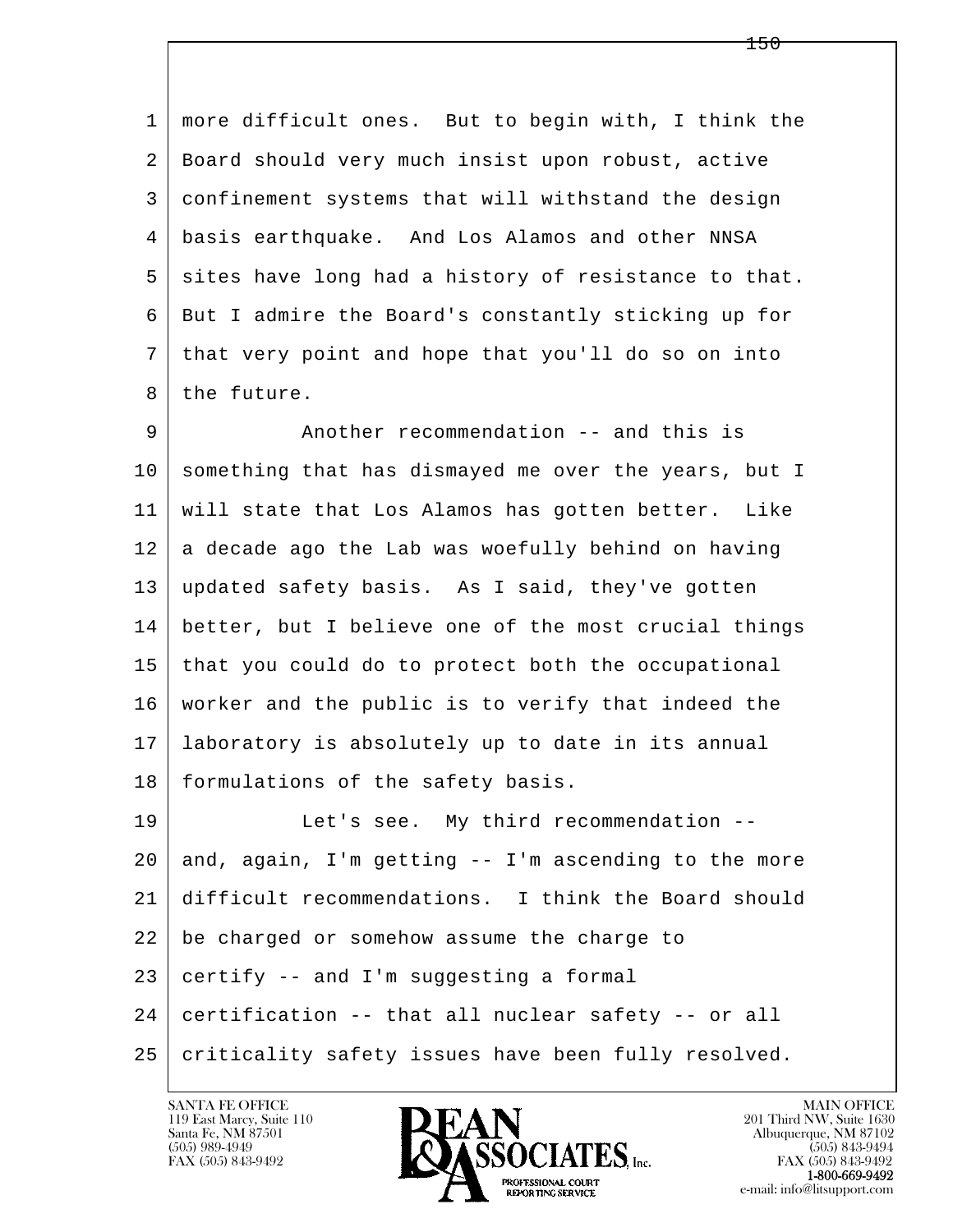| 1  | As you all know, these issues have been going on for |
|----|------------------------------------------------------|
| 2  | years and prompted the multi-year shutdown of PF-4.  |
| 3  | And there's actually some precedence for this        |
| 4  | certification actually being a required element.     |
| 5  | I'm going to credit my colleague, my fellow          |
| 6  | colleague, Scott Kovac, for pointing this out to me. |
| 7  | But the 2009 Defense Authorization Act actually had  |
| 8  | a mandate that the safety board had to certify that  |
| 9  | the design of the CMRR at that stage was seismically |
| 10 | safe.                                                |
| 11 | Now, I'm going to say some things that I             |
| 12 | know are beyond your purview, and obviously you all  |
| 13 | just can't self-declare that mandate. Congress       |
| 14 | would have to do it. But I hope we could have        |
| 15 | something similar to that situation back in 2009.    |
| 16 | CHAIRMAN SULLIVAN: Mr. Coghlan, you're at            |
| 17 | five minutes. Can I ask you to wrap up, please?      |
| 18 | MR. COGHLAN: I will wrap up with my most             |
| 19 | difficult suggestion.                                |
| 20 | I urge you all to look at the proclaimed             |
| 21 | mission more closely. There's been a lot of talk     |
| 22 | about how mission drives material-at-risk.<br>Now, I |
| 23 | know I have to be brief. The legislation, section    |
| 24 | 3113, of the 2015 Defense Authorization Act          |
| 25 | mandating expanded plutonium pit production was      |

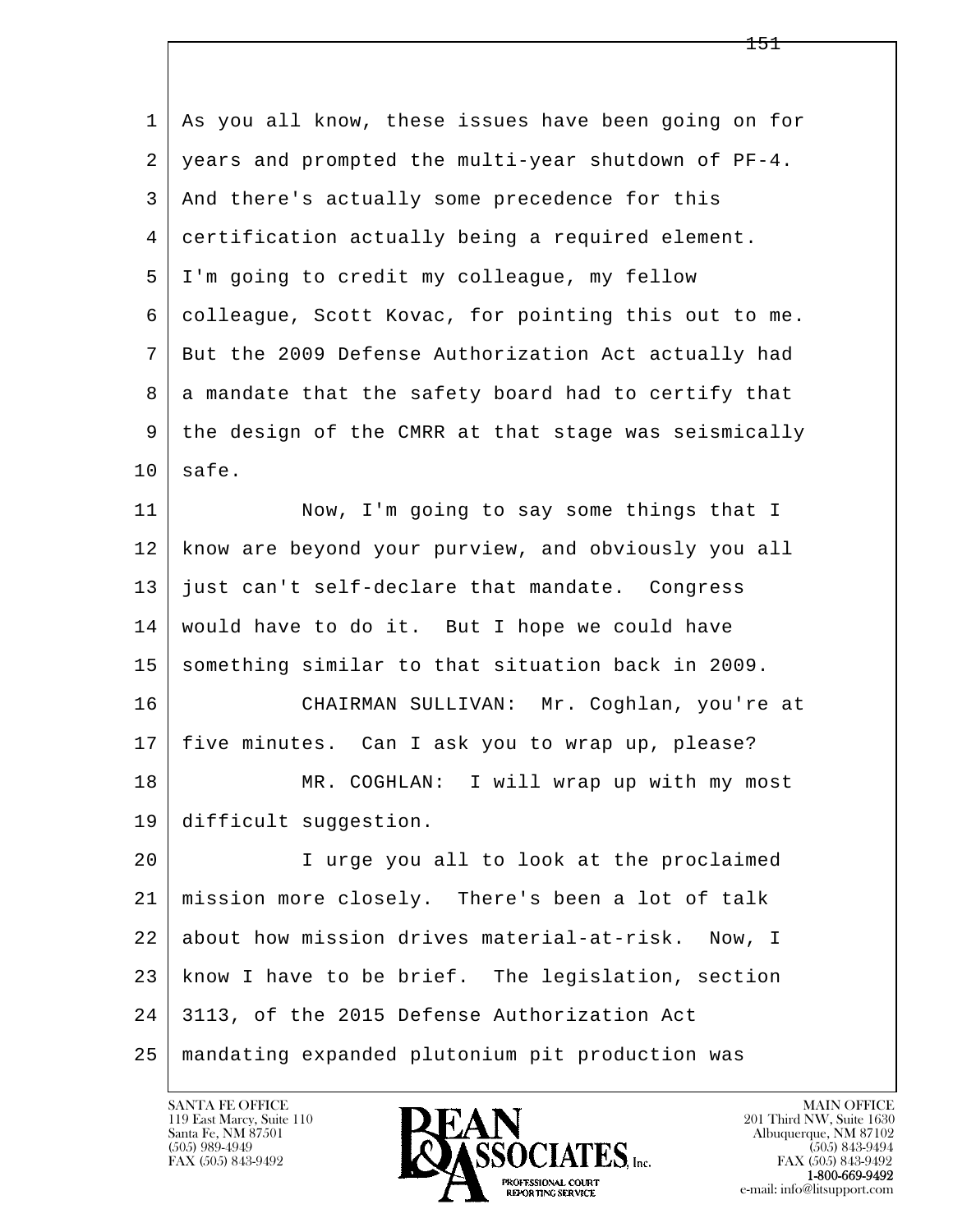l  $\overline{\phantom{a}}$  1 written by a staff member of the House Armed 2 Services Strategic Forces subcommittee. He's from 3 Sandia. I will submit to you that much of this is 4 the tail wagging the dog. It's rather convenient 5 for the Laboratory to have this congressional 6 requirement. 7 Furthermore that requirement -- I will 8 | close, Chairman -- furthermore that requirement is 9 to produce pits for the interoperable warhead that 10 the Navy doesn't want, and I know that because I 11 have a Navy memo. 12 CHAIRMAN SULLIVAN: Thank you. Thank you. 13 We're at six minutes, and I'd like everybody else to 14 come, and if there's time you can provide that at  $15$  the end. 16 MR. COGHLAN: I will -- we will submit 17 written comments that will be more comprehensive. 18 | But thank you again. 19 CHAIRMAN SULLIVAN: Thank you. Tris 20 Deroma. 21 MR. DEROMA: That was a mistake. I'm just 22 a member of the press. 23 CHAIRMAN SULLIVAN: Okay. 24 MR. DEROMA: I don't know how I ended up 25 on the list.

119 East Marcy, Suite 110<br>Santa Fe, NM 87501



FAX (505) 843-9492 FAX (505) 843-9492 e-mail: info@litsupport.com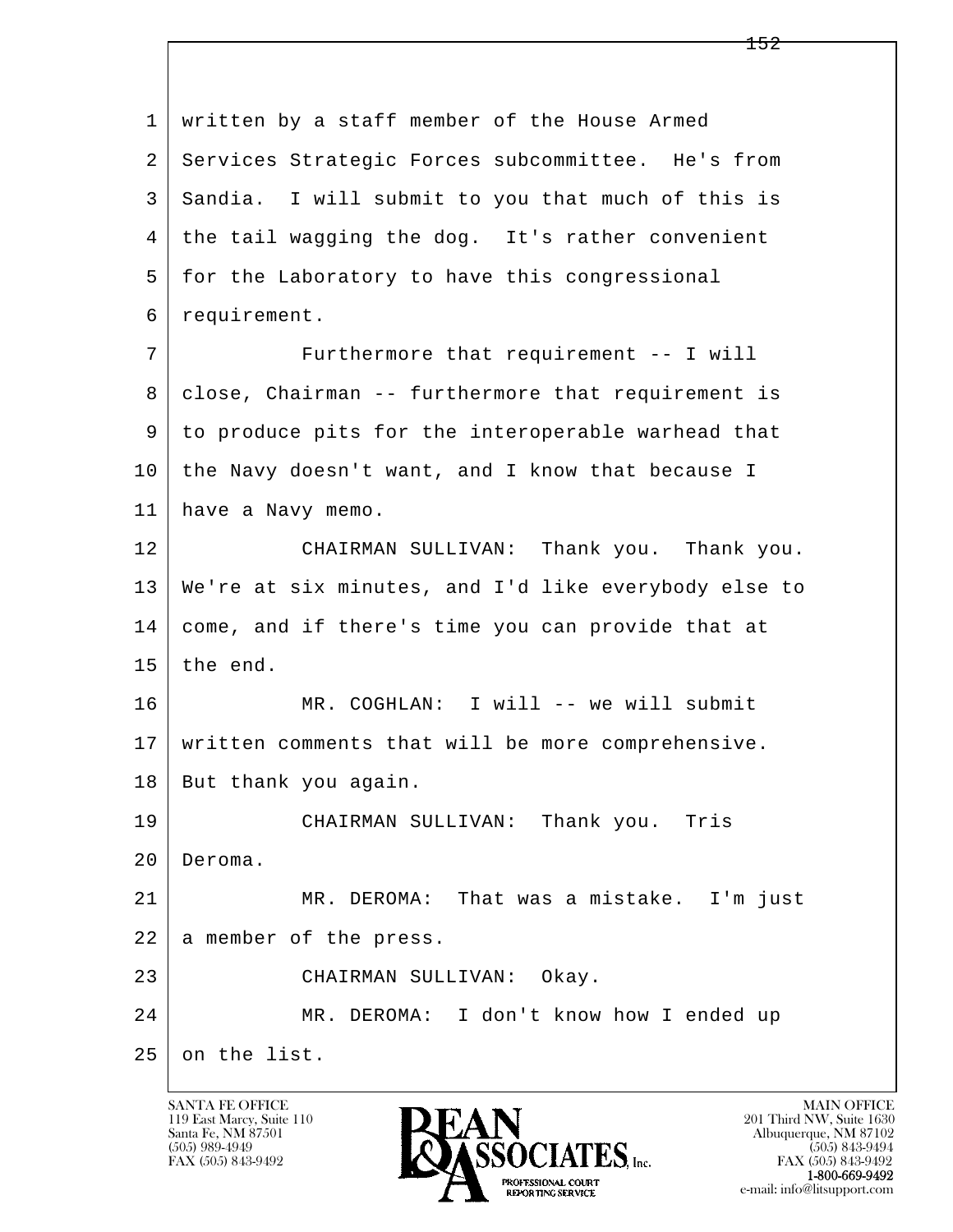| $\mathbf{1}$ | CHAIRMAN SULLIVAN: All right. We'll move             |
|--------------|------------------------------------------------------|
| 2            | Greg Mello, who I know is not a mistake.<br>on.      |
| 3            | MR. MELLO: Yes. Good evening. Nice to                |
| 4            | see you all again, and thank you so much for coming  |
| 5            | out here.                                            |
| 6            | CHAIRMAN SULLIVAN: And you represent?                |
| 7            | MR. MELLO: The Los Alamos study group.               |
| 8            | I want to refer to Mr. Hamilton's onion,             |
| 9            | and I think that's where we should start. When we    |
| 10           | talk about the technical safety issues, we are at    |
| 11           | the outer layer of the onion. And we have -- Jay     |
| 12           | has introduced the issue of the uncertainty about    |
| 13           | missions. I would concur with all that he said       |
| 14           | there.                                               |
| 15           | The missions which are driving these                 |
| 16           | requirements at PF-4 are contested and often         |
| 17           | disrespected by members of Congress, let's say.      |
| 18           | By -- Jay said the Navy doesn't really want          |
| 19           | interoperable warhead number 1. The Air Force has    |
| 20           | also said in meetings of the Nuclear Weapons Council |
| 21           | that they don't really want the interoperable        |
| 22           | warhead, either. I think I mentioned this to you     |
| 23           | guys in Washington.                                  |
| 24           | So we have no actual need to make pits;              |
| 25           | not now, not in the foreseeable lifetime of the PF-4 |

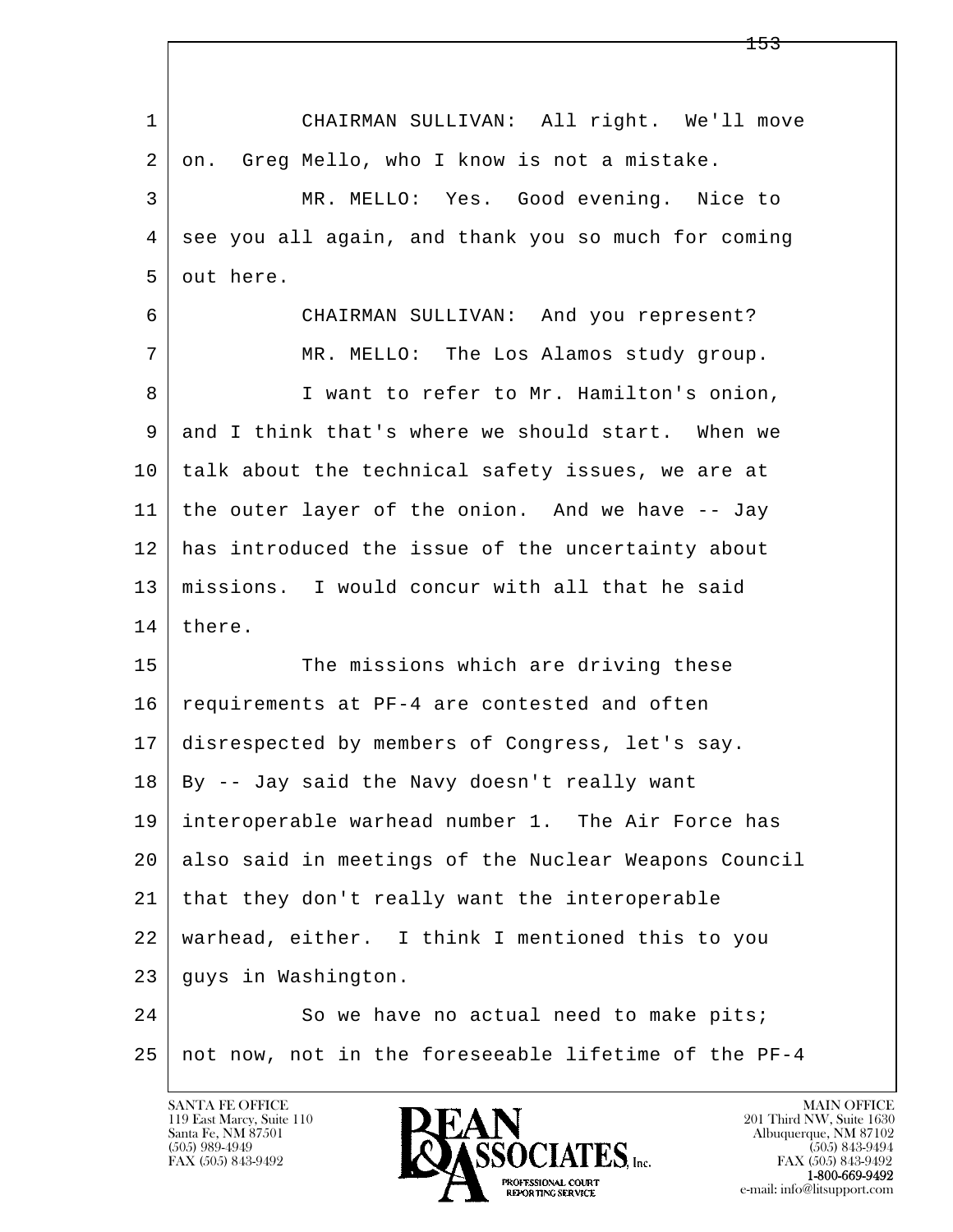l  $\overline{\phantom{a}}$  1 facility. Many people, knowledgeable people, talk 2 about the lack of mission need for ARIES. ARIES is 3 kind of a hobbyhorse, people say, and in that we 4 would concur because MOX, the MOX project is itself 5 its own little onion of -- it's a self-licking ice 6 cream cone of its own. 7 The material purification processes at 8 LANL with their associated -- what was that -- the 9 economic limit -- discard limit, those are also 10 contested and the scale and intensity of those 11 operations are also something that could be looked  $12$  at. 13 All told, Los Alamos PF-4 suffers from a 14 kind of a mission greed, you might say, which is fed 15 | from the congressional committees through the 16 | revolving door personnel, as Jay mentioned, but it 17 goes beyond that as well. NNSA as a whole, as GIO 18 has said many times in many places, has much more 19 mission than it has dollars to fulfill. But it's 20 | not just dollars; it's capacity, management 21 capacity. It's skills, as we've heard, with 22 criticality. Overall NNSA will be heard here 23 tonight. NNSA is looking to cut back somewhere. 24 Their vast number of missions which are going 25 forward have cost overruns and they suddenly realize

119 East Marcy, Suite 110<br>Santa Fe, NM 87501

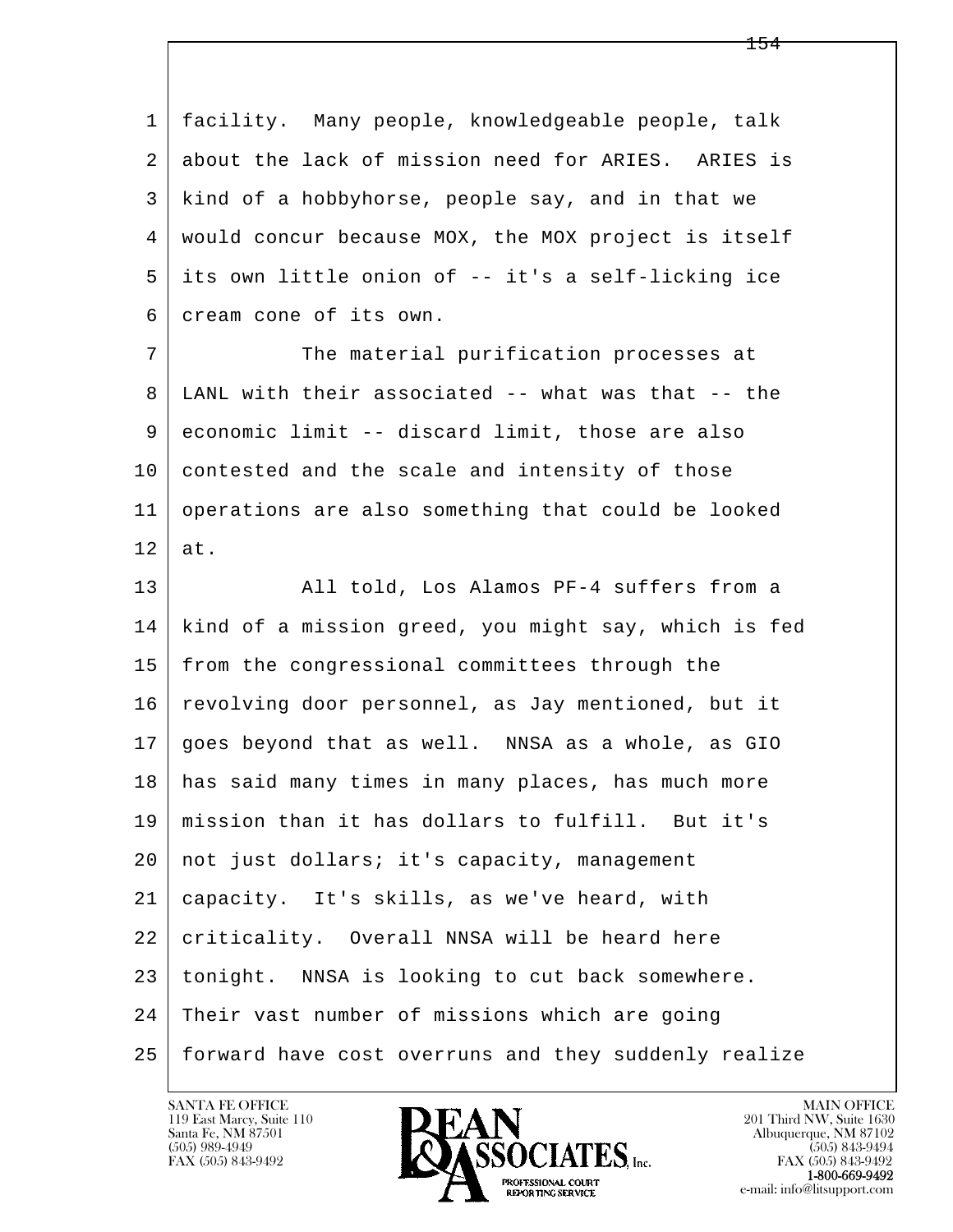| 1  | they're much more complex than they actually         |
|----|------------------------------------------------------|
| 2  | thought.                                             |
| 3  | So what we heard here tonight is the first           |
| 4  | official public discussion of disinvestment in PF-4: |
| 5  | How we can cut back on safety class, fire            |
| 6  | protection, cut back on safety class, active         |
| 7  | ventilation system. We've heard that the seismic     |
| 8  | structural aspects of the facility are just fine.    |
| 9  | Well, I don't really think -- I think, Mr. Sullivan, |
| 10 | I think you said last fall that that's not assured   |
| 11 | in your letter closing out one of your               |
| 12 | recommendations.                                     |
| 13 | What we -- right now there's confusion at            |
| 14 | NNSA. They don't exactly know what they want to do   |
| 15 | or why or how. What we see and hear here tonight is  |
| 16 | complexity and confusion. That's dangerous, and it   |
| 17 | will lead to fiscal waste and safety problems down   |
| 18 | the road.                                            |
| 19 | We also hear a lot of partial truths,                |
| 20 | euphemisms, evasions. Part of that is                |
| 21 | classification, but part of it is just because       |
| 22 | people don't know exactly what they're doing. So     |
| 23 | we've been around a long time. My involvement with   |
| 24 | the site started in 1984. There's changing times,    |
| 25 | changing stories. In 1996 DOE said that Los Alamos   |

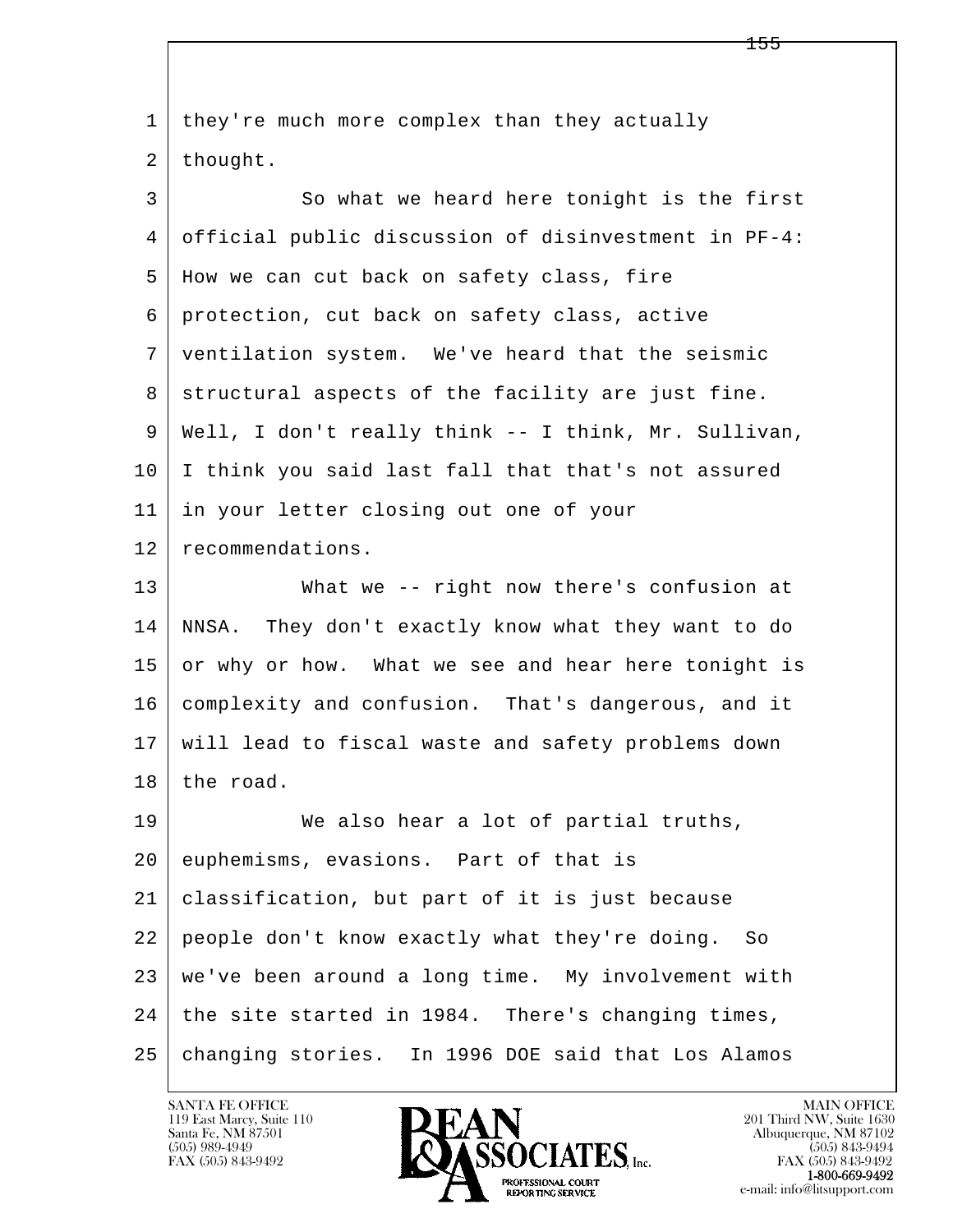l  $\overline{\phantom{a}}$  1 could make 50 pits per year without investing 2 anything in capital, any kind of capital expense. 3 And that's the basis of which Los Alamos got the pit 4 production mission over Savannah River. 5 The risks -- let's see. The -- 6 CHAIRMAN SULLIVAN: Mr. Mello, you're 7 almost at five minutes. 8 MR. MELLO: Okay. The -- we've heard 9 about the rare design basis earthquake generating 10 the design basis accident. It's unlikely to be that 11 rare extreme accident that shuts down PF-4 in the 12 end. The problem will be a concatenation, ramifying 13 compensatory measures and failure to invest in the 14 facility as it should be invested in. There's 15 always been from the inception of the AEC all the 16 way through a tendency to run away from problems, 17 disinvest and build a new thing. And I submit that  $18$  that's part of what we're seeing here tonight, 19 because it gets very difficult. 20 And I know I'm out of time. I appreciate 21 your patience, and if there's time, I'd like to 22 continue later. 23 CHAIRMAN SULLIVAN: Thank you. 24 The next speaker is Chris Fischahs, who 25 will hopefully tell me how to pronounce his name.

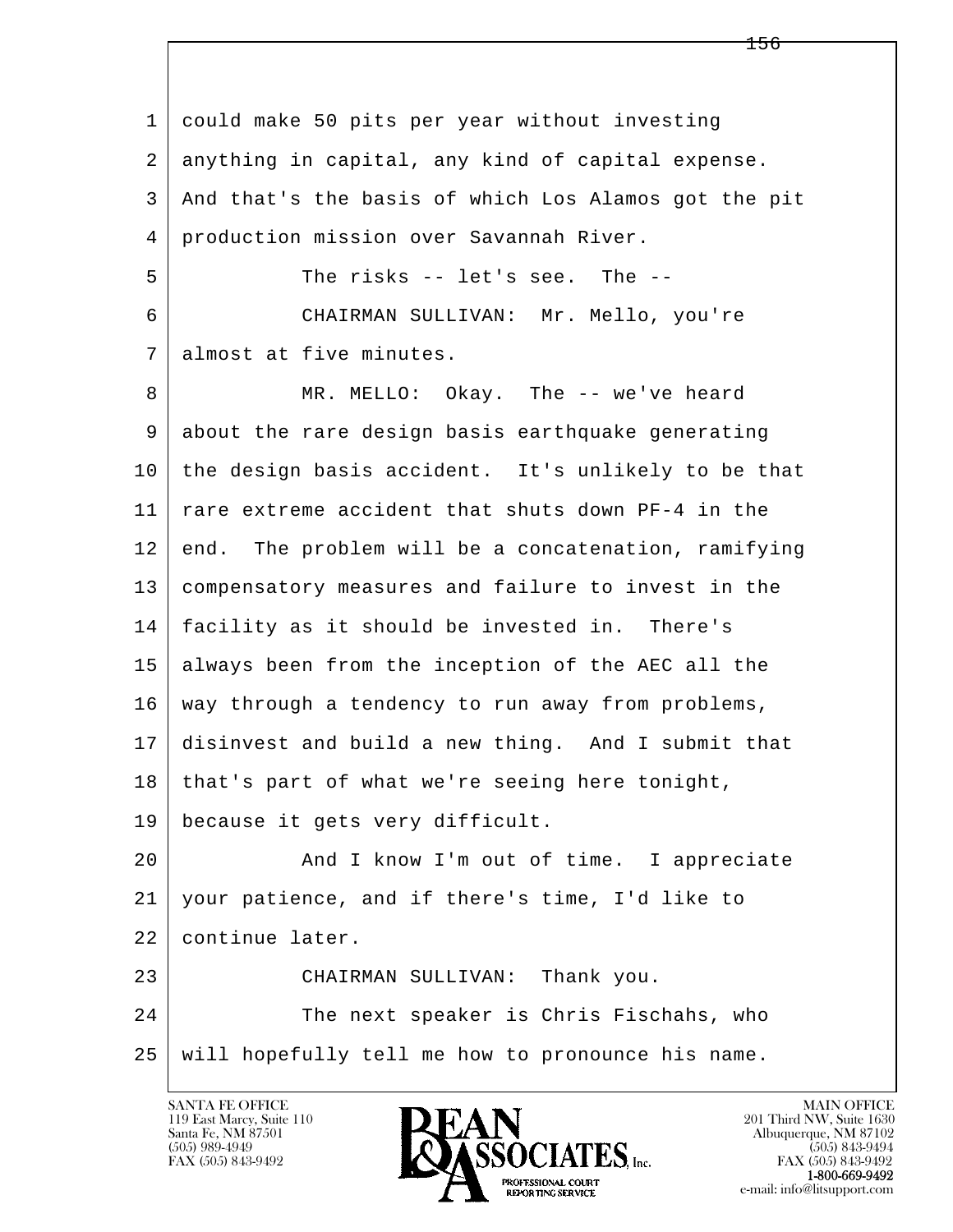l  $\overline{\phantom{a}}$ 1 | MR. FISCHAHS: "Fish-us." 2 CHAIRMAN SULLIVAN: Fischahs. 3 MR. FISCHAHS: Yeah, a resident of 4 Los Alamos, New Mexico. 5 Dear Chairman Sullivan and members of the 6 Defense Nuclear Facilities Safety Board. My name is 7 Chris Fischahs, and I'm here to speak as a resident 8 | and concerned citizen of Los Alamos, New Mexico. 9 These views are not to be mistaken as views of the 10 Los Alamos field office and/or NNSA. 11 Tonight I'm here to express my concerns 12 with the low-level waste water treatment facility 13 under construction at LANL's Technical Area 50. The 14 LLW treatment facility, LLW, is a defense nuclear 15 facility within your oversight responsibilities, as 16 I understand it. 17 LLW is a new less-than-hazard category 3 18 DOE nuclear facility which is being built to replace 19 in part the 50-year-old radioactive liquid 20 wastewater treatment facility where I worked for 21 five years as a cognizant systems engineer. 22 When the original LLW design was put out 23 for construction bid, it included installation of an 24 ASME AG-1 code on nuclear air and gas treatment 25 compliant HEPA filtration unit in buildings' exhaust

119 East Marcy, Suite 110<br>Santa Fe, NM 87501

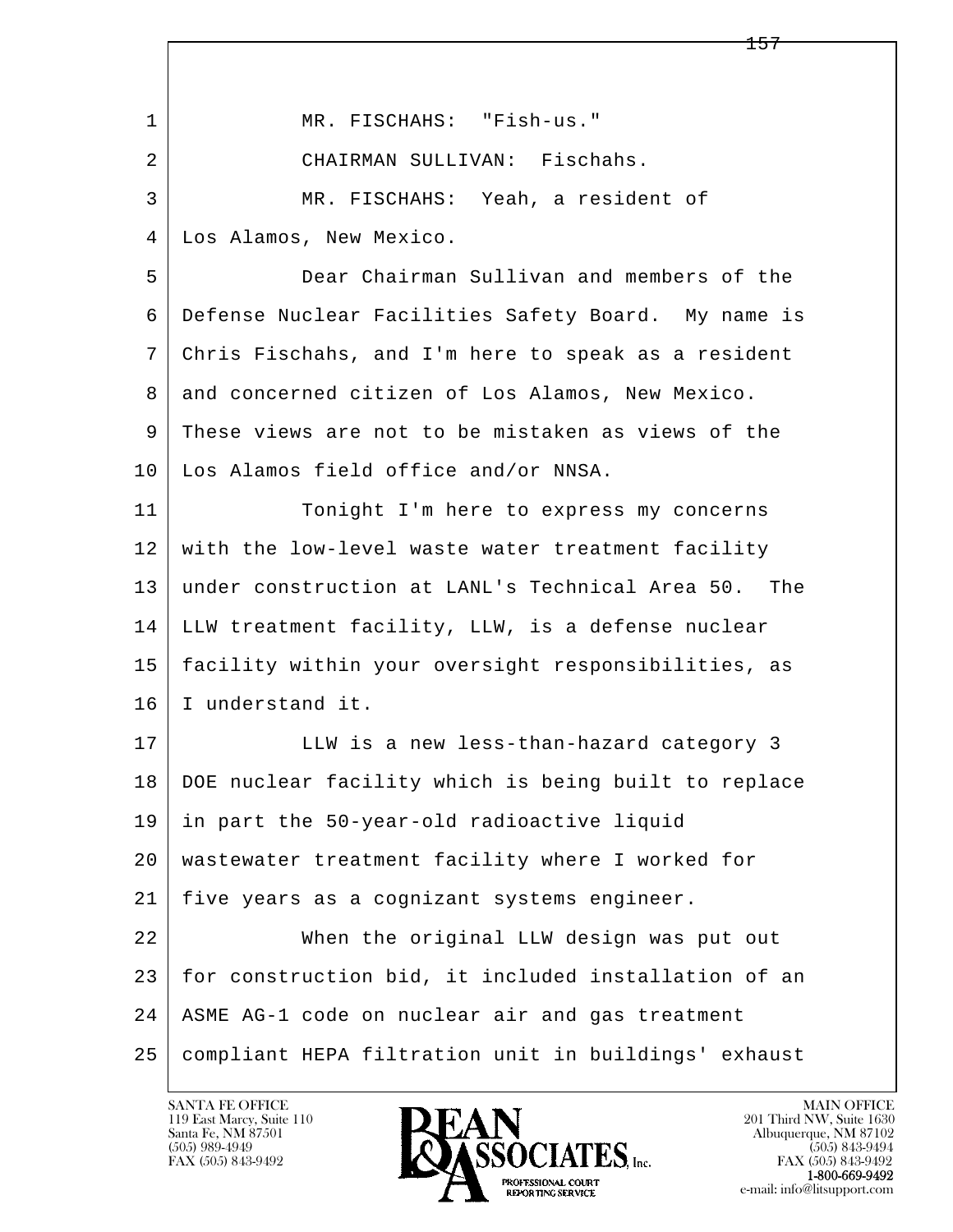1 ventilation system. HEPA filtration is used to 2 filter airborne radioactive particulates from air 3 prior to exhausting it outside as to mitigate the 4 radiological consequences to the public, collocated 5 workers, and the environment.

 6 I continue to believe that it is a sound 7 and reasonably achievable engineering principle to 8 install an ASME AG-1 compliant HEPA filtration unit 9 in the LLW exhaust ventilation system. Without it, 10 there is no engineered control to remove radioactive 11 particulates from the building air prior to it being 12 discharged. This failure to maintain confinement of 13 | radioactive materials would appear to be contrary to 14 any reasonably conservative design requirement,

15 especially for a new DOE nuclear facility.

l 16 The unfiltered exposure potential from LLW 17 radioactive releases could be analogous to the 18 consequences from WIPP radiological release 19 whereupon station 1 had 3 millirem. Installation of 20 a HEPA filter unit in the nuclear facility's exhaust 21 ventilation system would lower this public and 22 worker exposure and release to the environment  $23 \mid 99.97 -$ 24 SPEAKER FROM THE FLOOR: We can't hear you

 $\overline{\phantom{a}}$ 25 because you're not speaking into the mic. It needs

119 East Marcy, Suite 110<br>Santa Fe, NM 87501

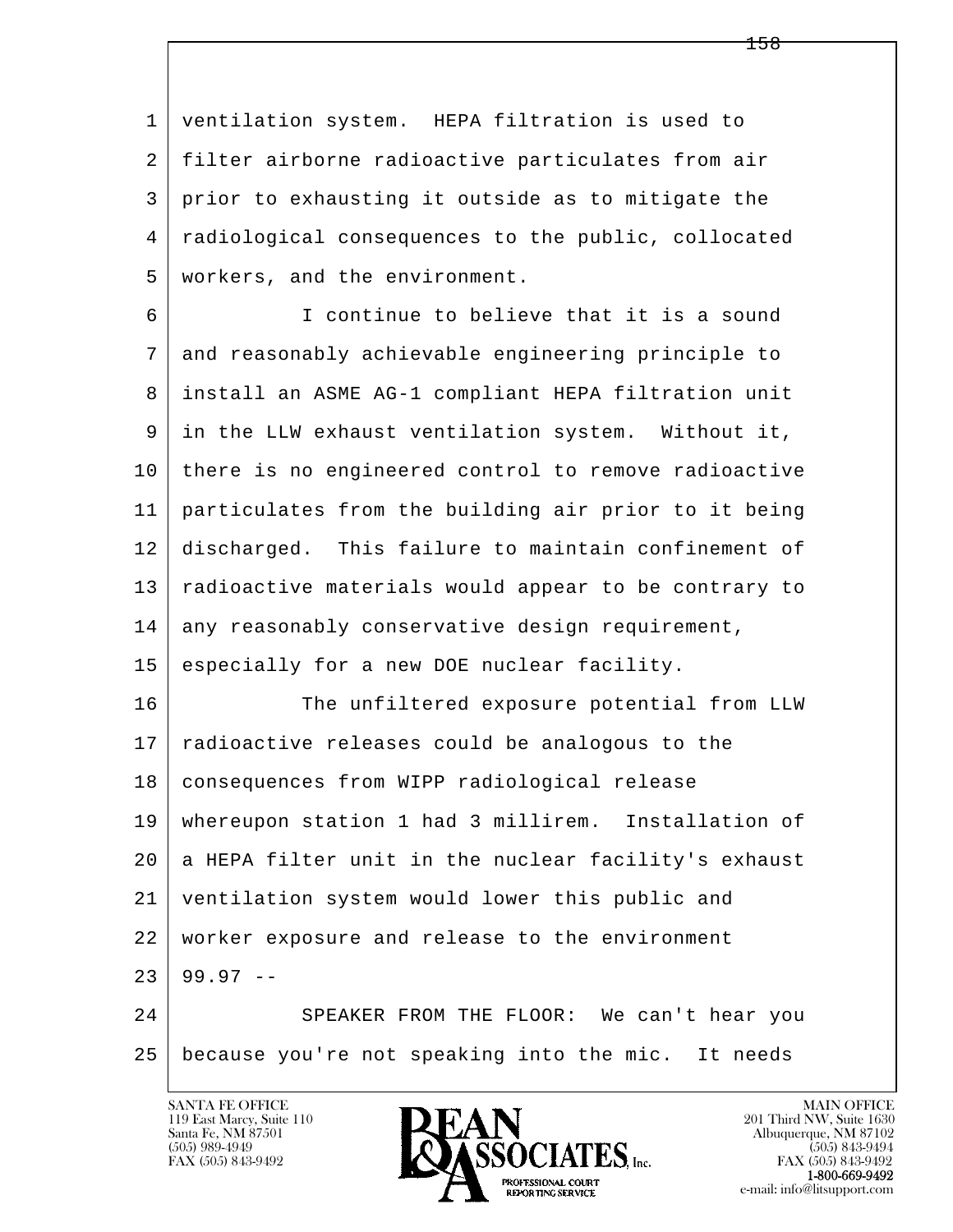l  $\overline{\phantom{a}}$ 1 to be closer to your mouth. 2 Thank you. 3 You need to move it up to your mouth, 4 yeah, and speak closer to it. 5 MR. FISCHAHS: And release to the 6 environment by 99.97 percent, the efficiency rating 7 of HEPA filters for radioactive particulate removal. 8 At approximately 1 percent of the total project 9 cost, inclusion of the HEPA filtration unit on a  $10$  \$50 million plus facility to provide confinement of 11 airborne radioactive confinement appears to be a 12 reasonable cost to protect the public, workers, and 13 the environment. 14 DOE Order 458.1, radiation protection of 15 the public and the environment, requires the as low 16 as reasonably achievable (ALARA) process to be 17 applied to the design of facilities that expose to 18 public or the environment to radiation or 19 radioactive material. Obviously, this is ALARA 20 requirement applies to the LLW also. Failure to 21 install a HEPA filtration unit in the LLW exhaust 22 ventilation system would appear to be contrary and 23 inconsistent to the ALARA process and principles. 24 The ALARA process is also a Code of Federal 25 Regulations requirement as defined in 10 CFR 835,

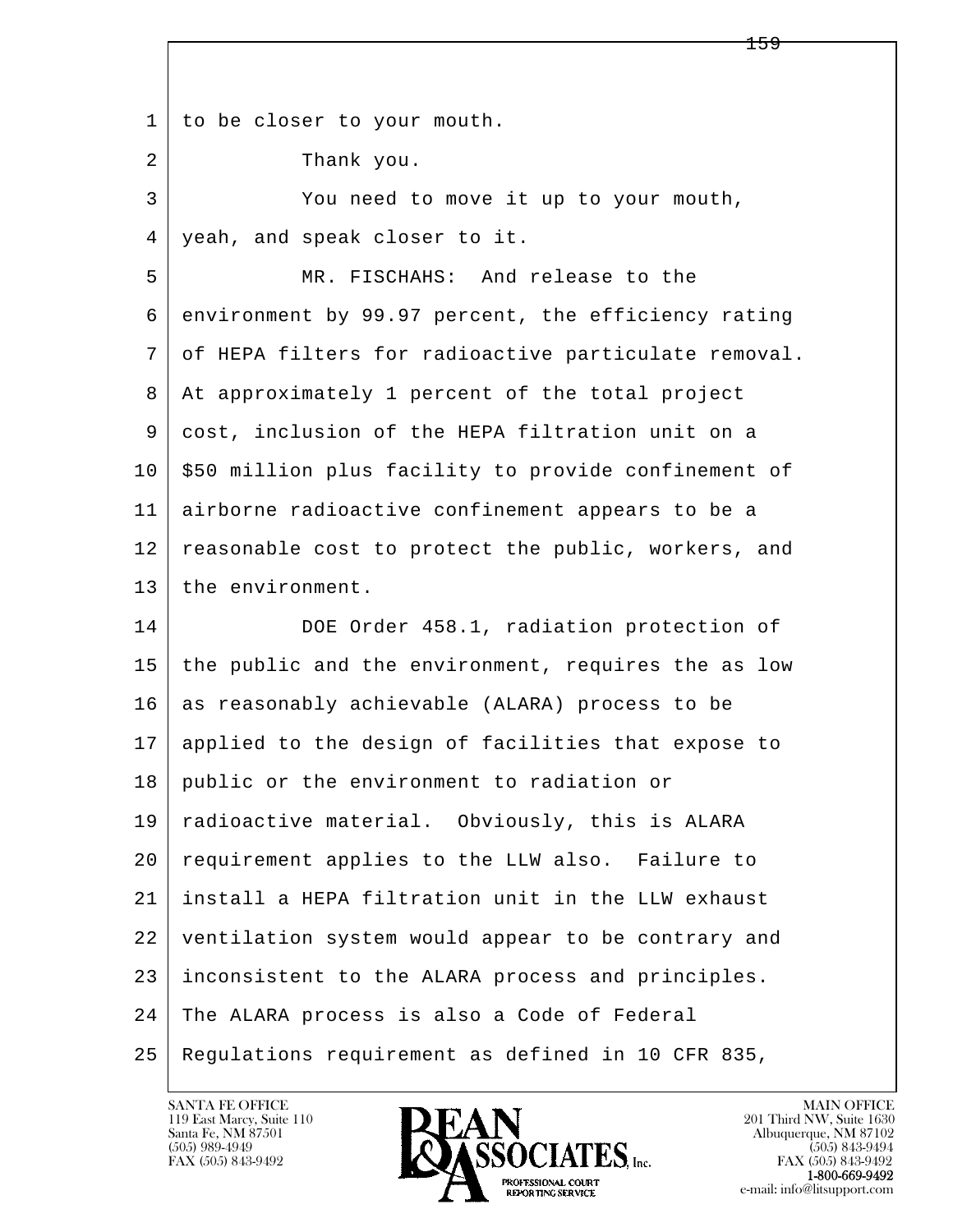1 occupational radiation production. Similarly, 10 2 CFR 830 subpart A, quality assurance requirements, 3 requires the use of sound engineering principles and 4 appropriate standards in the design of nuclear 5 facilities. Elimination of the ASME AG-1 nuclear 6 filtration system from the LLW design would seem to 7 be inconsistent with these CFR requirements.

l  $\overline{\phantom{a}}$ 8 My recommendation: Consistent with 10 CFR 9 830 and 835, DOE Order 458.1 and the lessons learned 10 from the WIPP radiological accident, I believe that 11 installation of an ASME AG-1 compliant HEPA 12 filtration unit in the LLW exhaust ventilation 13 system should be considered a reasonably achievable 14 design feature. As such, I ask for your continued 15 support in ensuring that consequences to the public, 16 workers, and the environment from radiological 17 | releases from LANL's defense nuclear facilities, 18 including its radiologic nuclear facilities, are 19 kept as low as reasonably achievable. 20 If you have any questions regarding this 21 concern, please let me know, and thank you. 22 CHAIRMAN SULLIVAN: And I timed you at 4 23 minutes and 58 seconds, so you get extra credit. 24 Thank you.

25 Next on the list, Scott Kovac.



FAX (505) 843-9492<br>1-800-669-9492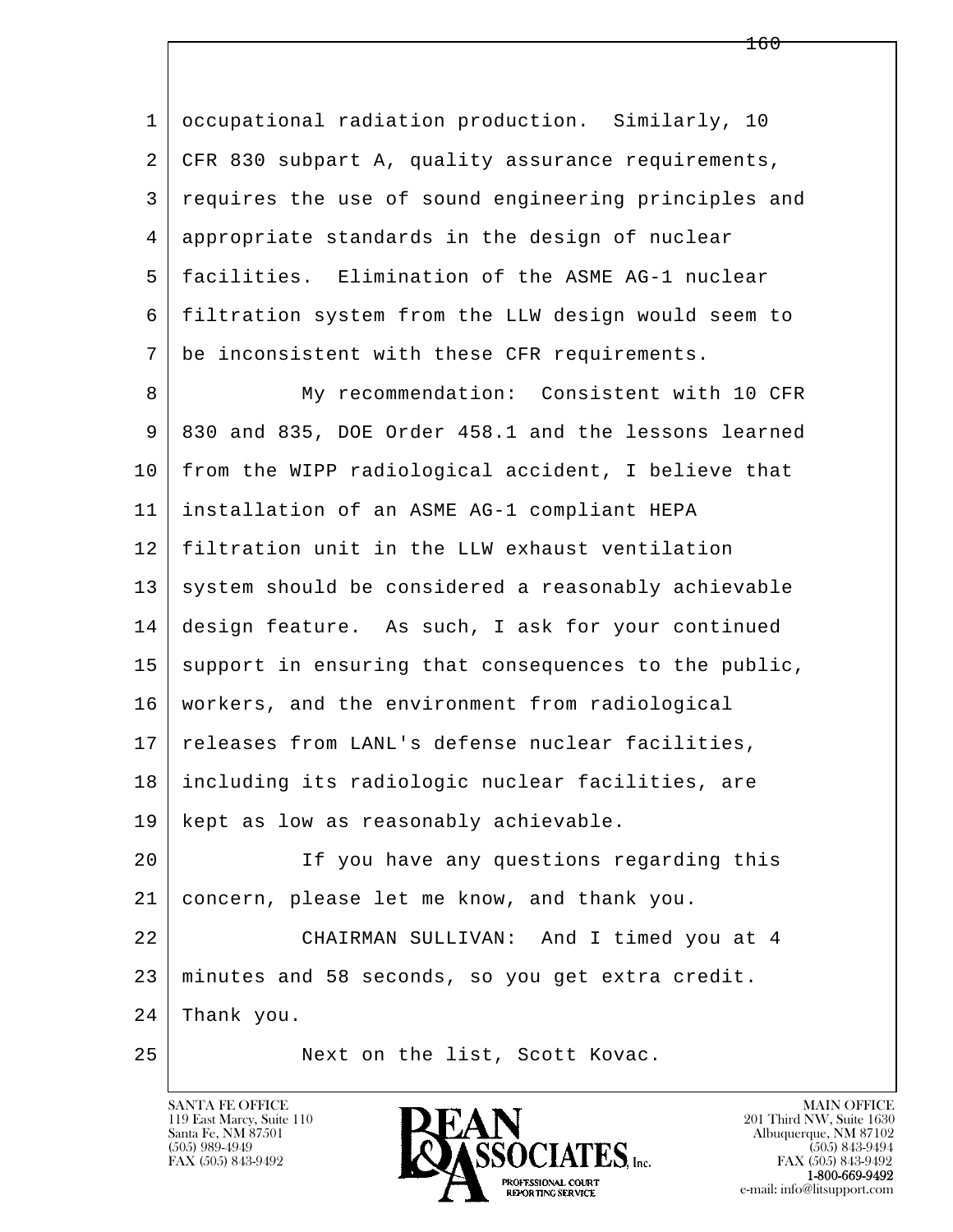| $\mathbf 1$ | MR. KOVAC: Thank you, Mr. Chair and                 |
|-------------|-----------------------------------------------------|
| 2           | Member of the Board. My name is Scott Kovac. I'm    |
| 3           | with Nuclear Watch New Mexico here in Santa Fe. We  |
| 4           | support safe monitored storage of radioactive waste |
| 5           | as a matter of national security and environmental  |
| 6           | protection. However, this should not be interpreted |
| 7           | as support for more nuclear weapons or pit          |
| 8           | production nuclear power or the generation of more  |
| 9           | nuclear waste. In our view, the best way to deal    |
| 10          | with the environmental impacted of nuclear waste is |
| 11          | not to produce it to begin with.                    |
| 12          | I'd like to have -- I have a summary of             |
| 13          | some of my suggestions here. First off is, any      |
| 14          | expanded pit production schedule must prioritize    |
| 15          | health and safety over any hypothesized need for    |
| 16          | pits.                                               |
| 17          | We should have this hearing again in 2026,          |
| 18          | when all the buildings and all the remodels of the  |
| 19          | existing buildings of LANL that support pit         |
| 20          | production are complete. An active containment --   |
| 21          | active confinement ventilation system must be in    |
| 22          | place and working. Do not make any pits until all   |
| 23          | the safety programs are approved and operational,   |
| 24          | and until the vault and all the gloveboxes are      |
| 25          | de-inventoried.                                     |

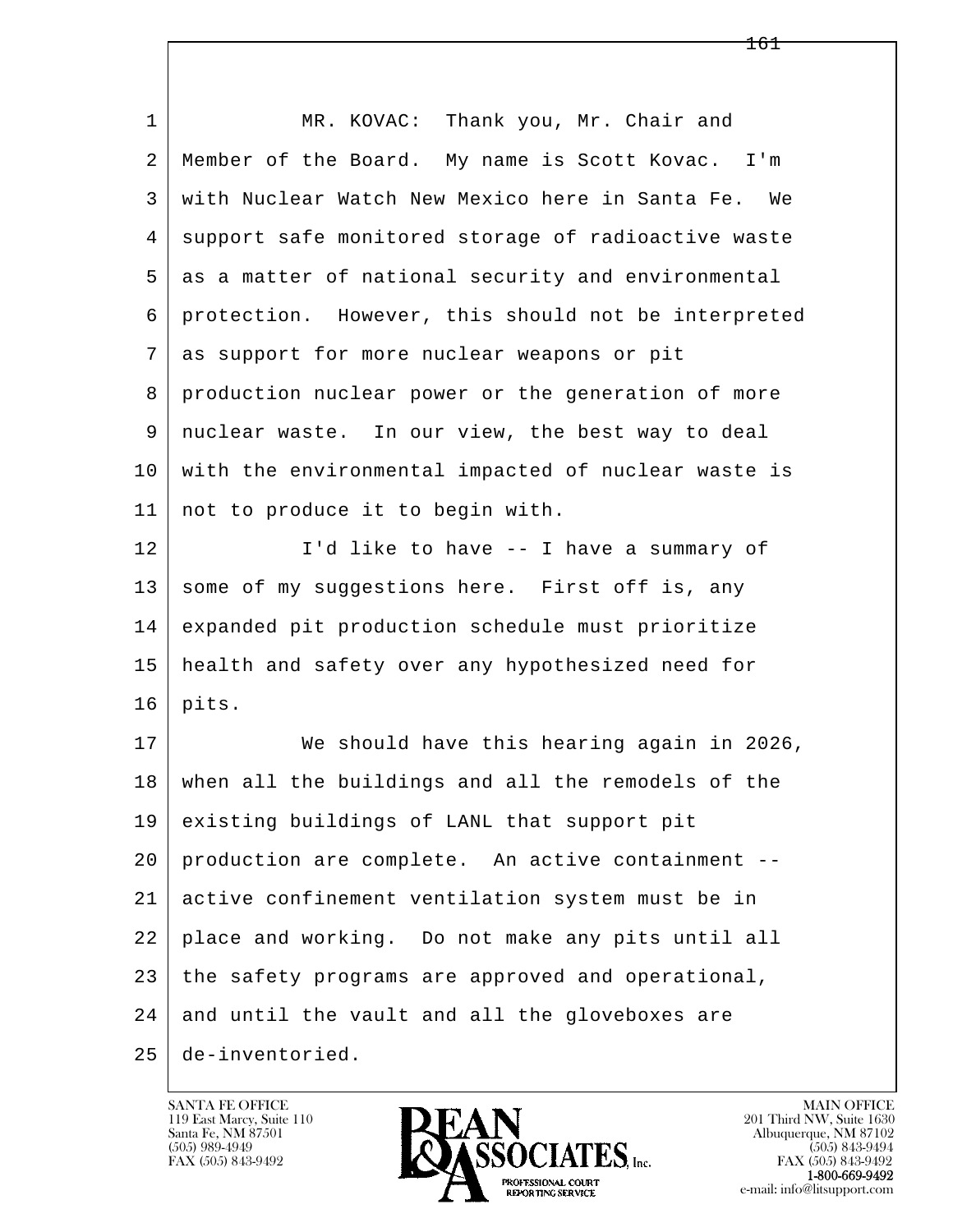| $\mathbf 1$ | The time for LANL to get away with "We're              |
|-------------|--------------------------------------------------------|
| 2           | working on it" or "We're making the plan" are over.    |
| 3           | LANL has a long history of not following through on    |
| 4           | corrective action measures. In addition to this, a     |
| 5           | new management and operating contractor for LANL       |
| 6           | will come into place within the next couple years.     |
| 7           | We didn't talk about that today, but new               |
| 8           | organizations will be inherently less safe as they     |
| 9           | get up to speed.                                       |
| 10          | There are two new radioactive waste                    |
| 11          | facilities: The transuranic liquid waste treatment     |
| 12          | facility upgrade project and the radioactive liquid    |
| 13          | waste facility must be completely working before any   |
| 14          | new pits are made. Additional waste storage at         |
| 15          | TA-55 must not be allowed.                             |
| 16          | I do appreciate your work on the active                |
| 17          | confinement ventilation systems. I looked it up.<br>Œ. |
| 18          | went back to July 2005 where the Board -- and this     |
| 19          | is a quote from one of the weekly reports -- the       |
| 20          | Board clearly stated its position that a reasonable    |
| 21          | upgrade of the existing active confinement             |
| 22          | ventilation system is the preferred safety class       |
| 23          | alternative. And again in December 2005 where the      |
| 24          | Board stated the TA-55's dominant nuclear safety       |
| 25          | issue, which is the open -- which is the still open    |

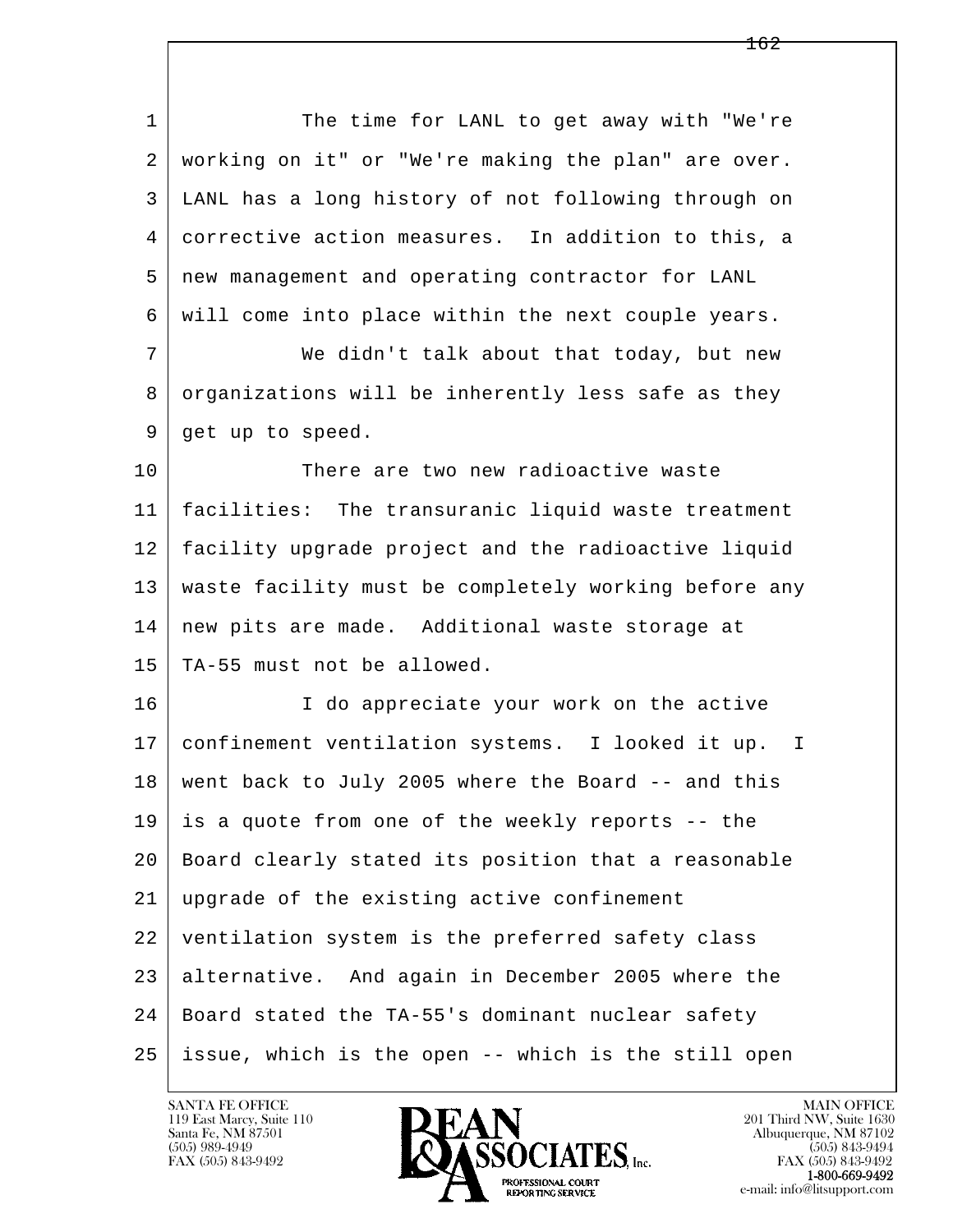| $\mathbf{1}$ | question on the effectiveness of the passive          |
|--------------|-------------------------------------------------------|
| 2            | confinement strategy.                                 |
| 3            | So it is a shame that these systems or                |
| 4            | these active confinement ventilation systems are not  |
| 5            | funded. And so now they've gone back to, like --      |
| 6            | here's a report from January 2017, earlier this       |
| 7            | year, that a -- notable outyear activities include    |
| 8            | identifying the totally seismic -- identifying the    |
| 9            | totality of the seismic vulnerabilities that began    |
| 10           | in 2008 and an effective -- and the active            |
| 11           | confinement ventilation system.                       |
| 12           | Back to completing all buildings and                  |
| 13           | programs. There's a couple of things. The PF-4        |
| 14           | equipment installation phase 1 sub project, which     |
| 15           | is, you know, decommissioning and squeezing more      |
| 16           | capabilities into PF is not scheduled for completion  |
| 17           | until 2022.                                           |
| 18           | The PF-4 and equipment installation phase             |
| 19           | 2 project, more of the same, not scheduled to be      |
| 20           | completed until 2026. These are -- these have to be   |
| 21           | finished before any pit production is started.<br>The |
| 22           | two new radioactive waste facilities, the             |
| 23           | transuranic liquid waste treatment facility and the   |
| 24           | radioactive liquid waste facility must be complete    |
| 25           | before any new bids are made. The transuranic         |

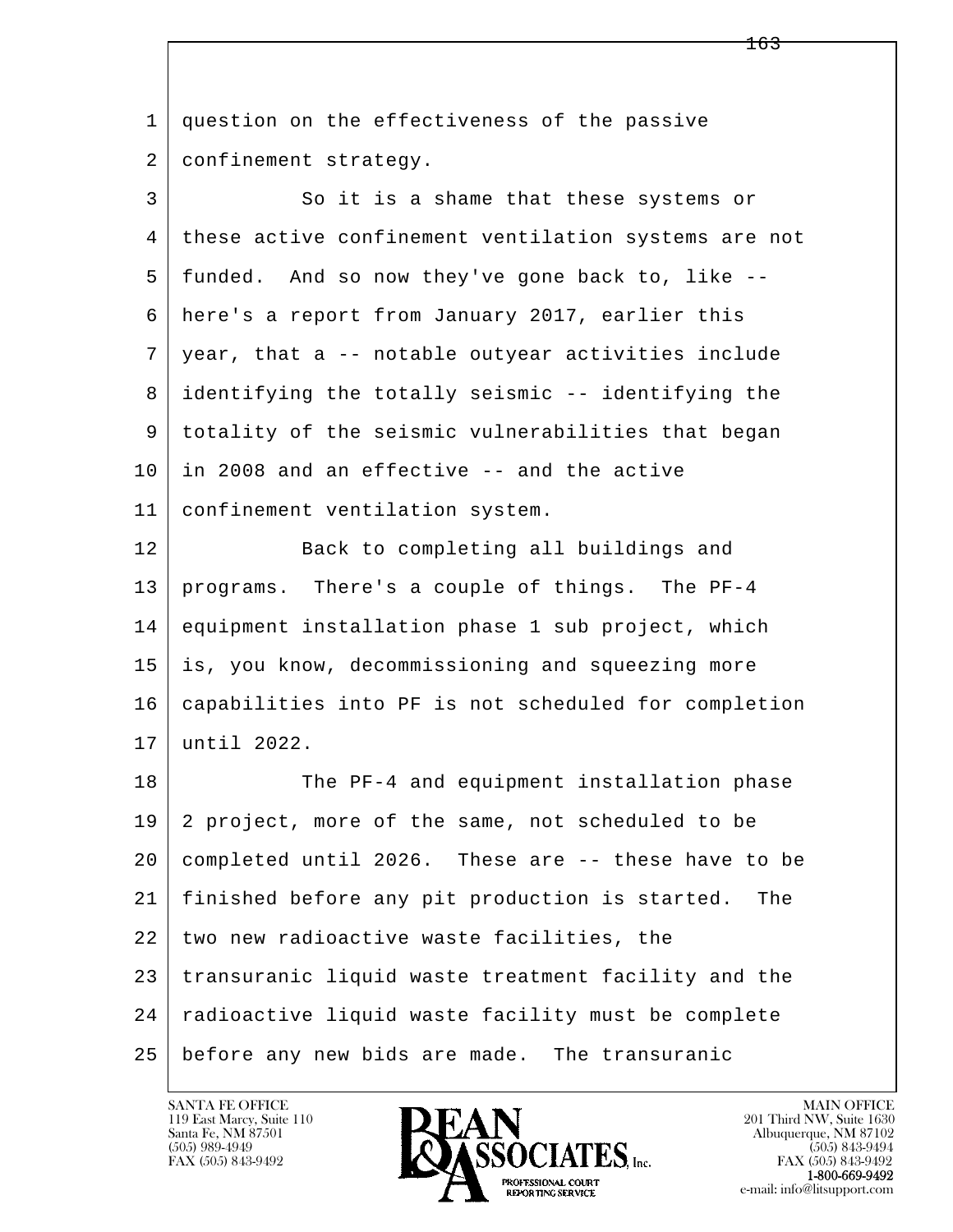l  $\overline{\phantom{a}}$  1 liquid waste treatment facility upgrade project is 2 due to be completed in 2022. 3 THE WITNESS: Mr. Kovac, you're at five 4 minutes. If I could ask you to wrap up, please. 5 MR. KOVAC: Okay. Thank you. The 6 radioactive liquid waste treatment facility is due 7 to be closed in 2018. And I'll just wrap it up by 8 | saying, you know, the Laboratory has plans, and as 9 mentioned even earlier today, that the plan to store 10 transuranic waste outside of TA-55, and so we can't 11 allow that either. Thank you. 12 CHAIRMAN SULLIVAN: Thank you. 13 The next speaker is George Anastas. 14 MR. ANASTAS: Good evening. Welcome to 15 New Mexico. My name is George Anastas. I'm a 16 citizen. I'm a professional nuclear engineer 17 registered in the state of California. I want to 18 thank the staff for the report for this particular 19 hearing plus the report that they did, the staff 20 issues paper dated July 2, 2013, "Criticality Safety 21 of Los Alamos." I'm going to address five points 22 this evening, but I will follow up with a written 23 statement for you all. 24 First of all, I spent several days 25 connecting dots regarding criticality safety at

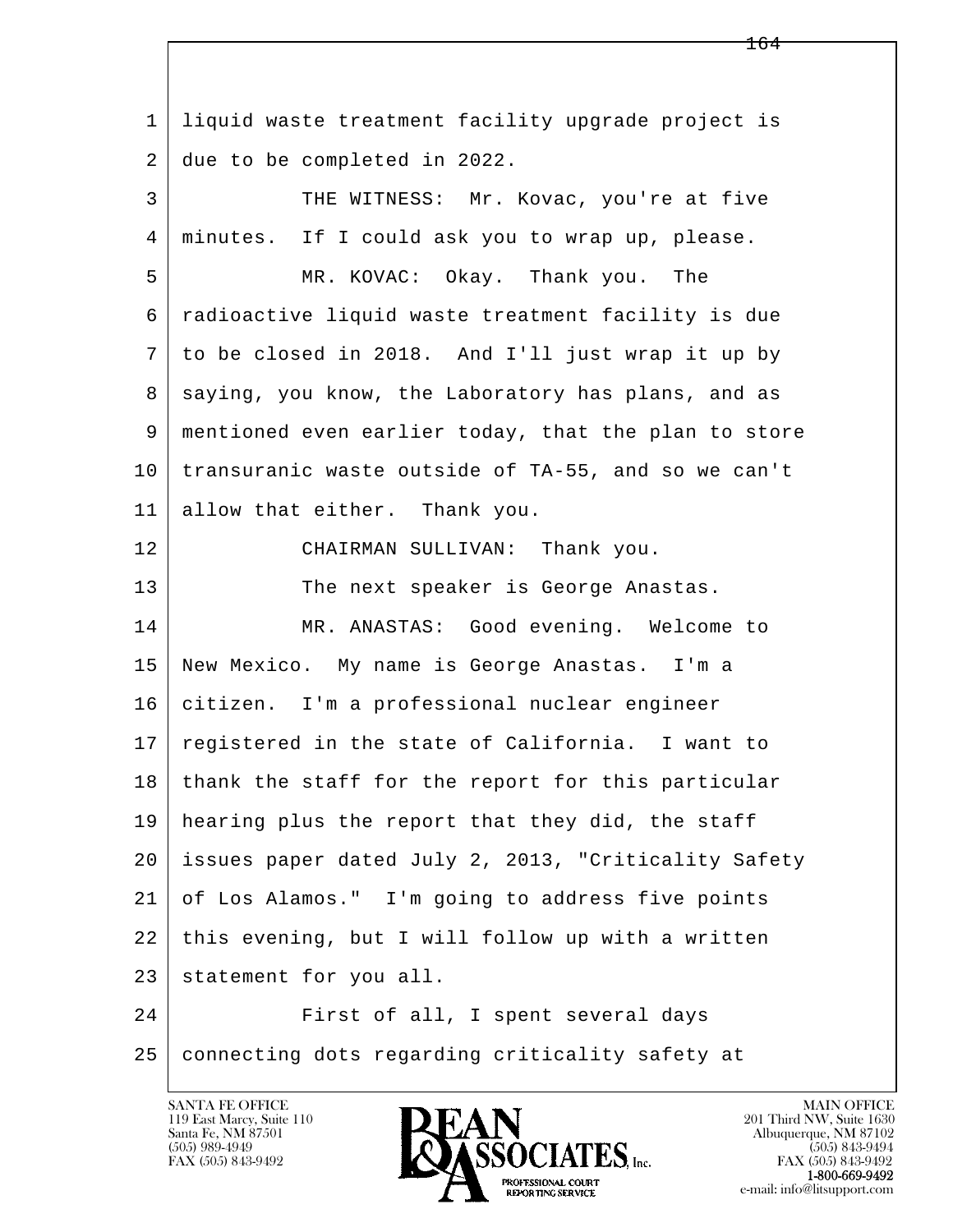l  $\overline{\phantom{a}}$  1 PF-4. And I started Friday, and I ended up Sunday 2 afternoon just before the basketball game. I threw  $3 \mid$  my hands up in the air. There were too many dots. 4 One dot -- several dots -- really got me 5 concerned. First of all, fire water intrusion into 6 nonsealed containers would lead to a criticality. 7 And I think the Board can make some recommendations 8 regarding that. 9 The second item is that a number of 10 personnel violating posted quantities of special 11 nuclear materials on carts and in gloveboxes -- 12 that's a no-no. That's got to be one of the 13 | sacrosanct criticality issues that must be taken 14 care of. 15 The third item. There probably -- this 16 PF-4 is 30 years old. So I'm going to guess there 17 are unknown liquids in discarded process equipment 18 in the facility. I'm concerned about MUF, which is 19 material unaccounted for, in these pieces of 20 equipment. 21 Additionally, the numbers, the quantities 22 of plutonium-239 are not given with any error bars 23 associated with it. And in my experience in fuel 24 fabrication facilities, you always have an error bar 25 indicating the error in the particular measurement.

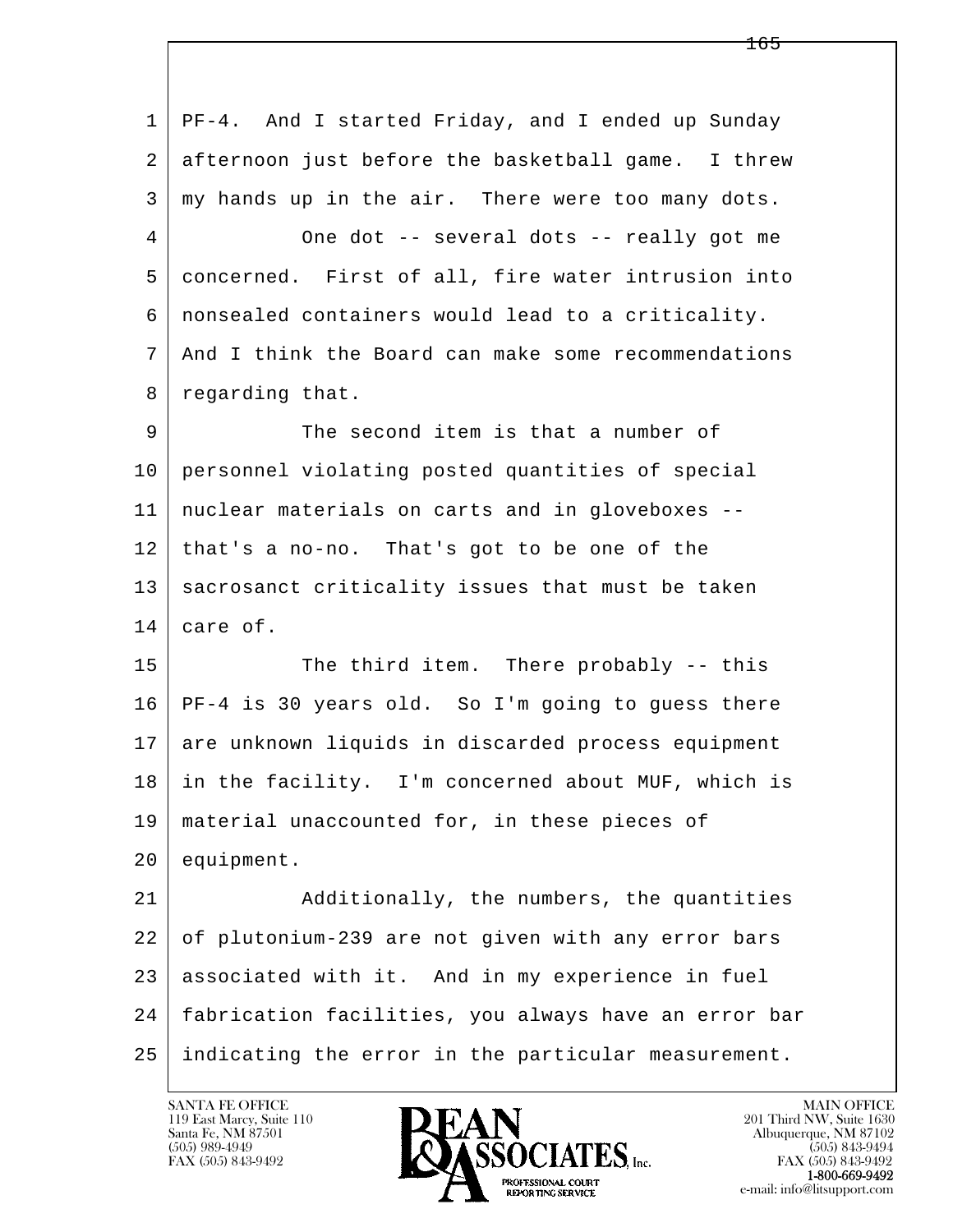l  $\overline{\phantom{a}}$ 1 So in fact, if you look at material unaccounted for, 2 material in discarded process equipment, there may  $3 \mid$  be more than -- I hate to say this -- 1.8 metric 4 tons of 239 on the first floor. That's a lot of 5 plutonium. 6 The next item is that Los Alamos makes 7 good statements about the DSA. And I would 8 | recommend that someone independently not review the 9 DSA but review the assumptions in the DSA. One of 10 the major problems with DSAs are that the proponent 11 uses annual average meteorology. Well, there's no 12 such thing in the real world as annual average 13 meteorology. You should look at the worst 14 meteorological conditions, the worst Chi over Q in 15 the parlance of meteorologists, and use that in your 16 action evaluation rather than using the average wind  $17$  speed. 18 | Last item, then I'll shut up. Oh. 19 Mr. Chairman, you made the point: One earthquake in 20 10,000 years is an attempt using probabilistic risk 21 assessment to say that what happened yesterday  $22$  should not have happened within the next 10,000 23 years. PRA just says it's likely or it's unlikely. 24 It can happen today. It can happen tomorrow. And 25 PRA should not be used to provide a false sense of

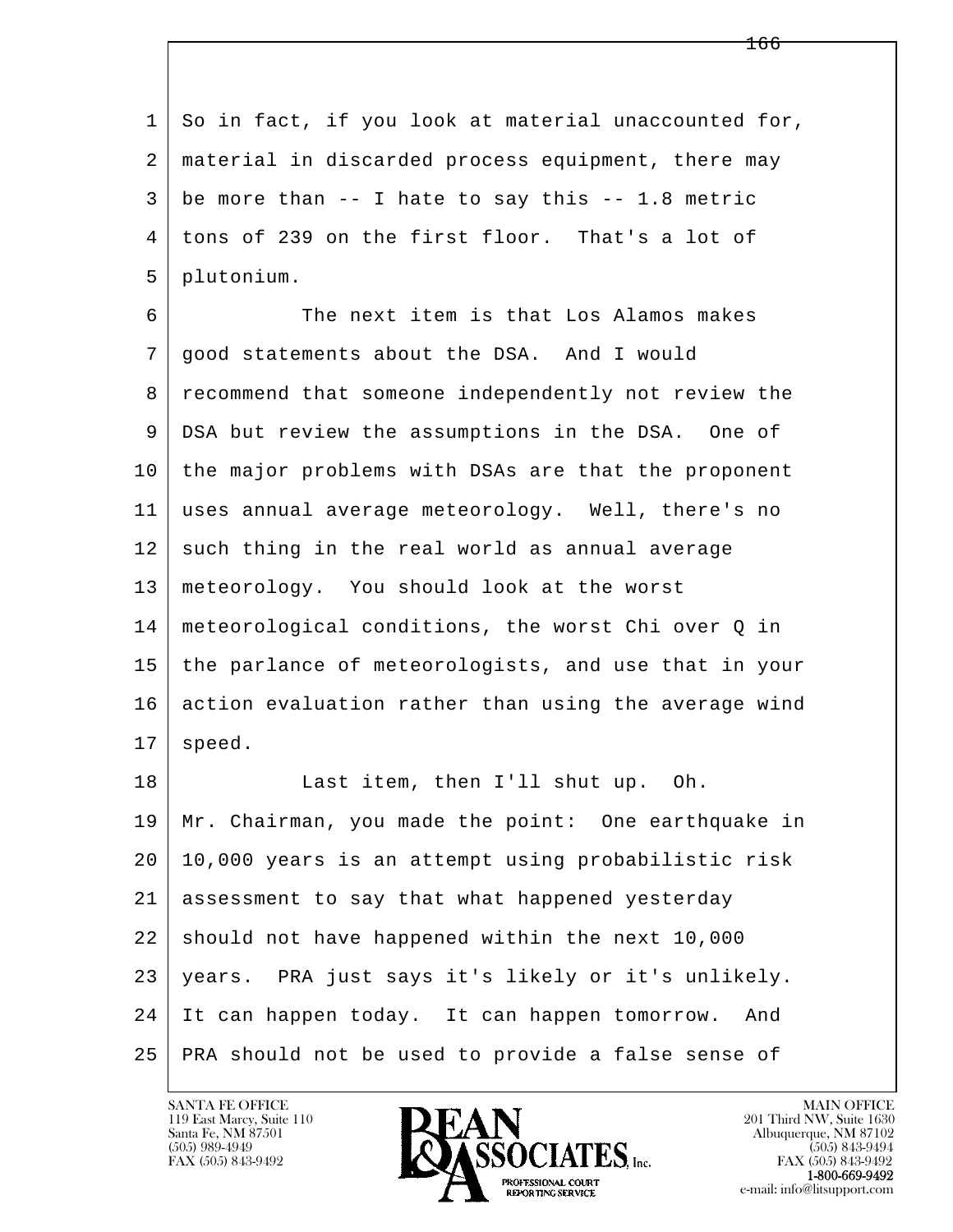l  $\overline{\phantom{a}}$  1 security, much like what happened at Fukushima with 2 the underwater landslide and the tsunami which 3 hadn't occurred in 10,000 years or a thousand years. 4 Thank you very much. 5 CHAIRMAN SULLIVAN: Thank you. That was 4 6 minutes and 50 seconds. So you're going to give Mr. 7 Fischahs a run for most timely. 8 | Cur next speaker is Marissa Naranjo. 9 MS. NARANJO: Thank you. (Speaking Tewa.) 10 Good afternoon. My name is Marissa Naranjo. I'm a 11 tribal member of Santa Clara Pueblo, co-founder of 12 our Santa Clara Pueblo Youth Council and also a 13 youth representative for the Community for Clean 14 Water. 15 First, I'd like to say that I'm very 16 disappointed and I think that it's highly 17 disgraceful that the LANL admin that were here today 18 left before hearing all of our concerns and 19 comments, and that it's that lack of personal 20 accountability to the health and safety of our 21 public and surrounding tribal communities that 22 brought me here today to remind you all that we are 23 here on pueblo land. 24 LANL has only been here for a little over

25 five decades, and now there's an entire economy

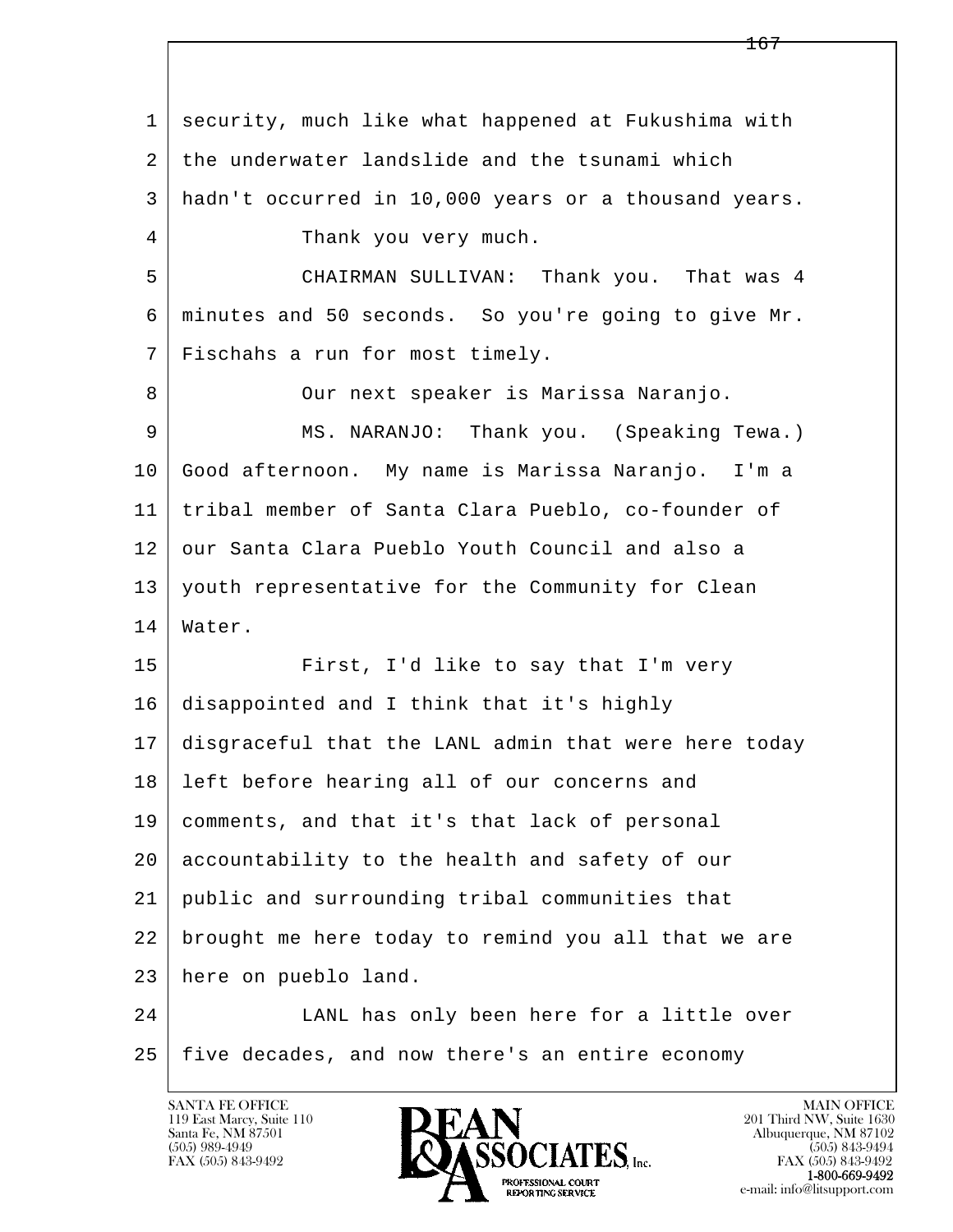l  $\overline{\phantom{a}}$  1 built off the exploitation of our people. It's 2 extremely difficult to sit here and listen to LANL 3 explain that the hazard mitigation actions they are 4 taking for the possibility and probability of fires 5 and earthquakes on our ancestral homelands, knowing 6 that there were already over 400 hazard waste 7 violations in 2015 and over 100 in 2016. Every 8 family in our community, my family included, has a 9 member that has passed away as a result of cancer, 10 being exposed to the radionuclides that come from 11 LANL. Both my great-grandma and my grandma died of 12 | thyroid cancer. 13 Our air, water, and soil and our food has 14 been contaminated, and our ancestral lands have been 15 desecrated, and now they're talking about increasing 16 | pit production and the possibility of building new 17 facilities. 18 My greatest fear with regard to this whole 19 issue is that if LANL isn't held accountable and 20 told to stop, that it will expand and who knows -- 21 who knows how much, that another five decades from 22 now another youth from our community will be  $23$  standing up here trying to advocate for the health 24 of our elders and our entire communities.

25 So I urge you all just to help hold them

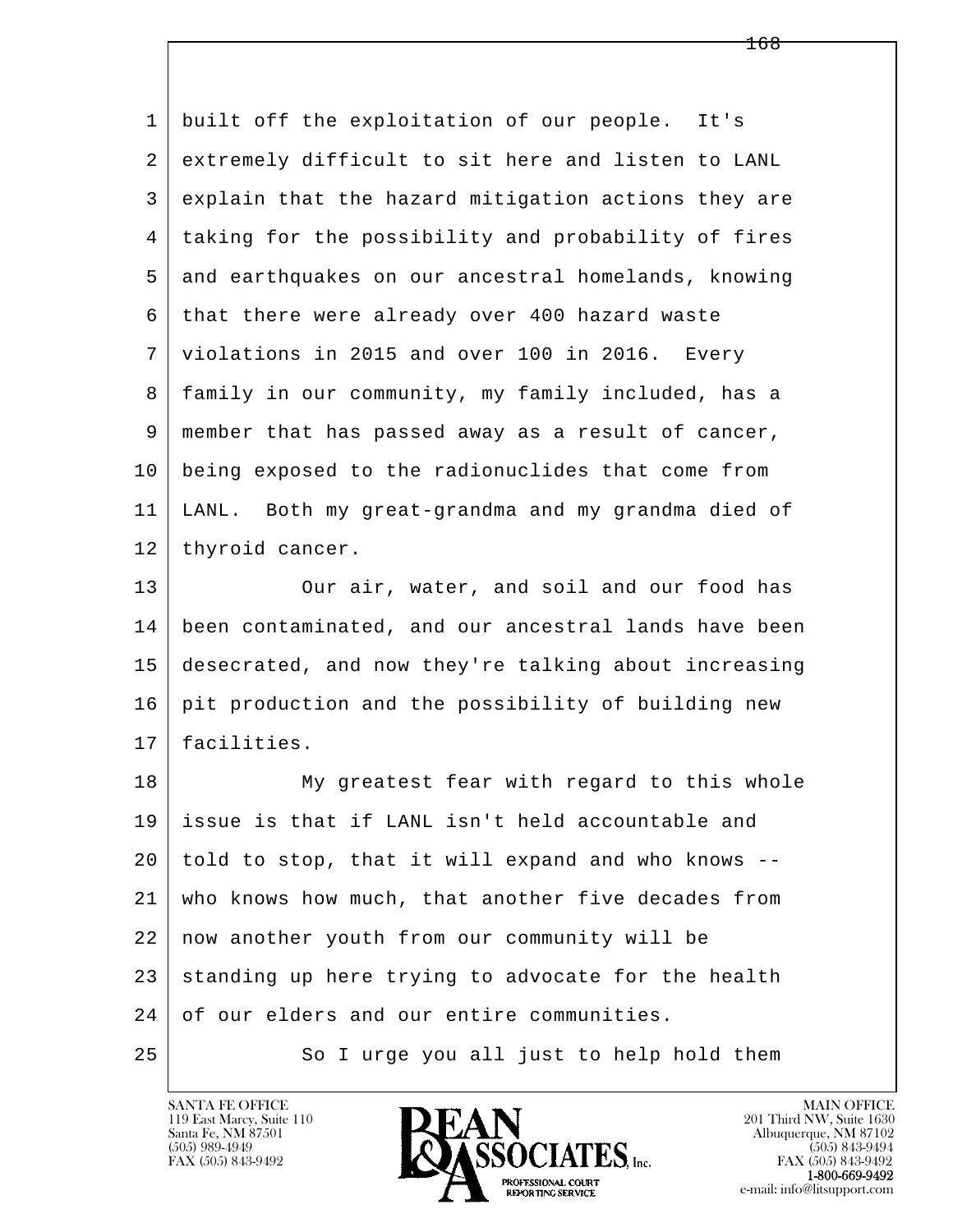l  $\overline{\phantom{a}}$  1 accountable and stop what they're doing to us. 2 We're some of the most vulnerable communities and we 3 don't have very much to stick up for ourselves. So 4 please do what you can to help us. 5 CHAIRMAN SULLIVAN: Thank you for your 6 comments. 7 | Cur next speaker is Anna Hansen. 8 MS. HANSEN: Good evening, Chairman and 9 Commissioners. Thank you very much for coming to 10 our community. I support everything that has been 11 said so far, and especially for our pueblo brothers 12 and sisters and their land, and especially for LANL 13 leaving and not listening to the comments here. 14 | I am a Santa Fe County Commissioner. I am 15 a member of the Buckman Direct Diversion. I am a 16 former chair of Concerned Citizens for Nuclear 17 Safety from 1999 to 2004. I have a long, long 18 history with LANL. I have lived here for over 45 19 years. So I have watched what happened to our 20 community for all of that time. 21 As a county commissioner, my first concern 22 is for our water and our people and being 23 contaminated. LANL continually denies that there is 24 poison in our water. I am concerned. That is a 25 very real issue to me, plutonium in the Rio Grande.

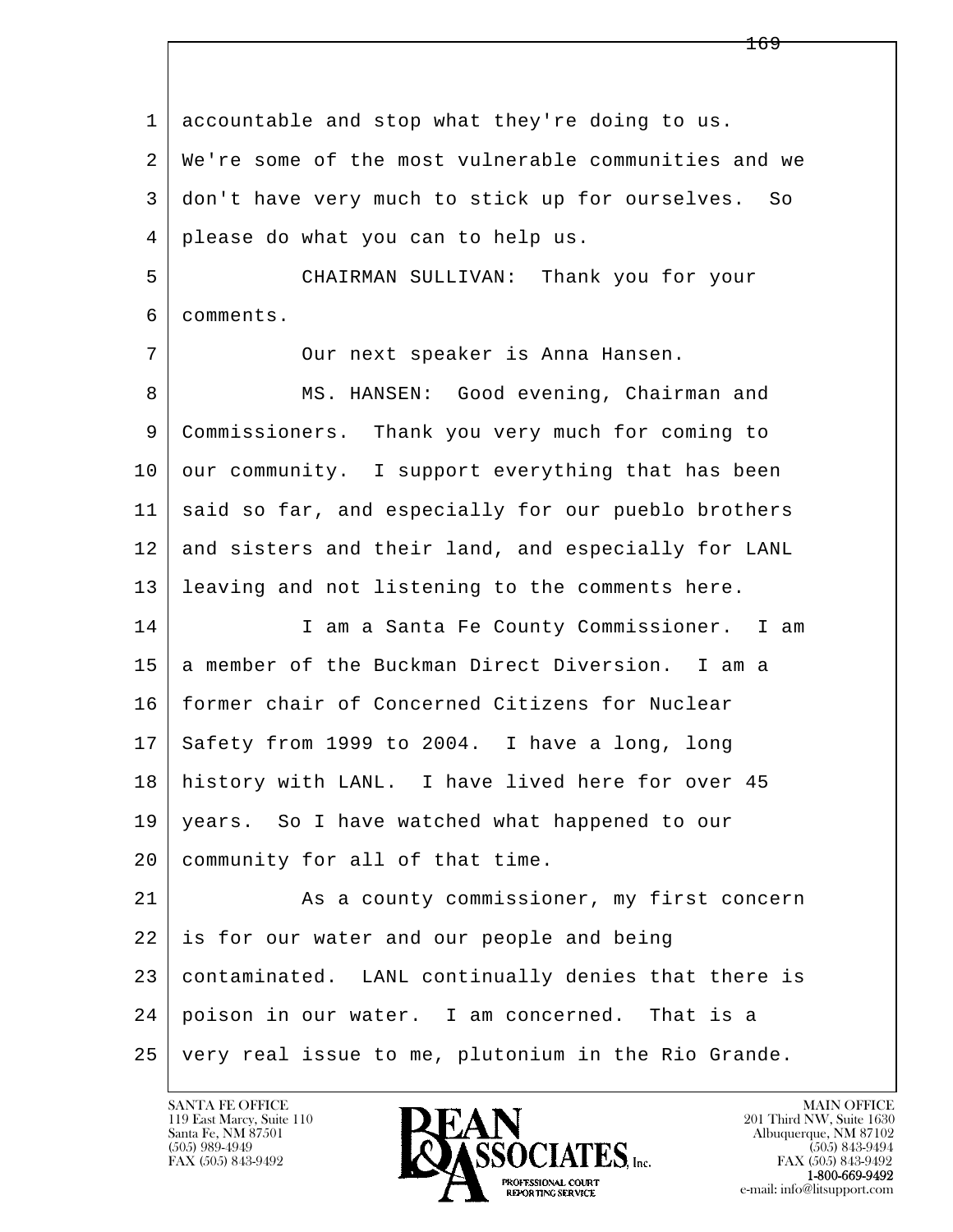1 And even though it is a heavy metal and it falls to 2 the bottom and we have created the diversion plant 3 and the diversion where we can stop the water coming 4 in, there are still contaminants constantly coming 5 off of that mountain, not to mention the chromium 6 plume that is not cleaned up that is approaching San 7 Ildefonso Pueblo land, probably has already moved 8 onto it.

9 | So we have numerous, numerous issues that  $10$  need to be addressed. Why -- why -- are we building 11 a Plutonium Facility, another one -- and we should  $12$  stop now -- on a mesa on the edge of a canyon with 13 seismic and fire everywhere. This is like -- does 14 not make sense in any logical person's mind to have  $15$  a Plutonium Facility that is in a place where there 16 is known fire and known earthquakes.

17 So as an elected official and as a member 18 of the Santa Fe County Commission and that my county 19 borders LANL, I would request that you connect and 20 talk to us more often. I have left my card with the 21 people at the front desk.

l  $\overline{\phantom{a}}$ 22 We want to be informed. I am grateful 23 that you are here. You have at least addressed some 24 of the issues that have happened in the last 40 25 years up there and have begun to make it a safer

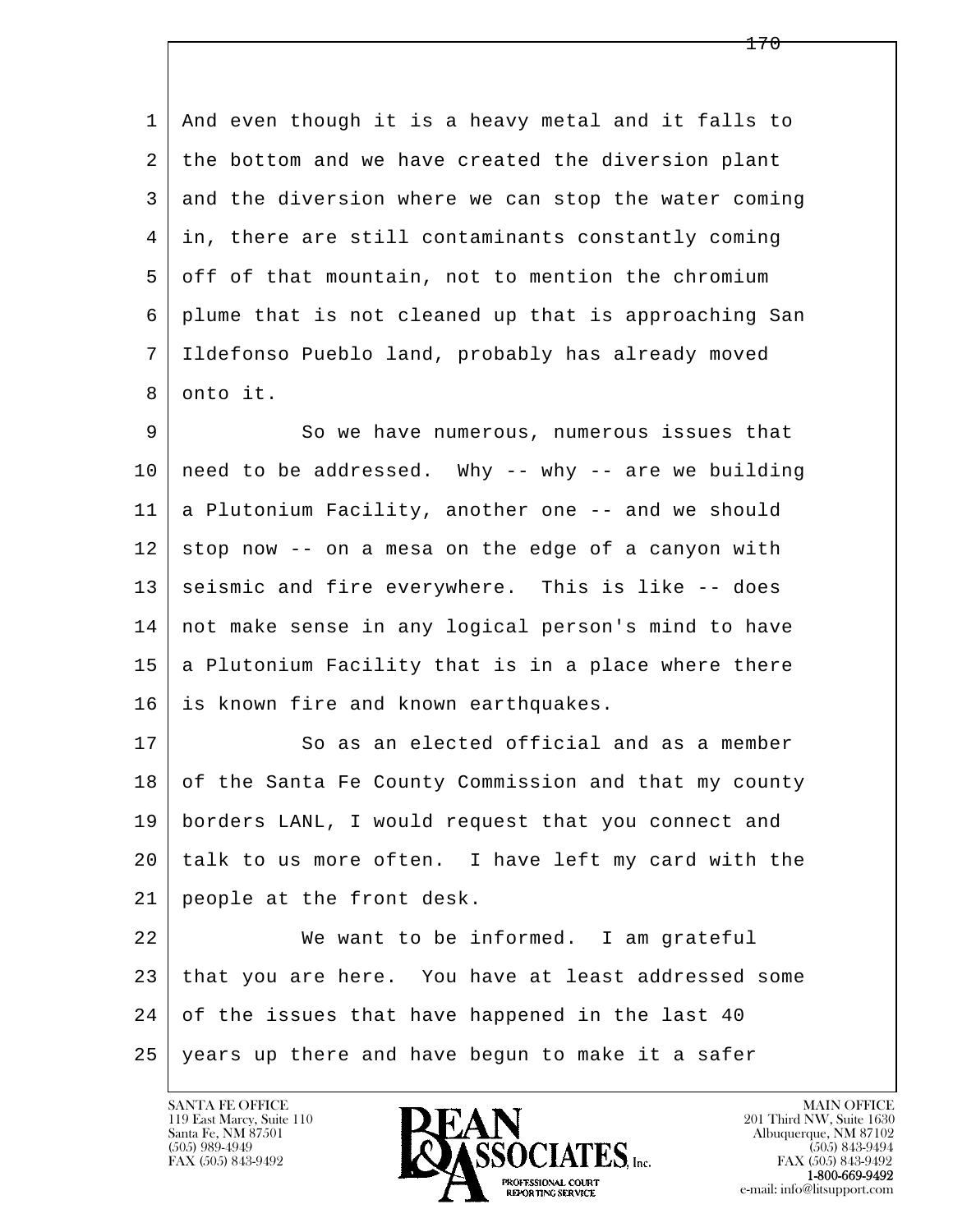| $\mathbf 1$ | facility, but it's still not safe. When they talk    |
|-------------|------------------------------------------------------|
| 2           | about "It's safe," those are words. Those are not    |
| 3           | actions. And what I want are actions. I want to      |
| 4           | know that when a worker is -- on April 19 a fire     |
| 5           | broke out in the Plutonium Facility. Three workers   |
| 6           | placed the containment of unlabeled waste containers |
| 7           | into plastic bags. The mixture contained piles --    |
| 8           | materials that spontaneously ignited when exposed to |
| 9           | air, a fire ensued, one worker received              |
| 10          | second-degree burns in both hands after placing the  |
| 11          | bag into a metal container located on a metal cart.  |
| 12          | He pushed the cart towards the front of the room     |
| 13          | away from the gloveboxes where the plutonium is      |
| 14          | handled and snuffed out the fire with a hand-held    |
| 15          | fire extinguisher. You know that.                    |
| 16          | But there have been other incidences that            |
| 17          | are not reported. And I can list them if you would   |
| 18          | like, but I'm sure that you know that because I am   |
| 19          | taking some of this stuff from your site.            |
| 20          | So we have growing concerns, you know.               |
| 21          | Their basic chemistry at LANL -- the consequences,   |
| 22          | you know, with the fire and other issues.            |
| 23          | I am also concerned about Highway 599,               |
| 24          | which is the route -- WIPP route through our         |
| 25          | community. That now has become populated with        |

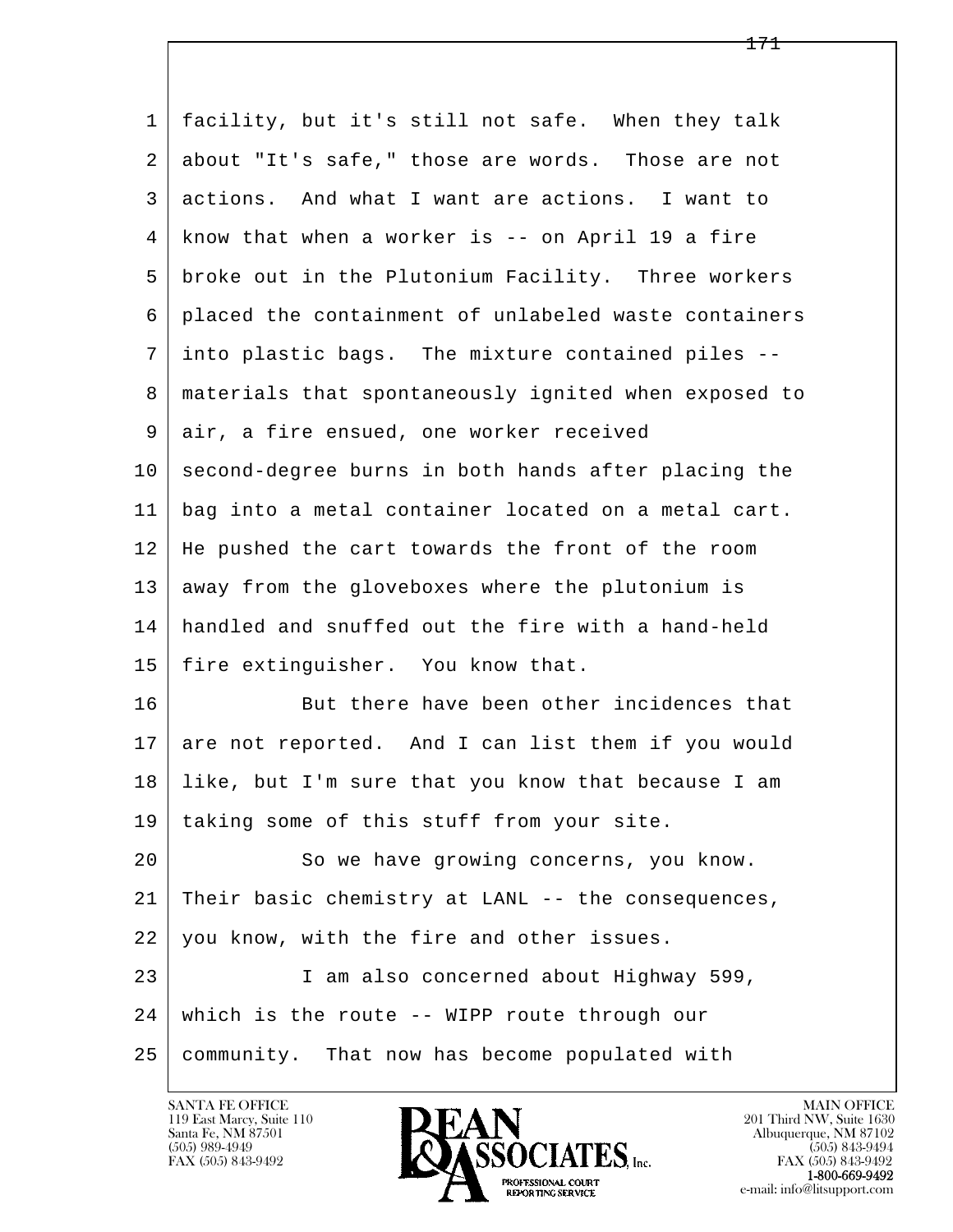l  $\overline{\phantom{a}}$  1 people because that's not advertised as a nuclear 2 highway, and that's what it was built for, and it 3 was built to take waste off of the mountain, and it 4 needs to be protected. And that route was built by 5 you, or the federal government, to protect us as 6 citizens, and now development is continuing to 7 happen there because the perfect opportunity without 8 | that being acknowledged. And I want that 9 acknowledged. I want that information made aware. 10 And as waste comes off of the mountain and off of 11 the hill and along that highway, I want those 12 drivers to be certified. I want them to be, you 13 | know, the highest quality and training. 14 CHAIRMAN SULLIVAN: Excuse me. 15 MS. HANSEN: You're talking -- okay. I'm 16 sorry. 17 CHAIRMAN SULLIVAN: You're over five 18 minutes and so if you could please -- 19 | MS. HANSEN: Okay. I thank you. But I 20 think I made a number of my points, and I will try 21 and get this into writing. But I really appreciate 22 you being here, and thank you so much for listening 23 to all of us and hearing our concerns. Thank you. 24 CHAIRMAN SULLIVAN: Thank you. 25 All right. The final person who is on our

119 East Marcy, Suite 110<br>Santa Fe, NM 87501

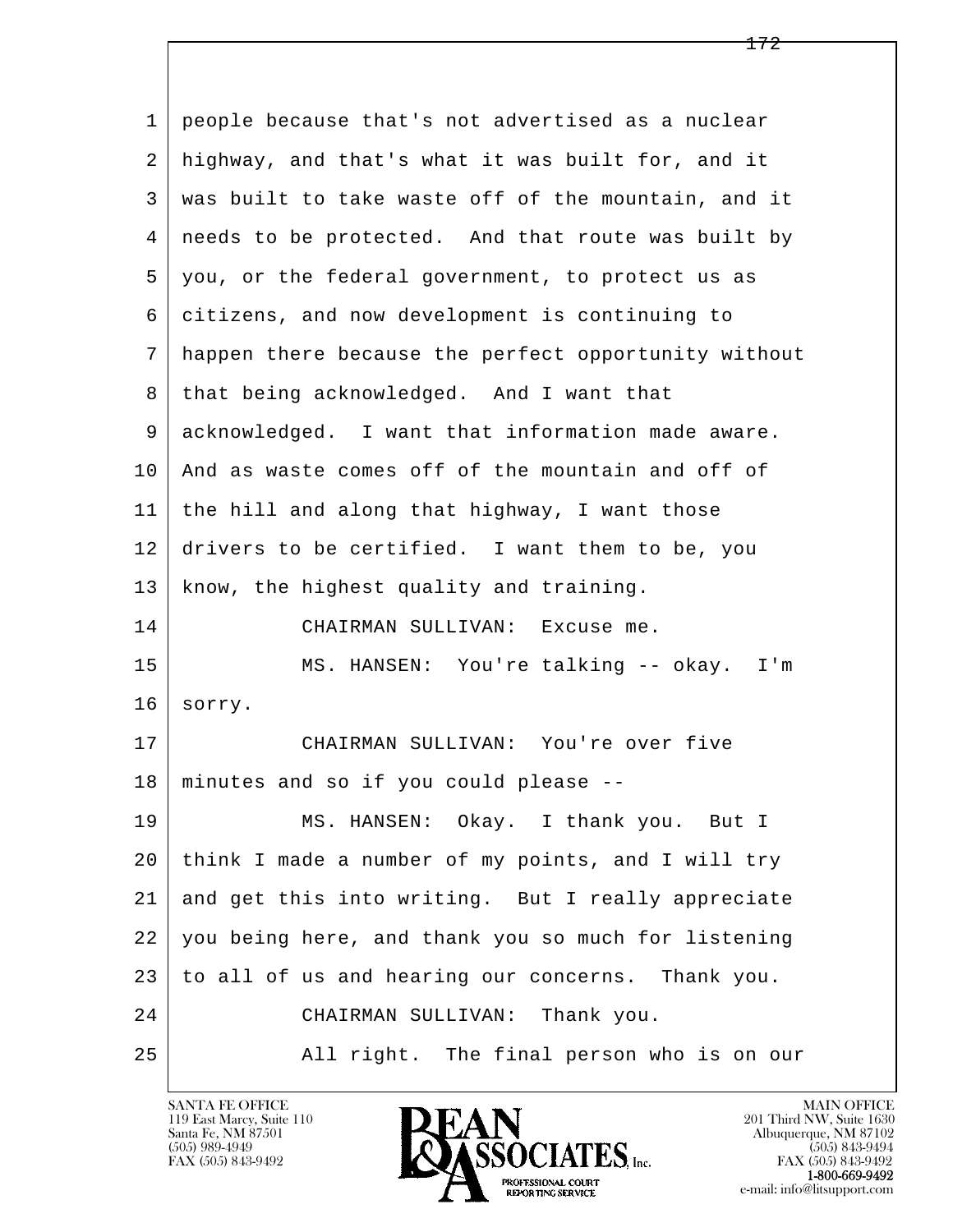1 signup list is Janet Greenwald.

 2 MS. GREENWALD: Hi. I'm Janet Greenwald, 3 and I am co-coordinator for Citizens for 4 Alternatives to Radioactive Dumping, or CARD. It 5 was a very old group that was founded in 1978. It's 6 a grass roots group. It's statewide.

 7 In Albuquerque now we're drinking quite a 8 bit of plutonium. It's below regulatory concern, 9 but it's above the amounts that are recommended by 10 progressive physicists for the pregnant woman and 11 the young child.

l  $\overline{\phantom{a}}$ 12 My husband and I belong to the Heron Lake 13 Sailing Club, and one of the co-members there was a 14 man whose whole job was to trace the plutonium that 15 comes from Los Alamos and enters the river, the Rio 16 Grande. And he told us that not to worry because 17 most of it precipitates out in Cochiti Lake, but 18 there's no warning in Cochiti Lake. I hear people  $19$  say all the time, "I'm going sailing there. I'm 20 going fishing there, I'm going..." I don't know. 21 It's -- our whole state is a case of environmental 22 injustice when it comes to the nuclear industry. I 23 raised my children in Dixon, New Mexico, which is 24 directly downwind from Los Alamos. After the Cerro 25 Grande fire, the New Mexico Environment Department

119 East Marcy, Suite 110<br>Santa Fe, NM 87501



FAX (505) 843-9492<br>**1-800-669-9492**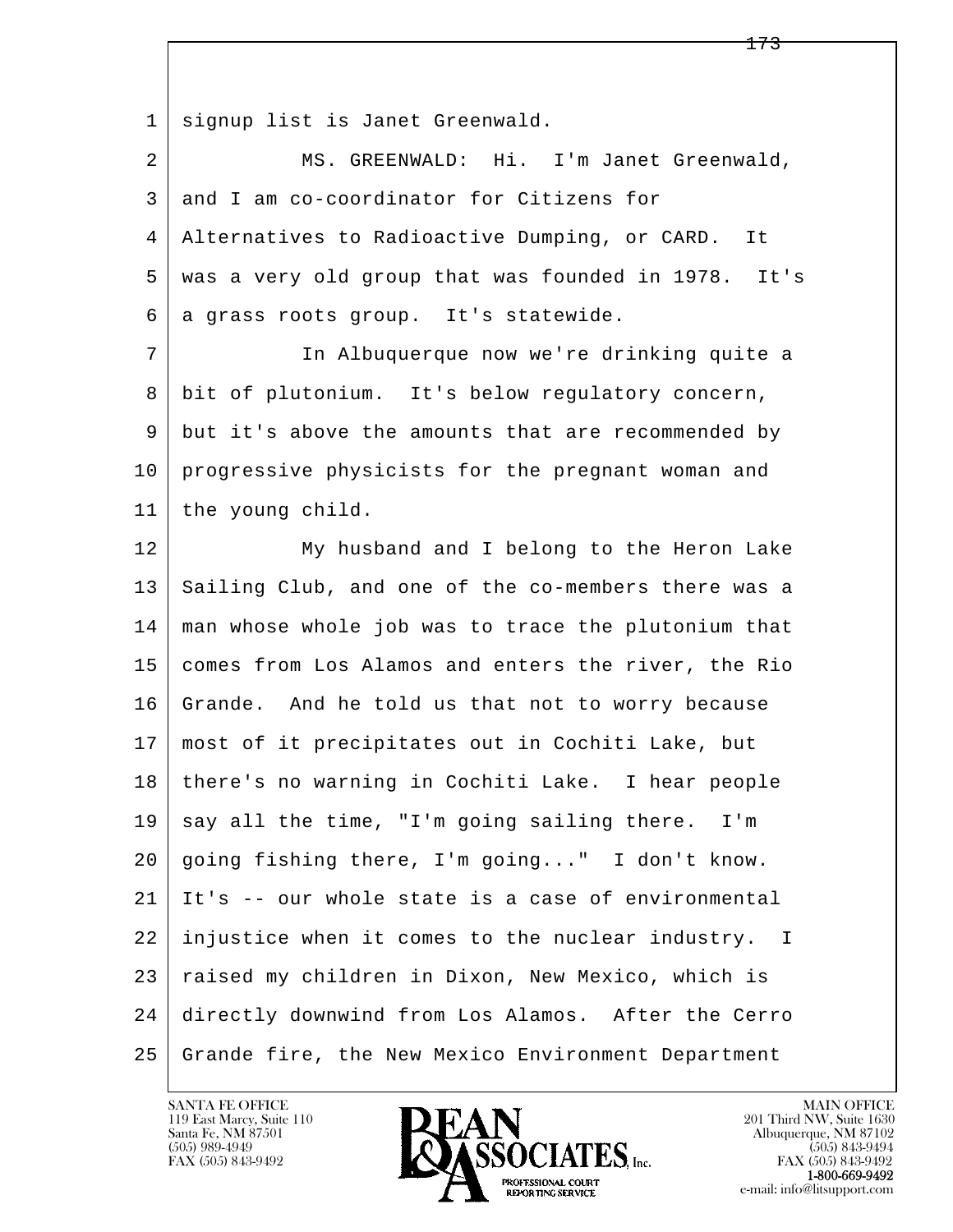l  $\overline{\phantom{a}}$  1 came and said, "There is cobalt in your plums and 2 there is CCM in your broccoli, but not to worry 3 because on the national average, you won't get 4 enough to cause contamination." But you know, when 5 you're living in the country and your broccoli comes 6 in, you don't eat the average amount that the 7 American -- average American eats every week. You 8 eat tons of broccoli. And shortly after -- a couple 9 of years after the Cerro Grande fire, one of my 10 friends in Dixon died of cancer, and she was a 11 vegetarian that only ate out of her garden. And now 12 in the valley above there and Ojo Sarco, I have a 13 young friend who's suffering from a nerve disease 14 that sounds very like nerve diseases that I've run 15 into, workers in Rocky Flats, you know. There were 16 more nerve diseases among Rocky Flats workers than 17 | there was cancer, even though there was lots of 18 both. 19 Up above Dixon in Ojo Sarco and the 20 community above that, La Joya, there's a large 21 number of cancers, and there's a man up there who's 22 documenting them. He tells me that one out of every  $23$  seven people now is dying of cancer up there. 24 Also the mountain lake up there has so 25 much cesium around it that it's on the border of

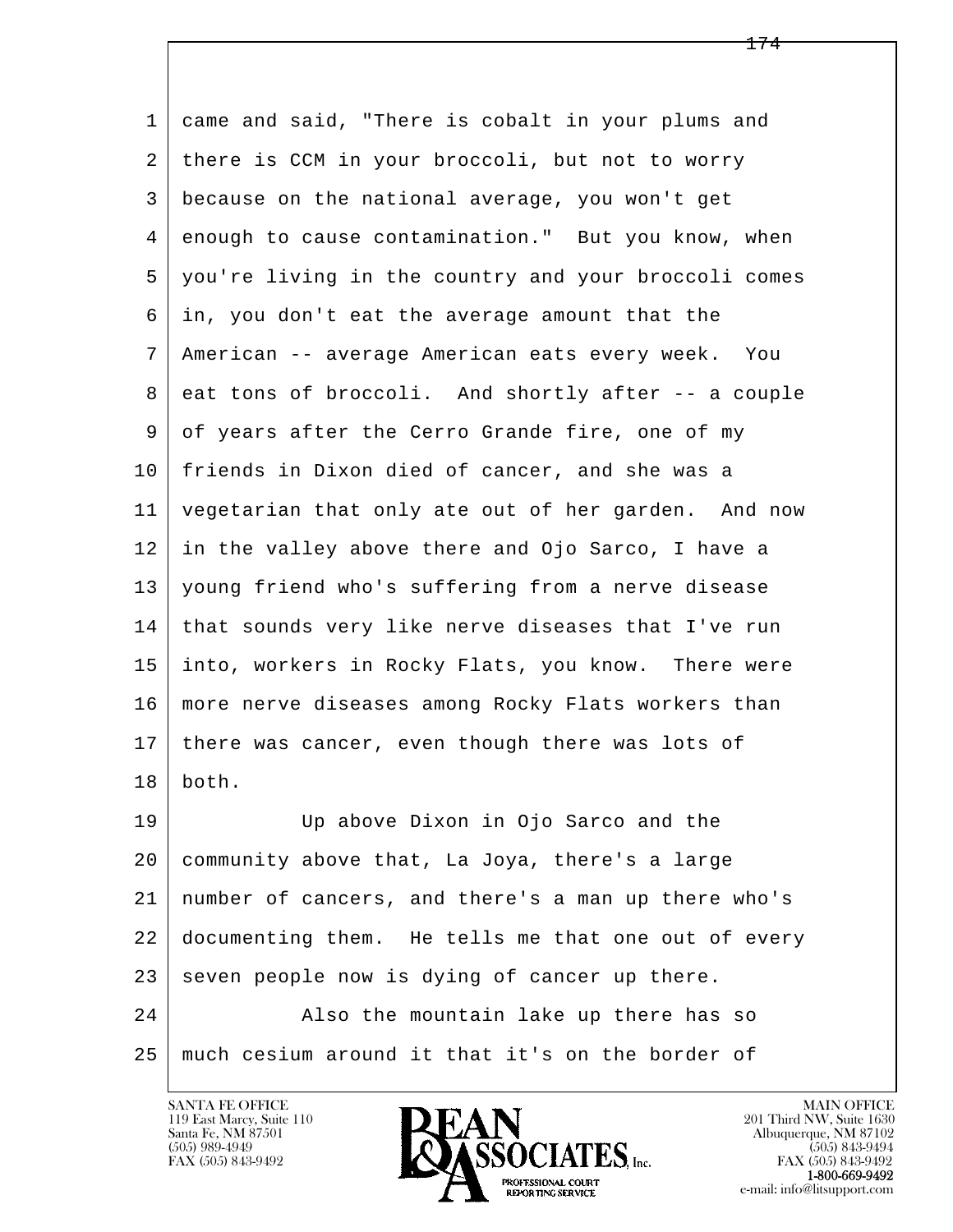l  $\overline{\phantom{a}}$  1 being an EPA site. We don't know that that cesium 2 came from Los Alamos because you can't fingerprint 3 cesium, but it seems kind of obvious. Those lakes 4 are directly downwind from Los Alamos and just a 5 little above the elevation of Los Alamos. 6 So also Dixon and that area is considered 7 the organic farms of choice in New Mexico, the 8 organic bread basket, you could say. 9 So my request is: Different citizens 10 groups have tried to do monitoring in both Ojo Sarco 11 and Dixon, and they just didn't have everything it 12 took. And I feel that if there was some funding for 13 monitoring in these downwind communities or 14 down-gradient communities like Santa Clara, that 15 people might be able to sleep more easily at night. 16 I'm constantly fearful for my grandchildren and my 17 children, who live in that area that I know has been 18 contaminated. I mean, our environment department 19 admitted it to us. 20 I want to thank you for being concerned 21 about our safety here in New Mexico. Obviously very 22 little concern from the federal government. And as 23 I say, I think the whole state at this point is an 24 environmental justice area. And if there is any 25 environmental justice, I'm hoping that someone will

119 East Marcy, Suite 110<br>Santa Fe, NM 87501

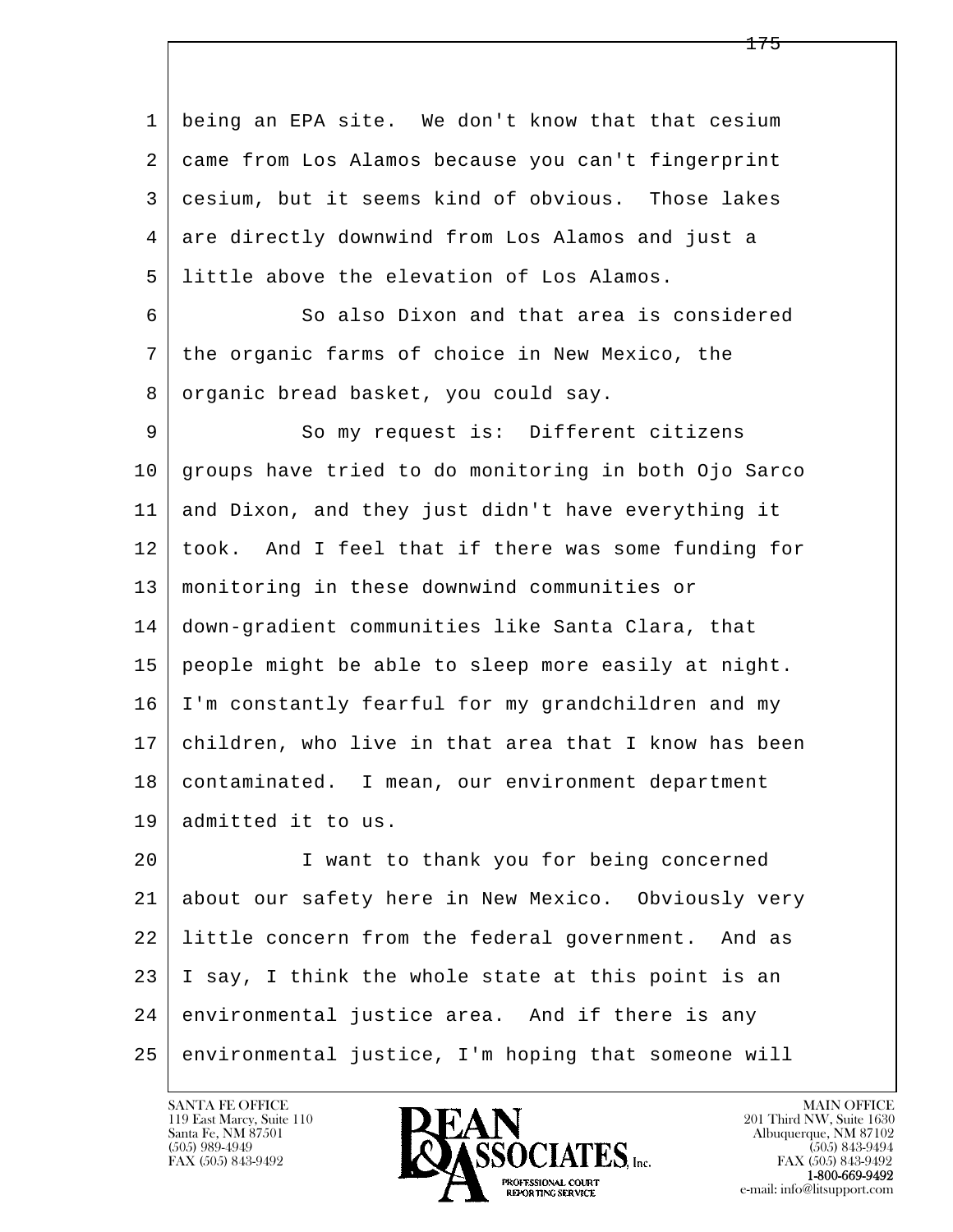l  $\overline{\phantom{a}}$ 1 | note that. Thank you very much. 2 CHAIRMAN SULLIVAN: All right. Thank you. 3 So that completes the list of speakers who 4 signed up. Is there anyone else in the room who has 5 not spoken yet who would like the opportunity to 6 | speak? I see a hand over here and another one over 7 there. So if I can ask those individuals -- first 8 this woman on the left, and then the gentleman on 9 | the right. 10 Please identify yourself and I ask you to 11 | keep your remarks to five minutes. 12 MS. SANCHEZ: Okay. Give me a thumb when 13 it's time. My name is Kathy Wan Povi Sanchez. I'm 14 from San Ildefonso Pueblo. I'm not speaking for the 15 pueblo, but I am an employee of Tewa Women United, 16 and I was going to submit a written comment but then 17 I'm compelled to just speak now, too, as well, 18 because we are the most earth-impacted because 19 Los Alamos was flopped into our sacred lands and I 20 would like to note that Los Alamos sits on Jemez 21 Plateau, which is at the rim of a dormant volcano 22 and I think it's just crazy that the continuation of 23 a nuclear pit production facility sits on the rim of 24 a dormant volcano because there's still geothermal 25 activities happening there and because the Storage

119 East Marcy, Suite 110<br>Santa Fe, NM 87501

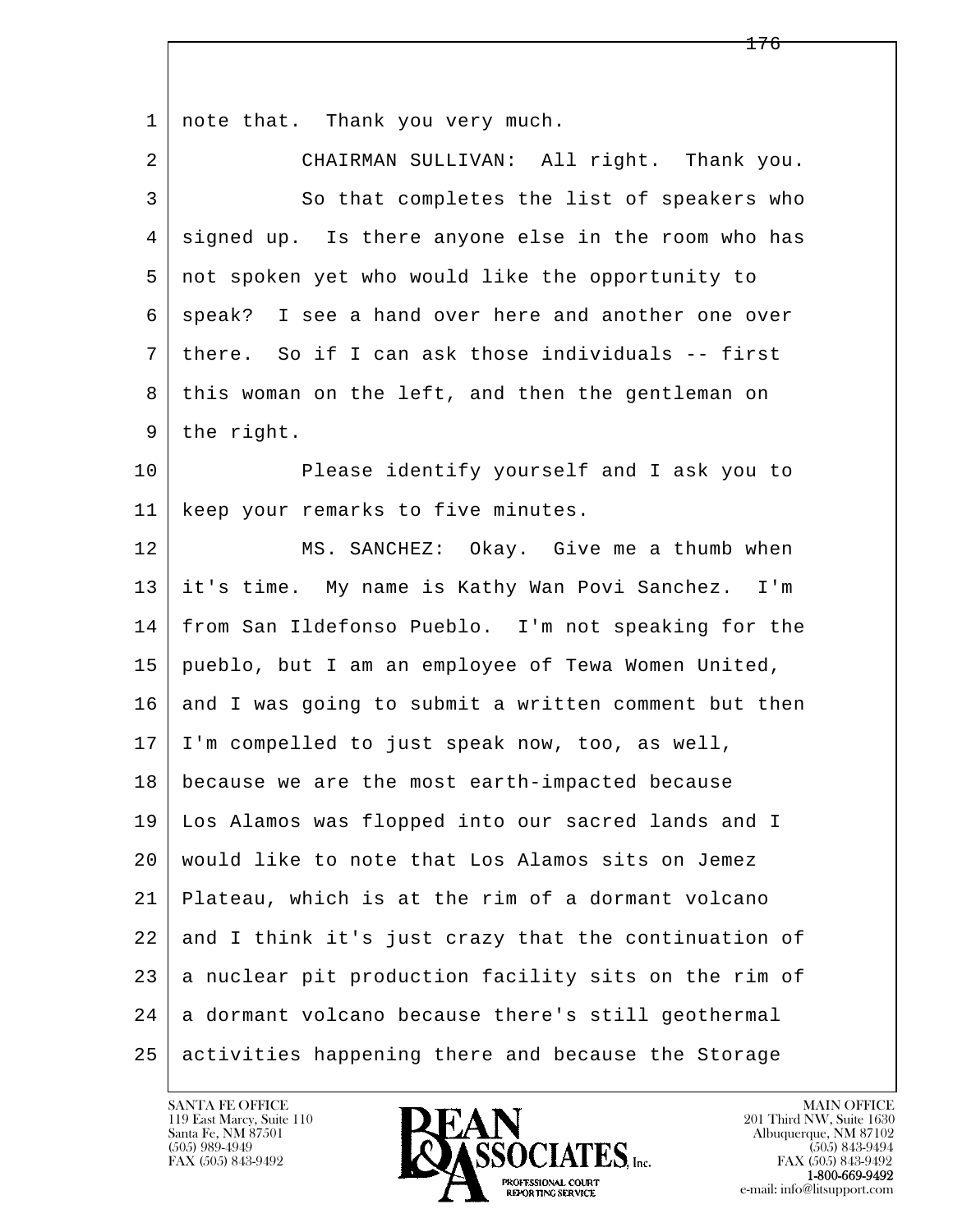l  $\overline{\phantom{a}}$  1 Area G has been located there since the onset that 2 the contamination has seeped into our aquifer, and 3 so there is a plume there and alongside the other 4 area, and they're going to probably merge our -- 5 probably already have -- is the chromium plume that 6 is in the other canyon area. And in order to 7 mitigate that, the intelligence of the lab is saying 8 | that they're going to frack the water out from 9 there, meaning there's going to be active movement  $10$  of supposedly taking out the upper layer of 11 contaminated water and then clear -- cleansing it or 12 cleaning it up enough to land applications of it or 13 either put it back into it, meaning that if nothing 14 happens that is not connected to any other 15 activities, meaning that if there's active movement 16 of water that is being sucked out and sucked back 17 in, you're creating a movement and if you have 18 seismic activities, you're already setting up the 19 active vulnerability of tufa, which the plateau is 20 mainly made out of, of concentrated ash from the 21 volcanic activity. So you're not sitting on solid 22 dirt. You're sitting on very porous material of 23 ancient volcanic ash and wood burning. 24 And I have lived up in the pueblo all my



25 life and I've seen two drastic fires that have come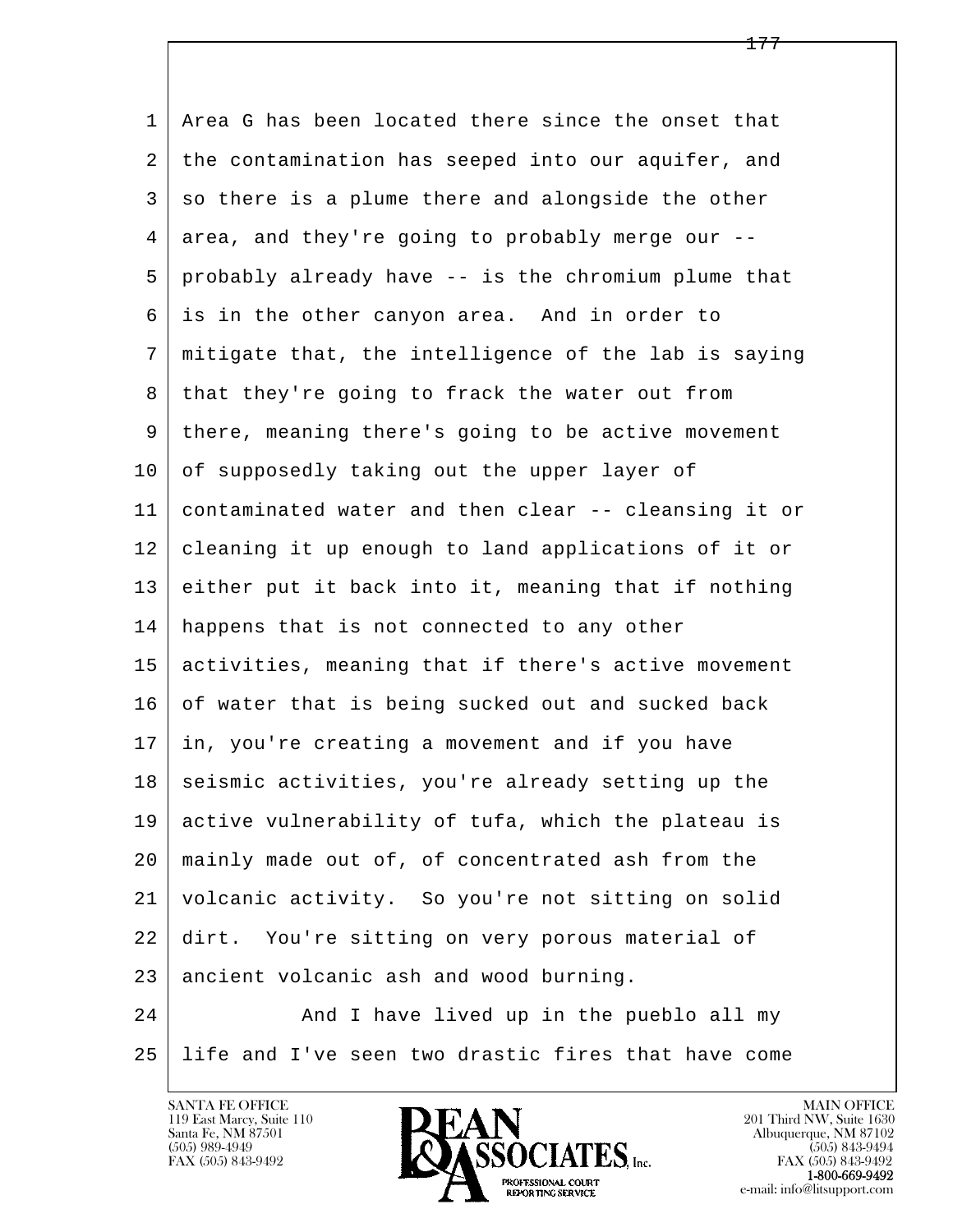1 into the boundaries and my question was that our 2 native firefighters were the ones that have -- the 3 other firefighters pulled out of there because they 4 knew the contamination of the fires was different. 5 It had a lot of nuclear pollution materials in that 6 fire and it was glowing differently and it heats up 7 differently. So they left and our native 8 | firefighters stayed.

 9 So then my question was: Well, doesn't 10 the Lab even have its own firefighters? No. It's 11 the State and it's the -- that is furnishing the 12 firefighters, and they're volunteer. Because of 13 those fires were being fought for the Lab and the 14 Lab wasn't permitting them to come onto the 15 facility, there was at that very moment of that fear 16 and trauma that we faced that we could have had a 17 nuclear catastrophe just there within two fires.

l  $\overline{\phantom{a}}$ 18 | The Safety of the people, 19 the vulnerability, also plays on the environmental 20 justice of that trauma, trauma that we're fearful, 21 trauma that something is going to happen because 22 there's human miscalculations, mishandling, 23 inappropriate follow-through. The reports I've been 24 watching and receiving is that it's a lot of 25 paperwork, it's a lot of safety on paper, but

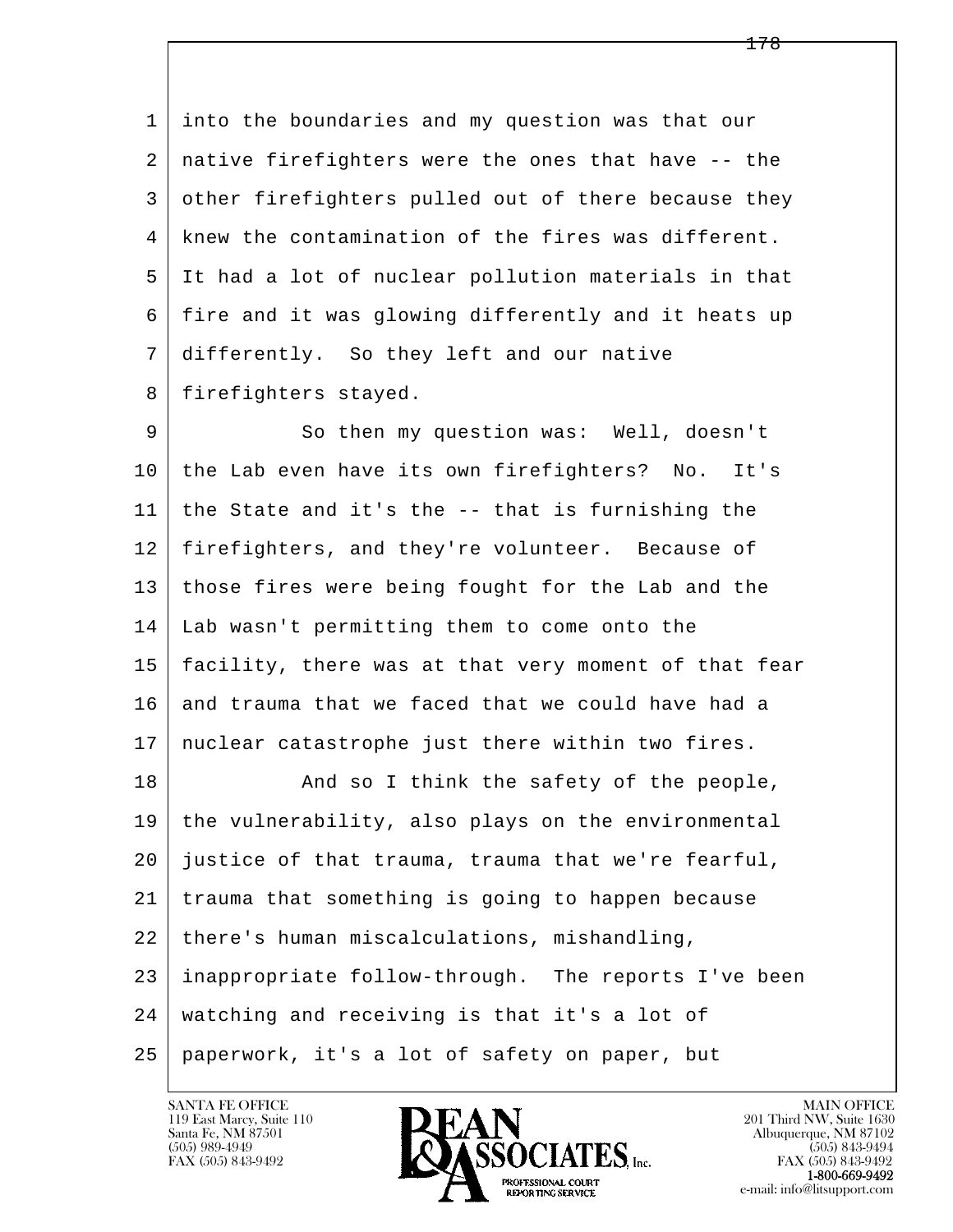| 1  | action -- what is actually the follow-through that   |
|----|------------------------------------------------------|
| 2  | they've done something about it? I haven't seen      |
| 3  | anything that says this was corrected by this        |
| 4  | action. It was corrected on paper but still          |
| 5  | implementation has not been coming forward.          |
| 6  | So fire, the water, the contamination.               |
| 7  | Our people, our health. There's no -- another --     |
| 8  | usually a tie-in from issues with the Lab and issues |
| 9  | of the health impacts. I think they should both be   |
| 10 | connected because once you can fingerprint the       |
| 11 | source of the contaminants, they are the ones that   |
| 12 | generate it, should be accountable for its cleanup.  |
| 13 | And a cleanup budget was cut, but the ramp up of the |
| 14 | production to 80 pits -- that's insane. I think      |
| 15 | that's crazy when you have only six and eight, and   |
| 16 | now they're saying, "Oh, we can handle 20. Oh, we    |
| 17 | can handle 30. Oh, we can handle 80." Money,         |
| 18 | money, money to produce, but not to clean up, not to |
| 19 | demand that accountability.                          |
| 20 | So I thank you for being a Board that is             |
| 21 | about accountability. Thank you. Good night.         |
| 22 | Thank you.<br>CHAIRMAN SULLIVAN:                     |
| 23 | The gentleman over here on the other side            |
| 24 | of the room.                                         |
| 25 | Thank you. My name's<br>MR. MAGGIORE:                |

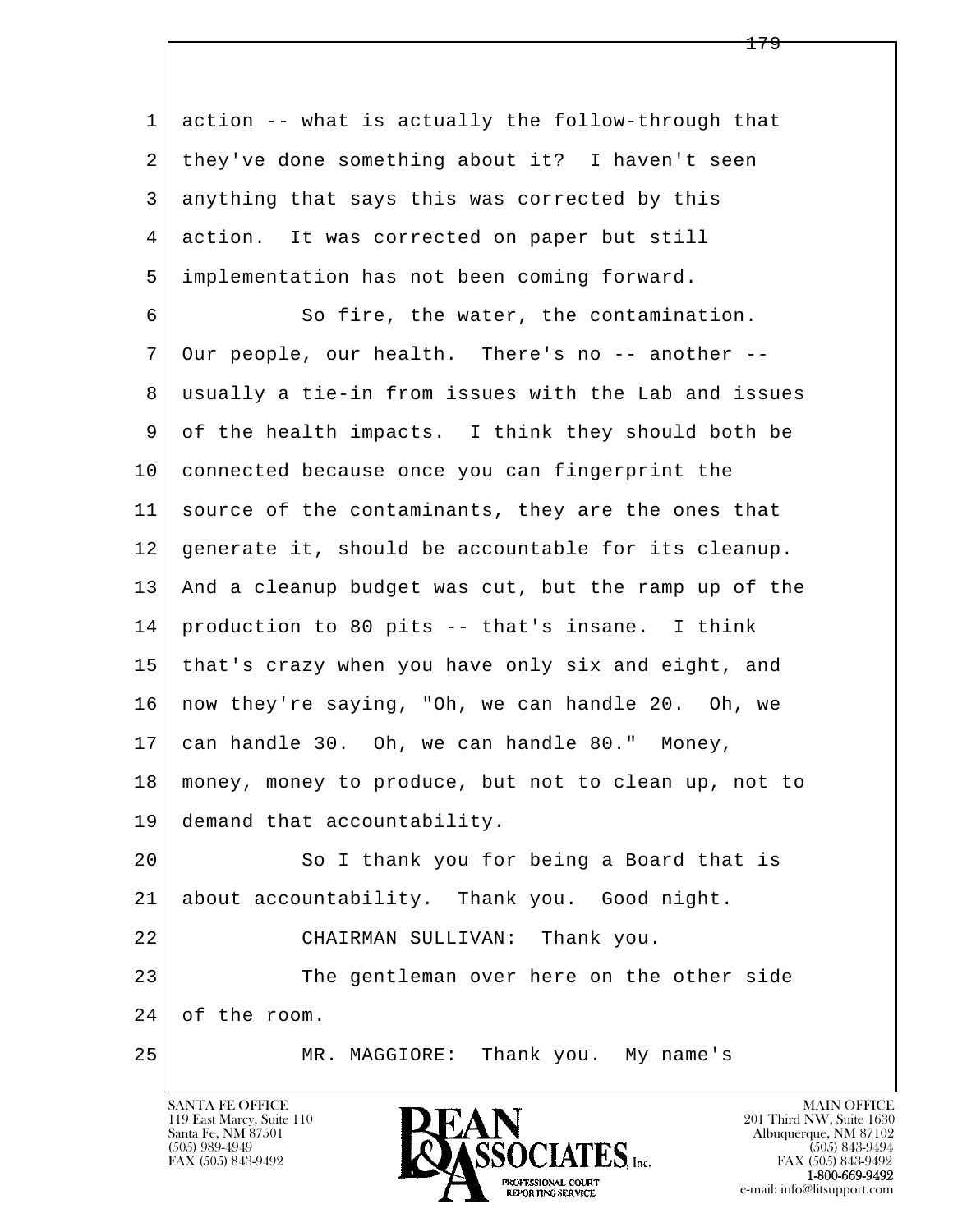l  $\overline{\phantom{a}}$  1 Antonio Maggiore. I am a county counselor in 2 Los Alamos. However, I'm not speaking here in my 3 official capacity. I want that to be crystal-clear. 4 As I've sat and listened to all of this and it's  $5$  our  $-$  closer to the mic. 6 The one thing that really -- 7 SPEAKER FROM THE FLOOR: Closer to the 8 | mic. Speak into the mic so we can hear you. 9 MR. MAGGIORE: I am speaking into the mic. 10 The one thing that really becomes 11 crystal-clear here is any action that you guys 12 choose to take has to be properly and fully funded. 13 Safety, security, all of these things do not come on 14 the cheap, and I just encourage any decisions to be 15 made, that are made, that they be backed with full 16 and complete, sufficient funding. You can't build 17 safe facilities on the cheap. You can't do cleanup 18 on the cheap. And budgets seem to always 19 continually get cut or shortened or shrunk, and you 20 try to work under a continuing resolution, and 21 adequate funding is a must, not just for the lab but 22 for the safety of all of our surrounding 23 communities. 24 And as someone who represents Los Alamos, 25 being able to look my fellow citizens, my fellow

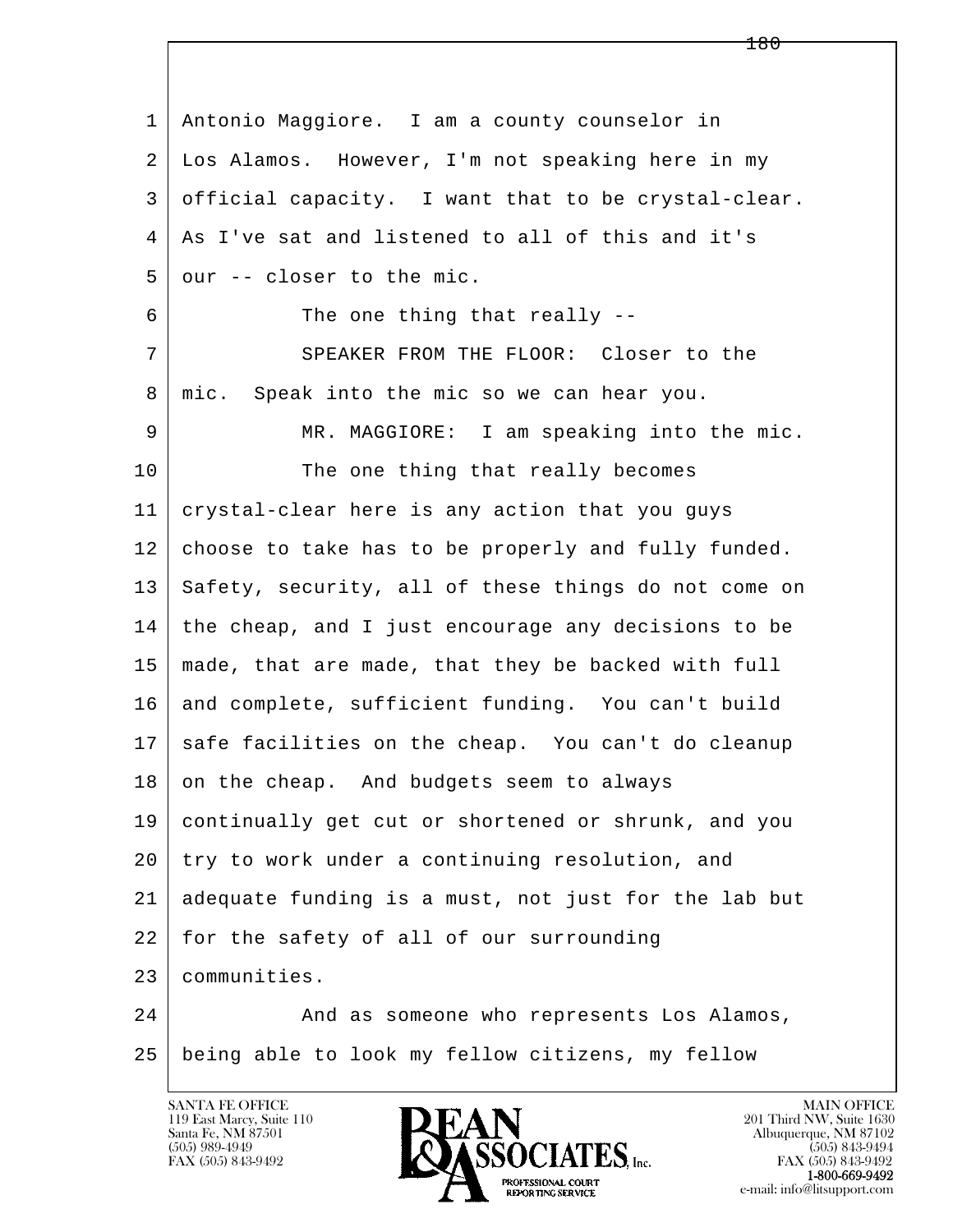l  $\overline{\phantom{a}}$  1 elected officials from the neighboring 2 communities -- being able to look them in the eye 3 and know that I can be as direct and forthright and 4 honest with them in saying, "We are doing what we 5 can at a local level," but that means nothing if the 6 backing and the support is not there at the federal 7 level. So whatever you do, fund it fully. Thank 8 you. 9 CHAIRMAN SULLIVAN: Thank you. All right. 10 Is there anyone else in the room who has not had an 11 opportunity to speak who would like to say -- get up 12 and address the Board? 13 | All right. At this time, it's -- the 14 clock is 9:31 and we had allotted until 9:35, so we 15 do actually have a couple of extra minutes if 16 somebody wanted to step up again. Is there somebody 17 who wants to do that? I see Mr. Mello does. 18 Anybody else? 19 Mr. Mello, I'll give you four extra 20 minutes. 21 MR. MELLO: Thank you very much. I want 22 to pick up where I left off. 23 The problems of safety at Los Alamos are 24 not going to be resolved permanently or successfully 25 without addressing the excessive scale, complexity,

119 East Marcy, Suite 110<br>Santa Fe, NM 87501

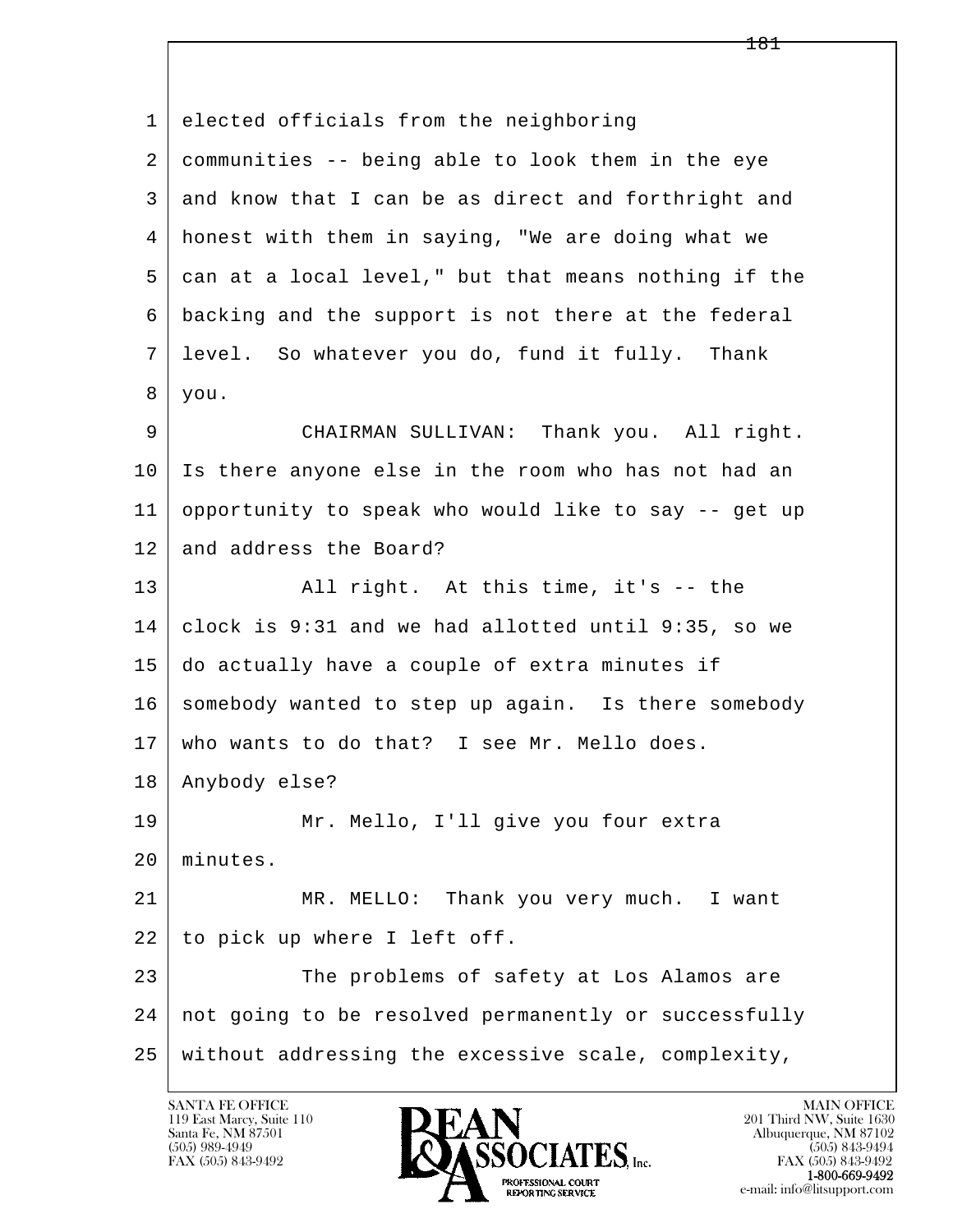1 opacity, and confusion. These are what trips up 2 even the best managers in a situation. You could 3 say that Los Alamos plutonium programs are ill from 4 obesity-related diseases. It's not the fault of the 5 existing managers entirely. It's a genetic defect 6 that comes with the mission.

7 Now, we heard reasons why the PF-4 hazard 8 mitigation has been slow and they basically all were 9 related to other LANL mismanagement issues. We have 10 the WIPP problem, which was created by Los Alamos.

11 We have a Transuranic Waste Facility, 12 which was very long in coming and now has these 13 | serious problems which Mr. Santos brought up.

14 We have the radioactive liquid waste 15 treatment facility, which is a saga that goes way 16 back into the 1990s where designs were pursued to 17 the 90 percent level and then stopped by DOE and 18 then redesigned again.

19 We have the radioactive laboratory utility 20 and office building. The budget for that is now  $21 \mid $1.4$  billion, way more in the cost of dollars than 22 | the Golden Gate Bridge.

l  $\overline{\phantom{a}}$  23 We've got the criticality problems which 24 continue which hold things back.

25 We have the original vault design of PF-4,

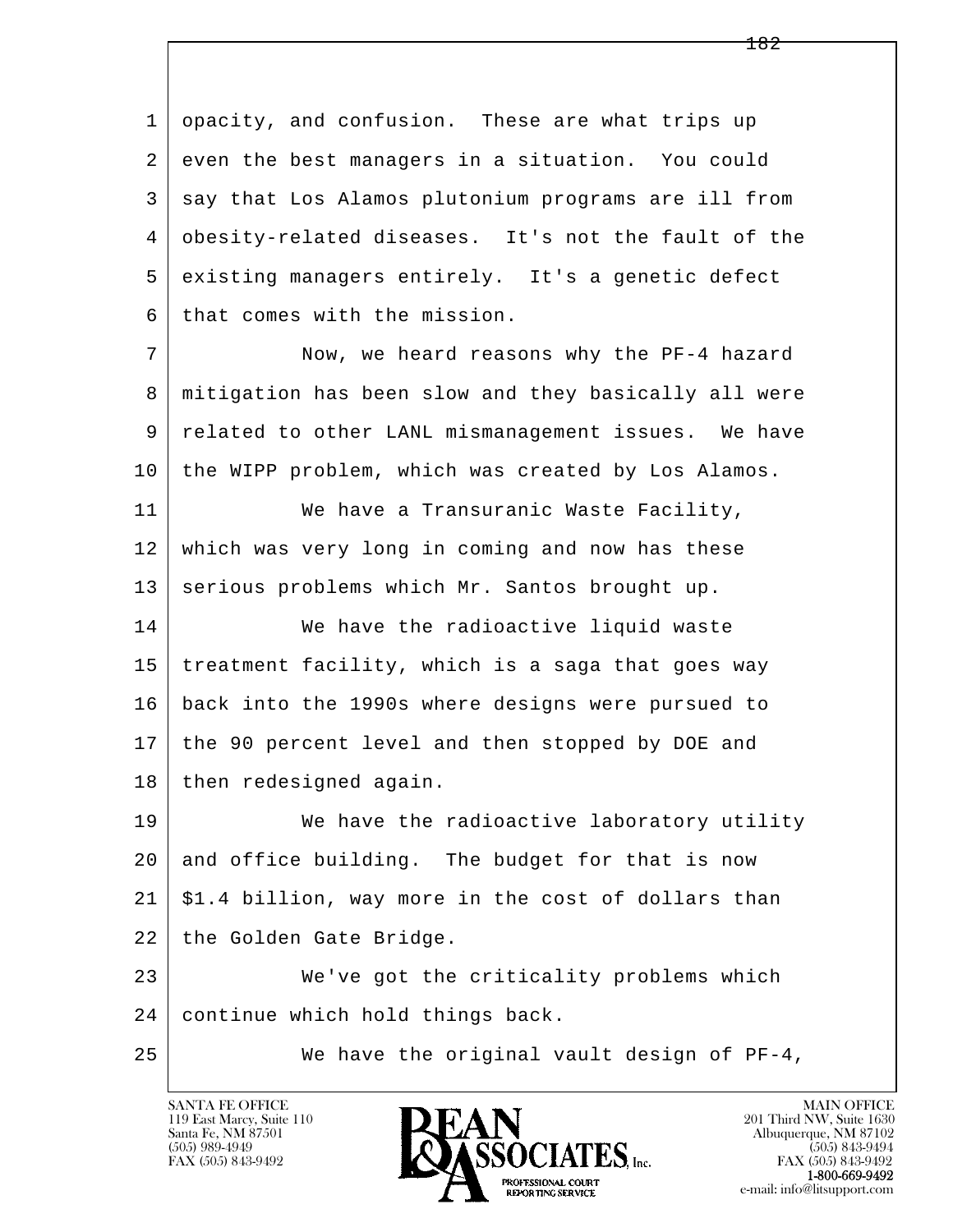l  $\overline{\phantom{a}}$  1 which there was a criticality calculation that was 2 an error. There was the earthquake analysis that 3 was used. Weston, I guess, I guess, was it? 4 Anyway, it was substandard by the standards of the 5 time and now it's easy to look back and say, "Oh, 6 well, that was inadequate then." It was inadequate 7 when it was first done. 8 We have the CMRR nuclear facility which 9 was a \$500 million waste of money and a decade. We 10 have the CMR facility. They promised you they would 11 be out of that by 2010. Then they promised by 2019. 12 And now if you look in the details of the 13 president's budget, it's pushed way out farther. 14 And I'm sorry, I'm not remembering the exact date 15 but it's way beyond 2021. 16 The plutonium storage facility was built 17 and torn down. There was a vault built. Then 18 when -- it was built for about \$20 million. The 19 upgrade was going to cost more than \$100 million. 20 So they eventually quietly bulldozed that. 21 So there's a high level of institutional 22 incompetence and the contractor is paid for this; in 23 fact, paid more for the mistakes. This is a hard 24 problem, and so there's -- and if you look at what

25 the actual product coming out of Los Alamos is and

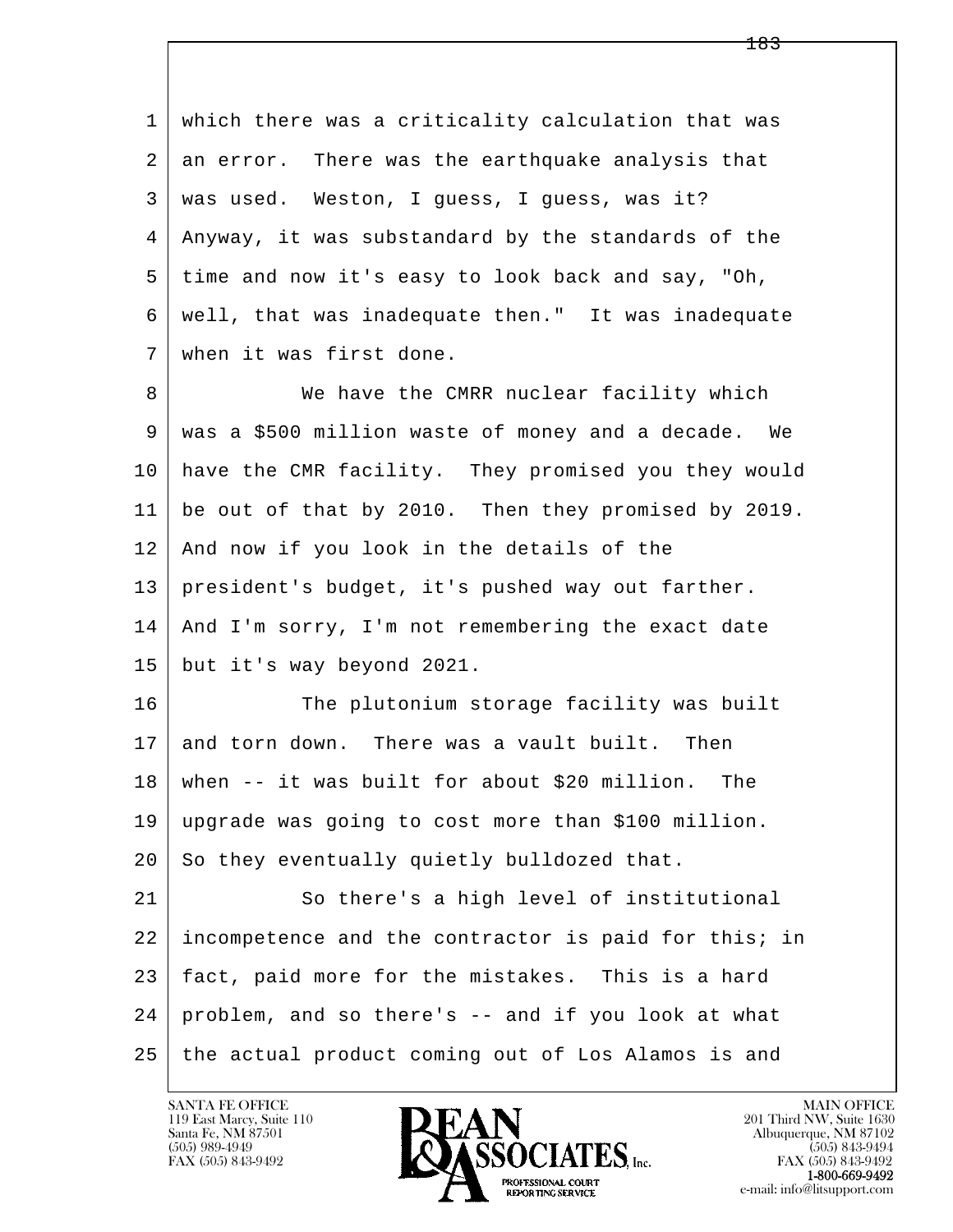l  $\overline{\phantom{a}}$  1 divide it by the money going in, compared to the 2 Cold War, you've got, you know, a factor of 20 or so 3 times. Reporters do this, senior managers at other 4 facilities have joked about it. In fact, they say 5 don't divide by zero because you can't do that 6 operation. 7 CHAIRMAN SULLIVAN: Mr. Mello, we are out 8 of time. 9 MR. MELLO: I appreciate your patience. 10 Thank you very much, and I appreciate your 11 longstanding work to try to make this safe. Thank  $12$  you. 13 CHAIRMAN SULLIVAN: Okay. Thank you. 14 So at this time we will have closing 15 remarks of Board members. I will start with some 16 remarks for my own in my capacity as an individual 17 Board member and I'll turn to the other Board 18 members, and then I have administrative comments at 19 the end on behalf of the Board. 20 So we heard a lot of information tonight 21 about what is a complex problem involving the 22 Plutonium Facility. There's a lot of factors that 23 NNSA has to take into account in order to try to 24 manage the issues that were discussed here. And I 25 don't mean to imply that I could do a better job if

119 East Marcy, Suite 110<br>Santa Fe, NM 87501

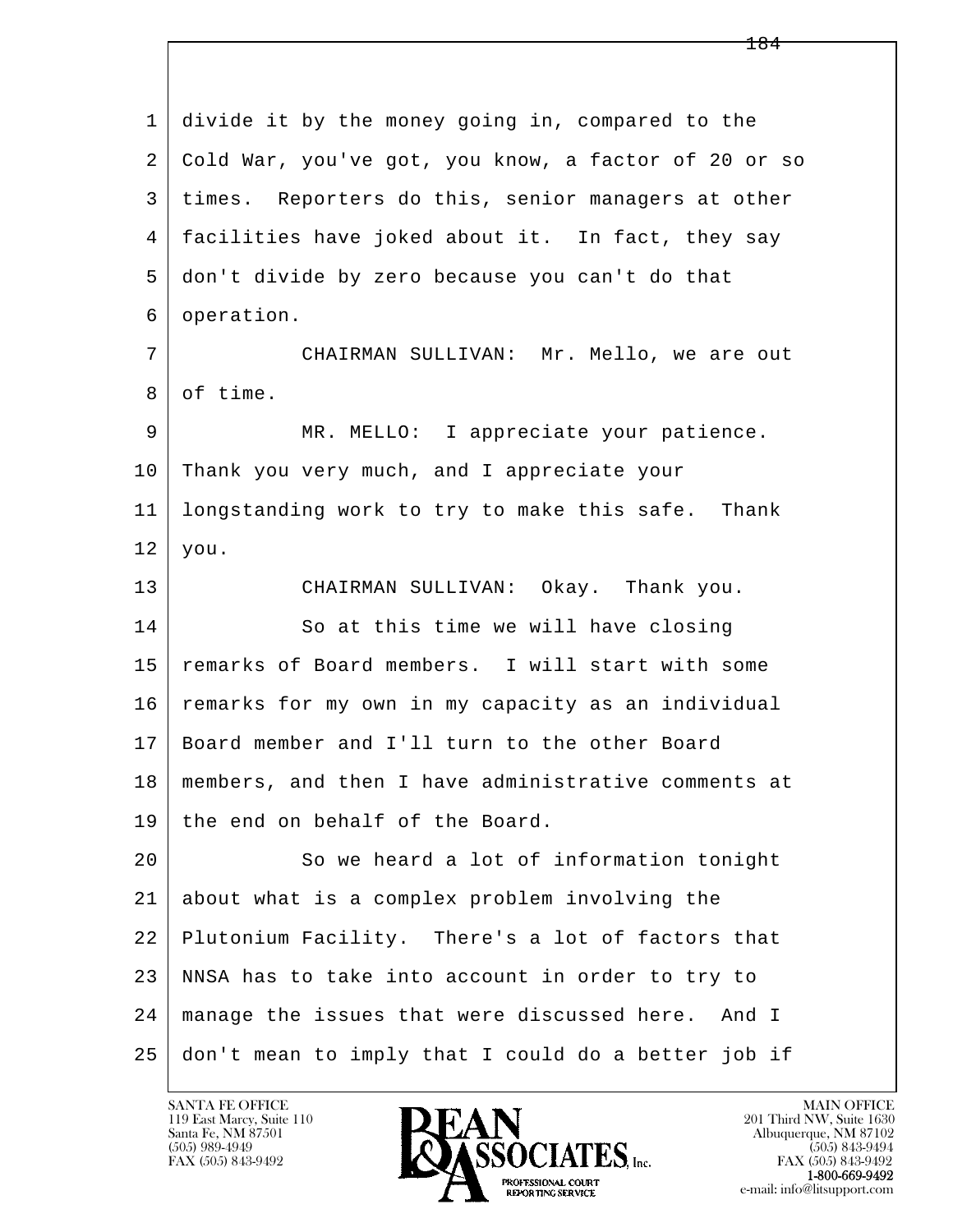1 I was sitting in their shoes. Nevertheless, we are 2 talking about a facility that is almost 40 years old 3 and has an indefinite future life. There are some 4 systems that have deficiencies. Some systems have 5 parts that are obsolete. There was a previous plan 6 to design and build a replacement facility. That 7 fell apart. And the next plan to build any new 8 | addition is several years away.

l 9 Now, they have problems disposing of 10 material in the building, and all of this occurs at 11 a time when the programmatic mission work is slated 12 to begin to increase significantly. So there is 13 concern, and it is because of that concern that I 14 came here tonight seeking answers to some questions, 15 and I was appreciative of the fact that NNSA and the 16 Laboratory management here for the contractor did 17 address the questions, and I also appreciated the 18 information provided by the public. And I will take  $19$  all that back with me as we try to plot a path 20 forward at the Defense Board. 21 So that concludes my remarks. 22 Mr. Hamilton, do you have any closing remarks? 23 MR. HAMILTON: Thank you, Mr. Chairman. I

 $\overline{\phantom{a}}$ 24 don't have any additional remarks.

25 CHAIRMAN SULLIVAN: Mr. Santos?

119 East Marcy, Suite 110<br>Santa Fe, NM 87501

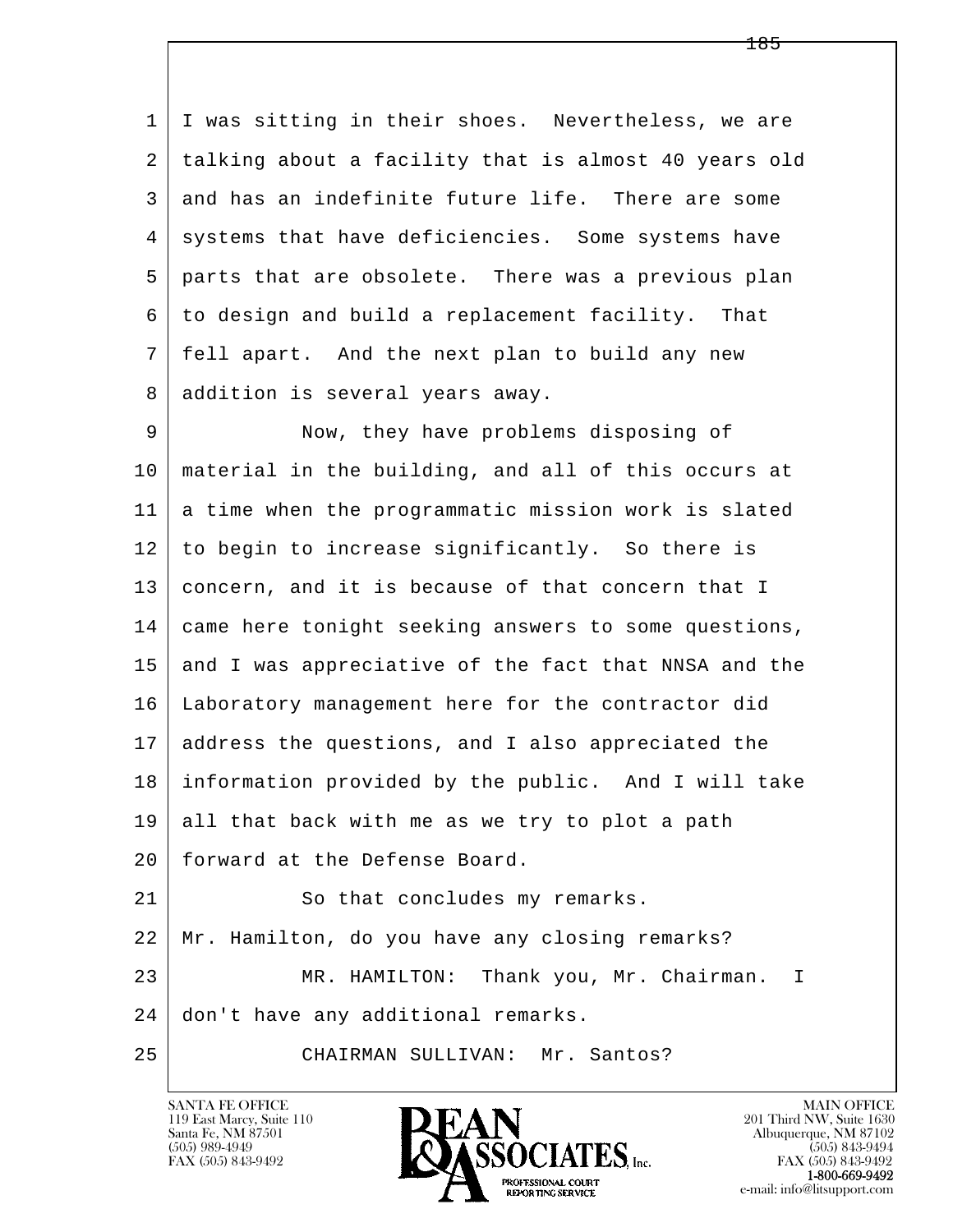l  $\overline{\phantom{a}}$ 1 | MR. SANTOS: No additional remarks, Mr. 2 Chairman. 3 CHAIRMAN SULLIVAN: Ms. Connery? 4 MS. CONNERY: No additional remarks at 5 this time. Thank you. 6 CHAIRMAN SULLIVAN: Thank you. I'd like 7 to thank all the persons who were here, including 8 the public and the organizations who supported this 9 hearing. Our goal for the hearing was to gather 10 information regarding the National Nuclear Security 11 Administration strategy to ensure the hazard to the 12 public and workers posed by storage and processing 13 of special nuclear materials within the Plutonium 14 Facility is safely managed now and into the future. 15 | Tonight we heard testimony from NNSA and 16 the Laboratory leadership team, as well as comments 17 from the public. The Board will consider the 18 information gathered this evening to inform any 19 actions that we may take regarding these issues. 20 Once again, I thank everyone for their 21 participation at this hearing. The record of this 22 hearing will remain open until July 7, 2017. So 23 members of the public who wish to submit further 24 comments may do so until then. 25 I'd like to reiterate that the Board

119 East Marcy, Suite 110<br>Santa Fe, NM 87501



FAX (505) 843-9492<br>**1-800-669-9492**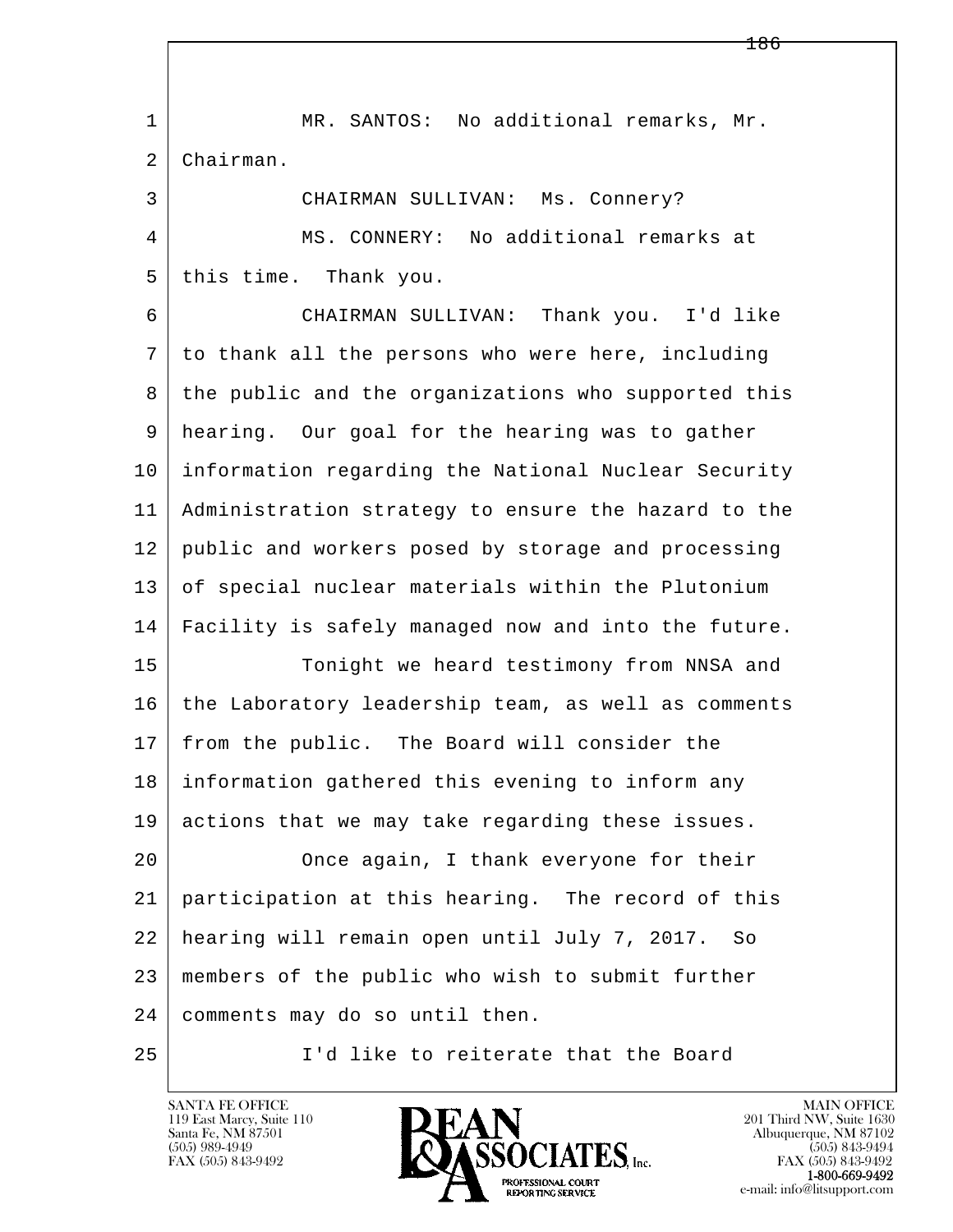| 1              | reserves its right to further schedule and regulate                                                                                                                 |
|----------------|---------------------------------------------------------------------------------------------------------------------------------------------------------------------|
| $\overline{2}$ | the course of this public hearing to recess,                                                                                                                        |
| 3              | reconvene, postpone, or adjourn this public hearing,                                                                                                                |
| $\overline{4}$ | or to otherwise exercise its authority under the                                                                                                                    |
| 5              | Atomic Energy Act of 1954 as amended.                                                                                                                               |
| 6              | This concludes the public hearing of the                                                                                                                            |
| 7              | Defense Nuclear Facility Safety Board, and we are                                                                                                                   |
| 8              | adjourned. Thank you.                                                                                                                                               |
| 9              | (The hearing concluded at 9:39 p.m.)                                                                                                                                |
| 10             |                                                                                                                                                                     |
| 11             |                                                                                                                                                                     |
| 12             |                                                                                                                                                                     |
| 13             |                                                                                                                                                                     |
| 14             |                                                                                                                                                                     |
| 15             |                                                                                                                                                                     |
| 16             |                                                                                                                                                                     |
| 17             |                                                                                                                                                                     |
| 18             |                                                                                                                                                                     |
| 19             |                                                                                                                                                                     |
| 20             |                                                                                                                                                                     |
| 21             |                                                                                                                                                                     |
| 22             |                                                                                                                                                                     |
| 23             |                                                                                                                                                                     |
| 24             |                                                                                                                                                                     |
| 25             |                                                                                                                                                                     |
|                | <b>SANTA FE OFFICE</b><br><b>MAIN OFFICE</b><br><b>PEAN</b><br>201 Third NW, Suite 1630<br>119 East Marcy, Suite 110<br>Santa Fe, NM 87501<br>Albuquerque, NM 87102 |

 $\bullet$  (505) 989-4949 (505) 843-9494 FAX (505) 843-9492 **FAX (505) 843-9492** FAX (505) 843-9492 **1-800-669-9492** e-mail: info@litsupport.com